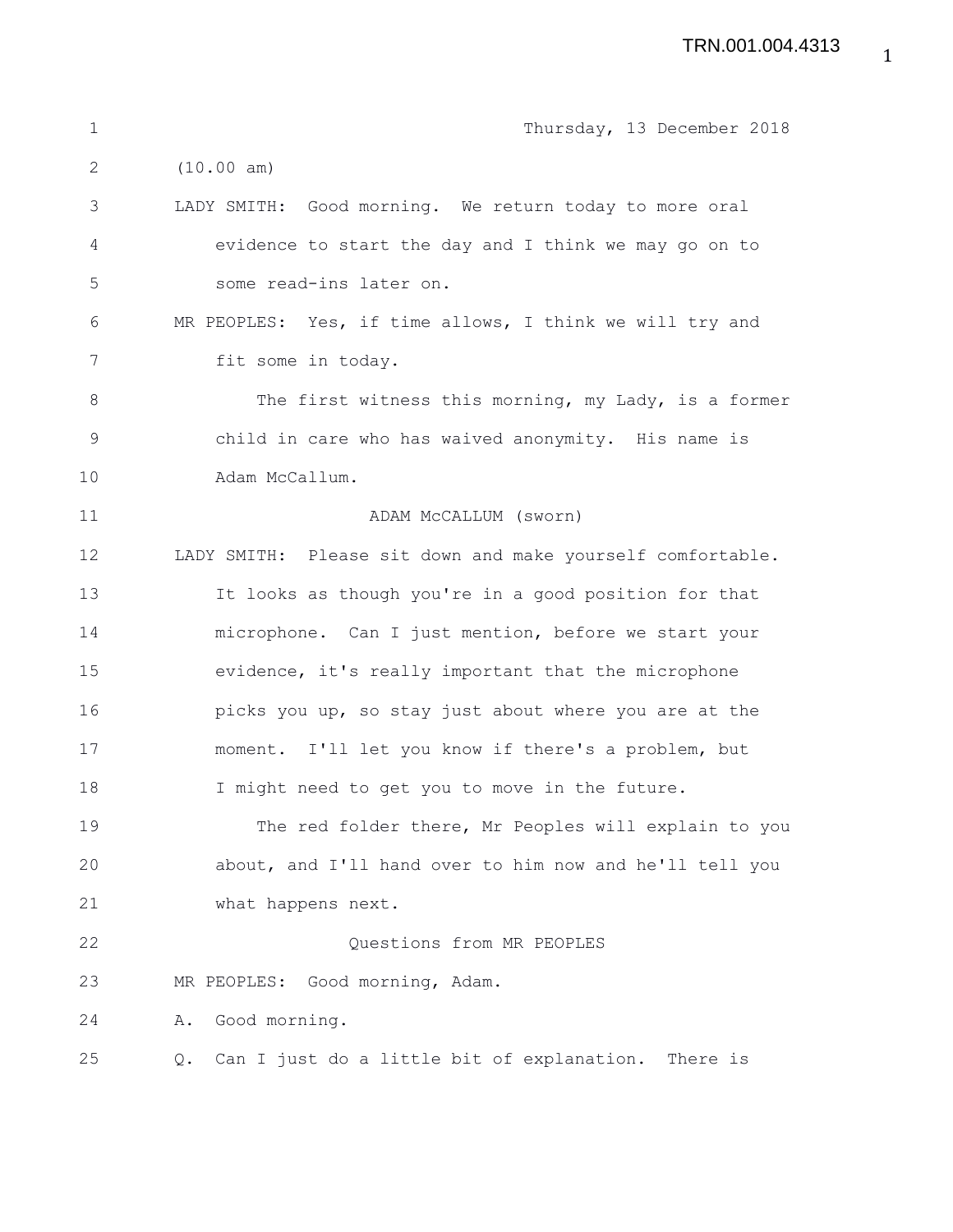1 a red folder in front of you and it contains a copy of 2 the statement you've provided to the inquiry. I'll ask 3 you some questions about that statement this morning. 4 You're very welcome to use it at any stage to refer to 5 or if I ask you about a particular part of it. You'll 6 also see, Adam, in front of you there's a screen and the 7 documents that we look at come on the screen as well and 8 you can see that your statement is also on the screen in 9 front of you. So you're free to use that.

10 You'll see sometimes there are names missed out, 11 blacked out, but you'll have a copy of the full 12 statement in the folder, so you can look at that if 13 you're in any doubt what's behind the parts that are 14 blacked out.

15 With that introduction, what I'll do now is, for the 16 benefit of our transcript of proceedings, I'll give the 17 identification number of your statement. It's 18 WIT.001.001.9685. You don't have to worry too much 19 about that, it's just for our benefit so we can identify 20 which part of the statement we're looking at.

21 Adam, if I could ask you first of all to open the 22 folder and if you could turn to the back page, which 23 hopefully is page 9705 or page 21 of your statement. 24 Can you confirm for me that you have signed your 25 statement on that page?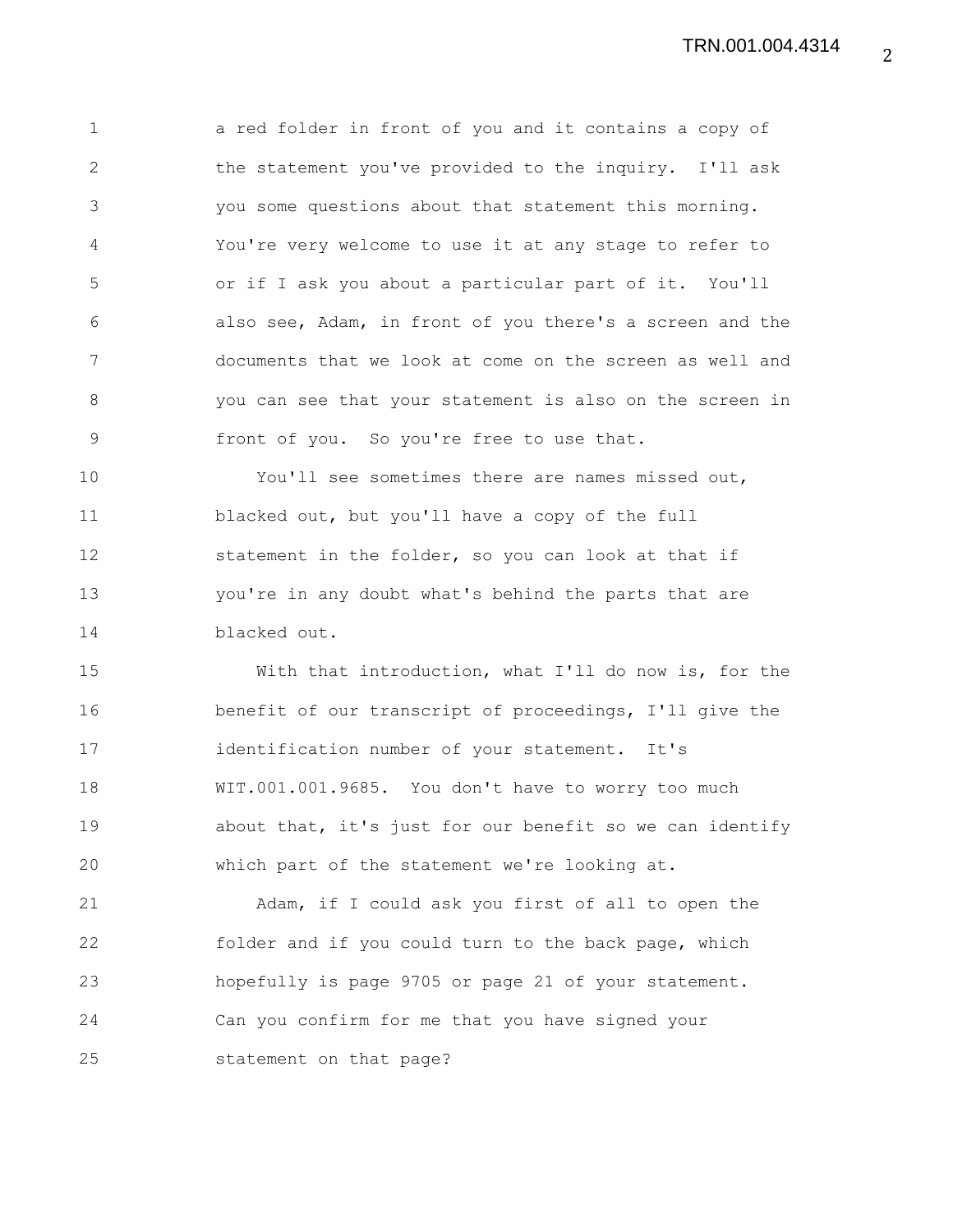1 A. I did, yes. 2 Q. Can you also confirm that you have no objection to your 3 witness statement being published as part of the 4 evidence to the inquiry? 5 A. No. 6 Q. You have no objection? 7 A. No. 8 Q. And that you believe the facts stated in your witness 9 are true? 10 A. Yes. 11 Q. You might want to keep it open just in case you want to 12 look at it for any reason, but I plan to turn to the 13 first page for the moment. It's page 9685 of the 14 reference we give to the statement, page 1 of your 15 statement. 16 First of all, I'd just like you to confirm that you 17 were born in the year 1950; I don't need your date of 18 birth. 19 A. Yes. 20 Q. In your statement, Adam, you tell us a bit about the 21 background to going into care. You can take it that 22 we've read the statement and we know the detail. What 23 I will try to do at this stage is briefly summarise what 24 I think is the main background to your admission to care 25 at quite a young age; is that right?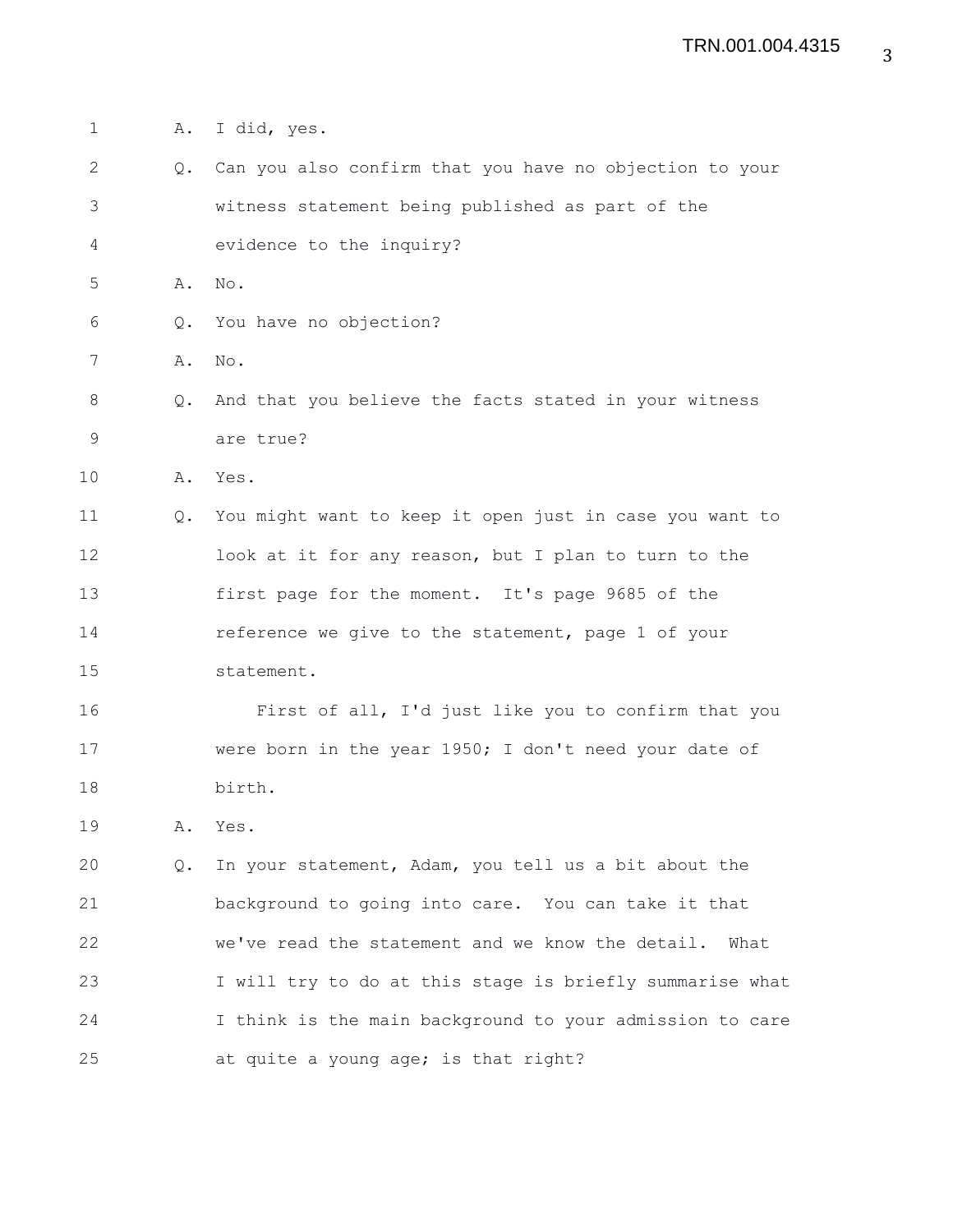| $\mathbf 1$  | Α.                      | Yes.                                                 |
|--------------|-------------------------|------------------------------------------------------|
| $\mathbf{2}$ | Q.                      | We see in the statement that you've given that your  |
| 3            |                         | father had been in the Army --                       |
| 4            | Α.                      | Yes.                                                 |
| 5            | Q.                      | -- but I think he had a problem, a drink problem.    |
| $\epsilon$   |                         | Is that basically what you understand?               |
| 7            | Α.                      | Yes.                                                 |
| 8            | Q.                      | There came a point when your mother left the family  |
| $\mathsf 9$  |                         | $\ddot{\cdot}$<br>home,                              |
| 10           | Α.                      | Yes,                                                 |
| 11           | Q.                      | You don't need to give the names. We'll try and keep |
| 12           |                         | the names out if we can.                             |
| 13           |                         |                                                      |
| 14           |                         |                                                      |
| 15           |                         |                                                      |
| 16           | Α.                      |                                                      |
| 17           | Q.                      |                                                      |
| 18           |                         |                                                      |
| 19           | $\mathbbm{A}$ .         |                                                      |
| 20           | $\mathbb Q$ .           |                                                      |
| 21           | $\mathtt{A}$ .          |                                                      |
| 22           | $\mathbb Q$ .           |                                                      |
| 23           | $\mathbbm{A}$ .         |                                                      |
| 24           | $\mathbf{\mathbb{Q}}$ . |                                                      |
| 25           |                         |                                                      |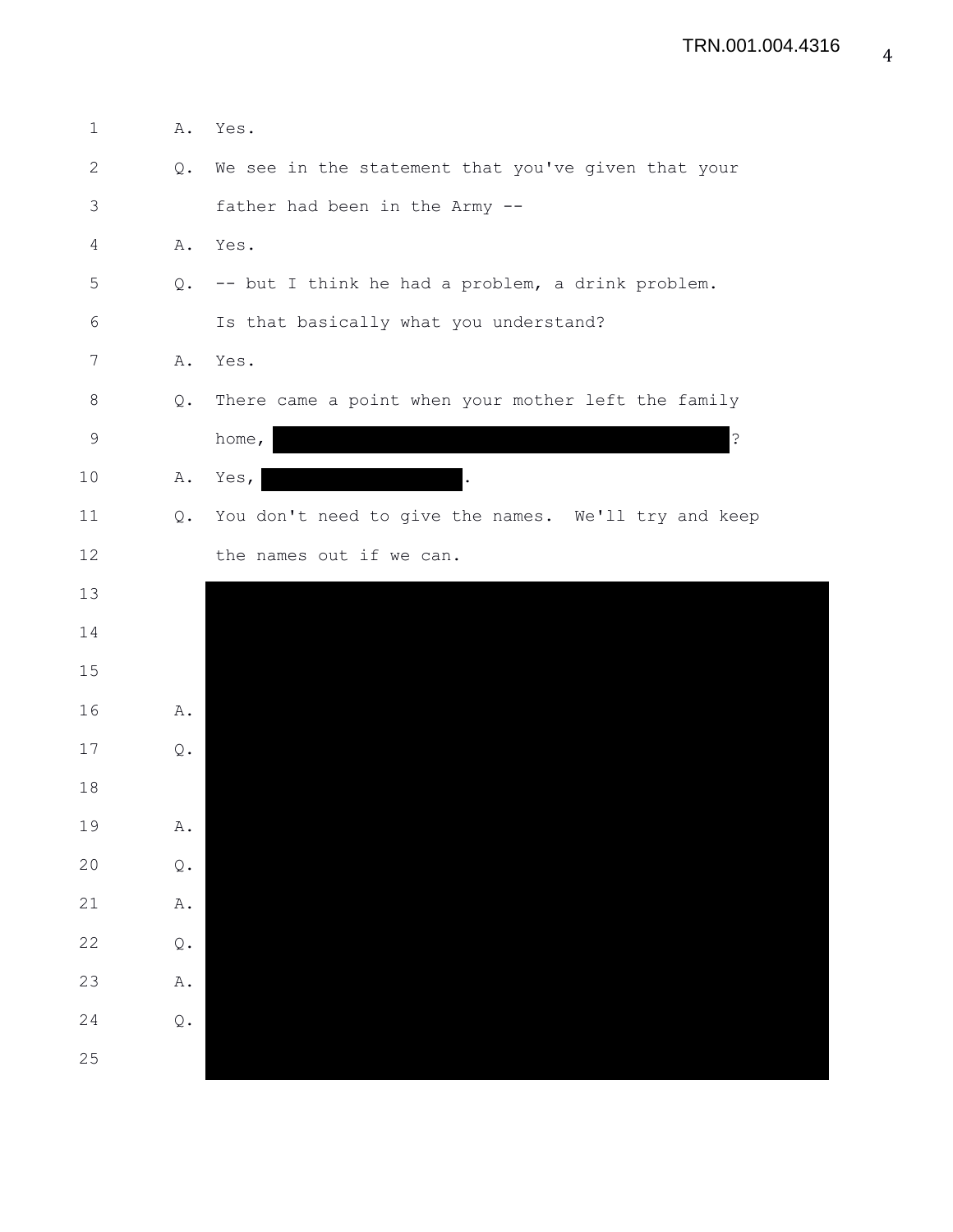| $\mathbf{1}$ |               |                                                          |
|--------------|---------------|----------------------------------------------------------|
| 2            | Α.            |                                                          |
| 3            | Q.            | I think, before you went into care, your family had been |
| 4            |               | living in Dundee.                                        |
| 5            | Α.            | Yes.<br>In                                               |
| 6            | $Q_{\bullet}$ | And you had started school before you were taken into    |
| 7            |               | care; is that right?                                     |
| 8            | Α.            | Yes. Rosebank.                                           |
| 9            | Q.            | You tell us that you think you were about 8 years of age |
| 10           |               | when you went into care. Can I just say this? We've      |
| 11           |               | had a chance to look at some records. I don't know if    |
| 12           |               | you've seen any records that were made about you.        |
| 13           | Α.            | No.                                                      |
| 14           | Q.            | What the records tell us is that --                      |
| 15           | Α.            | I must have been older anyway.                           |
| 16           | Q.            | You were.                                                |
| 17           | Α.            | I couldn't have been 8<br>Because                        |
| 18           |               | you know. I had to be at                                 |
| 19           |               | least 10.                                                |
| 20           | Q.            | I'll give you some dates that we've been given from some |
| 21           |               | records that we've seen. On 17 February 1959, when you   |
| 22           |               | were nearly 9 years of age, you were committed to the    |
| 23           |               | care of the Corporation of Dundee                        |
| 24           |               | You don't need to worry about                            |
| 25           |               | this, but for the benefit of the transcript, you were    |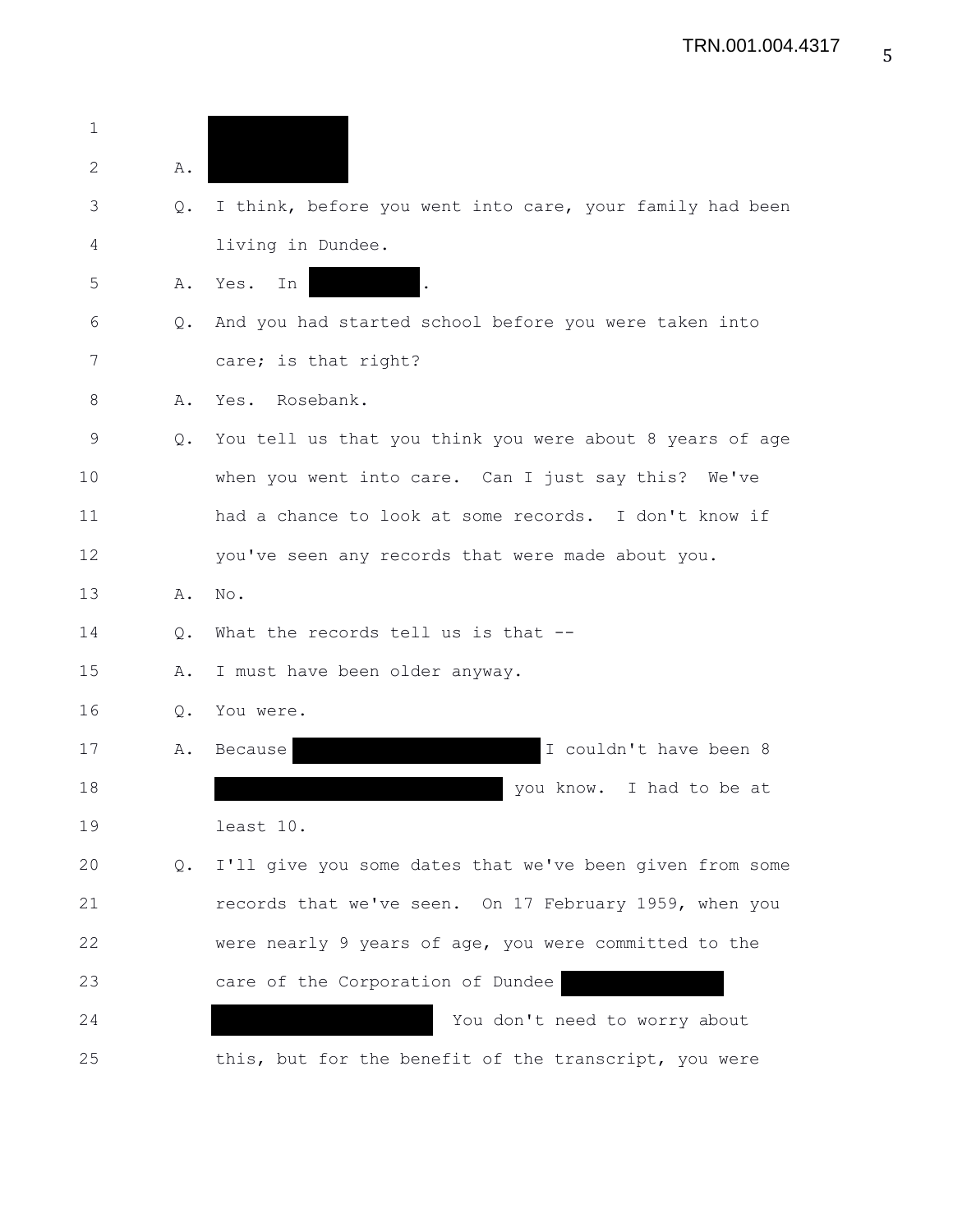1 committed under what was known as Section 66(2) of the 2 Children and Young Persons (Scotland) Act of 1937, and 3 according to the records, it was on the basis that you'd 4 been abandoned by your parents. That was the background 5 to the corporation stepping in and taking you 6 7 A. I think only abandoned by my mother; my father 8 didn't abandon 9 Q. I hear what you're saying. That's the way it was put in 10 the records. You were taken into care under that 11 section because it was felt you needed to be taken into 12 a care setting. 13 As we know from, I think, some records -- and as you 14 tell us in your statement -- you were in various care 15 settings as a youngster. At one point you were in 16 secure accommodation and you were also in foster care 17 for a time, is that right --18 A. Yes. 19 Q. -- before you went to Aberlour Orphanage? 20 A. I think we were with **BGC** before I went to Aberlour. 21 Q. Yes. You tell us in your statement that you were 22 fostered out to a foster parent in the Broughty Ferry 23 **area of Dundee, Mrs BGC** She is mentioned in the 24 statement. 25 BGC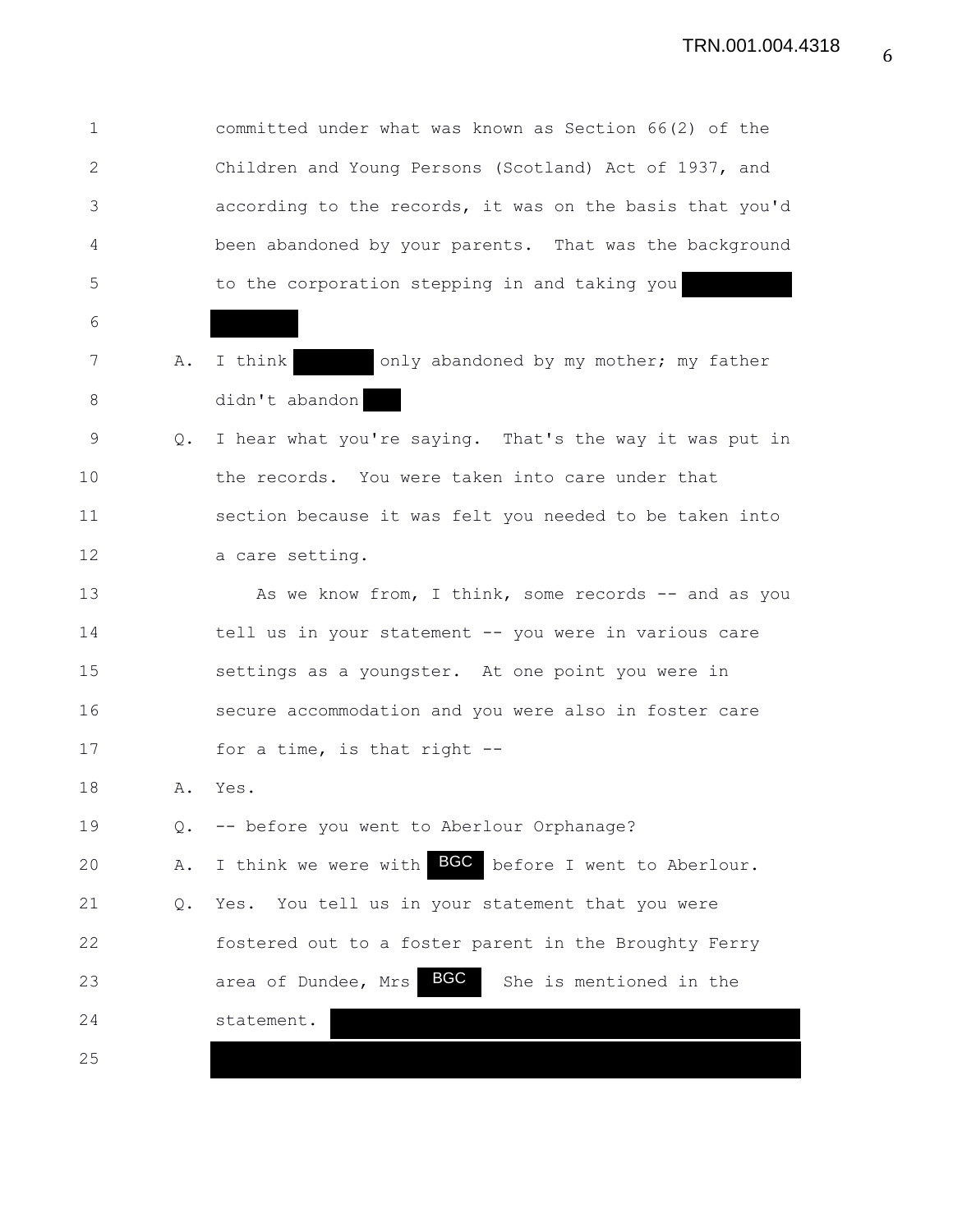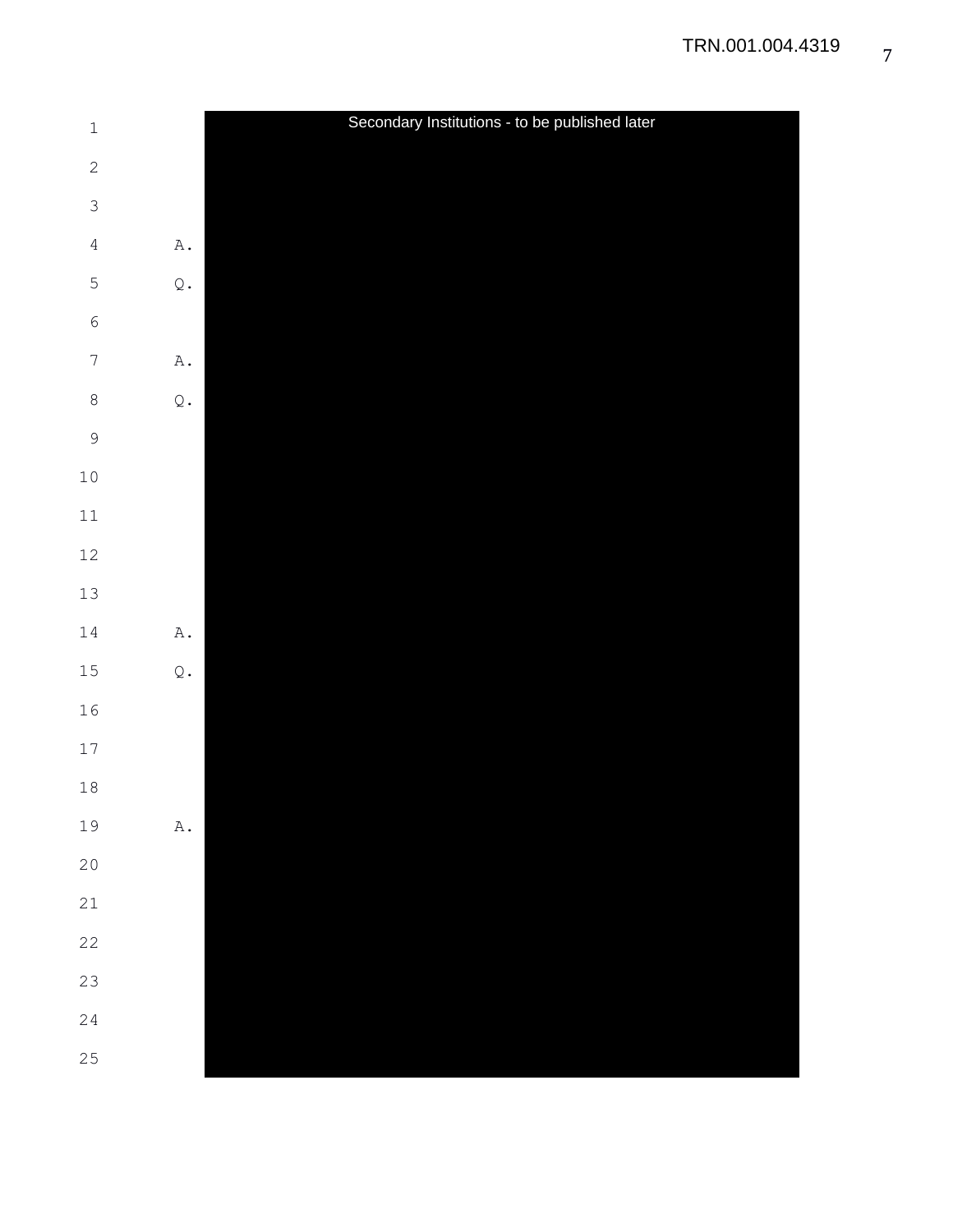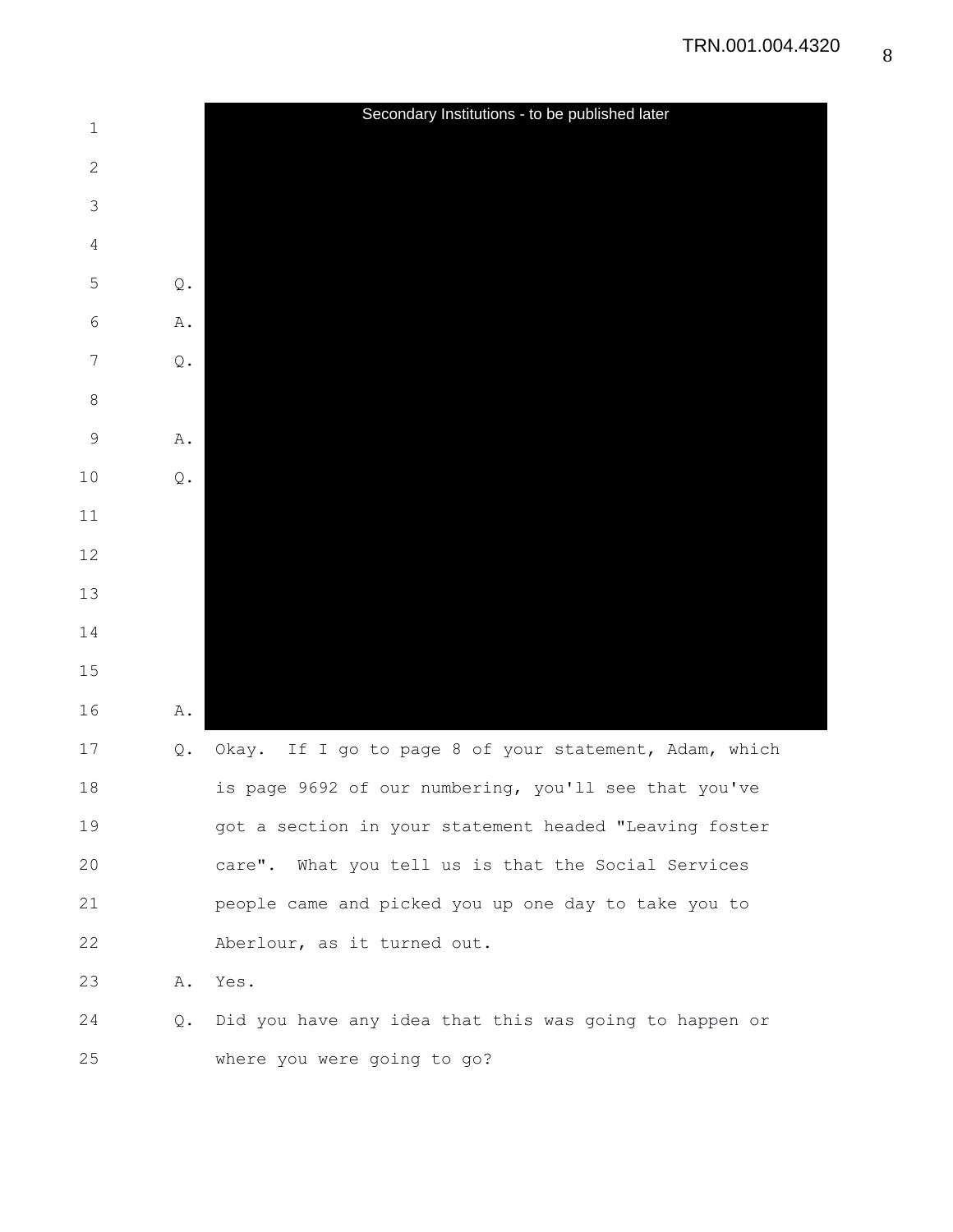| $\mathbf{1}$ | Α.            | No.                                                      |
|--------------|---------------|----------------------------------------------------------|
| 2            | Q.            | Did they tell you anything?                              |
| 3            | Α.            | They don't talk to people like<br>No.                    |
| 4            | $Q_{\bullet}$ | So you didn't have any idea what was going to happen     |
| 5            |               | next?                                                    |
| 6            | Α.            | I didn't even know where they were taking<br>They just   |
| 7            |               | in a car and<br>driving for hours.<br>put                |
| 8            | Q.            | And you ended up in Aberlour?                            |
| 9            | Α.            | In Aberlour.<br>dumped off there and that was it.        |
| 10           | Q.            | It's quite a long way from Dundee to Aberlour in those   |
| 11           |               | days.                                                    |
| 12           | Α.            | It's a hundred and odd miles, maybe 200 miles.           |
| 13           | $Q_{\bullet}$ | So you weren't given any warning that this was where you |
| 14           |               | were going or why?                                       |
| 15           | Α.            | No.                                                      |
| 16           | Q.            | I think you tell us about that at paragraph 49 of your   |
| 17           |               | statement.                                               |
| 18           |               | Just to get some dates again, Adam -- and we've got      |
| 19           |               | these dates from the records that we've seen -- it       |
| 20           |               | appears that the records indicate that you were admitted |
| 21           |               | to Aberlour Orphanage on 10 October 1961 when you'd be   |
| 22           |               | 11 years of age.                                         |
| 23           | Α.            | Yes.                                                     |
| 24           | Q.            | If I can tell you now, just so we've got a time frame    |
| 25           |               | for this, you were discharged from Aberlour on           |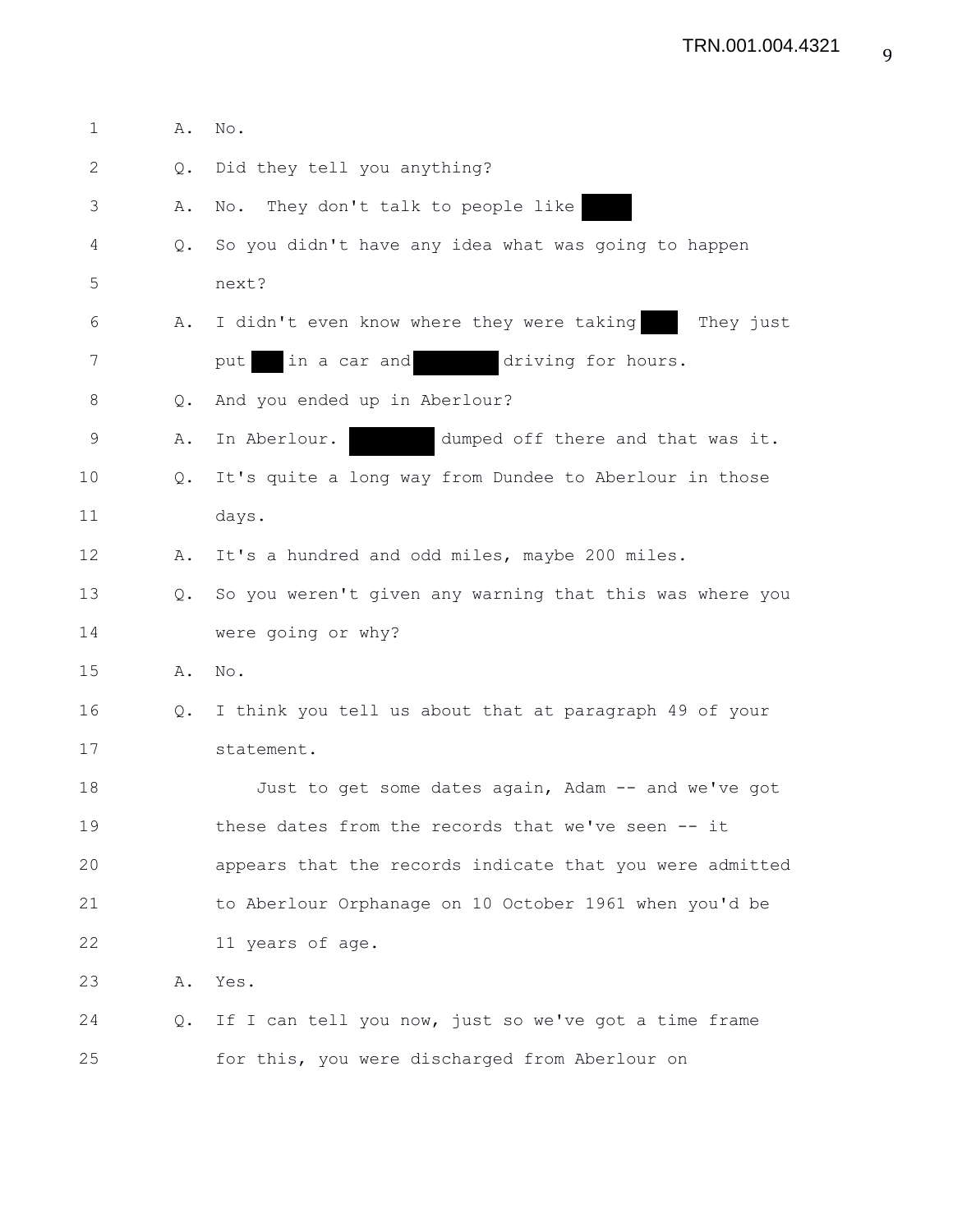| 1           |               | 27 October 1964.                                         |
|-------------|---------------|----------------------------------------------------------|
| 2           | Α.            | Was it 1964?                                             |
| 3           | Q.            | Yes, you were aged 14.                                   |
| 4           | Α.            | No, I was 15.                                            |
| 5           | Q.            | You think you were 15?                                   |
| 6           | Α.            | Yes, definitely 15.                                      |
| 7           | Q.            | Don't worry. I think the indications -- it's not         |
| 8           |               | important because I think we don't need to worry too     |
| $\mathsf 9$ |               | much about whether you were 14 or 15. You were there     |
| 10          |               | for quite a spell.                                       |
| 11          | Α.            | A couple of years.                                       |
| 12          | $Q_{\bullet}$ | Yes. And just so that we're aware, at that point you'd   |
| 13          |               | got into a bit of trouble and you had been committed by  |
| 14          |               | the court to Oakbank Approved School; is that right?     |
| 15          | Α.            | Yes.                                                     |
| 16          | Q.            | And you went there after that?                           |
| 17          |               | A. Yes.                                                  |
| 18          | Q.            | If we go back to your statement, Adam, on page 9. Your   |
| 19          |               | memory was that you were there from about 12 to 15;      |
| 20          |               | that's paragraph 55. You tell us a bit about what        |
| 21          |               | happened when you first arrived, on the final paragraph  |
| 22          |               | on page 9, paragraph 57, that you were -- it looks like  |
| 23          |               | you were being assessed in the first week.               |
| 24          |               | A. Yes, as soon as you went in, you went to the hospital |
| 25          |               | and they assessed you, checked you out, things like      |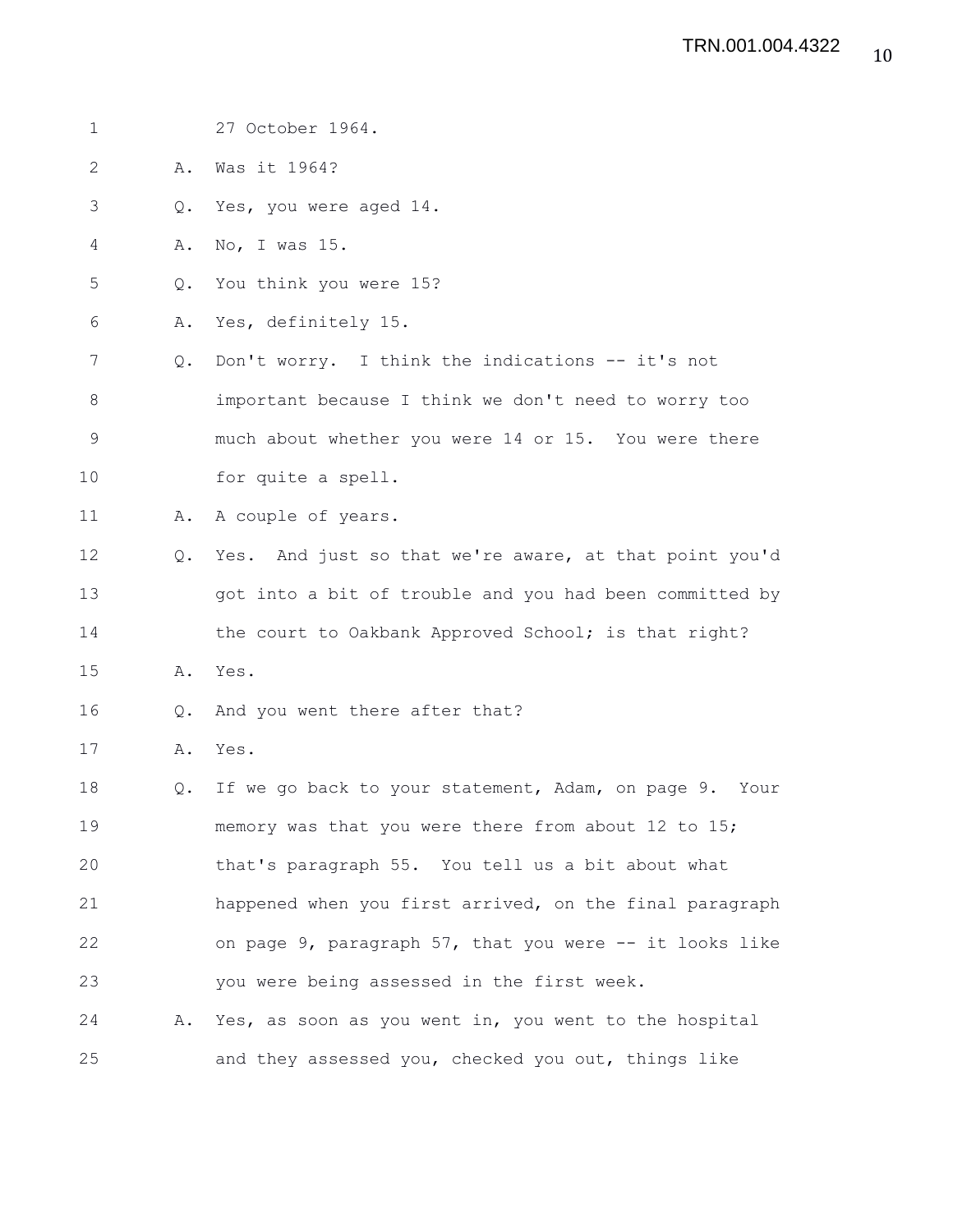1 that. It depends how violent you were or how timid you 2 were depending on what house you were going into. 3 Q. I think you are making the point that you think that the 4 way they decided which house you went into was how you 5 behaved in the first week. If you were getting into 6 trouble or fights, you'd go to one house, and if you 7 were a much quieter or more easy to manage child, you'd 8 go to a different house. Is that what you think the 9 system was? 10 A. That's how it was. 11 Q. That's what it was like for you anyway. 12 A. Yes. That's what I believe happened, anyway. Because 13 the first week I was there, man, I was fighting. 14 Q. If you go to the next page of your statement, Adam, at 15 paragraph 58, I think you can't remember the name of the 16 house you were put into, but you say it wasn't one of 17 the easy ones, and you tell us why you think you were 18 **put there, that you had been getting into fights --**19 A. Yes. 20 Q. -- at the hospital where you were being assessed? 21 A. The first two days I was there, I was fighting. 22 Q. It's a long time ago now and maybe I'm asking 23 a difficult question, but can you remember why you were 24 fighting at that point? What was causing you to feel 25 you had to fight and be aggressive?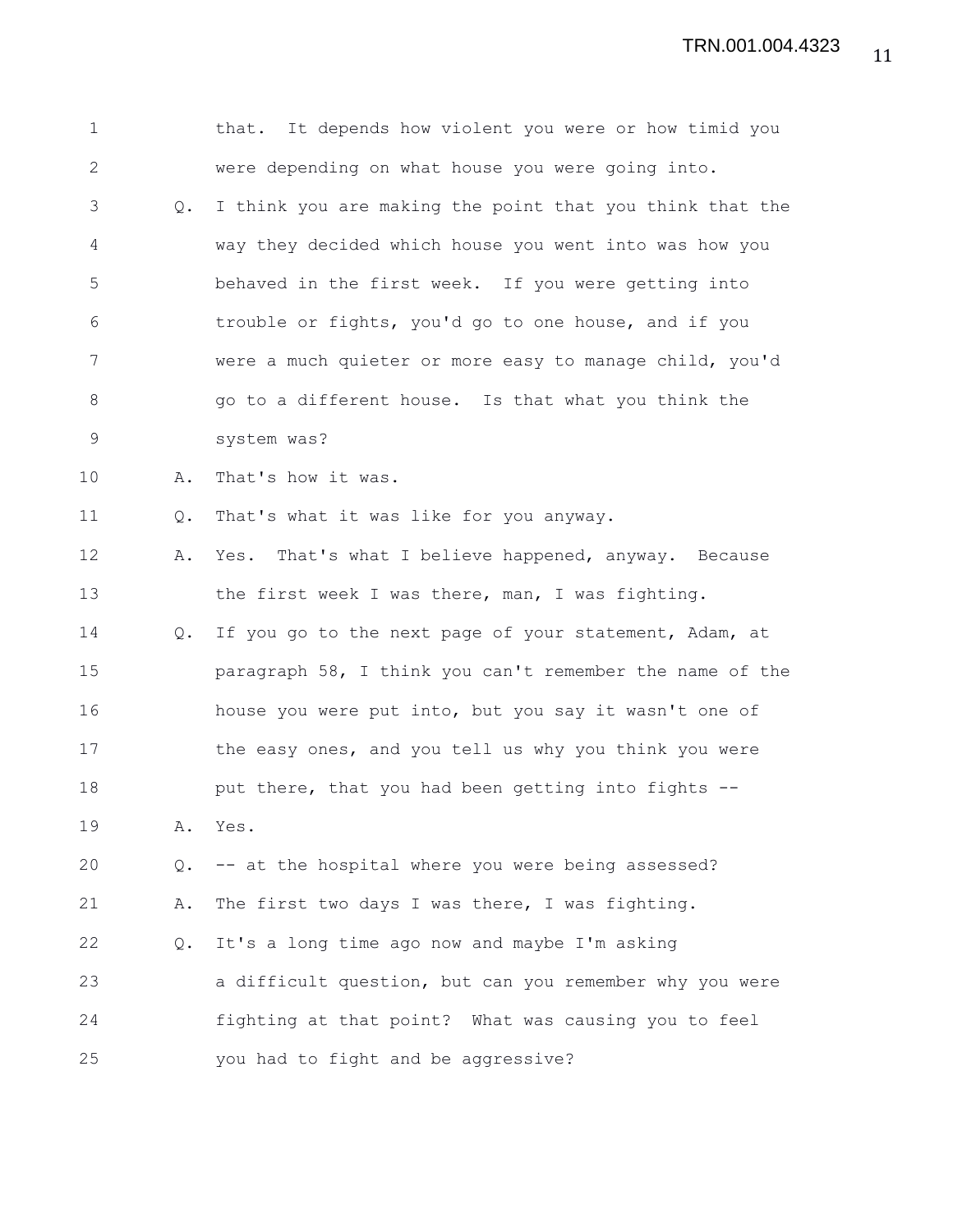| 1              | Α. | To me, it was being a new person, you know. Other        |
|----------------|----|----------------------------------------------------------|
| $\mathbf{2}$   |    | people, man, the same age as will be they'd give you     |
| 3              |    | stick, try and rub you up the wrong way. One person      |
| $\overline{4}$ |    | tried it, I picked up a brick and hit him on the head    |
| 5              |    | with it.                                                 |
| 6              | Q. | There was a bit of testing of the new people, and you    |
| 7              |    | reacted and sorted things out in your way?               |
| $8\,$          | Α. | Yes. That's how it happened. That's how it is.           |
| $\mathsf 9$    |    | LADY SMITH: This business of picking up a brick when you |
| 10             |    | were about 11 years old, had you seen people behaving    |
| 11             |    | like that in your life before you went to Aberlour?      |
| 12             | Α. | I've always been told if somebody's giving you hassle,   |
| 13             |    | pick up the nearest thing and hit them on the head with  |
| 14             |    | it.                                                      |
| 15             |    | LADY SMITH: Who told you that?                           |
| 16             | Α. | My dad.                                                  |
| 17             |    | MR PEOPLES: Also, although we didn't go into the detail, |
| 18             |    | apart from being in foster care you had been in some     |
| 19             |    | kind of secure setting before you went to Aberlour,      |
| 20             |    | hadn't you?                                              |
| 21             | Α. | Yes $--$                                                 |
| 22             | Q. | Because you'd got into a little bit of trouble?          |
| 23             | Α. | -- in Dundee.                                            |
| 24             | Q. | Did you see that sort of behaviour going on there as     |
| 25             |    | well, that people fought and asserted themselves?        |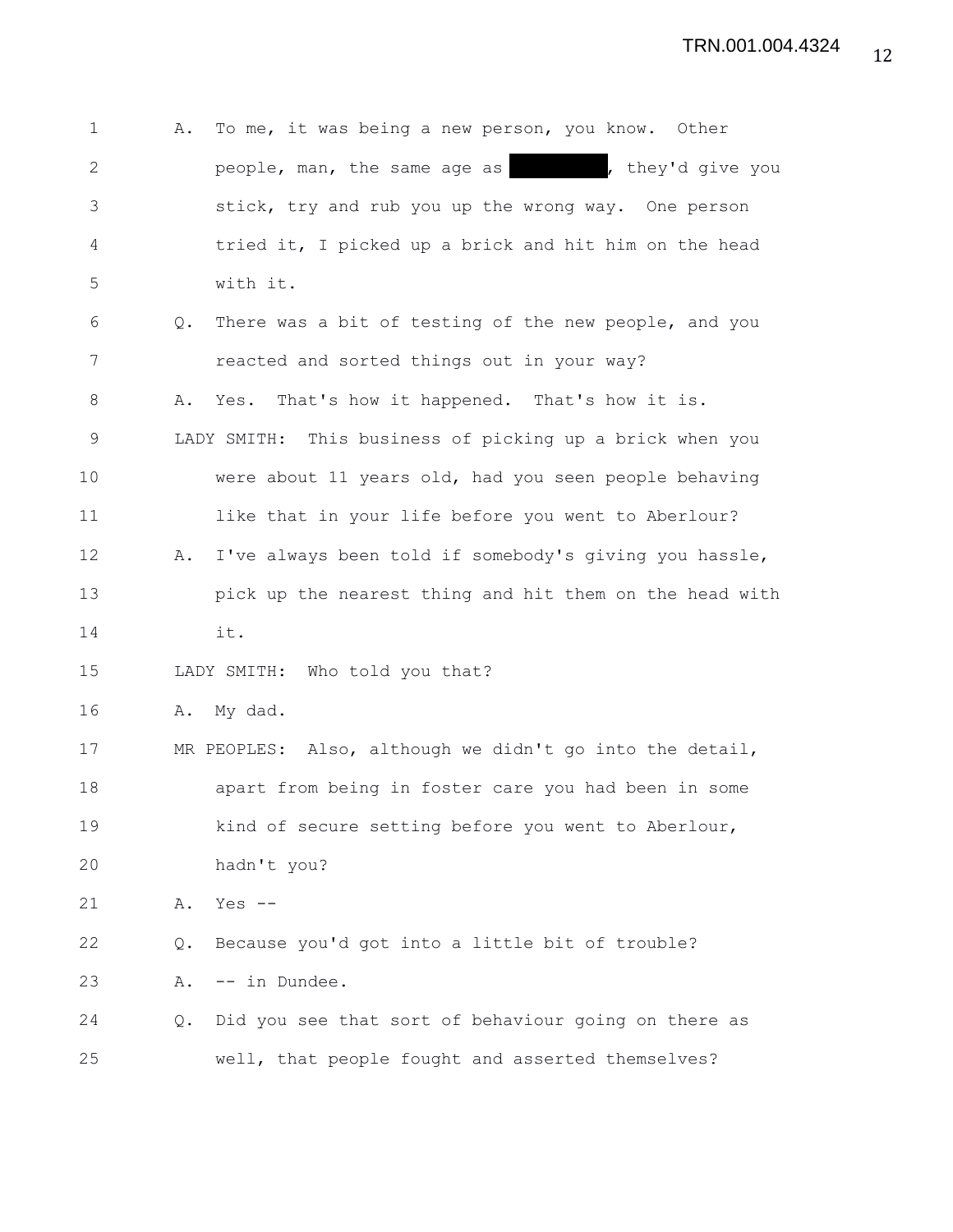| $\mathbf 1$    | Α.            | Not in the secure unit, no. It didn't happen in the      |
|----------------|---------------|----------------------------------------------------------|
| $\mathbf{2}$   |               | secure unit.                                             |
| 3              | $Q_{\bullet}$ | But you stood up for yourself in the way that you        |
| $\overline{4}$ |               | thought was --                                           |
| 5              | Α.            | I thought was right.                                     |
| 6              | $Q_{\bullet}$ | Based on what you'd been taught, if you like?            |
| 7              | Α.            | Yes.                                                     |
| 8              | Q.            | Did you see other children doing that at that time, that |
| $\mathsf 9$    |               | were new to the place?                                   |
| 10             | Α.            | There was always fights in Aberlour. Always.             |
| 11             | Q.            | Would the staff know that fights were going on?          |
| 12             | Α.            | Sometimes they did, yes, and sometimes they never.       |
| 13             | $Q_{\bullet}$ | Did they do anything to stop them when they knew of them |
| 14             |               | happening? Did they try to intervene or break them up?   |
| 15             |               | Can you remember?                                        |
| 16             | Α.            | A couple of them would say, "Right, into the ring and    |
| 17             |               | fight in the ring if that's what youse want". The other  |
| 18             |               | ones would turn their back and walk away and leave you   |
| 19             |               | to it.                                                   |
| 20             | $Q_{\bullet}$ | So they would sometimes just leave you to it to fight it |
| 21             |               | out and sometimes they'd say, well, if you want to take  |
| 22             |               | your aggression out, get into the boxing ring and do it  |
| 23             |               | in a boxing match?                                       |
| 24             | Α.            | Yes. The boxing ring wasn't any good because you'd kick  |
| 25             |               | and everything else. It's not allowed in the boxing      |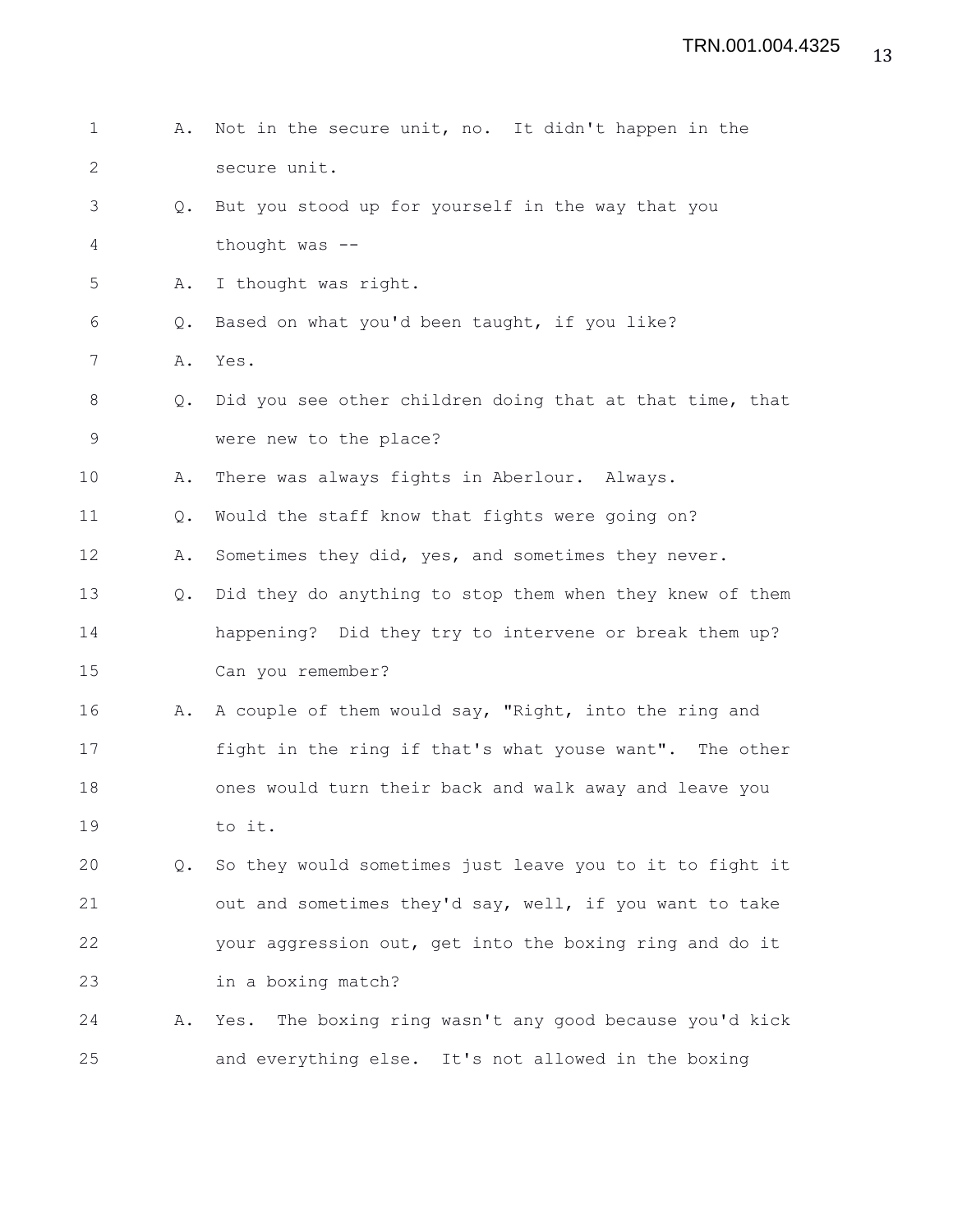| $\mathbf 1$  |                | ring.                                                   |
|--------------|----------------|---------------------------------------------------------|
| $\mathbf{2}$ | Q.             | It wasn't the boxing we see on television then?         |
| 3            | Α.             | No, no.                                                 |
| 4            | Q.             | Was it a bit more like Thai boxing with feet as well?   |
| 5            | Α.             | Street fighting.                                        |
| 6            | $\mathsf{Q}$ . | Did you have gloves? Boxing gloves?                     |
| 7            | Α.             | Oh, we had boxing gloves on.                            |
| 8            | Q.             | But was it anything goes when you were in the ring?     |
| 9            | Α.             | If somebody hits you, man, you're going to kick them    |
| 10           |                | back.                                                   |
| 11           | Q.             | Was there a referee?                                    |
| 12           | Α.             | No, there wasn't any referee. It was the, what do you   |
| 13           |                | call it, the gym master, he'd be there.                 |
| 14           | Q.             | He'd be looking on?                                     |
| 15           | Α.             | He'd make sure that nobody really got injured.          |
| 16           | Q.             | Seriously hurt?                                         |
| 17           | Α.             | Yes, nobody got seriously hurt.                         |
| 18           | Q.             | And who was the gym master in your day?                 |
| 19           | Α.             | <b>BGL</b><br>I'm sure.<br>A Mr                         |
| 20           | Q.             | What memories have you got of Mr BCL while he's         |
| 21           |                | mentioned? What sort of character was he?               |
| 22           | Α.             | I would say a reasonable guy, you know. But he made you |
| 23           |                | do what he wanted you to do.                            |
| 24           | $Q_{\bullet}$  | And if you didn't?                                      |
| 25           | Α.             | Well, that's another matter altogether.                 |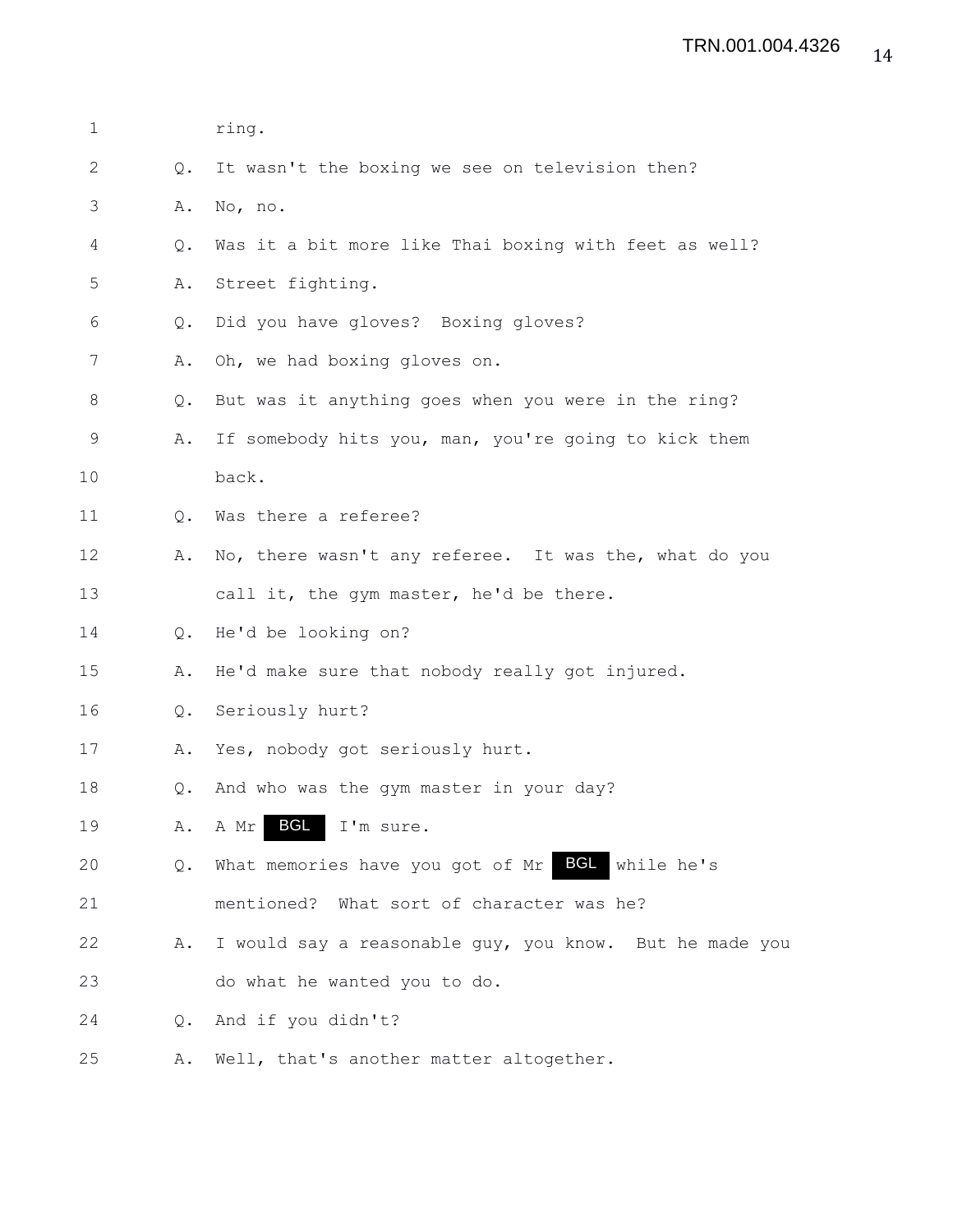| $\mathbf 1$  | $Q_{\bullet}$ | Tell us how he'd deal with that situation. Did he try   |
|--------------|---------------|---------------------------------------------------------|
| $\mathbf{2}$ |               | $to$ $--$                                               |
| 3            | Α.            | He gave you $--$                                        |
| 4            | Q.            | Get you to do things?                                   |
| 5            | Α.            | It's like, in Aberlour, you used to have -- it wasn't   |
| 6            |               | sports, it was more gymnastics and stuff like that.     |
| 7            |               | Once a year, you done that, and I was picked -- one of  |
| 8            |               | the best three, so we had to do this in front of a big  |
| 9            |               | audience.                                               |
| 10           | Q.            | Like a sports day type thing or a day when people came  |
| 11           |               | $to$ $--$                                               |
| 12           | Α.            | I think it was most of the people that come, man, were  |
| 13           |               | the people that supported Aberlour.                     |
| 14           | $Q_{\bullet}$ | So you had to perform for them?                         |
| 15           | Α.            | Yes.                                                    |
| 16           | Q.            | And was this gymnastics then?                           |
| 17           | Α.            | Yes, stuff like that. And the other one was boxing.     |
| 18           |               | They had the boxing ring out and they'd all come up and |
| 19           |               | sit round and watch the guys fight each other.          |
| 20           | Q.            | And did you take part in this?                          |
| 21           | Α.            | No, no, no, I'm not that kind of fighter. Never been    |
| 22           |               | that kind of fighter.                                   |
| 23           | Q.            | But you were asked to do the gymnastics though?         |
| 24           | Α.            | Yes. I was pretty good at it.                           |
| 25           | Q.            | Going back to Mr BGL what sort of person was he?<br>Did |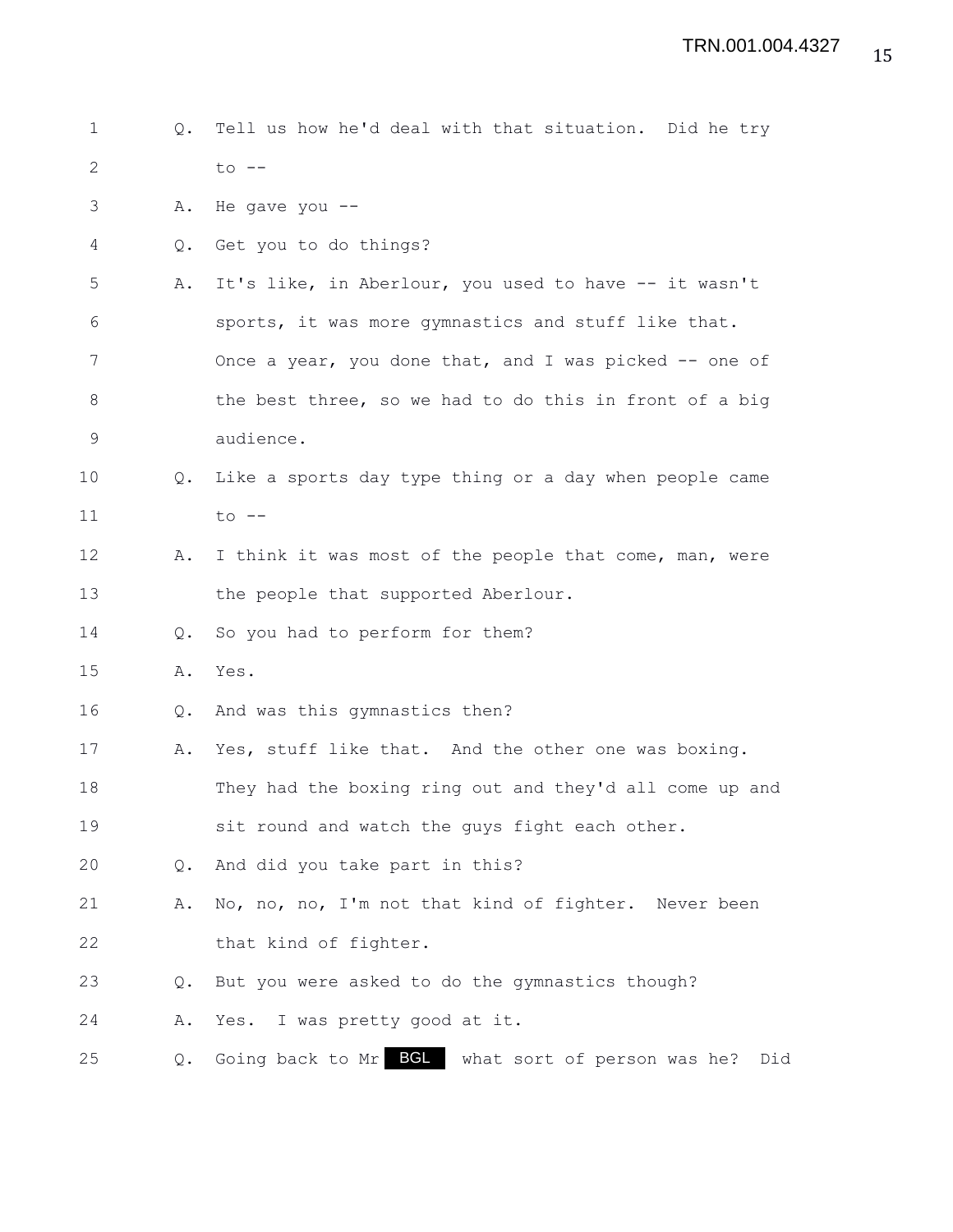| $\mathbf 1$  |    | he ever lose his cool or his temper or get angry?      |
|--------------|----|--------------------------------------------------------|
| $\mathbf{2}$ | Α. | Oh yes.                                                |
| 3            | Q. | What would he do on these occasions?                   |
| 4            | Α. | Well, he gave you a slap maybe. He would kick you out  |
| 5            |    | the gymnasium.                                         |
| 6            | Q. | Kick something in the gymnasium?                       |
| 7            | Α. | Just tell you to get to get to wherever and he'd throw |
| 8            |    | you out.                                               |
| 9            | Q. | You say he slapped you. Can you give us an idea of how |
| 10           |    | he would slap you?                                     |
| 11           | Α. | He'd gave you a slap and you'd know you'd got a slap.  |
| 12           | Q. | On the face?                                           |
| 13           | Α. | On the face, on the head, anywhere round there.        |
| 14           | Q. | Was that with his bare hand?                           |
| 15           | Α. | Yes.                                                   |
| 16           | Q. | Was it open or clenched?                               |
| 17           | Α. | Like that (indicating).                                |
| 18           | Q. | An open hand?                                          |
| 19           | Α. | We were only kids. An adult that's three times older   |
| 20           |    | than you and twice as big as you, giving you a slap,   |
| 21           |    | you're going to feel it.                               |
| 22           | Q. | So it was sore?                                        |
| 23           | Α. | Yes.                                                   |
| 24           | Q. | And quite a forcible slap?                             |
| 25           | Α. | Yes.                                                   |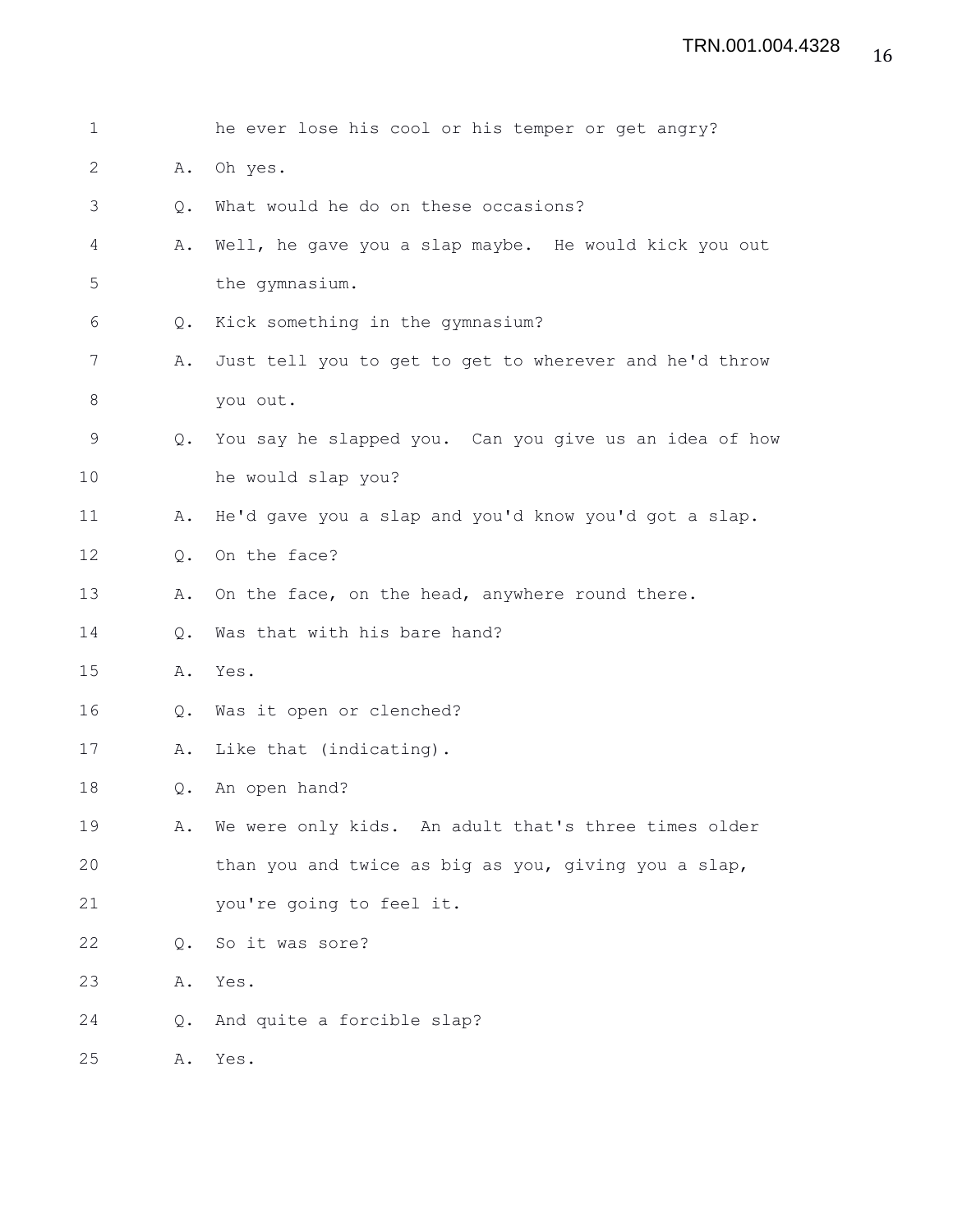| $\mathbf 1$ | Q.            | Did it leave any injury or mark?                       |
|-------------|---------------|--------------------------------------------------------|
| 2           | Α.            | No, the guy wasn't that stupid.                        |
| 3           | Q.            | Did other boys get slaps from him?                     |
| 4           | Α.            | Yes. It's the same as when you were at the meals and   |
| 5           |               | you wouldn't eat all your meal. I don't like fat on my |
| 6           |               | meat and I would take the fat off and put it to the    |
| 7           |               | side. You got beat up for not eating it.               |
| 8           | $Q_{\bullet}$ | Who would beat you up?                                 |
| 9           | Α.            | Your housemaster.                                      |
| 10          | Q.            | And how would the housemaster do this beating?         |
| 11          | Α.            | With a ladle.                                          |
| 12          | Q.            | With a ladle?                                          |
| 13          | Α.            | Yes.                                                   |
| 14          | Q.            | How would he use the ladle?                            |
| 15          | Α.            | Slap you on the head with a ladle, whack.              |
| 16          | Q.            | He would just whack you with a ladle?                  |
| 17          | Α.            | Yes.                                                   |
| 18          | Q.            | How often would he do that if you were not eating      |
| 19          |               | what was put in front of you? How many times would he  |
| 20          |               | strike you with the ladle?                             |
| 21          | Α.            | He'd only had have to strike you once with it.         |
| 22          | Q.            | He only had to do it once?                             |
| 23          | Α.            | Yes, and then you'd eat it.                            |
| 24          | Q.            | How sore was it to get the ladle?                      |
| 25          | Α.            | It was sore, yes.                                      |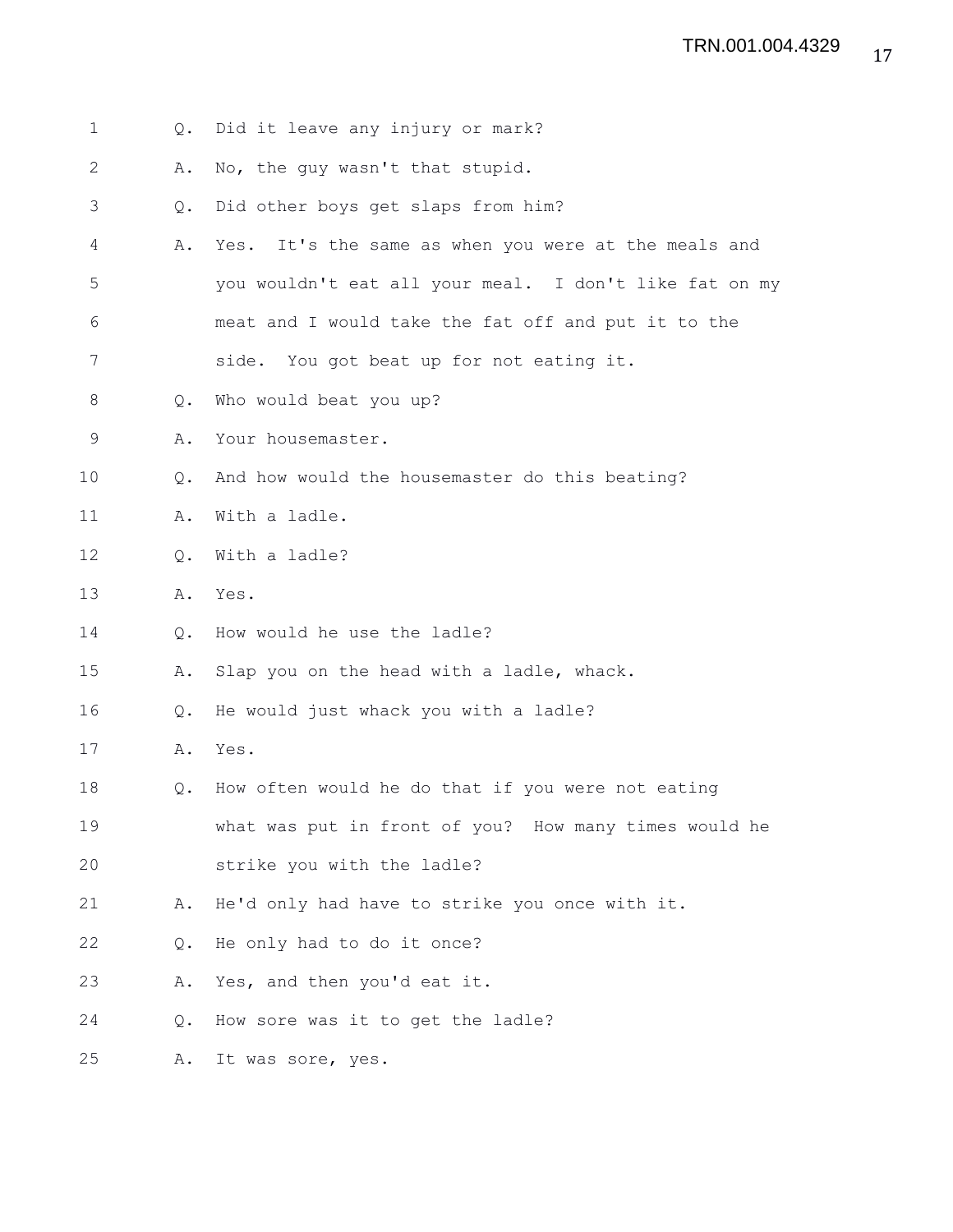TRN.001.004.4330

| $\mathbf 1$ | $Q_{\bullet}$ | Did that leave any marks?                                |
|-------------|---------------|----------------------------------------------------------|
| 2           | Α.            | No, because he just banged you across the head with it.  |
| 3           | Q.            | And it made you eat what was in front of you?            |
| 4           | Α.            | Because we were young and we understand, you know, that  |
| 5           |               | this ladle was going to come up if you didn't eat it.    |
| 6           |               | You used to sit beside somebody you knew you could beat  |
| 7           |               | $up$ --                                                  |
| 8           | Q.            | To get them to take it?                                  |
| $\mathsf 9$ | Α.            | If you didn't want it, "There you are, you're having     |
| 10          |               | that", and we used to give it to them.                   |
| 11          | $Q_{\bullet}$ | So you got wise to what would happen if you didn't eat   |
| 12          |               | so you tried to pass it to someone else who you could -- |
| 13          | Α.            | Yes. There'd be somebody, somebody that you could beat   |
| 14          |               | up. You'd say, "Right, there you are", and he wasn't     |
| 15          |               | going to do anything about it.                           |
| 16          |               | LADY SMITH: What was this ladle made of?                 |
| 17          | Α.            | Metal. A metal ladle.                                    |
| 18          |               | LADY SMITH: A soup ladle, that sort of size?             |
| 19          | Α.            | Yes, it'd be that size.                                  |
| 20          |               | MR PEOPLES: Would it just be the handle of the ladle he  |
| 21          |               | would hold and --                                        |
| 22          | Α.            | The lump, the ball part used to get you on the head.     |
| 23          | Q.            | So you'd hold it by the handle of the ladle and then hit |
| 24          |               | you with the ladle?                                      |
| 25          | Α.            | Yes.                                                     |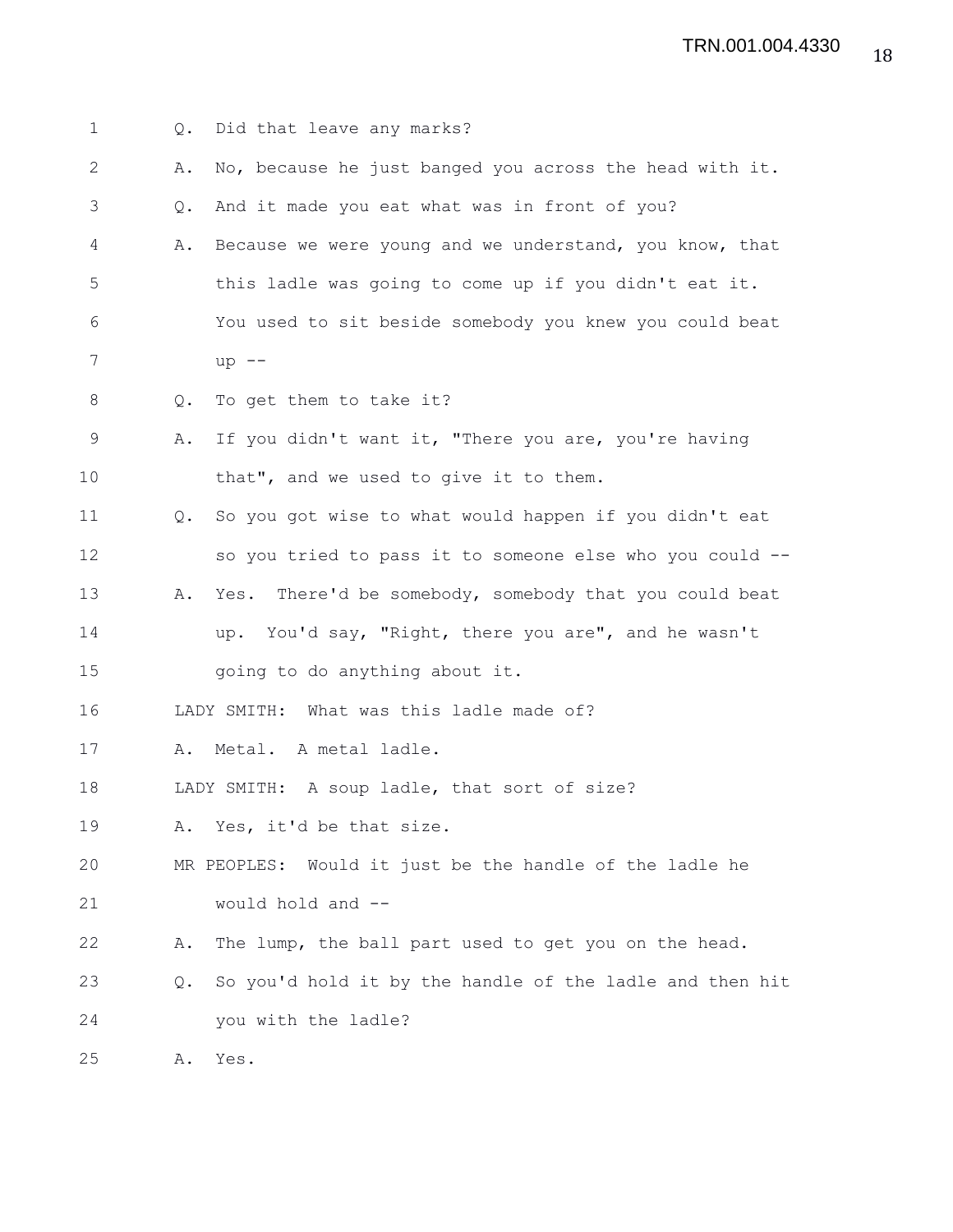- 1 Q. And he'd only need to do that once?
- 2 A. Yes, and then you understood.
- 3 Q. Did you get that treatment sometimes?
- 4 A. Yes, I have had that treatment.
- 5 Q. How often did you get it before you got wise?
- 6 A. About twice.
- 7 Q. And then you realised you had to do something?
- 8 A. Yes.
- 9 Q. Did other children -- did you see other children getting 10 the same treatment?
- 11 A. Yes, everybody got the same treatment, everybody.
- 12 Q. We know that you were in Aberlour maybe around about 11 13 to 14/15. So we know what age you were when you were
- 14 there. What ages were the other boys or children
- 15 getting this?
- 16 A. Anything from babies to 14.
- 17 Q. But did they all get the ladle if they didn't eat?
- 18 A. I don't know about the all of them; I just know the ones 19 that were in our house.
- 20 Q. And were they the same ages as you, the boys in your 21 house?
- 22 A. Yes.
- 23 Q. So you saw them get this treatment?
- 24 A. Yes.
- 25 Q. And did you stay in the same house for the whole time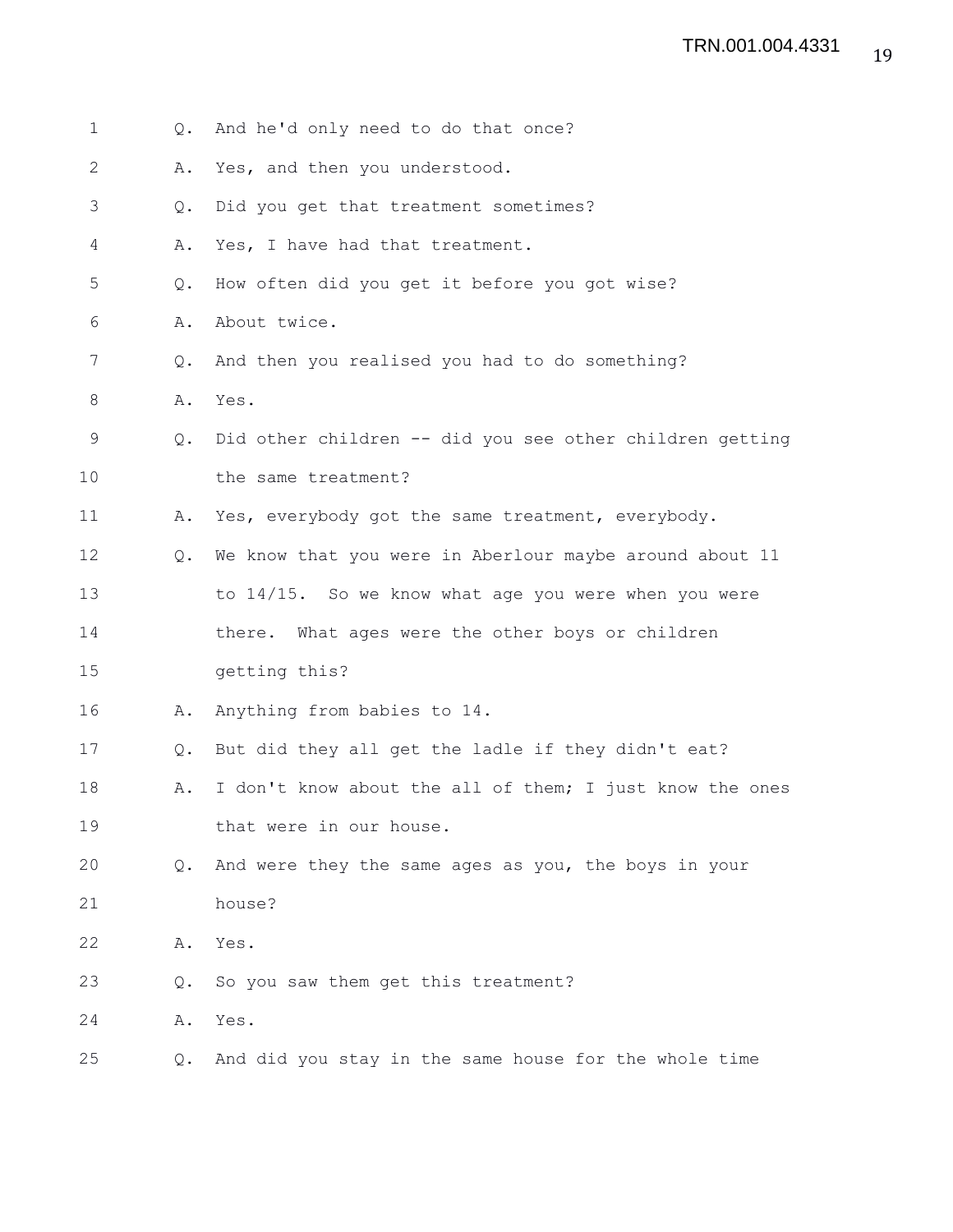| $\mathbf 1$  |               | you were in Aberlour?                                    |
|--------------|---------------|----------------------------------------------------------|
| $\mathbf{2}$ | Α.            | Yes, the whole time. Sometimes they made you scrub the   |
| 3            |               | floors.                                                  |
| 4            | Q.            | Yes. Was that just part of your daily routine?           |
| 5            | Α.            | No, that was a punishment.                               |
| 6            | Q.            | To scrub the floors?                                     |
| 7            | Α.            | Scrub the floor.                                         |
| 8            | $Q_{\bullet}$ | What sort of behaviour would get that sort of            |
| $\mathsf 9$  |               | punishment?                                              |
| 10           | Α.            | Going out and plundering apples, going down the village  |
| 11           |               | and getting some apples and coming back.                 |
| 12           | $Q_{\bullet}$ | When you say plundering, do you mean taking them from    |
| 13           |               | someone's garden or taking them from someone's shop?     |
| 14           | Α.            | From the trees. Obviously the tree belonged to           |
| 15           |               | somebody --                                              |
| 16           | Q.            | Yes, I know --                                           |
| 17           |               | A. -- and you used to pick the apples at night time when |
| 18           |               | there was no one about.                                  |
| 19           | $Q_{\bullet}$ | So you just took some apples off a tree and if you got   |
| 20           |               | caught or found out, you were punished?                  |
| 21           | Α.            | Yes, you had to scrub the floors.                        |
| 22           | Q.            | Can you just describe -- how big a task was that to do   |
| 23           |               | if you got the punishment? You're looking round the      |
| 24           |               | room.                                                    |
| 25           | Α.            | Yes. It's about the size of this room.                   |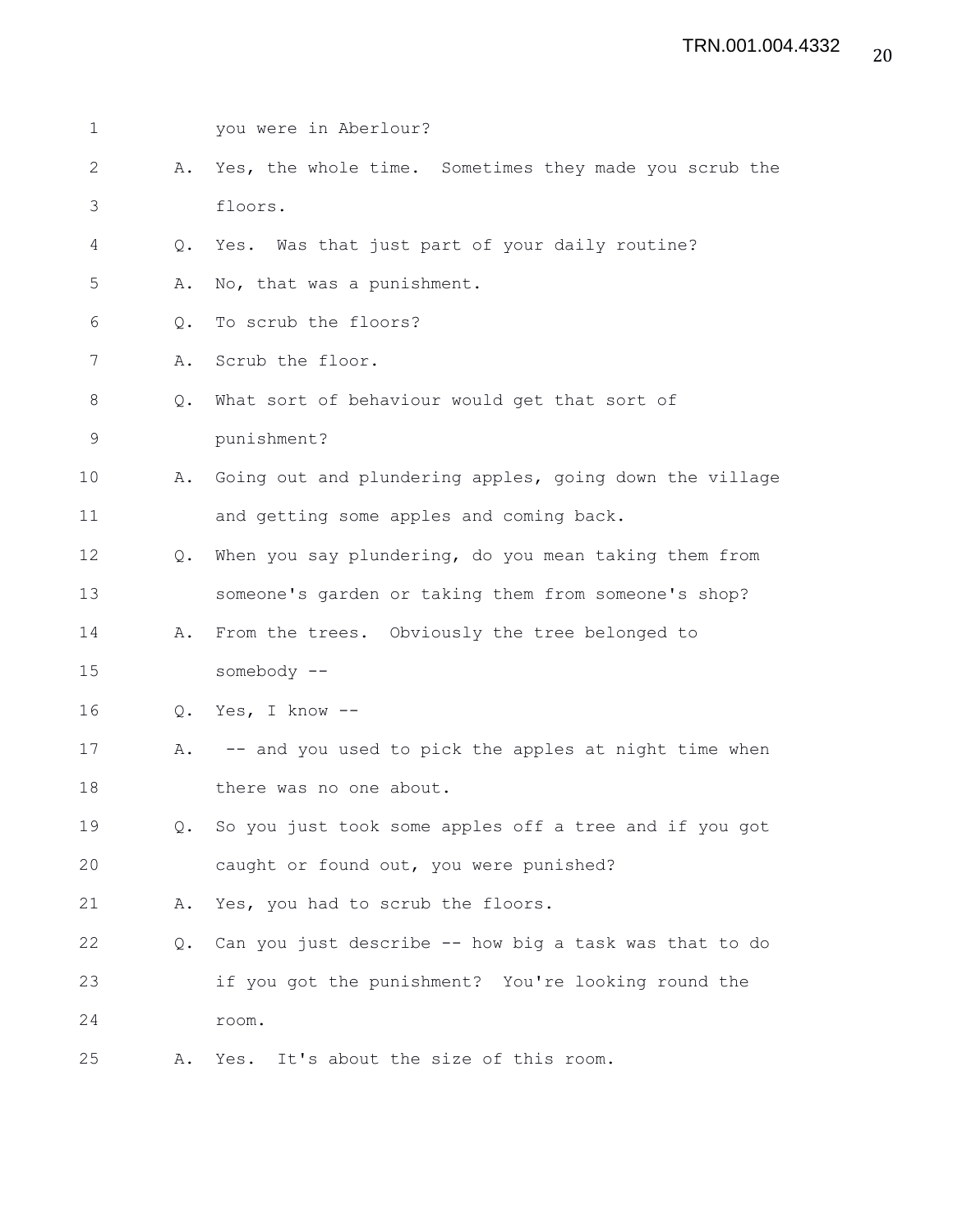1 Q. You'd have to scrub the floor? 2 A. Yes. 3 Q. A floor the size of this hearing room? 4 A. Yes. 5 Q. Was it a wooden floor? 6 A. A wooden floor, yes. 7 Q. When you say you had to scrub the floor, what would 8 you have to do when you say you had to scrub it? What 9 would they make you do? 10 A. Get a bucket and scrubbing brush and scrub the floor. 11 Q. Were you on your knees? 12 A. Yes. 13 Q. And scrubbing -- 14 A. With a scrubbing brush. 15 Q. Just to wash the floor, scrub it? 16 A. Scrub it clean. 17 Q. Did you have to polish it afterwards? 18 A. Yes. 19 Q. You had to clean it and polish it? 20 A. After it had dried. 21 Q. How did you have to -- 22 A. With cloths. 23 Q. Again on your hands and knees? 24 A. Yes. No machines. 25 Q. How long would this sort of punishment last in terms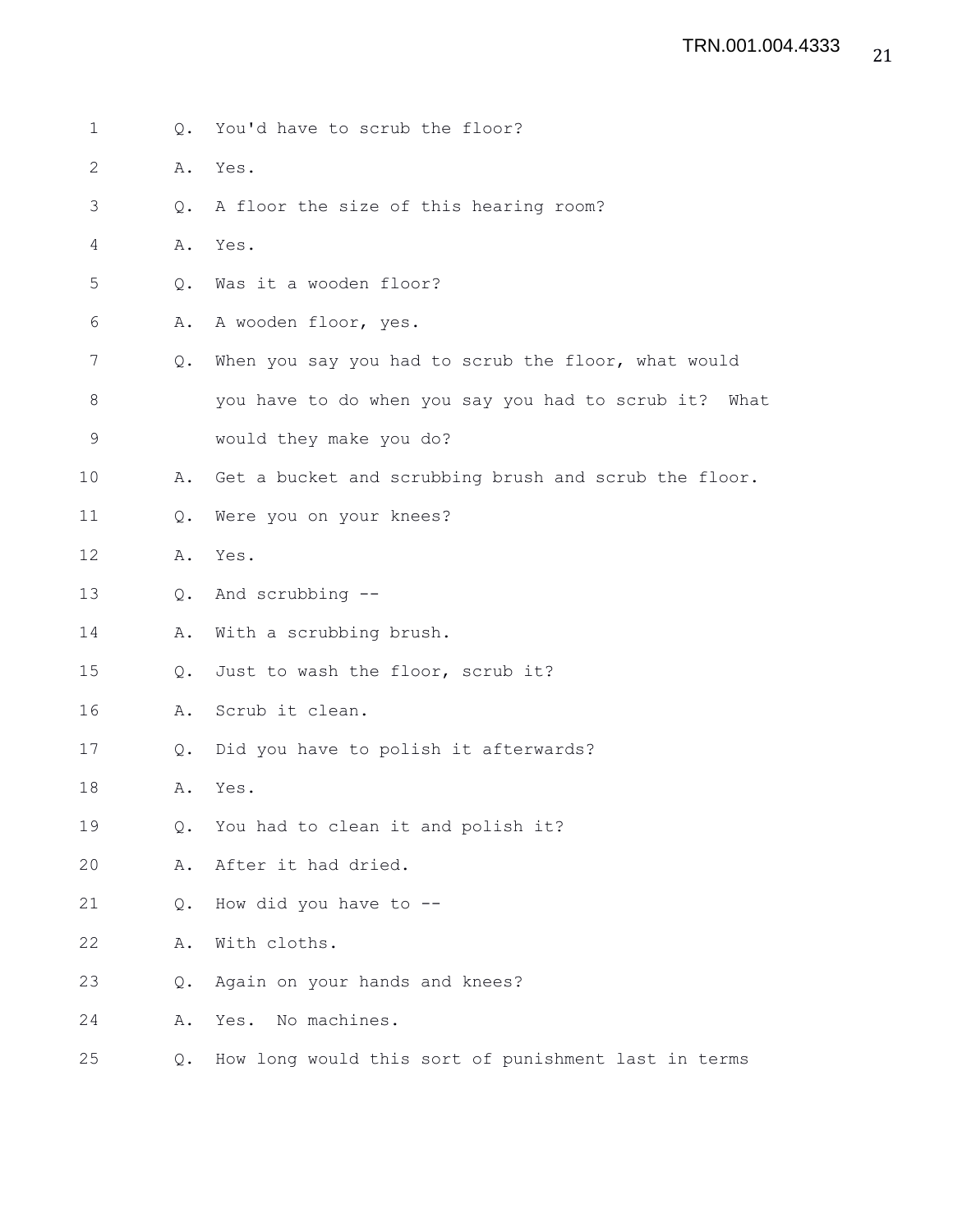| 1  |    | $of --$                                                  |  |  |  |  |  |  |  |  |
|----|----|----------------------------------------------------------|--|--|--|--|--|--|--|--|
| 2  | Α. | It took you something like maybe a day to scrub the      |  |  |  |  |  |  |  |  |
| 3  |    | floor.                                                   |  |  |  |  |  |  |  |  |
| 4  | Q. | To scrub it?                                             |  |  |  |  |  |  |  |  |
| 5  | Α. | Yes.                                                     |  |  |  |  |  |  |  |  |
| 6  | Q. | What about polishing?                                    |  |  |  |  |  |  |  |  |
| 7  | Α. | The same.                                                |  |  |  |  |  |  |  |  |
| 8  | Q. | So you could be doing this for quite a long time?        |  |  |  |  |  |  |  |  |
| 9  | Α. | Two or three days, yes.                                  |  |  |  |  |  |  |  |  |
| 10 | Q. | Did you get a chance to go to bed between?               |  |  |  |  |  |  |  |  |
| 11 | Α. | They made you do so many hours and that was you.<br>Yes. |  |  |  |  |  |  |  |  |
| 12 | Q. | And you went back to finish it off?                      |  |  |  |  |  |  |  |  |
| 13 | Α. | You went back until it was done.                         |  |  |  |  |  |  |  |  |
| 14 | Q. | Did you get your meals during these periods?             |  |  |  |  |  |  |  |  |
| 15 | Α. | Yes.                                                     |  |  |  |  |  |  |  |  |
| 16 | Q. | You were fed?                                            |  |  |  |  |  |  |  |  |
| 17 | Α. | Yes.                                                     |  |  |  |  |  |  |  |  |
| 18 | Q. | But they made you do it from start to finish, until it   |  |  |  |  |  |  |  |  |
| 19 |    | was scrubbed and polished, as a punishment?              |  |  |  |  |  |  |  |  |
| 20 | Α. | Yes.                                                     |  |  |  |  |  |  |  |  |
| 21 | Q. | Apart from being a punishment, did children of your age  |  |  |  |  |  |  |  |  |
| 22 |    | or other children have chores to do anyway, like         |  |  |  |  |  |  |  |  |
| 23 |    | polishing or scrubbing?                                  |  |  |  |  |  |  |  |  |
| 24 | Α. | Yes. You had to clean the baths every day, make your     |  |  |  |  |  |  |  |  |
| 25 |    | beds, clean the dormitories, and clean the house, you    |  |  |  |  |  |  |  |  |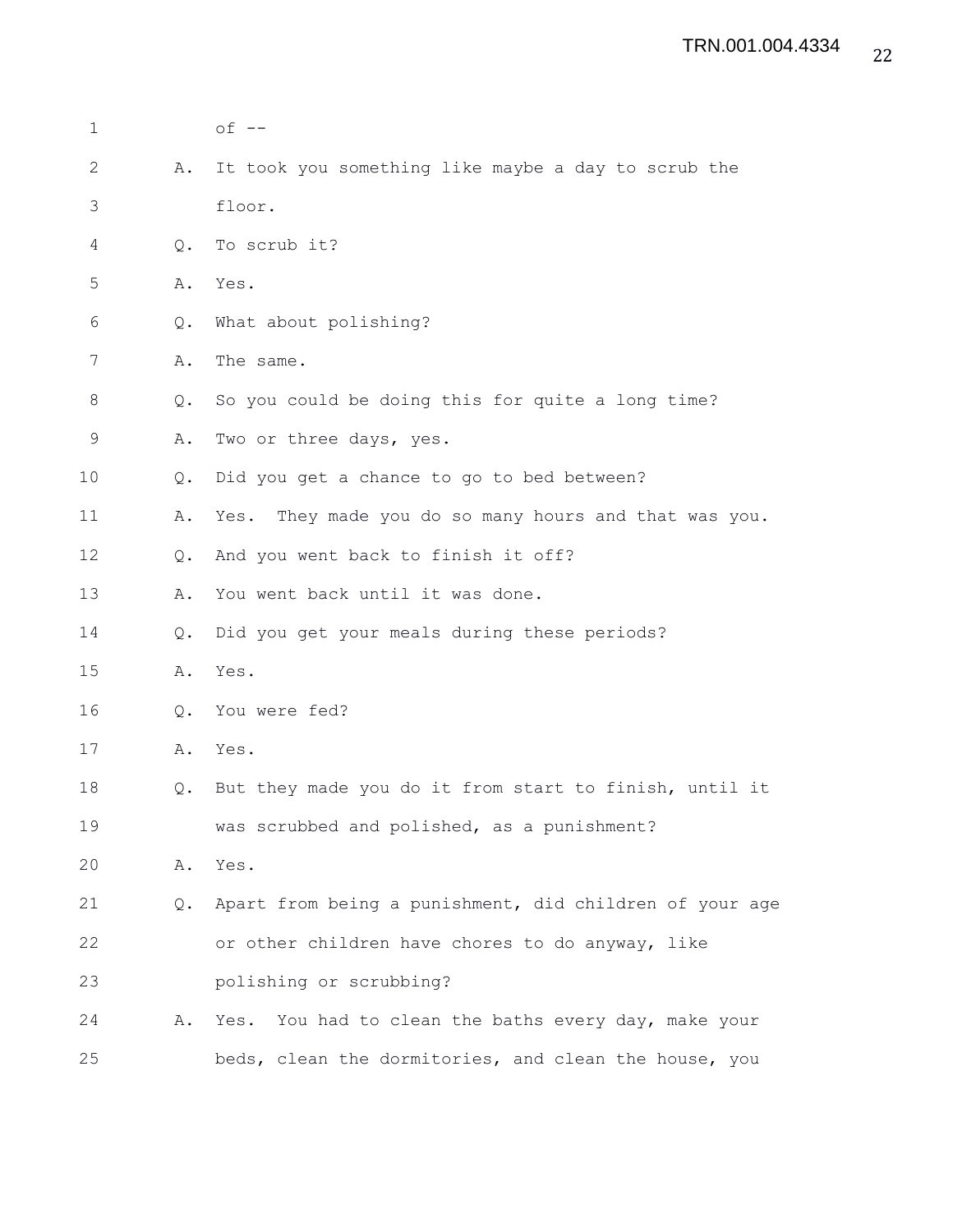| $\mathbf 1$ |               | know.                                                    |
|-------------|---------------|----------------------------------------------------------|
| 2           | $Q_{\bullet}$ | What would happen if they didn't think you'd done it     |
| 3           |               | well enough, these chores?                               |
| 4           | Α.            | Do it again.                                             |
| 5           | Q.            | You'd be asked to do it again?                           |
| 6           | Α.            | Yes.                                                     |
| 7           | Q.            | And you made your bed. Were you a child who wet the      |
| 8           |               | bed?                                                     |
| $\mathsf 9$ | Α.            | Sometimes.                                               |
| 10          | Q.            | What happened on those occasions if you wet the bed?     |
| 11          | Α.            | Strip the bed, go get a bath -- you always had a bath in |
| 12          |               | cold water if you wet the bed.                           |
| 13          | Q.            | If you wet the bed?                                      |
| 14          | Α.            | It was cold water.                                       |
| 15          | Q.            | What if you weren't a bed-wetter and took a bath, was    |
| 16          |               | the water cold?                                          |
| 17          | Α.            | No, it was hot.                                          |
| 18          | $Q_{\bullet}$ | So only bed-wetters would get a cold bath?               |
| 19          | Α.            | Yes.                                                     |
| 20          | Q.            | What was the thinking behind that?                       |
| 21          | Α.            | I have no idea. We didn't think about these things.      |
| 22          | Q.            | I just wondered if anyone told you why you were getting  |
| 23          |               | a cold bath rather than a hot bath.                      |
| 24          | Α.            | No.                                                      |
| 25          | Q.            | Because you would get hot baths sometimes, would you?    |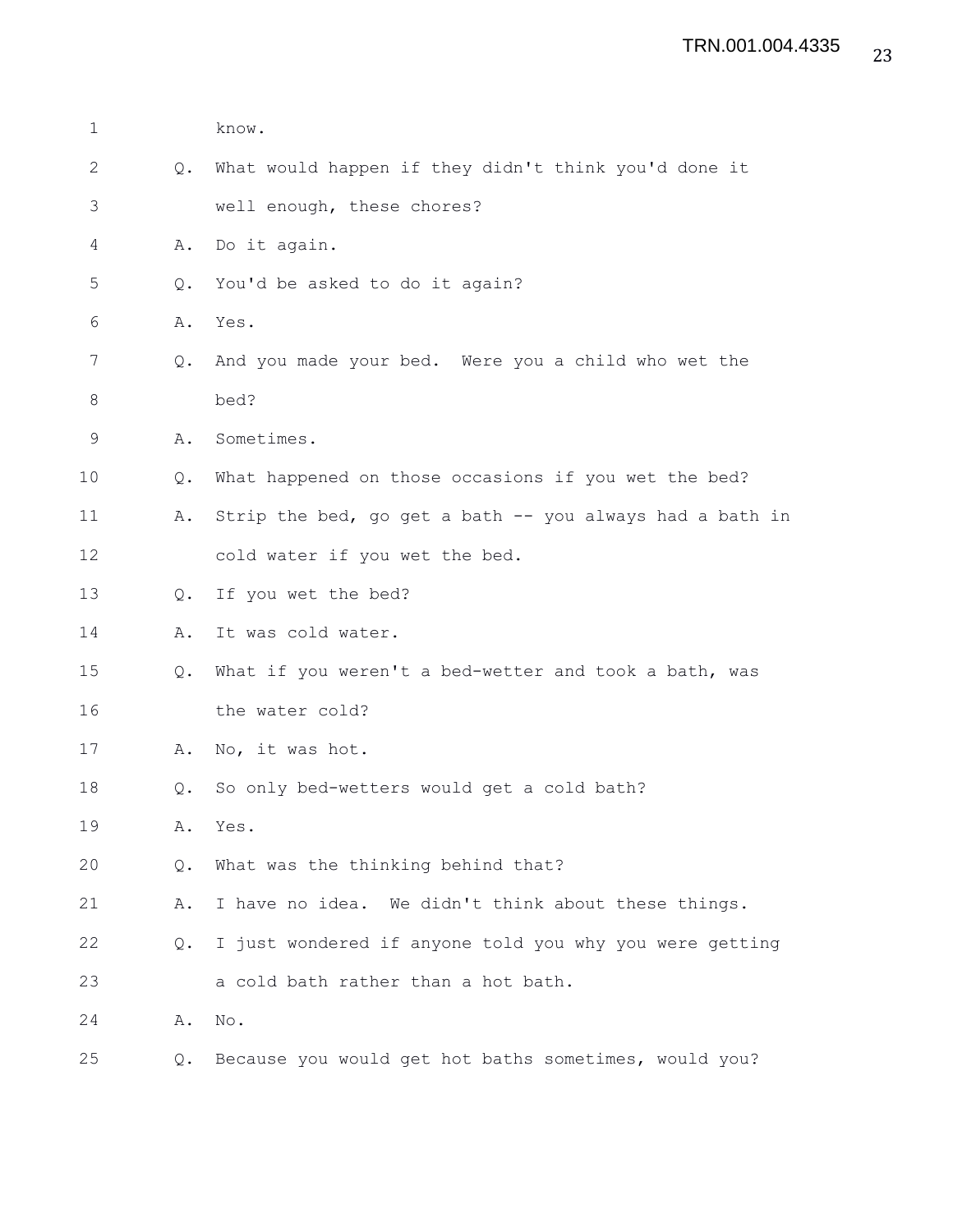| $\mathbf 1$  | Α. | You'd get a hot bath at least once a week anyway.<br>The  |
|--------------|----|-----------------------------------------------------------|
| $\mathbf{2}$ |    | housemistress would come into the bathroom and make sure  |
| 3            |    | that everybody was washing themselves properly and stuff  |
| 4            |    | like that.                                                |
| 5            | Q. | So if a child wet the bed in the dormitory or house you   |
| 6            |    | were in, then one of the things that could happen would   |
| 7            |    | be they'd go for a cold bath?                             |
| 8            | Α. | Yes.                                                      |
| 9            | Q. | They'd have to strip their bed of the wet sheets.<br>What |
| 10           |    | would happen to the wet sheets?                           |
| 11           | Α. | They would go to the laundry.                             |
| 12           | Q. | Who would take them there?                                |
| 13           | Α. | I have no idea.                                           |
| 14           | Q. | You didn't have to take them?                             |
| 15           | Α. | No, you put them in a basket and that was it. There was   |
| 16           |    | a big huge basket and we threw everything in the basket   |
| 17           |    | and somebody came and got them and took them away.        |
| 18           | Q. | When it was discovered that a child had wet the bed, was  |
| 19           |    | anything said by the housemaster or housemistress about   |
| 20           |    | what had happened?                                        |
| 21           | Α. | Yes.                                                      |
| 22           | Q. | What sort of thing was said?                              |
| 23           | Α. | The easy way to explain it is Jeremy Kyle. It is the      |
| 24           |    | easiest way to explain it. You listen to Jeremy Kyle      |
| 25           |    | and you hear him talking and screaming and slagging       |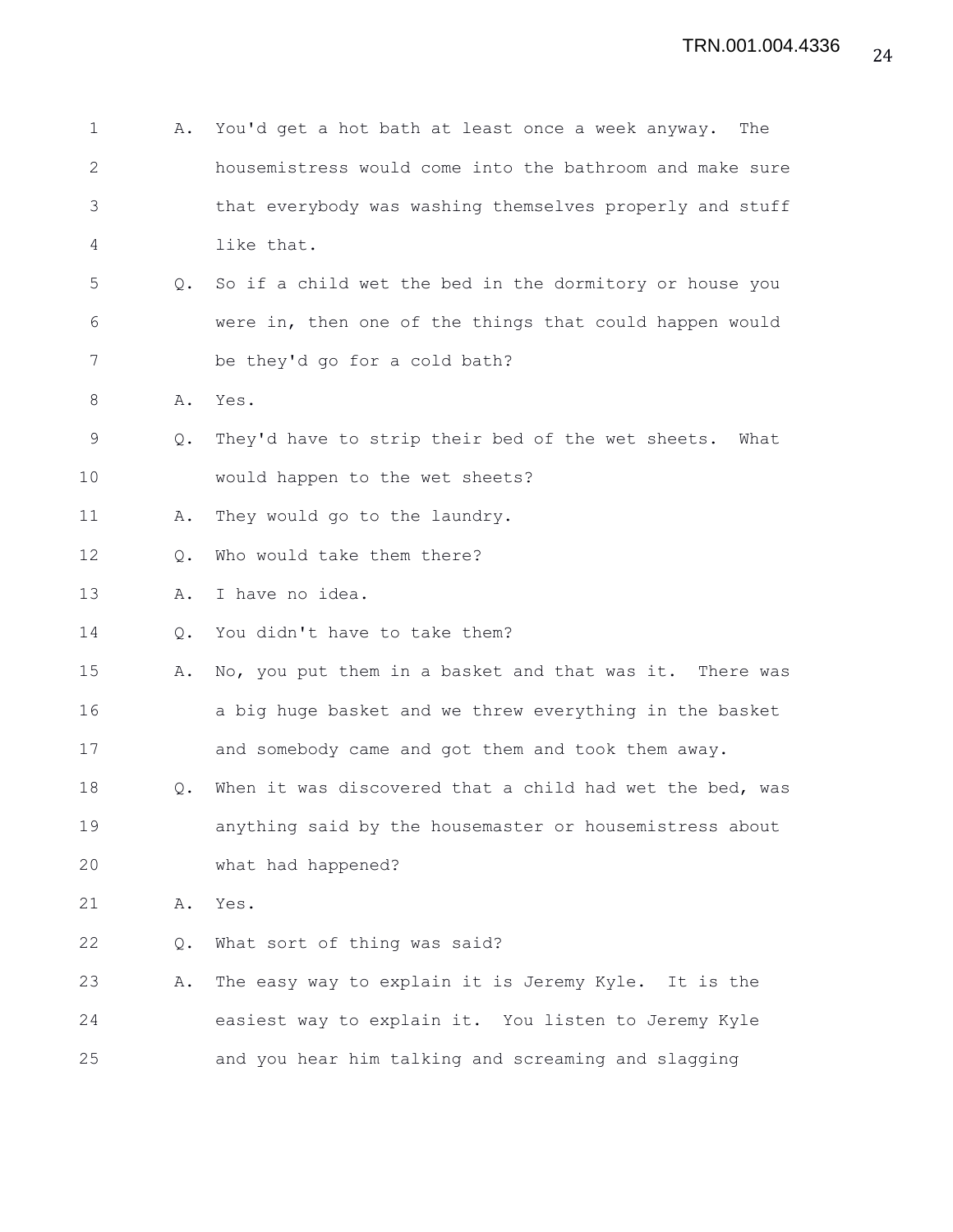| $\mathbf 1$    |               | people off --                                            |
|----------------|---------------|----------------------------------------------------------|
| $\mathbf{2}$   |               | LADY SMITH: Adam, just move in line with the microphone  |
| $\mathfrak{Z}$ |               | again. You're leaning away from it. That's better.       |
| 4              | Α.            | That's what happened. They'd get everybody in the big    |
| 5              |               | room, the big hall, and they'd pick on one person and    |
| 6              |               | start -- well, I'd say abuse. They would say things      |
| 7              |               | about him and bring him to the front and show            |
| $\,8\,$        |               | everybody: this is him and blah, blah, blah. And bring   |
| $\mathsf 9$    |               | him down to that. That's what they used to do.           |
| 10             |               | MR PEOPLES: Make them feel very small --                 |
| 11             | Α.            | Yes.                                                     |
| 12             | $Q_{\bullet}$ | -- and humiliate or ridicule them?                       |
| 13             | Α.            | Yes, the same as Jeremy Kyle, what he does on the telly. |
| 14             |               | And I keep saying, that's wrong. He's inciting           |
| 15             |               | violence, man. You know what I mean?                     |
| 16             | Q.            | When this was done, this was done in, what, a big        |
| 17             |               | $hall -$                                                 |
| 18             | Α.            | Yes.                                                     |
| 19             | Q.            | -- in front of all the children?                         |
| 20             | Α.            | Yes.                                                     |
| 21             | $Q_{\bullet}$ | Are you connecting this to children that wet the bed?    |
| 22             |               | Would this happen to them?                               |
| 23             | Α.            | Yes.                                                     |
| 24             | Q.            | Would it happen to children --                           |
| 25             | Α.            | You'd have the housemasters sitting on the stage and all |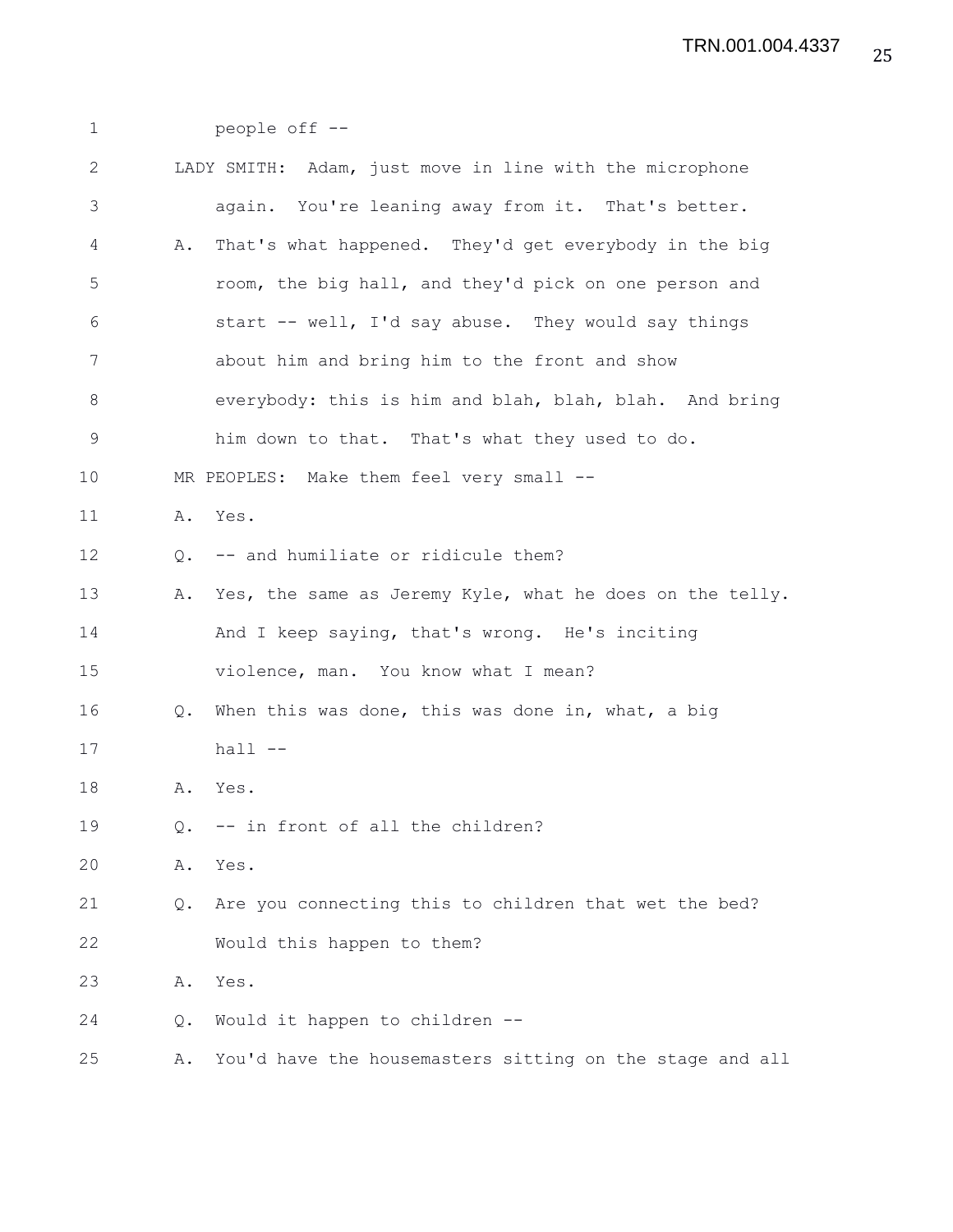| $\mathbf 1$  |               | the kids -- and I was just sitting in the hall. And      |
|--------------|---------------|----------------------------------------------------------|
| $\mathbf{2}$ |               | they would start picking on somebody and  It was         |
| 3            |               | bad.                                                     |
| 4            | Q.            | When you say "they", who was the one that singled        |
| 5            |               | a child out or a boy out?                                |
| 6            | Α.            | That could have been anybody on the stage: one of the    |
| 7            |               | housemasters, one of the housemistresses. If they had    |
| 8            |               | a gripe against you, they'd pick you out.                |
| 9            | Q.            | How often would this treatment happen in the hall or     |
| 10           |               | wherever it was?                                         |
| 11           | Α.            | Once a week.                                             |
| 12           | $Q_{\bullet}$ | And there would be housemasters present?                 |
| 13           | Α.            | Yes. They would always pick on one person, but never     |
| 14           |               | pick on the same person twice.                           |
| 15           | $Q_{\bullet}$ | When you were there, there was someone, an individual,   |
| 16           |               | called a warden.                                         |
| 17           | Α.            | Yes.                                                     |
| 18           | Q.            | I think it was someone called Reverend Leslie. That may  |
| 19           |               | not mean anything to you --                              |
| 20           | Α.            | I don't know his name, but I know he was there.          |
| 21           | $Q_{\bullet}$ | But we understand that was the person who was in charge, |
| 22           |               | the warden. Was that person in the hall when this was    |
| 23           |               | going on?                                                |
| 24           | Α.            | No.                                                      |
| 25           | Q.            | No?                                                      |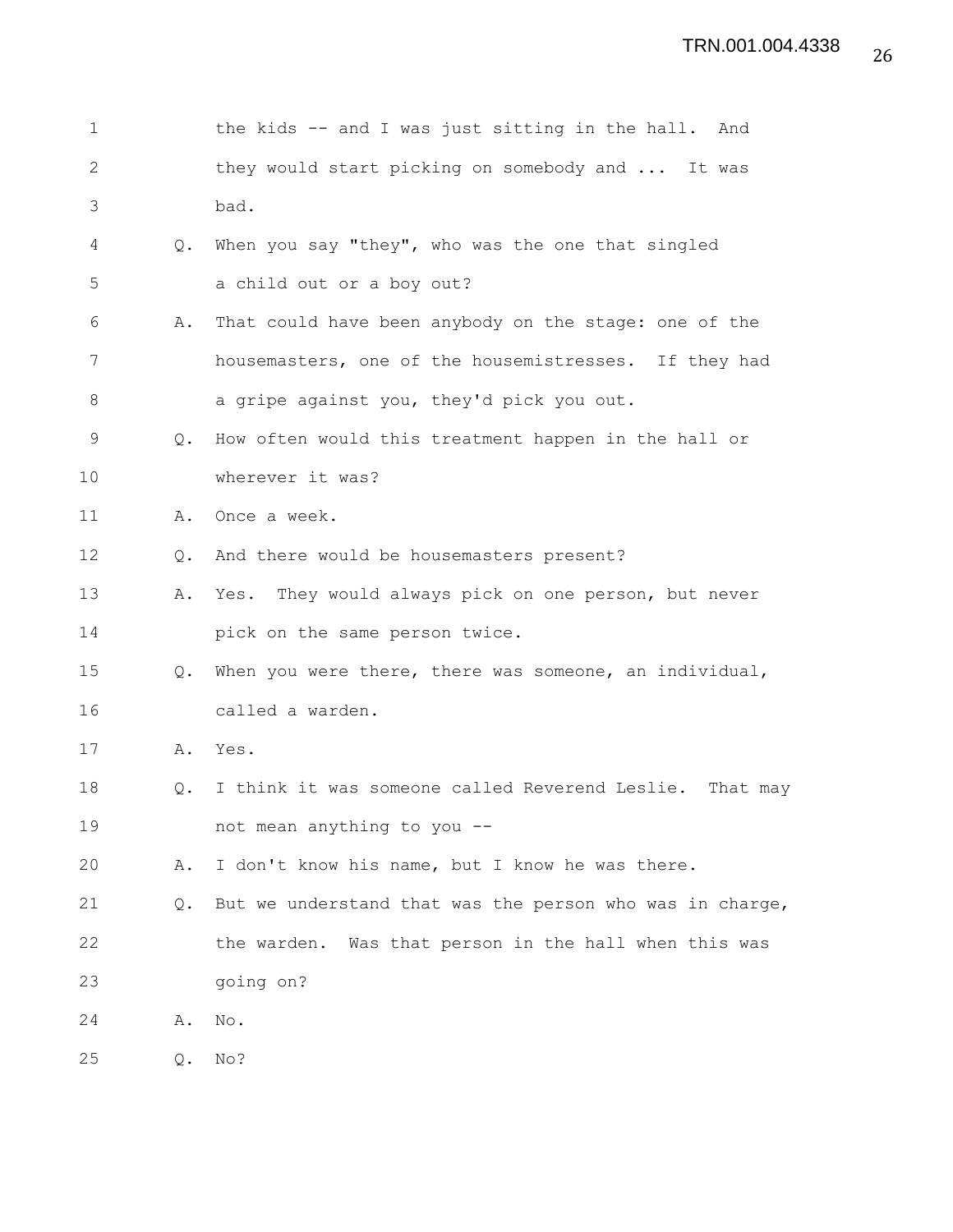| $\mathbf 1$  | Α.            | No. The only time you seen him was when it was your      |
|--------------|---------------|----------------------------------------------------------|
| $\mathbf{2}$ |               | birthday. You had to go and see him when it was your     |
| 3            |               | birthday and he'd let you go into a room and pick out    |
| 4            |               | something that you wanted.                               |
| 5            | $Q_{\bullet}$ | It's just that I think at one point in your statement at |
| 6            |               | page 16, Adam, I just want to make sure I was            |
| 7            |               | understanding, because you're telling us about this      |
| 8            |               | assembly hall and how people would be picked out at      |
| $\mathsf 9$  |               | paragraph 103 of your statement. You mention the         |
| 10           |               | governor would pick on one person. When you use the      |
| 11           |               | expression governor, who did you mean?                   |
| 12           | Α.            | One of the housemasters.                                 |
| 13           | Q.            | So it didn't have to be the warden?                      |
| 14           | Α.            | No.                                                      |
| 15           | Q.            | The governor doesn't mean the warden?                    |
| 16           | Α.            | No.                                                      |
| 17           |               | Q. Okay, I follow that.                                  |
| 18           |               | When someone was picked out and ridiculed or             |
| 19           |               | humiliated in this way, and you said you obviously       |
| 20           |               | didn't think it was right at the time, you did something |
| 21           |               | about it, didn't you?                                    |
| 22           | Α.            | Yes, I got up a couple of times and was shouting and     |
| 23           |               | screaming at them.                                       |
| 24           | $Q_{\bullet}$ | Did that make any difference? Did it continue or did it  |
| 25           |               | stop after that?                                         |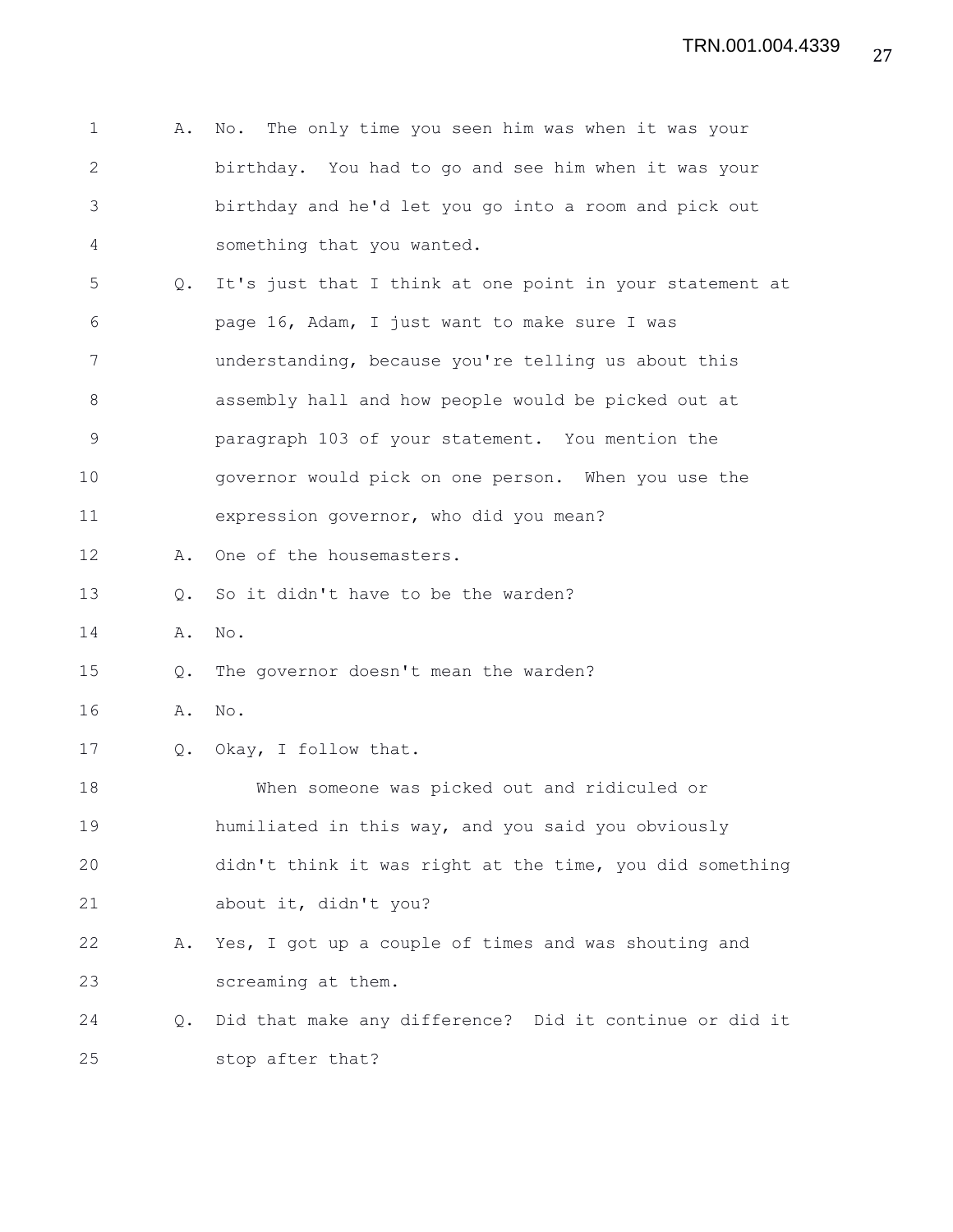| $\mathbf 1$  | Α.            | No, it didn't make any difference. They just got hold    |  |  |  |  |  |  |  |  |  |
|--------------|---------------|----------------------------------------------------------|--|--|--|--|--|--|--|--|--|
| $\mathbf{2}$ |               | of me and dragged me out.                                |  |  |  |  |  |  |  |  |  |
| 3            | Q.            | What happened to you for standing up?                    |  |  |  |  |  |  |  |  |  |
| 4            | Α.            | It was just another day, like. They just would drag you  |  |  |  |  |  |  |  |  |  |
| 5            |               | out and throw you out of the assembly hall. That would   |  |  |  |  |  |  |  |  |  |
| 6            |               | be it, done and dusted.                                  |  |  |  |  |  |  |  |  |  |
| 7            | Q.            | You weren't punished otherwise?                          |  |  |  |  |  |  |  |  |  |
| 8            |               | A. Yes.                                                  |  |  |  |  |  |  |  |  |  |
| 9            | $Q_{\bullet}$ | You were just taken out?                                 |  |  |  |  |  |  |  |  |  |
| 10           | Α.            | Yes. Just dragged out and done.                          |  |  |  |  |  |  |  |  |  |
| 11           | $Q_{\bullet}$ | So your protest didn't make any difference and this      |  |  |  |  |  |  |  |  |  |
| 12           |               | treatment continued?                                     |  |  |  |  |  |  |  |  |  |
| 13           | Α.            | No.                                                      |  |  |  |  |  |  |  |  |  |
| 14           | Q.            | While we're on this subject, page 16, I don't need you   |  |  |  |  |  |  |  |  |  |
| 15           |               | to go to the paragraph, but you tell us that when people |  |  |  |  |  |  |  |  |  |
| 16           |               | were made fun of, it would have an effect because other  |  |  |  |  |  |  |  |  |  |
| 17           |               | boys would to some extent maybe pick on the child that   |  |  |  |  |  |  |  |  |  |
| 18           |               | was selected?                                            |  |  |  |  |  |  |  |  |  |
| 19           | Α.            | Yes.                                                     |  |  |  |  |  |  |  |  |  |
| 20           | Q.            | What would they do then?                                 |  |  |  |  |  |  |  |  |  |
| 21           | Α.            | Just abuse them.                                         |  |  |  |  |  |  |  |  |  |
| 22           | Q.            | Because of the way that they'd been singled out?         |  |  |  |  |  |  |  |  |  |
| 23           | Α.            | Yes. I disagree with it anyway, you know, always have    |  |  |  |  |  |  |  |  |  |
| 24           |               | done.                                                    |  |  |  |  |  |  |  |  |  |
| 25           | Q.            | But your attempt to sort of change things didn't make    |  |  |  |  |  |  |  |  |  |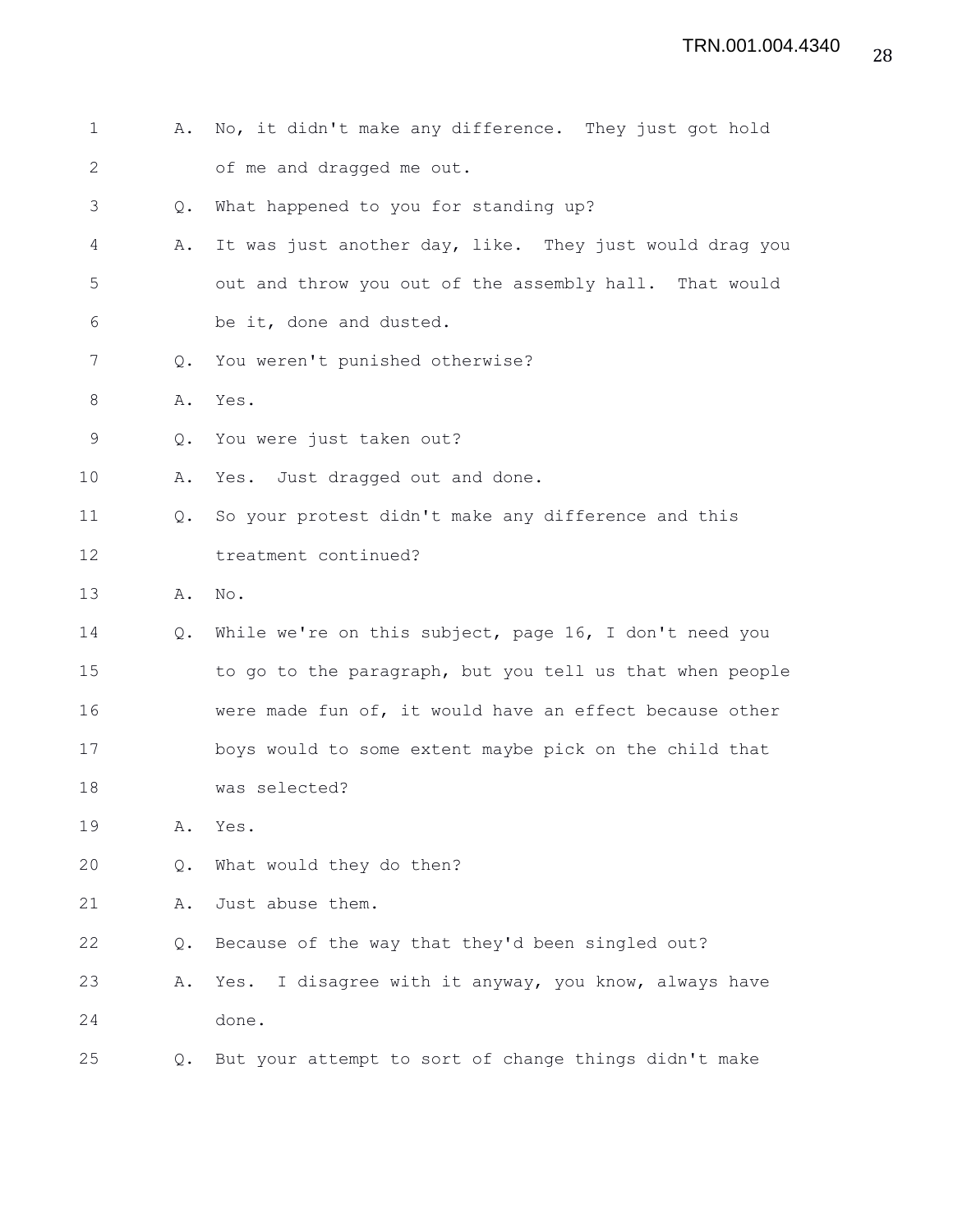| $\mathbf 1$ |               | any difference?                                          |
|-------------|---------------|----------------------------------------------------------|
| 2           | Α.            | No, I wasn't trying to change anything. I was just       |
| 3           |               | saying, it's wrong, man, you know what I mean. I'm       |
| 4           |               | 11 years old; I know what's right and wrong.             |
| 5           | Q.            | And you told them it was wrong?                          |
| 6           | Α.            | Yes.                                                     |
| 7           | Q.            | Did they even try and talk to you about and say, "The    |
| 8           |               | reason it's not wrong, Adam, is"?                        |
| $\mathsf 9$ | Α.            | No, that's the way it was and that was the way it always |
| 10          |               | stayed.                                                  |
| 11          | $Q_{\bullet}$ | You say they would pick on them, so it wasn't just one   |
| 12          |               | housemaster or --                                        |
| 13          | Α.            | No, no.                                                  |
| 14          | Q.            | -- that would do this?                                   |
| 15          | Α.            | It could be any of them.                                 |
| 16          | Q.            | And when children were in the assembly hall, was it just |
| 17          |               | your house that was there or other children from other   |
| 18          |               | houses?                                                  |
| 19          | Α.            | If it was people from my house, then they it would be    |
| 20          |               | all guys, none of the girls. The girls would get the     |
| 21          |               | assembly on their own. They weren't supposed to mix.     |
| 22          | Q.            | So there wasn't any mixing in your day? There were       |
| 23          |               | separate assemblies for boys and girls. The assemblies   |
| 24          |               | for the boys, would there be boys from other houses when |
| 25          |               | this was happening?                                      |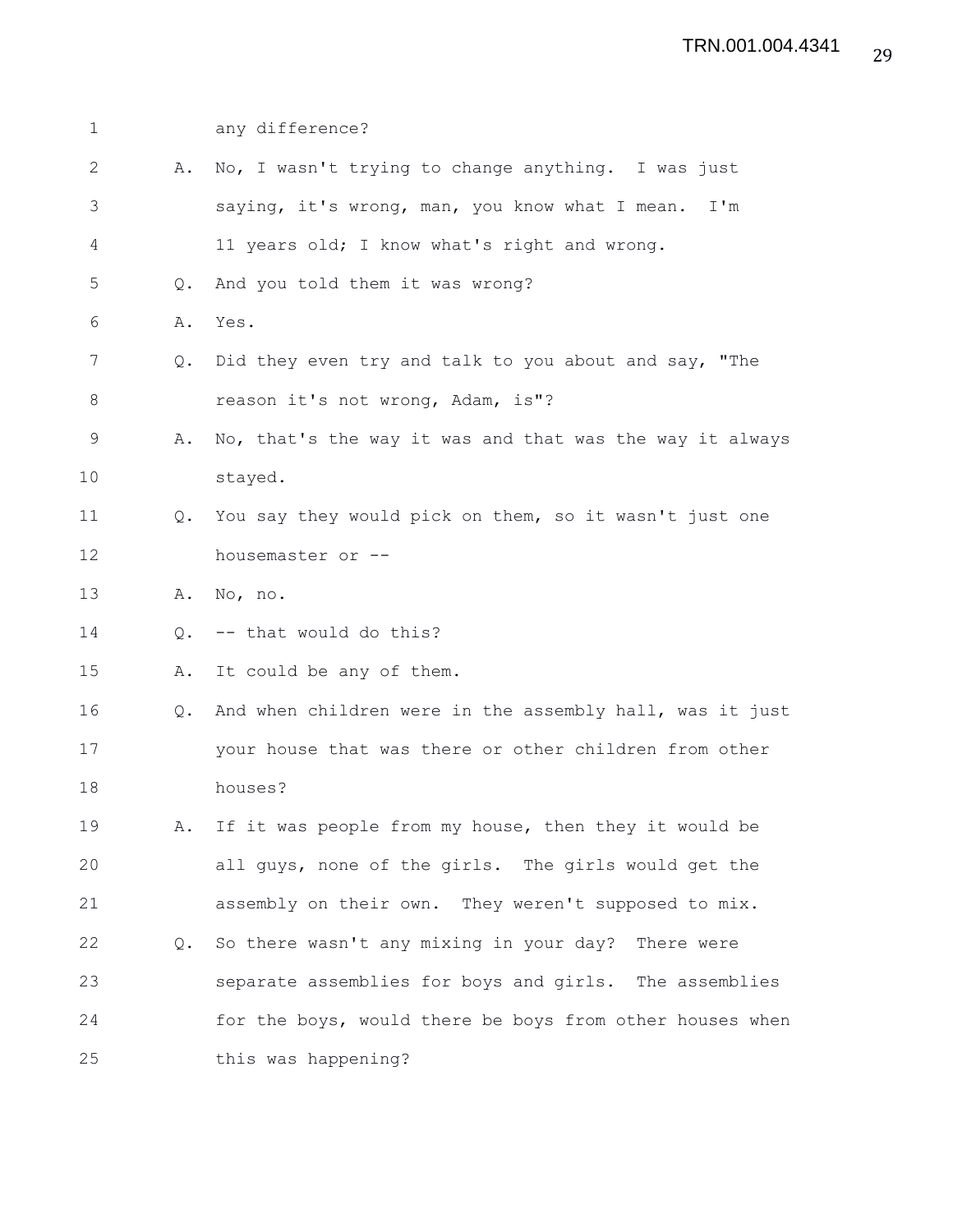1 A. Yes.

2 Q. So it wasn't just boys from your house who would know 3 who was being picked on?

4 A. No, everybody knew.

5 Q. I think I understood you to say that you could be picked 6 on, on this sort of weekly ritual in the assembly hall, 7 if you had done things or somehow they thought you'd 8 done something deserving of this treatment. Did you say 9 that included children who wet the bed, that would be 10 a reason to pick out --

11 A. Yes, to humiliate them to try and stop them from wetting 12 the bed.

13 Q. When they were picked out and things were being said on 14 these occasions, was it made plain that they were picked 15 out because they had that week wet the bed?

16 A. Yes. That's the first thing they would bring out.

17 Q. So everybody in the hall would know that the boy picked 18 out had wet the bed if that was the reason for being 19 picked out?

20 A. Yes. They'd just say -- give the guy's name and he 21 would have to stand up and they would start shouting and 22 screaming at him, "You wet the bed that time and that 23 time". It was wrong. I think it was wrong anyway. 24 I was 11 years old, so what do I know at 11 years old? 25 Nothing.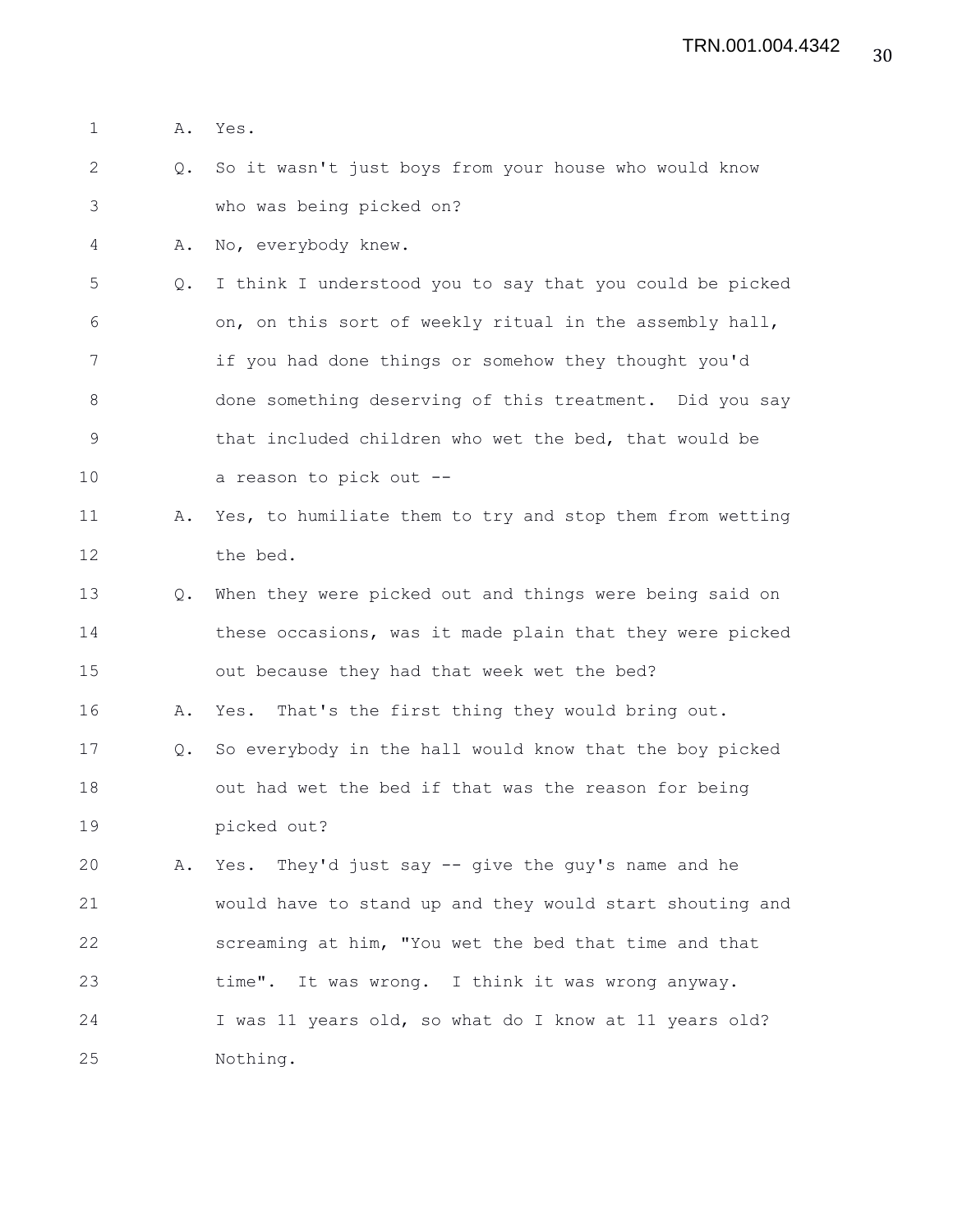```
1 Q. Don't be so modest. We want to get your memory of these
2 things.
```
3 If I go back to your statement again and maybe pick 4 up some of the other things you've said. On page 10 of 5 your statement, Adam, you told us that you were put in 6 a house that wasn't easy because of the way you behaved 7 in the first week at the hospital.

- 8 A. Yes.
- 9 Q. In the next paragraph, paragraph 59, you say Aberlour 10 wasn't really truly an orphanage because most of the 11 children had one or two parents still living.
- 12 A. Yes. Aberlour was a place for unruly kids that the 13 government never knew what to do with.
- 14 Q. Because you had been in a number of care settings before 15 getting to Aberlour --
- 16 A. Yes.
- 17 Q. -- can you tell me whether there were other children 18 there that were in the same boat, as it were, who had 19 been in lots of other places before they got to
- 20 Aberlour?
- 21 A. Most of them.
- 22 Q. In the case of your house, you tell us a little bit 23 about how it was managed and you've said there was 24 a housemaster and a housemistress.

25 A. Yes.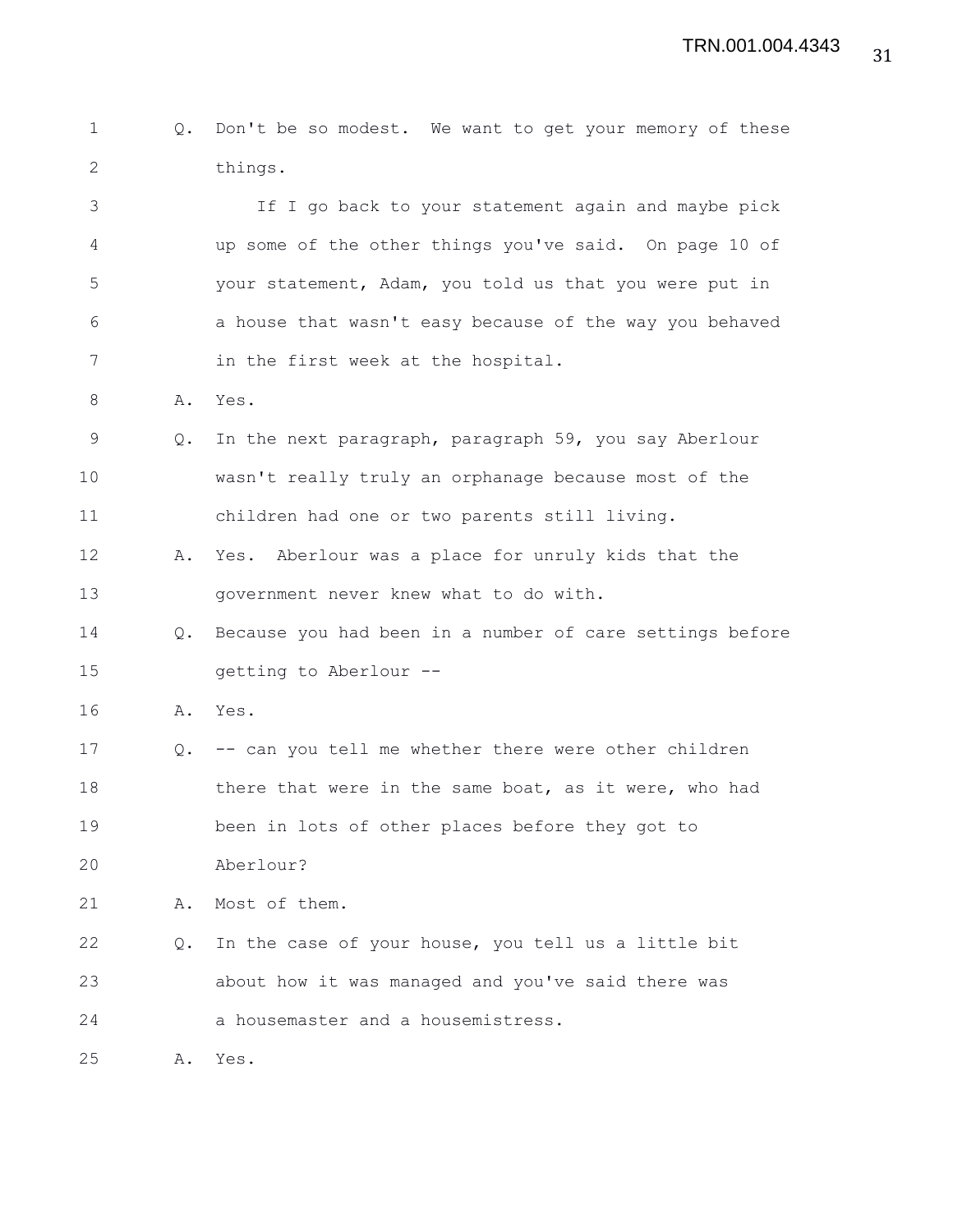| $\mathbf 1$  | Q.            | I don't think you were able to remember their names.     |
|--------------|---------------|----------------------------------------------------------|
| $\mathbf{2}$ | Α.            | I don't remember their names.                            |
| 3            | $Q_{\bullet}$ | But what you tell us on page 10, paragraph 62, page 9694 |
| 4            |               | in our numbering, is that they each had a room --        |
| 5            | Α.            | Yes.                                                     |
| 6            | Q.            | -- in the house that you were staying in.                |
| 7            | Α.            | One at one end of the hall and one at the other end of   |
| 8            |               | the hall.                                                |
| 9            | $Q_{\bullet}$ | You say that the housemaster was the same person for the |
| 10           |               | whole time you were there, that you had?                 |
| 11           | Α.            | Yes.                                                     |
| 12           | $Q_{\bullet}$ | While you're not able to remember his name, you're able  |
| 13           |               | to give us a description of him as being a               |
| 14           |               |                                                          |
| 15           |               |                                                          |
| 16           | Α.            | He drove a<br>all the time.                              |
| 17           | Q.            | <b>BBR</b><br>If I mentioned a name<br>would that mean   |
| 18           |               | anything?                                                |
| 19           | Α.            | I don't remember the names.                              |
| 20           | Q.            | Do you remember a Mr Lee?                                |
| 21           | Α.            | No.                                                      |
| 22           | $Q_{\bullet}$ | You tell us, Adam, that there were two dormitories in    |
| 23           |               | your house.                                              |
| 24           | Α.            | Yes.                                                     |
| 25           | Q.            | Does that mean that it was an all boys' house but there  |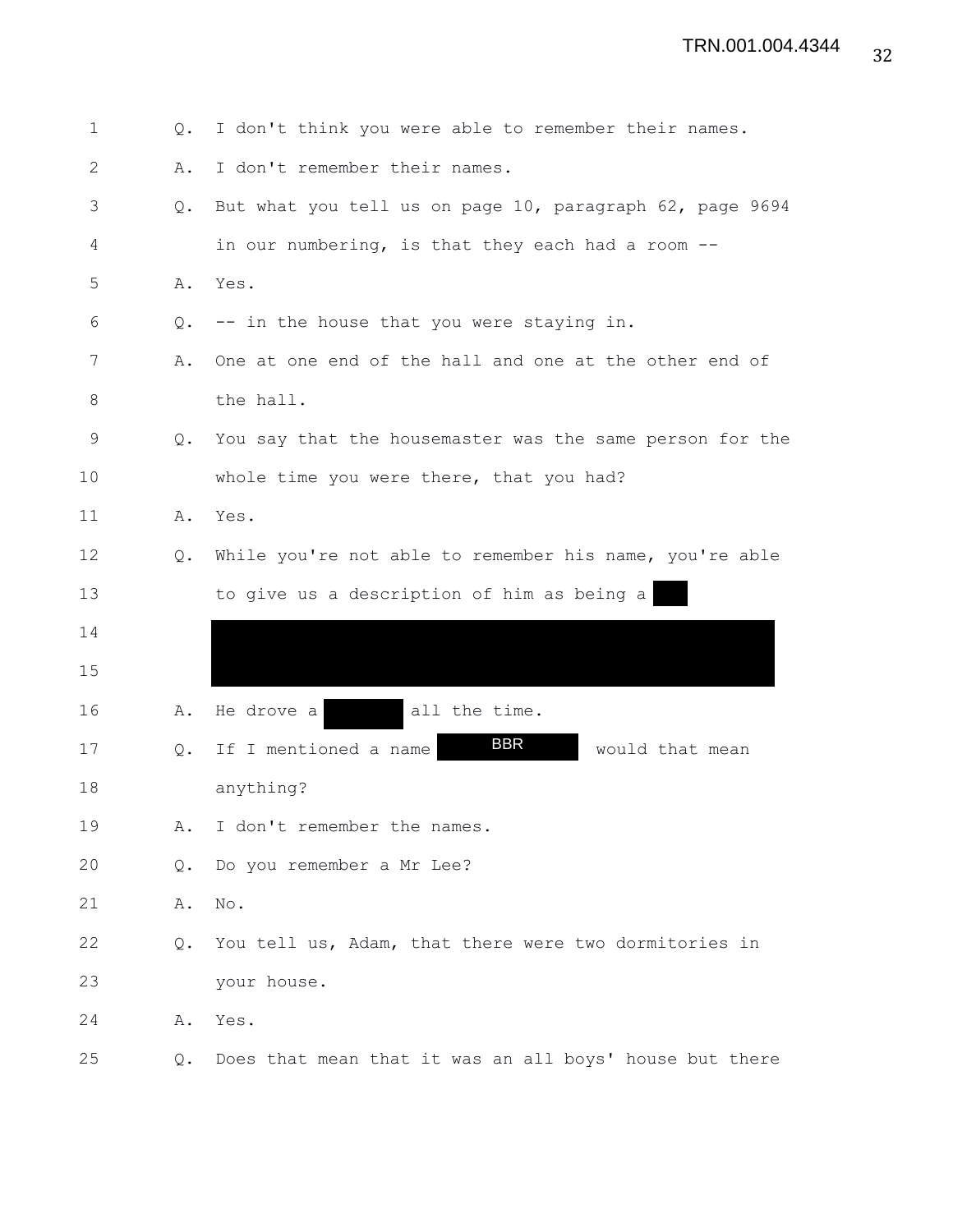1 were two dormitories, is that right, or am I wrong about 2 that? 3 A. There were just two dormitories. One dormitory that 4 side and the other one ... 5 Q. But they were both for boys? 6 A. Yes. 7 Q. Of different ages though? 8 A. No, no. It depends. It all depended on how you behaved 9 yourself in the house. If you were all right, you got 10 up to that dormitory up there because there was less 11 guys in it. The one down here, man, well, about 12 6 inches between each bed --13 Q. Was that not the -- 14 A. -- both sides. 15 Q. That wasn't quite -- they had more boys in there than 16 the other one, is it? 17 A. Yes. That was a big dormitory and the you had a small 18 dormitory. 19 Q. Are you suggesting the big dormitory was for the more 20 difficult boys? 21 A. I think so, aye. 22 Q. That was they way it appeared to be? 23 A. Yes. 24 Q. But you say in paragraph 64, Adam, and I just want to be 25 clear about this, that you thought you were in a room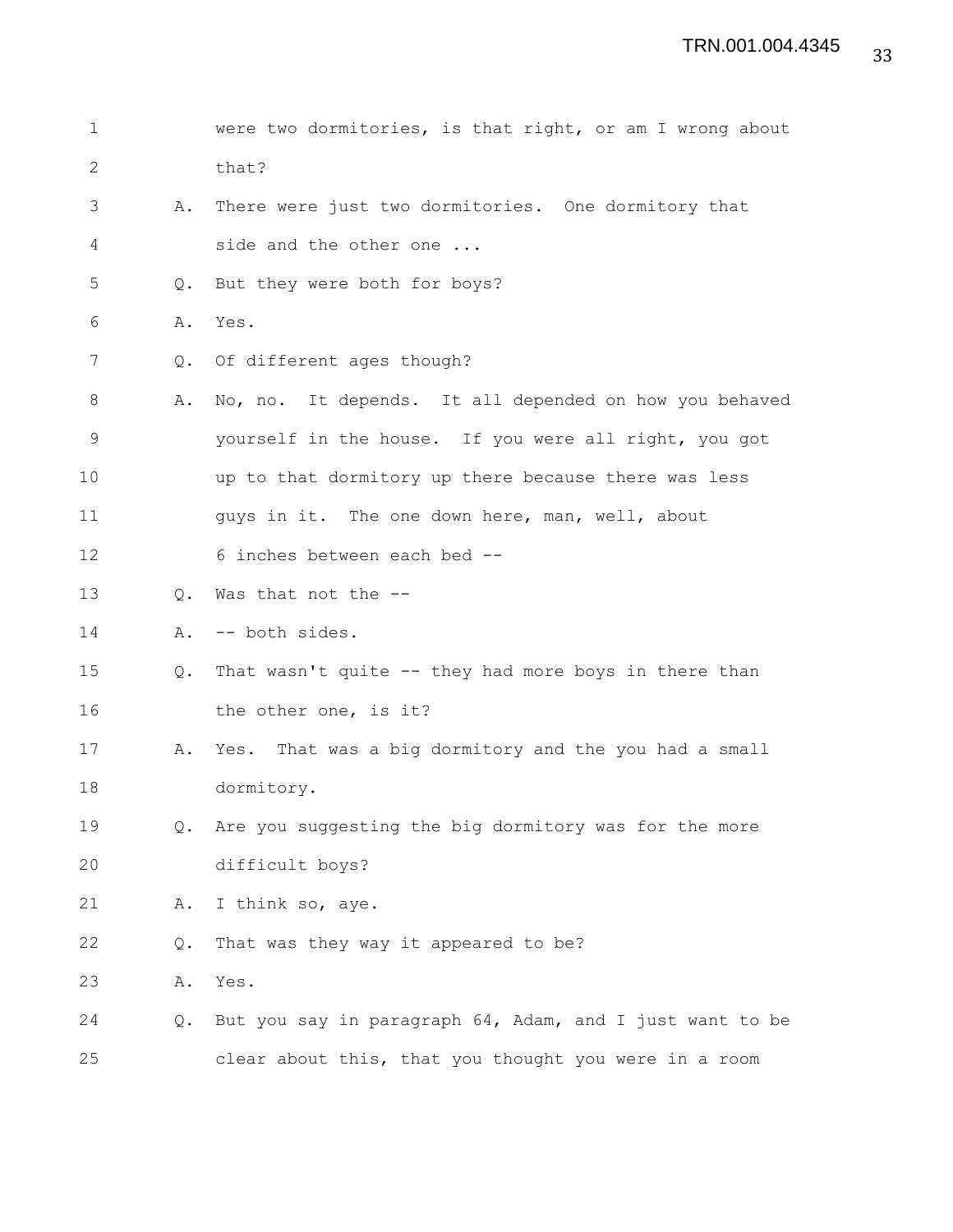| $\mathbf 1$ |               | with maybe about 15 boys.                                 |
|-------------|---------------|-----------------------------------------------------------|
| 2           | Α.            | Yes.                                                      |
| 3           | Q.            | It was a big room?                                        |
| 4           | Α.            | Yes.                                                      |
| 5           | Q.            | And you think that they were maybe ages from 7 to 15.     |
| 6           |               | So they weren't all the same age?                         |
| 7           | Α.            | No, that's right. Not all of us were the same age.        |
| 8           |               | Some of us were older than the others.                    |
| 9           | Q.            | So there were different ages?                             |
| 10          | Α.            | Yes.                                                      |
| 11          | $Q_{\bullet}$ | Did that create a problem if there were younger boys and  |
| 12          |               | older boys?                                               |
| 13          | Α.            | No.                                                       |
| 14          | Q.            | If they're all in the same dormitory?                     |
| 15          | Α.            | We were all in the same boat.                             |
| 16          | Q.            | Did you all pull together most of the time?               |
| 17          | Α.            | No, we were fighting all the time or whatever, messing    |
| 18          |               | I don't know if you've ever been in a dormitory<br>about. |
| 19          |               | or lived in a dormitory. There's always something going   |
| 20          |               | on, always somebody running about and jumping on beds.    |
| 21          |               | Basically, messing about. Other people didn't like it,    |
| 22          |               | then that's how fights would start.                       |
| 23          | Q.            | Would be there any attempt by the housemaster or          |
| 24          |               | housemistress to come in if something broke out?          |
| 25          | Α.            | They'd just come in and tell you to be quiet.             |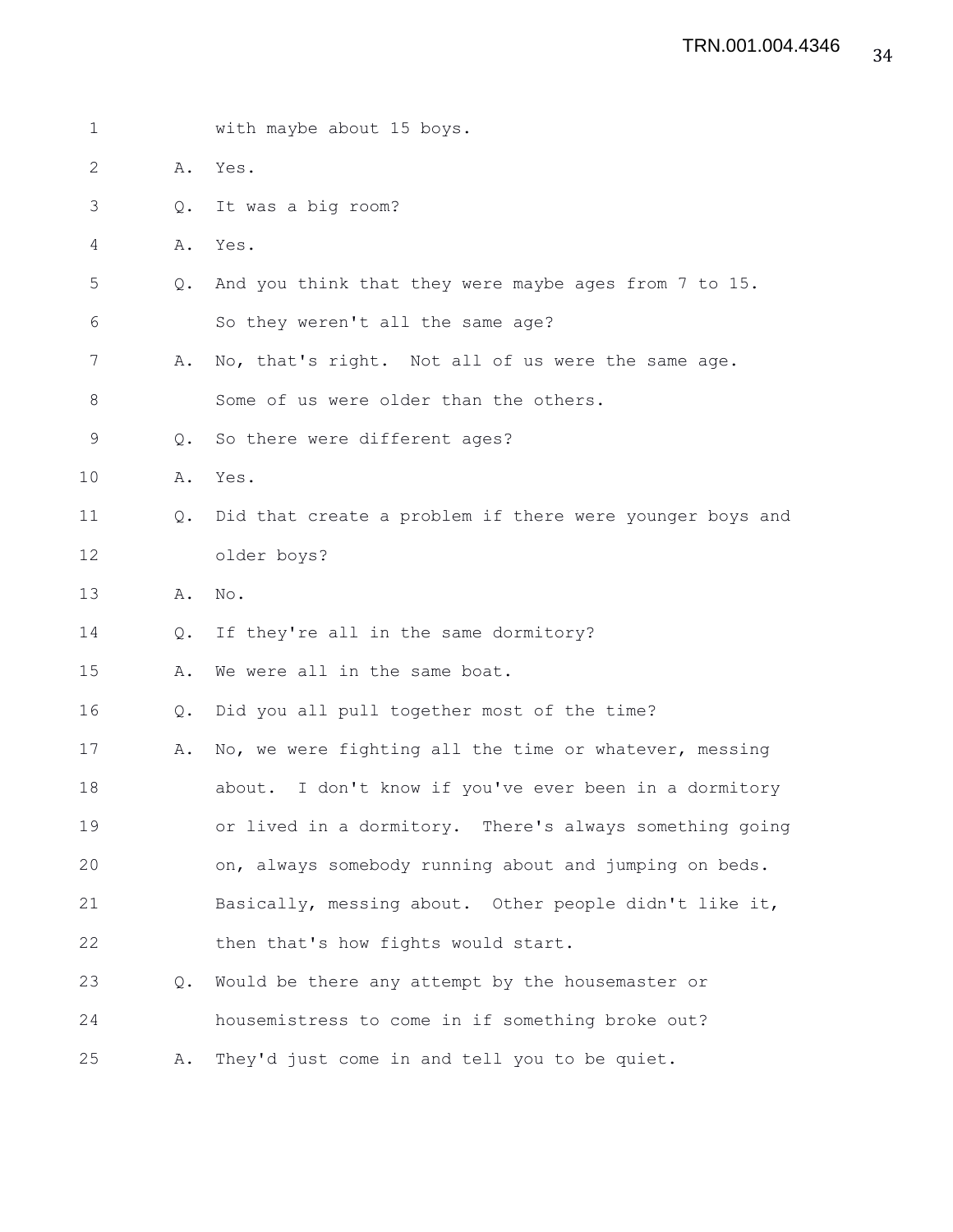| $\mathbf{1}$ and $\mathbf{1}$ |        |  | Q. Would they do anything else other than tell you to be |  |  |  |  |
|-------------------------------|--------|--|----------------------------------------------------------|--|--|--|--|
|                               | quiet? |  |                                                          |  |  |  |  |

3 A. No.

4 Q. On page 15 of your statement, you may not remember 5 today, but you did say under a section on discipline and 6 punishment at paragraph 98 on page 15, that you weren't 7 allowed to listen to pirate radio.

8 A. No, you weren't allowed to listen to radio at all.

9 Q. But obviously, someone must have managed to get a radio?

- 10 A. Yes, we had a radio and we would put it on top of the 11 lockers.
- 12 Q. In your dormitory?

13 A. No, downstairs.

14 Q. So you might listen to the pirate radio downstairs?

15 A. Someone would keep an eye on the door.

16 Q. You say if you were found out doing this, in

17 paragraph 98, you were seriously beaten up by the 18 housemaster?

19 A. Yes. You weren't allowed to listen to Radio Caroline or 20 Seagull or anything like that.

21 Q. When you say seriously beaten, can you describe what 22 a serious beating was if you listened to Radio Caroline? 23 A. They might bring out the belt and skelp your bum. He

24 might use his hands.

25 Q. It could be a variety of punishments?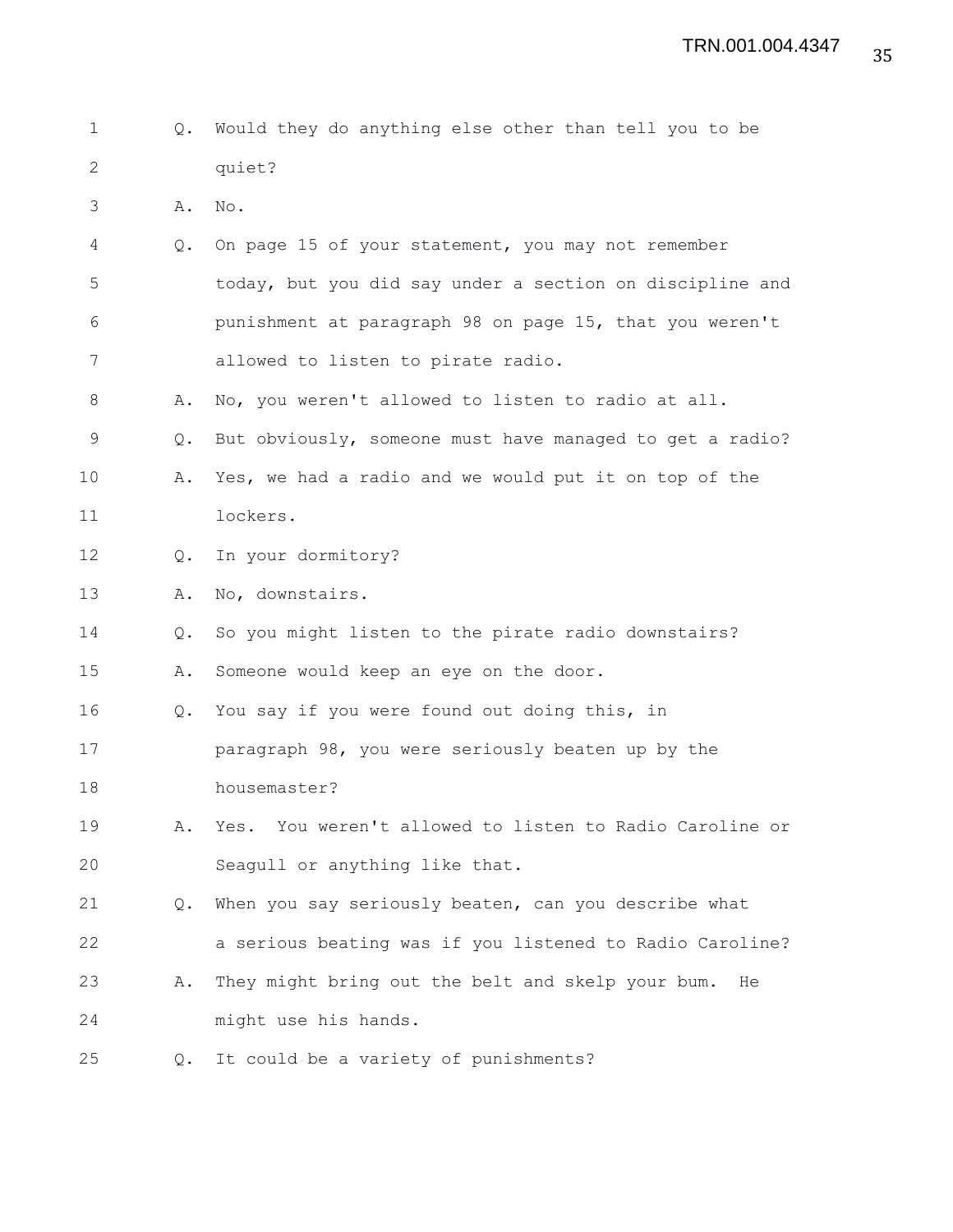| $\mathbf 1$  | Α.            | Yes. They'd batter you and that was it.                  |
|--------------|---------------|----------------------------------------------------------|
| $\mathbf{2}$ | Q.            | Is that the best description of it, you were battered?   |
| 3            | Α.            | Yes.                                                     |
| 4            | Q.            | Was the housemaster in control or angry or in a temper?  |
| 5            | Α.            | No, he'd just do it.                                     |
| 6            | Q.            | He just did it?                                          |
| 7            | Α.            | Yes.                                                     |
| 8            | Q.            | And if he used a belt, what sort of belt would he use?   |
| 9            | Α.            | A leather belt on your backside.                         |
| 10           | $Q_{\bullet}$ | Was it like a school belt or a waist belt?               |
| 11           | Α.            | A waist belt.                                            |
| 12           | Q.            | Did it have a buckle?                                    |
| 13           | Α.            | No, he didn't use the buckle on you.                     |
| 14           | Q.            | Was it like a leather belt?                              |
| 15           | Α.            | Yes, just the leather used on it.                        |
| 16           | Q.            | And he would use that on what part of your body?         |
| 17           | Α.            | Your backside. Your back.                                |
| 18           | Q.            | It could not just be the backside, it could be your      |
| 19           |               | back, it could be your legs?                             |
| 20           | Α.            | Yes.                                                     |
| 21           | Q.            | And were you clothed when this would be done?            |
| 22           | Α.            | Yes. You had your shorts on. Nobody wore jeans.<br>It    |
| 23           |               | was always shorts. It had to be shorts.                  |
| 24           | Q.            | When these beatings occurred, did they leave any kind of |
| 25           |               | marks or injuries?                                       |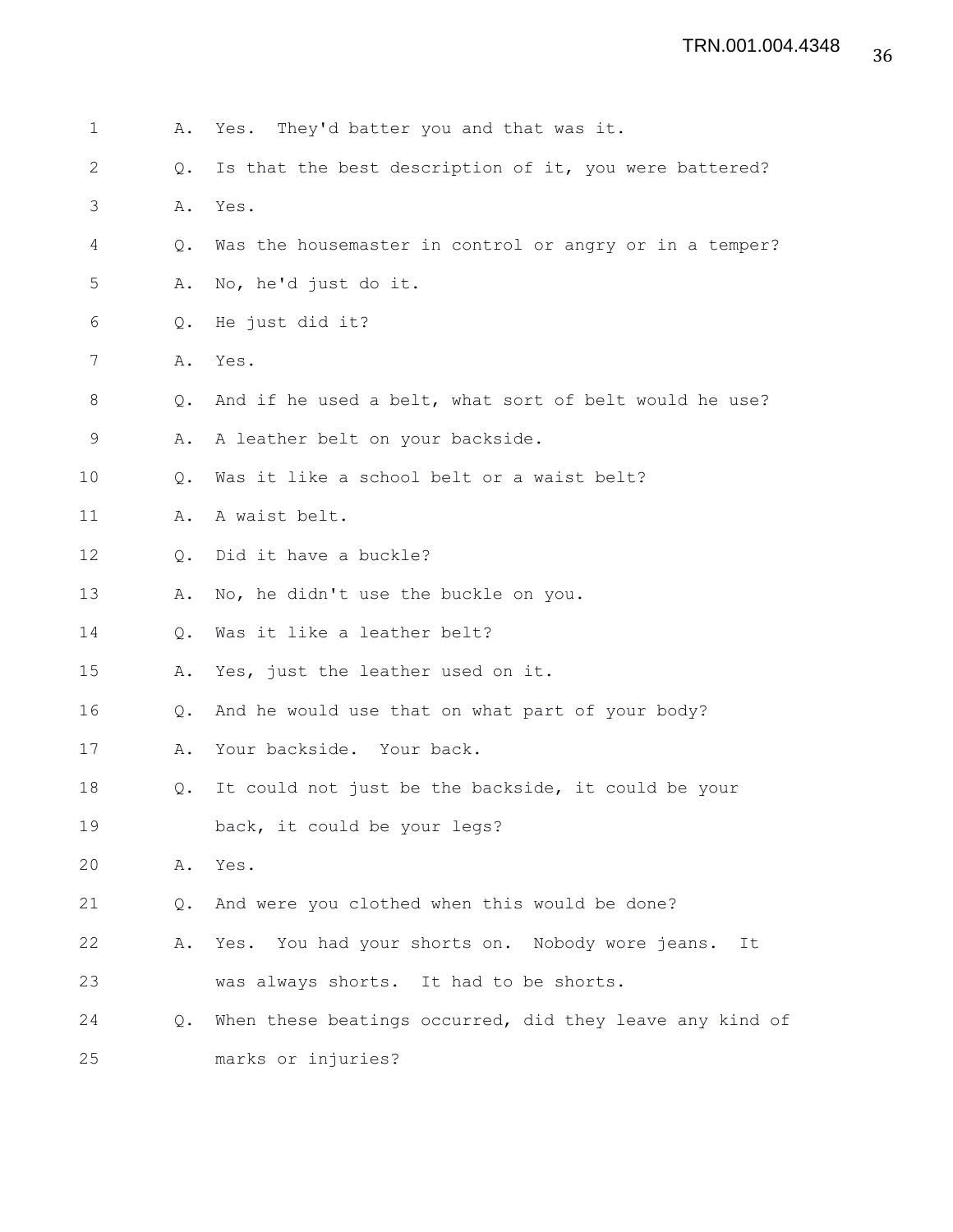1 A. For a wee while. 2 Q. What sort of marks were left? 3 A. Just welts. 4 Q. So they'd be there for a while? 5 A. They'd be there for a little while and then they'd go 6 away. 7 Q. How sore were these beatings? 8 A. When you're 11 years old, man, it's sore. 9 Q. So were you sore for quite a while? 10 A. Two or three days, then you forgot about it and got on 11 with what you were doing. 12 Q. And how often would you get beatings like that, whether 13 for listening to the radio or otherwise? 14 A. It depends how often you got caught. 15 Q. But it wasn't a one-off thing? 16 A. You never got caught very often. 17 Q. But when you did -- 18 A. Then you knew you were getting a battering. 19 Q. You said you got a battering with a belt sometimes. Did 20 you indicate you got hit or slapped as well. 21 A. Yes. 22 Q. Can you describe what would happen on those occasions? 23 A. They'd just slap you about and that'd be it. 24 Q. You know what was happening, I just want to be clear 25 what a slapping -- if you were slapped about, what that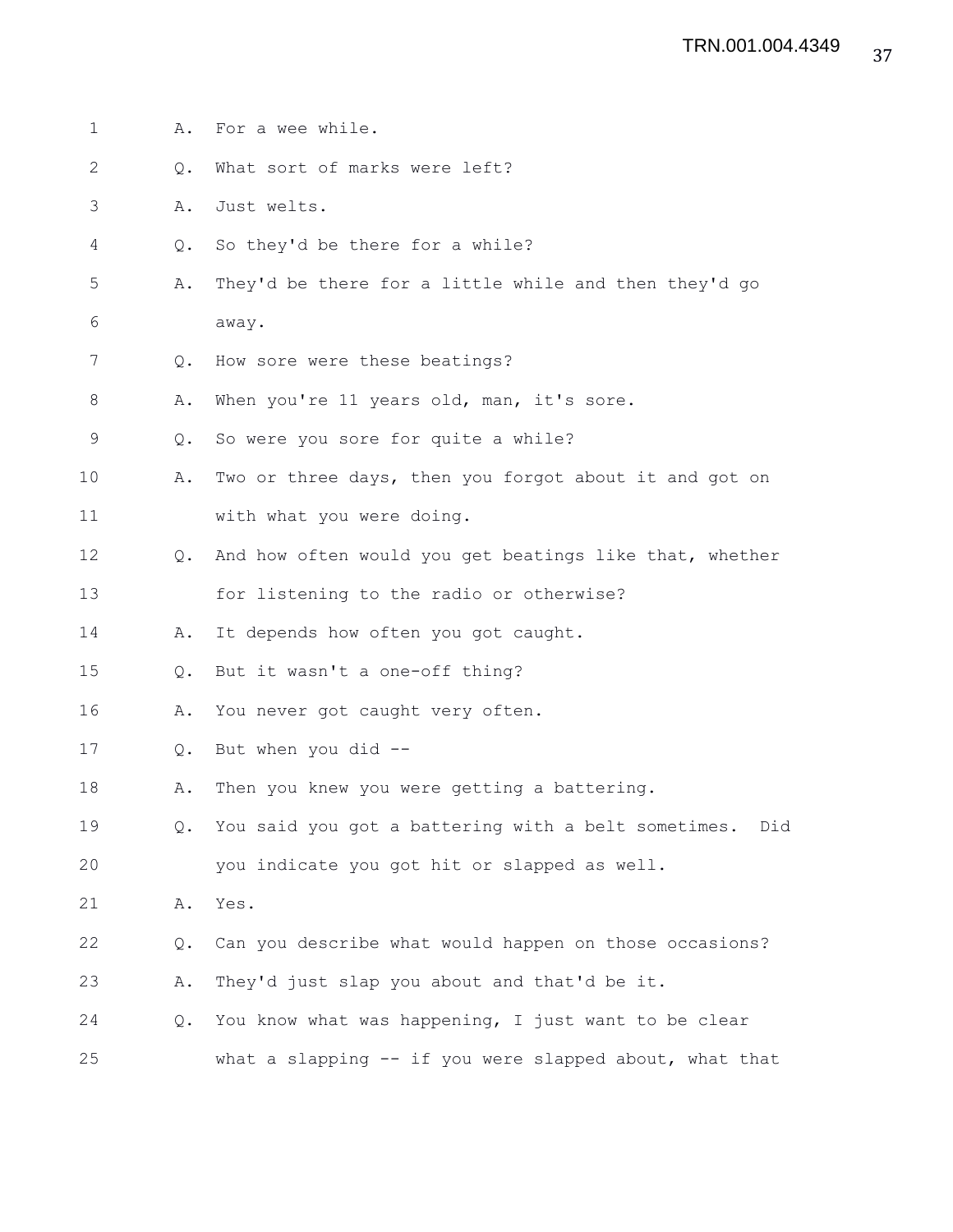| $\mathbf 1$    |                | entailed? What did happen then? Describe for me         |
|----------------|----------------|---------------------------------------------------------|
| $\mathbf{2}$   |                | a typical slapping.                                     |
| 3              | Α.             | He never, ever punched you. He just would slap you      |
| $\overline{4}$ |                | about.                                                  |
| 5              | Q.             | On what part of the body?                               |
| 6              | Α.             | Head, body, you know, mainly on the head.               |
| 7              | $\mathsf{Q}$ . | Forcibly?                                               |
| 8              | Α.             | Oh yes.                                                 |
| 9              | Q.             | Sore?                                                   |
| 10             | Α.             | Yes, it was sore.                                       |
| 11             | Q.             | Did it leave --                                         |
| 12             | Α.             | You got used to it. You got used to understanding you   |
| 13             |                | must not get caught.                                    |
| 14             | $Q_{\bullet}$  | So you're telling us, it's a bit like the meals, you    |
| 15             |                | tried to find ways to avoid getting a slapping --       |
| 16             | Α.             | Yes, of course.                                         |
| 17             |                | Q. -- or a punishment?                                  |
| 18             | Α.             | Yes.                                                    |
| 19             | Q.             | And you tried to find ways to avoid that?               |
| 20             | Α.             | There was always ways. All us kids were together.<br>We |
| 21             |                | looked out for each other, really.                      |
| 22             | Q.             | What you tell us on paragraph 99 on page 16, Adam, is   |
| 23             |                | you tell us it was the housemaster would give this sort |
| 24             |                | of punishment.                                          |
| 25             | Α.             | Yes.                                                    |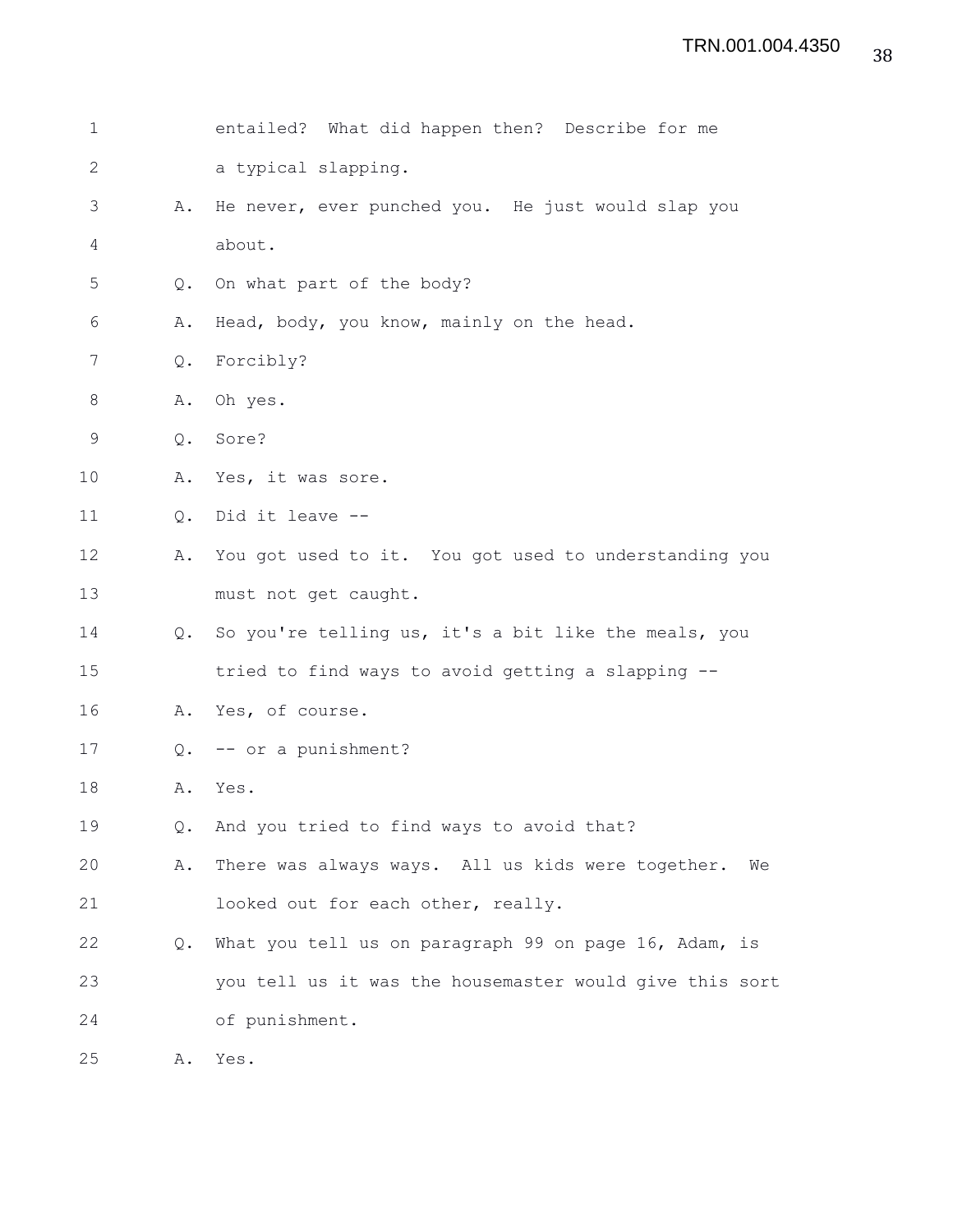| $\mathbf{1}$ | $Q_{\bullet}$ | What about the housemistress? Did she ever do anything      |
|--------------|---------------|-------------------------------------------------------------|
| 2            |               | like that?                                                  |
| 3            | Α.            | No, she couldn't.                                           |
| 4            | Q.            | When you say she couldn't, why not?                         |
| 5            | Α.            | Because we would have attacked her.                         |
| 6            | Q.            | So she wouldn't have been able to do it because there       |
| 7            |               | would have been some sort of retaliation?                   |
| 8            | Α.            | Yes.                                                        |
| 9            | Q.            | So it would only the housemaster who would do this?         |
| 10           | Α.            | If we did anything wrong and she caught us, she went and    |
| 11           |               | told the housemaster because she couldn't do nothing.       |
| 12           |               | Us kids, man, we were, what, 11, 12, 13. We would fight     |
| 13           |               | back if it was a woman. There's no doubt about it, we'd     |
| 14           |               | have fought back.                                           |
| 15           | Q.            | But you didn't fight back against the                       |
| 16           |               | $\ddot{\cdot}$                                              |
| 17           | Α.            | No, because he was to go big.                               |
| 18           | Q.            | BGL<br>, the one you told us about, was he a big guy?<br>Mr |
| 19           | Α.            | Oh yes.                                                     |
| 20           | Q.            | So you wouldn't attempt to fight back with them?            |
| 21           | Α.            | There was no point. You understood that. There was no       |
| 22           |               | point in fighting somebody twice the size of it because     |
| 23           |               | you're not going to win.                                    |
| 24           | Q.            | Heavyweight against a flyweight?                            |
| 25           | Α.            | Yes.<br>When the women were there, the housemistresses,     |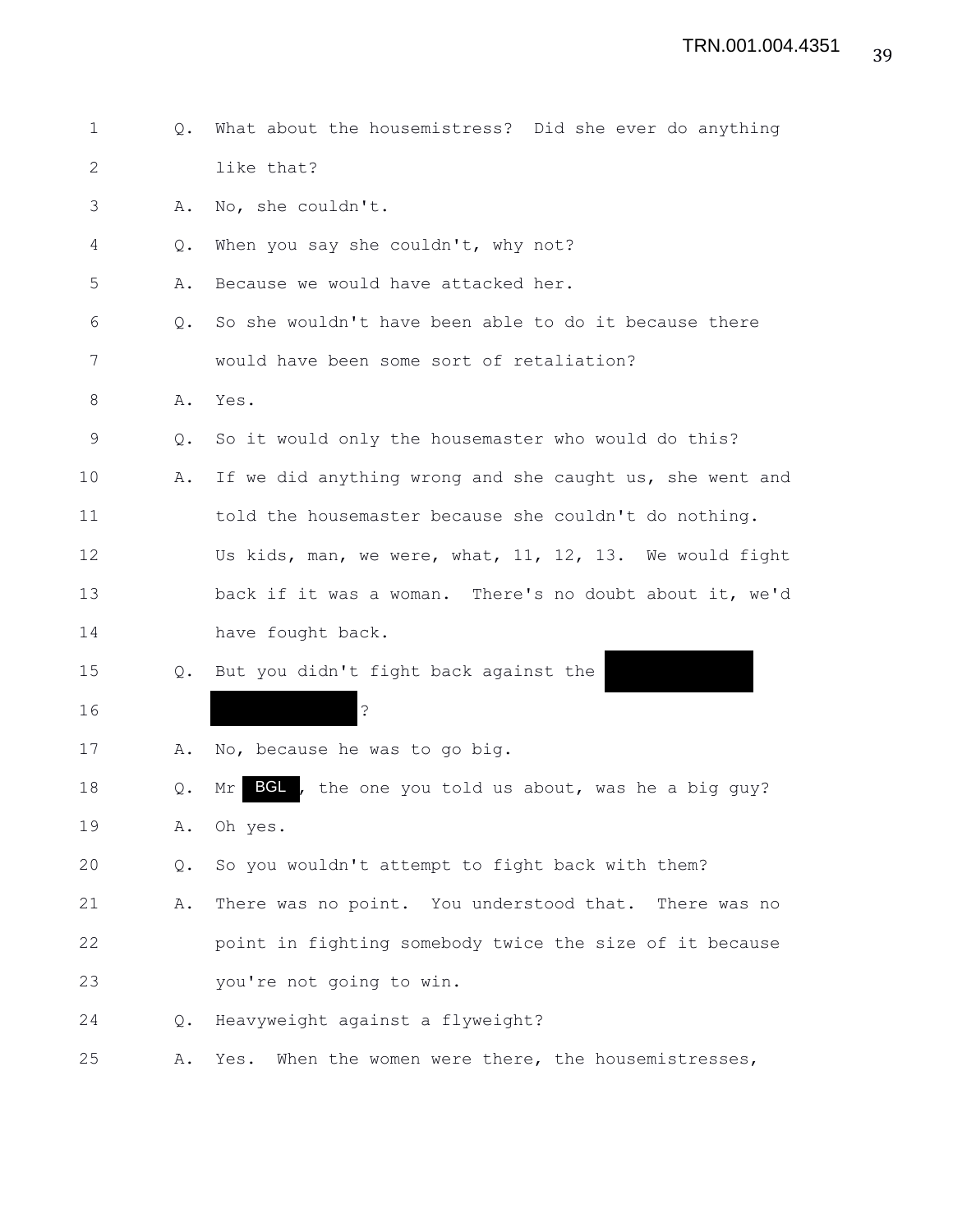| $\mathbf 1$  |               | they weren't big people, they were only little, 19,      |
|--------------|---------------|----------------------------------------------------------|
| $\mathbf{2}$ |               | 20-year-old lasses.                                      |
| 3            | Q.            | That was what I was going to ask you, and I don't think  |
| 4            |               | I did ask you earlier. You said the arrangement in your  |
| 5            |               | house was there was a housemaster and a housemistress    |
| 6            |               | and they each had their own room in the particular house |
| 7            |               | you were staying in.                                     |
| 8            |               |                                                          |
| 9            | Α.            |                                                          |
| 10           | Q.            | And what age was the housemistress?                      |
| 11           | Α.            | Early 20s.                                               |
| 12           | $Q_{\bullet}$ | So she was a lot younger?                                |
| 13           |               | A. Yes.                                                  |
| 14           | $Q_{\bullet}$ | And what was the relative authority? Did one have more   |
| 15           |               | authority?                                               |
| 16           | Α.            | The housemaster had the authority. He was the gaffer.    |
| 17           | Q.            | Was that obvious to you?                                 |
| 18           | Α.            | It was obvious to anyone who came into the house who was |
| 19           |               | the gaffer.                                              |
| 20           | Q.            | And was it obvious to the housemistress who wore the     |
| 21           |               | trousers, if you like?                                   |
| 22           | Α.            | Yes.                                                     |
| 23           | Q.            | The housemistress, if she had a problem or wanted some   |
| 24           |               | sort of punishment, she would tell the housemaster?      |
| 25           | Α.            | He would sort it out.                                    |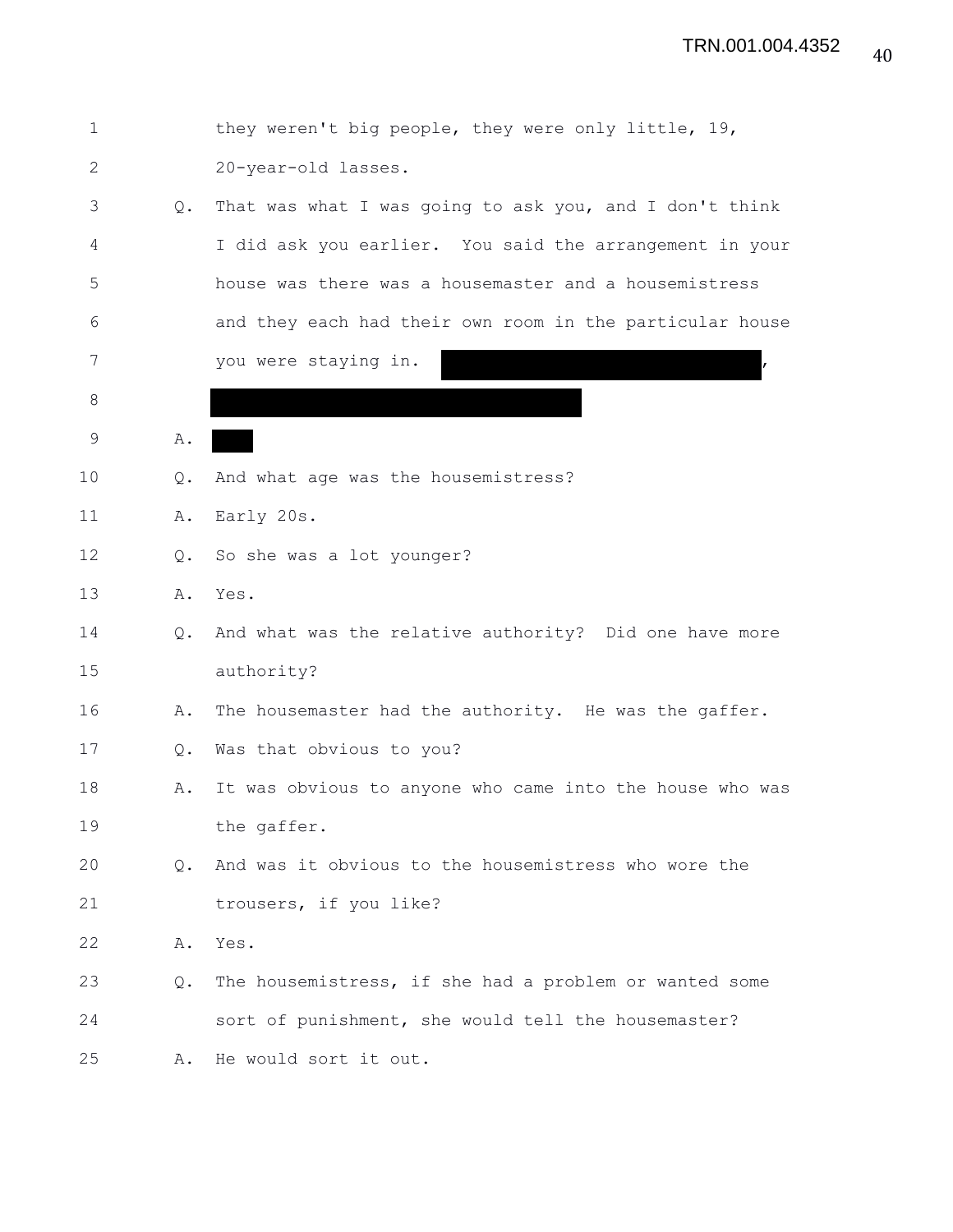| 1            | $Q_{\bullet}$ | And sometimes it would take the form you described, the  |
|--------------|---------------|----------------------------------------------------------|
| $\mathbf{2}$ |               | beatings with the hand, the slap?                        |
| 3            | Α.            | Yes.                                                     |
| 4            | $Q_{\bullet}$ | You seem to be describing a state of affairs which was   |
| 5            |               | quite a regular occurrence, beatings, slapping --        |
| 6            | Α.            | Yes.                                                     |
| 7            | Q.            | -- belting.                                              |
| 8            | Α.            | Yes.                                                     |
| 9            | $\circ$ .     | -- by the housemaster?                                   |
| 10           |               | A. Yes.                                                  |
| 11           | Q.            | Did he or the housemistress ever show much warmth or     |
| 12           |               | affection for the children in the house?                 |
| 13           | Α.            | Maybe the housemistress did, but the housemaster didn't. |
| 14           | $Q_{\bullet}$ | Never?                                                   |
| 15           | Α.            | No.                                                      |
| 16           | Q.            | Well, not to you, certainly, is it?                      |
| 17           | Α.            | No, I never, ever seen him being nice to anybody. But    |
| 18           |               | the housemistress, yes. She would do things for you      |
| 19           |               | that nobody else would. She would help you out in all    |
| 20           |               | kinds of ways, depending what you were doing.            |
| 21           | $Q_{\bullet}$ | Would she have seen what the housemaster would do        |
| 22           |               | when $--$                                                |
| 23           | Α.            | She knew. That's why she went to the housemaster.        |
| 24           | Q.            | How would she know? Was she ever present when these      |
| 25           |               | beatings were dished out with a belt or a hand?          |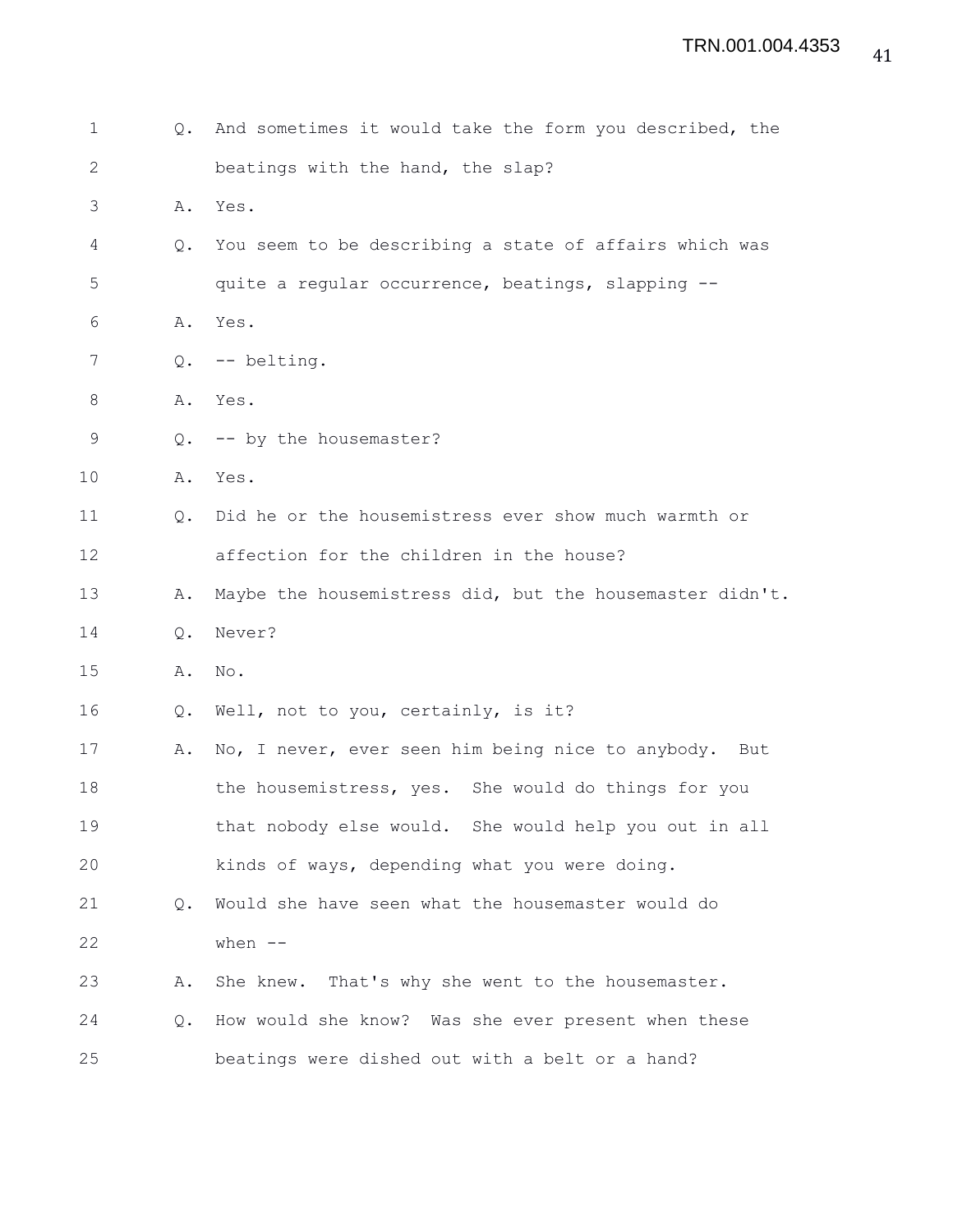| $\mathbf 1$  | Α. | No.                                                      |
|--------------|----|----------------------------------------------------------|
| $\mathbf{2}$ | Q. | She wasn't there?                                        |
| 3            | Α. | No.                                                      |
| 4            | Q. | How do you think she knew?                               |
| 5            | Α. | She could hear.                                          |
| 6            | Q. | She would hear?                                          |
| 7            | Α. | She would hear the person screaming.                     |
| 8            | Q. | So there would be screams?                               |
| 9            | Α. | Yes.                                                     |
| 10           | Q. | So she'd be in the house and she would hear these        |
| 11           |    | things?                                                  |
| 12           | Α. | Yes, she'd hear --                                       |
| 13           | 0. | And she'd know --                                        |
| 14           | Α. | -- that somebody's got it.                               |
| 15           | Q. | Did she ever talk to you about that or try to say,       |
| 16           |    | $well$ $-$                                               |
| 17           | Α. | No, she had no authority.                                |
| 18           | Q. | Did she ever try to intervene or try and change things?  |
| 19           | Α. | No, no, she wouldn't have been there long if she'd tried |
| 20           |    | that.                                                    |
| 21           | Q. | If I go back to your statement again, so I get a picture |
| 22           |    | of life in the orphanage -- I'm not going to go through  |
| 23           |    | all the routine because you tell us about the general    |
| 24           |    | routine and there were activities, leisure time, and you |
| 25           |    | tell us a bit about food and mealtimes. Just one thing   |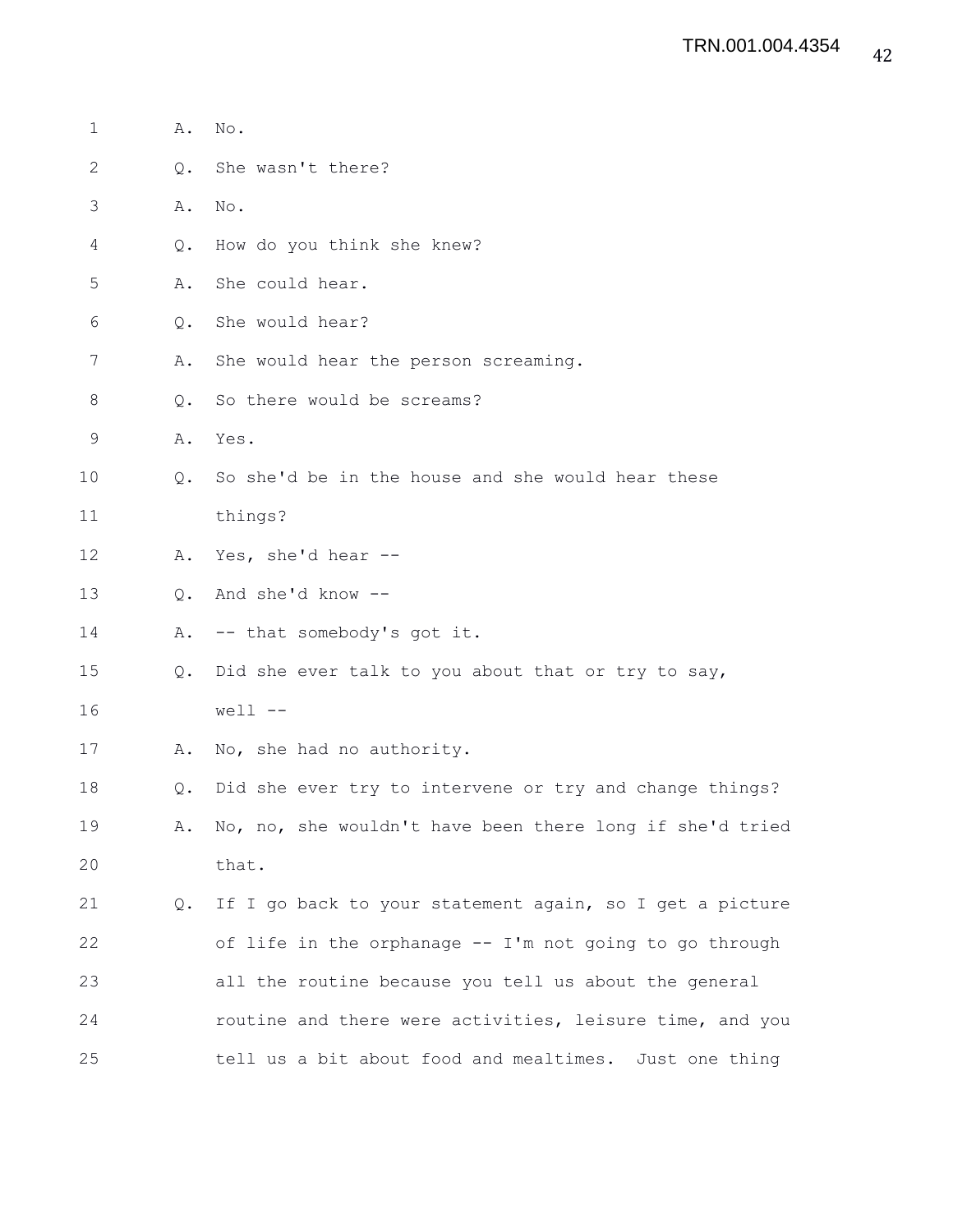| $\mathbf 1$  |               | about the food. You've told us what would happen if you |
|--------------|---------------|---------------------------------------------------------|
| $\mathbf{2}$ |               | $didn't$ --                                             |
| 3            | Α.            | If you never ate your food.                             |
| 4            | $Q_{\bullet}$ | You tell us the way the food was provided. This is      |
| 5            |               | at the foot of page 12, Adam, paragraph 77. You say:    |
| 6            |               | "The food was actually cooked in the kitchen of the     |
| 7            |               | orphanage and then brought to the particular house."    |
| 8            |               | Is that right?                                          |
| $\mathsf 9$  | Α.            | Yes, in trolleys. The same as they have in hospitals.   |
| 10           | Q.            | So it wasn't cooked in the house?                       |
| 11           | Α.            | No, no.                                                 |
| 12           | Q.            | As you've told us on page 13, paragraph 78, if you      |
| 13           |               | didn't finish food, you would get a slap until it was   |
| 14           |               | eaten. You say, actually, you could be made to sit      |
| 15           |               | overnight if you didn't eat it. Do you remember that    |
| 16           |               | happening?                                              |
| 17           | Α.            | Yes, you'd sit there until it was finished, yes.        |
| 18           | $Q_{\bullet}$ | I think what you told us earlier, you'd only do that so |
| 19           |               | many times and then you'd find other ways to deal with  |
| 20           |               | the situation?                                          |
| 21           | Α.            | Yes.                                                    |
| 22           | Q.            | I'll just ask you a little bit on page -- you deal with |
| 23           |               | education and schooling on page 13. You say it was      |
| 24           |               | a proper school and there were proper classes and you   |
| 25           |               | got sports activities and so forth.                     |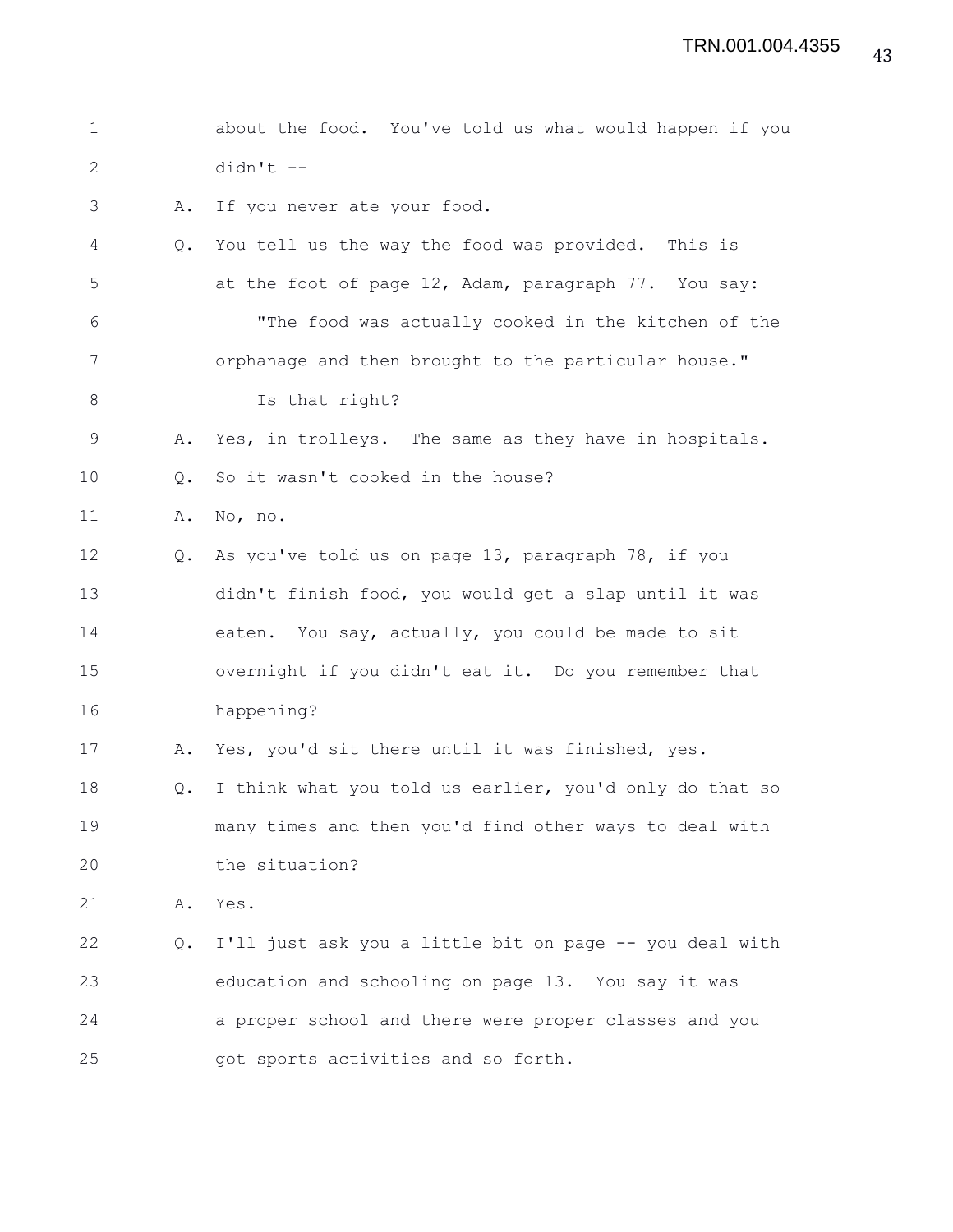| 1            |               | I think basically, you were a person who -- you          |
|--------------|---------------|----------------------------------------------------------|
| $\mathbf{2}$ |               | weren't interested in school or getting an education     |
| 3            |               | at the time.                                             |
| 4            | Α.            | No.                                                      |
| 5            | $Q_{\bullet}$ | And did you like school?                                 |
| 6            | Α.            | No, I didn't like school.                                |
| 7            | Q.            | Did you apply yourself at school then in terms of        |
| $\,8\,$      |               | getting your head down and doing the lessons?            |
| $\mathsf 9$  | Α.            | No, no, no, no.                                          |
| 10           | Q.            | Did you actually attend school regularly or did you      |
| 11           |               | truant?                                                  |
| 12           | Α.            | You had to attend school.                                |
| 13           | Q.            | So you didn't skip school?                               |
| 14           | Α.            | You couldn't.                                            |
| 15           | Q.            | What would happen if you skipped school?                 |
| 16           | Α.            | You couldn't. There was no way you could skip school.    |
| 17           |               | No way. The school was in the orphanage. If you didn't   |
| 18           |               | come to school or you were missing out of the class, the |
| 19           |               | teacher would come round to the house to find where you  |
| 20           |               | were.                                                    |
| 21           |               | Q. Okay. If you're not keen on learning or being         |
| 22           |               | interested in the classwork, what did they do, how did   |
| 23           |               | the teachers respond to that?                            |
| 24           | Α.            | They never, you just sat there. You sat there and that   |
| 25           |               | was it.                                                  |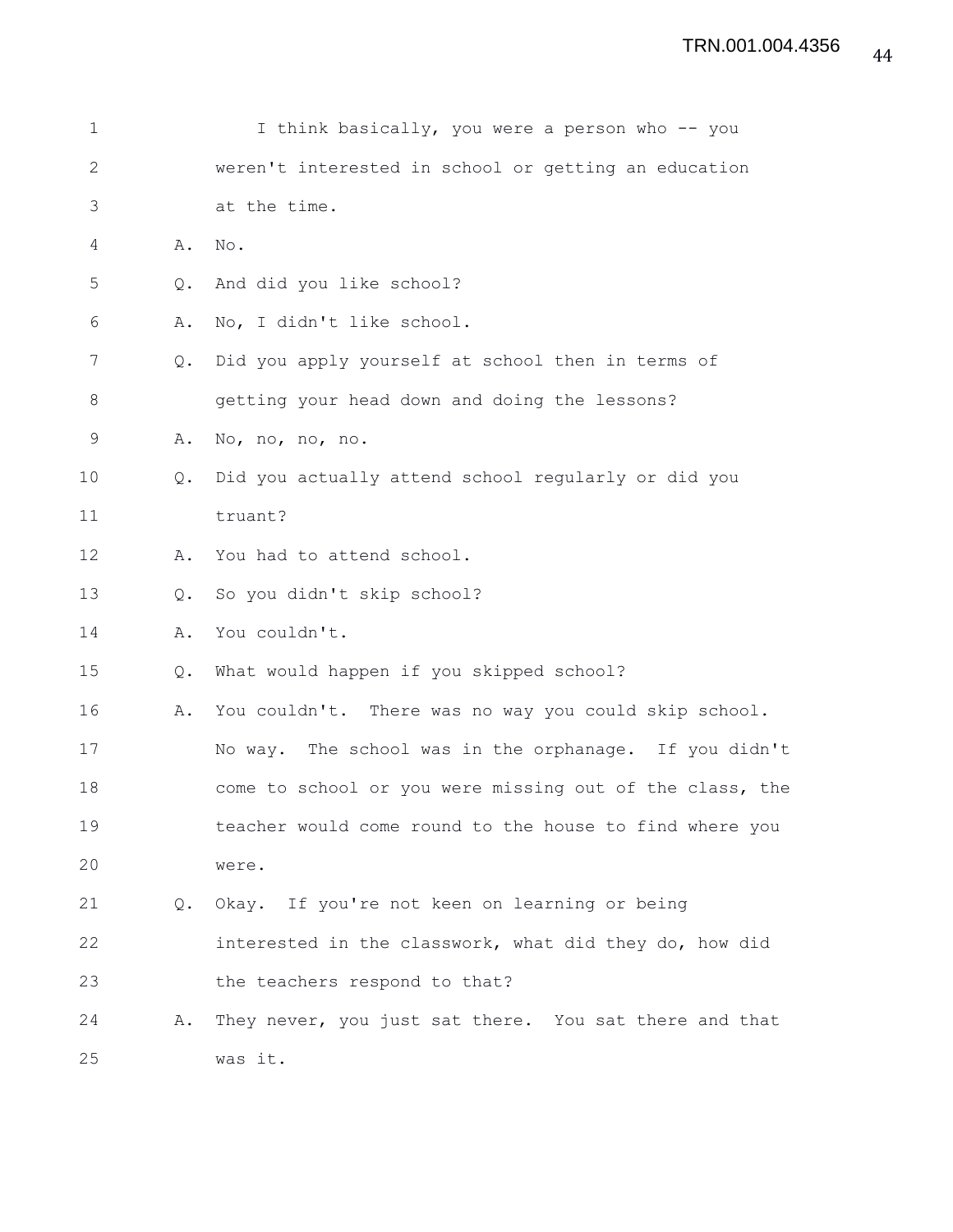| 1           | $Q_{\bullet}$ | So they didn't encourage you or try to get you to be    |
|-------------|---------------|---------------------------------------------------------|
| 2           |               | a bit more interested?                                  |
| 3           | Α.            | No.                                                     |
| 4           | $Q_{\bullet}$ | Was that just the way they behaved towards you or was   |
| 5           |               | that the way they behaved generally?                    |
| 6           | Α.            | That was how the school was.                            |
| 7           | $Q_{\bullet}$ | So it was really down to you, if you were interested,   |
| 8           |               | they would -- you would learn?                          |
| $\mathsf 9$ | Α.            | It didn't matter.                                       |
| 10          | Q.            | They weren't going to try and encourage you?            |
| 11          | Α.            | No.                                                     |
| 12          | $Q_{\bullet}$ | And I think you tell us in your case, on paragraph 83,  |
| 13          |               | page 9697, you didn't have any qualifications when you  |
| 14          |               | left school.                                            |
| 15          | Α.            | I did the eleven-plus and that was it.                  |
| 16          | Q.            | I think you say you didn't do it there in your          |
| 17          |               | statement, but you think you did do it?                 |
| 18          | Α.            | I think I did, yes.                                     |
| 19          | Q.            | I suppose, reflecting back now -- and we all do that at |
| 20          |               | times -- that you probably feel it was maybe a missed   |
| 21          |               | opportunity, was it? You could have learned a bit more  |
| 22          |               | maybe?                                                  |
| 23          | Α.            | No, I don't think so.                                   |
| 24          | Q.            | You don't think you would have done?                    |
| 25          | Α.            | No. I didn't like school, I didn't like learning. And   |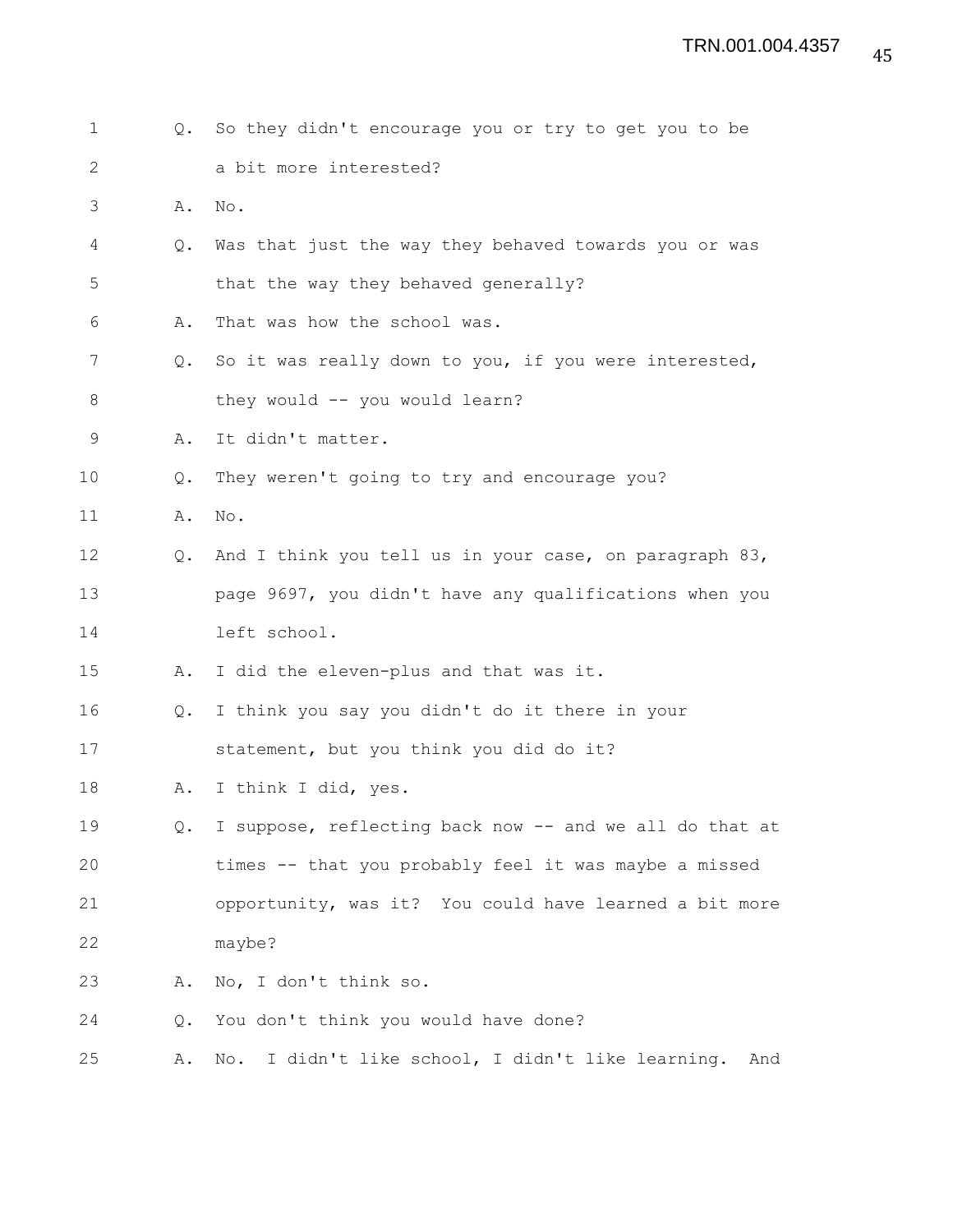| $\mathbf 1$ |               | reading -- I didn't start reading until I was 13.        |
|-------------|---------------|----------------------------------------------------------|
| 2           | Q.            | 13?                                                      |
| 3           | Α.            | Yes. About 13 I was when I started reading.              |
| 4           | $Q_{\bullet}$ | It's just I picked up a sentence in your statement:      |
| 5           |               | "I should have learned and I can see that now."          |
| 6           |               | I wonder whether looking back, you thought, I wish I     |
| 7           |               | hadn't been so disinterested and --                      |
| 8           | Α.            | No, I think I'd still be the same.                       |
| 9           | Q.            | It wouldn't have changed?                                |
| 10          |               | One thing you do tell us on page 14 of your              |
| 11          |               | statement at paragraph 87, page 9698 of our numbering,   |
| 12          |               | you say that things that were meant as personal property |
| 13          |               | for you were taken from you as soon as you had seen them |
| 14          |               | and you never saw them again.                            |
| 15          | Α.            | Yes.                                                     |
| 16          | Q.            | What sort of things are we talking about here?           |
| 17          | Α.            | There used to be -- when we lived in Dundee, you used to |
| 18          |               | go to the Salvation Army and there was one lassie there  |
| 19          |               | that was in the Salvation Army and she went to Canada.   |
| 20          |               | How she knew I was in Aberlour Orphanage, I'll never     |
| 21          |               | know, but she did. Every Christmas she would send me     |
| 22          |               | a tie or a couple of Canadian dollars. I would get look  |
| 23          |               | at them and that was it.                                 |
| 24          | Q.            | So it was made known to you that she had sent something  |
| 25          |               | but you never saw them again?                            |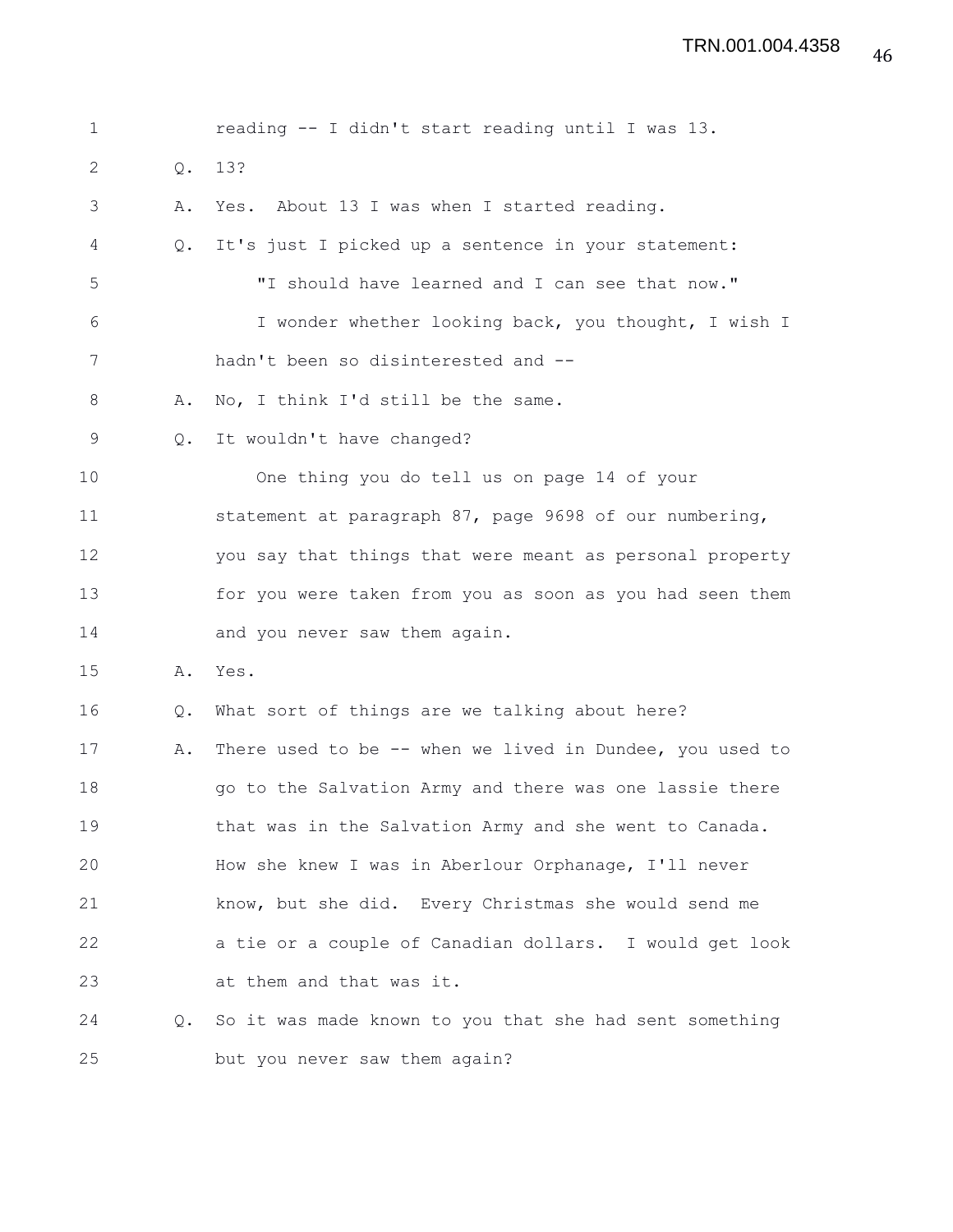| 1  | Α.            | Never saw them again.                                    |
|----|---------------|----------------------------------------------------------|
| 2  | $Q_{\bullet}$ | Did they go to the special room that --                  |
| 3  | Α.            | I have no idea where they went.                          |
| 4  | $Q_{\bullet}$ | You never saw them?                                      |
| 5  | Α.            | They used to call the room 99. You used to go there --   |
| 6  |               | when it was your birthday, you got in there and got      |
| 7  |               | something out, but you only took what you could sell.    |
| 8  | $Q_{\bullet}$ | Right:                                                   |
| 9  | Α.            | You know what I mean?                                    |
| 10 | $Q_{\bullet}$ | Right. And in your case, you took something you thought  |
| 11 |               | you could maybe sell and make a bit of money?            |
| 12 | Α.            | Yes.                                                     |
| 13 | $Q_{\bullet}$ | And who took you to that room? I think there was some    |
| 14 |               | suggestion the warden's wife was the person, Mrs Leslie. |
| 15 | Α.            | It was, yes.                                             |
| 16 | $Q_{\bullet}$ | What sort of woman was she?                              |
| 17 | Α.            | You never, ever seen her, man. She was in the            |
| 18 |               | background all the time.                                 |
| 19 | $Q_{\bullet}$ | You just saw her at birthdays?                           |
| 20 | Α.            | She was like a secretary. That's what she was like.      |
| 21 | $Q_{\bullet}$ | Have you got any lasting impressions of the              |
| 22 |               | Reverend Leslie? You told us he didn't seem to be        |
| 23 |               | around a lot, if I understand what you've been saying.   |
| 24 | Α.            | He didn't have to see you.                               |
| 25 | $Q_{\bullet}$ | Did you ever have to go to his room for any reason?      |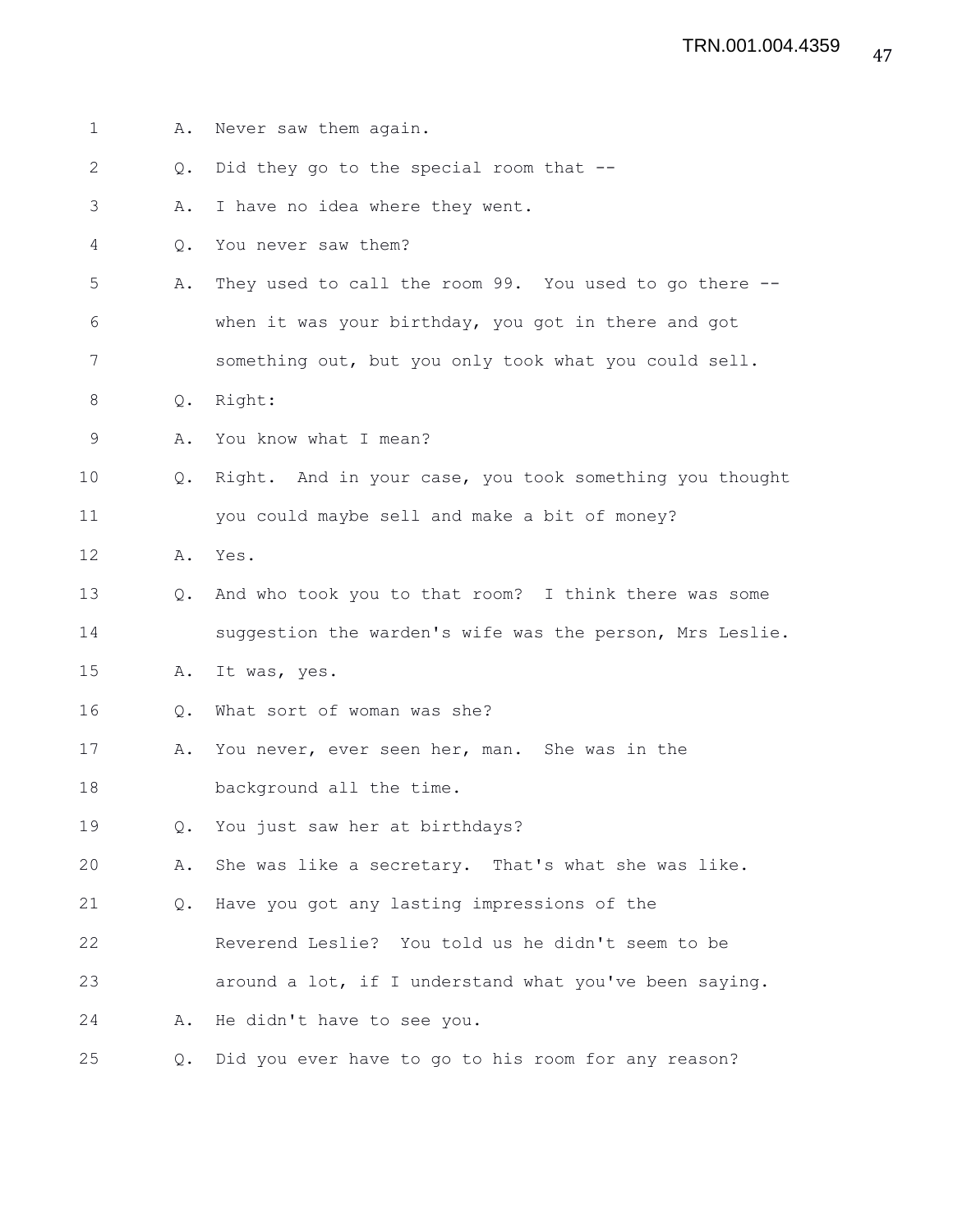| $\mathbf 1$  | Α.            | The housemaster dealt with all that.<br>No.              |
|--------------|---------------|----------------------------------------------------------|
| $\mathbf{2}$ | Q.            | Did the housemaster ever send you to get punished by the |
| 3            |               | warden? Do you ever remember occasions when that might   |
| 4            |               | have happened?                                           |
| 5            | Α.            | Yes, I remember one time when about eight of us all      |
| 6            |               | legged it, got out of the place and went away, and he    |
| 7            |               | come looking for us.                                     |
| 8            | Q.            | The warden?                                              |
| 9            | Α.            | Yes. And he found us about a mile away from Aberlour.    |
| 10           |               | , he was 14, and he could<br>There was a guy,            |
| 11           |               | fight, so we were all behind him when the warden caught  |
| 12           |               | I think we were going to attack the warden, you<br>us.   |
| 13           |               | know, but we never. We never attacked him. But we did    |
| 14           |               | think about it.                                          |
| 15           | $Q_{\bullet}$ | Did he do anything on that occasion to punish you for    |
| 16           |               | running away?                                            |
| 17           | Α.            | No.                                                      |
| 18           | Q.            | Did you ever get a punishment from him then that you can |
| 19           |               | remember?                                                |
| 20           | Α.            | I don't remember getting a punishment off him.           |
| 21           | Q.            | So your memory tends to be that the person that was      |
| 22           |               | doing the punishing, the beatings, would be the          |
| 23           |               | housemaster?                                             |
| 24           | Α.            | That was the housemaster. It was his job. It was his     |
| 25           |               | job to, how do you say, keep us in line.                 |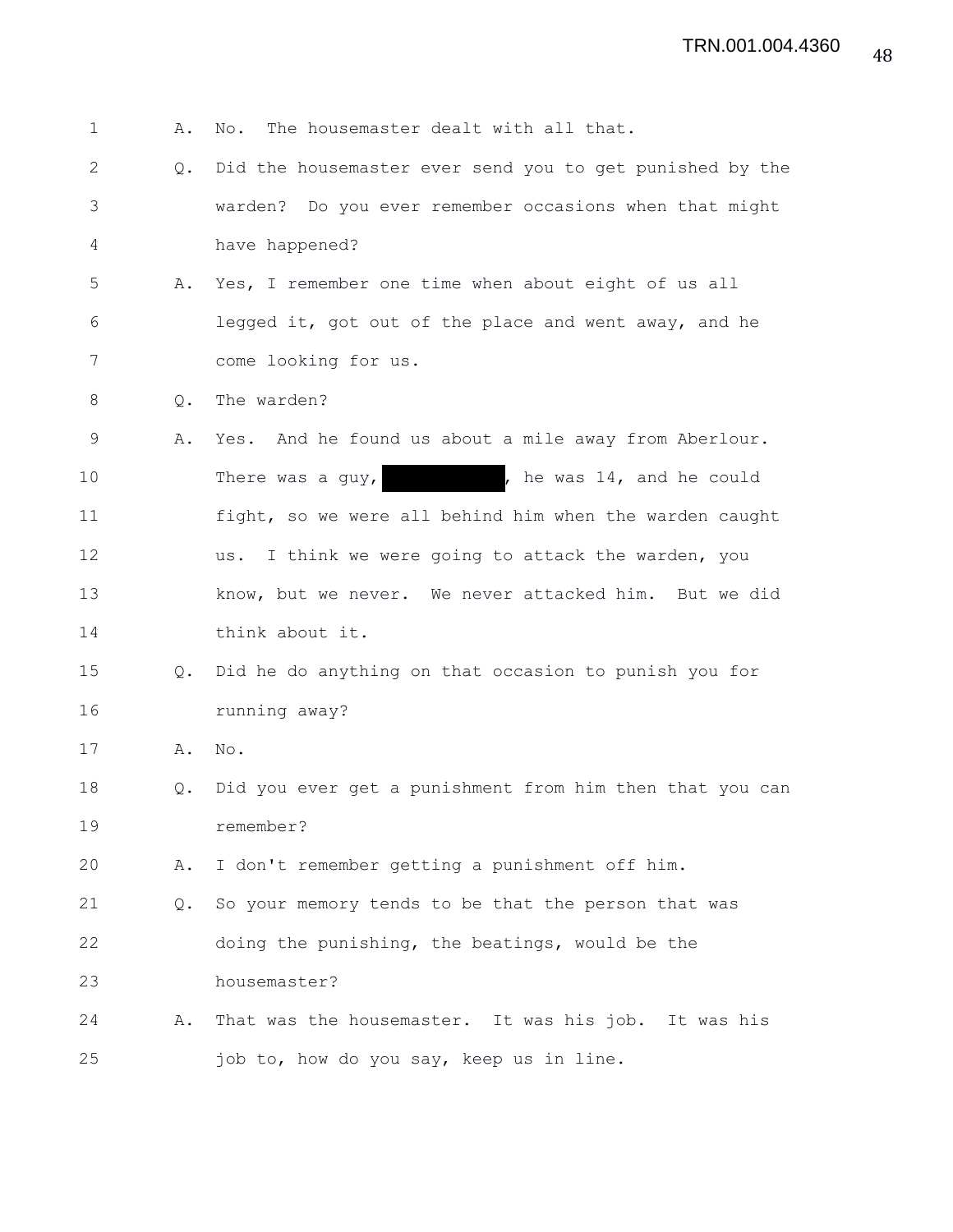| $\mathbf 1$  | Q.             | In terms of visitors, official visitors, you tell us on |
|--------------|----------------|---------------------------------------------------------|
| $\mathbf{2}$ |                | page 14 that you don't have a memory of child officers  |
| 3            |                | or, as we might call them these days, social workers    |
| 4            |                | coming to see you or check how you were getting on?     |
| 5            | Α.             | No.                                                     |
| 6            | Q.             | So if you were the responsibility of the Corporation of |
| 7            |                | Dundee, are you saying you don't remember somebody from |
| 8            |                | Dundee Corporation coming to see how you were?          |
| 9            | Α.             | They never come, no.                                    |
| 10           | $\mathsf{Q}$ . | Well, if they did come, never saw them.                 |
| 11           | Α.             | I think my mother came once.                            |
| 12           | $Q_{\bullet}$  | You tell us that in your statement. Was it the sort of  |
| 13           |                | place that -- was your mother still in Dundee then?     |
| 14           | Α.             | I have no idea where she was.                           |
| 15           | $Q_{\bullet}$  | Was it the sort of place that would have regular        |
| 16           |                | visitors who were parents or family of the children?    |
| 17           | Α.             | No. You had regular visitors from people who wanted     |
| 18           |                | kids.                                                   |
| 19           | Q.             | You tell me about that in paragraph 91, Adam, on        |
| 20           |                | page 14. I just wondered a little bit that. Because     |
| 21           |                | you seem to say you were overlooked when these people   |
| 22           |                | came along for the reason that you felt that it was     |
| 23           |                | because you were considered or perceived to be          |
| 24           |                | a hooligan.                                             |
| 25           | Α.             | Yes.                                                    |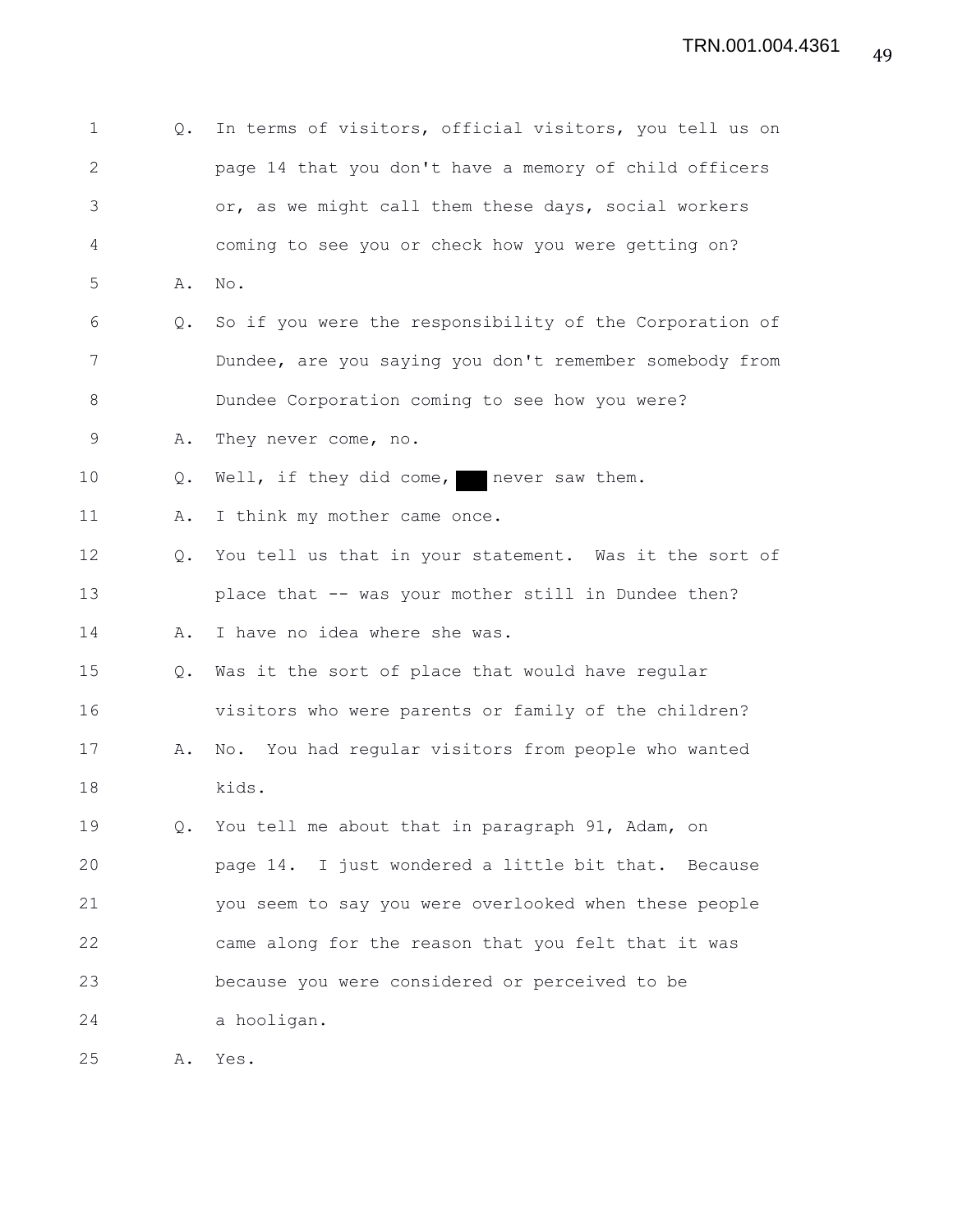- 1 Q. Who are these people that would come and look round the 2 place? What were they doing?
- 3 A. Just families, like a man and his wife would come and 4 see if they could get a bairn or adopt one of the kids.
- 5 Q. If you were a 12, 13 or 14-year-old hooligan, you're not 6 going to be --
- 7 A. No. We knew that, you know.
- 8 Q. Were there a lot of people that you would say would fit 9 that description in your time?
- 10 A. I would say a quarter of the people that were there.
- 11 Q. Would be the sort of --
- 12 A. They had no chance.
- 13 Q. -- teenage hooligans -- that is how they would be seen 14 and would not be seen as someone that you'd want to take 15 home for the weekend or for life?
- 16 A. No, no.
- 17 Q. Okay. Do you know if children, though, were picked out 18 and were taken from the orphanage?
- 19 A. Oh aye, yes. I don't know them personally like, but 20 yes, people would take them. They'd get the bairns, do 21 all the paperwork -- I take it there was paperwork done. 22 Q. You'd see children would leave from time to time after
- 23 these visits?
- 24 A. Yes.
- 25 Q. You told us a bit about discipline and punishment and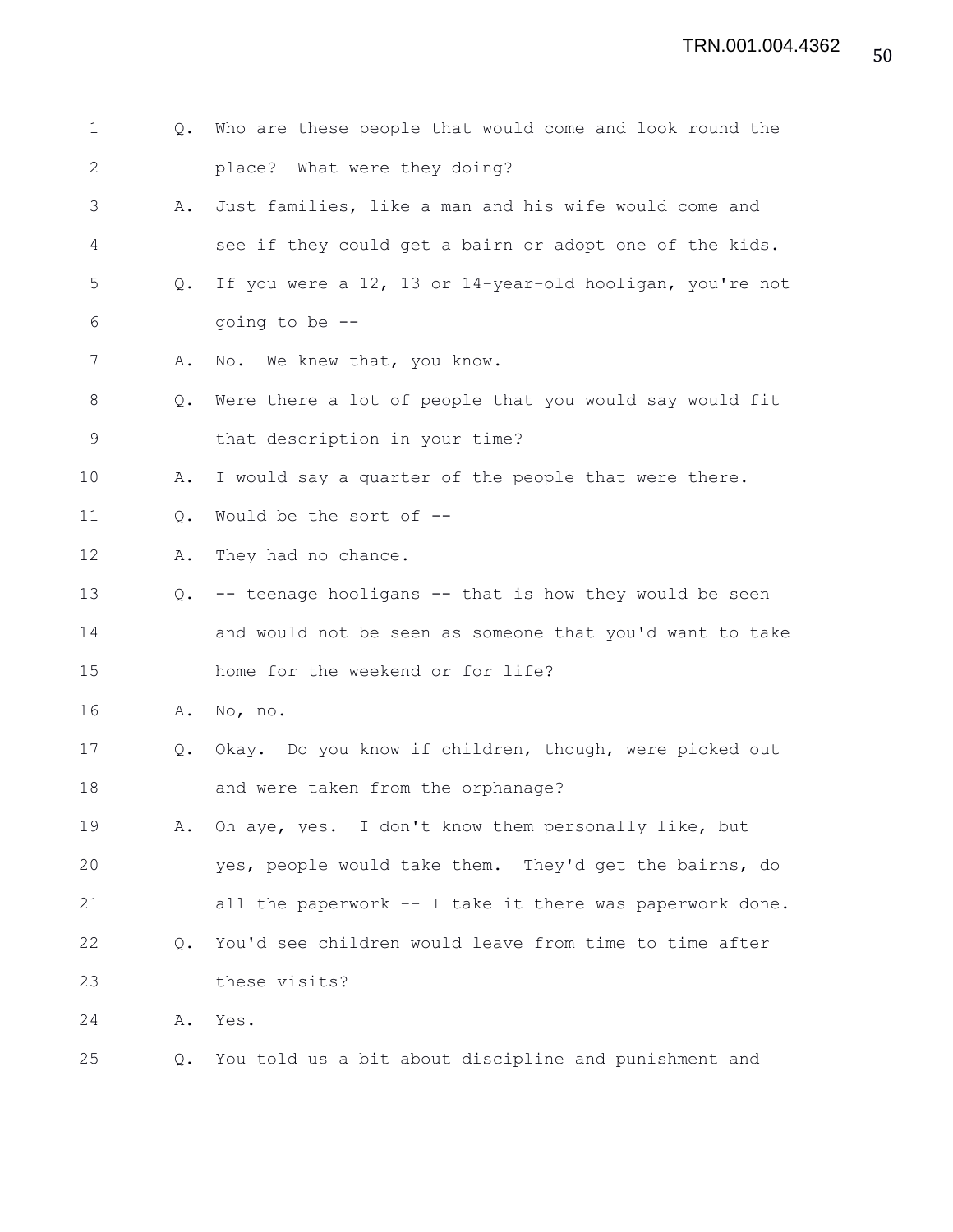1 what would happen if you got into trouble, either for 2 listening to the radio and for other reasons and how you 3 might have to scrub the floors. You have told us about 4 that.

5 You offer an explanation -- because some might say, 6 "Why didn't you speak up?" On page 16 of your 7 statement, Adam, paragraph 101, page 9700, you say you 8 never thought about speaking to anybody about what was 9 happening or going on in the orphanage. Why was that? 10 A. Because nothing would have been done about it anyway. 11 If you opened your mouth up, that would have been it and 12 they would all have been at you. You can't do these 13 kind of things. 14 Q. Well, you couldn't in those days. 15 A. No. 16 Q. You said: 17 "I just believed that was the way it was and it was

- 18 their right to beat us."
- 19 Is that the how you felt?

20 A. Yes, that was how it was. The government had the right 21 to do it. The government had the right to send their 22 men in and do what they had to do to you.

23 Q. You felt that was the way it was, that they had the 24 right and you had no right to stop it or object?

25 A. Yes.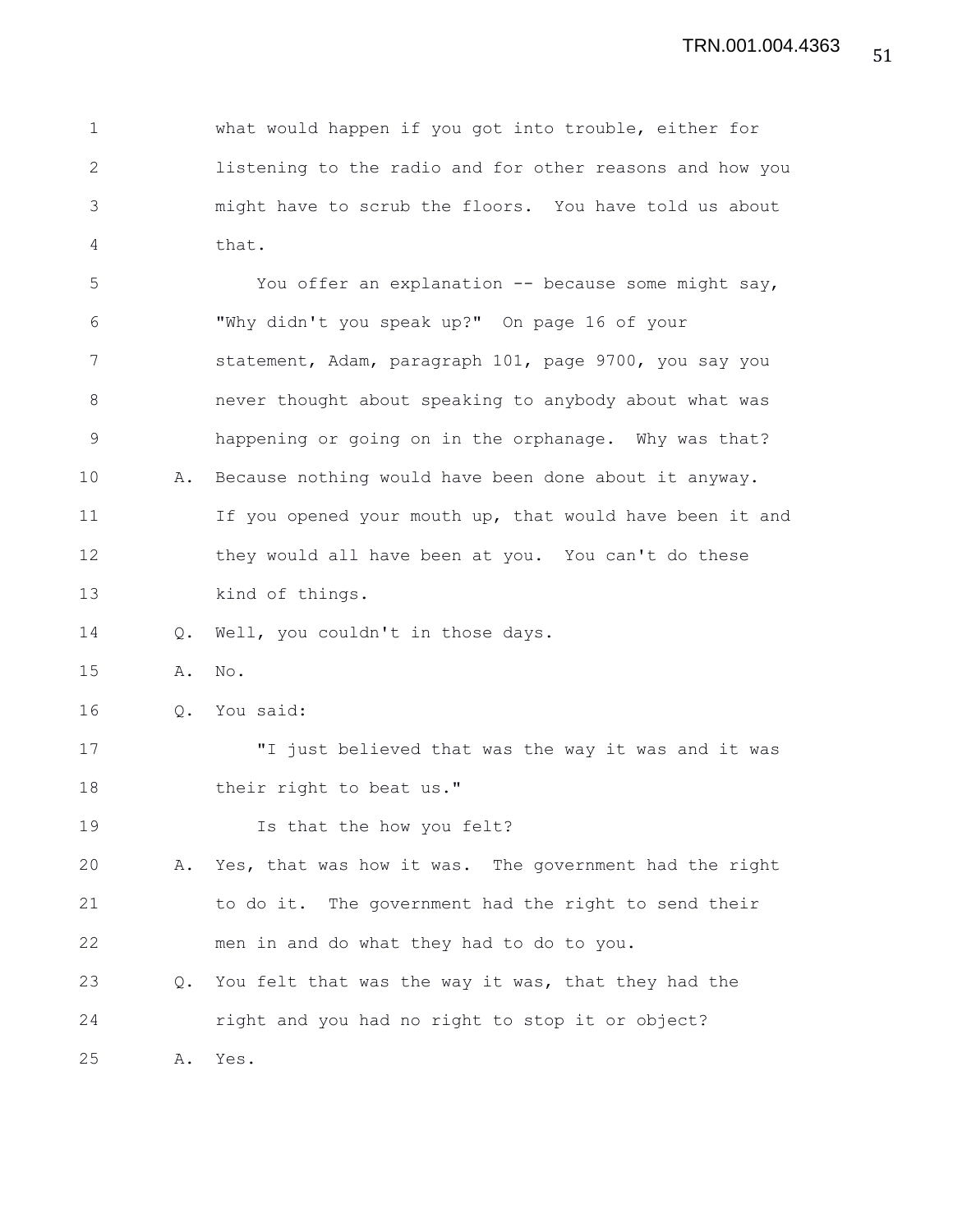1 Q. That's how you felt at the time? 2 A. Uh-huh, yes. I think most of us did. 3 Q. So you weren't in any way out of step with -- 4 A. No. 5 Q. -- others in that way? 6 A. No. 7 Q. They all thought that way? 8 A. Yes. 9 Q. I know you've talked about running away sometimes. 10 A. Yes, we did. 11 Q. Why did you ran away? 12 A. We didn't run away -- we maybe got half a mile or a mile 13 away. 14 Q. We get the impression that Aberlour was a difficult 15 place to escape from because of its location. 16 A. Yes. Its location -- it keeps you where you are. 17 Q. When you ran away, what were the reasons for doing it? 18 Was it just a bit of fun? 19 A. Just fun. 20 Q. Did some people run away for other reasons, because of 21 the way they were --22 A. I suppose they did, yes. 23 Q. You mentioned what would happen, this humiliation of 24 certain children who were picked out in the assembly 25 hall and that could lead to them being bullied by other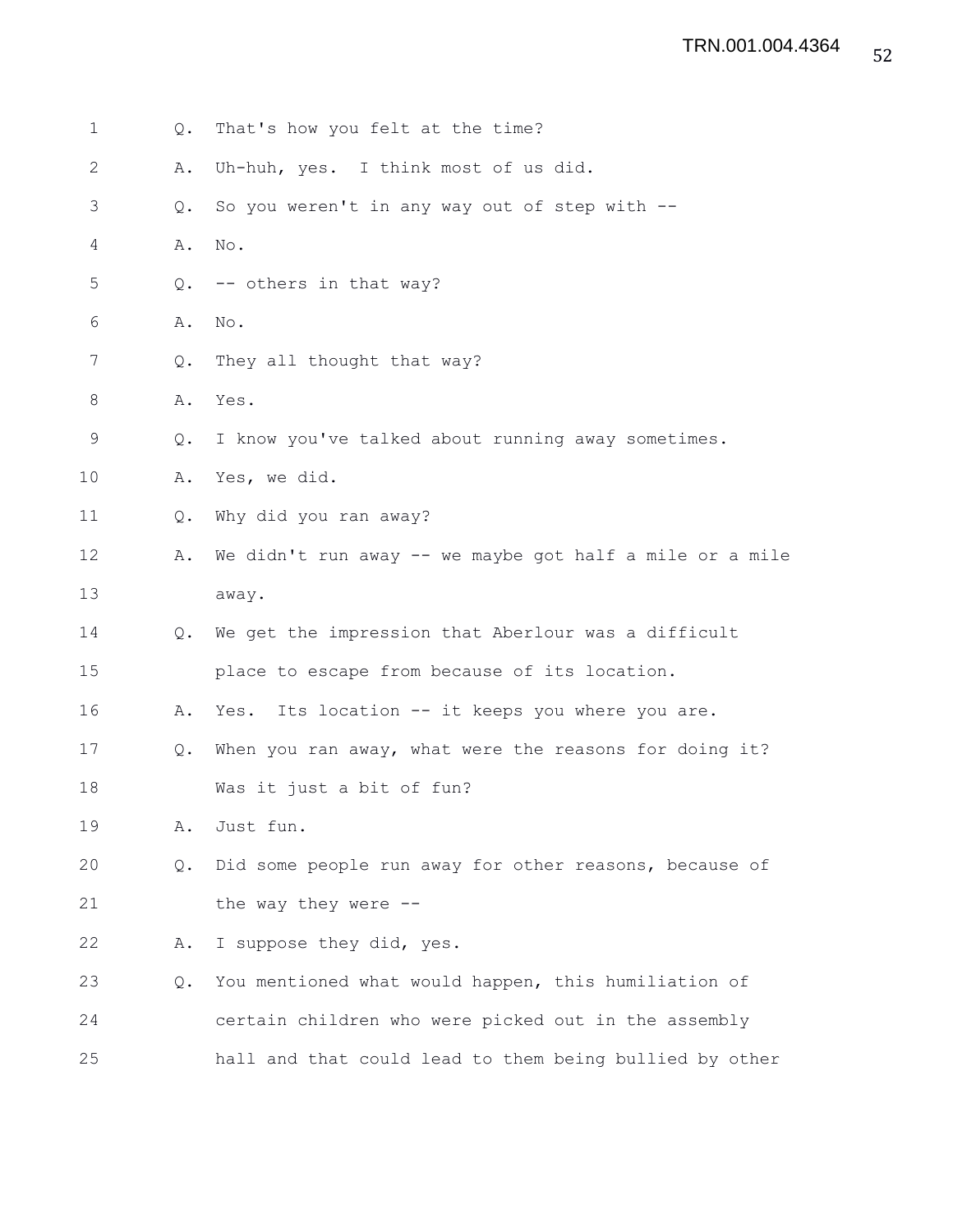| $\mathbf 1$ |               | kids. You tell us about that on pages 16 and 17 at       |
|-------------|---------------|----------------------------------------------------------|
| 2           |               | paragraph 105 in your statement, Adam.                   |
| 3           |               | You go on to say:                                        |
| 4           |               | "You could tell the housemaster if anything was          |
| 5           |               | wrong but they didn't do anything about the bullying:    |
| 6           |               | they would just tell you to stick up for yourself."      |
| 7           |               | Is that how they responded --                            |
| 8           | Α.            | Yes.                                                     |
| 9           | Q.            | -- if they were told something like that?                |
| 10          | Α.            | Yes. You were never bullied -- well, they were, but to   |
| 11          |               | the housemasters, no, nobody was bullied. Stand up for   |
| 12          |               | yourself.                                                |
| 13          | $Q_{\bullet}$ | Man up and take it?                                      |
| 14          | Α.            | Yes, stand up for yourself.                              |
| 15          | Q.            | Was that the message being given?                        |
| 16          | Α.            | Yes.                                                     |
| 17          | Q.            | Did you ever say to the housemasters "I'm being picked   |
| 18          |               | on"?                                                     |
| 19          | Α.            | No, no, no.                                              |
| 20          | Q.            | But other boys did sometimes?                            |
| 21          | Α.            | Yes, I would think -- yes, but nothing was ever done     |
| 22          |               | about it, you know what I mean. If somebody was having   |
| 23          |               | a go at you, you had to stand up and fight yourself.     |
| 24          | Q.            | Was there anyone in Aberlour that you felt would fight   |
| 25          |               | for you in the sense of an adult that would look out for |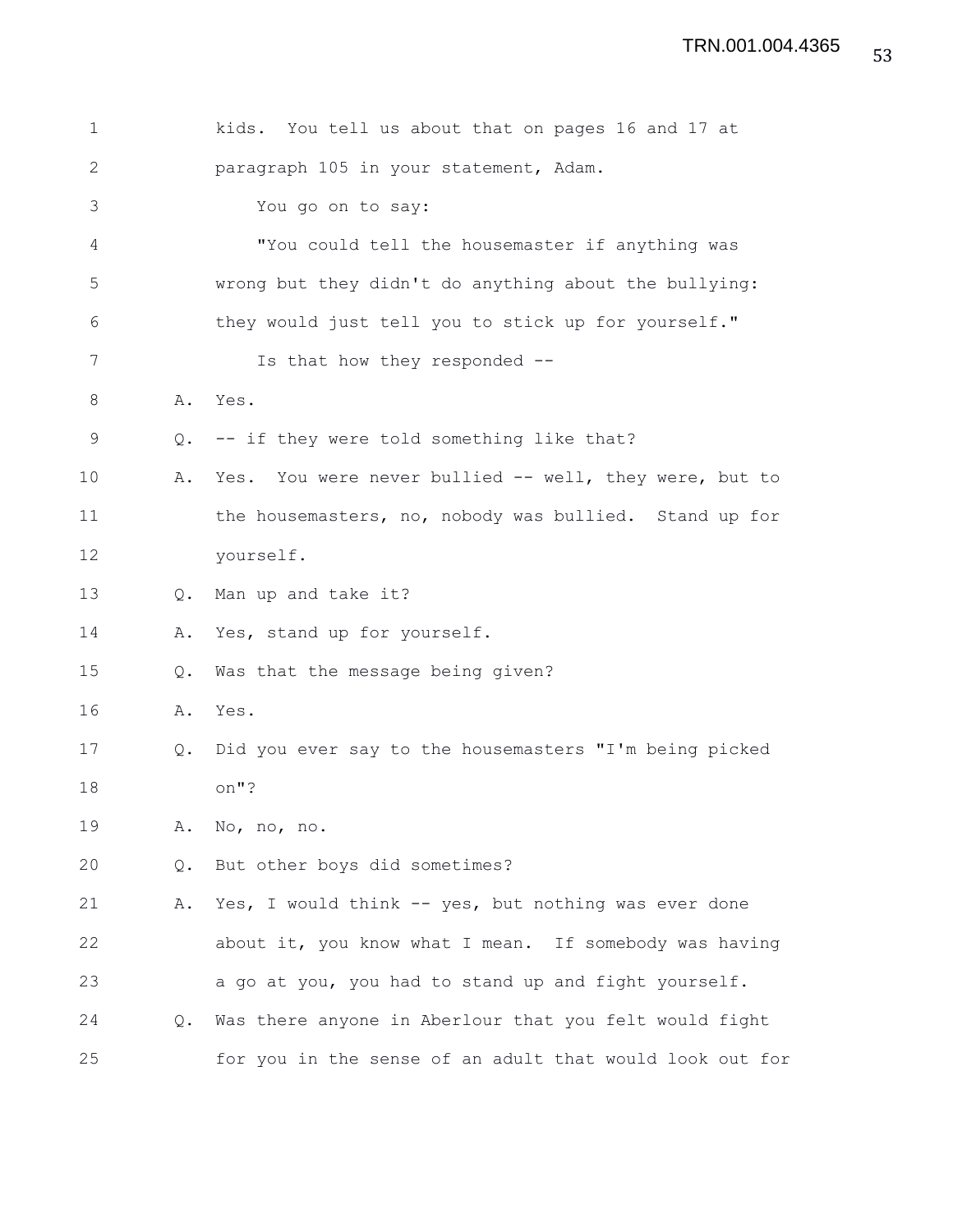| 1            |               | you and protect you if you were in trouble?              |
|--------------|---------------|----------------------------------------------------------|
| $\mathbf{2}$ | Α.            | No.                                                      |
| 3            | $Q_{\bullet}$ | Did they ever convey that message: look, if you're in    |
| 4            |               | trouble, come and see me, and I'll sort it out?          |
| 5            | Α.            | $\mathrm{No}$ .                                          |
| 6            | $Q_{\bullet}$ | You didn't get that kind of message coming across?       |
| 7            | Α.            | No, not from any of them, no. We still got our own back  |
| 8            |               | on some of them.                                         |
| 9            | Q.            | The staff?                                               |
| 10           | Α.            | Yes. When we were playing rugby, we'd get the -- the     |
| 11           |               | housemaster -- not my housemaster, but one of the        |
| 12           |               | housemasters would be the referee and if he got on the   |
| 13           |               | ground, everybody jumped on him and kicked him and       |
| 14           |               | punched him and everything. We really made a mess of     |
| 15           |               | the guy.                                                 |
| 16           | Q.            | So that was an opportunity to get your own back?         |
| 17           | Α.            | Yes, playing rugby.                                      |
| 18           | Q.            | Did your housemaster referee games and get that          |
| 19           |               | treatment?                                               |
| 20           | Α.            | No, he was too big and fat.                              |
| 21           | Q.            | Did Mr BGL ever referee matches and did he get it?       |
| 22           | Α.            | They all used to get it like that if they played<br>Yes. |
| 23           |               | rugby and wanted to be the referee. All the kids         |
| 24           |               | knew -- there was 30 of us on the field, so as soon as   |
| 25           |               | he goes down, man, we'd pounce on him.                   |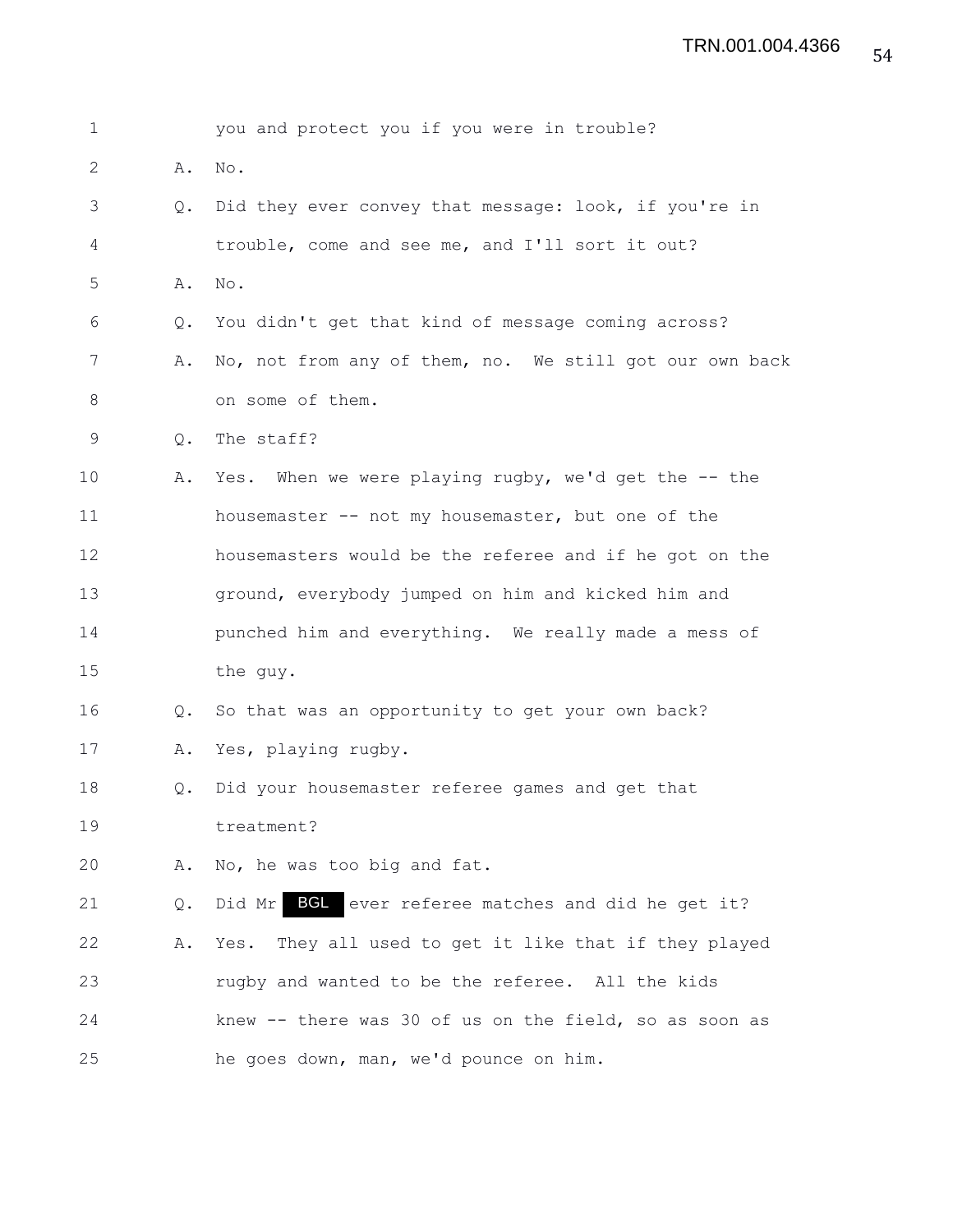| 1            |               | Q. I get the picture.                                   |
|--------------|---------------|---------------------------------------------------------|
| $\mathbf{2}$ |               | On page 17, on page 9701 of our numbering, you tell     |
| 3            |               | us about leaving Aberlour when you were maybe around    |
| 4            |               | 15 years of age. You tell us actually -- there seemed   |
| 5            |               | to be somebody there you called the governor there, you |
| 6            |               | had to go and see the governor. Do you mean the warden? |
| 7            | Α.            | Yes, the warden.                                        |
| 8            | Q.            | And you say you had to take a pledge?                   |
| 9            | Α.            | Yes.                                                    |
| 10           | $Q_{\bullet}$ | Do you remember having to take this pledge?             |
| 11           | Α.            | Yes. I promise to be hardworking, honest and agreeable. |
| 12           |               | That's the pledge you took.                             |
| 13           | Q.            | How much warning did you get that you were leaving?     |
| 14           | Α.            | Same day, a couple of days.                             |
| 15           | Q.            | Did you get any preparation for leaving?                |
| 16           | Α.            | No.                                                     |
| 17           | Q.            | Did anyone give you any kind of advice about where you  |
| 18           |               | would go and what you would be doing and what support   |
| 19           |               | you could get?                                          |
| 20           | Α.            | I think they gave us a place in Glasgow, but I never    |
| 21           |               | I went to my mother's instead.<br>went.                 |
| 22           | Q.            | I think you tell us, Adam, maybe if I refer to it, you  |
| 23           |               | thought, when you gave the statement, that you got on   |
| 24           |               | a bus to Elgin and then a train that took you to        |
| 25           |               | Aberdeen, but you didn't stay very long. Do you         |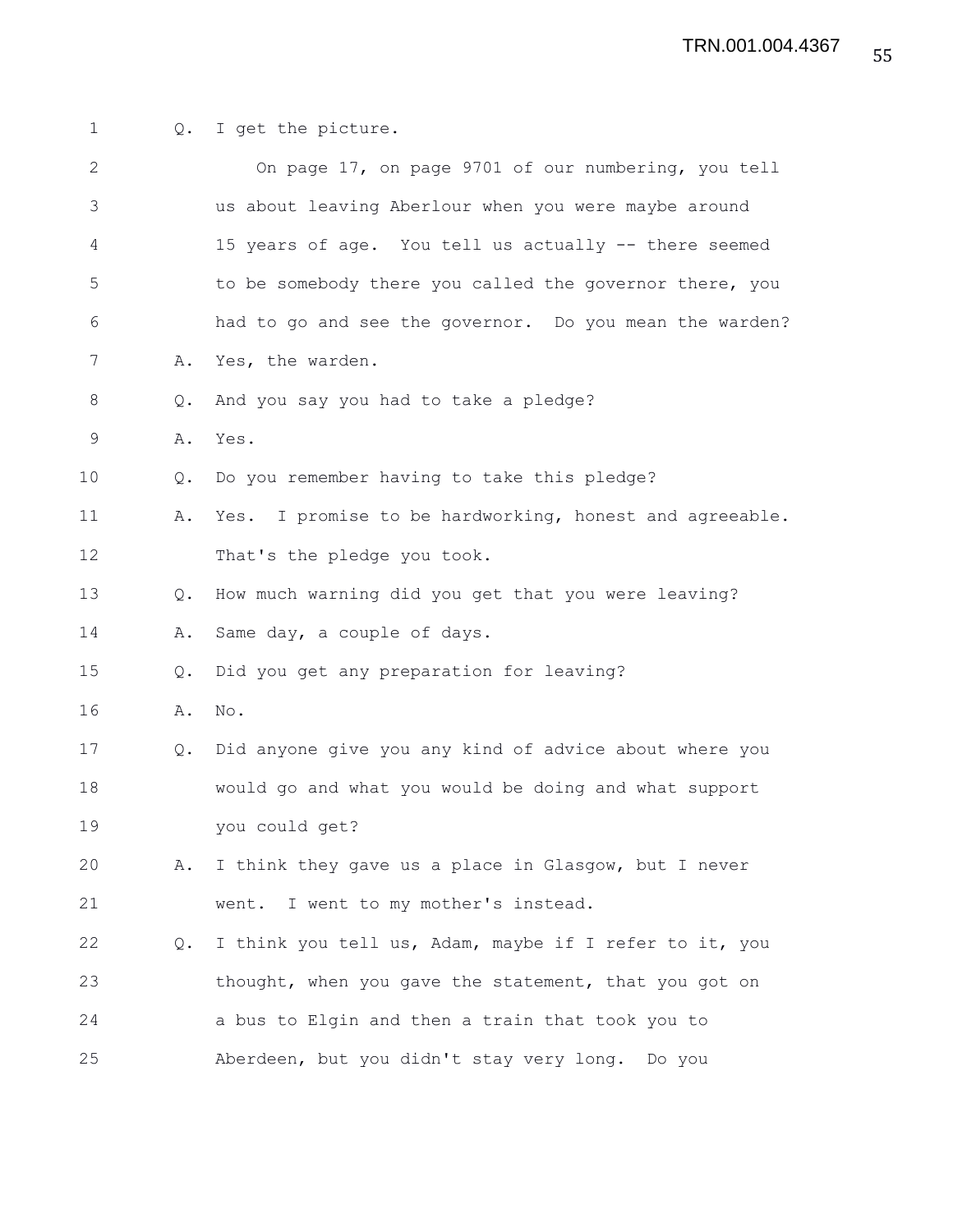| $\mathbf 1$  |               | remember that?                                           |
|--------------|---------------|----------------------------------------------------------|
| $\mathbf{2}$ | Α.            | Yes.                                                     |
| 3            | Q.            | And then you went to Glasgow?                            |
| 4            | Α.            | Was it Commercial Road? Something like that.             |
| 5            | $Q_{\bullet}$ | Yes, I think that's the street you think it was. So did  |
| 6            |               | they at least arrange that there was a place for you to  |
| 7            |               | go?                                                      |
| 8            | Α.            | There was a bed there for us.                            |
| $\mathsf 9$  | Q.            | Did you get any greater support than that?               |
| 10           | Α.            | No. I went there, the guy showed you where you were      |
| 11           |               | sleeping, and that was it.                               |
| 12           | Q.            | In your case, I think you were quite resourceful in some |
| 13           |               | ways when you had to fend for yourself and in some ways  |
| 14           |               | you say Aberlour maybe taught you those skills to be     |
| 15           |               | able to look after yourself.                             |
| 16           | Α.            | Oh yes.                                                  |
| 17           | $Q_{\bullet}$ | Did you struggle at all because you hadn't been given    |
| 18           |               | the preparation for leaving?                             |
| 19           | Α.            | No.                                                      |
| 20           | Q.            | You didn't?                                              |
| 21           | Α.            | No, I didn't struggle anywhere.                          |
| 22           | Q.            | Did you know any other boys that left that might have -- |
| 23           | Α.            | I suppose they did, yes. Some of them went home again,   |
| 24           |               | I could say his name now because he's dead,<br>you know. |
| 25           |               | He was from Lossiemouth. He went back to                 |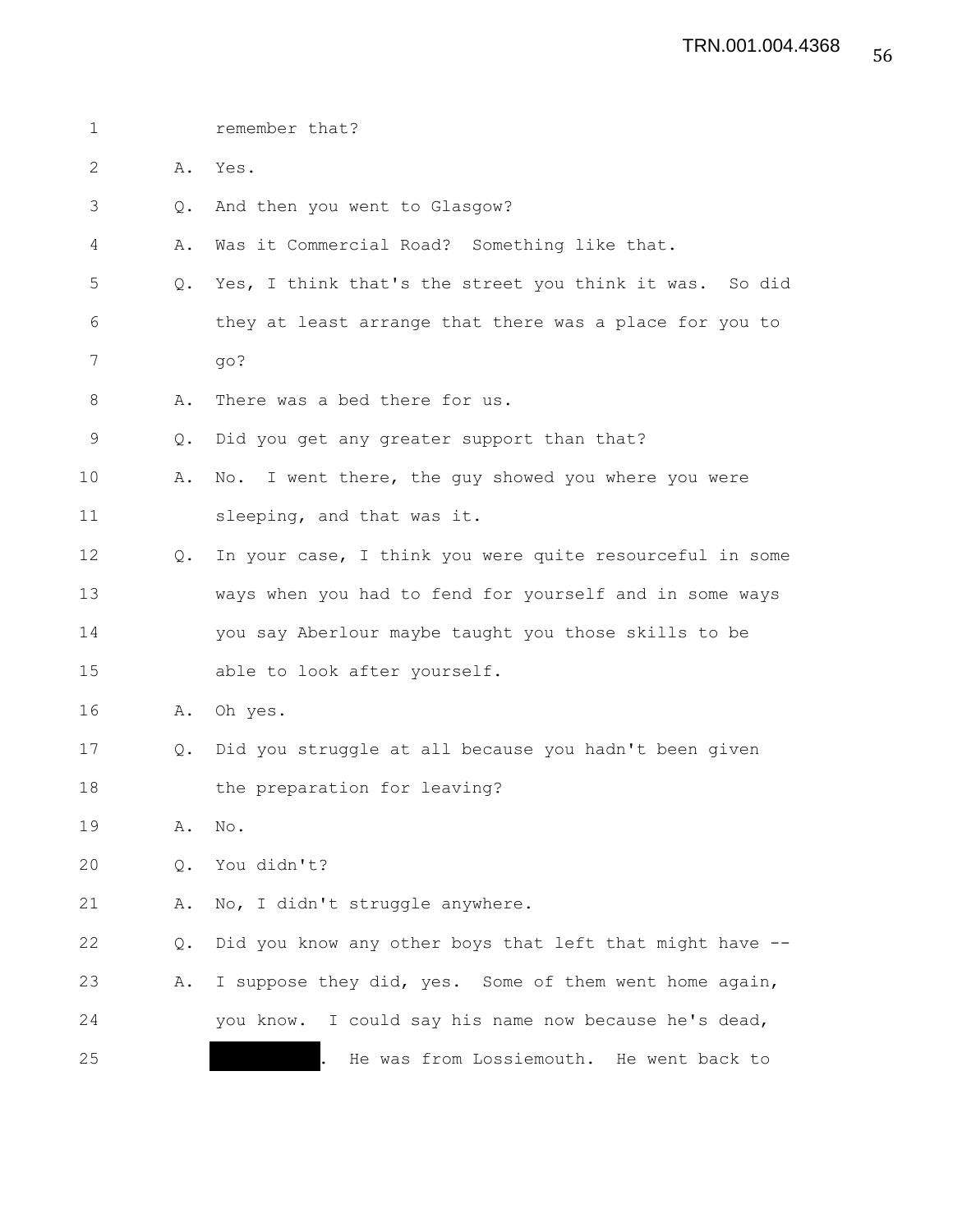| $\mathbf 1$  |               | Lossiemouth when he was 15 and took a job on the fishing  |
|--------------|---------------|-----------------------------------------------------------|
| $\mathbf{2}$ |               | boats. He was back with his family again.                 |
| 3            | Q.            | Am I right in thinking from what we said earlier, when    |
| 4            |               | you left Aberlour, though, did you go for a short time    |
| 5            |               | to Oakbank School?                                        |
| 6            | Α.            | Oakbank School, went there before went to --              |
| 7            |               | before got taken into care.                               |
| 8            | Q.            | Well, it's just that --                                   |
| $\mathsf 9$  | Α.            | I'm sure.                                                 |
| 10           | $Q_{\bullet}$ | I just raise it with you because I think the records      |
| 11           |               | indicated, when you left Aberlour, you were in a spot of  |
| 12           |               | trouble because of things that had gone on before you     |
| 13           |               | left, they said your behaviour had deteriorated and that  |
| 14           |               | the best place perhaps for you was to go to an approved   |
| 15           |               | school. I think that did happen, you appeared --          |
| 16           | Α.            | It did, aye.                                              |
| 17           | Q.            | You appeared in a local court in Banff and they           |
| 18           |               | committed you to Oakbank. The records suggest that's      |
| 19           |               | the reason you went to Aberdeen first of all, because     |
| 20           |               | Oakbank is in Aberdeen?                                   |
| 21           | Α.            | Yes.                                                      |
| 22           | Q.            | So could it be that you were in Oakbank for a while and   |
| 23           |               | then you went to this Commercial Road property?           |
| 24           | Α.            | It might have been, yes.                                  |
| 25           | Q.            | I'm just trying to put it together in the records.<br>You |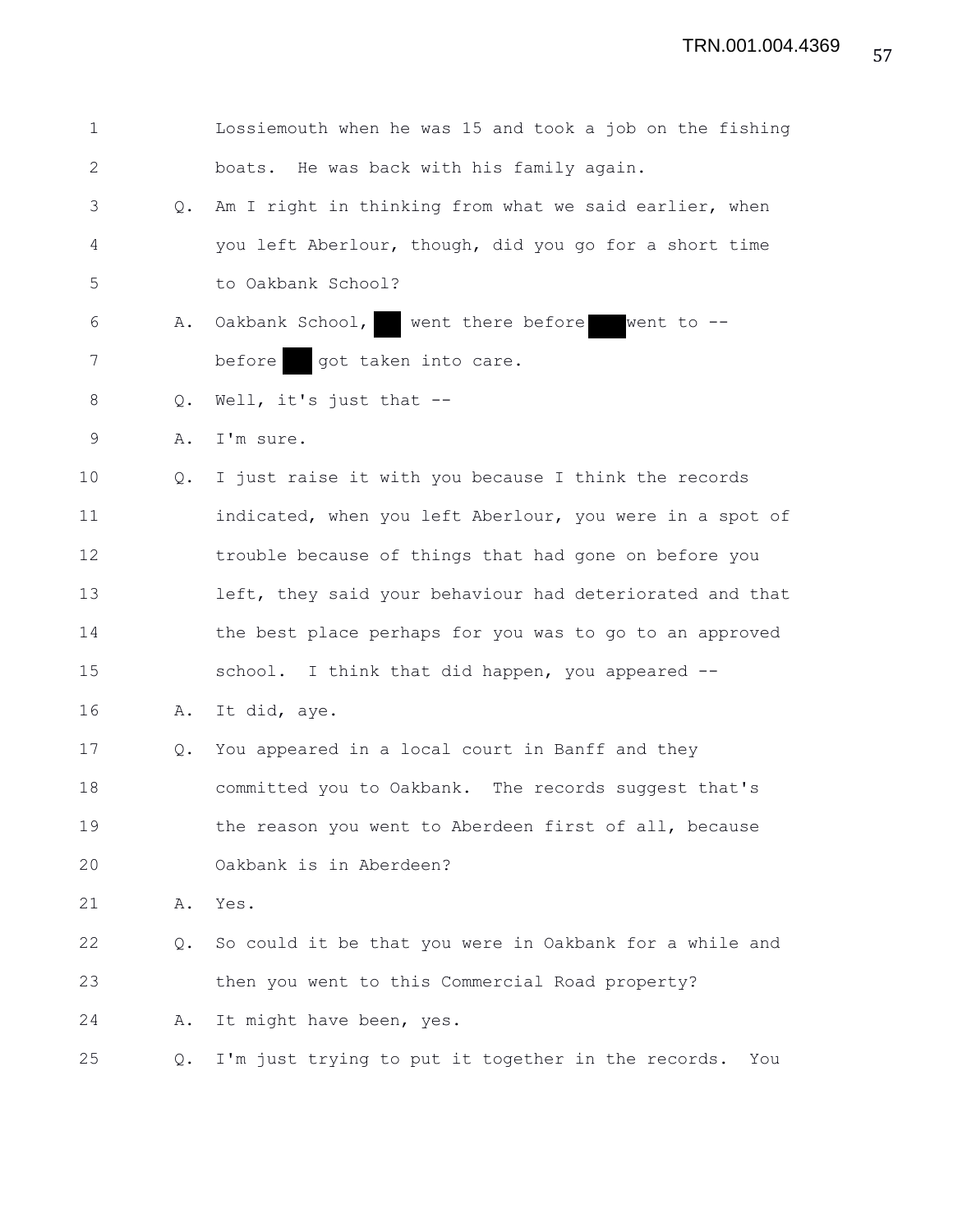| $\mathbf 1$ |               | certainly had a spell in Oakbank School?                |
|-------------|---------------|---------------------------------------------------------|
| 2           | Α.            | It was an approved school. Approved school, borstal,    |
| 3           |               | jail. That's where we went. The borstal was, what       |
| 4           |               | I don't know, I can't remember. Near Falkirk, I think.  |
| 5           |               | Yes, it's near Falkirk.                                 |
| 6           | $Q_{\bullet}$ | So you in a sense got the full house: you were in care  |
| 7           |               | settings, you were in foster care --                    |
| 8           | Α.            | Done the rounds.                                        |
| 9           | $Q_{\bullet}$ | -- you went to the approved school and then you went to |
| 10          |               | borstal and then you ended up in jail?                  |
| 11          | Α.            | $Mm-hm$ .                                               |
| 12          | $Q_{\bullet}$ | Okay. You also tell us, I think, that you did manage to |
| 13          |               | do a variety of jobs --                                 |
| 14          | Α.            | Yes.                                                    |
| 15          | Q.            | -- and survive in the big world; is that right?         |
| 16          | Α.            | Yes.                                                    |
| 17          | $Q_{\bullet}$ | And indeed, you did quite a lot of travelling.          |
| 18          | Α.            | I did, aye.                                             |
| 19          | Q.            | While you might not have had any formal qualifications  |
| 20          |               | or education, but you got by and did lots of things.    |
| 21          |               | You might not have got a particular skill or trade, but |
| 22          |               | you did lots of different jobs?                         |
| 23          | Α.            | Yes.                                                    |
| 24          | Q.            | At page 19, Adam, you're kind of looking back now, at   |
| 25          |               | paragraph 120. You're now retired.                      |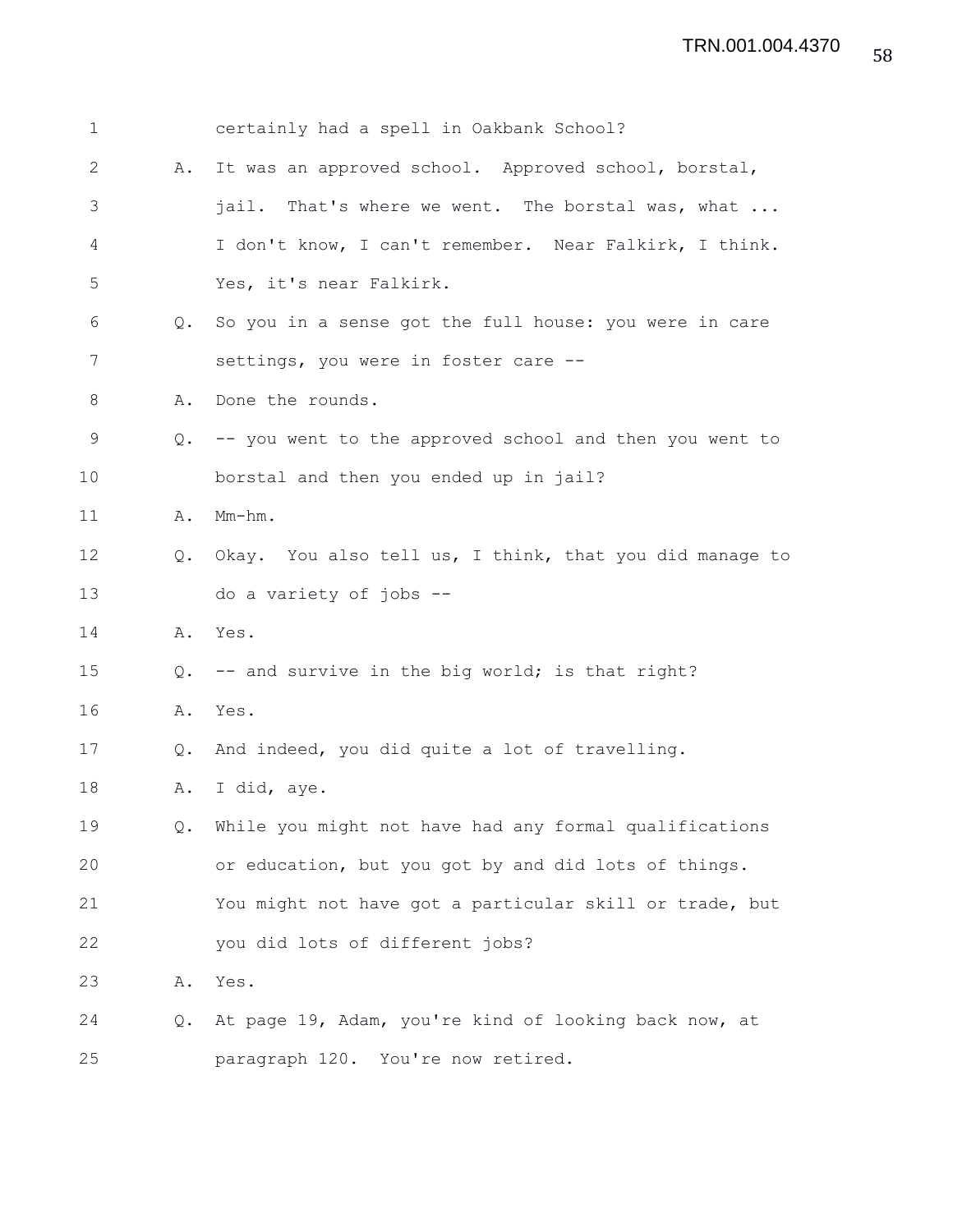1 A. Yes. 2 Q. What you say there is that you've not got any regrets 3 about your life? 4 A. No. 5 Q. You say: 6 "I have lived a life and I don't regret my life. 7 I have done some bad things to people, but I have 8 enjoyed my life and I don't regret anything." 9 That would suggest that whatever was happening in 10 Aberlour, in your case at least, you have not come out 11 of it personally -- 12 A. Not scarred. 13 Q. -- scarred by it? 14 A. No. 15 Q. But can you accept that others would went through the 16 same regime could easily have been scarred by it? 17 A. Yes. 18 Q. I don't know whether you ever kept in contact with any 19 of the individuals you were with in -- 20 A. Just one. 21 0. Did he come out scarred? 22 A. No -- well, he did in the end. I'm sure he did because 23 he committed suicide. 24 Q. Right. 25 A. He was, what, 39, 40, when he committed suicide.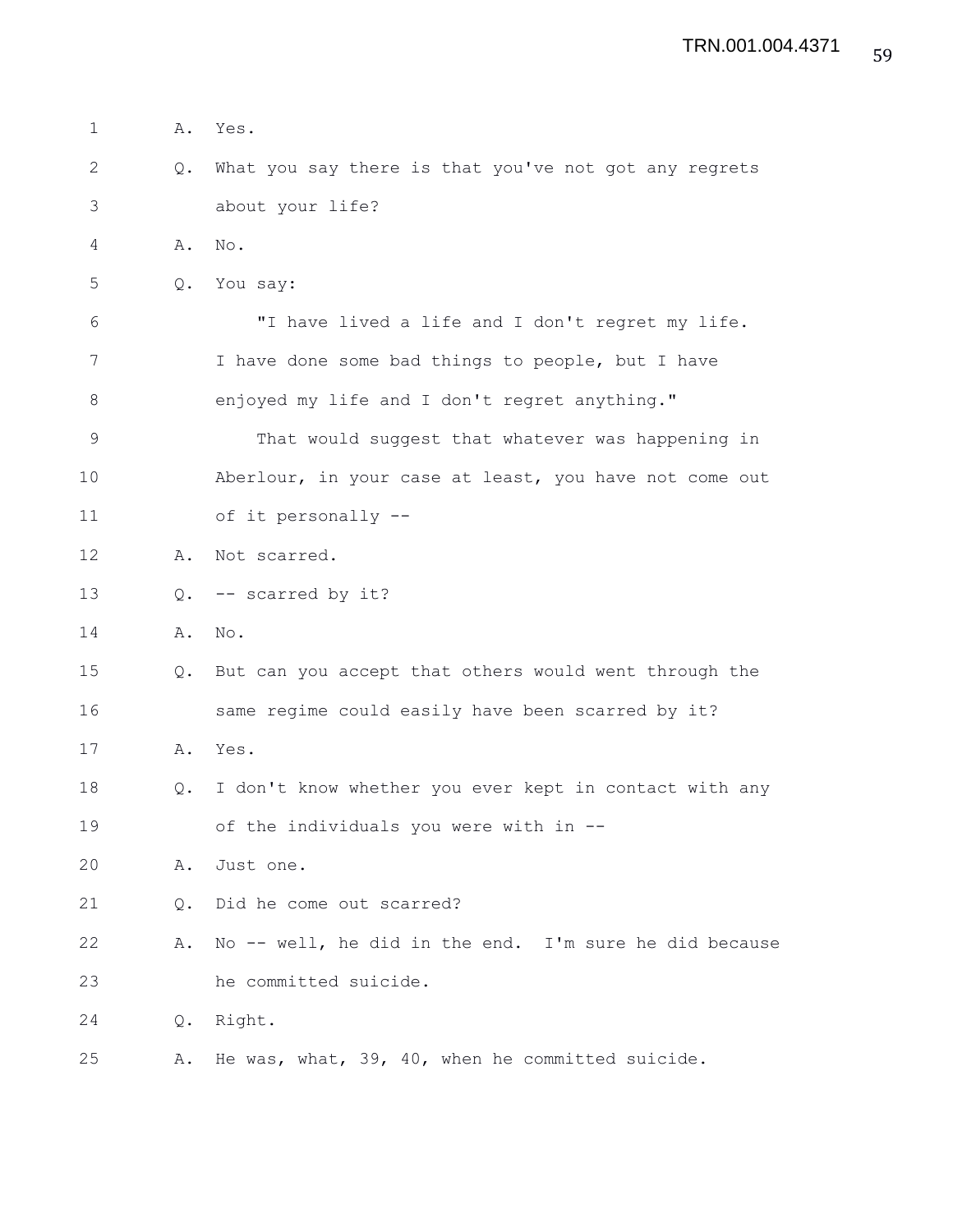| $\mathbf 1$ |               | Whether that's got to do with Aberlour or not is         |
|-------------|---------------|----------------------------------------------------------|
| $\sqrt{2}$  |               | anybody's quess, you know. But I think he committed      |
| 3           |               | suicide because his mother died.                         |
| 4           | Q.            | You're accepting that although you managed and you don't |
| 5           |               | have any regrets, there might be people who had gone     |
| 6           |               | through the exact same experience as you who might have  |
| 7           |               | a lot of regrets and a lot of problems in adult life?    |
| $\,8\,$     | Α.            | Yes.                                                     |
| $\mathsf 9$ | Q.            | I suppose what you see as the benefit of Aberlour -- and |
| 10          |               | I know you had a lot of different settings that you had  |
| 11          |               | to deal with -- you put it this way at paragraph 123:    |
| 12          |               | "Places like Aberlour [taught] me how to look after      |
| 13          |               | myself, especially when I was in jail."                  |
| 14          |               | And you say you have spent time in different places,     |
| 15          |               | prison and so forth.                                     |
| 16          | Α.            | Yes.                                                     |
| 17          | Q.            | You feel in some way it gave you a benefit that you      |
| 18          |               | could look after yourself, albeit maybe not the benefit  |
| 19          |               | they were planning for you or thinking --                |
| 20          | Α.            | It taught you how to look after yourself.                |
| 21          | Q.            | But others might not have found that lesson --           |
| 22          | Α.            | No, no.                                                  |
| 23          | $\mathbb Q$ . |                                                          |
| 24          |               |                                                          |
| 25          | Α.            |                                                          |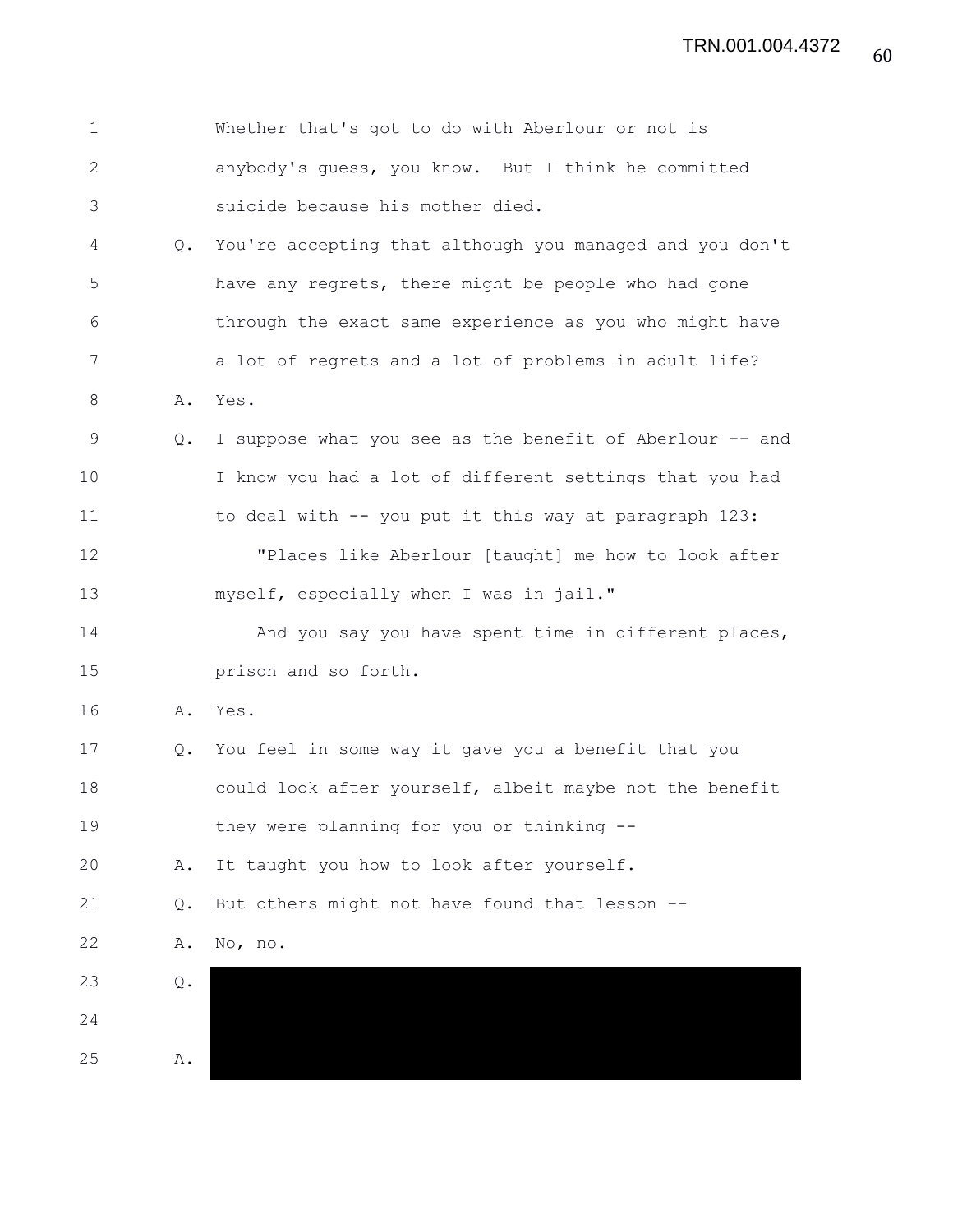1 Q. And as an adult, you didn't keep much contact with your 2 family? 3 A. Only in the last, what, 20 years. 4 Q. 5 6 7 A. 8 Q. 9 A. 10 Q. 11 12 A. 13 Q. 14 A. 15 16 17 18 19 20 Q. So there weren't groups of children that were related? 21 A. No, there weren't family groups, no. 22 Q. It wasn't that sort of place. It was just for the 23 unruly and people that other institutions couldn't cope 24 with? 25 A. That was what it was: it was for the unruly.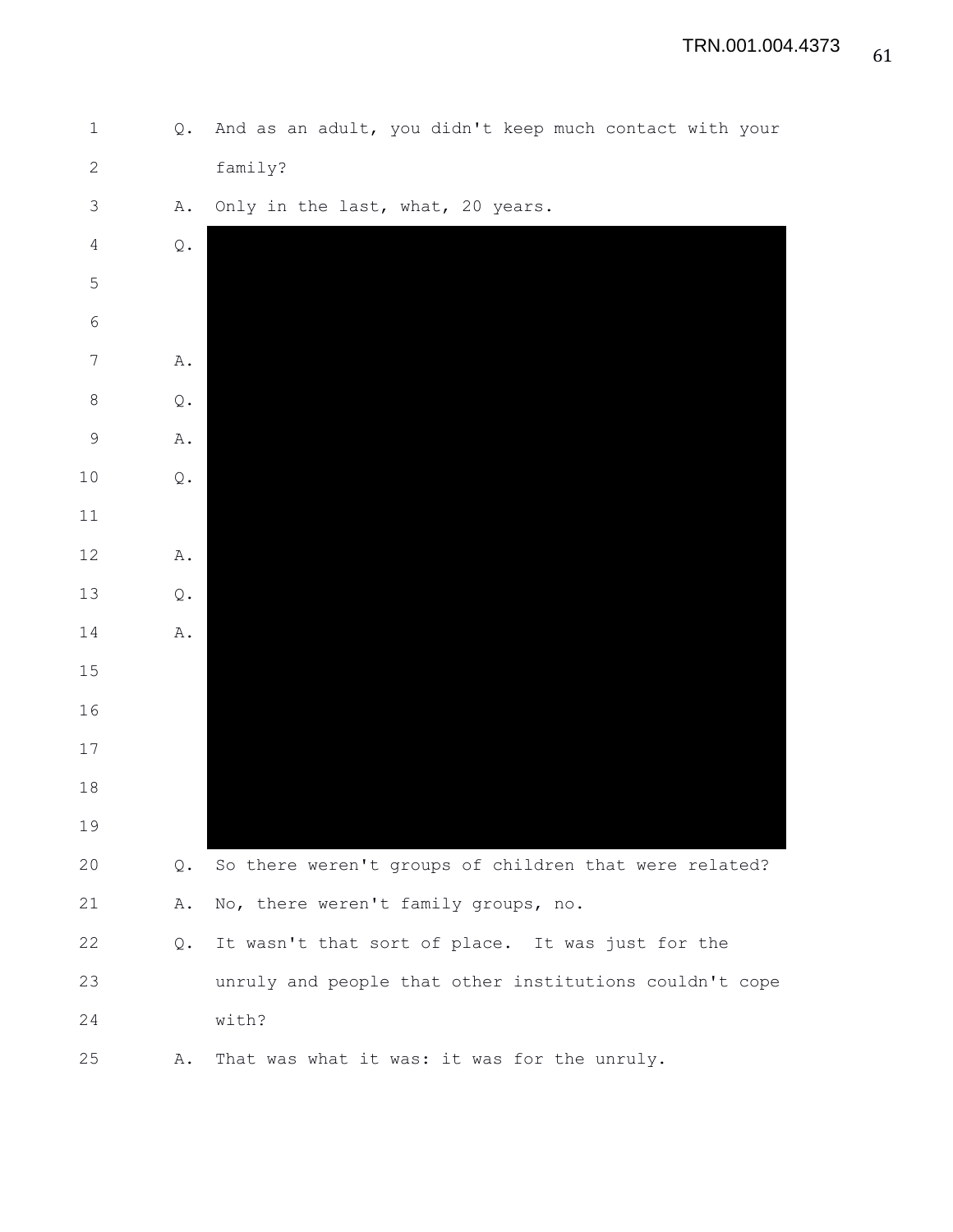1 Q. Just finally, you have some sort of final thoughts and 2 reflections on the last page of your statement, Adam. 3 You say, first of all, at paragraph 133 on page 9705: 4 "Social workers should know that something is going 5 on with kids when they are misbehaving, stealing and 6 causing trouble. I did that to get attention when I was 7 in care and they should have known something was going 8 on." 9 Is that really what you were doing, you were trying 10 to get some attention --11 A. Yes. 12 Q. -- when you were showing this behaviour and aggression 13 and stealing? 14 A. We knew if we did that, we'd get moved, you know. But 15 nobody wanted to know why we were doing it. 16 Q. I'm not going to take you to the records I've seen, but 17 we can see entries in the records we've been given that 18 you're described initially as not being a problem 19 **really, sometimes they were critical of you, but then** 20 latterly, before you went to Oakbank, you were described 21 as -- there was a marked deterioration in your behaviour 22 before you left, and you say no one ever asked or 23 thought why is this happening. 24 A. Why is this happening? Why? Why is he like this? 25 There's always a reason.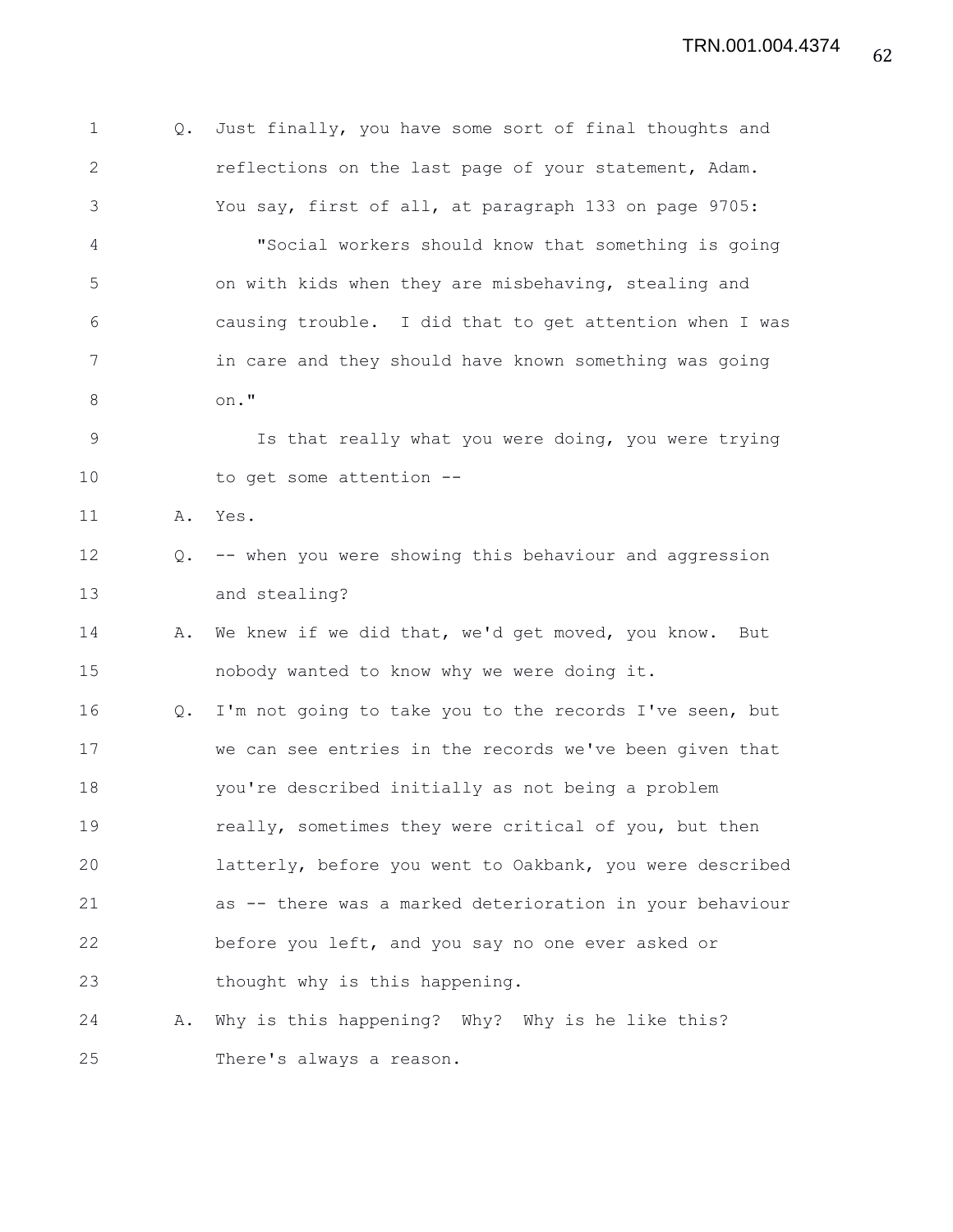1 Q. That wasn't explored with you? 2 A. In them days, it didn't happen. The government said 3 this and that was it. 4 Q. They just maybe moved you on? 5 A. Yes. 6 Q. If you had challenging behaviour, they found another 7 place? 8 A. They'd stick you in a stronger place, a secure place, 9 whatever. 10 Q. I think in fact -- and I'm not going to take you to it, 11 but I'll just give the reference to it if I may -- it's 12 a document. ABE.001.008.7371. It is a letter written 13 by the warden just before you moved to Oakbank. You 14 were about to appear in court and be committed to 15 Oakbank. I will just read it and I don't want to put it 16 up, it's not necessary. It says: 17 "Latterly there has been a marked deterioration in 18 [your] behaviour culminating in the offences for which 19 **In Line I** [you] had appeared in the court, [you were] 20 unco-operative and [you were] backed up by your friend, 21 " 22 And it was described as bullying, sometimes of 23 younger children, concerned in theft and so forth. 24 The warden finishes off this note by saying: 25 "It would appear that a period of ordered living and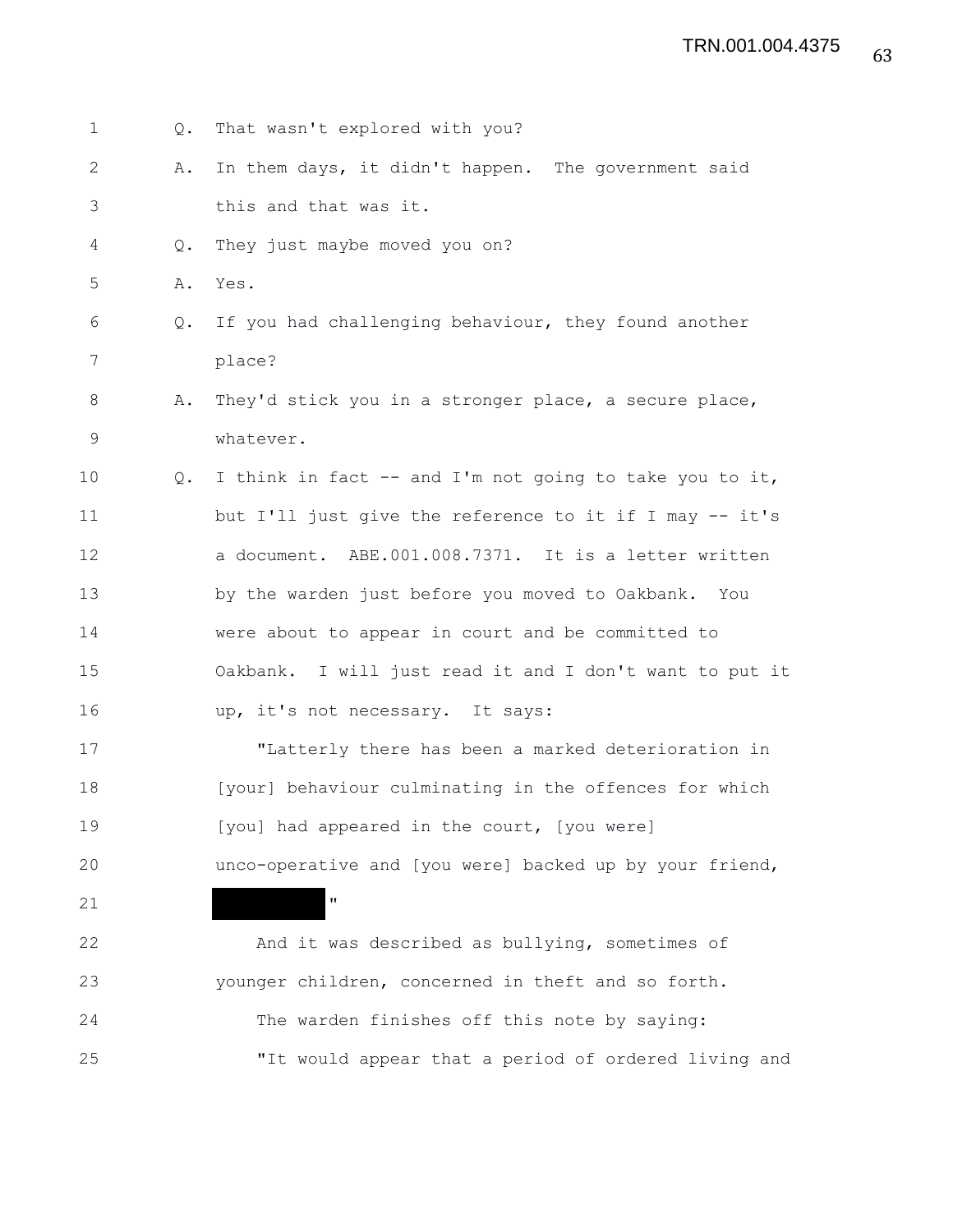| $\mathbf 1$  |    | a discipline firmer than a children's home can offer     |
|--------------|----|----------------------------------------------------------|
| $\mathbf{2}$ |    | would be advantageous to this boy and I respectfully     |
| 3            |    | suggest to the court that consideration be given to such |
| 4            |    | a course."                                               |
| 5            |    | So clearly, he was thinking it's time for you to         |
| 6            |    | move on.                                                 |
| 7            | Α. | No, he was putting us in jail. He was telling them to    |
| 8            |    | put me in jail.                                          |
| $\mathsf 9$  | Q. | He was maybe thinking of an approved school and that was |
| 10           |    | what happened.                                           |
| 11           | Α. | Yes. It's a young offenders' prison. It's an approved    |
| 12           |    | school, it's a jail for young people, you know.          |
| 13           | Q. | The other point you make -- obviously you think that     |
| 14           |    | there's some value in outside social workers turning up  |
| 15           |    | unannounced to see how things really are. Is that        |
| 16           |    | something you think might make a difference?             |
| 17           | Α. | Yes. I think so. They're not supposed to tell anybody    |
| 18           |    | they're coming, you know.                                |
| 19           | Q. | And indeed, also, the point you make is that they should |
| 20           |    | also try and talk to children on their own.              |
| 21           | Α. | Yes, talk to them. Like if a kid's committing crime or   |
| 22           |    | he's misbehaving or something like that and nobody       |
| 23           |    | understands why, there has to be a reason why.<br>Ιf     |
| 24           |    | nobody asks them and tries to get into his head to find  |
| 25           |    | out what's going on, then nobody will ever know.         |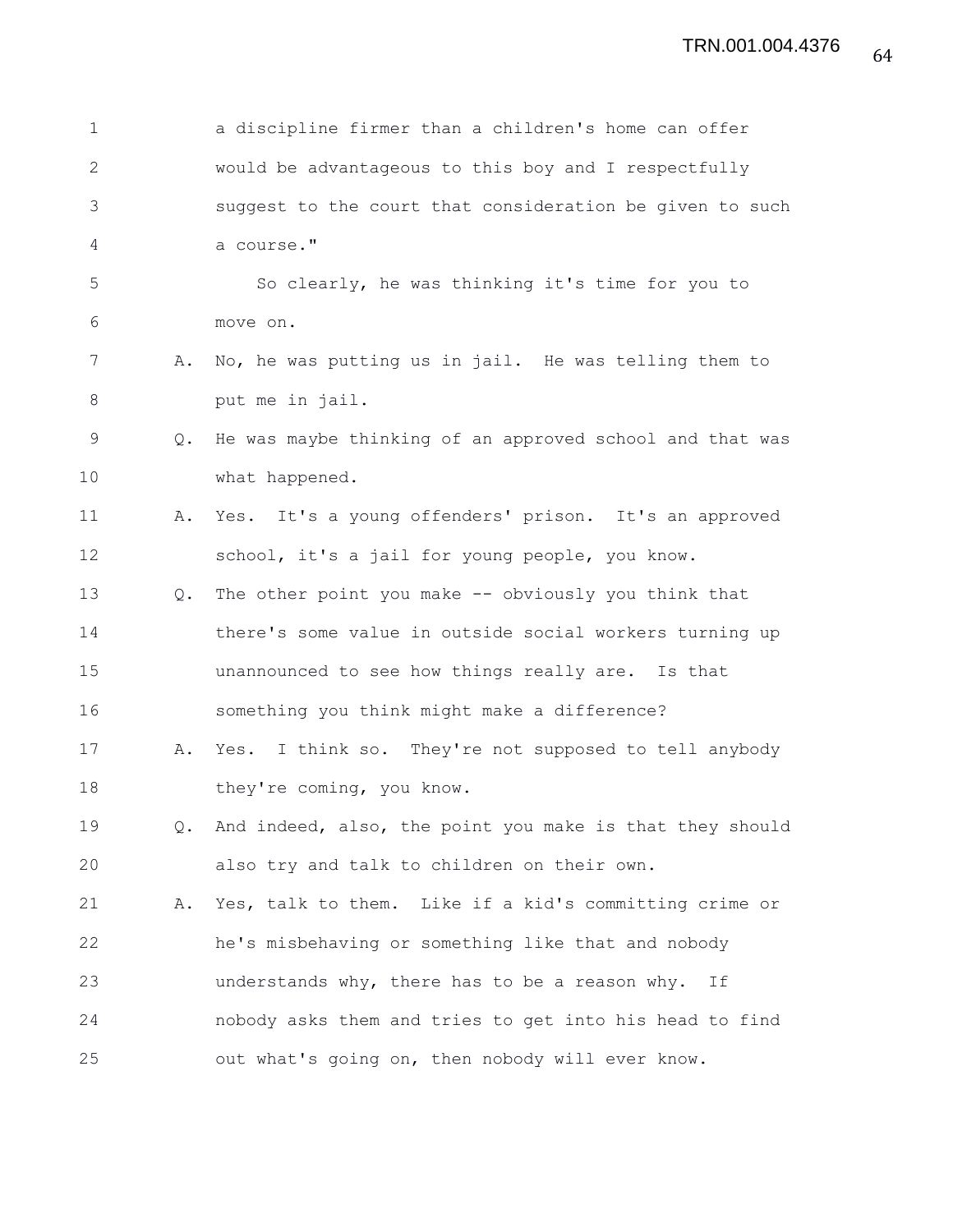1 Q. The other point you make is that really young people 2 leaving care, you feel, should get more information to 3 help them know what their options are and what they're 4 entitled to, what support they can get to survive. 5 A. It's what support they can get. It's all down to what 6 support they can get, and the social workers know what 7 they can get, and what they can't get, or what they can 8 ask for, you know, or where they can go, help them get 9 into the forces, university, get an apprenticeship or 10 something like that. 11 Q. You didn't get that, though, did you? 12 A. No, no, no. 13 MR PEOPLES: Okay. Adam, these are all the questions I have 14 for you today. I don't think there are any questions 15 that I'm being asked to -- 16 LADY SMITH: Are there any outstanding applications for 17 questions? 18 MR PEOPLES: In that case, I would just like to thank you 19 very much for coming today and telling us about your 20 experiences at Aberlour and giving your thoughts. 21 A. I'm not saying Aberlour was a bad place. I'm not saying 22 that at all. Because Aberlour was a good place. It 23 was. In the whole of things, you know, it was a good 24 place. Everybody was our own ages, we could understand 25 each other.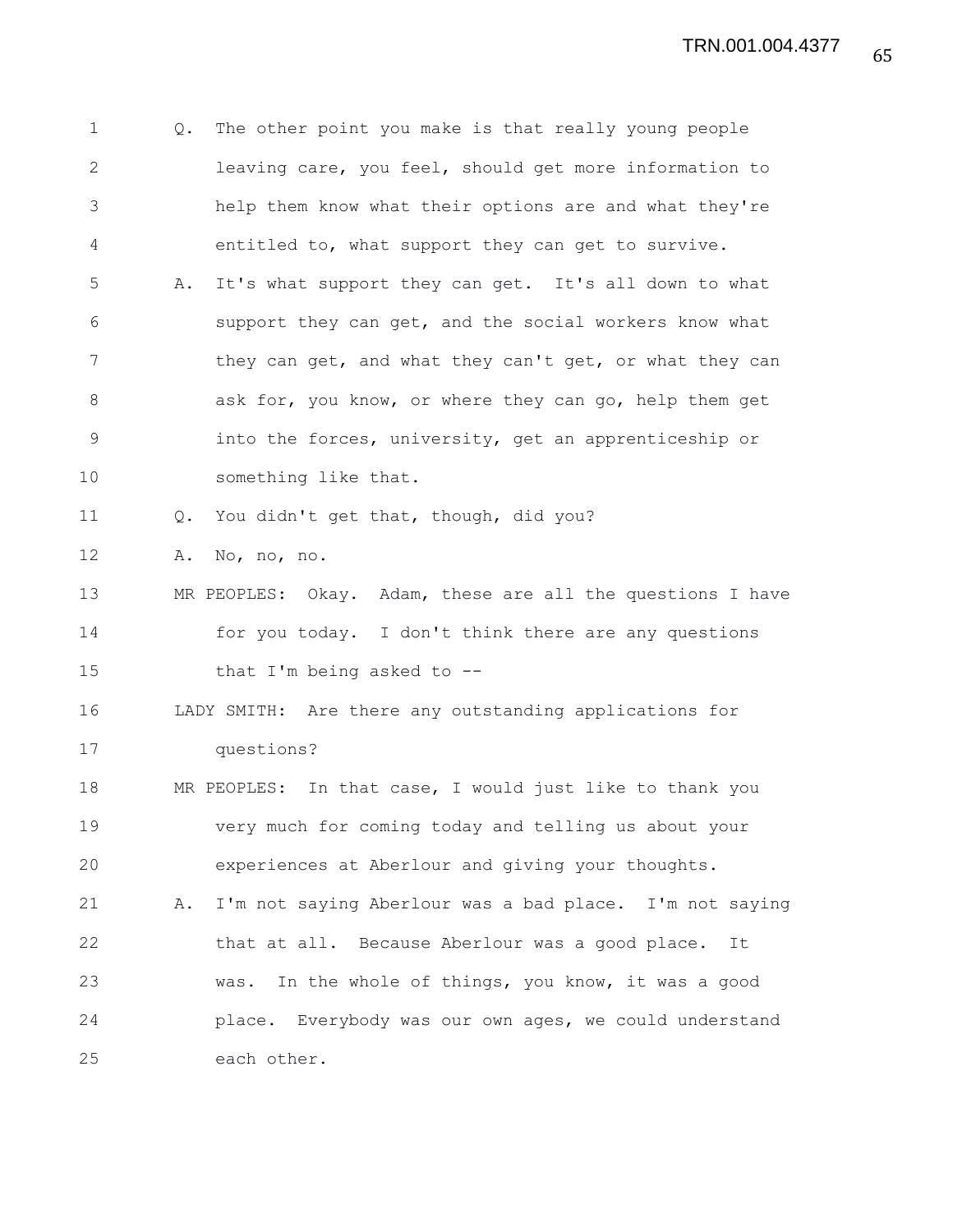| $\mathbf 1$  | $Q_{\bullet}$ | I accept what you're saying, but I suppose you would     |
|--------------|---------------|----------------------------------------------------------|
| $\mathbf{2}$ |               | also say that things did happen that shouldn't have      |
| 3            |               | happened?                                                |
| 4            | Α.            | Oh yes, yes, but that's what these people were there     |
| 5            |               | That's what the housemaster was there<br>for.            |
| 6            |               | for: punishment. I understand that everybody needs       |
| 7            |               | discipline. That's what he was there for.                |
| 8            | Q.            | But that was more than discipline, was it?               |
| $\mathsf 9$  | Α.            | Whether the discipline was too much or not enough        |
| 10           | Q.            | It sounds as if you're describing a situation where      |
| 11           |               | discipline was a bit too much at times from the          |
| 12           |               | housemaster.                                             |
| 13           | Α.            | Yes, sometimes it was, yes.                              |
| 14           |               | MR PEOPLES: Okay. Well, thank you very much. I do wish   |
| 15           |               | you well and thank you for coming today. Thank you very  |
| 16           |               | much.                                                    |
| 17           | Α.            | Right.                                                   |
| 18           |               | LADY SMITH: Adam, let me add my thanks to that. It has   |
| 19           |               | been very helpful for us for you to engage with the      |
| 20           |               | inquiry, both by providing your statement and for coming |
| 21           |               | along today to talk about your experience.<br>It's of    |
| 22           |               | great help with the work I have to do here. I'm now      |
| 23           |               | able to let you go with my thanks.                       |
| 24           | Α.            | Cheers.                                                  |
| 25           |               | (The witness withdrew)                                   |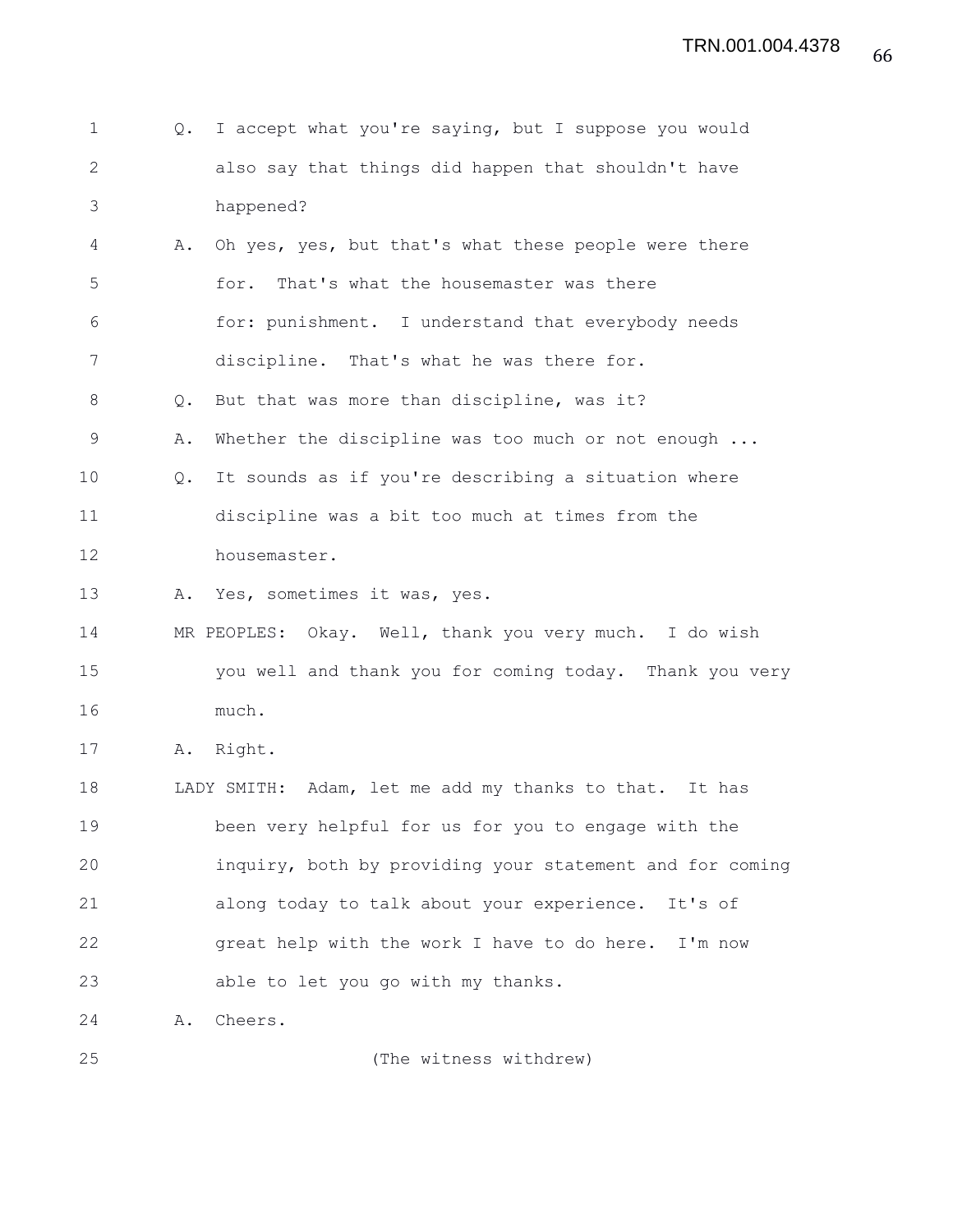TRN.001.004.4379

1 LADY SMITH: The witness mentioned one name in the context 2 of what I think was an allegation of some abuse, 3 a Mr BGL a sports teacher. He mentioned two names of 4 children who were in care at the same time as him, 5 a and . These names are all 6 covered by my general restriction order, which means 7 that they cannot be disclosed outside the hearing room. 8 Strictly, Mr BGL 's name cannot be disclosed in 9 relation to any allegation of abuse outside the hearing 10 room. 11 Are we going to take the morning break at this 12 stage, Mr Peoples? 13 MR PEOPLES: It's time. There will be a swap over and 14 we have another oral witness. 15 LADY SMITH: We will do that. Thank you. 16 (11.23 am) 17 (A short break) 18 (11.50 am) 19 LADY SMITH: Ms Rattray, I understand the next witness is 20 ready; is that right? 21 MS RATTRAY: Yes, that's right, my Lady. The next witness 22 is an applicant who has chosen to remain anonymous and 23 has chosen the pseudonym "Angela". 24 LADY SMITH: Thank you. 25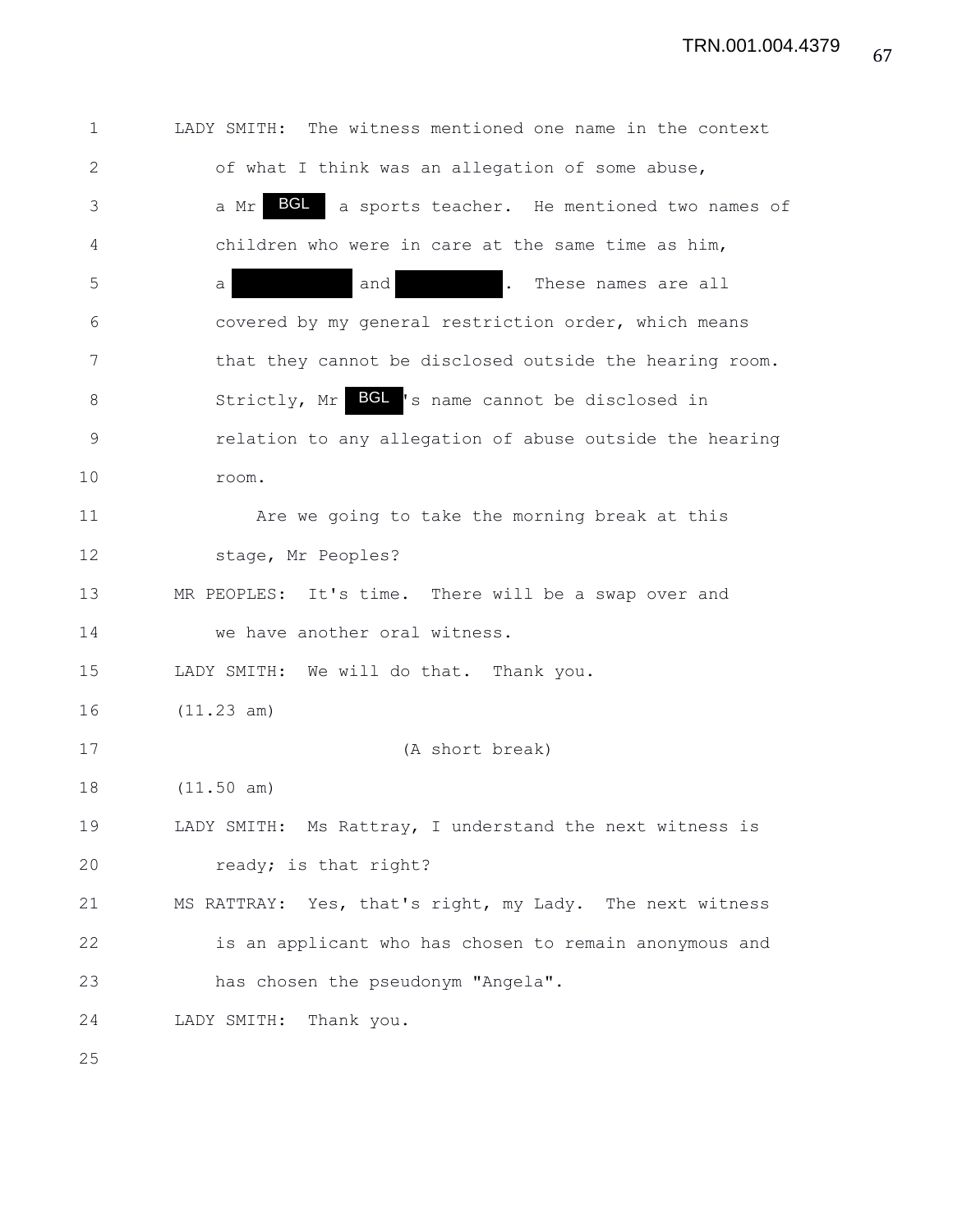TRN.001.004.4380

| $\mathbf 1$ | "ANGELA" (sworn)                                            |
|-------------|-------------------------------------------------------------|
| 2           | LADY SMITH: Please sit down and make yourself comfortable.  |
| 3           | If you can try and stay in a good position for the          |
| 4           | microphone. We need you to do that. It's one of these       |
| 5           | things: you get too close, it doesn't work properly, and    |
| 6           | if you drift away, we can't hear you. I'll let you know     |
| 7           | if there's a problem.                                       |
| 8           | I'm going to hand over to Ms Rattray and she will           |
| $\mathsf 9$ | let you know what happens next.                             |
| 10          | Questions from MS RATTRAY                                   |
| 11          | MS RATTRAY: Good morning, Angela.                           |
| 12          | A. Good morning.                                            |
| 13          | In the red folder in front of you you'll find a paper<br>Q. |
| 14          | copy of the statement that you have given to the            |
| 15          | inquiry. We have given it a reference number and I'll       |
| 16          | just read that out: it's WIT.001.001.9822. That's the       |
| 17          | number you'll see at the top right-hand corner of the       |
| 18          | page.                                                       |
| 19          | Your witness statement will also come on the screen         |
| 20          | in front of you. The one in front of you on the screen      |
| 21          | will be redacted, it will have bits blacked out.            |
| 22          | You have a clear copy in the folder. When we're looking     |
| 23          | at the statement, please feel free to use either the        |
| 24          | screen or the folder, whichever is best for you.            |
| 25          | To start with, if you could use the folder and go to        |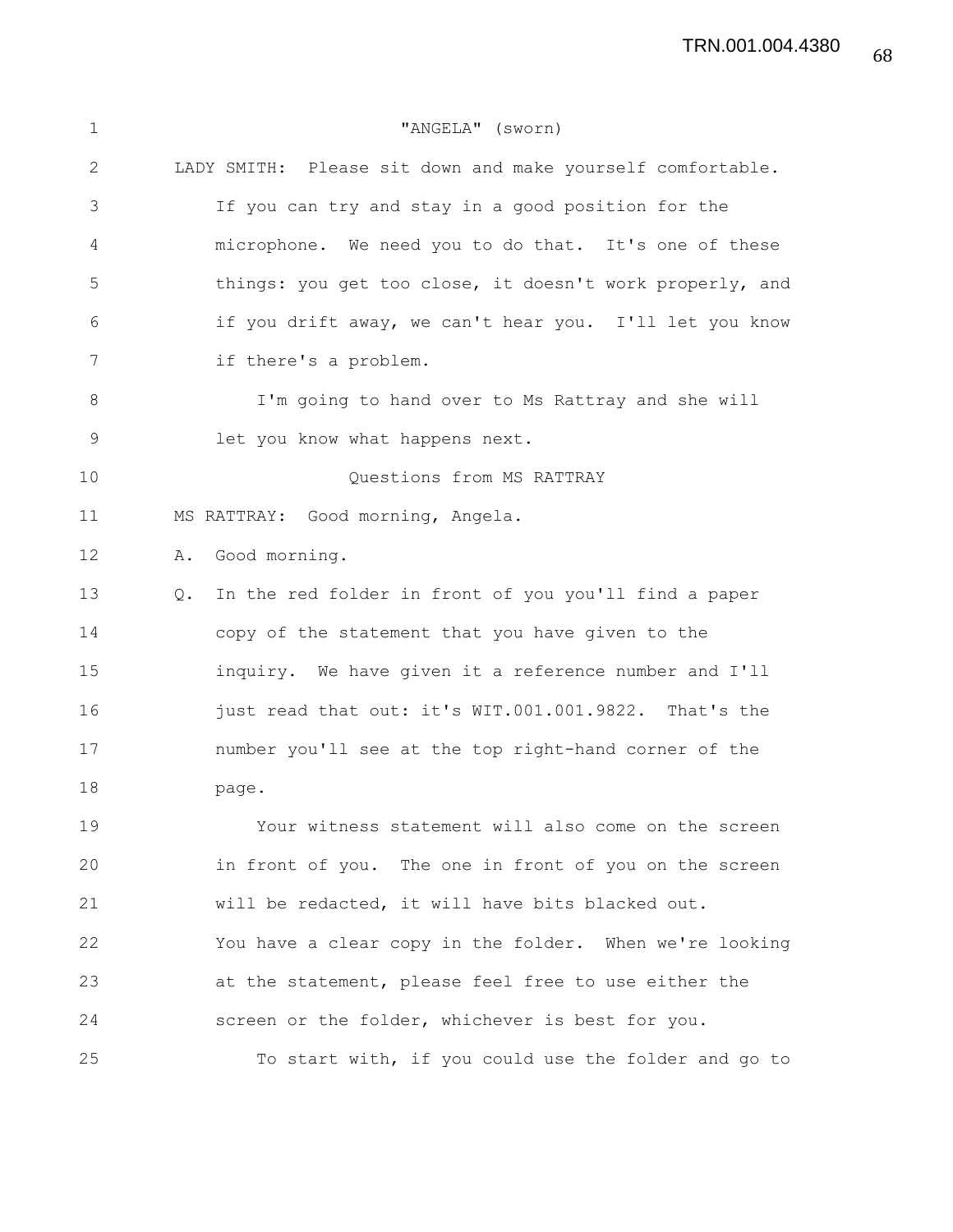| $\mathbf 1$    |               | the very back page, which is 9840. Could you confirm     |
|----------------|---------------|----------------------------------------------------------|
| $\mathbf{2}$   |               | that you have signed your statement?                     |
| 3              | Α.            | Yes, I have.                                             |
| $\overline{4}$ | $Q_{\bullet}$ | Do we see just above your signature at paragraph 115     |
| 5              |               | that you say that you have no objection to your witness  |
| 6              |               | statement being published as part of the evidence to the |
| 7              |               | inquiry and that you believe the facts stated in your    |
| 8              |               | witness statement are true?                              |
| 9              | Α.            | Yes.                                                     |
| 10             | Q.            | Is that right?                                           |
| 11             | Α.            | Yes.                                                     |
| 12             | $Q_{\bullet}$ | Angela, could you confirm the year you were born?        |
| 13             |               | I don't need the date or the month, simply the year.     |
| 14             | Α.            | 1958.                                                    |
| 15             | Q.            | Thank you.                                               |
| 16             |               | I'm going to ask you some questions about your           |
| 17             |               | statement in three parts. In the first part, I'm going   |
| 18             |               | to ask you about your background and how you came to be  |
| 19             |               | in the care of Aberlour. In the second part, I'll ask    |
| 20             |               | you about your experiences in Aberlour Children's Home   |
| 21             |               | in Keith. And in the third part, I'll ask you to         |
| 22             |               | comment on the impact your experiences in care generally |
| 23             |               | and in Aberlour in particular have had on your adult     |
| 24             |               | life moving forward.                                     |
| 25             |               | Turning to the first part, which generally deals         |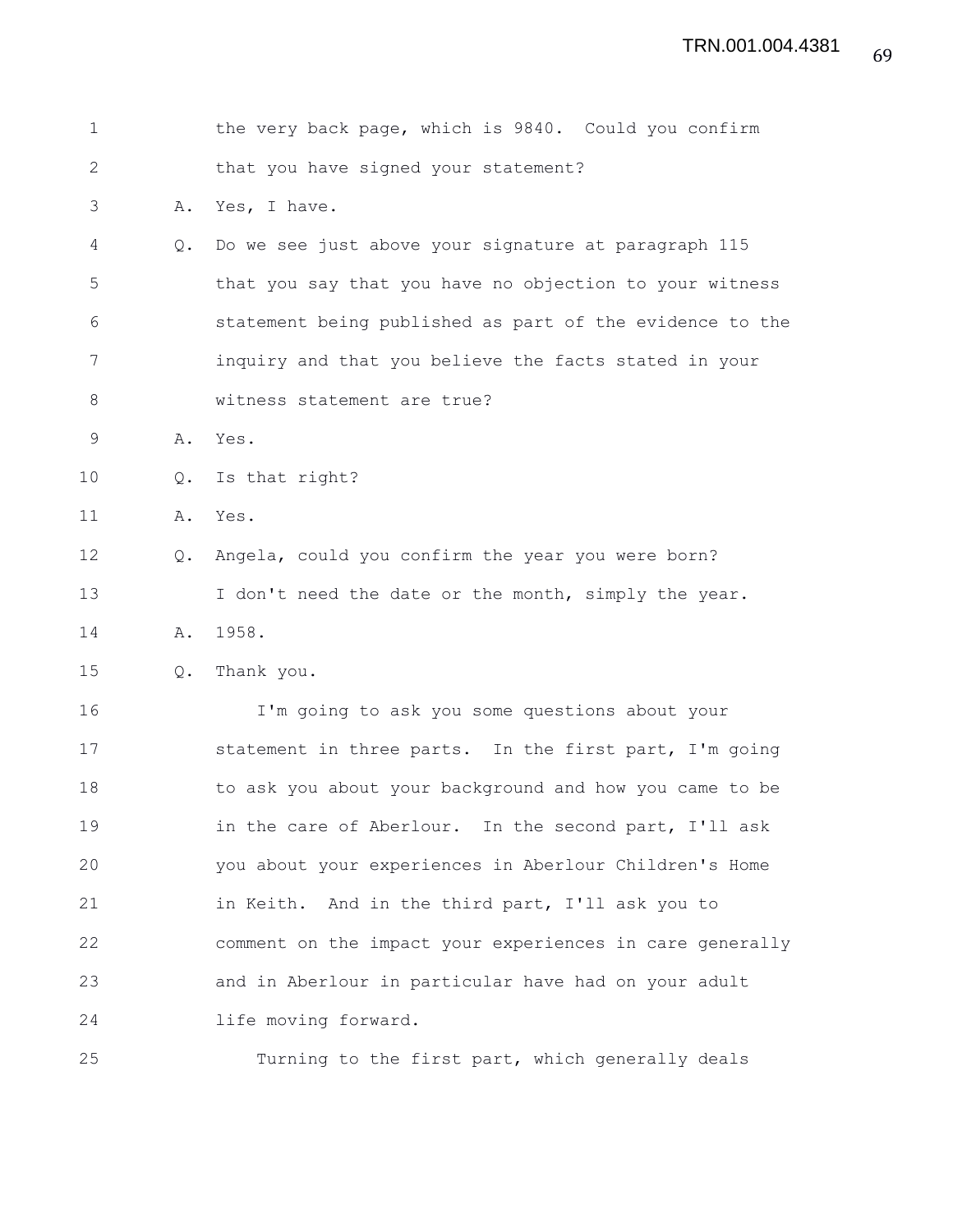1 with, to start with, your life before care. At your 2 statement, from page 9822, you do tell us that you were 3 born in Paisley and that you're from a large family. 4 You discovered you had nine siblings, although two of 5 these died very young. And I think you were the second 6 youngest -- 7 A. Yes. 8 Q. -- child in your family and you had a sister who was 9 younger than you. 10 A. Yes. 11 Q. You tell us that your parents separated and you were 12 taken into care and placed in Blairvardach 13 Children's Home. 14 A. Yes. 15 Q. You said that you remember that you returned home from 16 there for a short period of time and you have memories 17 of the police breaking down the door of your home 18 because you and your wee sister had been left alone; 19 is that right? 20 A. Yes. 21 Q. And then you were placed in Leavecross Children's Home? 22 A. Yes. 23 Q. And you think you were aged 3 or 4? 24 A. Yes, around that age. 25 Q. You tell us some memories you have of standing at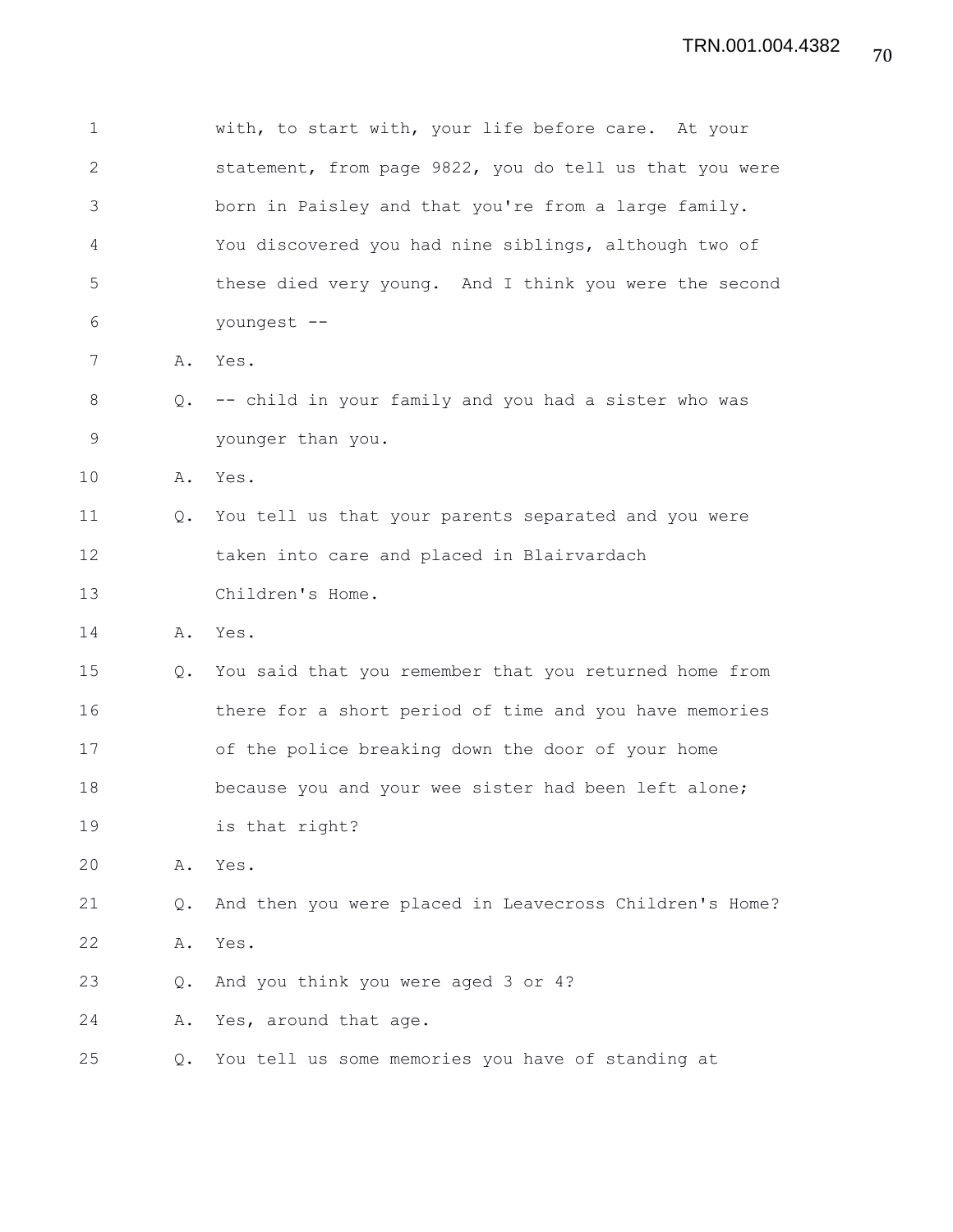| $\mathbf 1$  |               | railings at Leavecross and screaming for your mum.       |
|--------------|---------------|----------------------------------------------------------|
| $\mathbf{2}$ | Α.            | Yes. I remember her leaving -- we'd obviously got taken  |
| 3            |               | there and I remember her leaving and I remember crying   |
| 4            |               | and trying to run after her.                             |
| 5            | Q.            | You tell us that that was the last time you saw your     |
| 6            |               | mother?                                                  |
| 7            | Α.            | Yes.                                                     |
| 8            | Q.            | Then after Leavecross, you tell us that you and your     |
| 9            |               | little sister were placed in foster care in Inverness in |
| 10           |               | 1964.                                                    |
| 11           | Α.            | Yes.                                                     |
| 12           | $Q_{\bullet}$ | Your experiences in foster care, we're very conscious of |
| 13           |               | those, although we're not examining them in detail       |
| 14           |               | today, that will be for another time, but the background |
| 15           |               | there is that you experienced physical and sexual abuse  |
| 16           |               | at the hands of your foster parents?                     |
| 17           | Α.            | Yes.                                                     |
| 18           | Q.            | You tell us that you think your social worker might have |
| 19           |               | had some suspicions that something was going on and      |
| 20           |               | ultimately you and your sister were removed, but at no   |
| 21           |               | time did anyone sit down and explain to you what was     |
| 22           |               | happening or why; is that right?                         |
| 23           | Α.            | That's correct, yes. We literally got taken              |
| 24           |               | overnight -- or we woke up in the morning and we were    |
| 25           |               | leaving and that was it. That was the first we knew of   |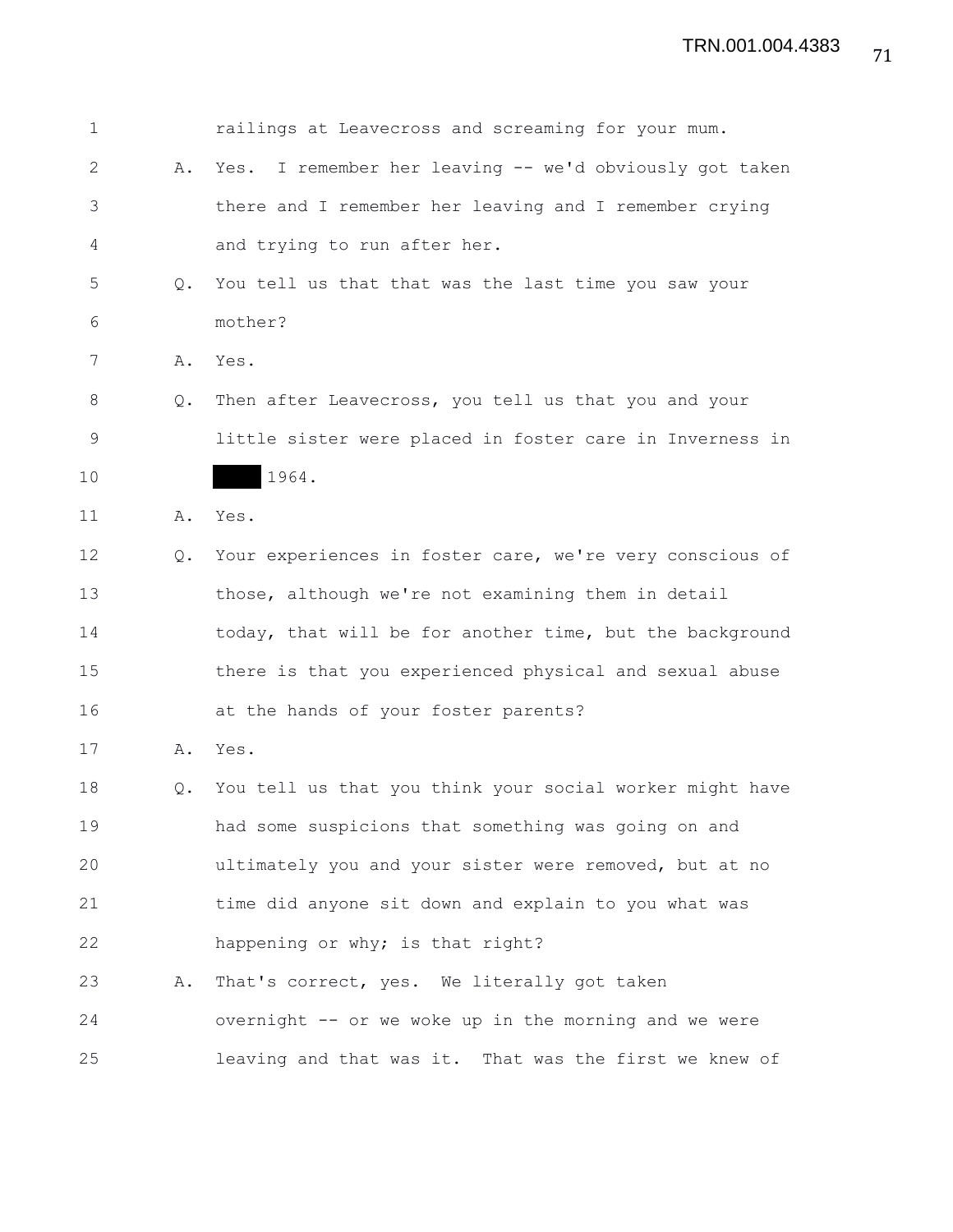| $\mathbf 1$ |               | it.                                                      |
|-------------|---------------|----------------------------------------------------------|
| 2           | Q.            | You tell us that you know from records that you have     |
| 3           |               | seen that you were moved to Aberlour Children's Home in  |
| 4           |               | Keith in<br>1972, so you'd be aged about 14 at           |
| 5           |               | that time?                                               |
| 6           | Α.            | Yes, I had just had my 14th birthday before I left       |
| 7           |               | Inverness                                                |
| 8           | $Q_{\bullet}$ | From the records the inquiry has seen, this records that |
| 9           |               | you were admitted to a children's home in Aberlour at    |
| 10          |               | 1972.<br>30 Quarryhill in Keith on                       |
| 11          |               | A. Yes.                                                  |
| 12          | $Q_{\bullet}$ | And you were placed there with your little sister?       |
| 13          | Α.            | Yes.                                                     |
| 14          | Q.            | Angela, moving on to the second part, which is really to |
| 15          |               | ask you about your experience at Quarryhill              |
| 16          |               | Children's Home. You tell us about that starting at      |
| 17          |               | page 9833 of your statement. Can you remember your       |
| 18          |               | first day there?                                         |
| 19          | Α.            | Yes, I can, yes.                                         |
| 20          | Q.            | Can you tell us about your first impressions when you    |
| 21          |               | arrived at Quarryhill?                                   |
| 22          | Α.            | I remember going in the front door and it was very       |
| 23          |               | open-plan and a very big house, and I remember just      |
| 24          |               | thinking of the parquet flooring -- although I didn't    |
| 25          |               | know at the time what it was, but the parquet            |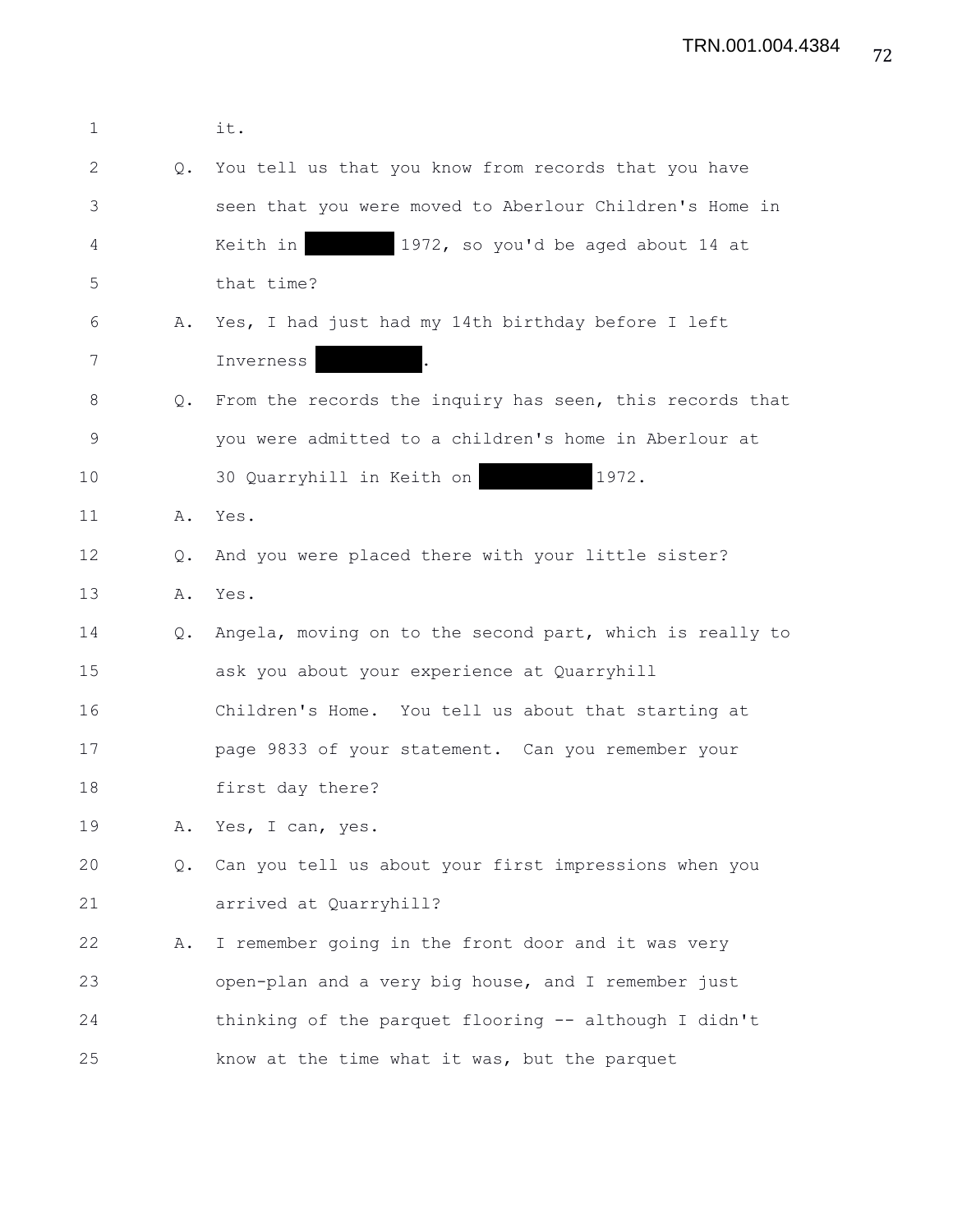1 flooring -- and an open staircase. Then we went 2 downstairs to where the sitting room and the 3 dining room, et cetera, was. We were taken in and 4 introduced to the house parents, who we later called 5 Auntie Ethel and Uncle Bob. I remember thinking it was 6 very, very big, but didn't quite know that we were 7 actually going to stay there or what was happening 8 because we hadn't been told anything, other than being 9 picked up in Inverness and being driven and turning up 10 at the home, but didn't realise it was a children's home 11 at the time. 12 Q. Were you taken there by your social worker? 13 A. Yes. Picked up in Inverness. 14 Q. And you don't remember any conversation, even on the 15 journey there, telling you what was happening? 16 A. No. I don't think -- my sister and I spoke between 17 ourselves or whispered in the car, but we didn't 18 **actually know other than the fact, before we left, my** 19 foster mother had said, "You're going, I've had enough, 20 you're bad, evil, wicked". So we got taken out of there 21 and then that was it, basically, until we arrived in 22 Keith. 23 Q. The house parents at Quarryhill, Auntie Ethel and 24 Uncle Bob, I think you tell us their names and Ethel and

25 Bob Smith; is that right?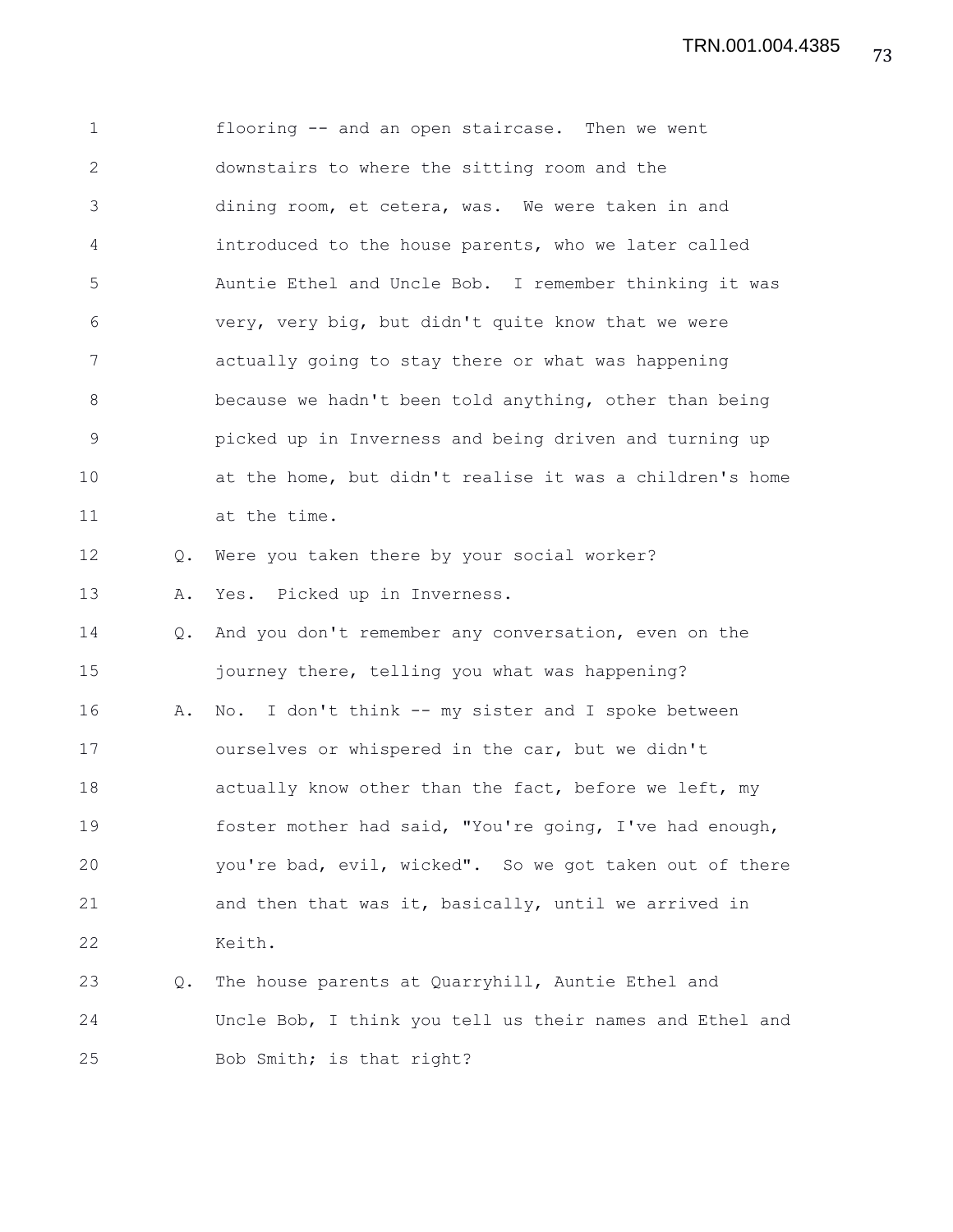1 A. Yes. 2 Q. Was there any other staff there that you remember? 3 A. Yes. There was another house parent, she was called -- 4 we called her Auntie Anne. She was the assistant in 5 there. 6 Q. What were your first impressions on that day of 7 Auntie Ethel and Uncle Bob? 8 A. They just seemed very nice, they were very welcoming and 9 just very kind, but apart from the fact we just answered 10 if we were spoken to -- because we weren't used to 11 actually speaking, we were never allowed to talk in 12 previous years until we were asked specifically to talk. 13 So my sister and I didn't really speak unless we were 14 spoken to in that sense. 15 Q. I think you describe it in your statement as it was 16 a nice, warm welcome for you. 17 A. Yes, they were both very welcoming and they were nice. 18 Q. Do you remember how many children were at Quarryhill? 19 A. At that point, it held -- the home itself held 10 20 children. I'm just trying to think how many of ... 21 There was eight of us, I think, at that time, when we 22 first got there. 23 Q. What was the general age range of the children who were 24 there? 25 A. Mostly similar to myself and younger -- I think the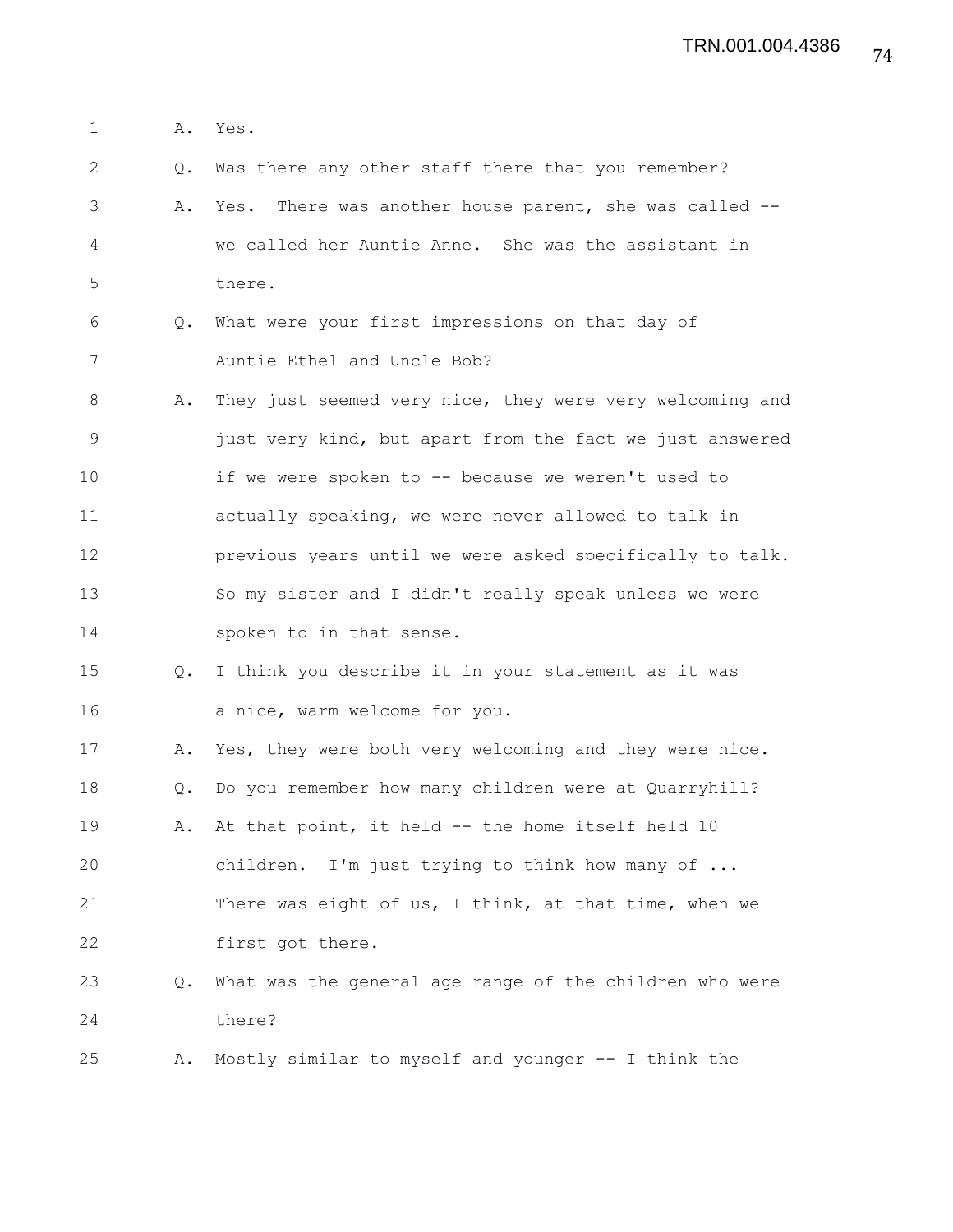| $\mathbf{1}$ |               | youngest at that point was probably about 7 -- and then  |
|--------------|---------------|----------------------------------------------------------|
| $\mathbf{2}$ |               | up to my age of 14.                                      |
| 3            | $\circ$ .     | You make a comment that Auntie Ethel and Uncle Bob       |
| 4            |               | called you by your name?                                 |
| 5            |               | A. Yes.                                                  |
| 6            | Q.            | And that was somewhat a new experience for you. Why was  |
| 7            |               | that?                                                    |
| 8            | Α.            | Because in all the years in foster care, I was never     |
| 9            |               | called by my own name. My sister was, but I never was.   |
| 10           | $Q_{\bullet}$ | What kind of names were you called?                      |
| 11           | Α.            | Usually I was bitch or big 'un(?) or just called evil.   |
| 12           |               | Never called my own name.                                |
| 13           | $Q_{\bullet}$ | And you tell us at paragraph 76 that when you arrived at |
| 14           |               | Quarryhill, you had a lot of trust issues with           |
| 15           |               | authority.                                               |
| 16           | Α.            | Yes. Yes, because I didn't know what was happening or    |
| 17           |               | in the sense of why we were there and that this was      |
| 18           |               | going to be our home -- and although the home life       |
| 19           |               | I came from was horrible, I still wanted to go back      |
| 20           |               | In the very early stages, certainly, I just<br>there.    |
| 21           |               | wanted to go back and I was going to run away to go back |
| 22           |               | there.                                                   |
| 23           | Q.            | You tell us in your statement that you didn't know if    |
| 24           |               | you were going to be beaten, although after a while, you |
| 25           |               | realised that things were going to be okay --            |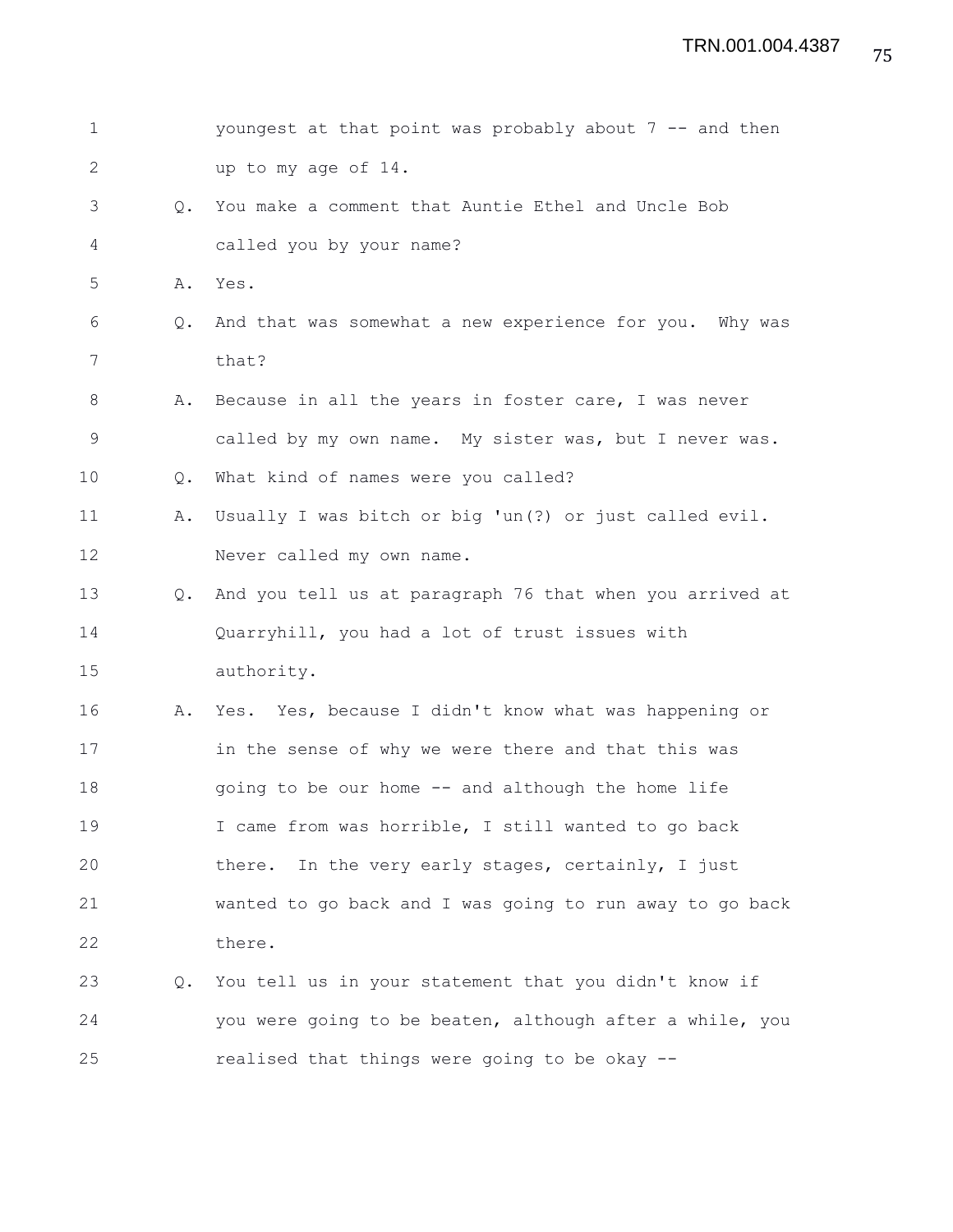1 A. Yes.

2 Q. -- and you started to relax?

- 3 A. Yes. Yes, it took a long time just to be used to the 4 fact that, I suppose looking back on it now, that we 5 could be children and talk and laugh and things like 6 that, which we'd never been allowed to do before without 7 getting beaten for making too much noise.
- 8 Q. You have described part of the layout of the home. It 9 was a big house. Was it an old house or was it a modern 10 house?
- 11 A. It was very modern. Very open-plan. Very bright. And 12 just always smelled nice. It was very nice and very 13 clean. I was used to cleaning because I was brought up 14 to clean and scrub, so it was very, very clean, in my 15 opinion, at that age.
- 16 Q. What about the sleeping arrangements? Was it 17 a dormitory or bedrooms?
- 18 A. There were a lot of bedrooms. My sister and I shared 19 a bedroom, which had twin beds. The largest bedroom was 20 a big room that had four single beds in it, which some 21 of the other girls shared, and then there were a couple 22 of double rooms, I think, as well, just with twin beds 23 in them.
- 24 Q. The home, was it just girls or girls and boys? 25 A. It was a mix of girls and boys.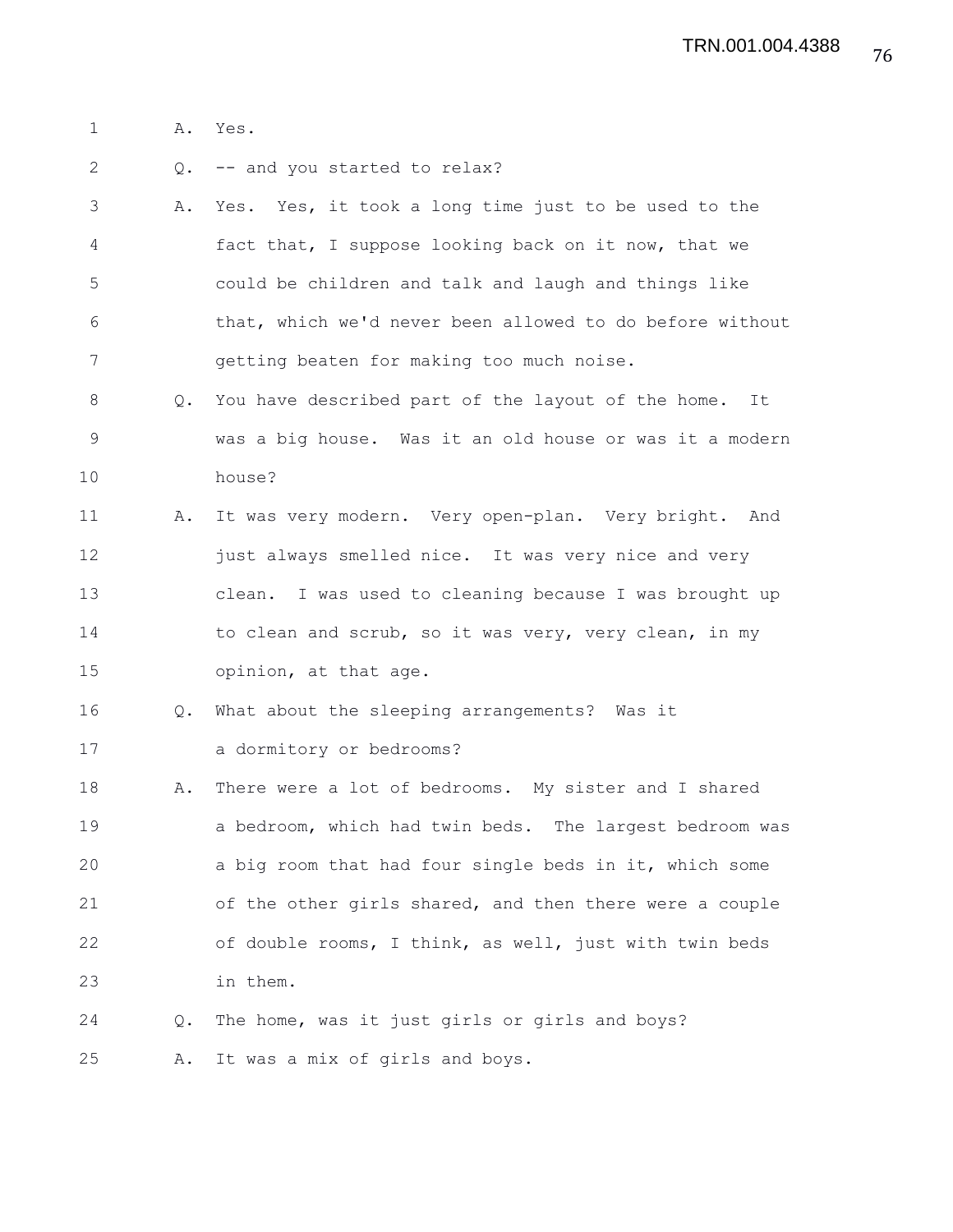1 Q. At page 9834 you describe the routine of life at 2 Quarryhill. At paragraph 78 you make the comment that 3 you think it was more family orientated. 4 A. Yes. 5 Q. Can you explain what you mean by that? 6 A. It was just like normal, you know, you'd either have 7 your alarm or you would get a call to wake up and it was 8 time to get ready for school. There was plenty of 9 bathrooms that we could all use, anyway, in the 10 mornings, do your normal routine, go down, breakfast 11 would be ready, get your school bags ready and get set 12 off for school. So to me, it was like a normal family 13 type of environment. 14 Q. You tell us as well that Auntie Ethel and Uncle Bob 15 encouraged you to do different things that you hadn't 16 been allowed to do before. What kind of things were you 17 encouraged to do? 18 A. Just normal type of things. Within the home itself you 19 could either -- with the big family room there was 20 a record player, there was TV, if we wanted to draw, or, 21 you know, all different things that we had never done 22 before, or just to play, play a game. There were loads 23 of games. We didn't get to do those things previously, 24 my sister and I. And everything had to be done quietly, 25 whereas in the home there was lots of noise, you know,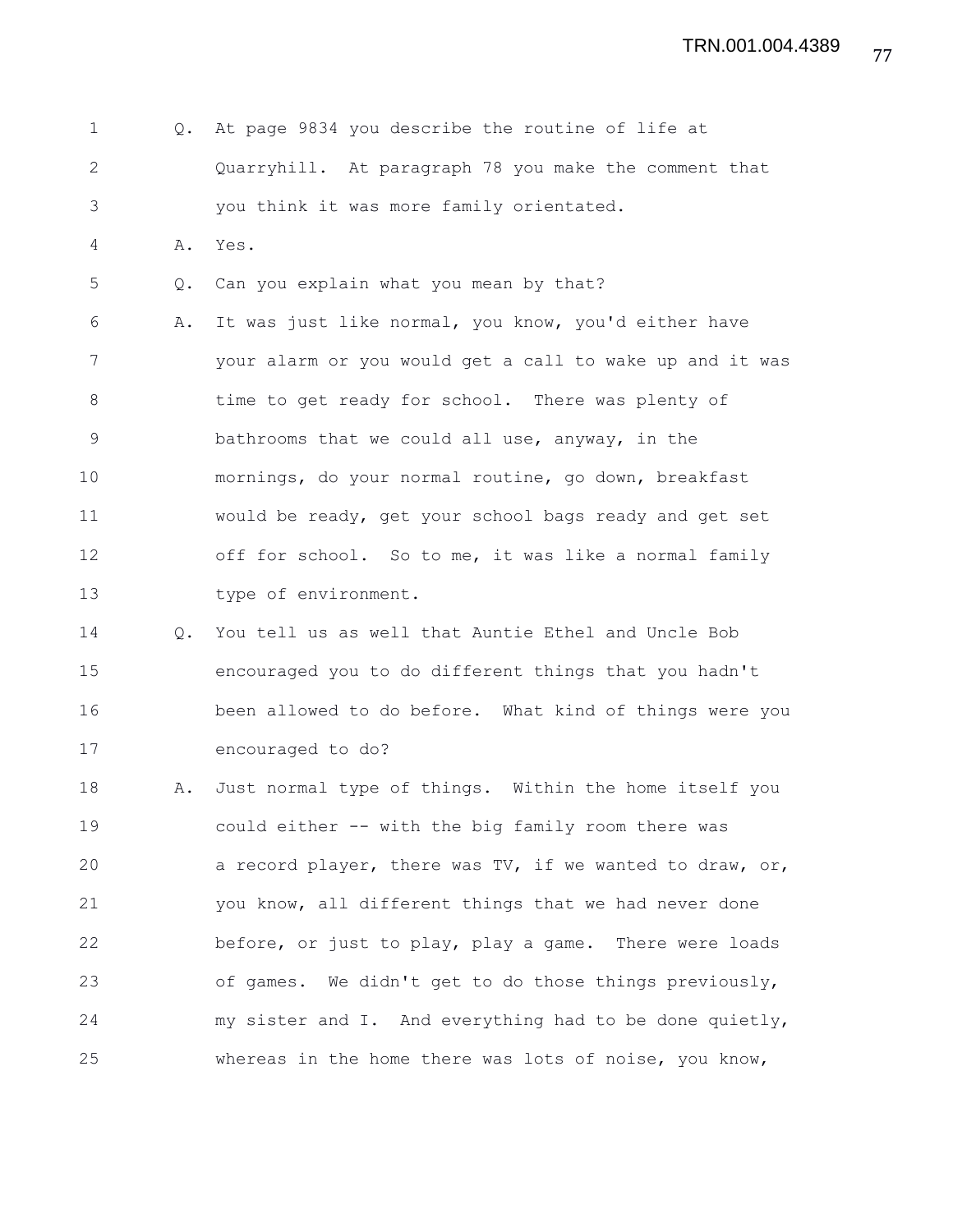1 laughter, that type of thing, which now I know would be 2 normal. At the time I didn't know that, and going to 3 school, if there were any activities after school that 4 we might have been interested in, we were encouraged to 5 do them, take part and swim, just all those types of 6 normal family things that kids do.

7 Q. At paragraph 80 you tell us that:

8 "There were still ground rules [you] had to stick 9 to. Ethel and Bob would still want to know where you 10 were going."

11 What kind of ground rules were there?

12 A. Basically, after school, if we wanted to go out when we 13 made friends, to go to their house, they obviously 14 needed to know where their house was. And if we were 15 staying for tea or anything like that. So we would 16 obviously know what time we had to be home by. If 17 we were just out playing in the street and we went 18 slightly into the next street to play with other kids, 19 we had to be in by a certain time. Just normal 20 constraints that most children will have from their own 21 parents.

22 Q. Who told you about the ground rules?

23 A. Both Auntie Ethel and Uncle Bob. They would say, "We 24 need to know that you are safe, where you're going and 25 who you're going to be with and what time you need to be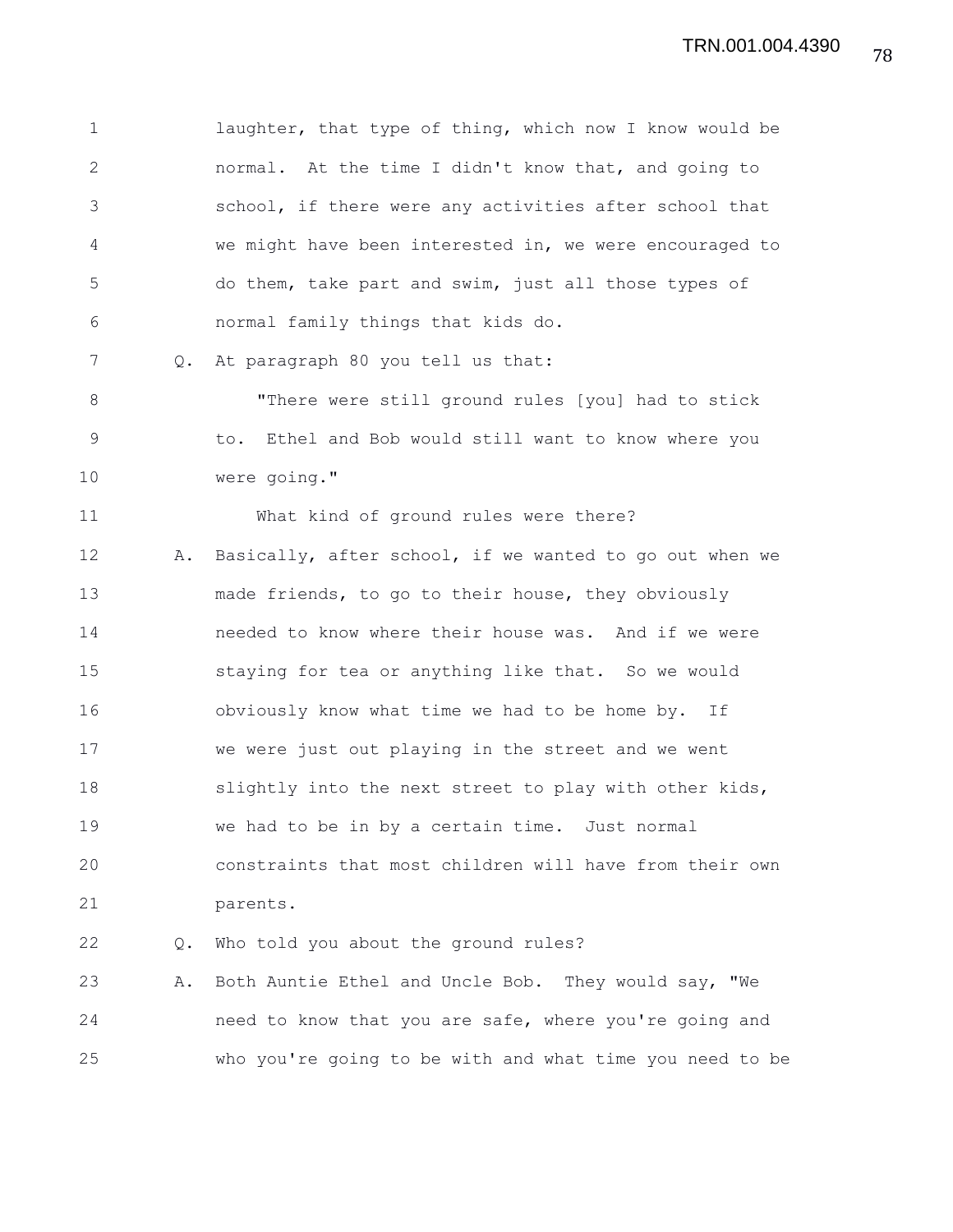1 home at".

2 Q. At page 9835 you tell us about mealtimes, that mealtimes 3 were great and the food was really good. Where you ate 4 it in the house, was it a large dining room? Did all 5 the children eat together at the one time? 6 A. Yes, we had a large family dining room. The kitchen was 7 just off there (indicating), so we would all help. 8 We would all set the table for tea or lunch or 9 breakfast, whichever it was. We usually set the 10 breakfast dishes the night before. We all had a rota 11 system where we would all take part and help and do 12 things like that. 13 So mealtimes were great and we all ate together and 14 discussed what had happened in our day and things like 15 that. So it was a good time. 16 Q. So it wasn't just a means of being fed, it was a social 17 event as well? 18 A. Yes, absolutely. Auntie Ethel, when I was a little bit 19 older, because I used to like food so much, as I still 20 do, she would help me and allow me to bake or she would 21 teach me to cook and show me how things were done. So 22 I used to take a great interest in that. So it stood me 23 in good stead. 24 Q. Auntie Ethel and Uncle Bob and Auntie Anne, did they eat 25 their meals with you or did they eat separately, do you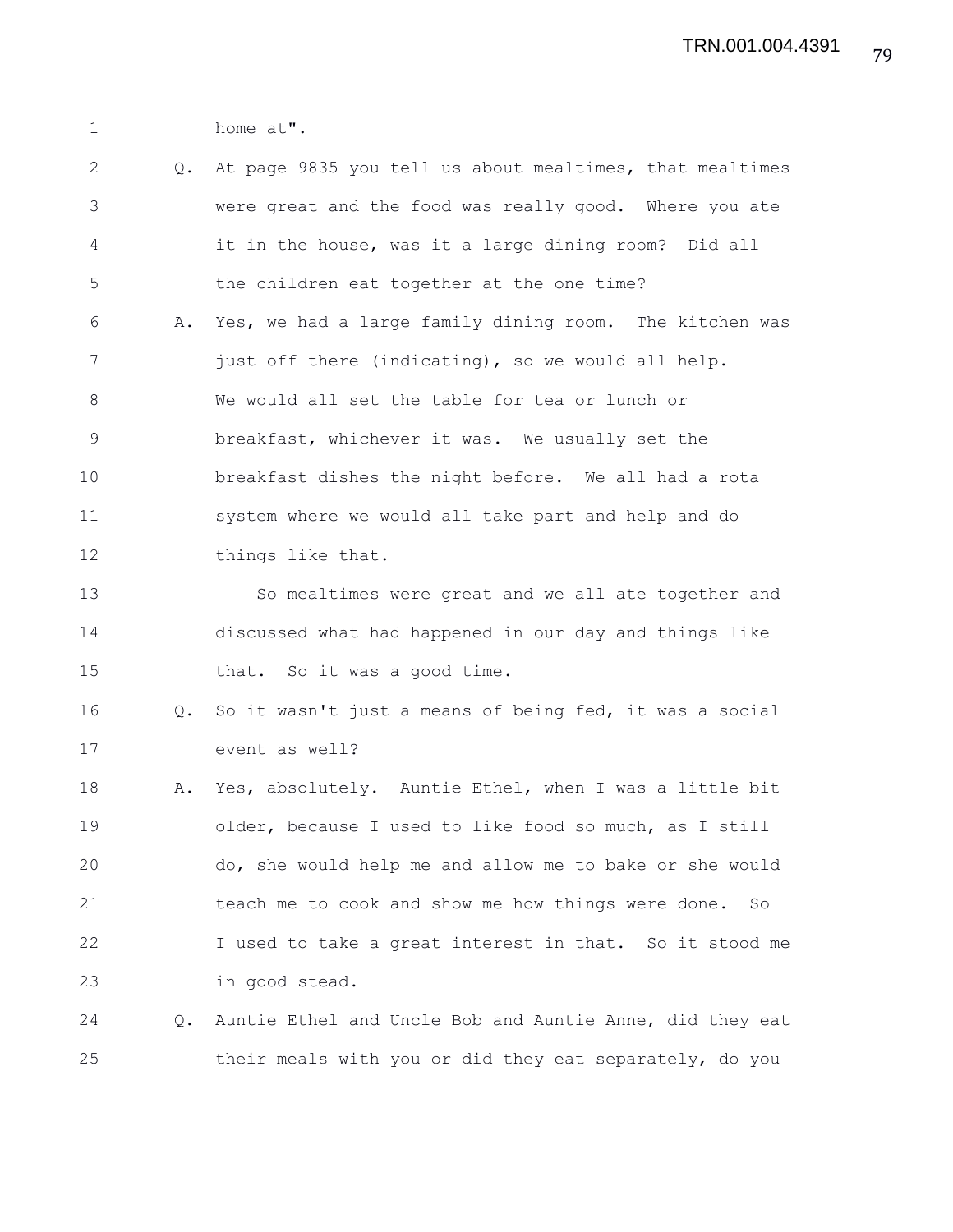1 know?

| 2              |    | A. No, they were always with us to eat. Sometimes it would |
|----------------|----|------------------------------------------------------------|
| 3              |    | depend if Auntie Anne had a day off, which often times     |
| $\overline{4}$ |    | they did, she wouldn't be there, but it was usually one    |
| 5              |    | or two days a week they would have a system where they     |
| 6              |    | would have time off, but they always did eat with us       |
| 7              |    | anyway.                                                    |
| 8              |    | Q. So it'd be fair to say you were sitting round the table |
| 9              |    | in the manner of a family?                                 |
| 10             | Α. | Yes, absolutely, yes.                                      |

## 11 Q. Tell me, what happened if a child didn't want to eat 12 their meal?

13 A. They were never forced in that sense. They were 14 encouraged to eat their meal. But if they really didn't 15 want to do it, then it was fine, it was left. They 16 weren't punished because they didn't eat their meal, 17 anything like that. In that sense, it was good. 18 Q. Were they ever offered alternatives if they didn't eat? 19 A. Normally, at supper time, they would have been because, 20 for whatever reason, whether they just weren't hungry at 21 teatime or they didn't happen to like it, but they were 22 never left to go hungry in that sense. If it was later 23 on, they would have a sandwich or something at supper 24 time if they hadn't eaten their whole tea. 25 Q. In relation to washing and bathing, you tell us that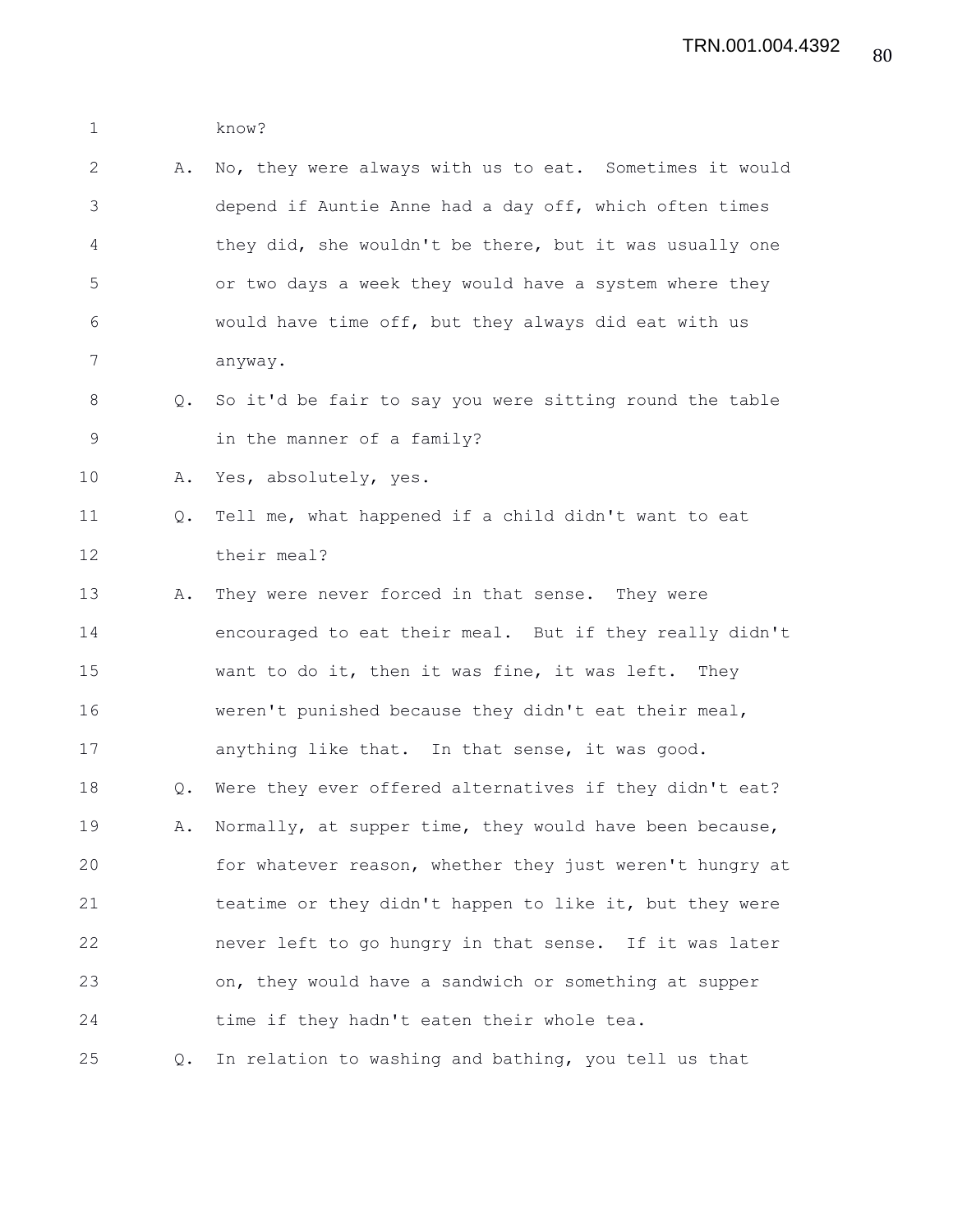|  |  | there were no restrictions on baths or showers and you |  |  |  |  |
|--|--|--------------------------------------------------------|--|--|--|--|
|  |  | could have one whenever you wanted.                    |  |  |  |  |

3 A. Yes.

4 Q. Did you have privacy to do that?

5 A. Oh yes, always. If you were in the bathroom yourself, 6 that was fine, you just had your bath or your shower, 7 whichever it was. You were never interrupted -- and we 8 all knew that if somebody was in the bathroom, unless 9 they asked you in, if it was one the other girls and you 10 went in to chat. And the same with the boys. Everybody 11 respected each other's privacy.

12 Q. You mentioned setting the table for breakfast and 13 helping out. What other kind of chores on the rota did 14 the children do?

15 A. We used to help with, obviously, the tidying up and 16 clearing of the table after mealtimes and we would help 17 with the dishes and we would all do it on a rotational 18 system. We usually kept our rooms tidy, but we weren't 19 made to clean or do any sort of housework in that sense. 20 It was just little chores that we did that gave you 21 a little bit of responsibility to do.

22 Q. You tell us in fact that there was a paid cleaner who 23 came in --

24 A. Yes.

25 Q. -- to do the main cleaning.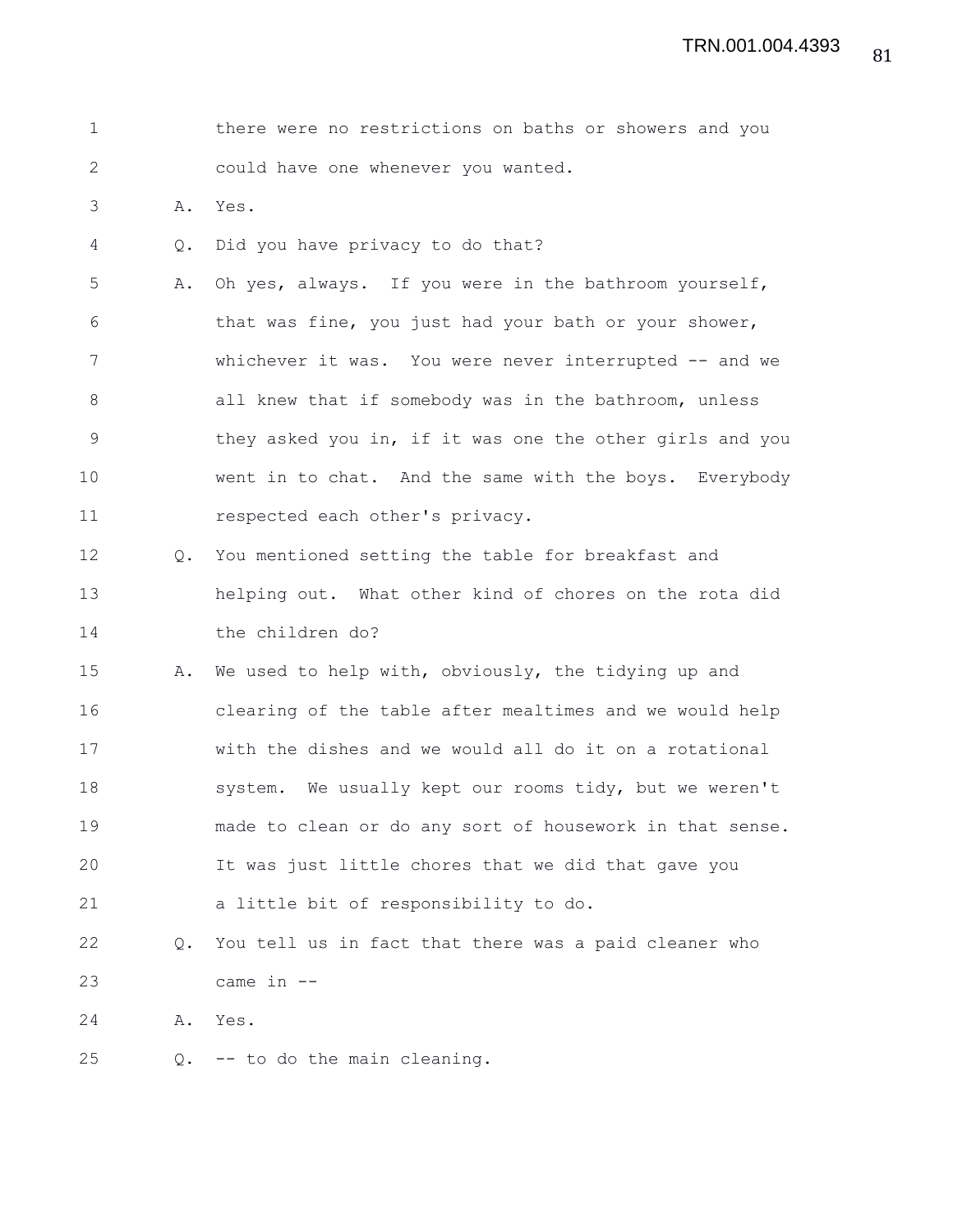1 A. Mrs Gordon. She lived across the road. She was 2 a lovely lady as well. Eventually, when I was a bit 3 older, when she had her summer holidays, I took over the 4 cleaning because I was very adept the at cleaning; that 5 was all I was taught as a child. So when Mrs Gordon 6 went on holiday, I did the cleaning of the home for the 7 two weeks. I was paid for it as well, but because 8 I knew her routine so well, I did that. 9 Q. When she was on holiday, you took on the job of 10 Mrs Gordon, but you were in fact paid to do that? 11 A. Yes, I was. It was me that offered to do it, because 12 normally they would just get somebody else in, but I had 13 asked Auntie Ethel if I could take on the job because 14 I'd be quite happy to do it. It gave me some extra 15 pocket money so I was quite happy to do that and I loved 16 cleaning. 17 Q. You tell us about school. You make the comment that you 18 **got what you describe as the usual abuse at school.** 19 Can you tell me what that involved? 20 A. Yes. Because we were the only children's home within 21 the town, we were all called homeys and we were picked 22 on because we were in care. That was quite difficult at 23 times. I was better at dealing with it, I was more 24 protective of my little sister because she did have it 25 harder, so I did get into quite a few fights in the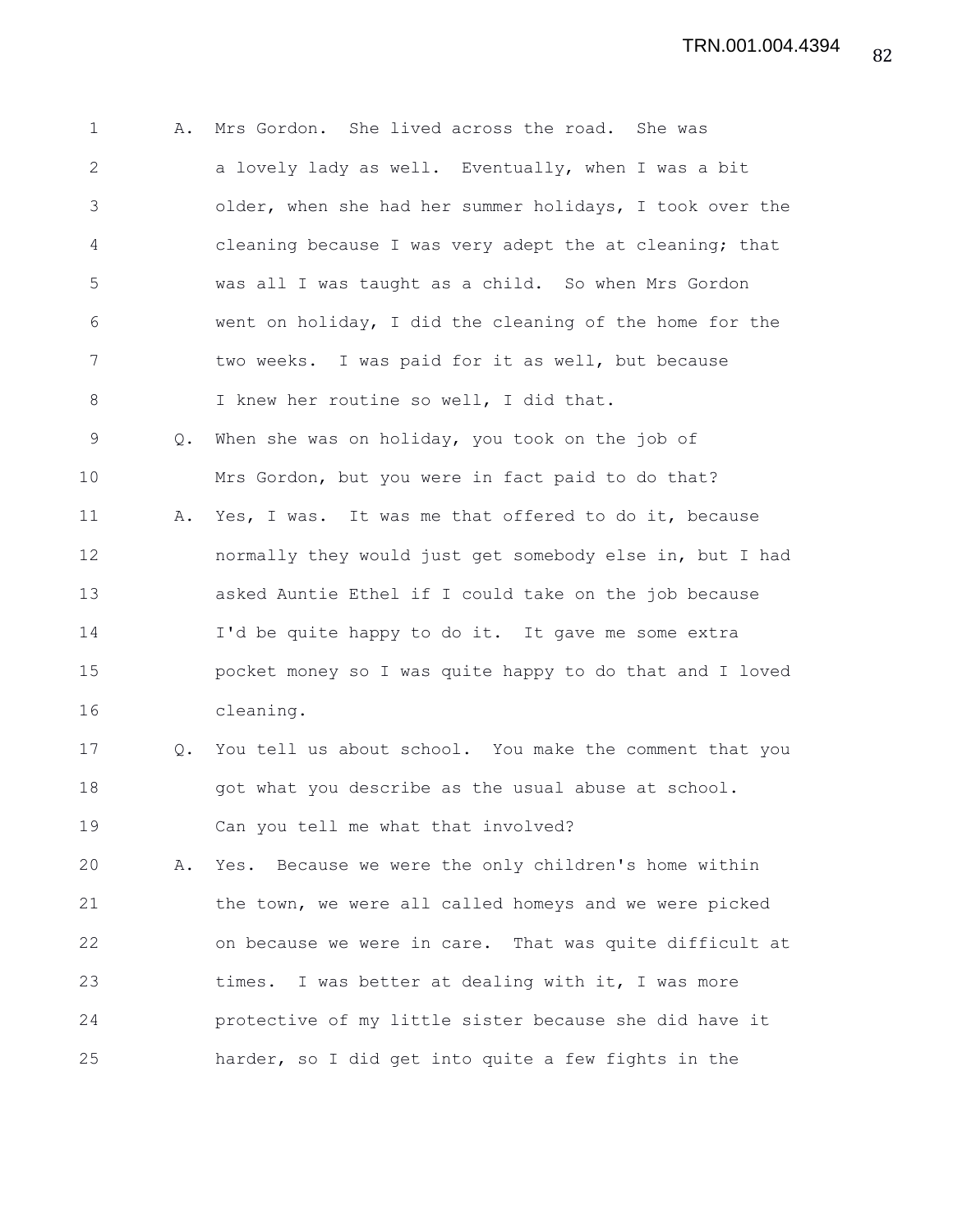| $\mathbf 1$  |               | early days when we first went there because she was      |
|--------------|---------------|----------------------------------------------------------|
| $\mathbf{2}$ |               | getting so much abuse and also getting hit. So I would   |
| 3            |               | take over and sort out any trouble.                      |
| 4            | $\circ$ .     | And the abuse and picking on and being hit, was that     |
| 5            |               | from other children?                                     |
| 6            | Α.            | Yes. Only children. It wasn't from anybody else.<br>It   |
| 7            |               | was just the usual kind of thing that you would get in   |
| $\,8\,$      |               | playgrounds.                                             |
| 9            | Q.            | Was that a problem that you would speak to Auntie Ethel  |
| 10           |               | or Uncle Bob about?                                      |
| 11           | Α.            | I don't remember particularly bringing it up. I do       |
| 12           |               | remember seeing now and again my sister did because she  |
| 13           |               | would come home in tears and on a few occasions she came |
| 14           |               | home with quite a few injuries because of one particular |
| 15           |               | boy that was really, really horrible to her. And I did   |
| 16           |               | take matters into my own hands at that point and gave    |
| 17           |               | him what I called a taste of his own medicine. I did go  |
| 18           |               | and I hit him, but I did tell Auntie Ethel when I came   |
| 19           |               | home that I had lost my temper and given him a beating   |
| 20           |               | because of what he'd done to my sister because she was   |
| 21           |               | in such a bad way. And then I think they at that point   |
| 22           |               | dealt with his parents after that, and eventually it did |
| 23           |               | stop. So eventually it was fine.                         |
| 24           | $Q_{\bullet}$ | So you think that when they were told about that, they   |
| 25           |               | took steps to try and sort the problem?                  |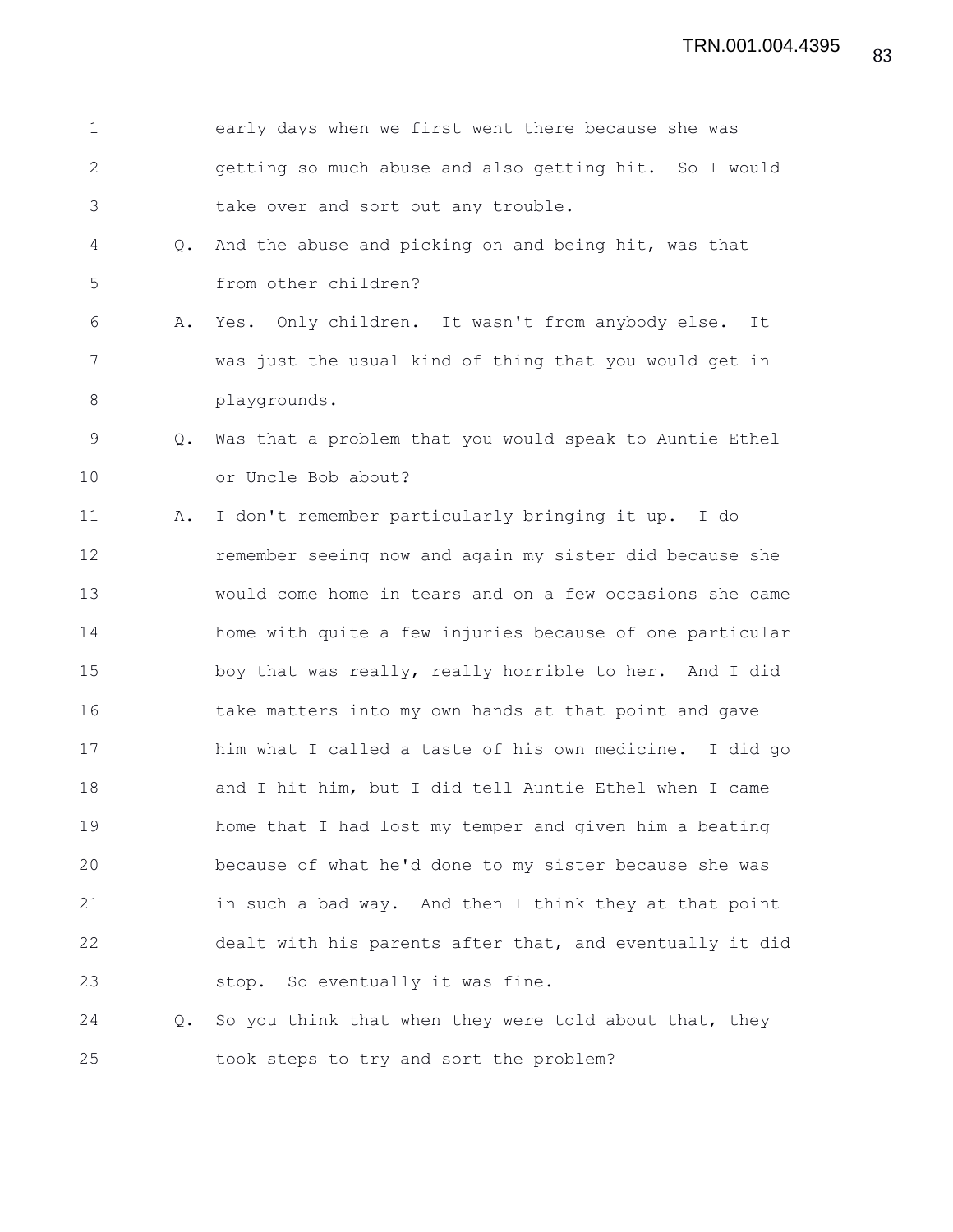1 A. When my sister came home, because she was in such 2 a mess -- he had put her down some stone steps and she 3 hit right in the corner on the bone of her eye, and it 4 was an awful, awful mess. It was quite a serious 5 injury. So after I had come home and reported that I'd 6 given the boy a beating because of what he'd done to my 7 sister, it was then they dealt with it after that. It 8 was resolved. I don't remember particularly in what -- 9 what actually happened and how they spoke to them or 10 what happened. I think the school was informed as well 11 because she had to have time off school because it was 12 quite a bad injury. 13 Q. Did the abusive behaviour by other children stop or 14 change after that? 15 A. It did, I think, yes. Occasionally, you would still get 16 the odd one that would still call you names, but because 17 I put on a tough exterior, and because of the quips 18 I used to make, it did tend to stop because it was the 19 only way sometimes to stand up to bullies, was just to 20 be as mouthy back in that sense. So eventually it 21 stopped because they realised, I think, I wasn't going 22 to be intimidated by them in that sense. 23 Q. You tell us that your house parents encouraged your 24 sister with her swimming.

25 A. Yes. She was a marvellous -- she had a real talent for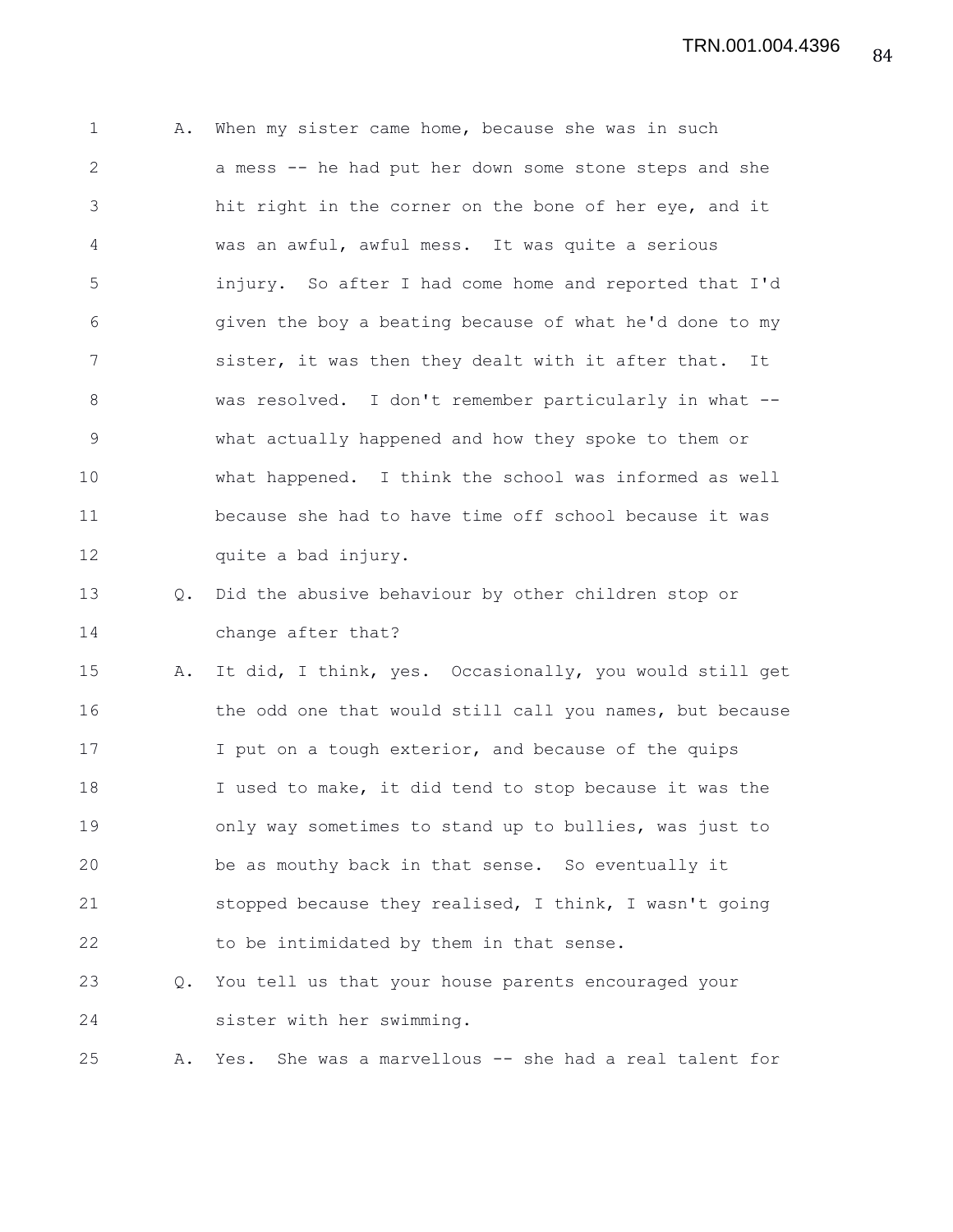1 swimming. She joined the swimming club at school and 2 was so good she then went on to swim competitively. She 3 would have early morning training sessions at the 4 swimming pool. Uncle Bob was also a janitor of the 5 grammar school that we were at, so he would take her 6 early morning for her training sessions at the pool and 7 then again after school, and then on to any competitions 8 that she then did with the school. If she needed 9 transport, then he would take her to these things as 10 well. 11 Q. In relation to homework at school, was there a suitable 12 place in the home to do your homework? 13 A. Yes. We all used to, after tea, if we had homework, sit 14 at the dining room table and all be able to do our 15 homework. Either Auntie Ethel or Uncle Bob or 16 Auntie Anne, whoever was there, if we needed any help, 17 they would come and help us, and obviously they knew 18 what homework we had to do and they would help us 19 if we did need help to do it. It was always done and 20 they made sure we did our homework. 21 Q. On the subject of religion, you tell us that you went to 22 chapel. 23 A. Yes, we did. 24 Q. Were you encouraged to attend chapel and continue with 25 your religion?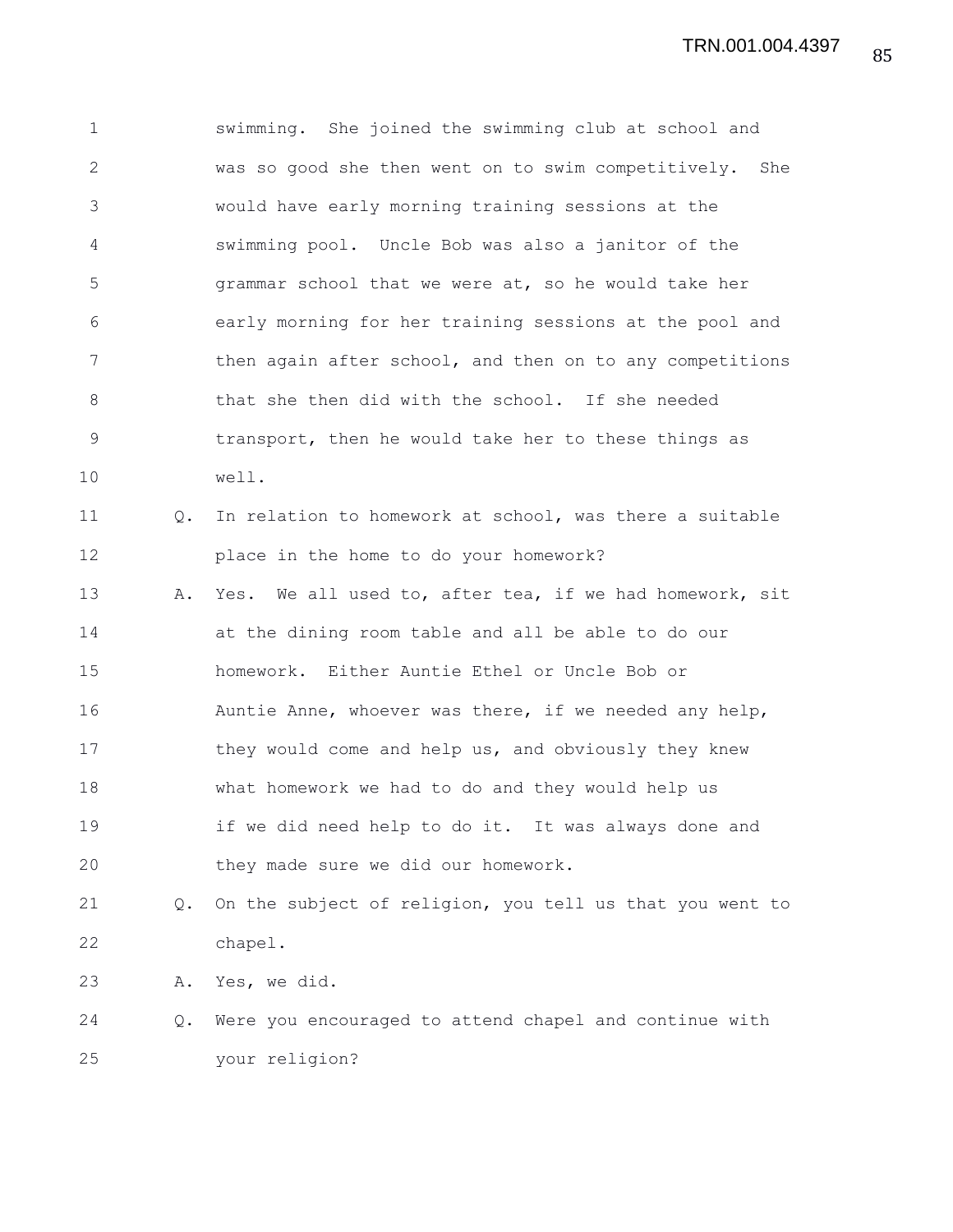1 A. Yes. Because we were brought up as Catholics -- they 2 didn't know what we were initially when we went into 3 foster care, but my foster parents were Catholic, so my 4 sister and I were sent to Catholic school and brought up 5 in it. So when we went to Keith, because we were used 6 to going to chapel every Sunday, we did continue it, 7 although eventually I stopped. 8 Q. When you stopped, were you allowed to make your own 9 decision to stop? 10 A. Yes, because by this point I was married and things had 11 happened when my first marriage broke up. I was no 12 longer in agreeance with the nuns that I knew and the 13 priest in Keith, so I moved away from the 14 Catholic Church. 15 Q. You tell us about Christmas and birthdays and that these 16 were celebrated in the manner of a normal family. 17 A. Yes. They were lovely. We were all treated specially 18 on our birthdays and Christmas was always wonderful 19 at the home. It was really, really nice. 20 Q. Did you have any holidays or trips away? 21 A. Yes, we did. We had quite a few. We went to Portobello 22 in Edinburgh, I think on two years running, and then we 23 actually went so St Andrew's, where I'm from now, one 24 year for two weeks' holiday. So we did have really good 25 memories in the sense of the trips that we had. They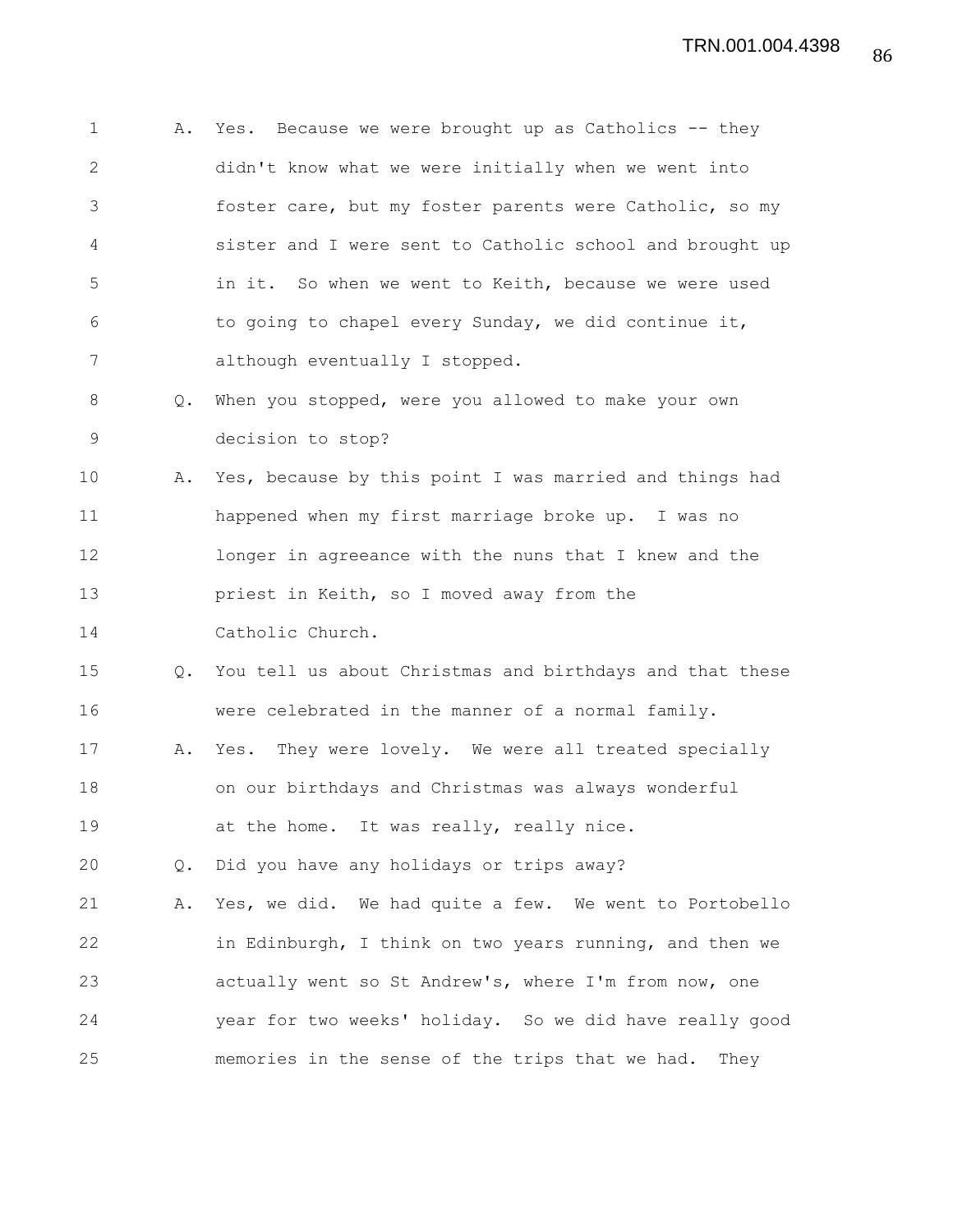1 were great fun.

2 Q. On a different subject, of bed-wetting. You tell us 3 about that at page 9836 of your statement, paragraph 89. 4 Were you aware how that was managed by staff if a child 5 wet the bed?

6 A. It was fine. It was never an issue. They weren't made 7 to feel bad if any of them had had an accident during 8 the night. We just got the bed stripped and they got 9 a bath and what have you. But it was never made like 10 you'd done something bad in that sense. It was dealt 11 with very nicely, I think.

12 Q. I think you mention that there were some very young 13 children who had clearly come from an abusive situation 14 and were wetting the bed.

15 A. Yes. Two little ones, they were adorable, and we all 16 used to mother them when they came. They did wet the 17 beds quite a lot, so we would just all muck in, strip 18 the beds -- we didn't have to, but we would -- and help 19 them get their bath and things like that. So it was 20 never an issue or made to seem like it was a bad thing. 21 Q. At page 9836 you tell us that when you first arrived at 22 Quarryhill, you ran away.

23 A. Yes, I did.

24 Q. Why did you run away?

25 A. It was because, I think, we didn't know we were going to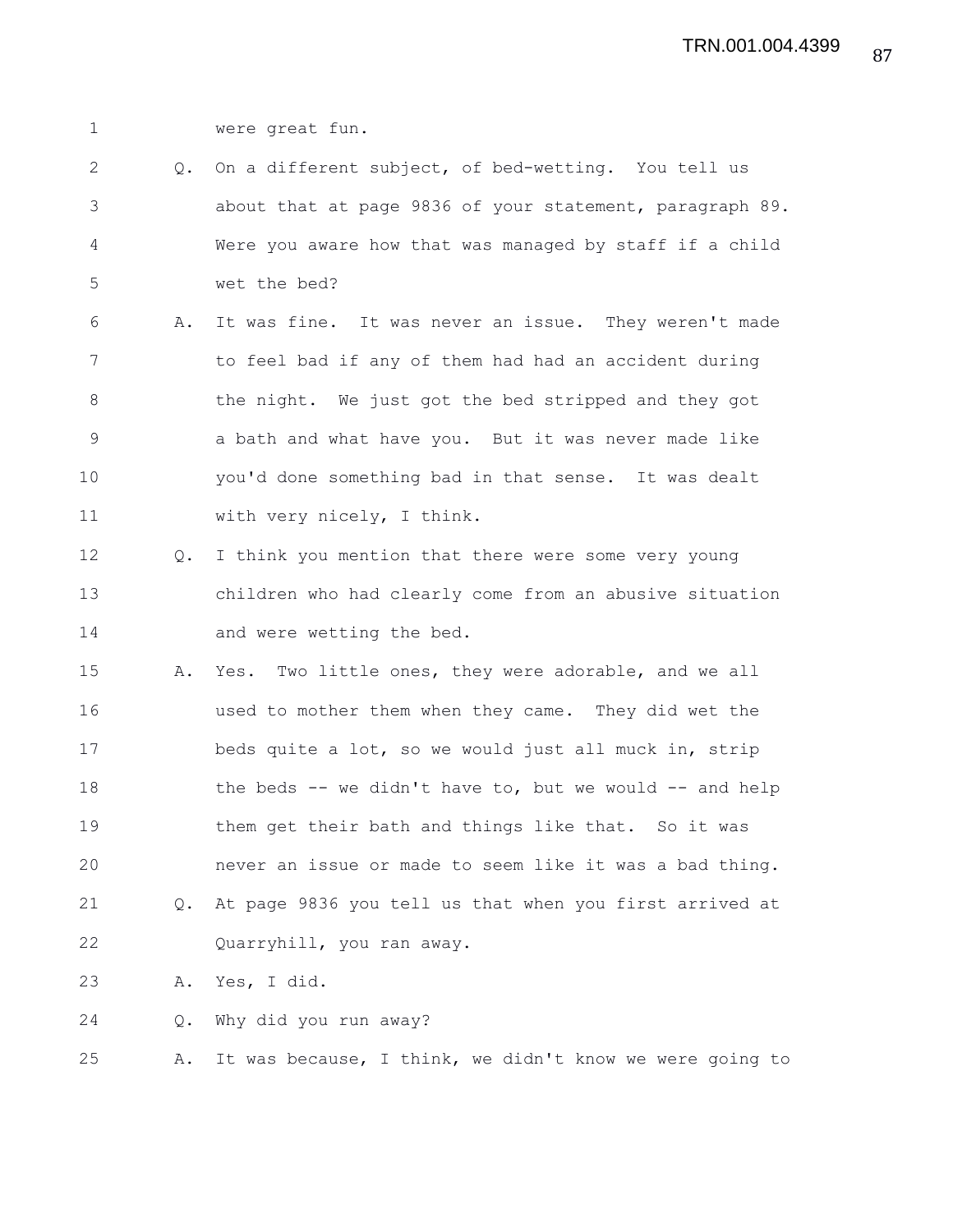88 TRN.001.004.4400

1 be staying there initially, and then when I realised 2 we were going to be staying there, and I didn't know 3 really what was happening, I still in some sense wanted 4 to go back to Inverness because, obviously, we were 5 quite emotional, my sister and I, we didn't know 6 what was happening, and one night I decided -- I had 7 a fit of temper and rage and I was determined that I was 8 actually going to leave. So I did not behave very well 9 at all.

10 I was screaming, shouting, locked myself in the 11 toilet, and determined that I was going, and waited 12 until Auntie Ethel was busy and made a run for it.

13 In the children's home there was a front staircase 14 up to the bedrooms, but there was also a back staircase. 15 I made a run for it down the back staircase, 16 determined -- I don't know how on earth I thought I was 17 going to get back to Inverness, but at that age you 18 don't think about these things in a rational manner. 19 Q. What happened when you ran away or tried to run away? 20 A. Auntie Ethel managed to stop me and brought me back in. 21 I was screaming, shouting, quite abusive to her. In the 22 end, she had to restrain me and I did get a smack, just 23 to bring me to my senses because I was hysterical. It 24 did stop me in my tracks. I was crying -- I was in my 25 bedroom and then eventually I did apologise for my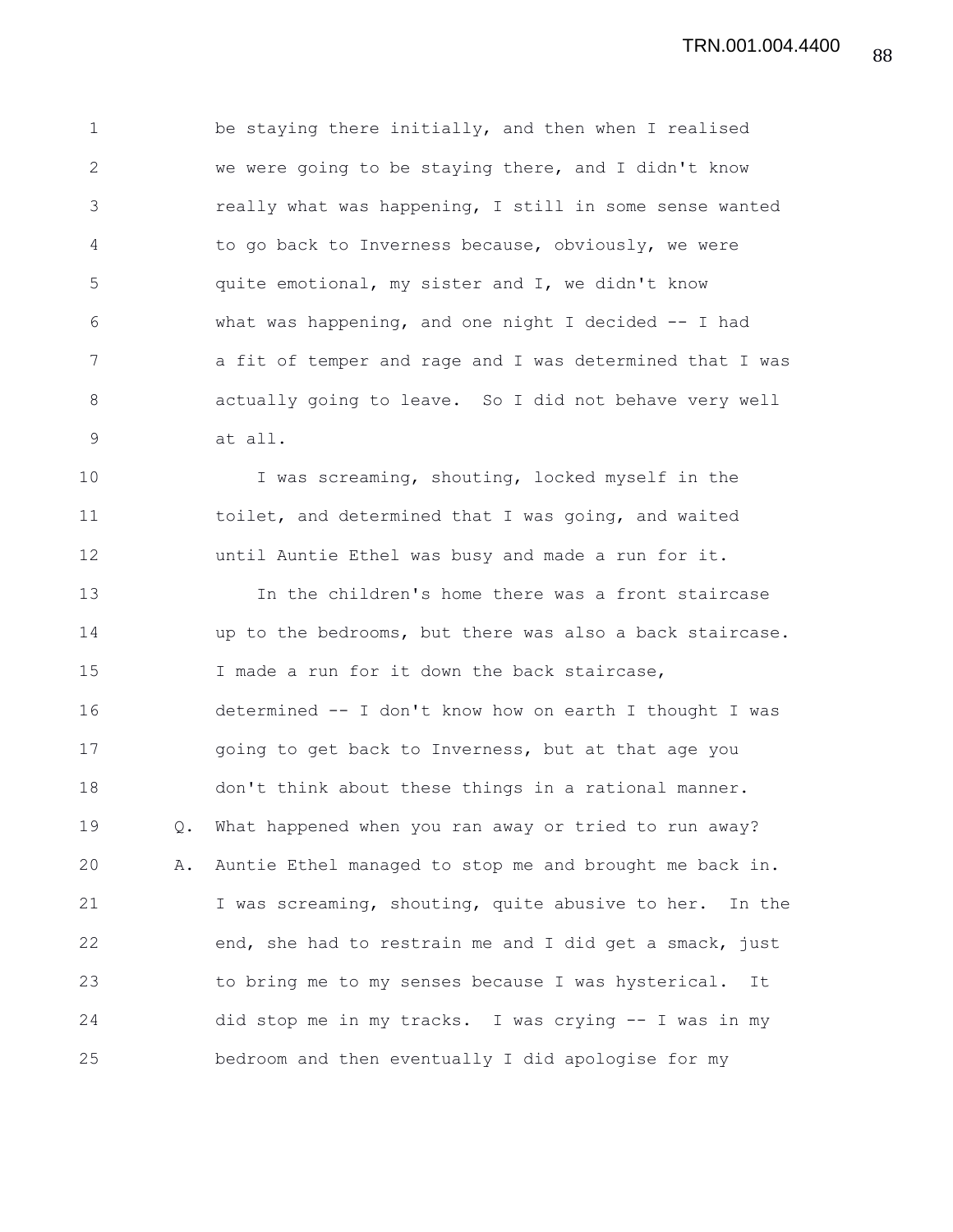1 behaviour, because I realised, obviously, it was wrong 2 and I was mortified. Even to this day it still makes me 3 feel uncomfortable because it was, for me, looking back 4 on it now, it was an appalling way to behave, but at the 5 time I didn't obviously really know what was happening. 6 Q. I think in fact we see that Ethel Smith has made a note 7 of this occasion in your children's records. If we 8 could look at a document on the screen. 9 ABE.001.008.7334. 10 If I explain what this is. It appears to be 11 a handwritten note from E Smith to the principal from 12 30 Quarryhill. It seems to be dated 21 January 1972, 13 which we know can't be correct, because you didn't 14 arrive at Quarryhill until the beginning 15 of 1972. So it may well be this is 16 21 1972 or perhaps 21 January 1973 if someone's 17 forgotten to put the new date in. 18 LADY SMITH: It's not uncommon for people to keep using the 19 old year for some period into the New Year, so January 20 would make sense. 21 MS RATTRAY: Certainly from what you're telling us the 22 occasions when you were trying to run away were 23 happening quite soon after you first arrived. 24 A. It was very soon after we had arrived, so I would tend 25 to say it was possibly the January, if that. Probably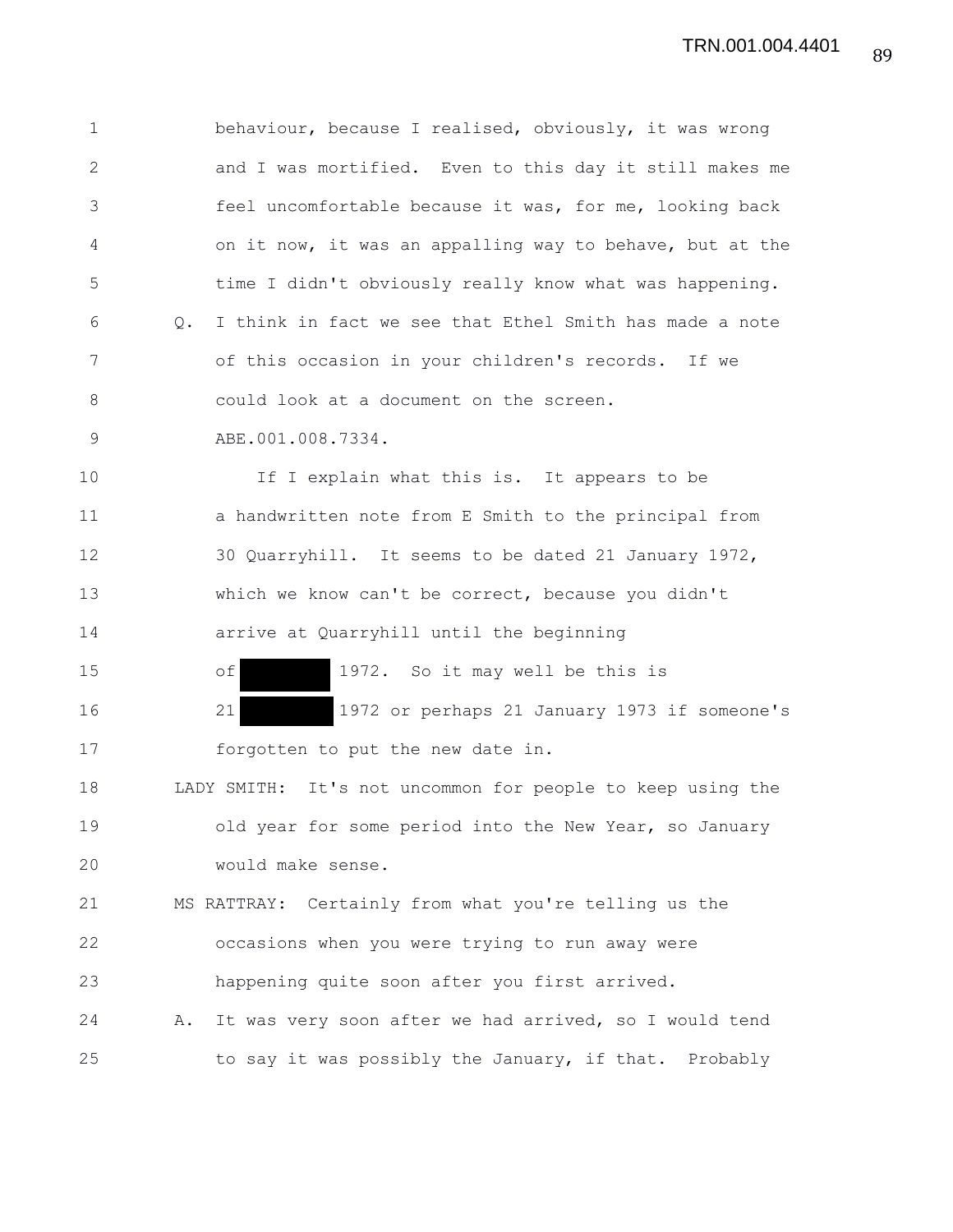|              |  |  | sooner. I think it was probably the |  | It |
|--------------|--|--|-------------------------------------|--|----|
| wasn't long. |  |  |                                     |  |    |

3 Q. What this note says, I'll simply read it out:

4 "On Sunday afternoon [Angela] disobeyed me, so 5 I sent her upstairs to her bed. She went to bed and 6 then went into the toilet and locked the door. I asked 7 her repeatedly to open the door, but she always said no. 8 I left her and she sang and banged on the wall. She 9 came out at one point and opened the upstairs door and 10 sang loudly.

11 "At teatime I went up to ask her she wanted to come 12 downstairs for tea or stay in the toilet. She said she 13 would come down for tea. After she had finished her 14 tea, I said you can go back to bed, which she did do for 15 a while, and then locked herself in the toilet again, 16 but this time I ignored that she was in the toilet. 17 While I was in the bathroom bathing another child, 18 I glimpsed her passing the door with her clothes on and 19 had much effort to take off her clothes. She said she 20 wasn't going to stay in this house and wanted to be 21 fostered. I took away her clothes. She said she had 22 other clothes to put on and when she went to school 23 tomorrow, she would go away and not come back.

24 "When I came out of the bedroom she screamed and I 25 went in and I had to slap her. She cried for a while.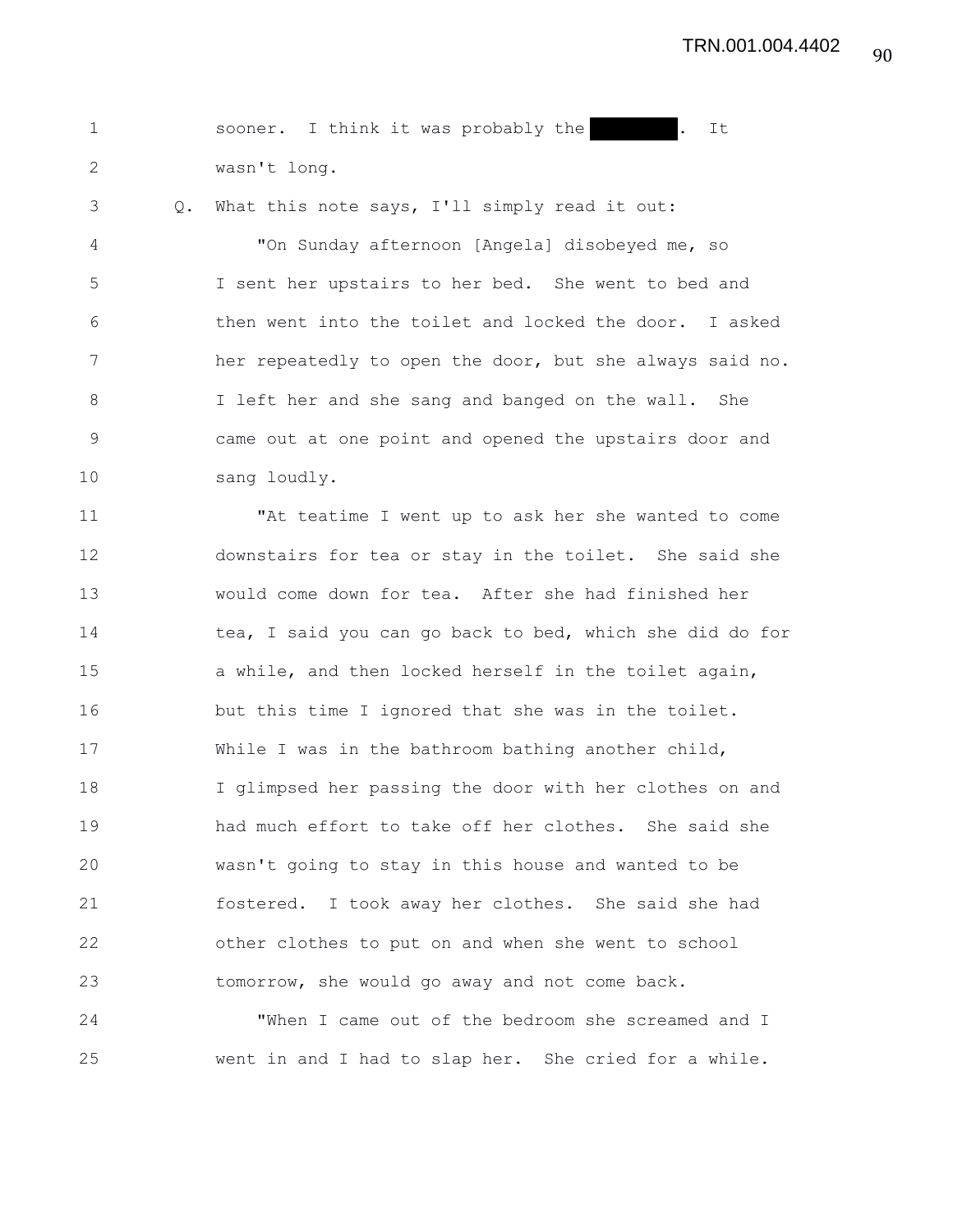| $\mathbf 1$  |               | She then called me that she wanted to speak to me. She   |
|--------------|---------------|----------------------------------------------------------|
| $\mathbf{2}$ |               | asked if I could forgive her and that she was very, very |
| 3            |               | sorry."                                                  |
| 4            |               | And it is signed "E Smith".                              |
| 5            | Α.            | Yes.                                                     |
| 6            | Q.            | Does that accord with your memories of what happened?    |
| 7            | Α.            | Yes, it does. That's exactly what happened.              |
| 8            | $Q_{\bullet}$ | Just to be clear: the circumstances in which you were    |
| 9            |               | slapped, your experience of it was that Auntie Ethel was |
| 10           |               | trying to control your behaviour?                        |
| 11           | Α.            | Yes, because I was so hysterical. It's like when         |
| 12           |               | somebody gives you a slap to shock you into stopping.    |
| 13           |               | That's basically all it was. She never hit me in any     |
| 14           |               | other time or any other situation. It was just to        |
| 15           |               | knock -- just to give me a bit of a shock, I think, to   |
| 16           |               | get me to just stop because I was hysterical at the      |
| 17           |               | time.                                                    |
| 18           | $Q_{\bullet}$ | We can also take from the existence of this record,      |
| 19           |               | being a memo from E Smith to the principal, that this    |
| 20           |               | wasn't an incident that she was trying to hide in any    |
| 21           |               | way. In fact she was making someone more senior aware    |
| 22           |               | of what had happened.                                    |
| 23           | Α.            | Yes, absolutely, because she was absolutely a wonderful  |
| 24           |               | lady. She taught me so many things and that was in no    |
| 25           |               | way, shape or form being abusive or was she hiding       |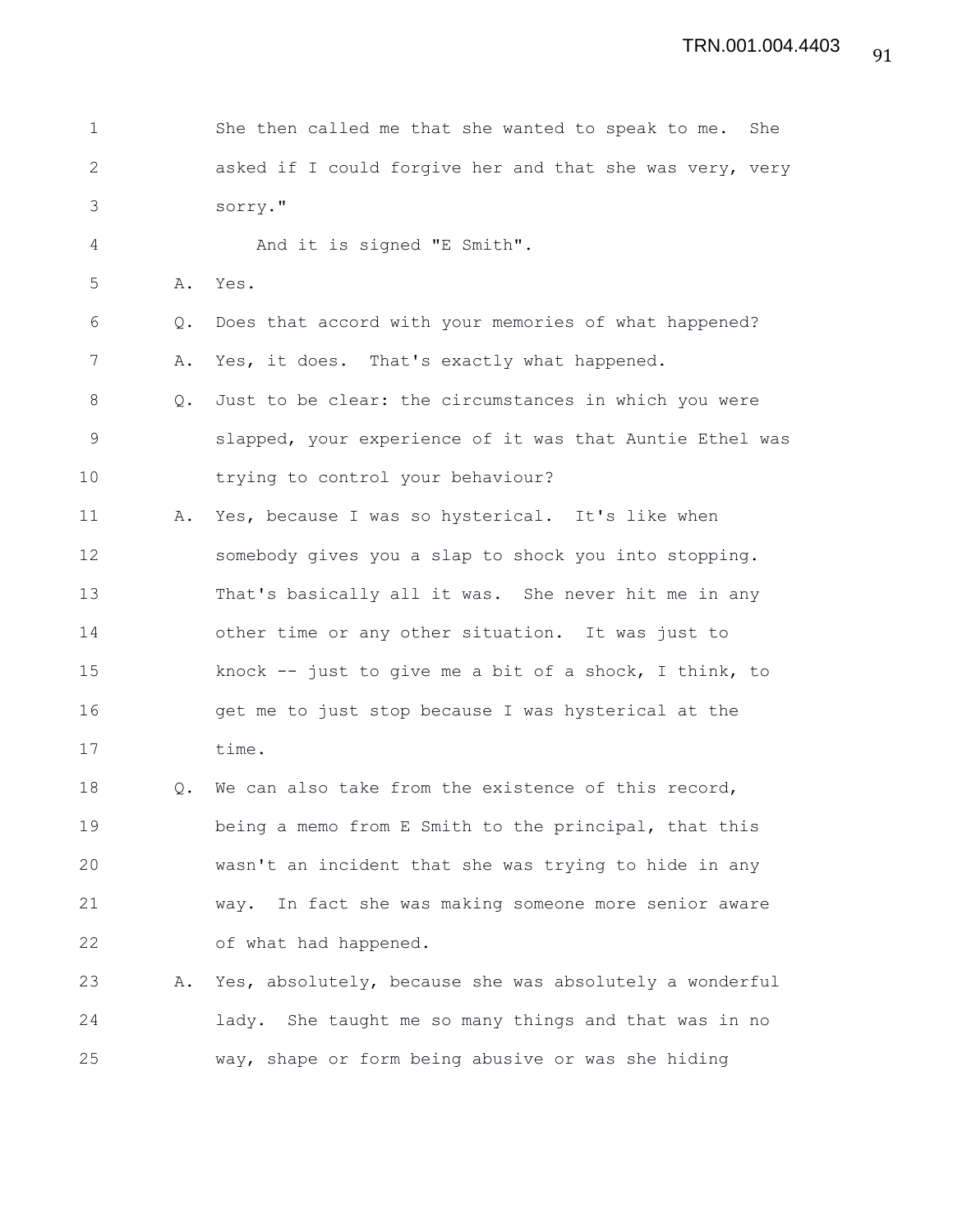| $\mathbf 1$  |               | anything from me. It was just at that point, I think,    |
|--------------|---------------|----------------------------------------------------------|
| $\mathbf{2}$ |               | to get me to stop being so hysterical.                   |
| 3            | Q.            | So if you didn't do as you were told in general terms,   |
| 4            |               | what would happen?                                       |
| 5            | Α.            | Normally, you would get -- I think it was you would be   |
| 6            |               | asked about three times to do something. If you were     |
| 7            |               | being stubborn and you weren't going to do it, then you  |
| 8            |               | would just be asked to go to your room to think about it |
| $\mathsf 9$  |               | and calm down. But there was never any other -- there    |
| 10           |               | was no form of punishment in that sense. You were        |
| 11           |               | usually just asked to go to your room and then, more     |
| 12           |               | often than not, you would come down anyway and say, "I'm |
| 13           |               | sorry". You were just asked, I think, about what you     |
| 14           |               | were doing.                                              |
| 15           | Q.            | With the exception of the incident that we've just       |
| 16           |               | spoken about, do you recall any other occasion when you  |
| 17           |               | were smacked at Quarryhill?                              |
| 18           | Α.            | No, never.                                               |
| 19           | $Q_{\bullet}$ | Angela, at page 9837 you tell us that whilst you were at |
| 20           |               | Quarryhill, your previous foster parents --              |
| 21           |               | LADY SMITH: This is back to your statement. There it is  |
| 22           |               | now.                                                     |
| 23           |               | MS RATTRAY: Your previous foster parents had died within |
| 24           |               | a year of each other: the father died first and then you |
| 25           |               | were told that your previous foster mother was in        |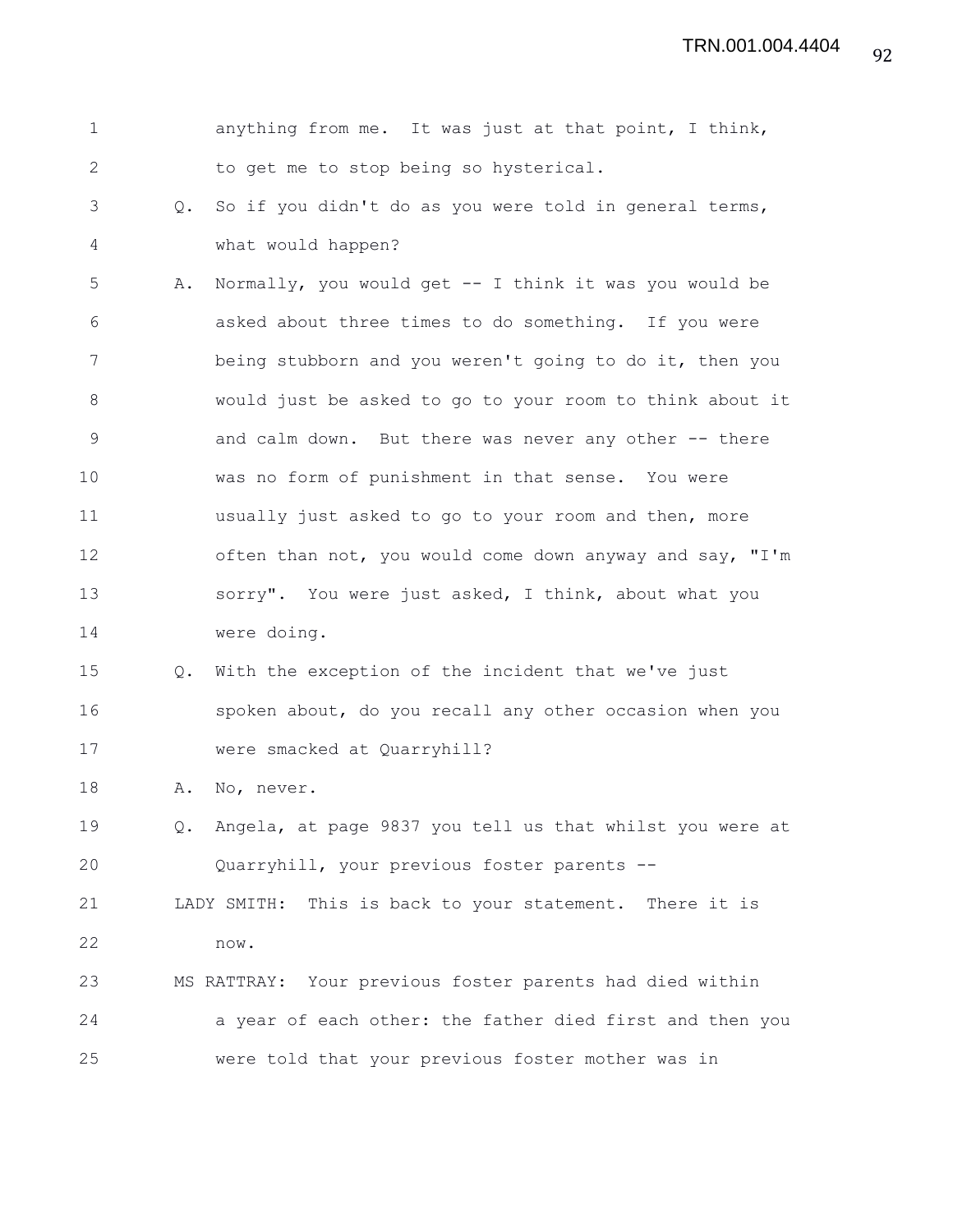1 hospital and you decided that you wanted to pay her 2 a visit.

3 A. Yes. We didn't know that my foster father was ill, 4 other than the news when it was broken to us that he had 5 died. Then a few months later, we were told that my 6 mother -- because while we were in care with them, a few 7 years before, she had a stroke. So my sister and 8 I mainly did, along with my father, foster father, did 9 her care when she came out of hospital, and helped her 10 to learn to feed herself again and begin to be able to 11 live at home.

12 So after a few months after my father had died, we 13 were told -- but Uncle Bob came round to tell us that my 14 mother was now in hospital again and did we want to go 15 see her. So my sister and I took the decision that 16 we would go up.

17 I think I went up twice. I went up on my own and my 18 sister came with me at another time to go see her. It 19 was, I think, the last time I saw her because I went 20 with my sister first and then the second time I went 21 myself to see her.

22 I didn't think she would recognise us, but she did 23 recognise me, and at that point, looking back, I don't 24 know if she did it because she was such a firm believer 25 in her Catholicism and she wouldn't go to heaven if she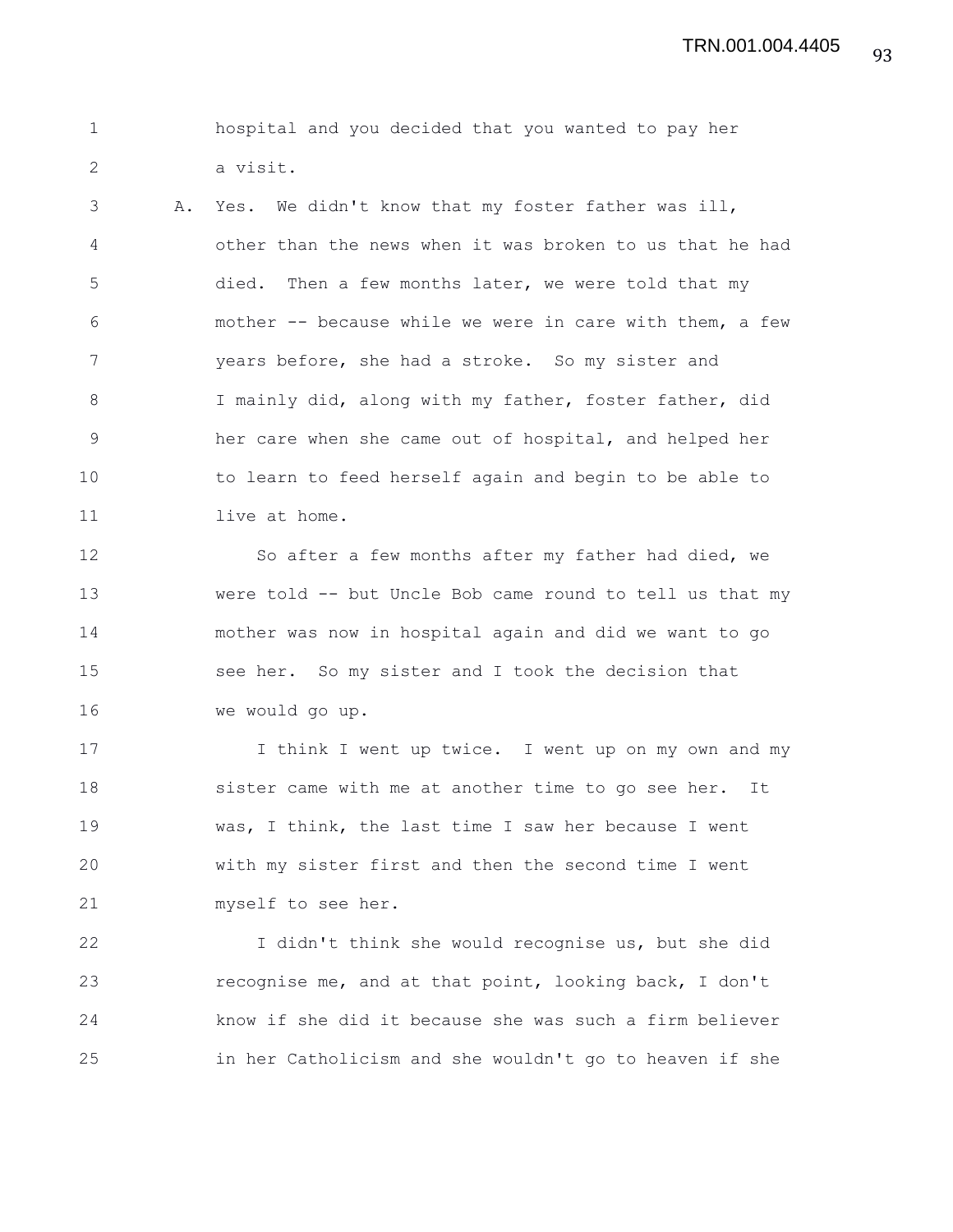1 didn't apologise.

2 She did tell me that I wasn't the bad, wicked child 3 that I was brought up to believe I was and that she was 4 sorry and then, basically, after that, I went back home 5 to Keith again and then, within a few months, Uncle Bob 6 had come to tell us that she had passed away. 7 My sister and I both, for all the abuse we had had 8 during our childhoods, we still had a loyalty because 9 they were the only parents that we ever knew, even 10 though they were bad parents, and we had a horrible 11 life, we still had this sense of loyalty to them as 12 parents. So we were both still sad when they died. 13 Q. This act of your former foster mother in apologising to 14 you, how important was that to you? 15 A. I think it was quite important in the sense of -- 16 I mean, it's taken me many, many years to come to terms 17 with what's happened. In a sense, it made me realise 18 that I wasn't perhaps the horrible child that I thought 19 I was, because I had no confidence in myself, nothing. 20 I didn't believe I was worth anything. She was, in my 21 opinion, punishing me for what her husband was doing as 22 a child, which was horrific. 23 My sister, on the other hand, never had -- she

24 wasn't there when I told her about the apology, but she 25 wasn't there and she still, even to this day, is very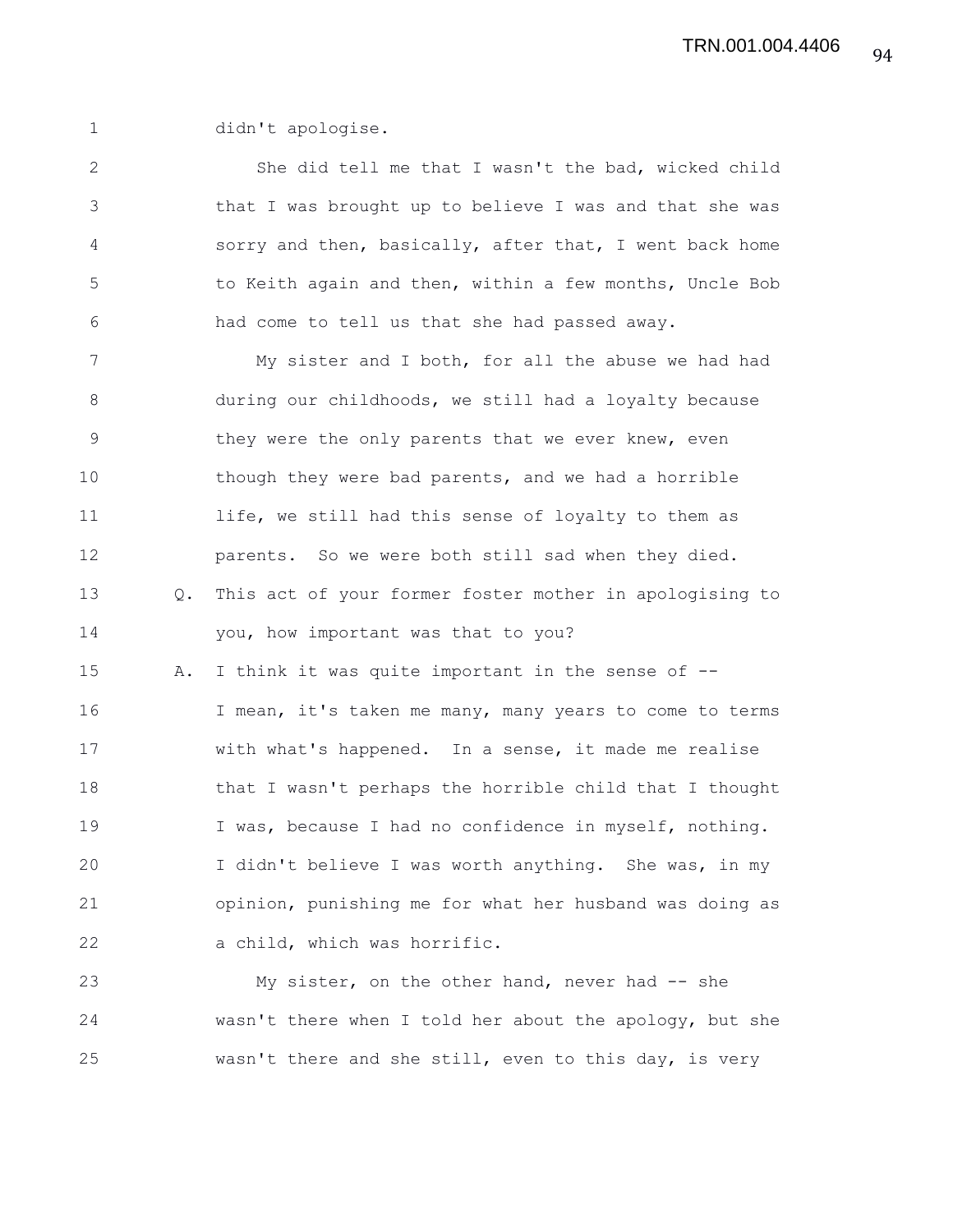|    | angry. She has never got over it and she is an           |
|----|----------------------------------------------------------|
| 2  | alcoholic as a result of it $-$ a functioning alcoholic, |
|    | I may add, now. But she's still angry.                   |
| -4 | For me, perhaps it gave me the strength in some way      |

5 to be able to eventually come to terms with it and to be 6 able to become what I hope is a better person. 7 Q. You tell us that whilst you were at Quarryhill, you 8 **8** received visits from your social worker. Were you able 9 to speak with your social worker on your own? 10 A. No. Never. We had a few different social workers, if 11 I remember, over the years. The one that's stuck in my 12 mind most was a social worker called Miss Richmond. She 13 had been on a few occasions and one particular occasion 14 she did ask to speak to my sister and I on our own, but 15 my foster mother absolutely refused. She said, no, if 16 you've got anything to say to these children, you say it 17 in front of me.

18 So in hindsight, or even at the time, I thought she 19 maybe wanted to ask us about our life. I didn't know -- 20 I thought perhaps she had suspicions, but I may be 21 totally wrong. She maybe didn't, but my foster mother 22 was never going to allow me to talk.

23 Q. What about when you were at Quarryhill? Were you 24 allowed to speak to her on your own when you were at 25 Quarryhill?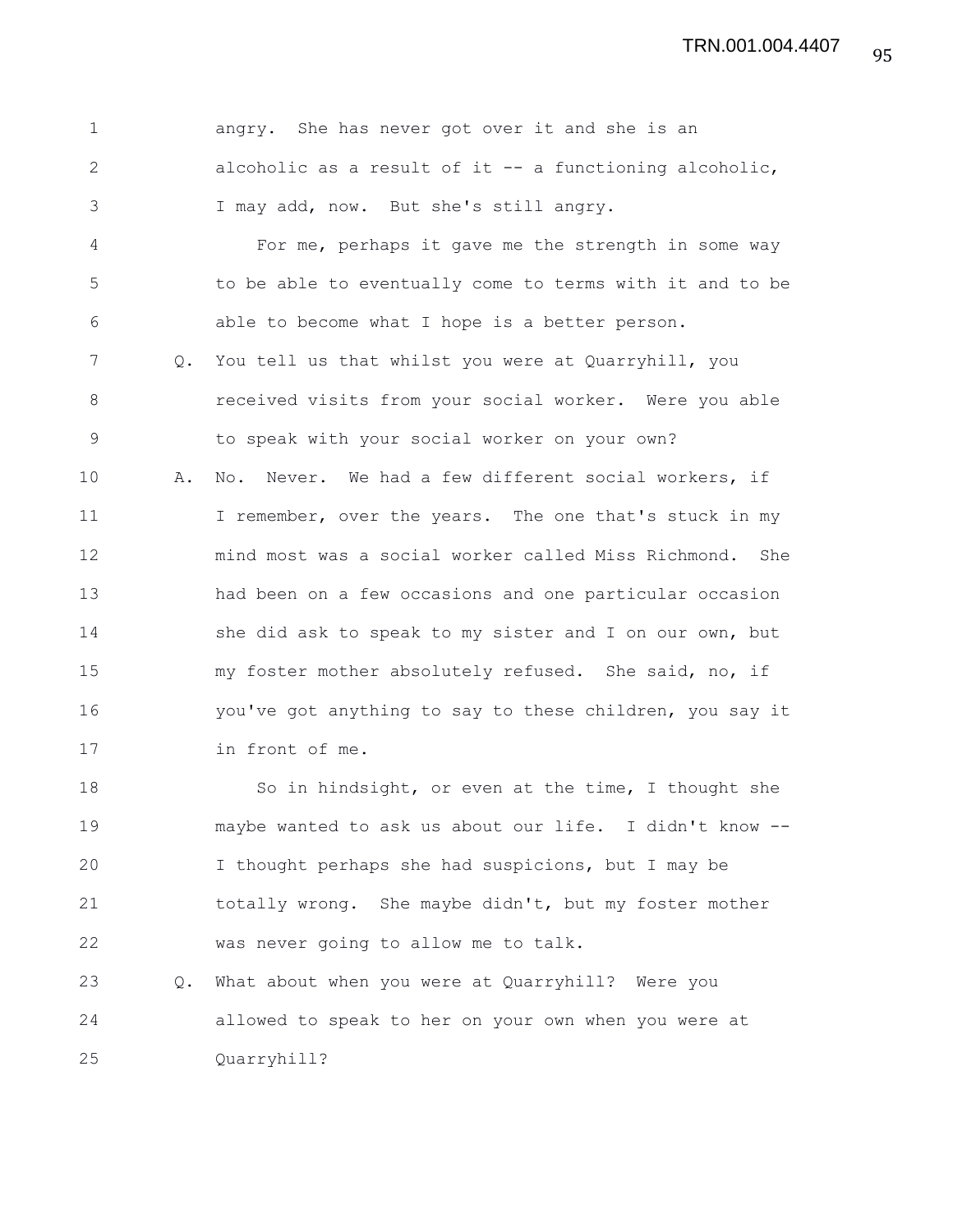| $\mathbf 1$  | Α.            | If we wanted to. It was Miss Rogers who took us to       |
|--------------|---------------|----------------------------------------------------------|
| $\mathbf{2}$ |               | Quarryhill. She used to come and visit then, but my      |
| 3            |               | sister and I never divulged anything that happened.      |
| 4            |               | We were brought up never to speak of it, so we didn't.   |
| 5            |               | It took, for me -- it was actually my second             |
| 6            |               | marriage. My first marriage broke down and it was my     |
| 7            |               | second marriage and a good few years into my second      |
| 8            |               | marriage, just before my youngest daughter was born,     |
| $\mathsf 9$  |               | that I actually told my husband about it. It took        |
| 10           |               | a long, long time because we never, ever told anybody.   |
| 11           | $Q_{\bullet}$ | So although you obviously have a high regard for         |
| 12           |               | Auntie Ethel and Uncle Bob --                            |
| 13           |               | A. Yes.                                                  |
| 14           | Q.            | -- you weren't able to open up to them about what had    |
| 15           |               | happened to you?                                         |
| 16           | Α.            | No, I never discussed it. I believe my sister did in     |
| 17           |               | years later, she told them, but I never spoke about it,  |
| 18           |               | I just kept it buried for a long time.                   |
| 19           | $Q_{\bullet}$ | Moving on to leaving care, you tell us that you were     |
| 20           |               | able to stay in the home until you were 18 years of      |
| 21           |               | age $--$                                                 |
| 22           | Α.            | Yes.                                                     |
| 23           | Q.            | -- if you were working and were able to pay towards your |
| 24           |               | costs --                                                 |
| 25           | Α.            | Yes.                                                     |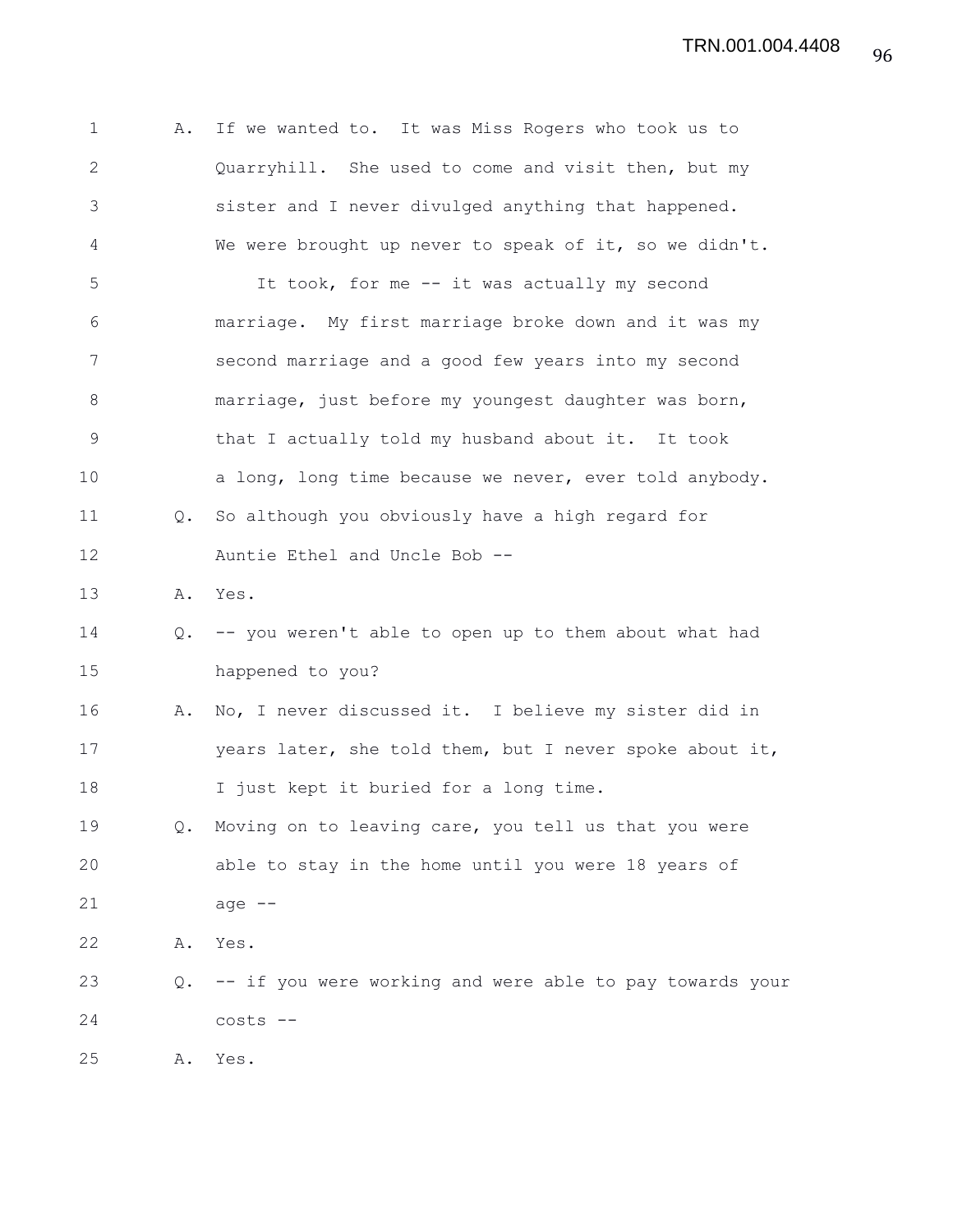1 Q. -- and that's something you did?

- 2 A. Yes.
- 3 Q. And you tell us that in fact you got married before you 4 were 18.

5 A. Yes. Well, I was just -- two weeks after my 18th 6 birthday. I had been working, I left school at 15, and 7 worked in the local supermarket, and just paid my digs 8 from my wages that I got there. That's where I met my 9 first husband. We got engaged after a year and then, 10 just after my 18th birthday, we were both married. So 11 I got married from the children's home, from there, and 12 then moved into my first home with my husband.

13 Q. What preparations or advice or training or anything of 14 that nature did you receive to help you cope and manage 15 in adult life?

16 A. None -- apart from Auntie Ethel, she was marvellous. 17 They helped us with the wedding and what was coming up, 18 but as regards leaving the home or anything like that, 19 or training after, when you leave school, anything like 20 that, that was never an option. My sister, again, she 21 was the same. She worked when she left school and got 22 her own flat to rent. But there was no aftercare 23 in that sense, although we do still know Auntie Ethel 24 and Uncle Bob socially. From social workers, all that 25 kind of thing stopped, but we weren't given any guidance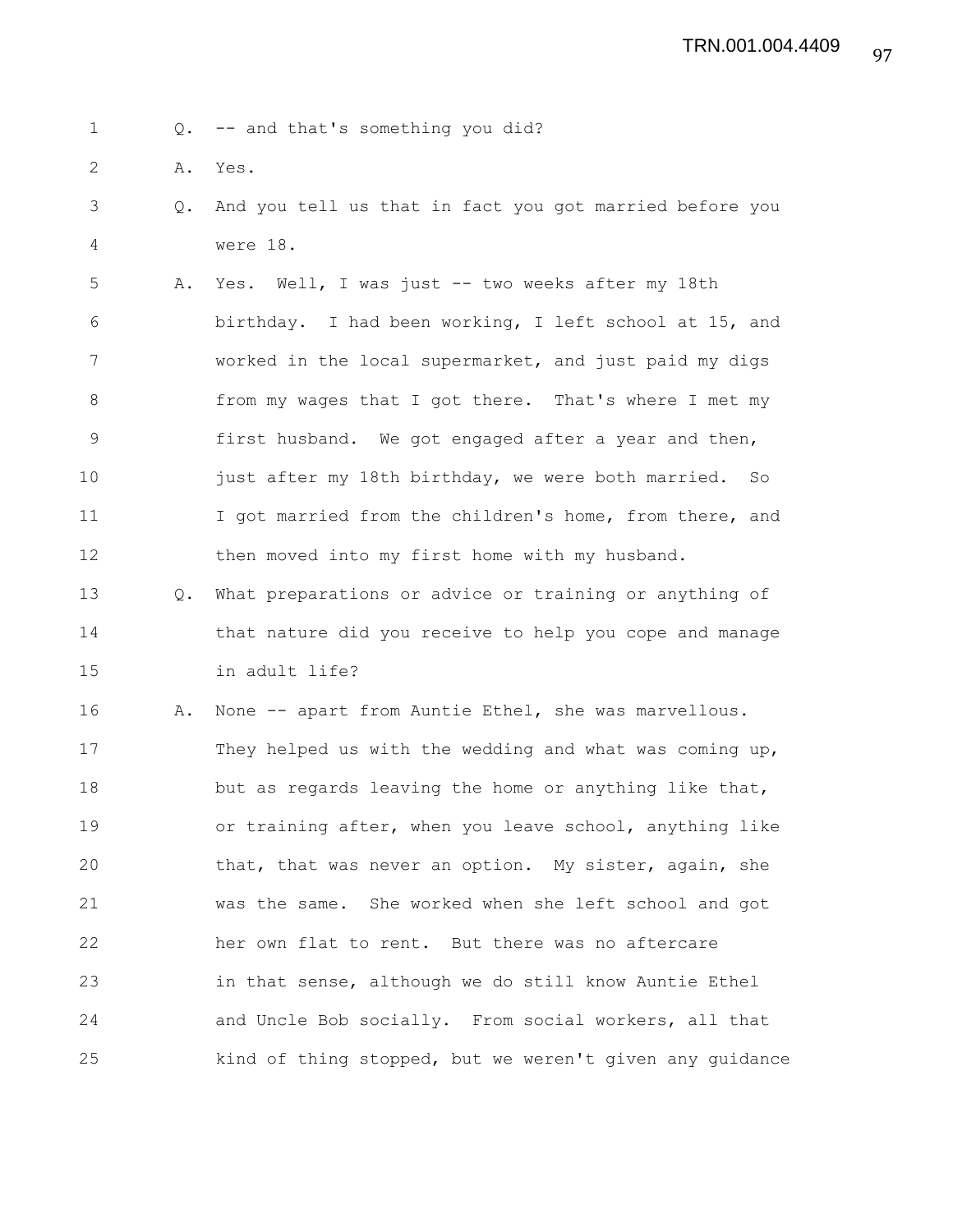1 in the sense of how to be an adult, I guess, in the real 2 world. You were just expected to make your own way in 3 the world and that's it.

4 That for me, in hindsight, is a lacking side of 5 being brought up in care like that. There was nothing 6 like that: you just made your own way in that sense. 7 Q. You say that, if I'm correct in my understanding from 8 your records, both the social work department and 9 Aberlour paid for the costs of your wedding. 10 A. They did. They helped towards that. Auntie Ethel also 11 got my wedding dress. They were marvellous. My 12 husband, my husband to be at the time, his family were 13 amazing. They took care of a lot of things, the showing 14 of the presents and things. The wedding was all done at 15 his parents' house. His mother was a wonderful lady. 16 And Auntie Ethel and Uncle Bob were totally supportive 17 and helpful when it came to our wedding and everything

18 like that. It was marvellous. I couldn't have asked 19 for anything better.

20 Q. At page 9838 of your statement, you tell us a little 21 about the impact your experiences of being a child in 22 care has had upon you in adult life. Can you tell us 23 about that?

24 A. To the extent that I don't think I ever ended up being 25 the person that perhaps I could have been because of the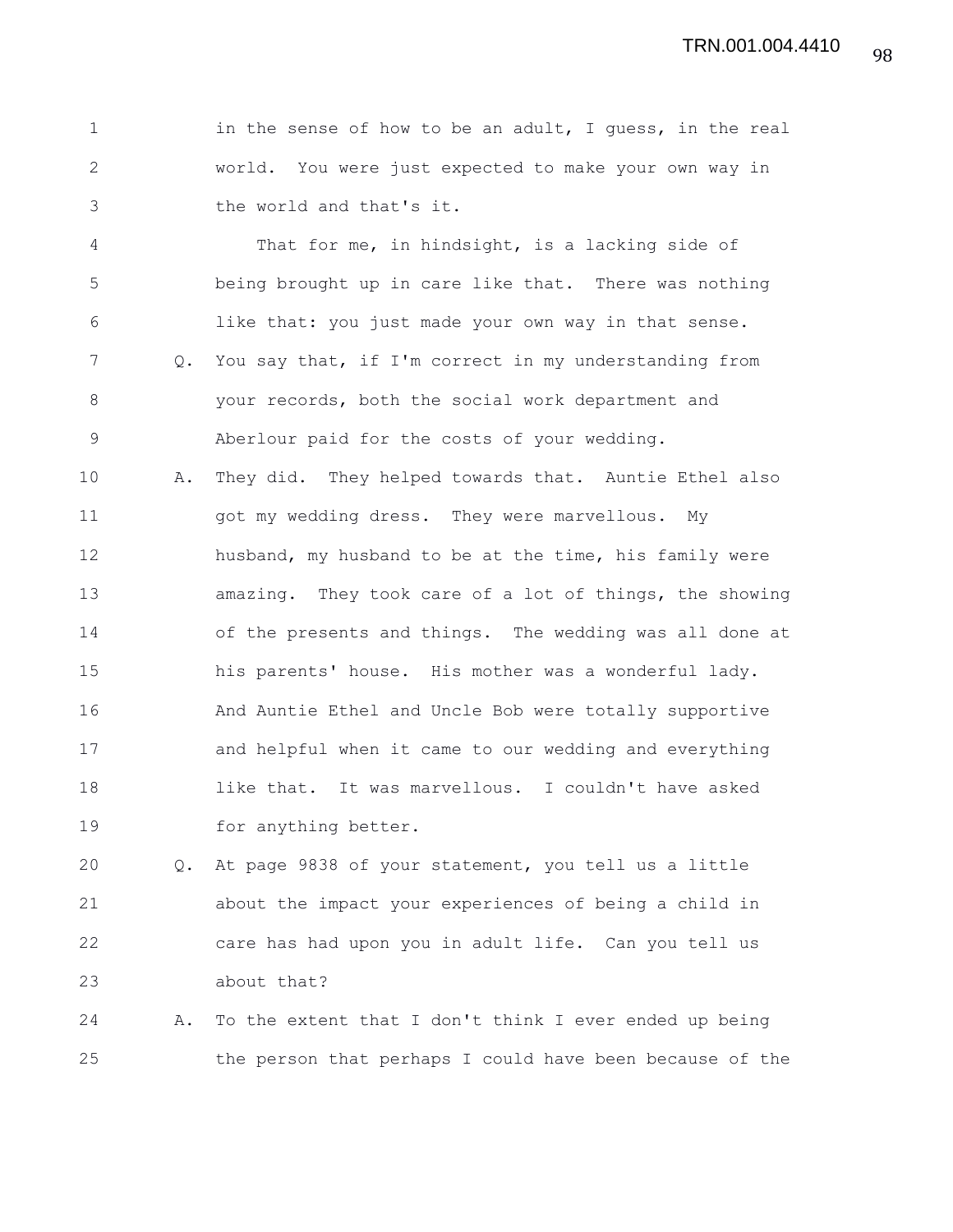1 lack of confidence and the belief for a long time that 2 I was never any good, never any good to be able to 3 achieve anything. The experience in the children's home 4 was different, obviously, but I think that is always 5 ingrained, and even sometimes to this day, I don't 6 have -- I'm sorry.

7 LADY SMITH: It's all right.

8 A. I wanted to be a nurse and I know I'm capable, or would 9 have been capable of so much more, but just never had it 10 there. And it's quite a sad fact. You know, mostly you 11 can get over it. My greatest thing in my life is what 12 I've done for my children: made sure that they've never, 13 ever experienced in their childhood, or now that they're 14 grown up, the way I ever felt, how I was made to feel.

15 It's the one thing that -- and it used to make me 16 angry because people used to say that children that were 17 abused would often go on to become abusers, and it makes 18 me truly angry to hear that because if someone is truly 19 abused, it's the last thing they would ever want any 20 other human being to go through. It's horrific.

21 In some senses I've managed to come out, I'm fine, 22 I have produced two wonderful children, a beautiful 23 grandchild, and I have had a happy life and they have 24 had a happy life. But it does make me sad that 25 sometimes that all of the children, especially when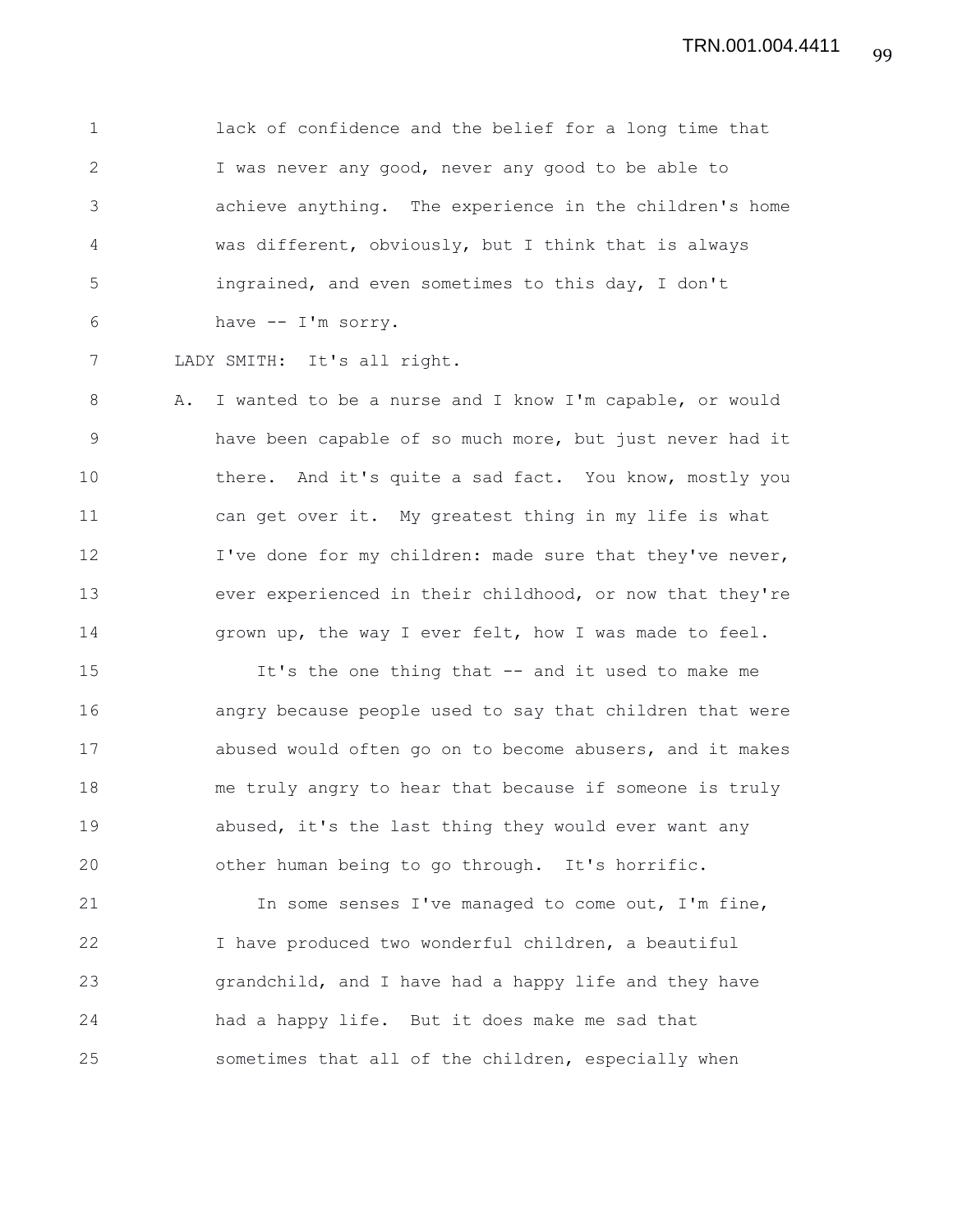1 we went to Keith, with the exception of the two youngest 2 twins that I spoke about, every other one of them bar my 3 sister and I committed suicide after they left. They 4 had had horrific, probably sometimes worse than maybe 5 what I experienced in their abusive lives, but they all 6 were either suffering from alcoholism or drugs and they 7 all committed suicide. That's quite a statistic, in my 8 opinion, because it's quite sad that that's happened.

9 My sister is still a living alcoholic because of it. 10 She does function, at times she didn't function, and 11 we've managed to come through everything together in the 12 best way we have, but never perhaps been the people that 13 we might have been. But you can't live on regrets, you 14 know. You have to make of life what it is and do the 15 best you can.

16 MS RATTRAY: Turning to the subject of records, you tell us 17 that you tried to recover some records. I think you say 18 that you were in contact with the local authority but 19 you were also, I think, in contact with Aberlour to 20 obtain your records from there; is that right? 21 A. Yes. Over a period of separate years, mainly when I'd 22 had my two children, when my youngest daughter was a few 23 years old, it was mainly to try and find information to 24 give them a family background because neither of them 25 had any other background, nor did my sister's children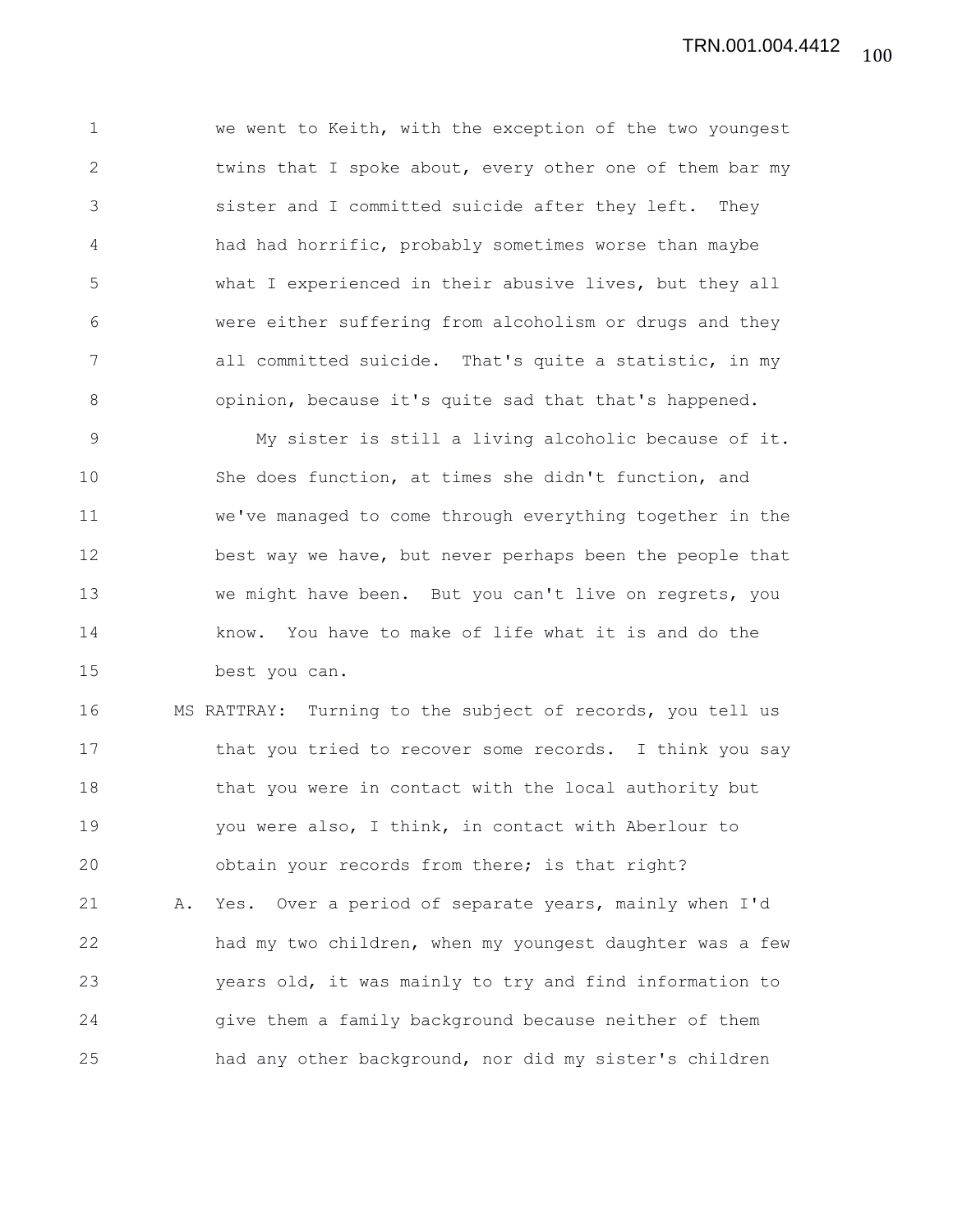1 have any background. I contacted Renfrew Council and 2 I actually spoke to the man, as it turned out, who had 3 been in charge of sending us to Inverness, 4 Eric McKenzie. He had sent a letter at one point with 5 my brother's and sister's names from what I could 6 remember.

7 I still remembered their names. So we got that 8 information, but other than that, there was nothing else 9 that they could give us, and my sister and I both -- 10 I tried the Aberlour Trust twice to get hold of our 11 records to find out, basically, what had happened, 12 because we didn't know what had happened or the reasons 13 we'd ended up in care in the first place, other than our 14 own memories.

15 My sister also tried and there's quite a few years 16 between these three events. Both times, we were told 17 that our records had been destroyed in a fire, so we 18 could never get any access.

19 So we had to accept that, that that was --20 we weren't ever going to find -- we didn't quite believe 21 it because we did think that somewhere along the line 22 there would still be some records of what had happened 23 to us and why we ended up in care. But we had no joy at 24 all and the only -- since coming along with this 25 process, I've managed to get my records after all these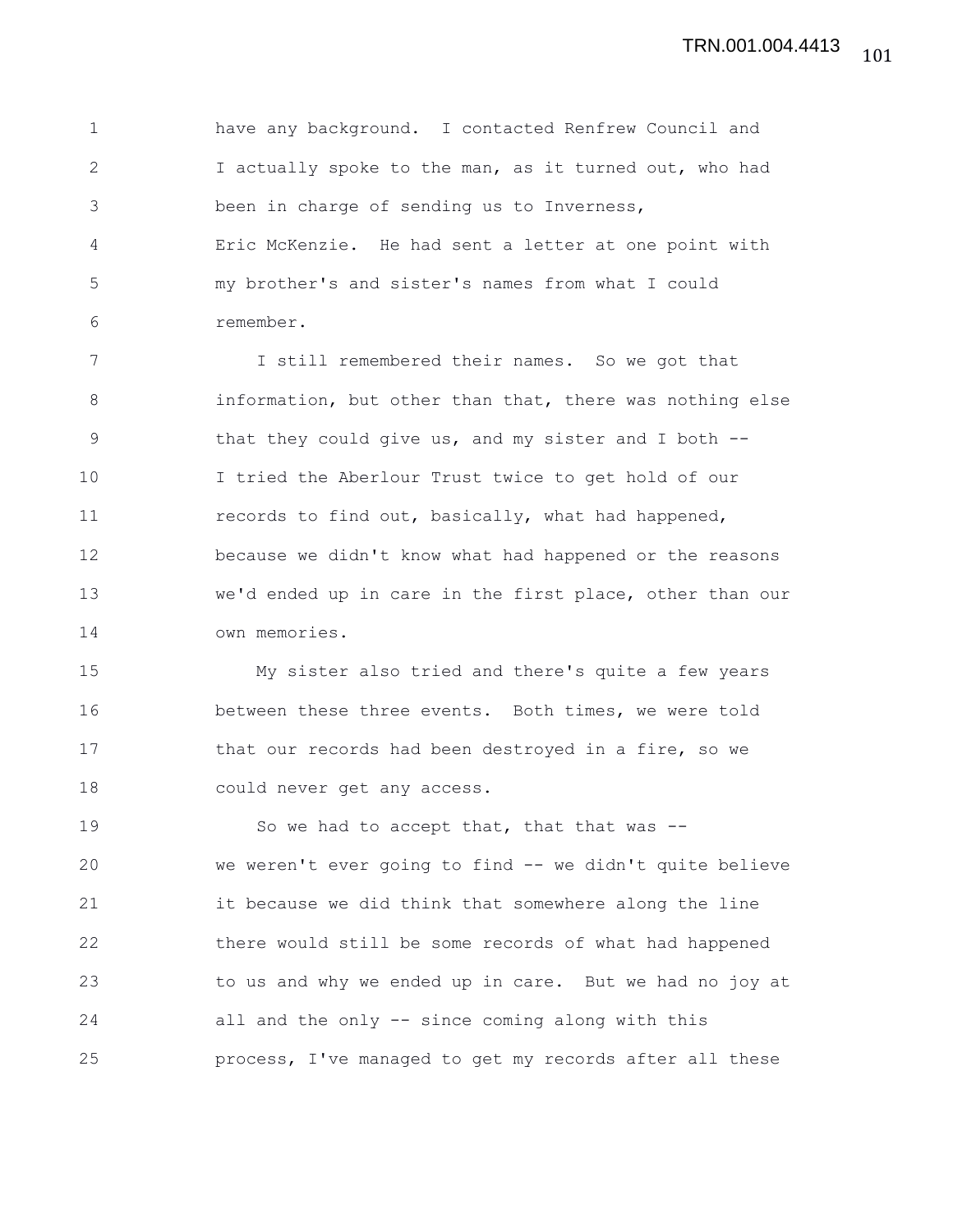1 years. Well, I'm now 60, but here I am now with 2 information on my family that I've been able to pass on 3 to my sister as well, that we never, ever -- we spent 4 years trying to get but gave up, thinking that we would 5 never get any information.

6 Q. Finally, Angela, on the last page of your statement, 7 9840, you speak about lessons to be learned. You say 8 that children need to have a voice and be listened to. 9 Can you explain to us the point you're making here? 10 A. Well, for me personally, I always think that in latter 11 years that child abuse, maybe naively, shouldn't be 12 happening. From my experience in foster care I know 13 child abuse does still happen, but it still shocks me 14 that children that are put into what's supposed to be 15 a safe place are still suffering, because whatever my 16 sister and I came from, we ended up in far worse. 17 Again, because we were so scared, we never opened our 18 mouths to speak about it.

19 Also, there was nothing after the care for us. 20 If we wanted to deal with things, we dealt with it 21 ourselves, and then in the future at one point, 22 I personally did go to seek psychiatric help but was 23 told by the counsellor or the psychiatrist that I had 24 dealt with it and really I didn't need care. But 25 because I was so unsure of myself at the time and had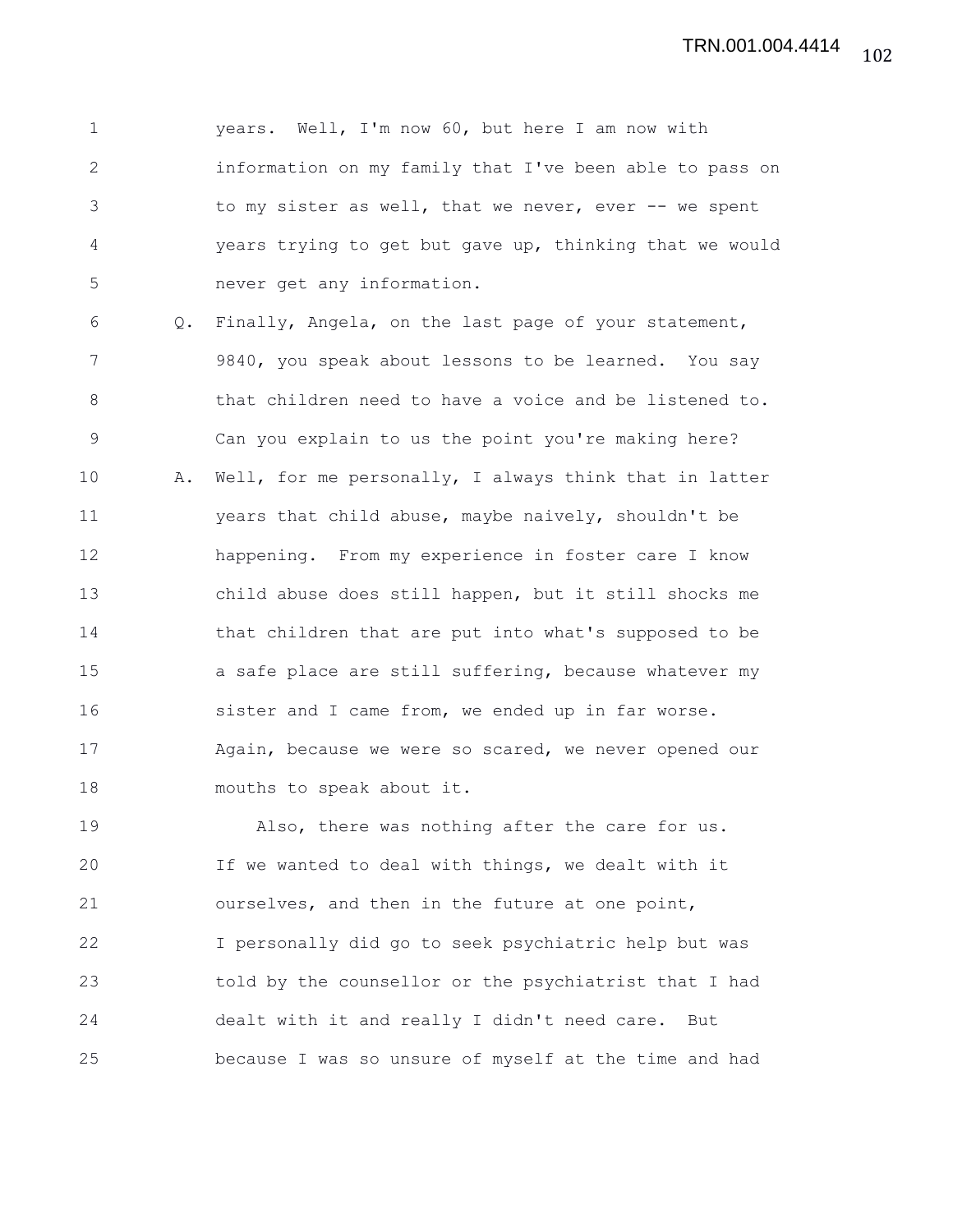1 gone through such a hard time, I had mostly dealt with 2 it myself. However, my sister didn't and I think so 3 many children after care, they don't know who to speak 4 to because once they've left care, especially in our 5 time, there is no aftercare for them, which is why it 6 makes it so hard for some children then, as young 7 adults, to be able to cope. The example being out of 8 all those friends that we had in the children's home, 9 the majority of them are dead, and all suicides.

10 Children need to be heard as young adults when they 11 leave care. I don't know what the situation now is, 12 it's probably different, but there was nowhere for us to 13 go, and they need to be heard. This is one of the main 14 reasons I'm doing this, because the lessons that I think 15 should be learned are that there are -- there is another 16 side and there's a whole area of children like me that 17 were children like me that have never had a voice to be 18 able to say, "This is what happened to me, it should 19 never have happened, and it should have been dealt it in 20 a much better way", and I would hope that if anything 21 from this inquiry comes, it's that this wouldn't happen 22 in our future generations in that sense. 23 MS RATTRAY: Angela, I have no further questions for you. 24 It just remains for me to thank you very much for 25 answering the questions I had.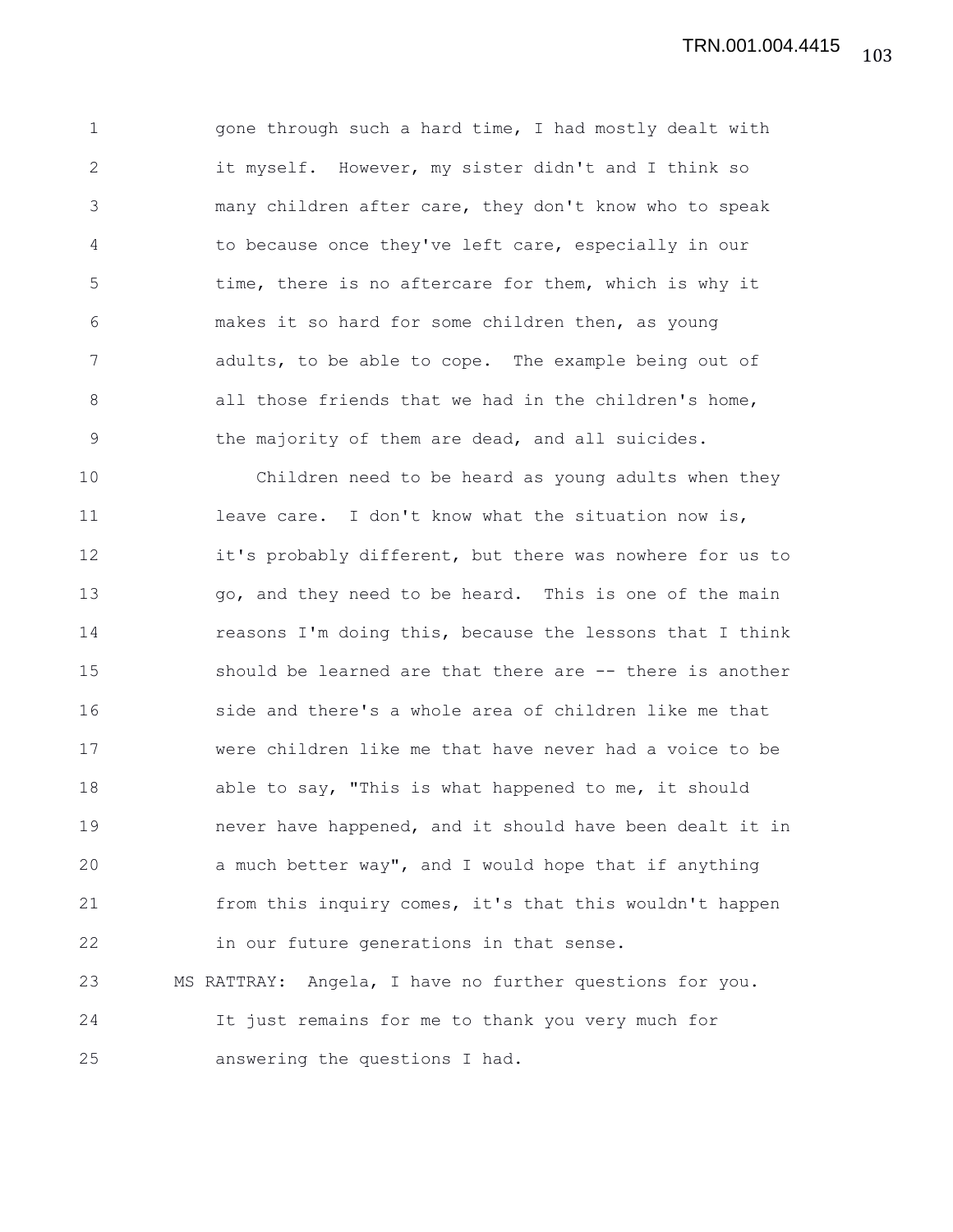| $\mathbf{1}$  | I'm not aware whether there are any further                 |
|---------------|-------------------------------------------------------------|
| $\mathbf{2}$  | questions, my Lady.                                         |
| 3             | LADY SMITH: Let me just check if there are any outstanding  |
| 4             | applications for questions. No.                             |
| 5             | Angela, those are all the questions we have for you         |
| 6             | today. I think it has already been indicated to you         |
| 7             | that so far as your experiences in foster care are          |
| $8\,$         | concerned, that is of great value to us for when we get     |
| $\mathcal{G}$ | to looking at foster care. Thank you very much for          |
| 10            | engaging with the inquiry in the way you have, both by      |
| 11            | providing your written statement and by coming today to     |
| 12            | give oral evidence. It's of enormous assistance to me       |
| 13            | and I'm now able to let you go with my thanks.              |
| 14            | Thank you.<br>Α.                                            |
| 15            | (The witness withdrew)                                      |
| 16            | LADY SMITH: Ms Rattray?                                     |
| 17            | MS RATTRAY: My Lady, we have read-ins arranged, but perhaps |
| 18            | it's a bit late --                                          |
| 19            | LADY SMITH: You're not going to finish one in 10 minutes,   |
| 20            | you're telling me?                                          |
| 21            | MS RATTRAY: No, I'm not.                                    |
| 22            | LADY SMITH: Let's start the lunch break now and we'll sit   |
| 23            | again at 1.50. Thank you.                                   |
| 24            | $(12.50 \text{ pm})$                                        |
| 25            | (The lunch adjournment)                                     |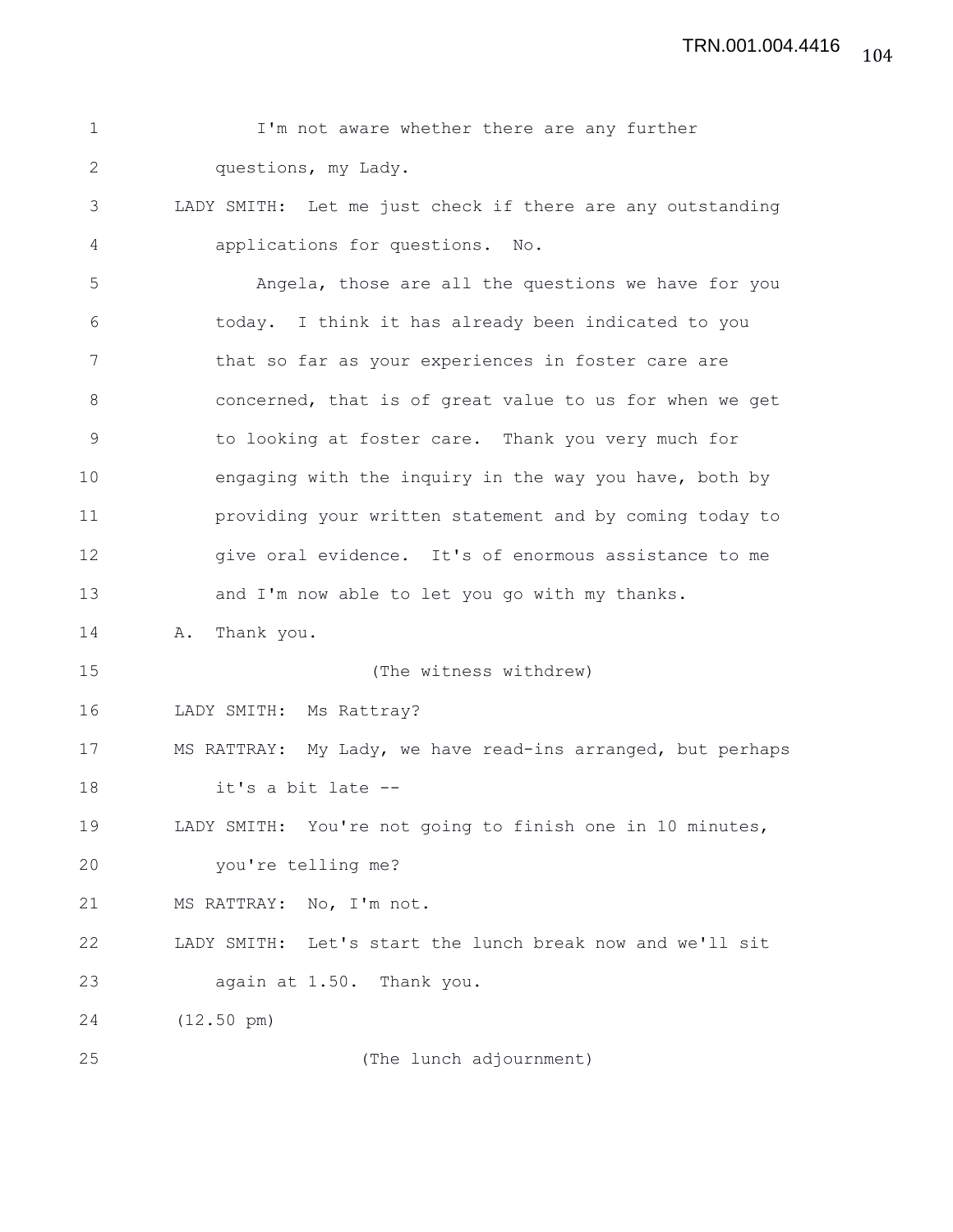1 (1.50 pm)

2 LADY SMITH: Yes, Ms Rattray.

3 Witness statement of "MARIA" (read) 4 MS RATTRAY: My Lady, this is the first of two -- and 5 possibly three, depending on time -- read-ins. The 6 first is a statement of an applicant who wishes to 7 remain anonymous and has chosen the pseudonym Maria. 8 Her statement can be found at WIT.001.001.8769: 9 "My name is Maria. I was born in 1960. My contact 10 details are known to the inquiry." 11 From paragraphs 2 to 17, Maria speaks of her life 12 before care with her parents and six brothers and 13 sisters in Falkirk. Maria was abused in her family 14 setting before being taken into care at the age of 9 and 15 placed in Weedingshall Children's Home in Polmont. 16 Maria said that she was there for several months, 17 possibly a year, before being placed at Aberlour 18 Children's Home in Dunfermline. 19 The records the inquiry has seen state that Maria 20 was admitted to Bellyeoman Road Children's Home on 21 1971 with three of her siblings and was 22 discharged on 1973. 23 Now moving to paragraph 18 at page 8772: 24 "There was a man and woman that ran Aberlour who 25 were called **BGO/BGP** . It was horrendous in BGO/BGP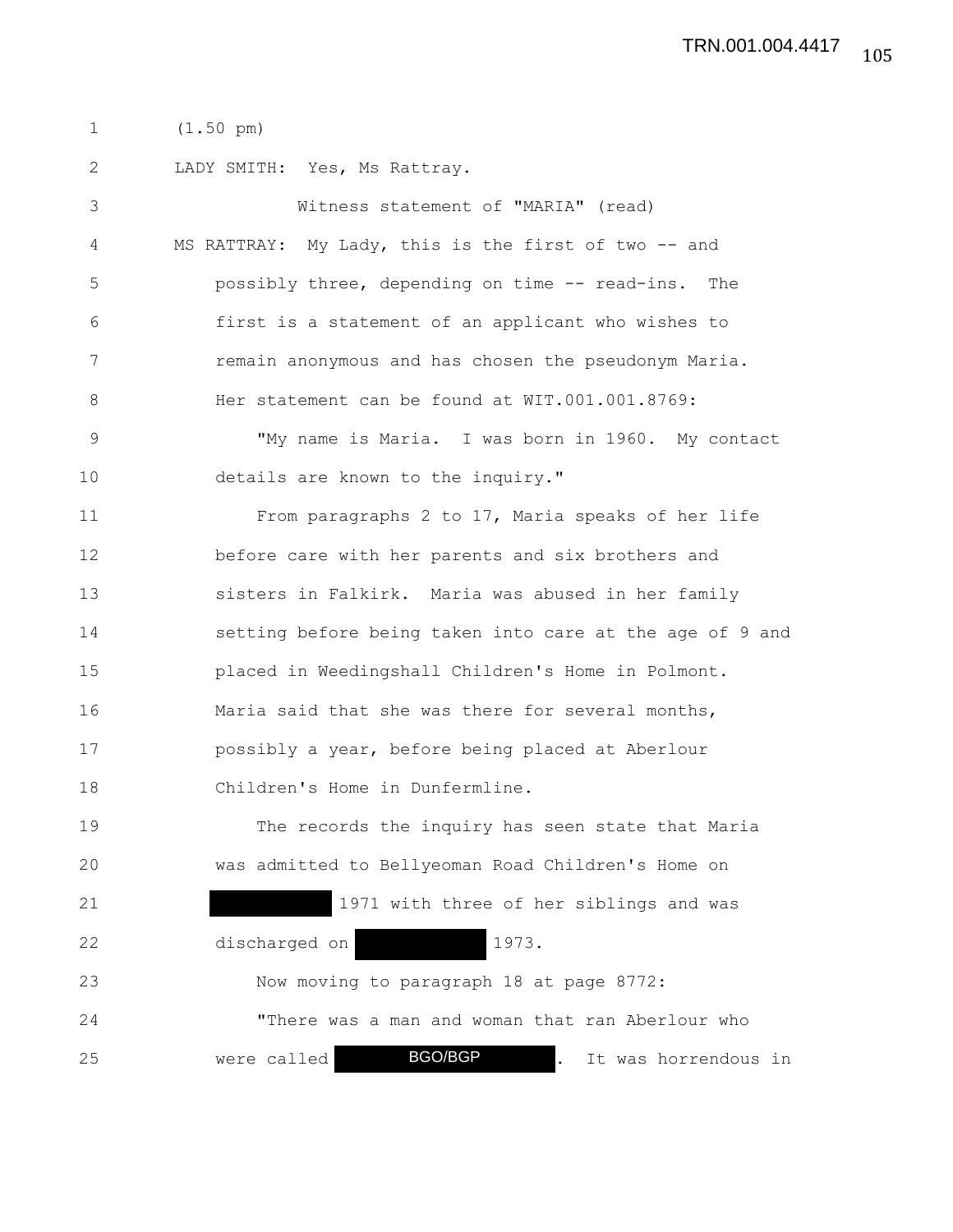1 Aberlour. BUC was really, really bad. That man 2 was absolutely horrific. We have the were in 3 their forties. I was abused mentally, physically and 4 emotionally. BGO<sub>b</sub> BGO/BGP

5 "There were other helpers there to do the linen and 6 stuff. I don't remember any wrong from the other 7 helpers or them having a lot to do with the kids.

8 "I went into Aberlour aged 10 going on to my 11th 9 birthday. I was there for a two-year period. I went to 10 Queen Anne High School. I started fresh at 11 years old 11 and had a uniform. At school everyone took me under 12 their wing. They knew I was a children's home child.

13 "I remember the bigger ones looking after me. That 14 school scared me because when I started school there was 15 a stabbing. Two boys had been fighting and one had 16 stabbed the other and killed him. I thought it was 17 a bit rough.

18 "There was a bedtime routine. Some things were 19 normal, some things weren't. There were a lot of bad 20 things in Aberlour.

21 "I think Aberlour was the only place I was in that 22 did trips and holidays. That was one good thing about 23 Aberlour. We got taken out to Eyemouth, Spittal, 24 Berwick-upon-Tweed. A minibus took you. The BGO/BGP 25 drove the minibus. We would all be handed boxes of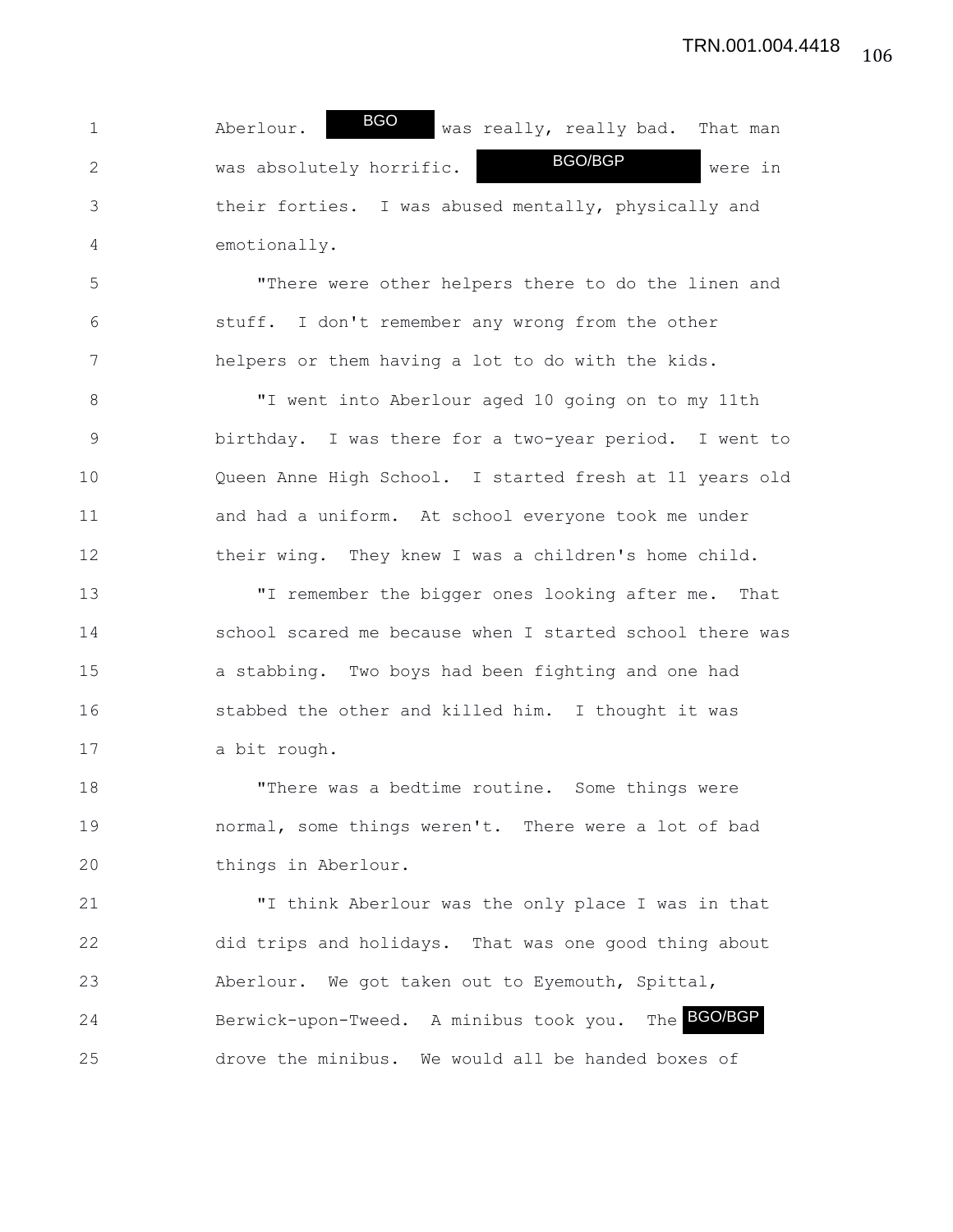| $\overline{1}$ | chocolates and stuff. That was a rare treat in      |
|----------------|-----------------------------------------------------|
|                | a children's home. We would stay weekends and more. |
|                | Nothing bad happened on holiday.                    |

4 "While we were on holiday, we would all be in a big 5 house. I remember one time we were all playing in the 6 6 Water and it was sunny. At night the **BGO/BGP** lined us 7 up to get our blisters with needles because we were all 8 sunburnt.

9 "I don't remember birthdays but I remember at 10 Christmas getting a Sooty & Sweep sponge. I remember 11 being happy at Christmas so we must have got nice 12 presents. I went to church every week on my own choice. 13 I went to get away from the abuse at the home. I quite 14 enjoyed it. I would sit singing.

15 "I ran away from Aberlour four or five times. I was 16 10 10 running away from the abuse by  $\overline{BGO}$  . I would 17 never be away for long, I was only a kid. I would get 18 as far as the motorway and then the police would get me.

20 I remember BGP doing the pep talk, telling me what 21 they were. I went to the dentist at Aberlour. He 22 pulled some of my teeth out to make some spaces.

19 "I started my periods when I was in Aberlour.

23 "When me and my brothers and sisters went into 24 Aberlour, all the other children were already 25 established. There was a big table. You'd sit there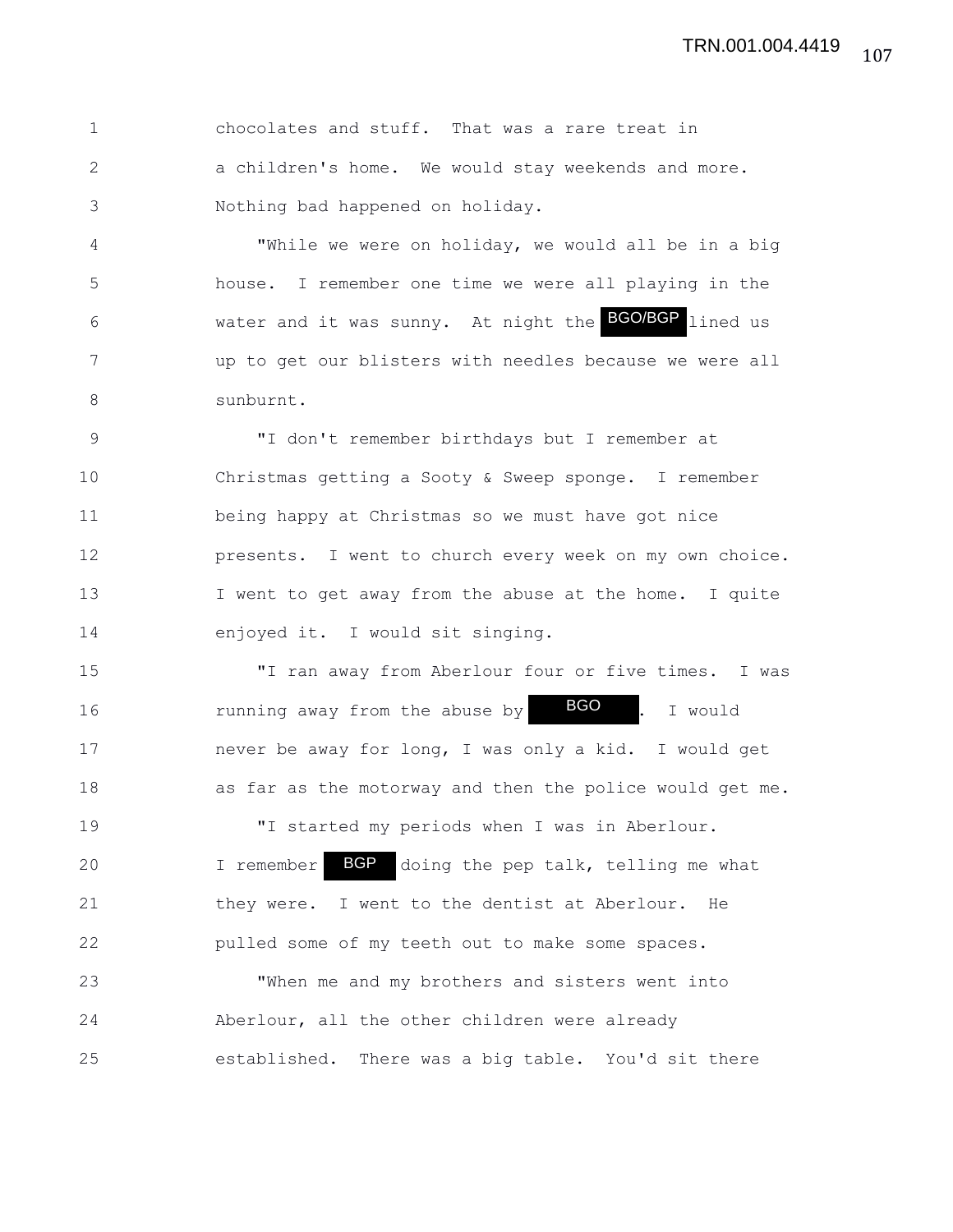1 and you'd be given these meals. If you didn't eat your 2 meal, it was then presented at every meal until you ate 3 it. I don't like cod roe. I still don't like cod roe 4 to this day. I would sit there and starve.

5 "I was the oldest sibling taken in there. My 6 sister, she was younger, she'd be a couple of seats up 7 from me. I remember **BGO/BGP** saying, 'Eat 8 your peas and carrots'. My sister was crying. She 9 couldn't eat the peas and carrots. BGO got the 10 peas and carrots and was putting them in my sister's 11 mouth, shovelling them in. There was tears and snot and 12 everything from my sister. I could see the peas and 13 carrots coming down my sister's nose. I stood up and 14 had a go at  $BGO$  . I thought, I'm not having that, 15 they can do what they want with me, starve me and put my 16 dinner in front of me every day, but they are not going 17 to do that to my young kid sister. BGO BGO<sub>b</sub> BGO/BGP

18 **" BGO** took me upstairs, put me over his knee 19 and pulled my pants down. **BGO** pulled my bum 20 right up and was slapping my private bits with 21 a slipper. That was the first of the sexual abuse. 22 I remember thinking, why is he doing that, why is he 23 going there, haven't I had enough of that? I have come 24 away from that. I remember thinking, the pain, the 25 pain. BGO BGO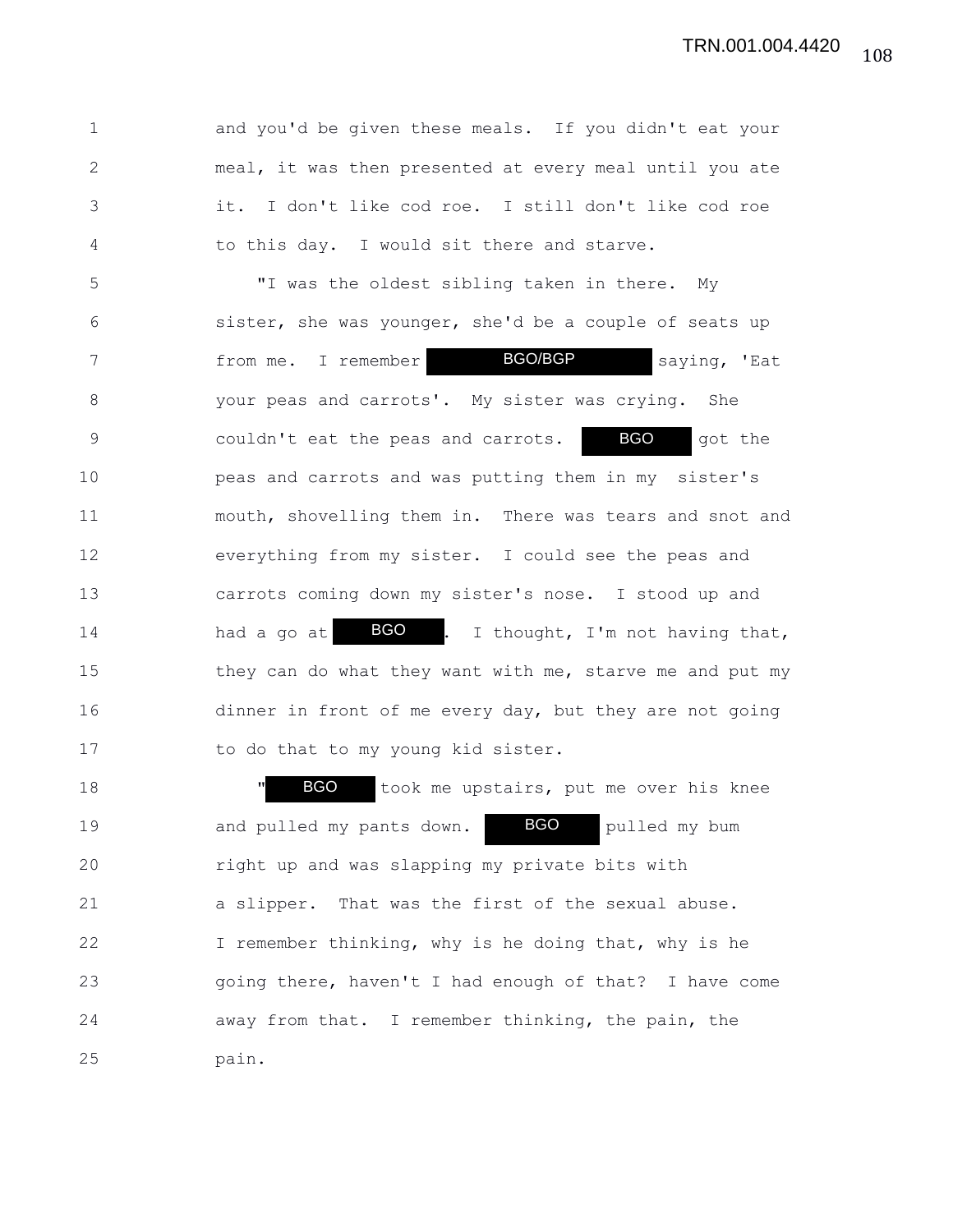1 T was abused by **BGP** . I was abused sexually, 2 physically and emotionally. He found me an easy target. 3 The abuse at Aberlour happened when I was 11. I was 4 continually abused. I remember kicking out and trying 5 to fight back. I remember trying to scratch 6 "Some things happened to my sister at Aberlour. 7 I think the same things. I think it happened to other 8 kids too. The girls spoke about it. 9 threatened me not to tell anyone or something would 10 happen to my brothers and sister or to me. They were 11 all different threats. 12 "Each child would go up on their own to their own 13 bath. BGP would walk into the bathroom when you 14 were having your bath. He'd touch my breasts and say, 15 'Oh, you look like you'll be needing a bra soon, it 16 looks like you're going through puberty'. He was a 17 gross, dirty old man. The way he spoke just makes me 18 shiver. 19 "The weekends were bad. You either got abused or 20 you went out. I went to church every week. I joined 21 the Brownies and then the Guides to get away some 22 nights. 23 "One day we were all standing in a line waiting for BGP BGP BGP

24 school and **BGP** comes out like Hitler. He was 25 a total control freak. He would examine each child to BGP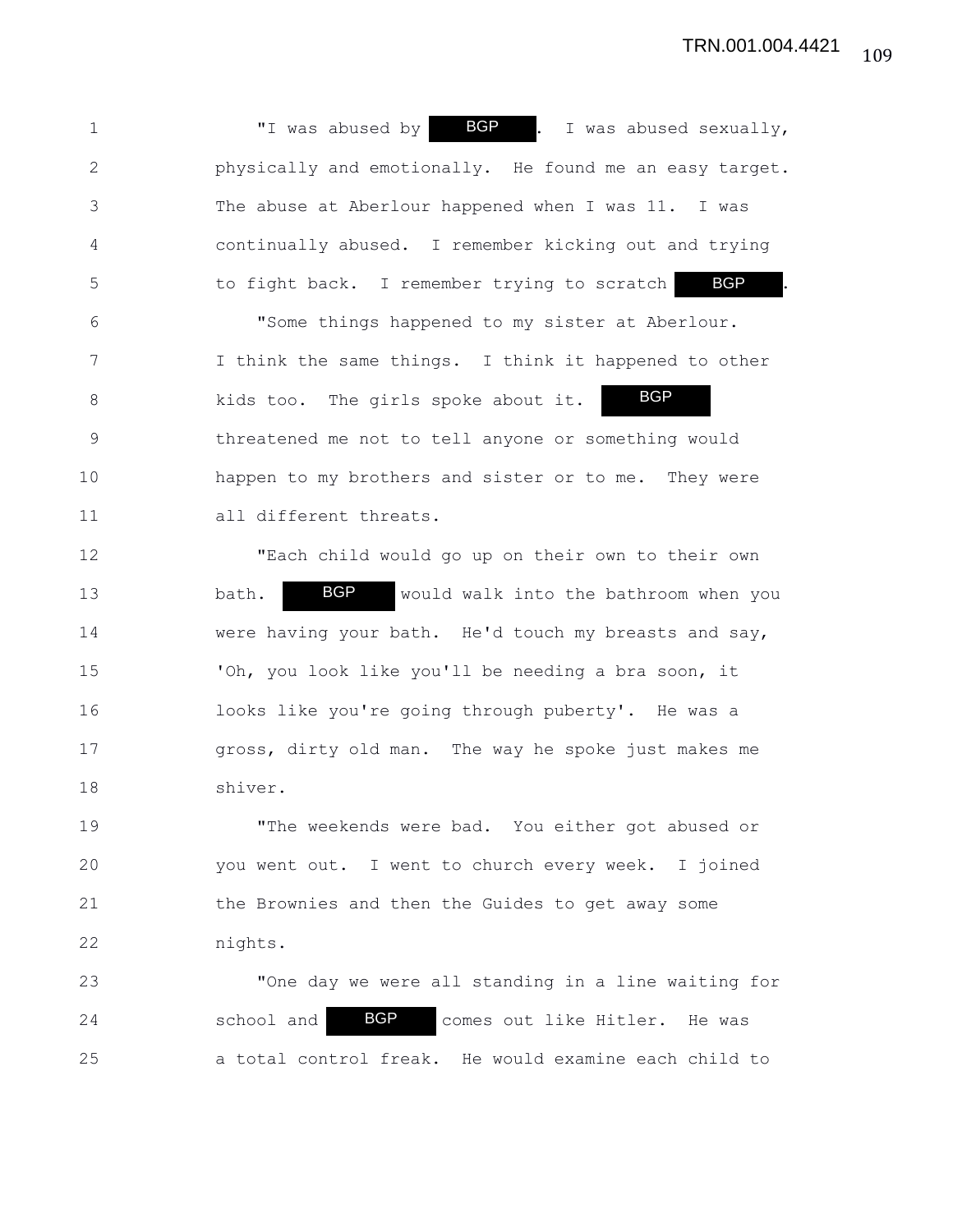1 see if the child was okay to go to school. 2 came up to see and said, 'You haven't brushed your 3 teeth'. I told him that I had, but he said, 'You 4 haven't brushed your teeth, get back up there and brush 5 your teeth'. All the kids went off to school. 6 **BGO** came up to the bathroom I was brushing my teeth. 7 He said, 'You're not doing your teeth properly'. 8 BGO got the brush and he was nearly choking me. 9 He had my mouth open and was ramming this brush into my 10 mouth. **BGO** got a pleasure out of doing things 11 like that to you. 12 **"** BGP sat back and she knew everything that 13 was going on. She was downstairs listening. You could 14 hear the abuse happening. BGP had long, black hair. 15 She would make you brush her hair most nights until your 16 arm ached. You would go into watch telly and you would 17 have to brush this hair. It was only me that she made 18 do that. **BGP** was like Cruella in the film 19 101 Dalmatians. She was evil. BGP would bark orders 20 at BGO and he would jump. 21 The was always **BGO** who battered you. BGP would 22 come up and do a couple of things to me. She would slap 23 me on the bed. BGP would be laying into me on the 24 bed. I would kick back, punch, retaliate. At that age, 25 I thought, I'm not having this, getting beaten and BGP BGO BGO BGP BGO BGP BGO BGP BGO

110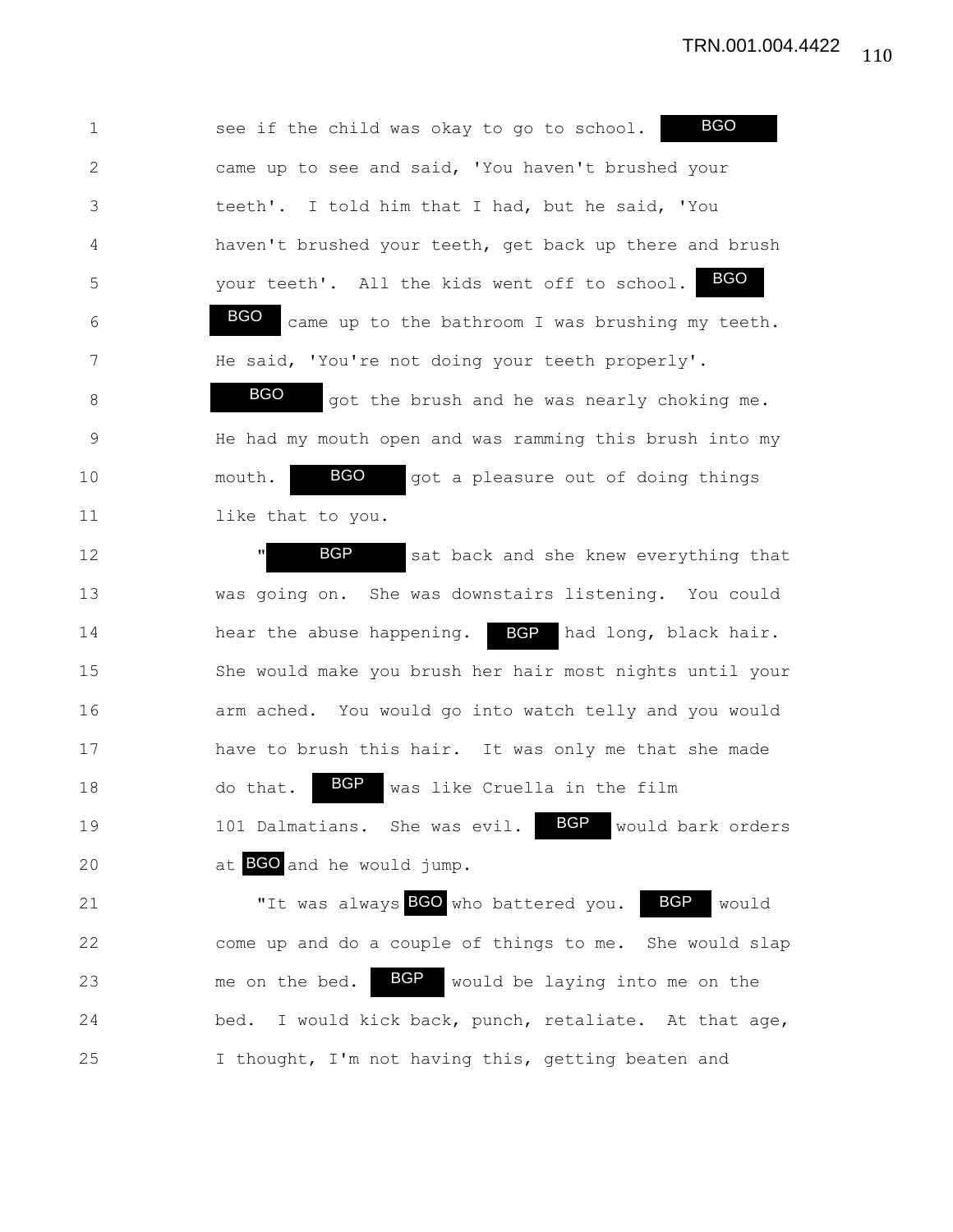1 battered for protecting my sisters and brothers.

2 "The children at Aberlour were told not to go the 3 park. One some time we went all to the park. We all 4 came back. BGO/BGP lined us up and said, 'Have 5 you been in the park?' Everybody including my sister 6 nodded. I shook my head. I was taken upstairs and 7 battered again. I was put to bed for lying. BGO/BGP

8 "Later my sister came up and said, 'We all had 9 Baster eggs'. BOO/BGP had waited until I was put 10 to bed and then provided an Easter egg to all the other 11 children. Chocolate and sweets were a rarity back then, 12 a real treat. My sister said, 'It's all right, 13 I sneaked you some in my pyjamas'. She had saved half 14 her egg for me as she knew I would be heartbroken. BGO/BGP

15 The BGO/BGP hated me. My sister told me we saved 16 stamps and one time we stole some from the shop. My 17 sister says, 'You got hammered, you got absolutely 18 hammered'. I don't remember it.

19 The Magnetic Movement of the Water of the Magnetic Magnetic Movement of the Magnetic Magnetic Magnetic Magnetic Magnetic Magnetic Magnetic Magnetic Magnetic Magnetic Magnetic Magnetic Magnetic Magnetic Magnetic Magnetic 20 with a child. It's written in my records from Aberlour, 21 'Maria was bad today and out of control so had a short, 22 sharp slap'. You can times that by 10 and put sexual 23 abuse in between it. That was what they failed to 24 write. BGP

25 "I was petrified at Aberlour. I used to run out and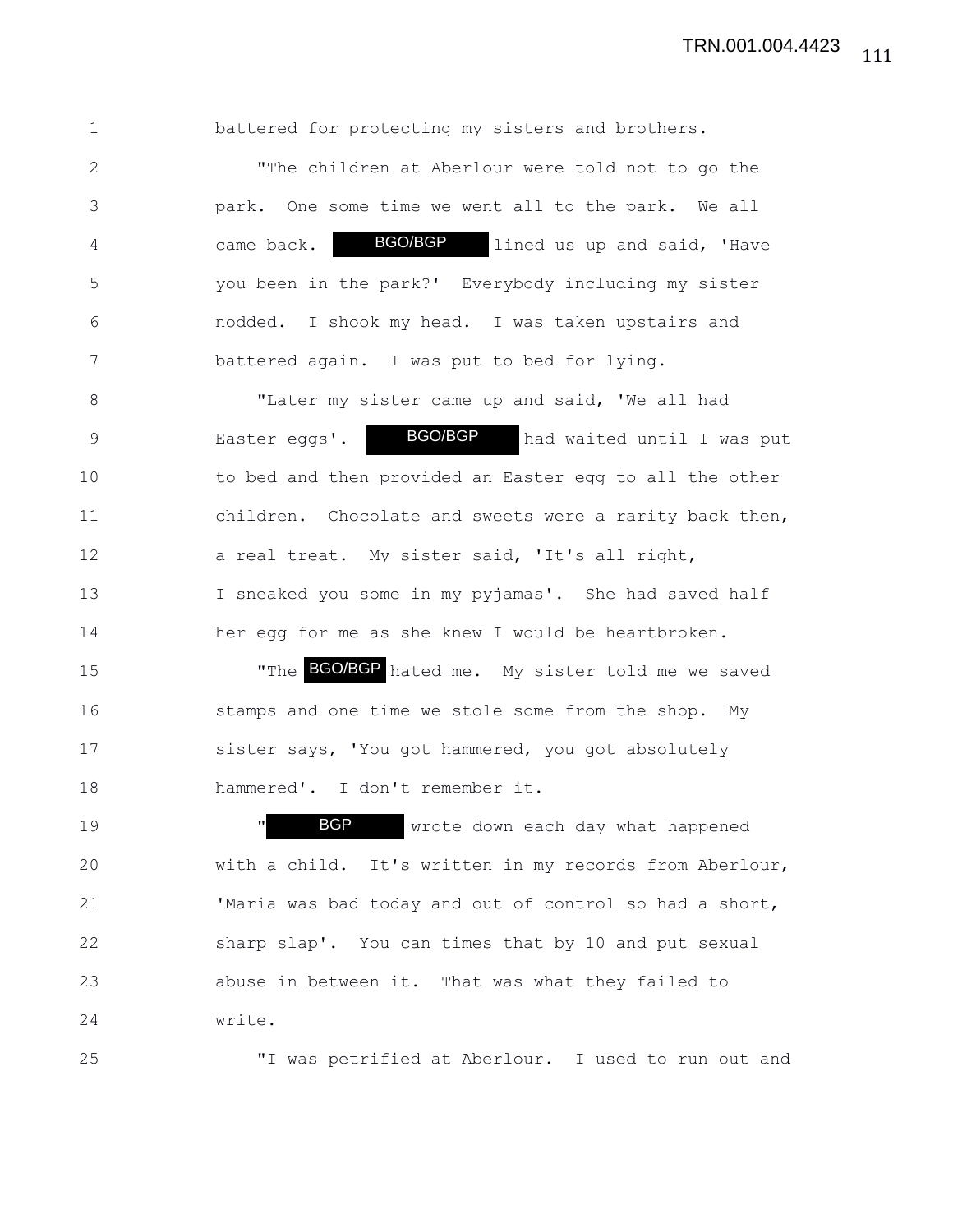1 hide behind the trees and in the garden at the back. 2 "There was abuse from other children in Aberlour. 3 There was an older boy. As a young child I looked on 4 him as a great big man. He would be one of the older 5 children in the home, maybe 14 or 15 years old. I was 6 about 11 and I wasn't long in the home. He took me into 7 the toilet and pulled out his thing. He would get me 8 behind the tree out the front. He took me many times 9 behind that tree and tried kiss-chase. He would try and 10 put his tongue in my mouth. I experienced things with 11 him that were vulgar, absolutely vulgar.

12 "This older boy and his younger brother were the two 13 children in Aberlour that BGP had raised from when 14 they were young kids. They were BGP favourites. 15 There was obvious favouritism. The younger brother 16 didn't like cream. He didn't have to eat his cream at 17 mealtimes. I said, 'Why doesn't he have to eat his 18 cream when I've got to sit and eat this cod roe?' He 19 was like **BGP** son. He went with them when the 20 **BGO/BGP** left Aberlour.

21 "There was loads of incidents. When we all moved to 22 Aberlour, there was this girl in our dormitory of four. 23 My sister was screaming. When I went up, this girl was 24 hitting my sister with a coat hanger. When I look back 25 now, this girl was just making her mark. I opened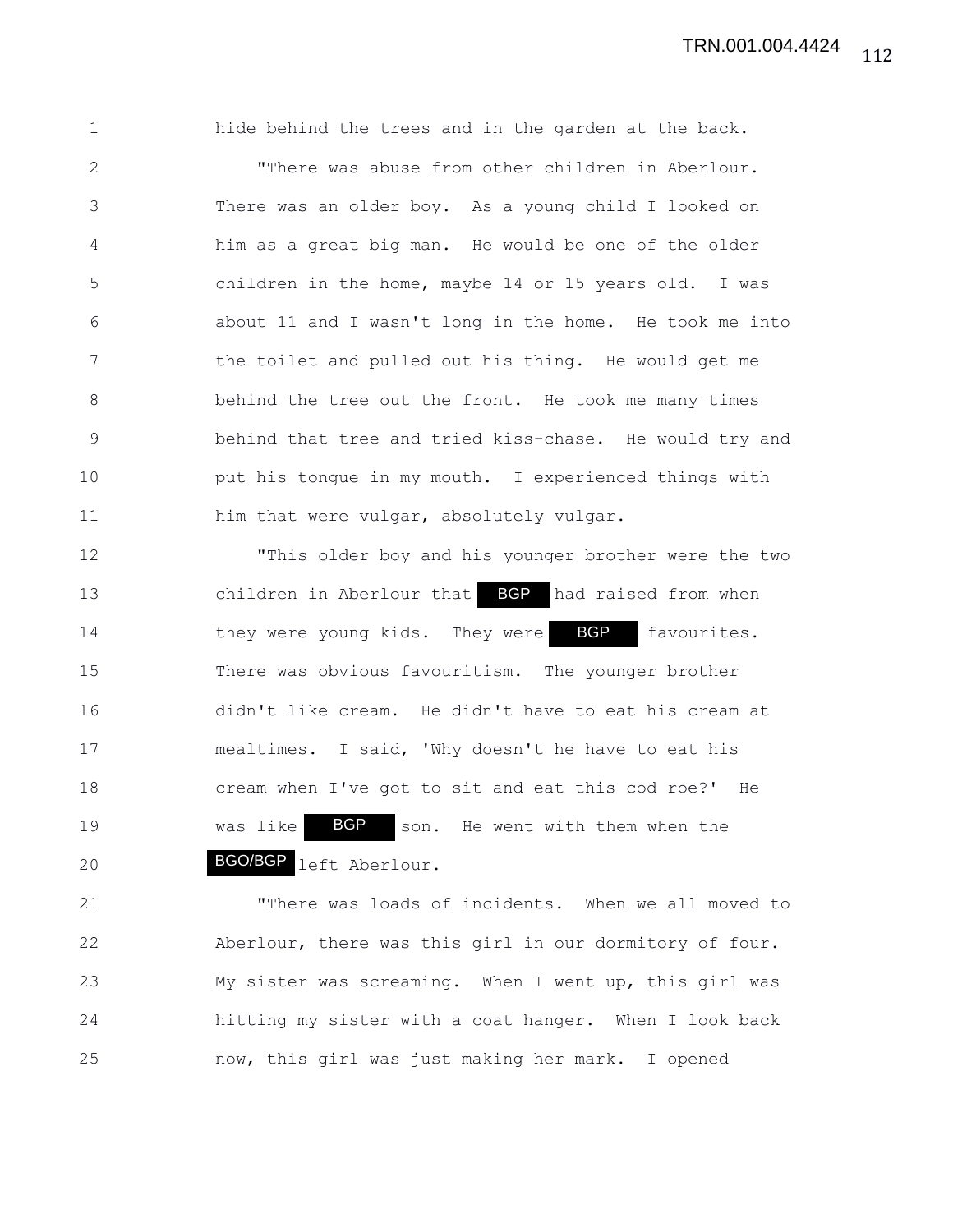1 a coat hanger, put it round this girl's neck and 2 strangled her. I pulled her through the hall. It's not 3 that I was being naughty; I was protecting my sibling 4 its.

5 "According to my records I was sent to see 6 psychologists when I was younger and in Aberlour. 7 I have a two-page psychologist's letter in my records 8 that says: 'Maria is a bright, normal healthy child'. 9 It says I didn't know anything about sex, I was not at 10 all sexually interested in anything. The people who did 11 these things to me actually sent me to a therapist.

12 "I remember a time where every day I was waking up 13 in Aberlour and crying and crying. My ear would be 14 stuck to the pillow. I'd go down to BGP and say, 'My 15 ear, my ear'. BGP would stay, 'Stop attention 16 seeking, off to school'. BGP must have seen the gunk 17 off the pillow. I was picking it off my face in the 18 morning. It went on for a long time. Eventually she 19 took me to the doctor's. The doctor said, 'This child 20 should have been brought in a long time ago'. Both my 21 eardrums were perforated. I was rushed straight into 22 hospital to get my adenoids and tonsils out.

24 "After the first incident with the older boy, 25 I remember running to **BGP** and telling her what BGP

23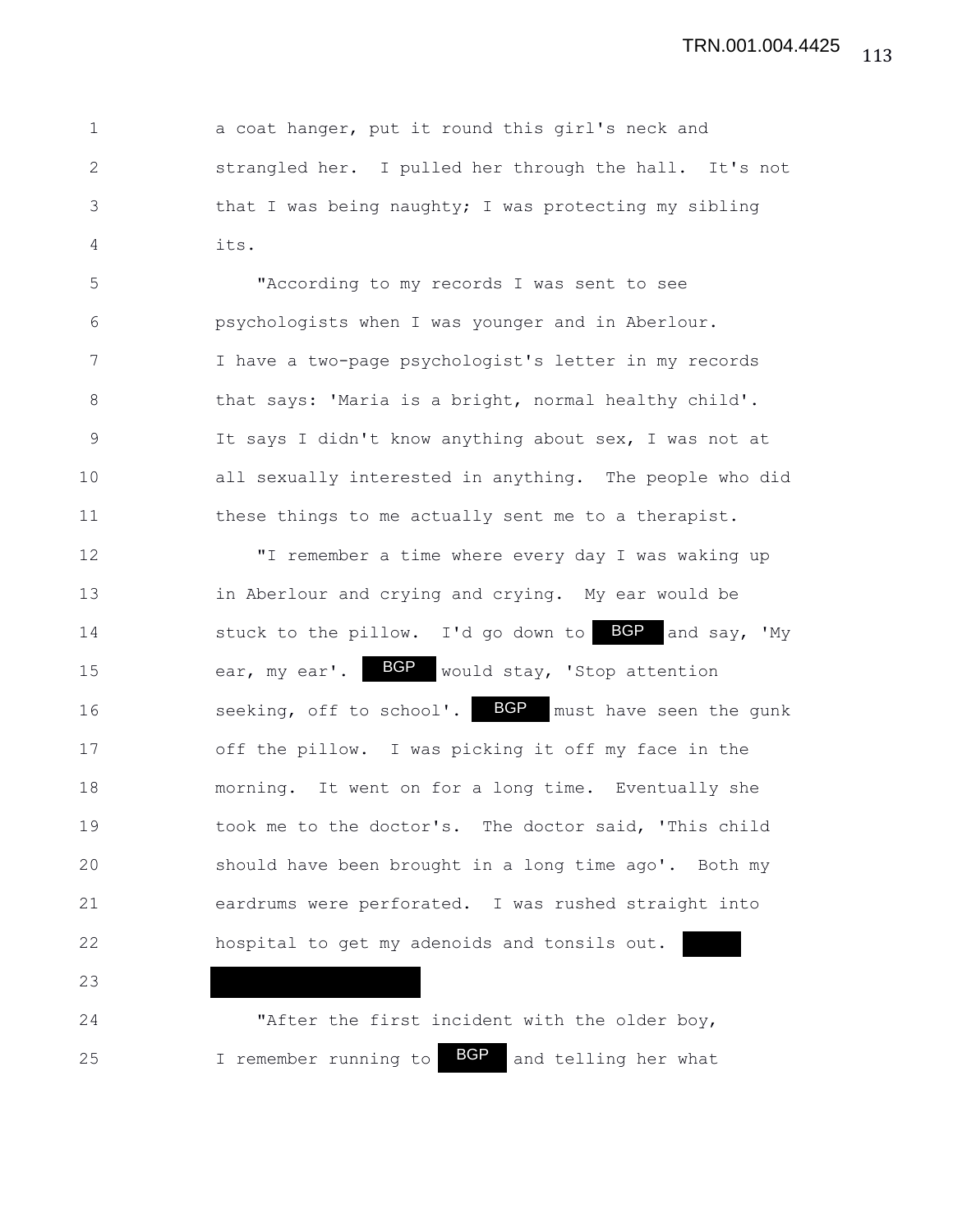1 happened. BGP wrote in my notes and I was 2 attention-seeking and I was sexually promiscuous. What 3 I said about him was ignored. You just learned in the 4 end to shut up Because and say nothing you weren't 5 believed: you were not believed by social workers, you 6 were not believed by the staff.

7 "I had a social worker, Mr William Crearer. He was 8 the most crap social worker. I don't remember 9 social work visits at Aberlour. I was trying to tell 10 Mr Crearer about the abuse. I was a little child, about 11 11 11 years old. I remember writing all these letters 12 which clearly state, 'I need to speak to you, 13 something's happening to me, come and see me, come and 14 see me'. I'm begging him to come and see me. I have 15 letters in my social work file so he received them, 16 they're stamped. There's loads and loads and letters. 17 "They put me down to being a difficult child and

18 because of that I was removed from Aberlour and split up 19 from my own family. It was at that point I told my 20 social worker, Mr Crearer, about the abuse in Aberlour.

21 **BGO/BGP** disappeared three weeks later. 22 "I remember Mr Crearer coming to take me out of the 23 home. I was about 11 or 12. The day I left, 24 was shouting in my face, 'You're a sex maniac, you're 25 a nuisance, you keep running away, we can't watch over BGO BGO/BGP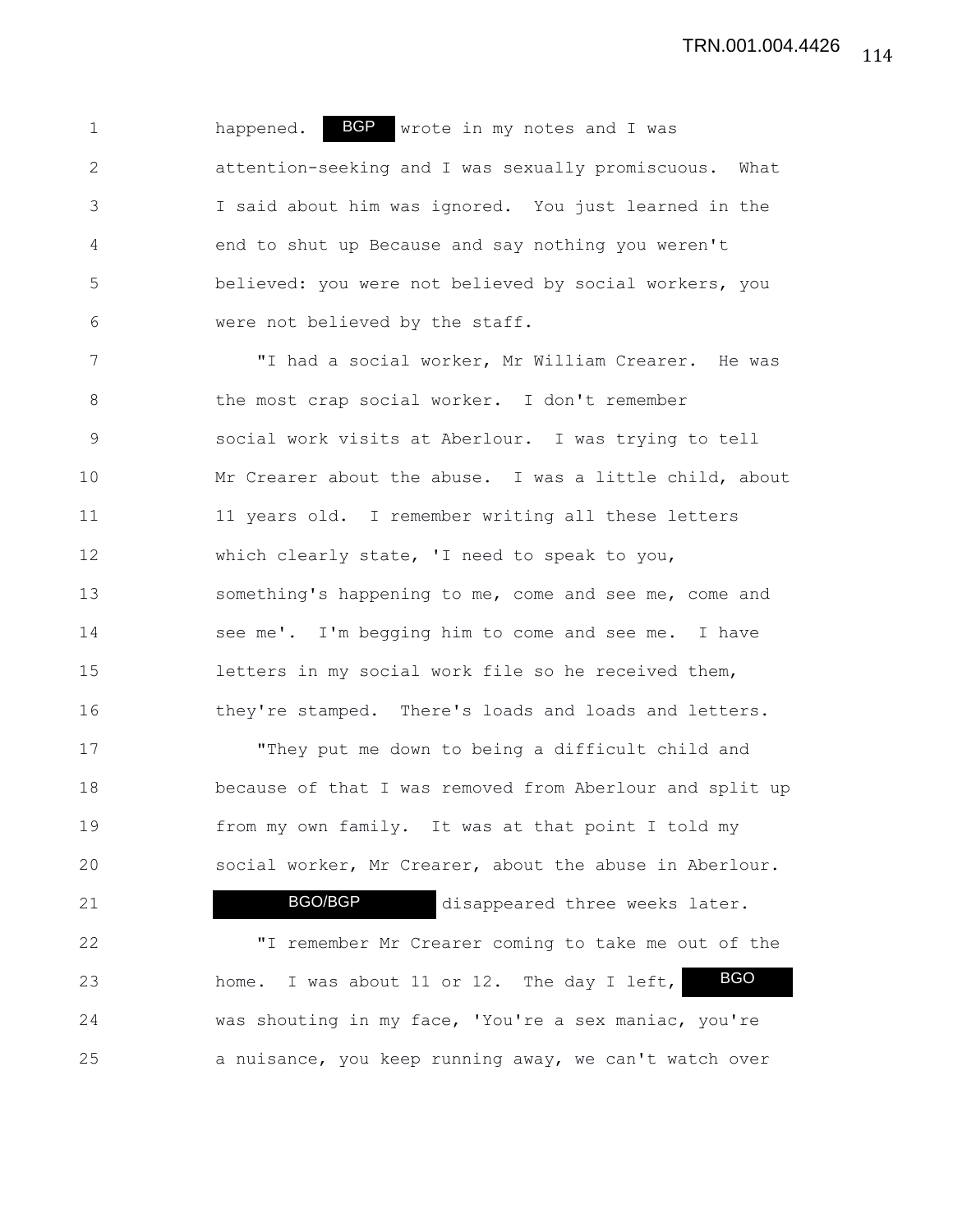TRN.001.004.4427

1 you'. Mr Crearer was stood there. I couldn't say 2 anything. The person who was shouting all of this, 3 BGO, was actually doing it to me. I sat there 4 5 sobbing. Looking back, BGO was shouting to cover 5 his own tracks. 6 "That was it. I never saw my brothers and sister 7 again until I was a adult. I kept in touch by letter 8 and phone. I was put back to Weedingshall just for 9 a few weeks until they found somewhere else. Then 10 Social Work sent me to a place in Glasgow; I think it 11 was called Cardross. That was when somehow my mam found 12 out I was nearby her. I ended up going to live with my 13 mam. She lived in Glasgow." 14 From paragraphs 47 to 101, Maria describes her 15 experiences at Cardross, being returned to her mother, 16 Weedingshall Children's Home, and St Euphrasia's School 17 in Bishopton. She describes leaving care when she was 18 nearly 16 and going to stay with her aunt. 19 Turning now to paragraph 102 on page 8791, where 20 Maria speaks about impact: 21 "I got my social work records two years ago. That's 22 what kicked everything off. I'm reading through the 23 files and it's brought back horrible memories. 24 Everything I've got in my social work records is about 25 me being naughty, me being this, me being that. I was BGO

115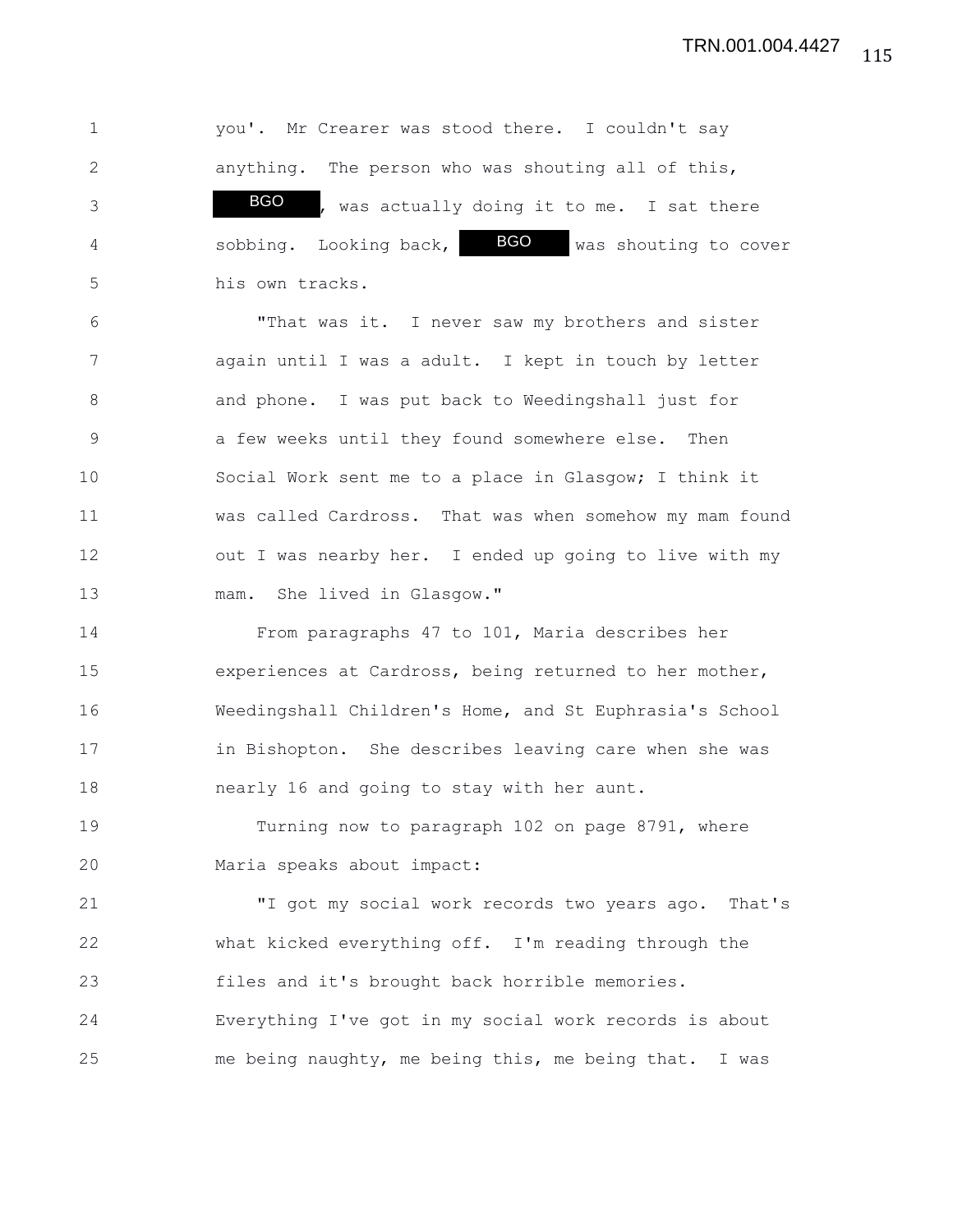1 just defending my family.

2 "I have read in my records from Aberlour all these 3 things like: Maria is a misfit, Maria is the ugly duck 4 ling of the family, Maria is sexually active, Maria is 5 promiscuous, Maria is attention-seeking. The list goes 6 on and on and on. The things I have read are awful. 7 When you've been abused you certainly are not going to 8 be sexually active at 9 years of age. I was 17 before 9 I even thought about that.

10 **" BGO/BGP** wrote these things. Most of 11 11 it was signed by BGP . BGP wrote that when I was 12 11 years old, I had started to masturbate. I can't 13 remember doing that, but even if I did, how the hell 14 does she know? It freaks me out to this day that 15 made me brush her hair. I don't know why she did that. 16 "When I read the psychologist's letter in my 17 records, I was so relieved. I thought, 'Someone 18 believes me'. It was just nice to have something in 19 writing to say I'm normally, healthy, not sexually 20 active, not the slightest bit interested in sex. I have 21 kept that report in a special place. it was signed by **BGP**. BGP BGO/BGP

22 "Why didn't social workers read these reports? You 23 can clearly see a kid who's really in distress, a kid 24 that's been sexually abused. Why didn't social workers 25 1isten to me? The **BGO/BGP** wrote the most degrading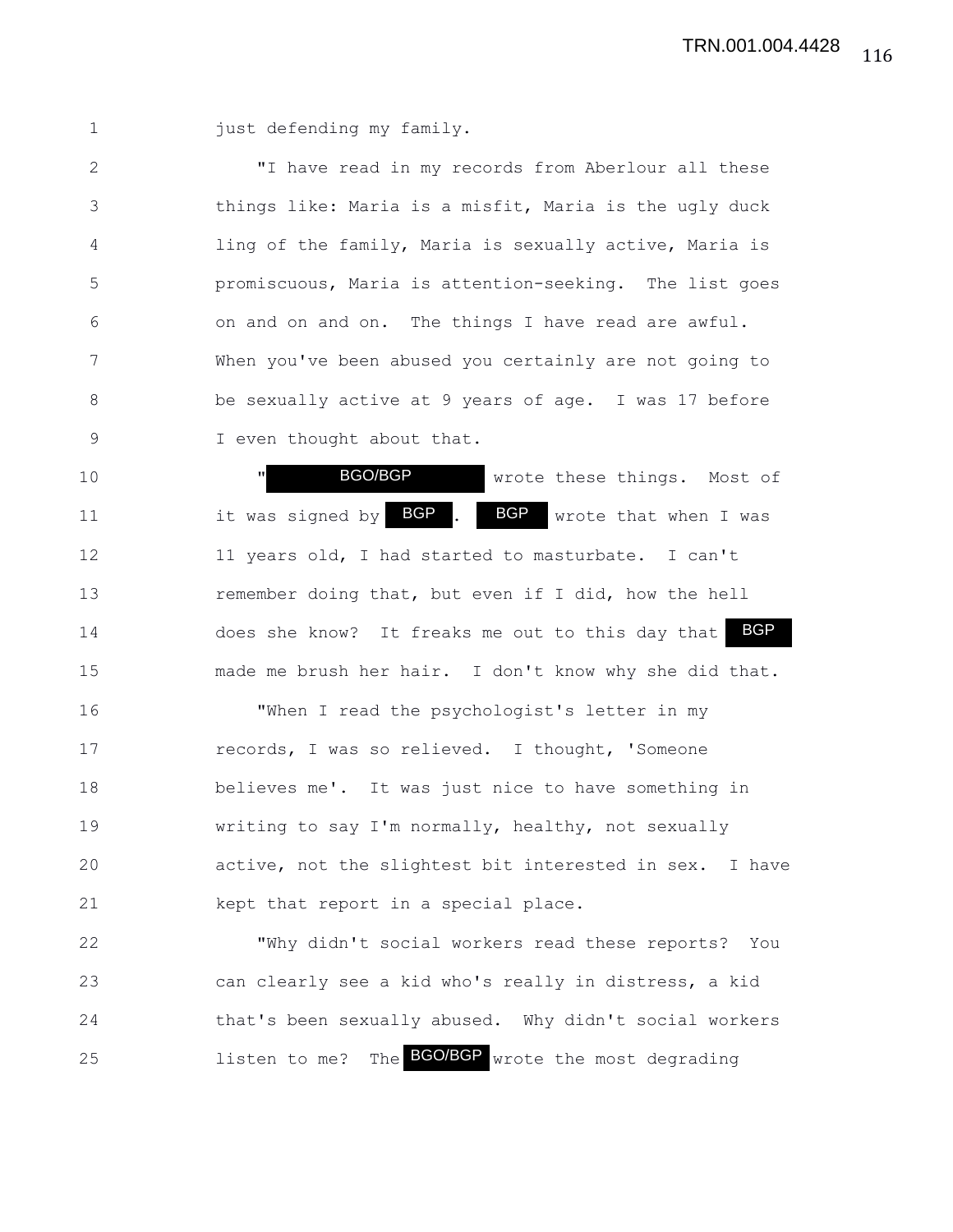1 things. Why did nobody pick up on it? When I was 2 running away from Aberlour, why did nobody sit me down 3 and ask why. When I was running away, I was just trying 4 to get away from **BGO** in Aberlour. 5 "Social Services were supposed to care for me and 6 protect me and not put me into the hands of abusers. 7 I'm so angry. It is important to know to me that I was 8 not the only one who was abused at Aberlour. I was 9 a child abused before I went into care, 10 abused in Aberlour. The Social Work 11 Department put me down to being a difficult child, when 12 all along I wasn't difficult or naughty. What no one 13 said was: you came in here as an abused kid, you were 14 a difficult kid, you needed specialist treatment. 15 "Social Work should have looked at me as a case who 16 needed help, not a case that needed taken away from my 17 siblings. Social Work looked on me as an out of control 18 child from a dysfunctional family. 19 "I was very late in stopping bed-wetting. 20 21 "My sister says I can't why see they never brought 22 you back to us because **BGO/BGP** chose to 23 leave. I wonder if questions were being asked by the 24 **police or somebody and BGO/BGP** did a moonlight flit. 25 When BGO/BGP, new people came in and my sister BGO/BGP BGO/BGP BGO BGO/BGP

117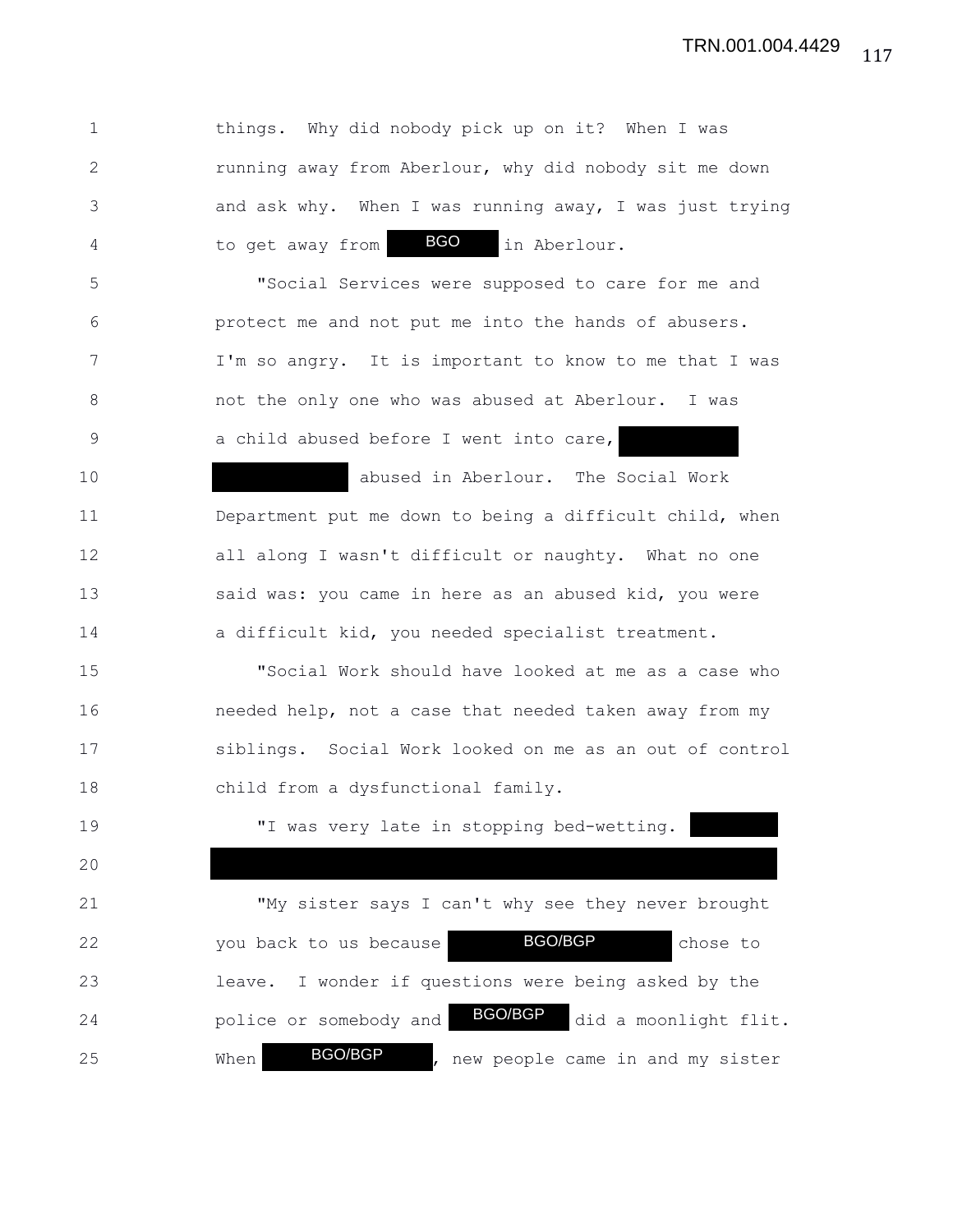1 still talks to those people.

2 "When I lie down to go to sleep, the bedroom door is 3 always open and the hall light is always on. Before I 4 go to sleep I have to look into the hall three times to 5 make sure that no one is there. I have to look at the 6 door handle three times to make sure it doesn't turn. 7 It's a form of obsessive compulsive disorder, OCD." 8 Moving now to paragraph 114 on page 8793: 9 "You get insecure when you get shifted about from 10 place to place and you don't know where your family is. 11 It's your background that affects people who have been 12 in care. No one ever tells they love you or cuddles 13 you. You can't trust anyone and you don't let anyone 14 near. You're in your own bubble and there's a wall. If 15 anyone tries to get by the wall, woe betide them. 16 "I wanted to work hard and bring my kids up. That's 17 all I was interested in, not the men. Relationships are 18 disasters. The disaster of being in care is that you 19 meet someone who shows some interest and you marry them. 20 When I got married at 17, I don't know whether I was 21 looking for a father figure or looking for someone just 22 to care for me. Needless to say, it was a disaster. 23 When I started to grow up, I looked at him and thought, 24 'You've just jumped straight into another predator'. 25 I thought, 'Why did I do this?' I said to him the age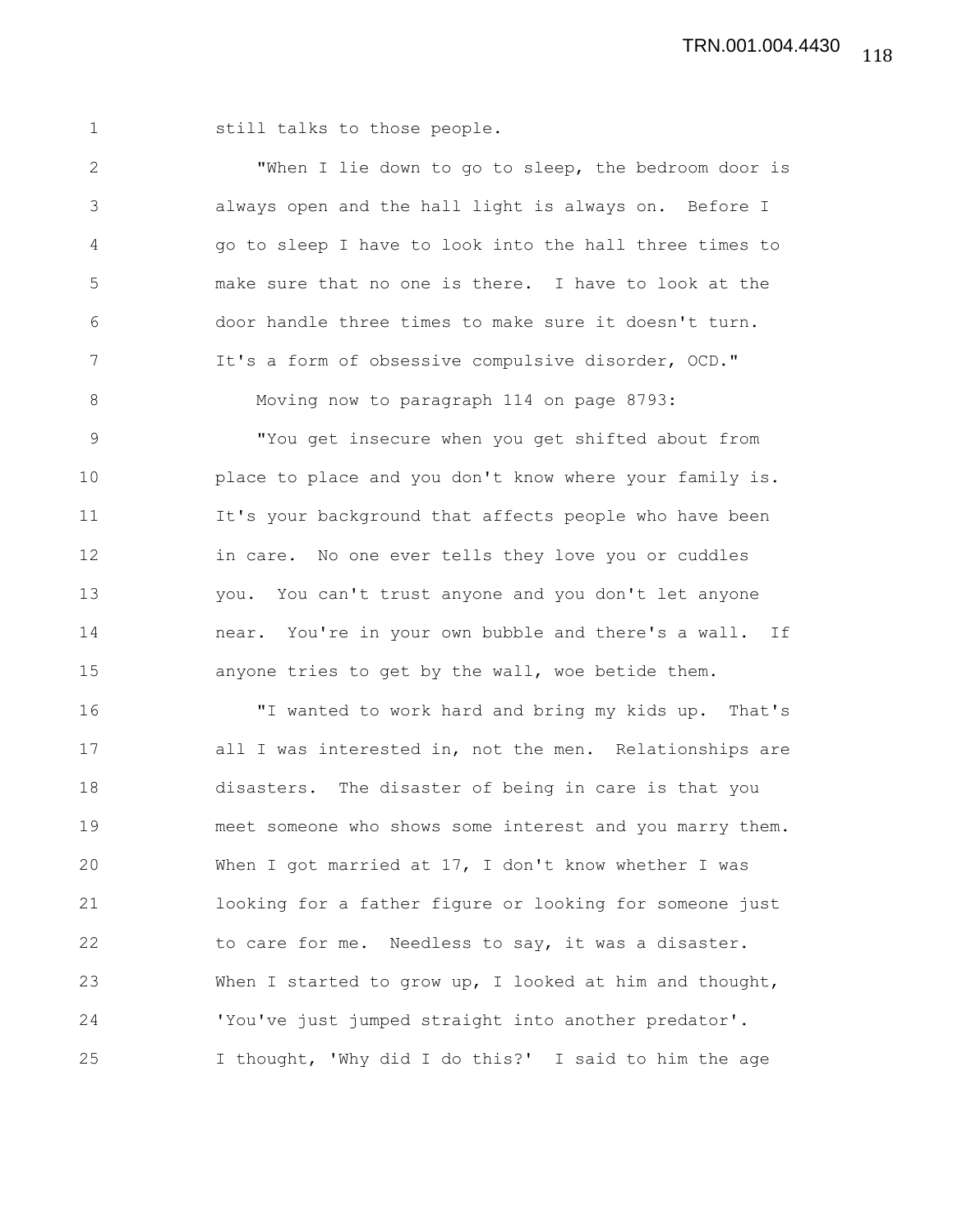| 1            | difference was too big and we got divorced.              |
|--------------|----------------------------------------------------------|
| $\mathbf{2}$ | "When you've been abused at a child, you never have      |
| 3            | a proper life. Things like marriages failing you can     |
| 4            | cope with. I wanted to be the best mum that anybody      |
| 5            | could be. I brought up four beautiful kids. They are     |
| 6            | all good kids, they all work, they are all respectful,   |
| 7            | good adults. I have seven beautiful grandkids. My kids   |
| $\,8\,$      | are all educationally good. They are all headstrong,     |
| $\mathsf 9$  | they've all got opinions.                                |
| 10           | "You'll never be a normal person. You're scarred         |
| 11           | and you're damaged for life. You can say your            |
| 12           | experience turns you into a better person in other ways. |
| 13           | You are a more protective mother, you are stronger, you  |
| 14           | work harder. It works two ways. What happened to me in   |
| 15           | the past hasn't stopped me turning my life around and    |
| 16           | proving the system wrong. I have created a good life     |
| 17           | and a lovely family.                                     |
| 18           | "Between the ages of 19 and 22, I nearly killed          |
| 19           | myself with drink. I don't drink now."                   |
| 20           | Moving to page 8794, paragraph 121:                      |
| 21           | "I can't hear too well because of the lack of            |
| 22           | medical care at Aberlour,                                |

23 **.** That's affected me big time."

24 Now to paragraph 123:

25 "After I left Aberlour, I kept in touch with my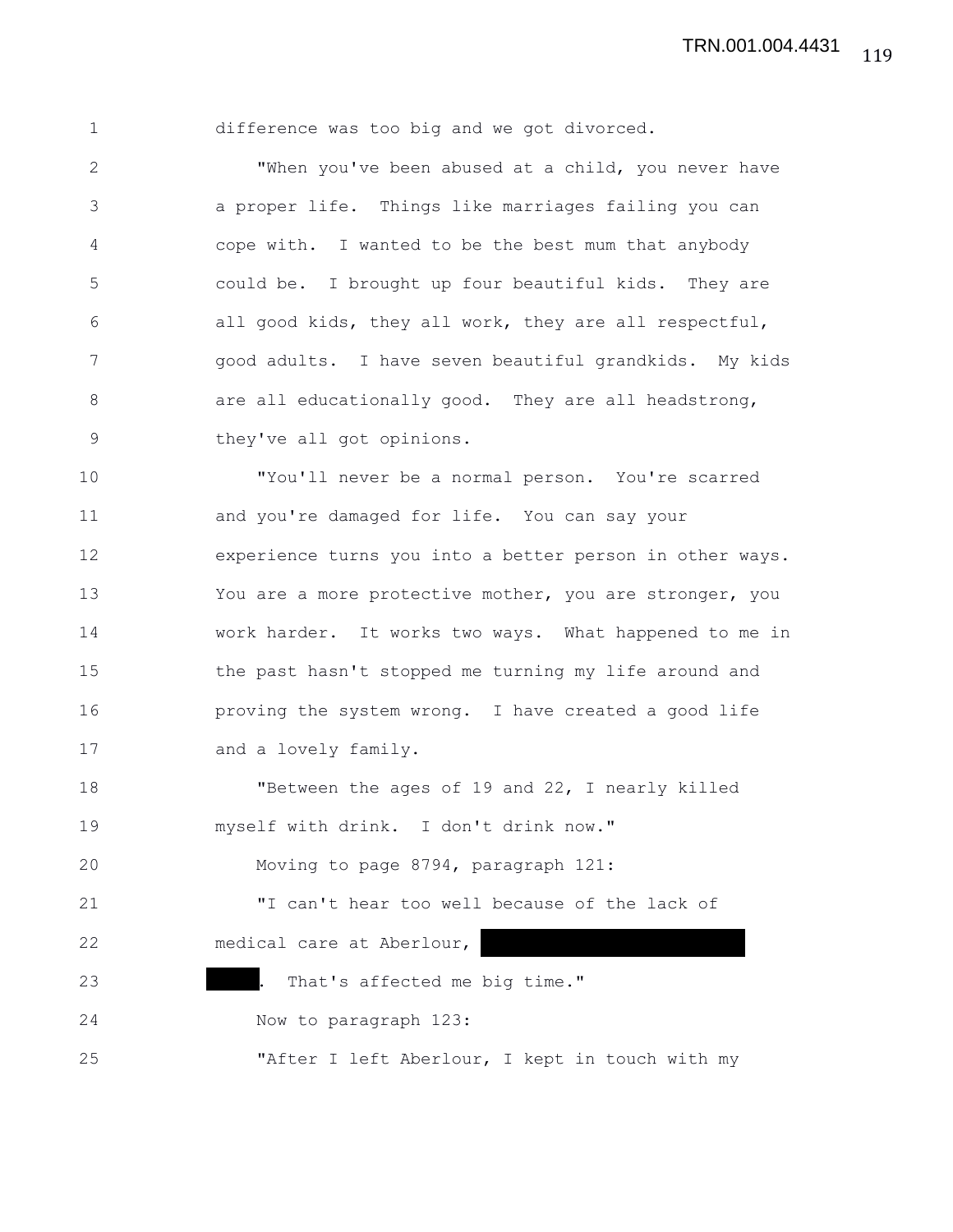1 brothers and sisters by phone and writing letters. 2 I didn't see them. Being in care has affected my 3 relationship with them because we were separated." 4 Now to paragraph 128 at page 8796: 5 "I'm very close to my sister. We've got a strong 6 bond. I can't talk to her about what went on at 7 Aberlour because I have a police case going on just now. 8 She is in the process of coming forward to talk about 9 it. My sister wants to see how my case goes before she 10 decides what she is going to do. She can remember a lot 11 more than me and she is a year younger. She remembers 12 a lot being done to me so maybe I have blocked stuff 13 out."

14 Now to paragraph 131:

15 "When I read my records from Aberlour, I went into 16 my counselling session feeling really upset, thinking 17 I'm the ugly duckling, my brothers and sisters are 18 **really pretty.** How can they write that about kids? My 19 counsellor has told me that that's what the perpetrators 20 do, they're covering their tracks. They make out this 21 kid is bad, she's ugly, she's a misfit, she is a 22 problem, she has misbehaved. The perpetrators do this 23 so that if you ever report that they've abused you, 24 they'll say, there's Maria's record, what a horrible kid 25 she was, she exaggerates. I came out of the session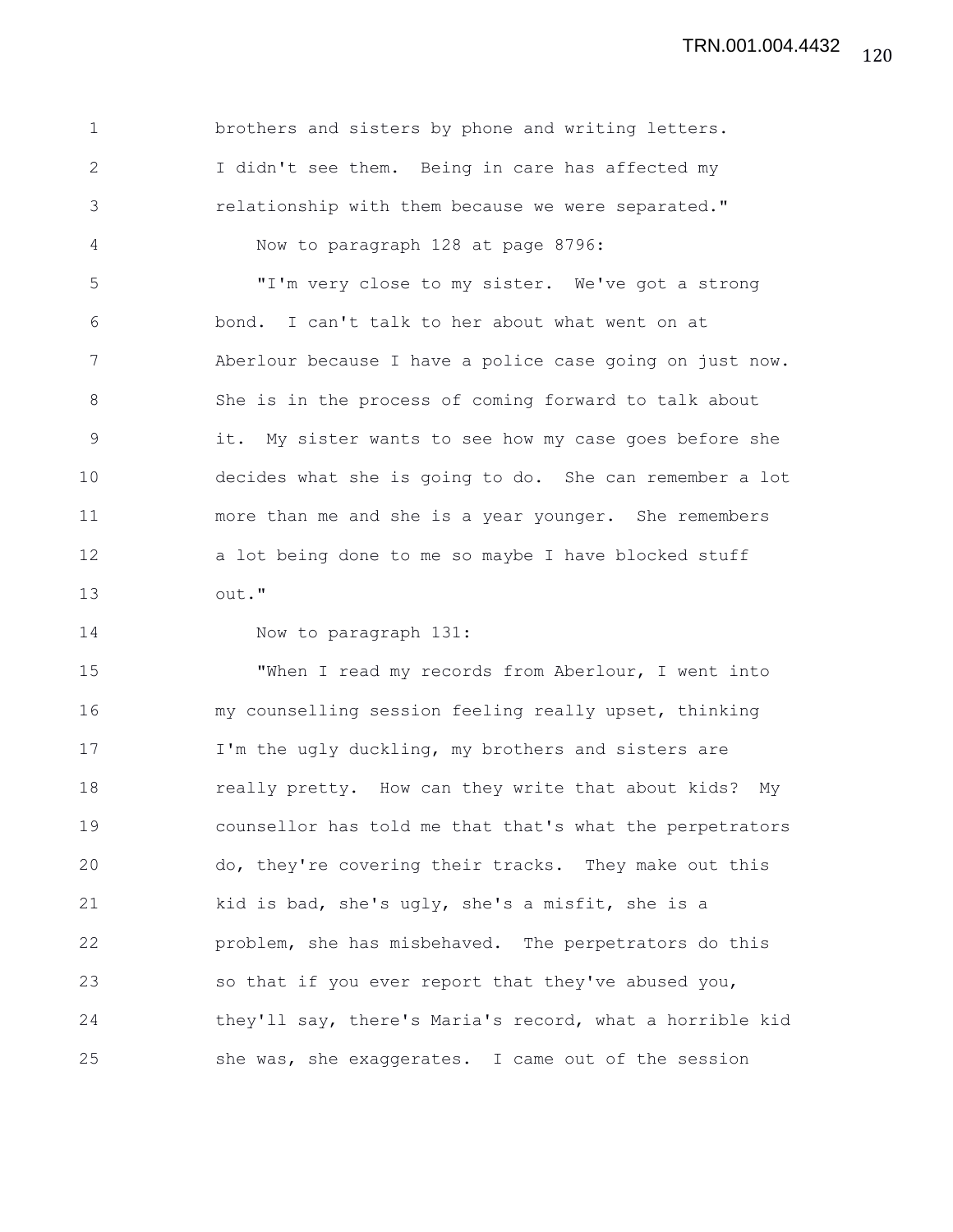1 feeling much better.

2 "About two years ago, I walked into a police station 3 and reported the abuse at Aberlour. The police referred 4 it to the police in Dunfermline." 5 Now to paragraph 133 on page 8798: 6 TI gave the police the names of BGO/BGP 7 BGO/BGP who ran Aberlour. At first I gave them 8 the wrong name. The police came back to me and said 9 they had found out who the couple were who ran Aberlour. 10 The police the couple's name was **BGO/BGP** The police say 11 they can't find where **BGO/BGP** are now. I 12 can't understand why the police can't find them. Even 13 if they have changed their names, they should be 14 findable. 15 "I don't believe the Scottish police one bit. 16 There's a lot of answers needed from Aberlour which 17 no one will ever get because the police can't find them. 18 I want to see **BGO/BGP** in court." 19 Now to paragraph 137 on page 8799 where Maria talks 20 about records: 21 "About two and a half years ago I found out that 22 every child could ask for their records by law. I rang 23 up Falkirk District Council first. The woman I spoke to 24 thought my records were archived. The woman phoned me BGO/BGP BGO/BGP BGO/BGP

25 back to say that the council had the records but it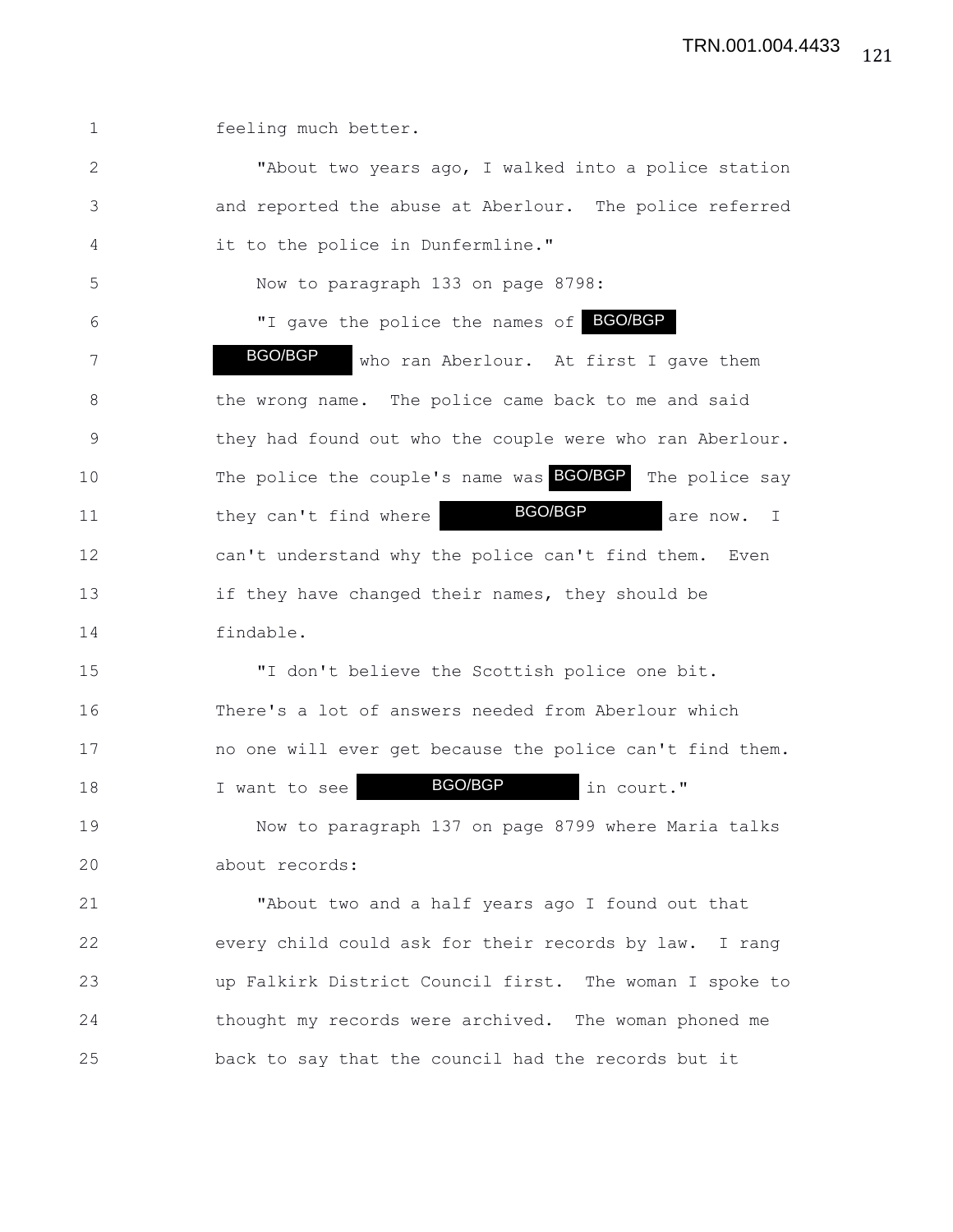1 would take a few weeks to copy them and post them out 2 recorded delivery. I now have those records. Some of 3 my records are from Glasgow, some are from Grangemouth 4 and some are from Stirling.

5 "There's always going to be paedophiles and 6 predators. There's always going to be ways they'll get 7 through the loopholes. Anybody who works in 8 a children's home should be vetted. Social workers need 9 vetting and checking. Social workers need updating and 10 training. There has to be much more regular contact 11 between the child in care and their social worker.

12 "There should be more interaction from school. Kids 13 might talk to their teachers. More attention has to be 14 paid to troubled children and young offenders who might 15 be behaving the way they are because they are being 16 abused.

17 "Children in care should get one social worker who 18 really is good. The social worker should take the child 19 from the beginning. The top priority has to be trust. 20 The social worker should get child's trust, visit 21 regularly, and ask the child what they need or want. If 22 I'd had someone like that, I would have told them 23 straightaway what was happening. You need a lot of time 24 for that kind of relationship. The social worker has to 25 listen to the child and believe the child.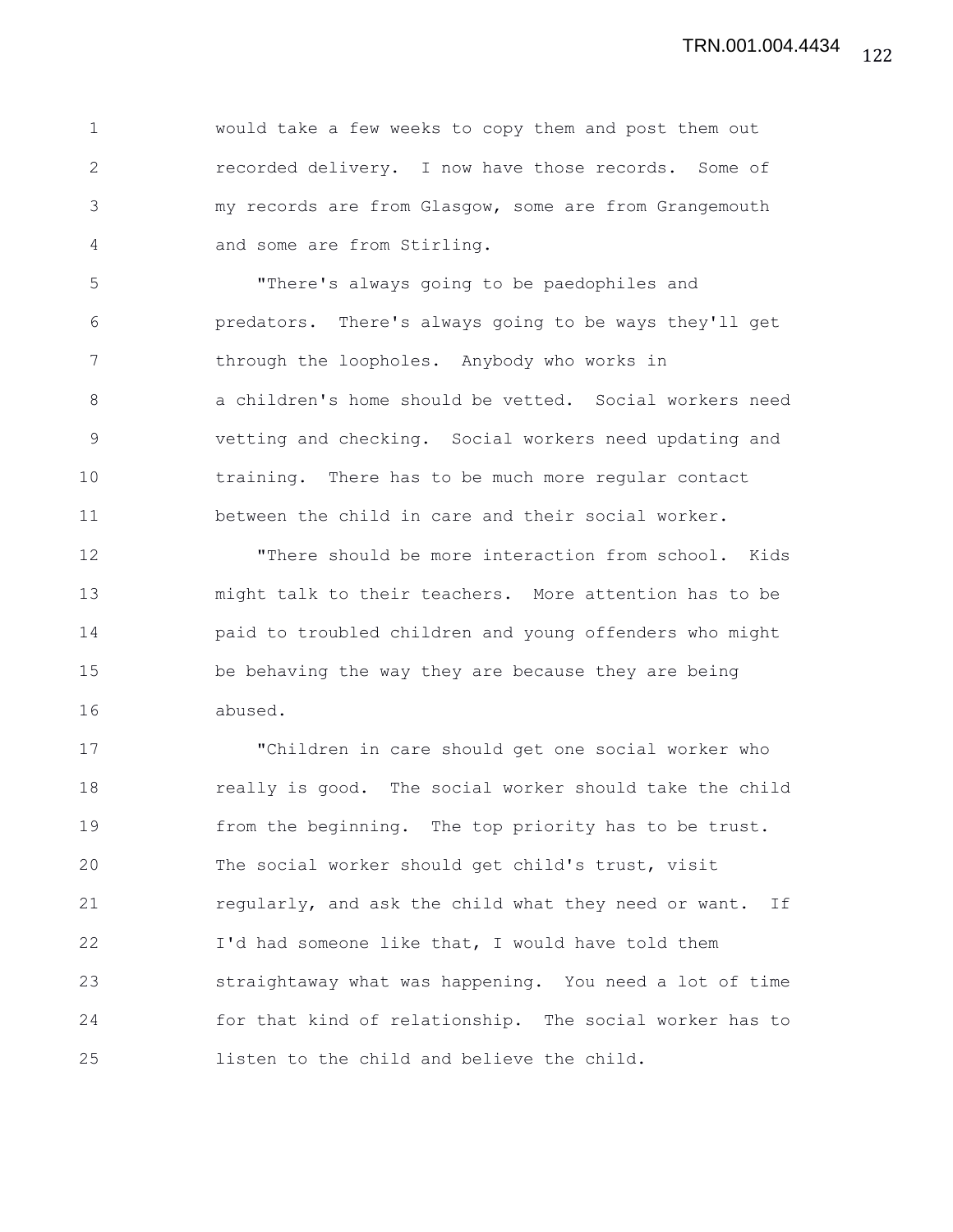1 The failings back then were absolutely terrible. 2 I think back in those days, care was a paedophile 3 attraction. I think BGO/BGP were covering up what 4 they were doing by taking the children out on trips and 5 holidays. They were making themselves look good. 6 TI want to see **BGO** and **BGP** in 7 court. I don't care how many times I have to stand in 8 court, I'm going to have the lot of them. 9 "I took part in the National Confidential Forum 10 about two years ago. I was asked to go up and take part 11 in a group and to go back and see the findings from what 12 everybody had contributed. They put on a video. My 13 quotes were on there. I knew they were my words. They 14 hadn't asked my permission for that. There was loud 15 music and the whole room exploded into tears. It was 16 too much. 17 The police told me to get in touch with Thompson's, 18 the solicitors. They have been quite helpful. I am 19 hoping their investigator can find BGO/BGP 20 21 "For me, this all started with me getting my 22 records, the paperwork, and making them into a book. My 23 son asked me, 'Can I read your book when it's all over?' 24 I said, 'nope, when it's all over, the only person 25 getting the book is the fire'. BGP BGO/BGP

123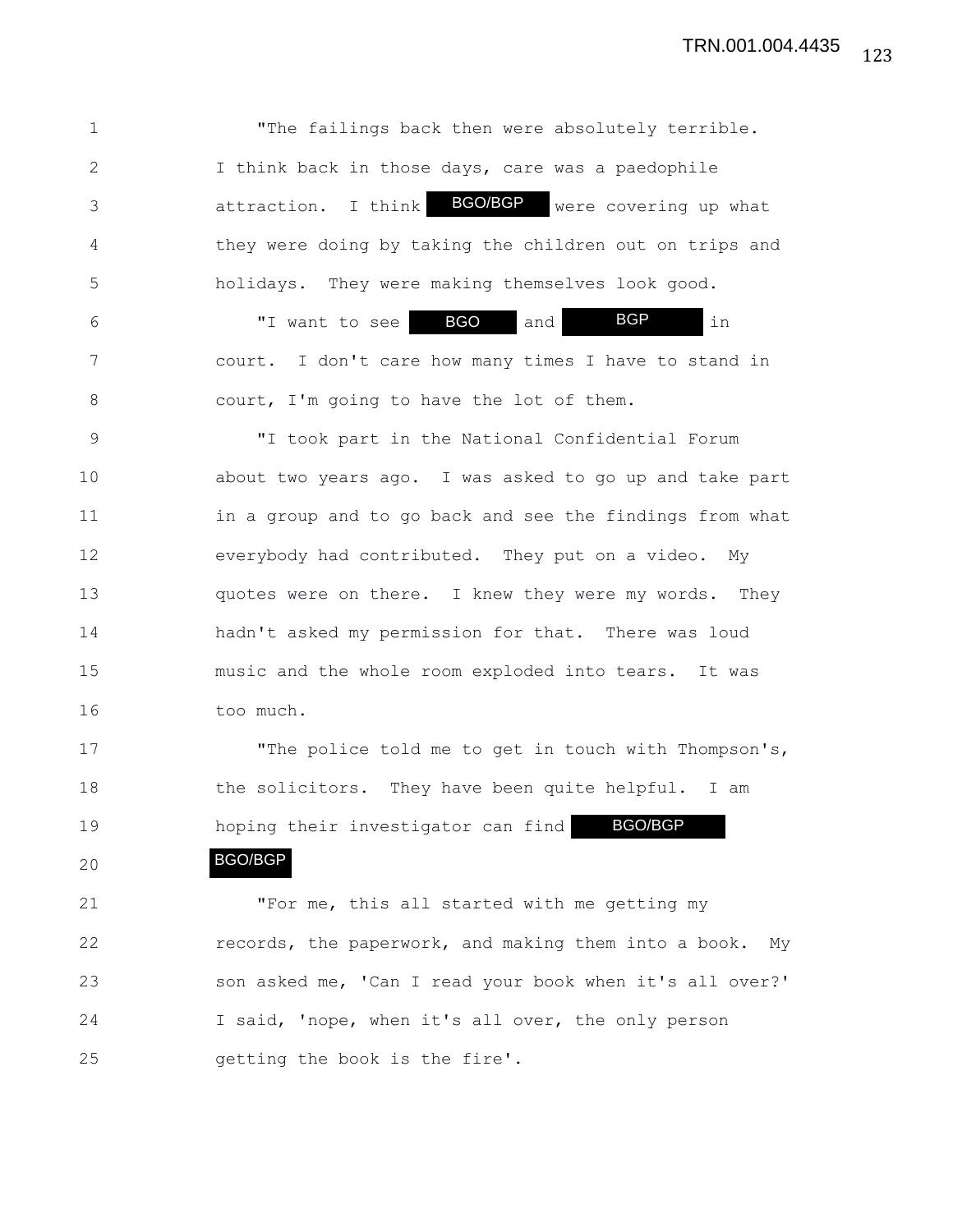| $\mathbf 1$ | "I have no objection to my witness statement being         |
|-------------|------------------------------------------------------------|
| 2           | published as part of my evidence to the inquiry.           |
| 3           | I believe the facts stated in this witness statement are   |
| 4           | true."                                                     |
| 5           | Maria signed her statement on 16 May 2018.                 |
| 6           | LADY SMITH: Thank you very much.                           |
| 7           | Did I pick up two names there that are covered by my       |
| 8           | BGO/BGP<br>general restriction order? The names of         |
| $\mathsf 9$ | BGO/BG insofar as they're related to allegations of        |
| 10          | abuse.                                                     |
| 11          | MS RATTRAY: Yes, my Lady.                                  |
| 12          | LADY SMITH: Thank you.                                     |
| 13          | Witness statement of "PHOENIX" (read)                      |
| 14          | MS RATTRAY: The next read-in is a statement of a witness   |
| 15          | who wishes to remain anonymous and has chosen the          |
| 16          | pseudonym "Phoenix". His statement can be found at         |
| 17          | WIT.001.002.2394.                                          |
| 18          | This is a particularly lengthy statement, my Lady,         |
| 19          | and therefore only relatively small sections of it will    |
| 20          | be read in. But the statement, once properly redacted,     |
| 21          | will be available in due course on the website in full.    |
| 22          | LADY SMITH:<br>Thank you.                                  |
| 23          | MS RATTRAY: "My name is Phoenix. I was born in 1953.<br>My |
| 24          | contact details are known to the inquiry."                 |
| 25          | At paragraphs 2 to 8, Phoenix describes his family         |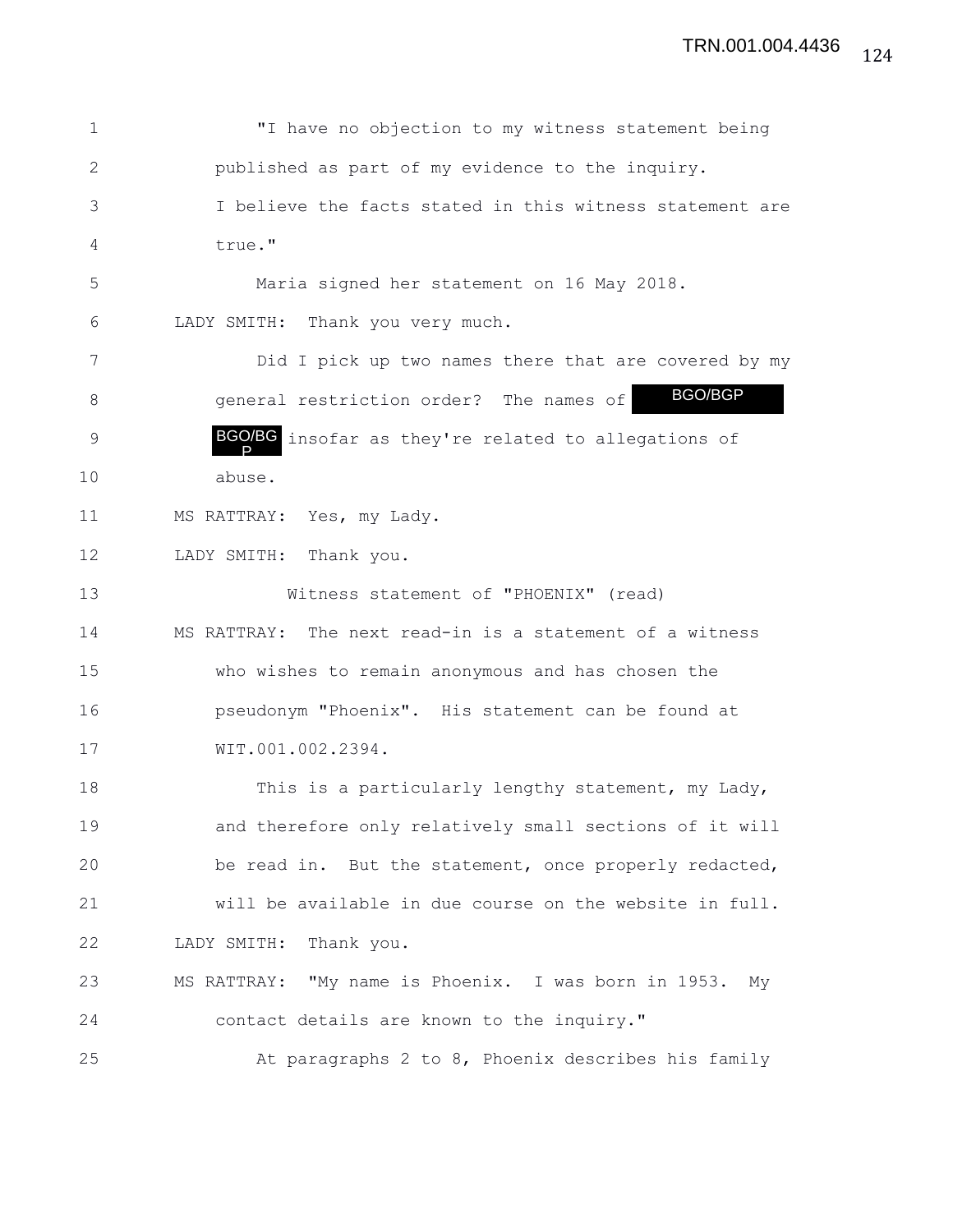1 background. He was born in Dunfermline and was the 2 child of a white mother and a black serviceman from the 3 United States. He says his mother was pressurised by 4 her family into giving him up because they considered 5 that a black baby was too much of an embarrassment. 6 Phoenix says that he was regarded as a sore to be got 7 rid of. He was admitted to the care of 8 Edinburgh Corporation at the age of three months. He 9 was based initially at St Catherine's Home, Edinburgh, 10 before being admitted to Aberlour Orphanage at the age 11 of 15 months.

12 At paragraph 8 on page 2395, Phoenix says: 13 "Not only was a I child who had been abandoned at 14 the age of three months, my particular status was I was 15 a black anomaly. Trying to find placements for black 16 babies in the 1950s was enormously difficult. Part of 17 the corporation's difficulty was finding a residential 18 establishment that would accept a black child.

19 Therlour Orphanage, to its credit, accepted me, 20 knowing that they were receiving a black child. In the 21 initial record of Aberlour Orphanage, there is a sheet 22 of A4 paper with a little outline of your past and your 23 parents. Significantly, right at the top, and after my 24 name, are the words "coloured boy". It was highlighted 25 because it was an issue. That was why it was so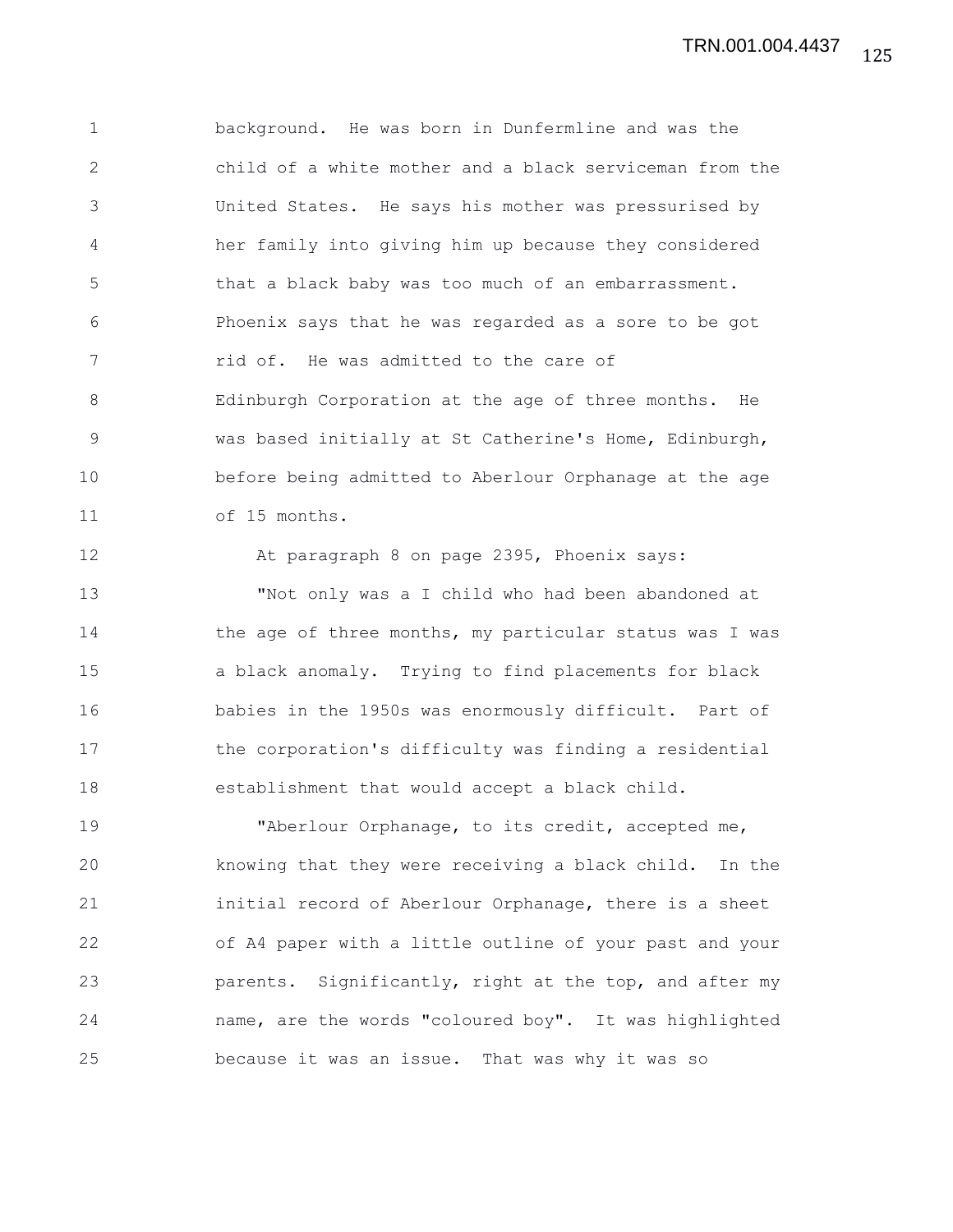126 TRN.001.004.4438

1 difficult and I had to wait 15 months.

2 "I went to Aberlour in 1955 when I was about 3 18 months old. My records from Aberlour and the care 4 authority, Edinburgh Corporation, indicate that the 5 corporation was in control of major decisions 6 in relation to what was going to happen to me.

7 "They decided to place me in Aberlour. Aberlour was 8 seen as a long-term residential placement. Children 9 were not expected to leave until they reached the age of 10 majority, which was 15 at that time. The expectation 11 was that I was going to be there until I reached the age 12 of 15, get myself into some sort of employment, and that 13 would be it.

14 "There's no doubt that Edinburgh Corporation were in 15 charge of me and not Aberlour. Edinburgh Corporation 16 were seen by Aberlour Orphanage as having full control. 17 Not only did they pay the fees to Aberlour, they also 18 determined what would happen to me. They called the 19 shots in terms of placing me there and removing me from 20 there. According to my records they removed me against 21 the advice of Aberlour Orphanage at the age of 11.

22 "The orphanage wasn't a huge building, but it 23 consisted of a number of large houses interconnected by 24 virtual tunnels. You could walk from one house to the 25 other. These big houses were built around a sort of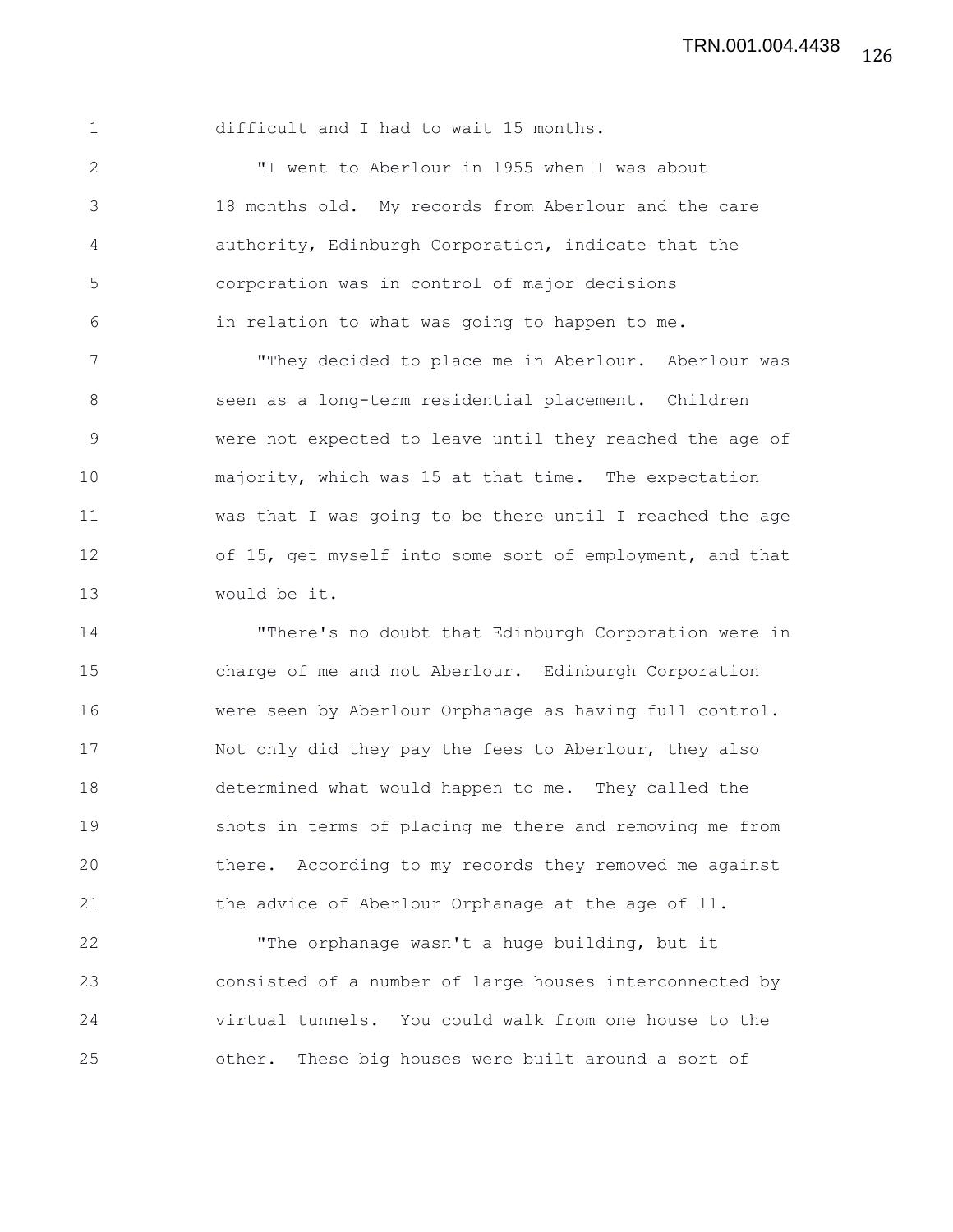1 village green. It was a complex of about 50 to 60 acres 2 including the farmland.

3 "The houses were divided depending on age and 4 gender. The girls had their own separate, large houses. 5 The boys had their own separate individual large houses. 6 In the centre was the school. Within this, boys and 7 girls graduated into various large houses depending on 8 age.

9 The children in Spey House were all long-term 10 during my time there. If I'd stayed at Aberlour, 11 I probably would have moved to Gordon or Jupp House a 12 year or so later at the age of 12. There were houses 13 for older boys. I would have stayed there until the age 14 of 15. If you were seen to be academically gifted, you 15 could be entered into the grammar school. You would 16 then be allowed to stay in the orphanage until you were 17 17.

18 "Individual staff members at Aberlour Orphanage 19 weren't there for a short time, they were there for 20 life. Dean Wolfe was there for 30 years. People stayed 21 there for long periods of time. They got to know the 22 children. The children also stayed there for long 23 periods of time. Once you got there, you weren't 24 eligible for leaving. You never left until you reached 25 the age of majority unless the corporation chose to move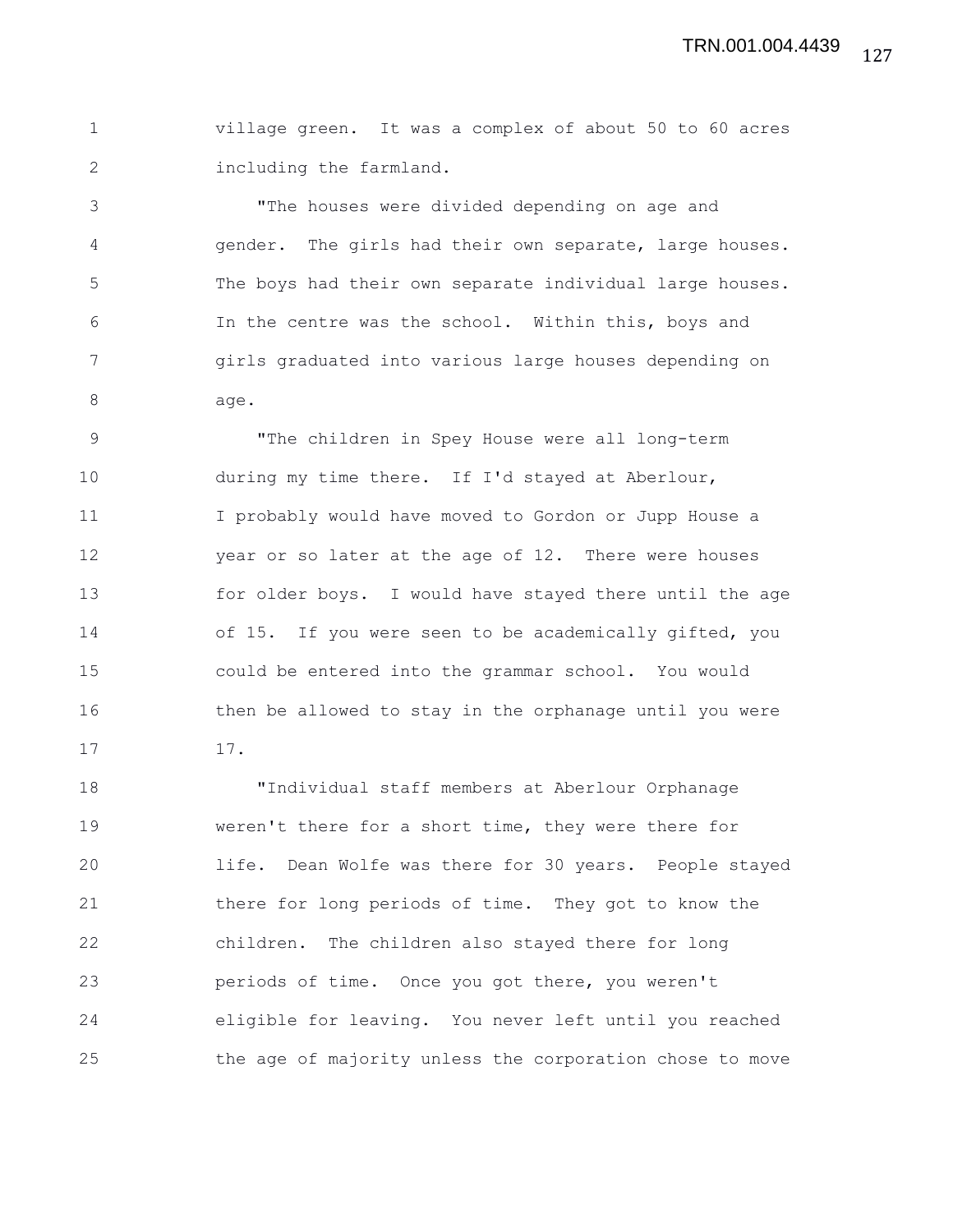TRN.001.004.4440

| $\mathbf{1}$ | you. They chose not to in most instances.                     |
|--------------|---------------------------------------------------------------|
| 2            | "Dean Wolfe was the warden until 1958 when he was             |
| 3            | succeeded by Reverend Leslie. The expectation had been        |
| 4            | <b>BCK</b><br>would succeed him.<br>that                      |
| 5            | A decision was made that Aberlour was going to close          |
| 6            | before Dean Wolfe retired. He wouldn't go along with          |
| 7            | such a proposal. The expectation amongst the staff was        |
| 8            | <b>BCK</b><br>would follow<br>that<br>but                     |
| $\mathsf 9$  | <b>BCK</b><br>would not participate in the closure of the     |
| 10           | orphanage. The governing board was not going to appoint       |
| 11           | someone who would go against what they had already            |
| 12           | privately decided. I know from talking to individuals         |
| 13           | who were involved at the time that there was                  |
| 14           | <b>BCK</b><br>considerable disappointment that<br>did not get |
| 15           | the job.                                                      |
| 16           | <b>BCK</b><br>was the<br>He was an                            |
| 17           | assistant<br>When Dean Wolfe was touring                      |
| 18           | <b>BCK</b><br>sat in his office and<br>around raising funds,  |
| 19           | did the basic things the dean would do had he been            |
| 20           | <b>BCK</b><br>I would no dealings with<br>He had<br>there.    |
| 21           | been a boy at Aberlour, mixing with the kids, playing         |
| 22           | with them and going to school with them until he was          |
| 23           | sent off elsewhere. He was well-known amongst his peers       |
| 24           | in the orphanage as just being one of the boys.<br>I was      |
| 25           | too young to be one of his peers.                             |

128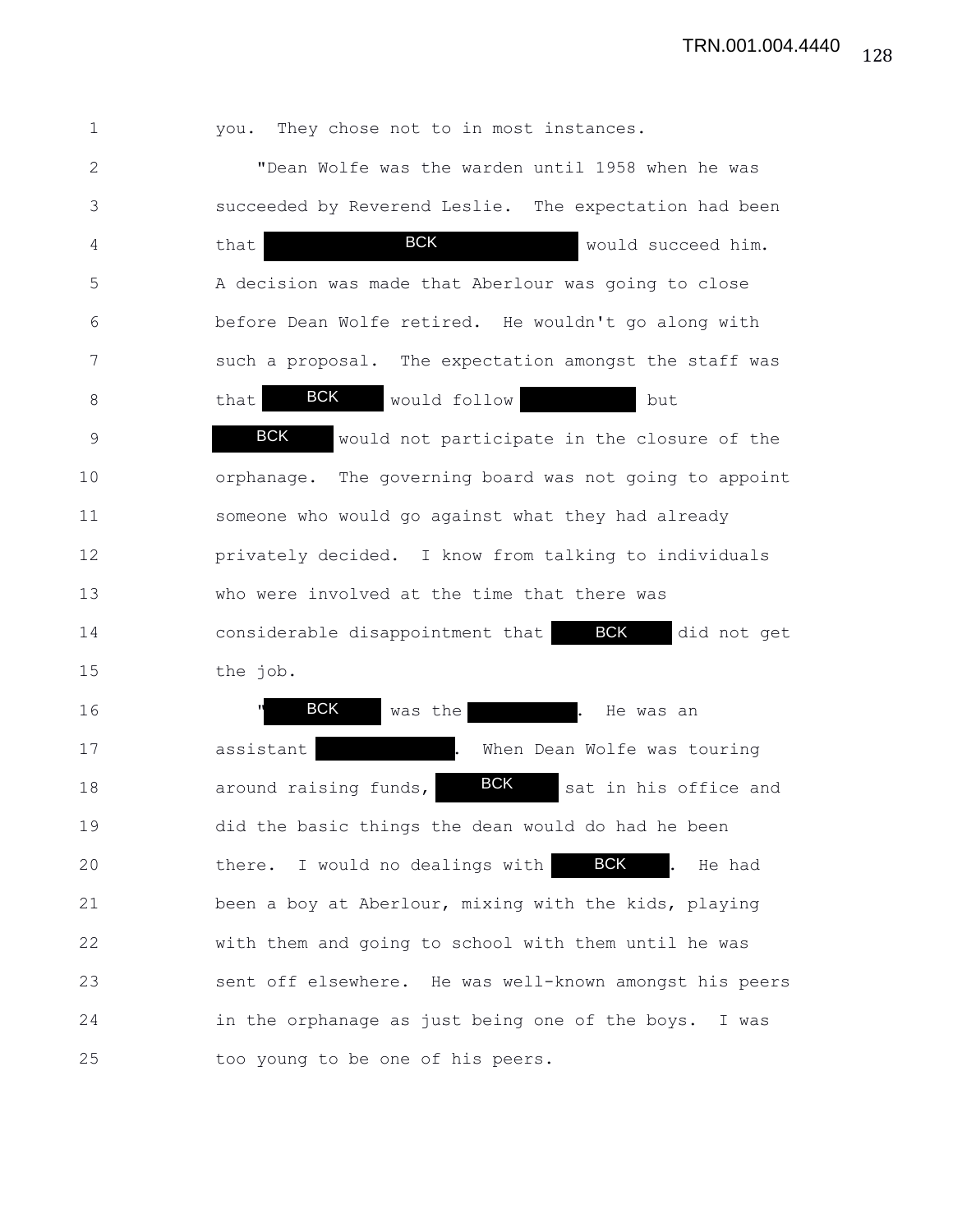1 "I understand that Aberlour has given information to 2 the inquiry about their records. In those records, 3 there is a report from a female member of staff 4 complaining that **BCK** had used excessive force 5 when administering punishment. This complaint was 6 investigated and substantiated. The child had extensive 7 bruising. According to those records, 8 received a severe reprimand. A decision was taken not 9 to dismiss him but to encourage him to pursue parochial 10 work and not childcare. The matter was not reported to 11 the police and **BCK** resigned in 1959. 12 That information was not previously known to me and 13 I have been given a different take on his departure by 14 members of the board. **BCK** BCK

15 "Reverend Leslie was a completely different kettle 16 of fish to Dean Wolfe. Reverend Leslie was appointed 17 **primarily to close the orphanage; there was no prospect** 18 of any closure with Dean Wolfe. He was absolutely 19 wedded to the continuation of the orphanage and its 20 mission, which was the transformation of individual 21 lives for the better, as they saw it. That was based on 22 the mission statement compiled by the founder of 23 Aberlour Orphanage, Canon Charles Jupp, who lived 24 between 1875 and 1911. The mission statement was: 25 'Every child has the ability, and indeed the right, to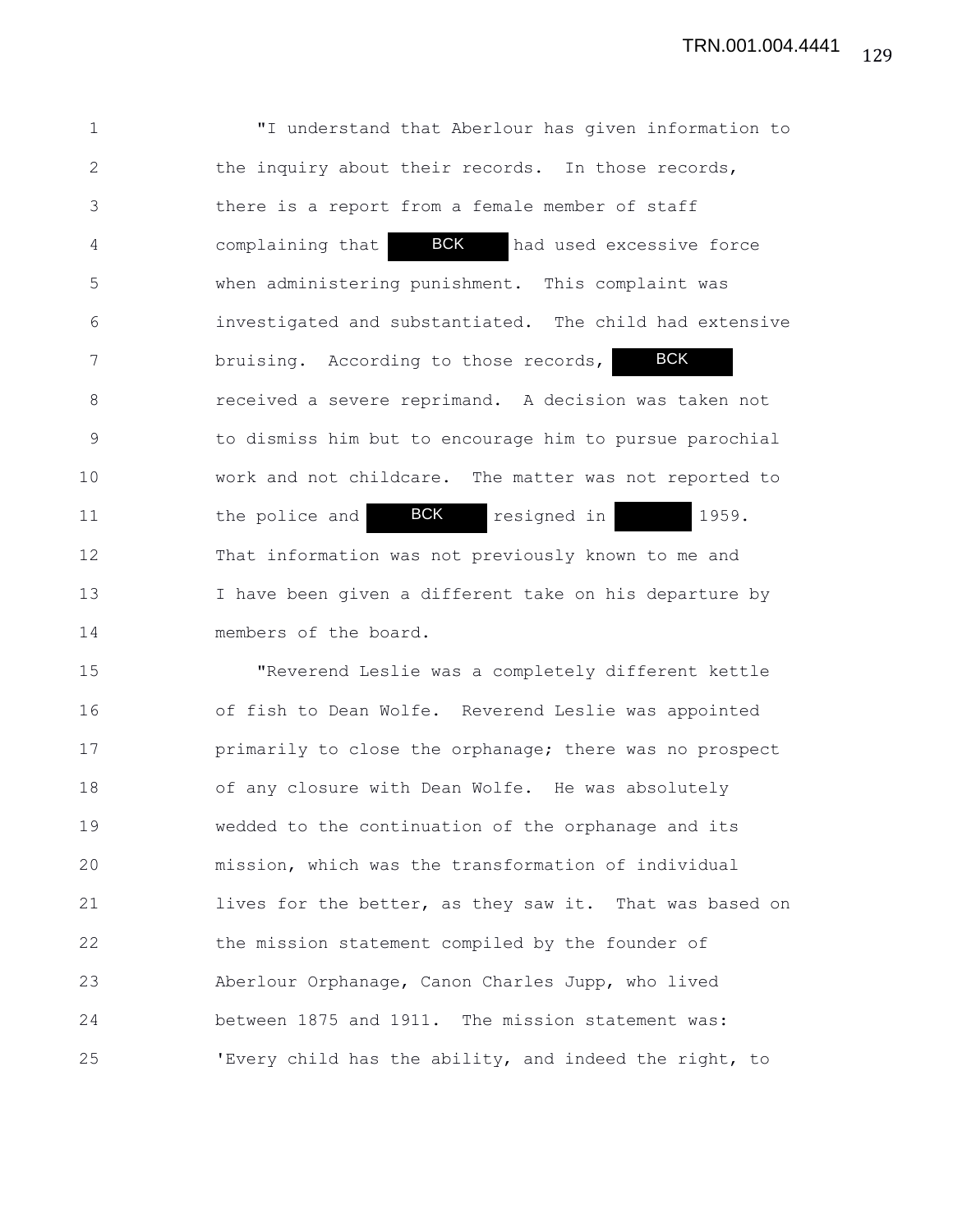130 TRN.001.004.4442

1 grow up and flourish in society, notwithstanding the 2 origins of their birth'.

3 "Dean Wolfe knew the children and was very involved 4 with them. There were hundreds of children and his 5 memory of them and contact with them was formidable. 6 This is on record. He was adored not only by the staff 7 but by the children. He knew all the children and the 8 children knew not only him but also his dogs. He always 9 had his dogs with him and sweets in his pocket. The 10 children used to run up to him like he was the Pied 11 Piper. He was a constant presence. He walked around 12 the houses.

13 "Reverend Leslie had no such interaction with the 14 children. He was completely devoid of social niceties. 15 He was a formidable, hard-backed reverend and he saw 16 himself in that light. Dean Wolfe was very 17 child-centred. His life revolved around the children of 18 Aberlour Orphanage and around continuing the orphanage. 19 Reverend Leslie's contact with the children was minimal. 20 His priorities were manifestly different to 21 Dean Wolfe's. Reverend Leslie's priority was that 22 he was there to do a job, the orphanage was too big, 23 there were too many children, it needed to close and 24 close it would. That was his mission and that was what 25 he did.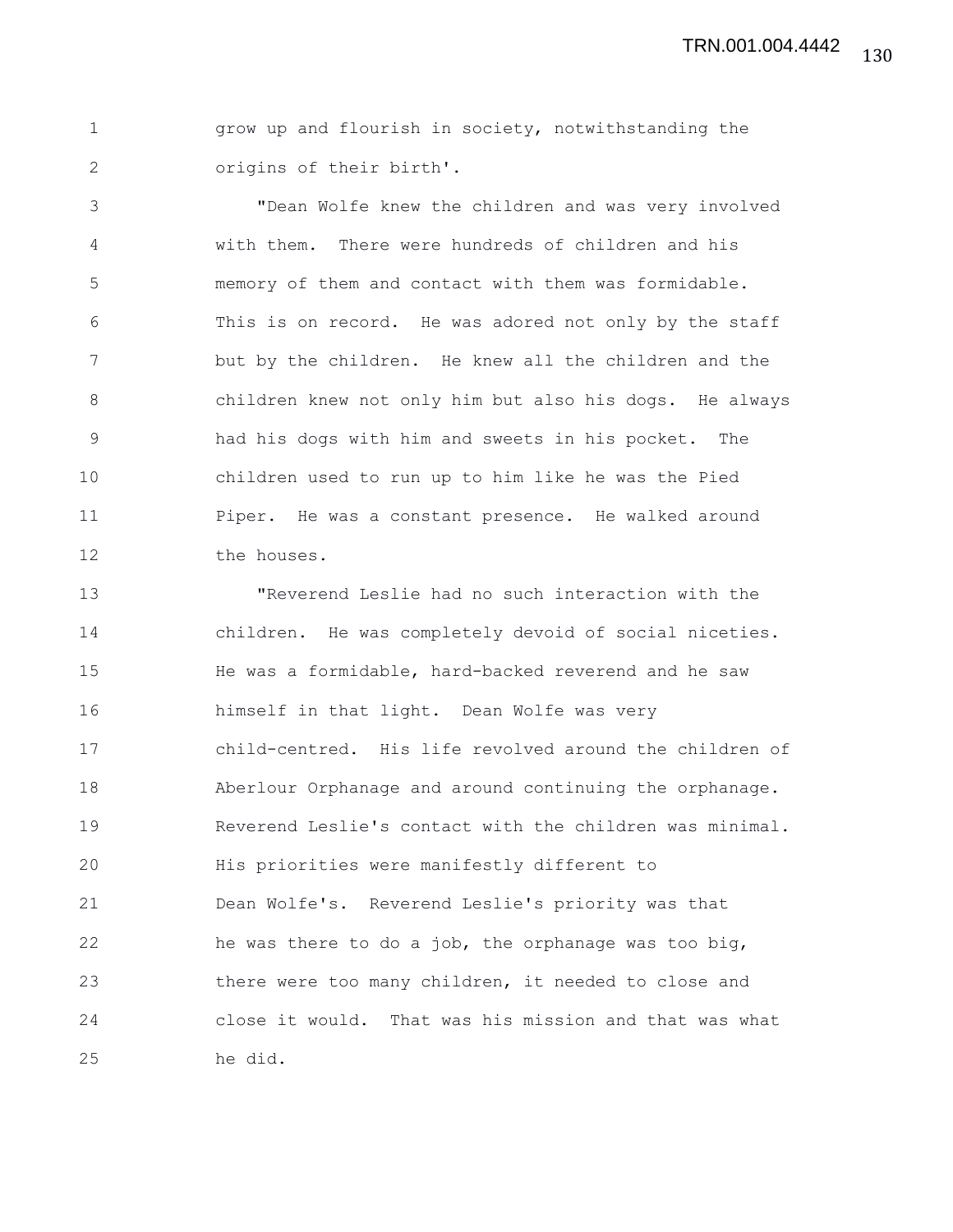1 "The headteacher of the nursery was Miss Heap. She 2 is still alive. She was in total control along with the 3 nursery nurses. Miss Heap and her assistants were 4 totally dedicated. They saw the children as their own. 5 It was their lives' work. The nurses stayed there for 6 years. There wasn't a high turnover. It was an 7 enjoyable place with largely young staff. Miss Heap 8 wasn't much older than the nursery nurses themselves. 9 She had a team of individuals who enjoyed working with 10 each other and with the children.

11 "As an adult, Miss Heap told me how she was 12 recruited. She made the point that a lot of the nursery 13 nurses were very young and that some had basic training 14 and did go on training courses from time to time, but 15 learned mainly from example.

16 "There was no structured form of training that all 17 the nurses went through when they joined. Part of that 18 would be down to the funding of the orphanage. Staff 19 were being guided by those more senior in the way that 20 the senior member felt was appropriate for staff to 21 conduct themselves. Similarly, BCK could not 22 remember any written guidelines for staff working at the 23 orphanage. There were no systems for training or 24 written guidance or instructions for staff. 25 "I moved to one of the boys' houses, known as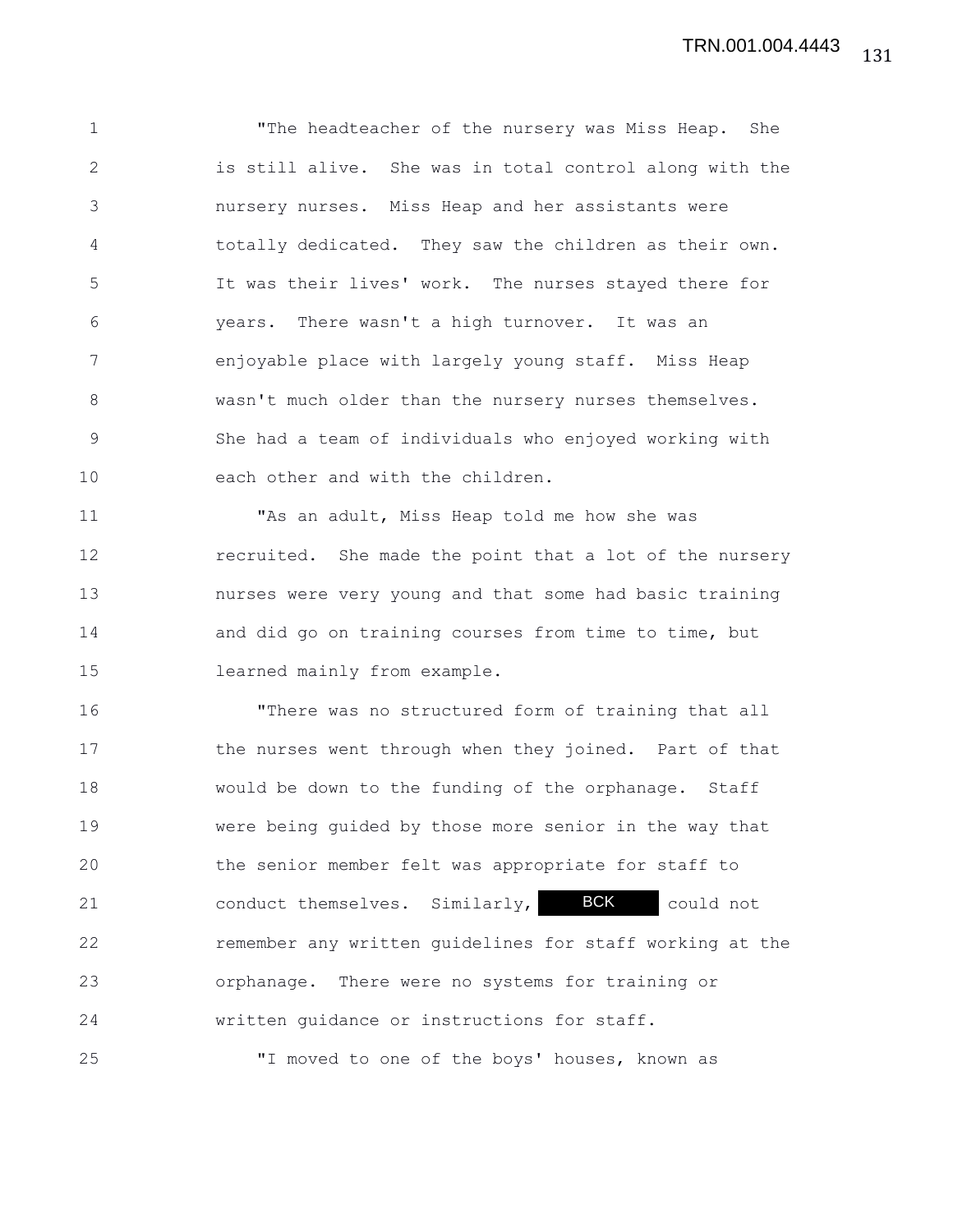1 Spey House, when I was 6 or 7. Auntie AJF was in 2 charge there. That's what we called her. There was 3 a certain accepted way of addressing staff. It was not 4 a choice. If it was a male member of staff, he would be 5 uncle. That was it. There were no first names. The 6 staff would call us by our individual first names. 7 Mantie AJF was a constant throughout my time at 8 Spey House.

9 Thuntie AJF ruled Spey House and nobody could 10 tell her what to do in terms of what happened in her 11 house. There would be discussions with other staff and 12 Dean Wolfe would be a regular visitor, but other staff 13 members wouldn't come in and tell her how to run her 14 house. Essentially, the houses were autonomous. Any 15 consistency between the houses was through discussion 16 between the staff members.

17 Thuntie AJF was our main carer. She was the 18 **person we all related to.** In the morning when we got up 19 to do our teeth, Auntie AJF would be there. When we 20 went to bed at night, Auntie AJF would be there. She 21 was an absolute constant in our lives. It seemed as if 22 she was never away. She had periodic assistance from 23 individuals, one of whom was a house father who was 24 there for a while. I don't remember his name because he 25 didn't register with me. He obviously wasn't a major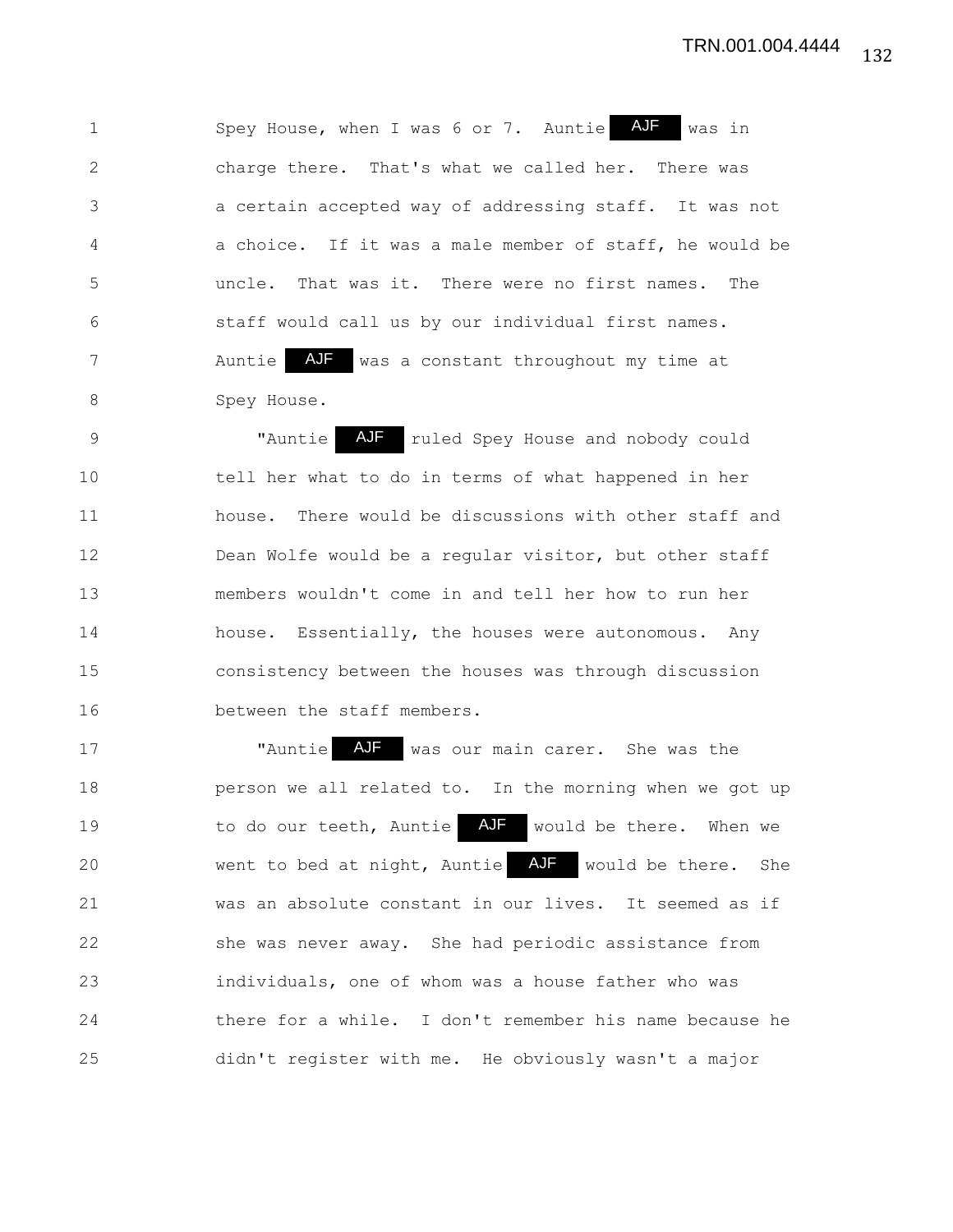1 1 influence on my life; Auntie AUF was. She also had 2 other assistants who came in now and again to help out 3 with dinners or whatever. I can't remember any of their 4 names.

5 "The interviewing of staff could be quite short. 6 A lot of individuals who came in as house parents were 7 ex-servicemen. Aberlour took from that background some 8 feeling that it had an upright citizen coming in, 9 wanting to do his best for the children. Bear in mind 10 the leaving age at the orphanage pre-war was 14 and 11 post-Second World War was 15. Those children, once they 12 reached the age of majority, had to be reasonably alert, 13 compos mentis, and able to read and write. They had to 14 have certain skills in order to be employable.

15 "Part of the mission of Aberlour wasn't just to care 16 for the children during their time at the orphanage, it 17 was actually to set them up in work immediately after 18 they'd left. They set up halfway houses in between the 19 orphanage and independent living. Sometimes they were 20 a distance away in London or in Liverpool.

21 "In order to try and equip these individuals with 22 skills at the point of majority, you needed to import 23 into the staffing structure individuals who carried such 24 skills. **BBR** had great skill and knowledge in 25 car mechanics. The boys loved all of his stuff. BBR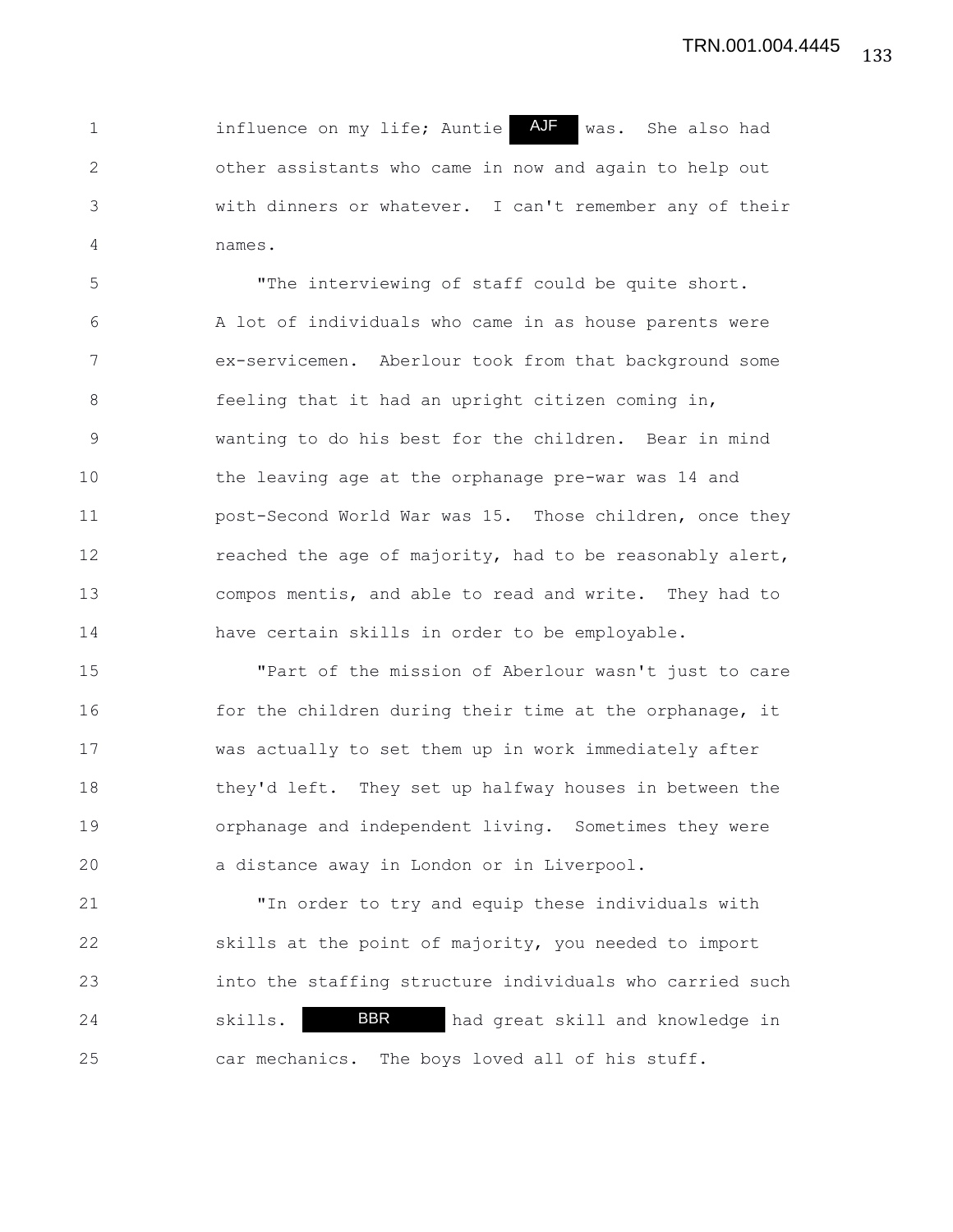1 BGX was one of the housemasters. He had 2 restarted the Scouts. One boy kept in continued contact 3 with him after he left Aberlour -- not only because of 4 the Scouts but because he was fun to be with, personable 5 and a wise character. He also travelled extensively.

6 "Childcare was not part of the interviewing of 7 staff. I would say that the overall need in terms of 8 the male staff would be the skill set that they had. 9 Childcare was not too much of a priority. The wardens 10 would rely on the female side to provide that. The male 11 would be for discipline, skills and keeping order. 12 I think it would be primarily down to the females to 13 **provide the nurturing, caring side.** 

14 Thave a horrible feeling that **BBR** was on 15 his own in his house. Not every house had a house 16 auntie or house mother. The cardinal was the head of 17 Gordon House and it may well be that he was the only 18 house parent at his time. BBR

19 "Dean Wolfe decided that he wanted to have a nursery 20 building solely for nursery children. It was basically 21 unfair to have infants and babies in a building with 22 much older children. He managed to get the money from 23 donations to get it built. Initially, I was in 24 Princess Margaret's Nursery School. It still stands. 25 It is currently The Dowans Hotel. That was where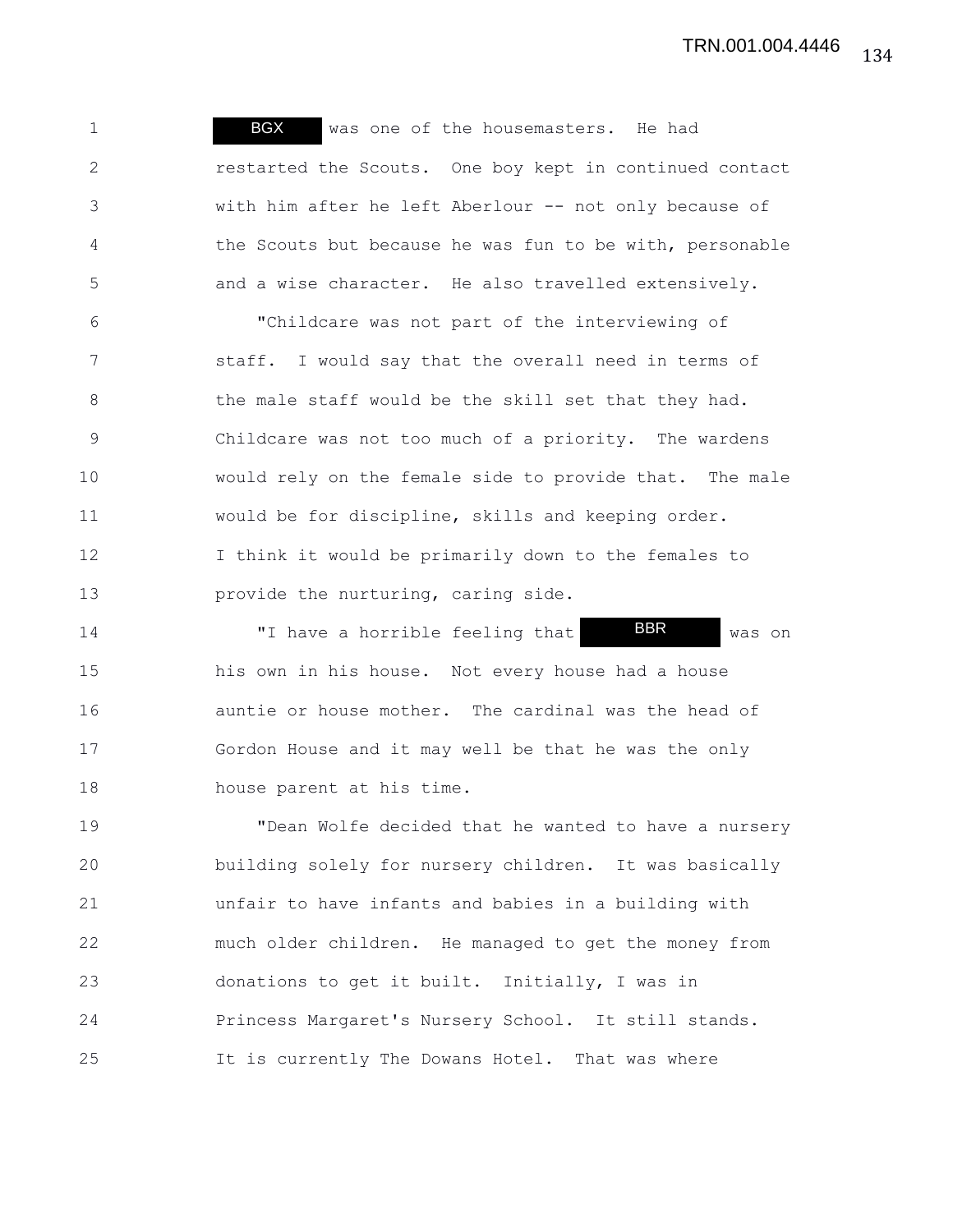1 I lived as a nursery schoolchild.

2 "If you look at photographs of the children in the 3 nursery, they appear to be, as I was, happy and content. 4 They were definitely well cared for. Aberlour received 5 fees from individual children from placing authorities 6 but they were minimal. The fees were not enough to keep 7 the organisation flowing. It was totally dependent on 8 filling the gap between the fee element and what it cost 9 to run the establishment.

10 "A huge amount of time was spent on keeping 11 a positive public face because that in turn generated 12 the additional income needed to keep the organisation 13 going on a day-to-day basis.

14 "I can understand the view that an organisation 15 totally reliant on donations might produce lovely images 16 when there is grime and dust behind the scenes. My 17 experience is that the pictures of the nursery school 18 were how it was. I was very happy in the nursery 19 school.

20 "The resources Miss Heap and her nursery nurses 21 managed to find through Dean Wolfe were used to create 22 the surroundings for children, which made it quite 23 a joyous place to live. For example, Miss Heap talks 24 about the furniture, which was specially made for the 25 children, and the wall paintings which were painted by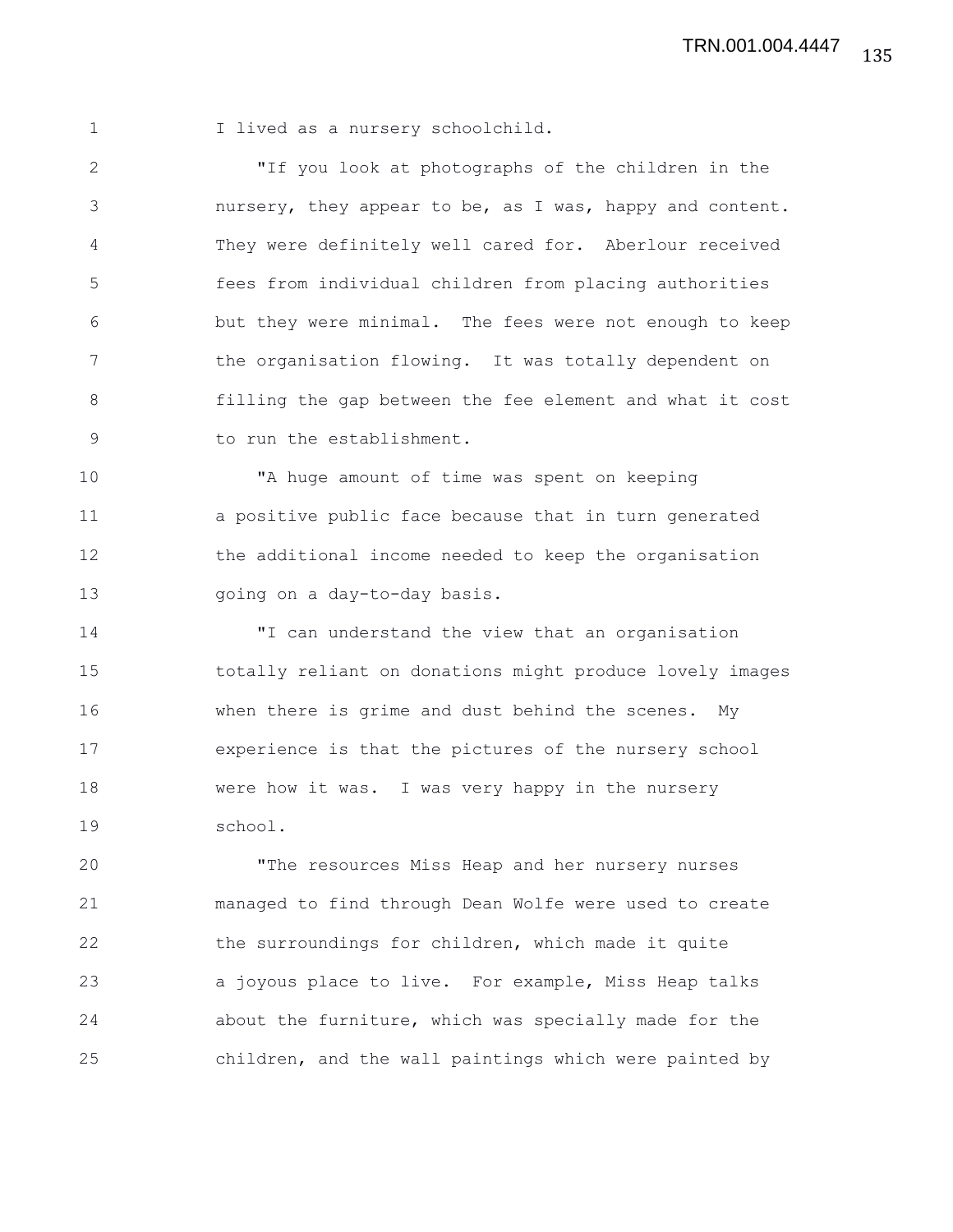1 hand and were scenes from adventure stories.

2 "Huge amounts of effort and dedication went into the 3 nursery, so much so that when The Dowans Hotel was 4 renovated recently, they discovered some of the original 5 paintwork on the undersurface of the walls. I was given 6 a couple of copies of the paintwork. It is 7 indescribably beautiful in terms of the care and the 8 dedication that was taken. This is an indication to me, 9 in addition to my own personal experience, of the level 10 of care provided to us.

11 "We came from all walks of life. Usually we were in 12 a very distressed state when we arrived at the nursery 13 in terms of our previous life experience. Miss Heap 14 cared for us individually. She was very interactive. 15 One boy was in a very poor physical state. He had been 16 badly injured, deliberately, by his parents as a baby. 17 Miss Heap and her team reared him and cared for him in a 18 way which could get him physically better. He was there 19 at the same time as me.

20 "The upper age of the nursery children varied. Some 21 children were not physically or mentally able to go into 22 the school system until later. I was there until 23 between 6 and 7 and then I moved on to Spey House. 24 There were others there of a similar age.

25 "At Spey House our day started very early. We'd be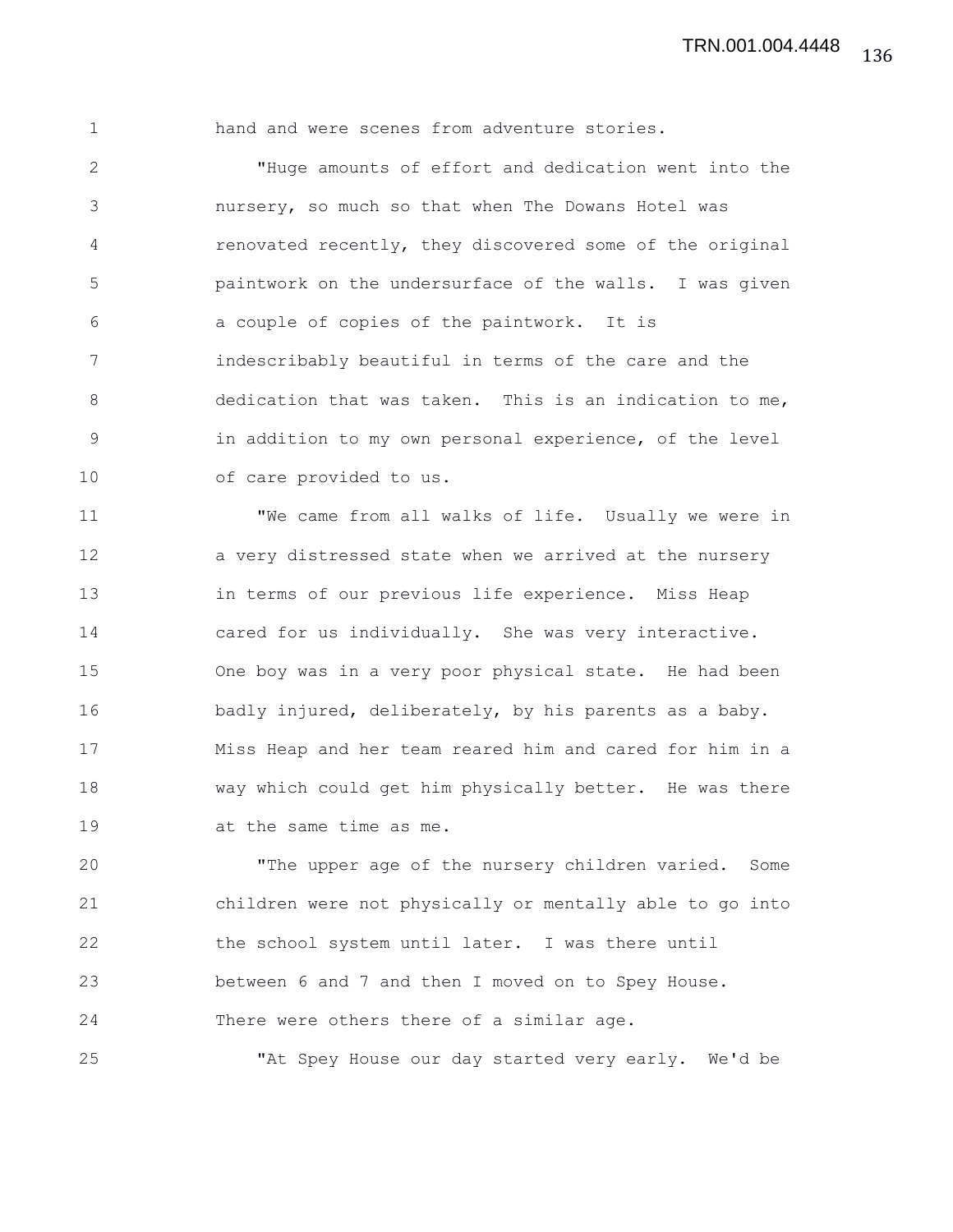1 up getting washed, getting breakfast and doing chores. 2 We didn't see much of what was being done to anybody 3 still in the bedroom in terms of people getting cleaned 4 up by staff after wetting the bed. I can't recall 5 anything specific being done to children who wet the 6 bed.

7 "Dr Caldwell, who I spoke to as an adult, spoke of 8 staff not handling the issue of bed-wetting well. At 9 that time bed-wetting was dealt with by putting a child 10 who wet the bed in a cold bath but I never witnessed 11 that. I never heard of any child being humiliated with 12 wet sheets for wetting the bed.

13 The meals were cooked in a central kitchen. The 14 meals came on trolleys through the tunnels which 15 connected the houses. We took the food out, along with 16 the carers, and set the tables. Part of the nurturing 17 was table manners. Auntie AJF ate with us. She had 18 the same food that we did. We had a time limit for 19 eating because the trolley had to go back with the empty 20 plates.

21 "I enjoyed the food and I ate what was put in front 22 of me. If boys didn't like the food in Spey House, it 23 was very simple. We were given a meal and it was 24 expected that we would we eat it. If we didn't want to 25 eat it, it was left but there was no alternative dish to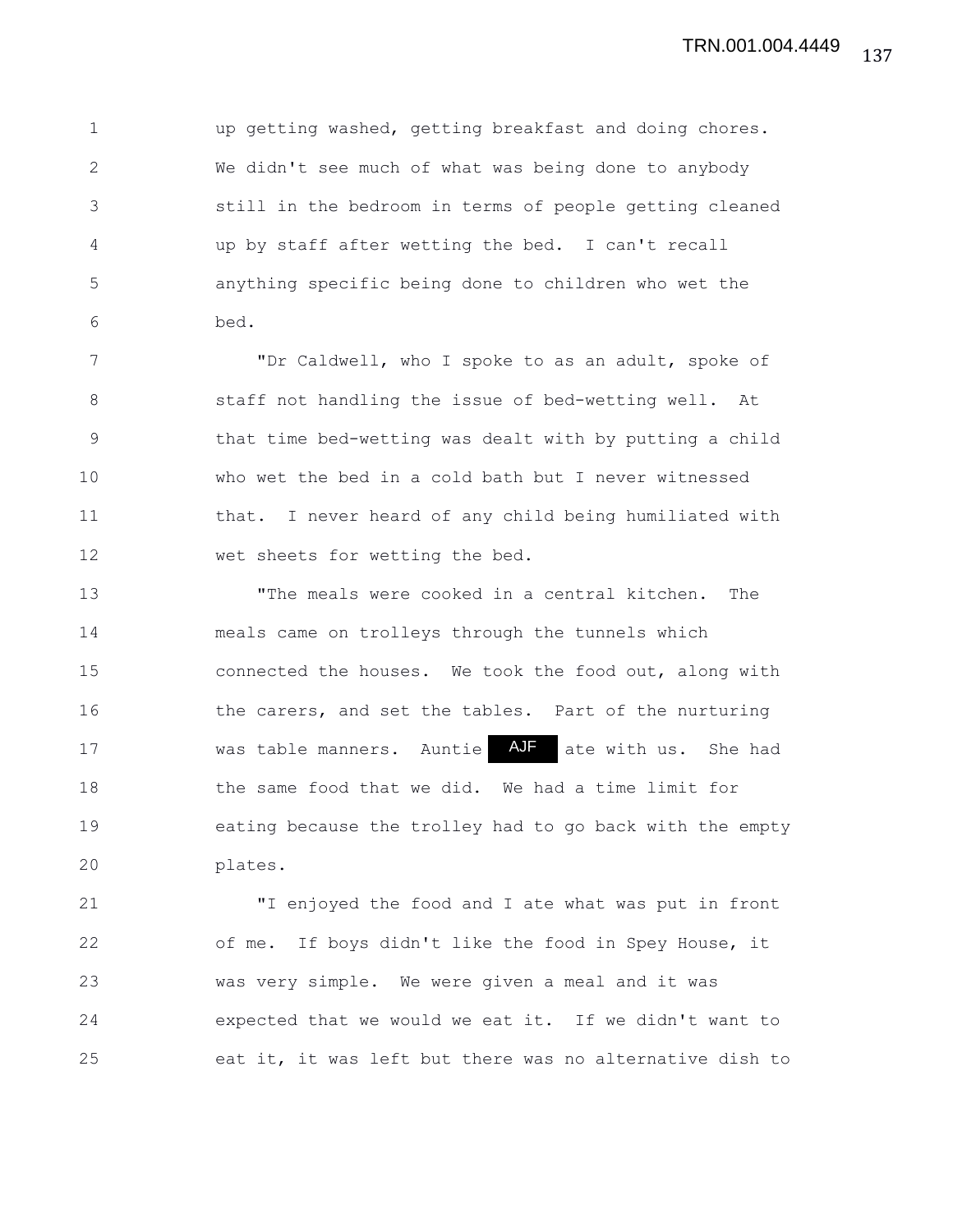1 1 replace it. If Auntie AJF was there, she would be 2 concerned and try and encourage us if we didn't eat. 3 She says we never went to bed without being fed. 4 I suspect she tried to create something from what 5 ingredients were on the trolley. I don't think there 6 was a kitchen in Spey House.

7 The "Not only would Auntie AJF encourage us to eat, 8 she would also try and find out what may be the problem, 9 bad teeth or whatever. Because of the diet we had, 10 having dodgy teeth was not unusual. Auntie AJF would 11 get medical attention if she was concerned. She was 12 acute enough to know the difference between not eating 13 because we didn't want to eat and not eating because 14 we weren't well. She would get us checked out. AJF

15 "There was no expectation that the dish would be 16 left for a child to eat at the next meal. I have seen 17 no evidence for that. It would be out of the ordinary 18 for that to happen. It would jar as something not quite 19 right. I have not heard any stories of that happening 20 in other houses. Some children did talk about feeling 21 hungry. I never felt that because I have always had 22 a small appetite.

23 "There was no restriction on bathing in Aberlour, 24 although we were told when to go. We didn't bath 25 individually. There was a big bath and two or three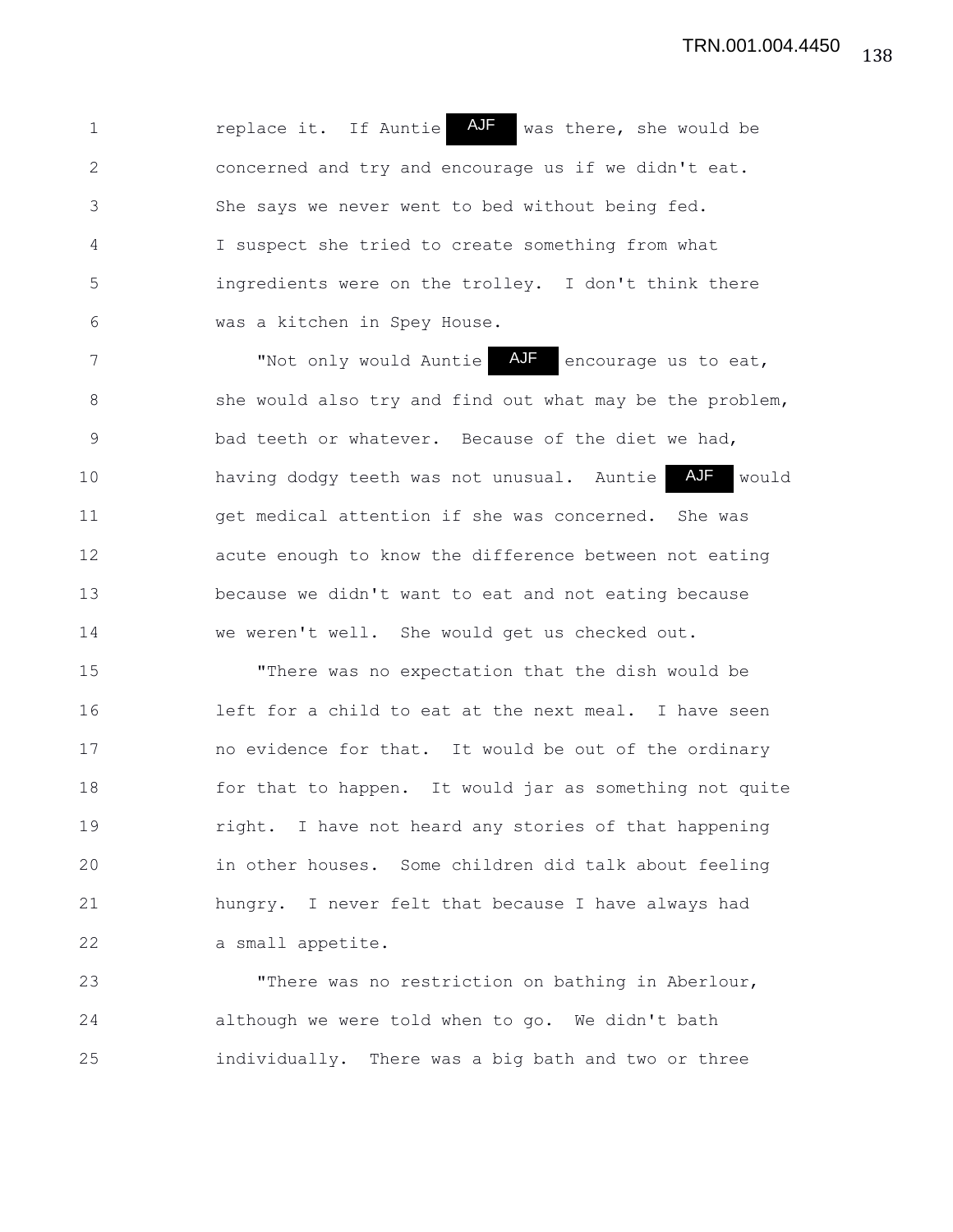1 people would be in the bath at the one time.

2 "The school was the Aberlour Orphanage school, but 3 essentially it was accountable to the education 4 authority. Aberlour Orphanage was overseen by 5 Dean Wolfe who was a regular visitor to the school. The 6 headmaster of the school was Tommy Robinson. He was 7 also the farmer.

8 "Most children were schooled within Aberlour, but 9 there were exceptions. We were taught to read and write 10 and were given a viable education but that was 11 essentially the expectation. The gifted ones were not 12 catered for. That was recognised by the orphanage and 13 they had to go elsewhere. The gifted children went to 14 the grammar school in the community. The education 15 system was simple at Aberlour. If you stood out 16 academically, you were basically streamed and given 17 extra attention by the teachers.

18 "I have always enjoyed school and have always 19 enjoyed learning. I was just so pleased to be at 20 school. I had a good relationship with the teachers.

21 "I never saw a visiting children's officer. 22 I cannot recollect any visiting officer apart from when 23 I left and Miss Talbot came to collect me. She was the 24 Edinburgh Corporation's children's officer with 25 responsibility for children placed by Edinburgh in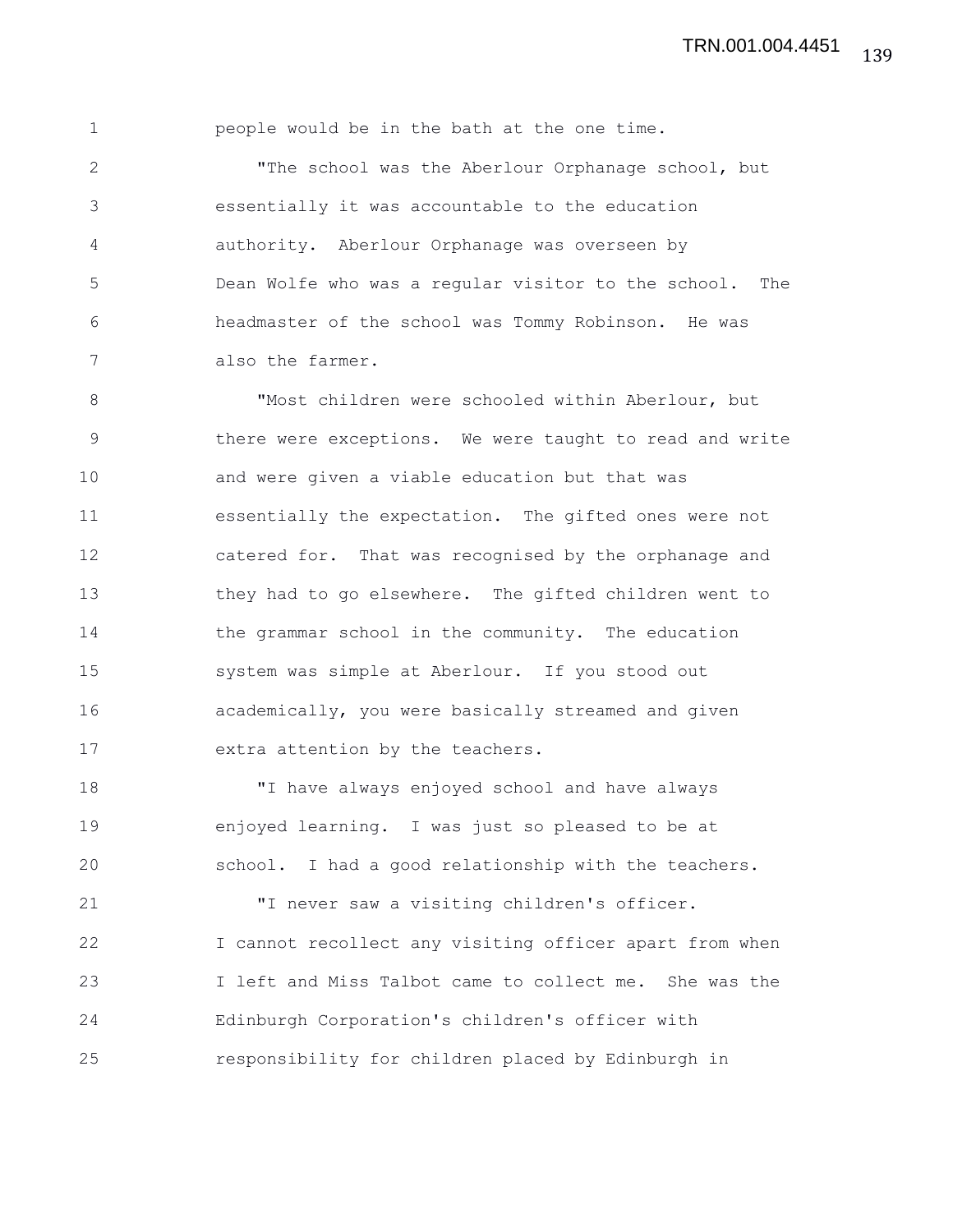1 Aberlour. She occupied that position throughout my 2 time. No other name of a children's officer is listed 3 on my records. Every visit, not just a statutory visit, 4 is recorded in records at Aberlour. In my case that's 5 blank. There's nothing in my social work records about 6 Aberlour, apart from entrance and exit, because they 7 were never there.

8 The was a reqular occurrence that we would get 9 visitors, sometimes multiple visitors, who were being 10 shown around Aberlour Orphanage. It was all connected 11 to the public profile and the donor circle being 12 increased. The visitors left money so it was also to do 13 with collecting money on the spot because the visitors 14 left money.

15 "The visits were part of Dean Wolfe's style. He was 16 **a** a great talker and a great communicator. He was very 17 personable and the tour parties enjoyed his tour. He 18 was very funny and they liked that. In addition to the 19 tour parties, there were other organised visits. Part 20 of the donor circle and the communication with external 21 organisations was trying to get organisations that could 22 somehow be seen as being particularly supportive of 23 Aberlour Orphanage. For example, the Timex factory of 24 Dundee forged a link and sent some of their workers up 25 to the orphanage to do things with the children.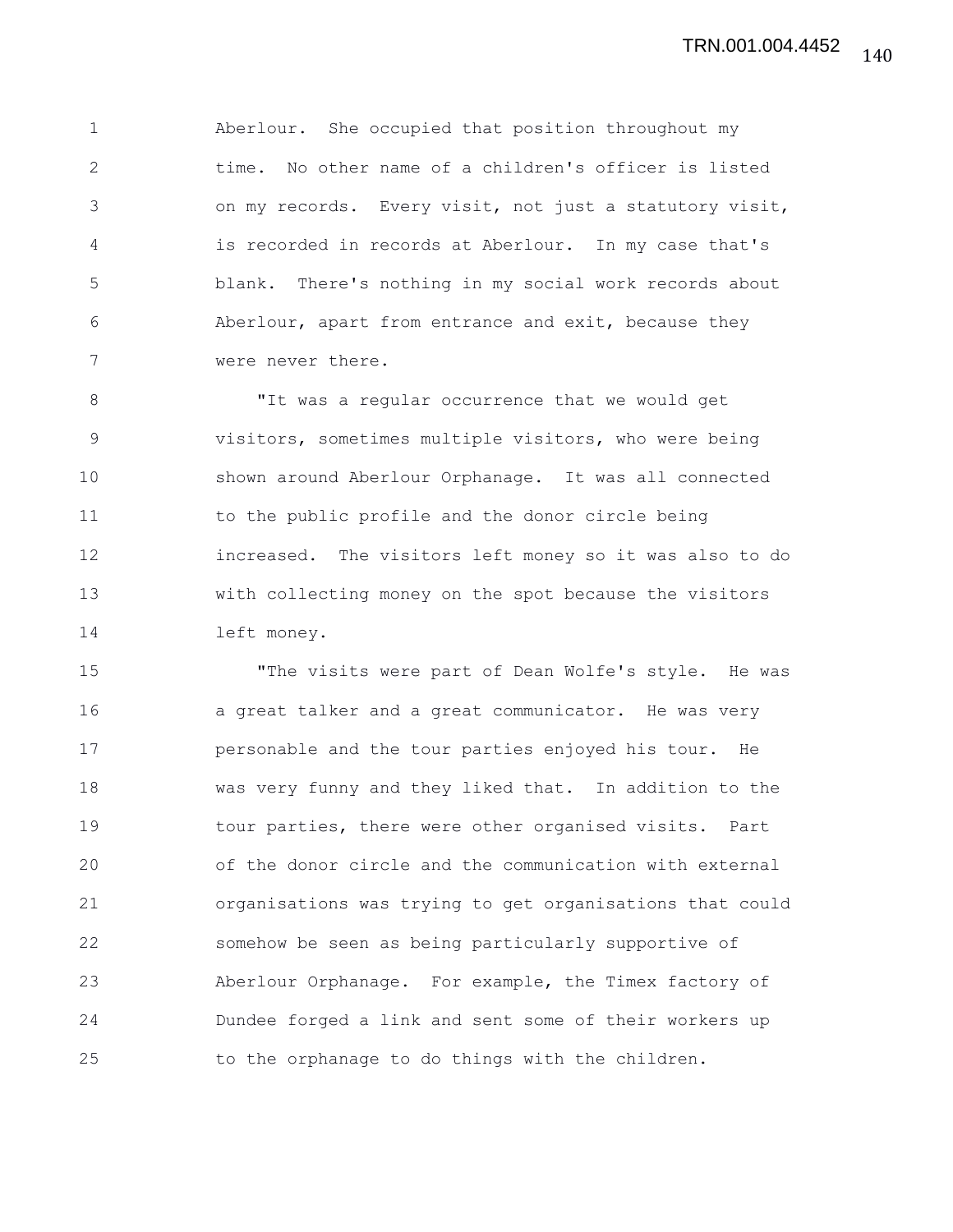1 "Aberlour Orphanage was a beautifully structured and 2 manicured physical structure. The gardens were always 3 immaculate. The village green was therefore a lovely 4 place to visit. The tour parties either started there 5 or ended there, if they weren't taking us out somewhere, 6 like the pictures or whatever. The children from 7 various houses would most definitely be involved in 8 those visits in some way or another.

9 "Most of us had pen pals that we used to cite to and 10 they'd respond. Sometimes they'd give us presents for 11 Christmas. I can't remember what I used to write.

12 "The only period when there was an attempt at 13 contact with my family was in the late 1950s when I went 14 to live with my mother. I think I was about 7, possibly 15 between the nursery and Spey House. I was in the early 16 stages of primary school. I don't know how it came 17 about because it isn't stated in either my records from 18 Edinburgh Corporation or Aberlour. It was very sudden. 19 I can't remember very much about the period when I was 20 with my mother. I do know that it was not a happy time.

21 "It appears from records that I was readmitted to 22 Aberlour Orphanage in 1961 at the age of 8, 23 having been placed with my mother around a year earlier. 24 According to my records, I was returned to 25 Aberlour Orphanage because of neglect by the birth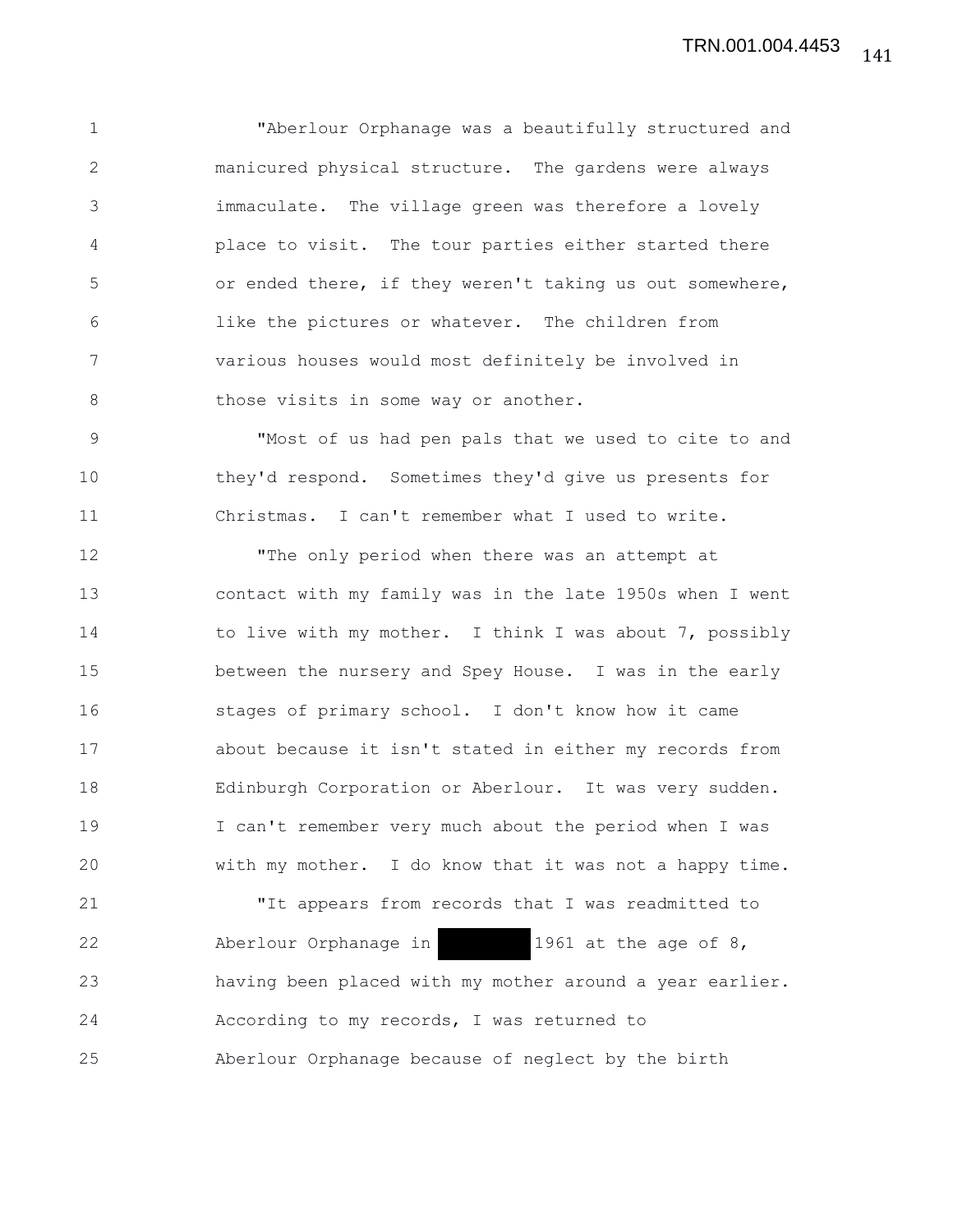1 mother. I had been denied the privilege of attending 2 school due to household chores and sundry other 3 activities deemed more important by my birth mother. 4 There were concerns relating to my health, protection 5 and safety in the home of my birth mother.

6 "Other than that, I had no contact with my mother, 7 either in Aberlour or in foster care. I had no contact 8 with my father whatsoever. A deliberate decision was 9 taken by my extended family not to have any contact with 10 me. They had a very clear view about blackness within 11 the family. I had already been removed from the family 12 for being a sore and an embarrassment. The very idea of 13 continuing some kind of contact with that soreness was 14 **not** going to be sanctioned.

15 "There was no disincentive orchestrated by the 16 orphanage to dissuade my mother or any of my extended 17 family from visiting me. Had they expressed a desire to 18 visit me, it may not have been welcome, but it would 19 have been accommodated. I know that because of the way 20 Aberlour operated when I was there.

21 "The view at Aberlour, influenced by Canon Jupp and 22 flowing through various wardens including Dean Wolfe and 23 Reverend Leslie, was that the children came from 24 impoverished areas. They were contaminated by slum life 25 and by the miasma of those particular areas. They saw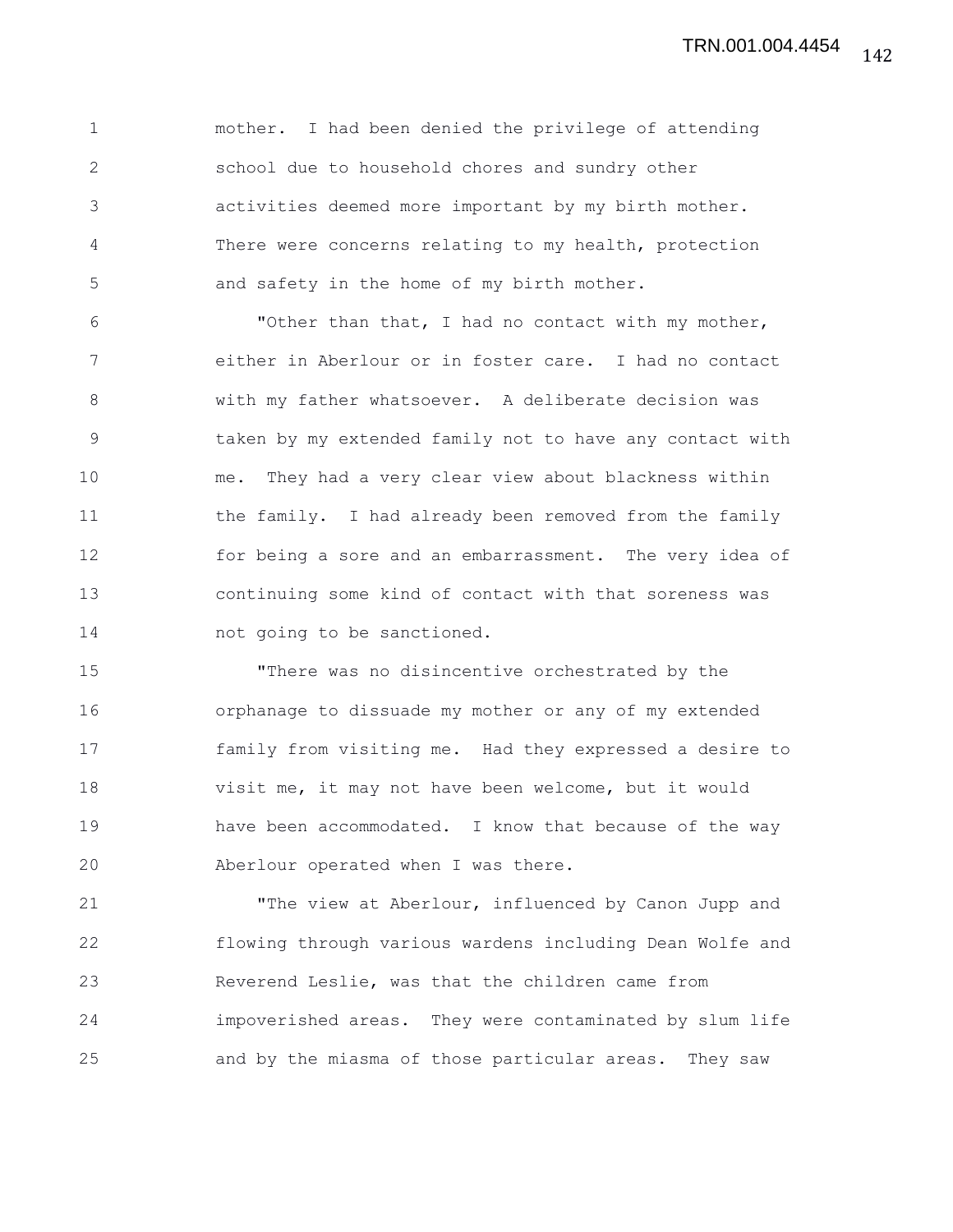1 their job at Aberlour as transforming these individuals 2 into more righteous individuals, clean of those adverse 3 influences that they came from.

4 "Although such a perception existed, my extended 5 family did not wish to know me regardless of any 6 philosophy that Aberlour Orphanage adhered to. The 7 orphanage did not encourage family contact, but if my 8 family had made efforts to contact me, neither the 9 corporation nor Aberlour would have blocked it.

10 "There was never any conversation about where I had 11 come from or my older siblings. I assumed I didn't have 12 siblings. It would have been disclosed on my 13 application, but I didn't ask because I had no reason 14 to. What I knew was that I was surrounded by family. 15 My family were the other children. That was what 16 I knew. My life revolved around what I knew, which was 17 Auntie Auft and Spey House. That was our life and 18 that was what we all concentrated on. We were in 19 a special place, cut off from the world outside. We had 20 nothing else to compare it to. My life began at 21 Aberlour. AJF

22 "In my records, in between what I cost and what had 23 been bought for me, there were one or two snippets of 24 information added to my records. There were entries 25 made by the administrator. No information was given to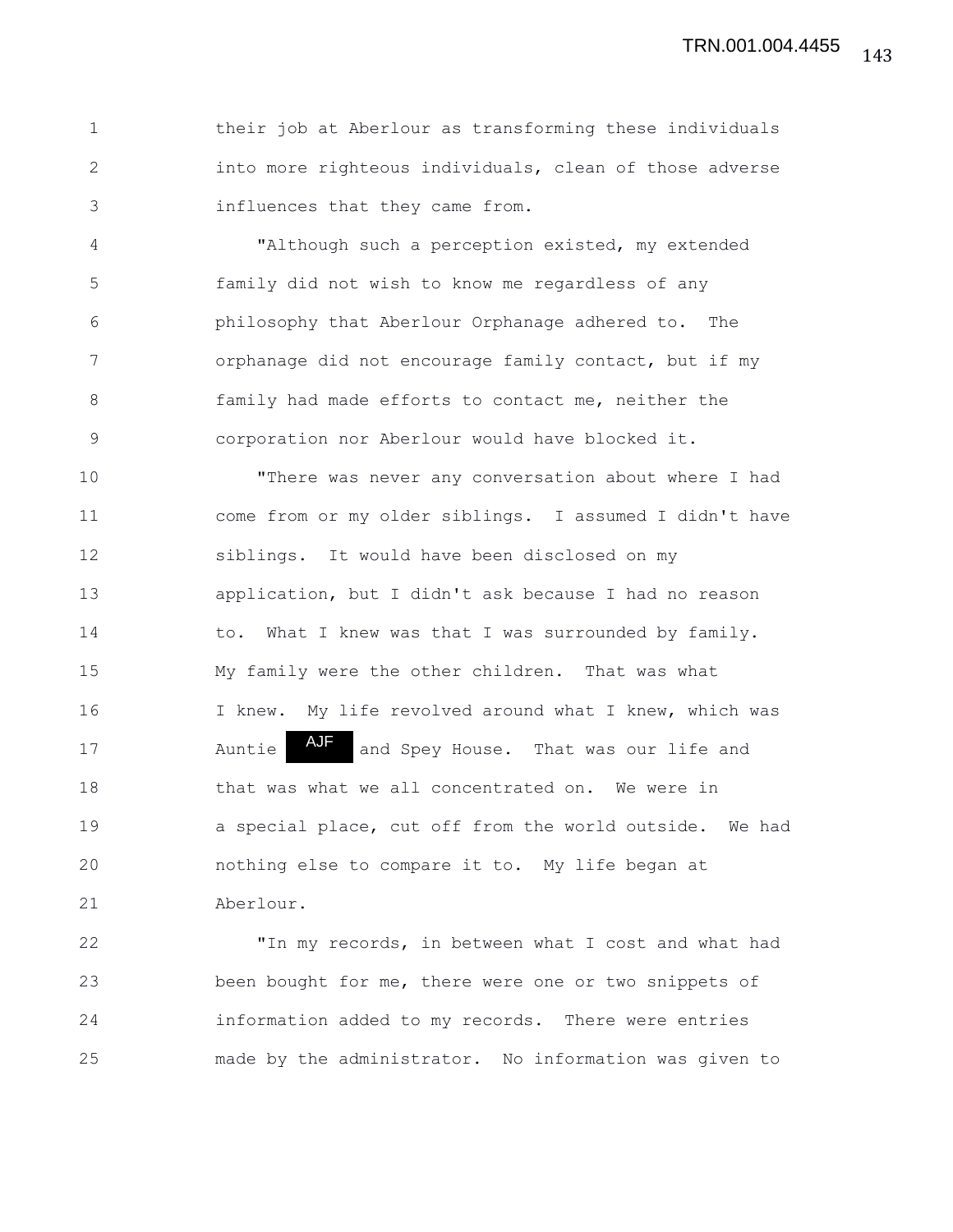1 the day-to-day carers about the background of the 2 children. The circumstances that led to a child 3 entering the orphanage would not be given to the primary 4 carer. There was no information to discuss with 5 children, so the staff were not able to tailor their 6 approach to a particular child based on their 7 background.

8 "Essentially, the view of the dean and the board was 9 that each child was a blank slate when he or she arrived 10 and it was Aberlour Orphanage's job to imprint on this 11 clean sheet, this new person, that they were going to 12 moulding, shaping, influencing over the next 10 to 13 15 years. Most of the children were there for that 14 period of time. It was a conscious decision that the 15 less said to the care staff about the child's background 16 the better. It was seen as best practice at the time. 17 Aberlour Orphanage was seen as a sort of light for 18 others to follow.

19 The weren't well, Auntie AJF would make 20 a reference through the dean's office about a boy 21 needing medical attention, and a call would be made to 22 the doctor in Aberlour to have the child examined. 23 There was a small infirmary on site as well as a nurse. 24 Doctors were called in from outside. Dr Caldwell was 25 a GP in Aberlour.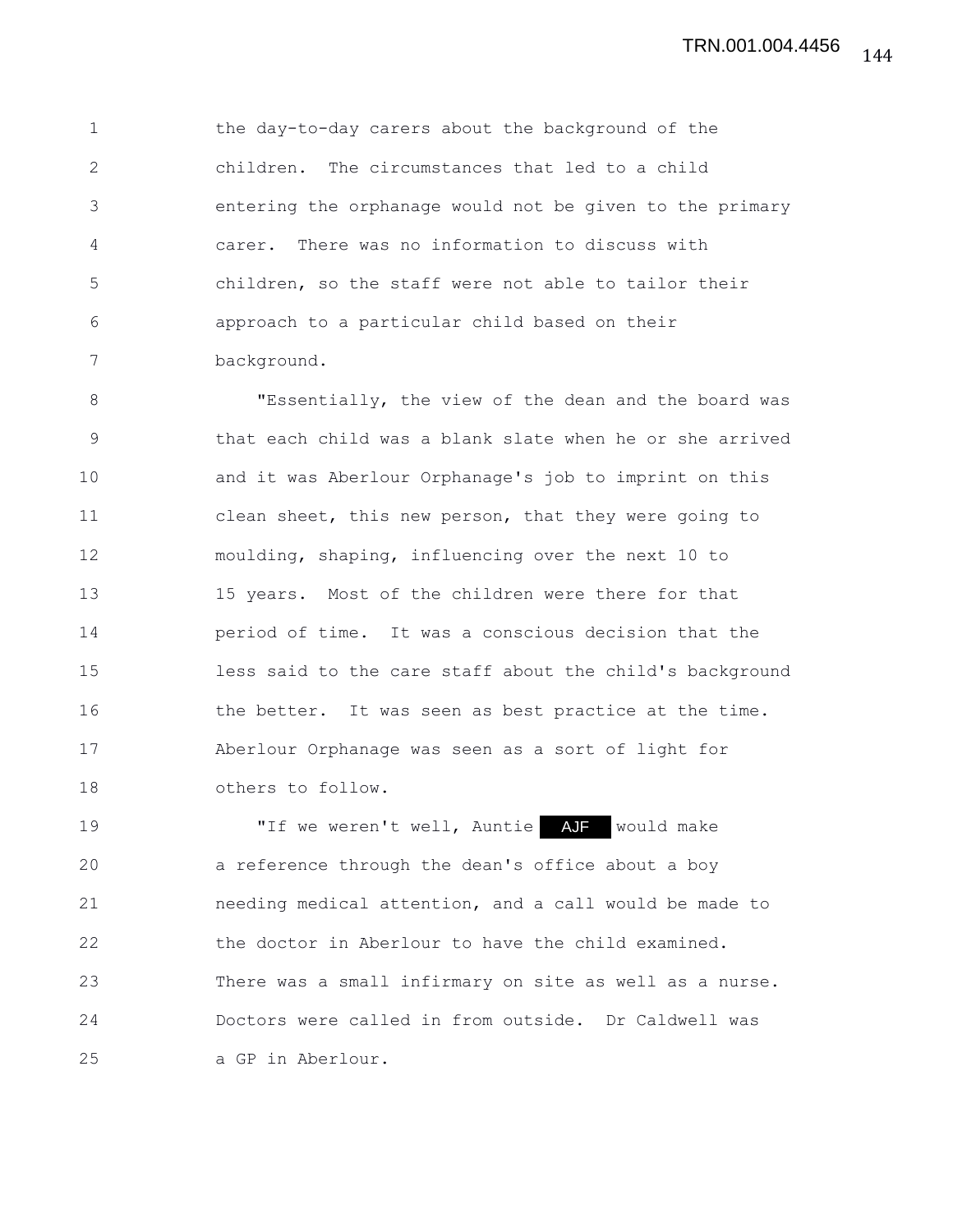1 TWhen I was around 11 years old, I was attacked by 2 another boy in Aberlour house and cut my hand. I don't 3 think the infirmary was operational when that happened. 4 I remember the cut was quite deep and there was blood 5 everywhere. Whether I was taken to the doctor or the 6 doctor was called in, I don't know. There's nothing in 7 my records about that.

8 "I don't know whether there were separate medical 9 records which Dr Caldwell retained. There is some 10 medical information in my records such as immunisations.

11 "I would say that running away happened 12 infrequently. When it did happen, it certainly rang 13 bells right round the orphanage amongst the boys. It 14 was talked about like other things which the boys 15 thought were significant.

16 "Some children did run away and never came back. 17 They were never found. If that had happened to someone 18 in Spey House, I would have known all about it, but it 19 was general knowledge that this happened.

20 "Towards the end of Aberlour, the age ranges of the 21 children tended to alter. During my time when I first 22 came to Aberlour, the bulk of the children who arrived 23 were very young. The expectation was that they would be 24 there for the bulk of their childhoods and then exit. 25 Around the late 1950s, when Reverend Leslie took over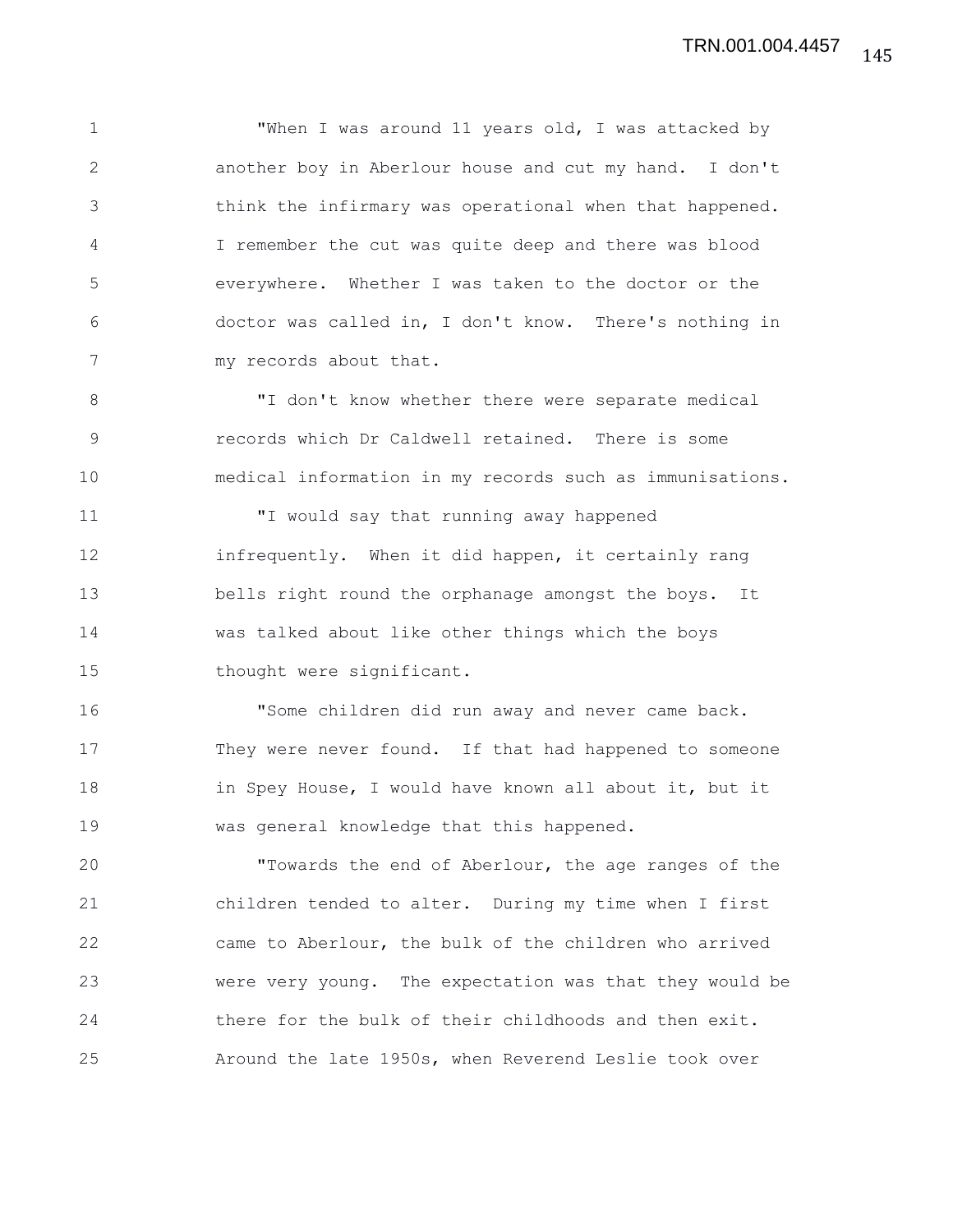1 and an older age was entering Aberlour, they all had 2 a life before Aberlour. The children I heard about who 3 ran away all had a previous life before Aberlour.

4 "I was never aware of the reasons why children ran 5 away. From what I've been told, Dean Wolfe used to have 6 a fairly good idea where children might end up. We were 7 dressed in a particular way. Our hair was cut in 8 a particular way. We stood out like a sore thumb. 9 Therefore the locals would know you were an 10 Aberlour Orphanage kid. If you were out at certain 11 times, they would know that something wasn't right. 12 They would either get hold of you themselves or contact 13 the police. It is more likely that they would contact 14 the warden and he would go out in his car. Often the 15 warden would do that and bring the child back himself. 16 Based on my knowledge of Dean Wolfe, I think the 17 response would have been to ask the child why he or she 18 ran away.

19 "I didn't run away at any point. Aberlour was my 20 life. I knew nothing else. The individuals I was 21 living with were my family. That applied to most of the 22 children in the orphanage at the time. Why would I run 23 away from my home and my life? Where would I go? It 24 was our life and we made the most of it.

25 "There was no smacking at the nursery school. I can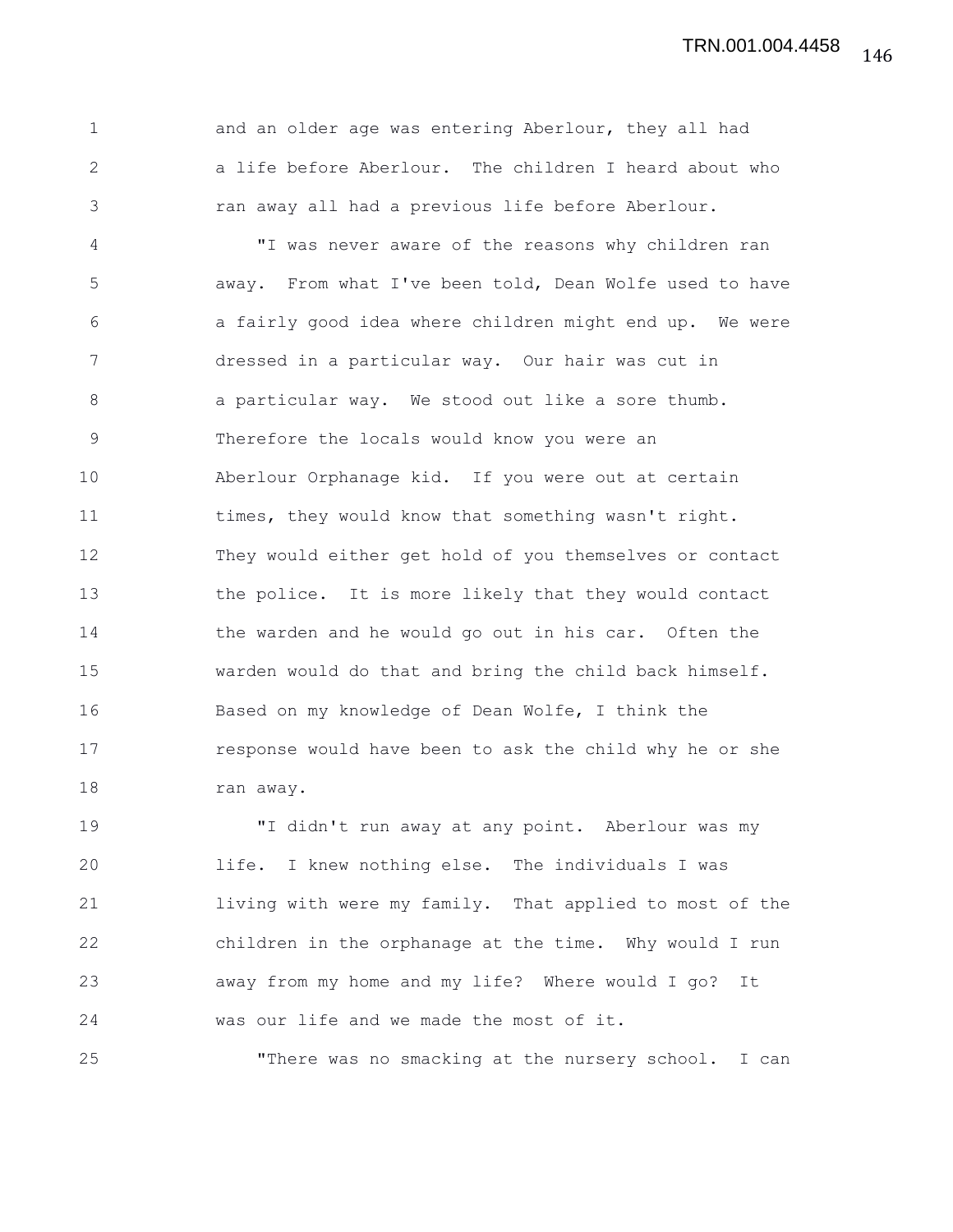1 honestly say that I never, ever saw any corporal 2 **punishment being given by Auntie AJF** She told me 3 she never believed in smacking children and I cannot 4 recall an incident of being smacked by her or any other 5 carer in the house. She may have sent us to bed early 6 but never without a meal. There may have been some loss 7 of privileges. AJF

8 "There was a consistent position in Spey House but 9 I can't speak for the use of corporal punishment in 10 other houses. I can't remember ever visiting another 11 house, apart from the main area where we saw film or if 12 there was a Christmas party.

13 TWhen I was an adult, Auntie AJF told me that 14 there was no real guidance from the management in the 15 orphanage in terms of care of the children. If there 16 was a problem, she could approach someone and ask them 17 about it, but she was more or less left to get on with 18 it and that was it. She told me how staff managed to 19 deal with diverse issues without specialist help or 20 training. She was under the impression she wasn't 21 allowed to use corporal punishment, but she wouldn't 22 have done so anyway. There wasn't specific guidance or 23 training on that. AJF

24 "In relation to discipline and conduct, Dr Caldwell 25 told me that the orphanage staff were not very well paid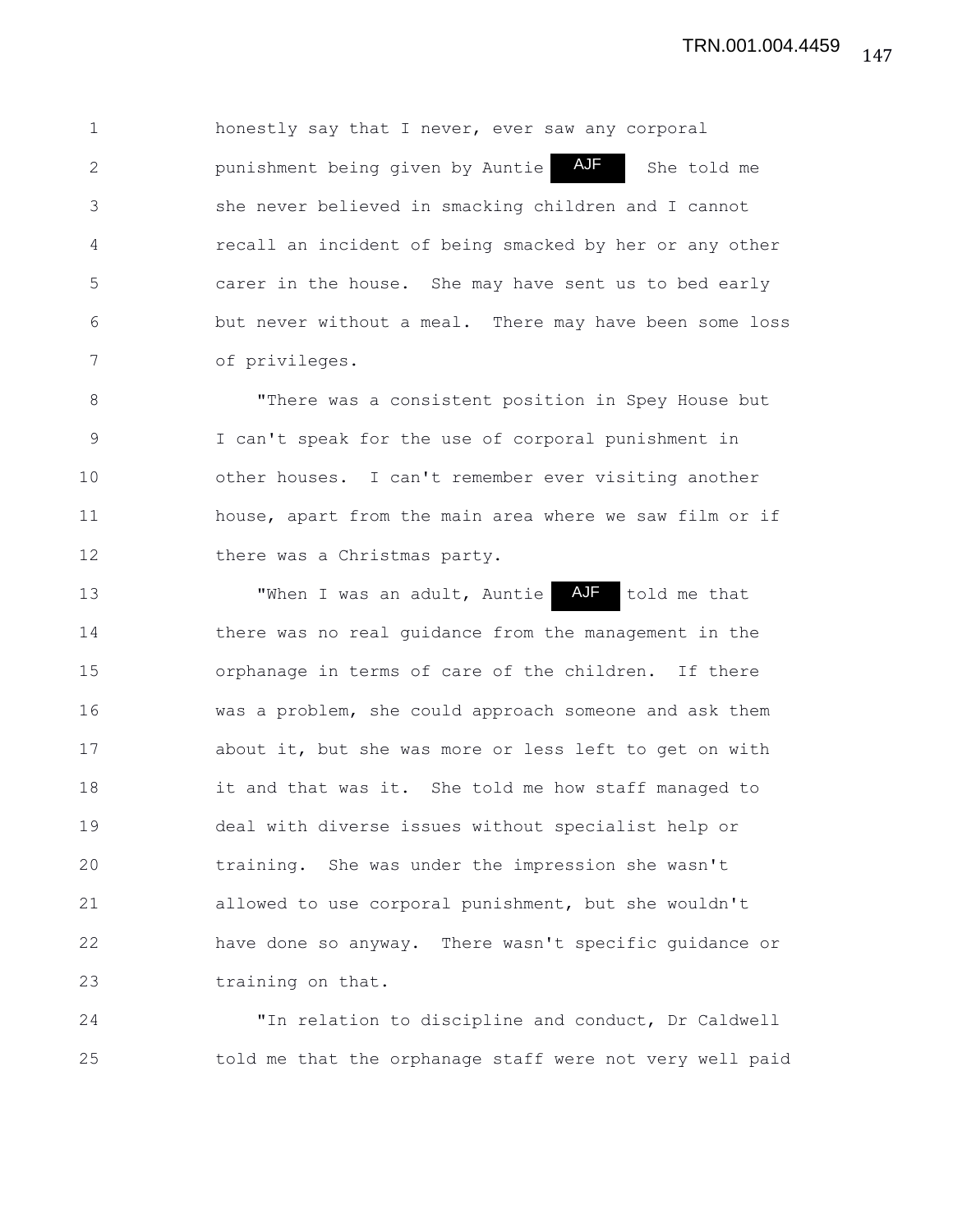1 and this was his impression. There were one or two he 2 felt were sort of ne'er-do-wells, which he wouldn't 3 name. He said he had no evidence whatsoever of any 4 suspicious events and he was very close to the police 5 and would have been aware. That obviously relied upon 6 the police being involved. He was a local GP, so 7 he wasn't always around to hear what was being said by 8 children or staff.

9 "I didn't receive any corporal punishment at school, 10 nor did I see it applied to others. If there was bad 11 behaviour in the school, it would be dealt with by 12 a referral straight to the headmaster or the headmaster 13 would be called to come in. I was never called to the 14 headmaster's office so I can't say what happened there.

15 "The headmaster was not somebody to be messed with. 16 He was big. He was the gentleman who took us to see the 17 animals. He was fun. He was somebody we wanted to get 18 along with and learn things from. I was too young to 19 help with the haystacks or pick the potatoes. One boy 20 spoke about hunting for rats and beating them to death. 21 I was too frightened of rats to do that. Because 22 Mr Robinson was that kind of character and a nice guy, 23 we didn't want to get into a position where he had to 24 show a different side.

25 "Another boy told me about an occasion when he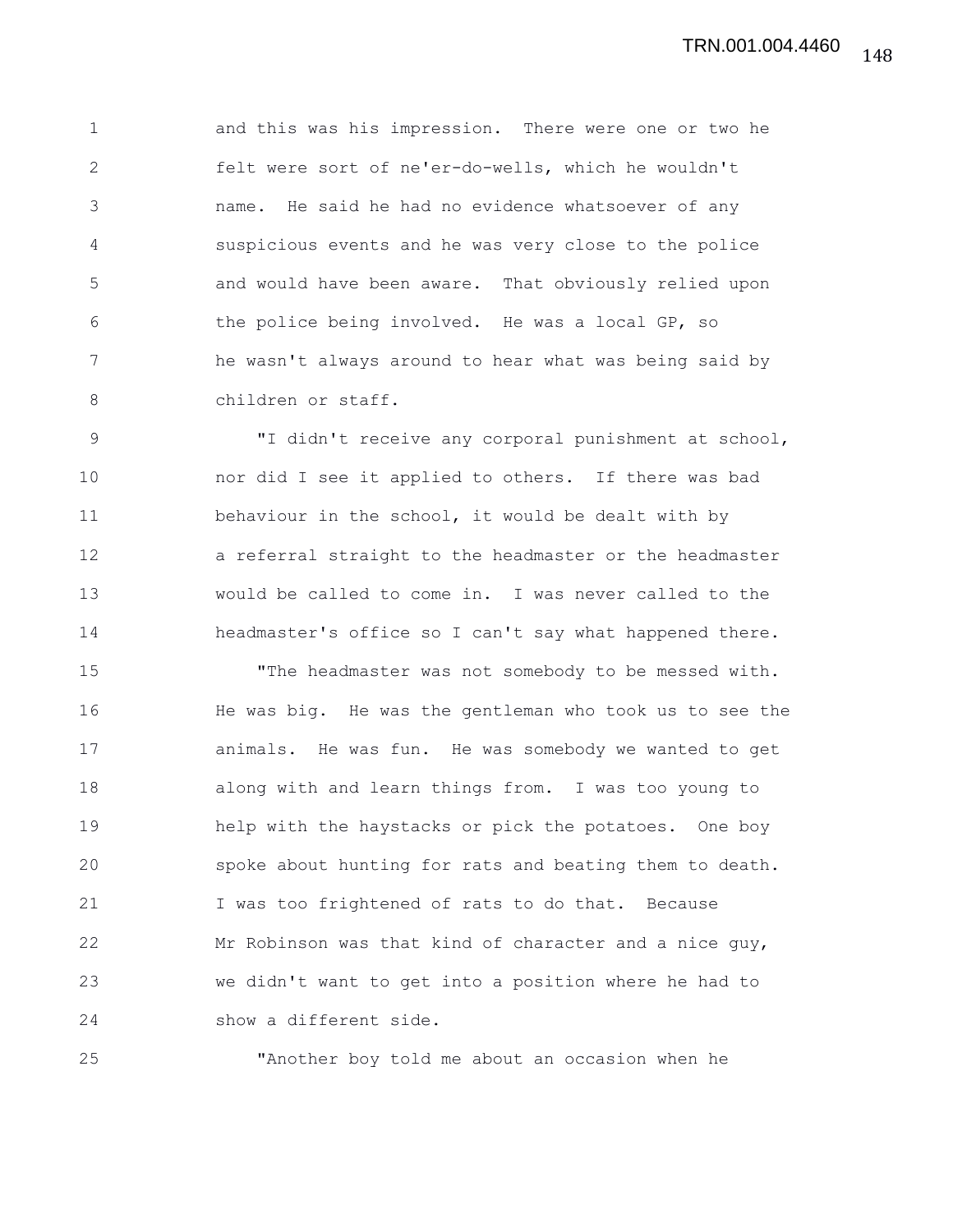1 decided to try out a cigarette. He was in one of the 2 little houses, not knowing there was an exit vent. 3 Tommy Robinson was passing by and saw what appeared to 4 be smoke coming out of the vent. He decided to go into 5 the area and discovered him. He asked him what he was 6 doing and he said, 'Nothing, sir'. He was trying to 7 hide the cigarette and hold in the smoke. He was 8 smacked, not for smoking but for lying about it. When 9 he told me about it, he was laughing about it. 10 "The last chance saloon was basically you were taken 11 to the warden. That was used as a threat. 12 talked about how he and one of his friends in the 13 orphanage were misbehaving. He was sent to the dean 14 . He spoke about how 15 normally operated in such circumstances. In 16 advance of going to 's office, he and his 17 friend knew what was going to happen, so they padded the 18 insides of their trousers and their backsides with 19 paper. They knew they were going to get strapped. He's 20 about 10 to 15 years older than me. 21 "One day, we were all visiting one of our favourite 22 play areas, Linn Falls. None of us could swim. At that 23 time there was no swimming pool in Aberlour or it may 24 just have been built. The expectation would have been BCK

25 that we didn't go anywhere near the rock face. There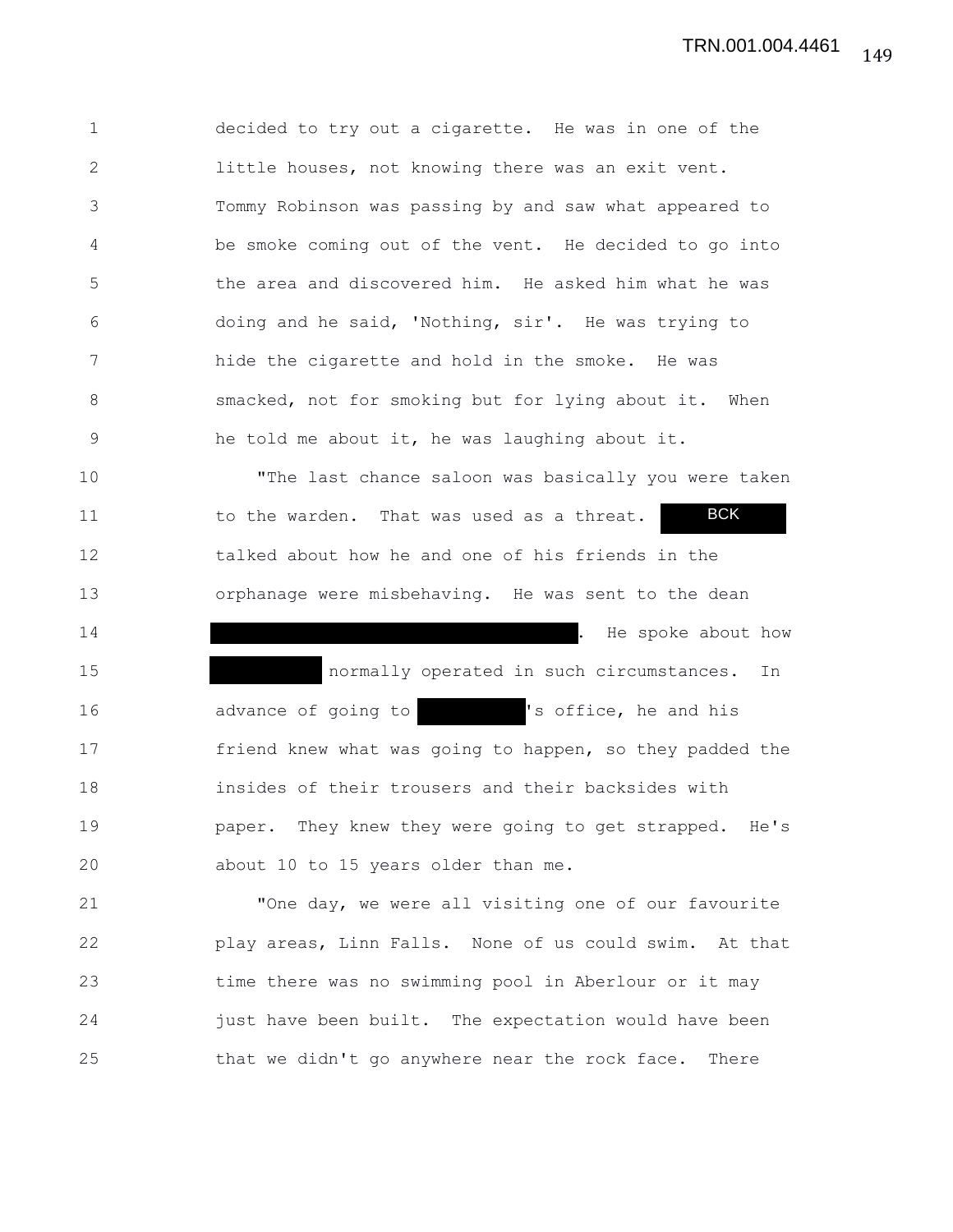1 were 30 young boys there with one adult in charge. It 2 was a beautiful day. I can see it now. Several boys 3 deviated from the pathway and got on to the cliff. One 4 of the children was climbing up the cliff side 5 overlooking the waterfall. It wasn't very high to an 6 adult, but it was very high to a child. Unfortunately, 7 he slipped and bumped his head against the rocks on the 8 way down before hitting the lower waterfall. He became 9 trapped under the water. Upon hearing the screams of 10 the children, Auntie AJF tried to go into the water 11 to get to where she thought the boy was. She couldn't 12 swim either. She would have drowned had she not been 13 hauled out by one the larger boys there.

14 "It was tragic. All the boys at Spey House were 15 there, so we were all party to it. I didn't see him 16 fall, but I saw his clothes floating up to the surface. 17 1 I saw Auntie AUF try to rescue him and being pulled 18 out of the water by the older boys. Divers had to go in 19 and take the boy who died out. He was well under the 20 water.

21 "The boy who died was a loved boy. There was 22 something about him. All children are innocent and fun 23 to be with. He had a certain excitement and innocence. 24 He drew you to him. He had siblings at Aberlour, 25 although I think they may have been older because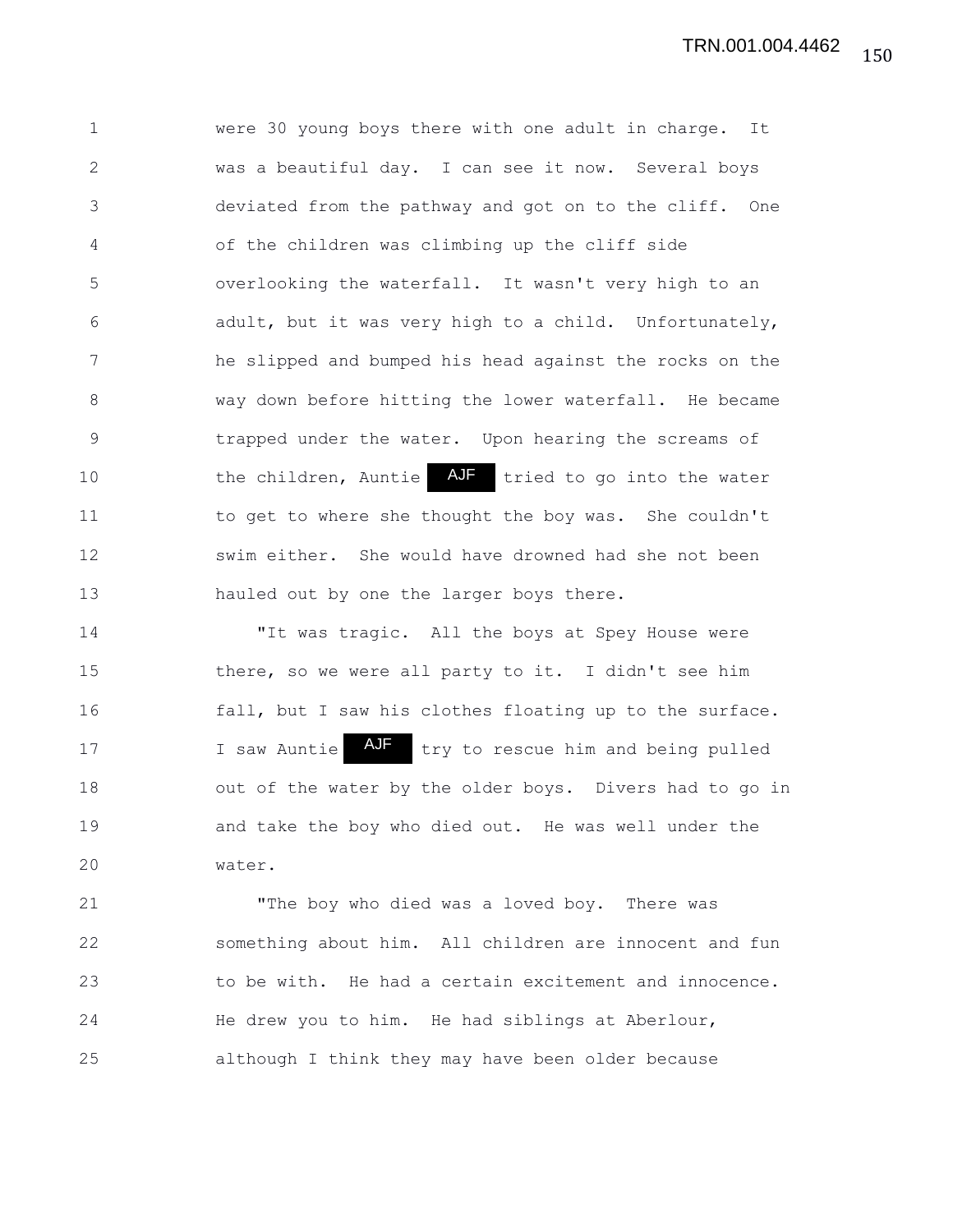1 I don't think they were in Spey House. He was much 2 loved by everybody at Spey House. His death had a major 3 impact amongst the boys of Spey House which has never 4 left us. There was nobody who was at Spey House during 5 my time who would talk of their time at Aberlour without 6 mentioning this boy.

7 "Dr Caldwell has since told me as an adult that 8 accidents were a big problem and that every other year a 9 child would drown in the Spey or at Linn Falls. 10 I wasn't present when any other deaths occurred, but 11 I was aware of them. That was why I stayed clear of the 12 water. Even before the boy in my house died I didn't 13 have the courage and I wasn't that strong.

14 "In Spey House we created a family so the children 15 stuck together. The exception to the cohesive family 16 unit was someone who was particularly vulnerable. A 17 beeline would be made to them. Given that, the children 18 also made up their own ground rules for conduct amongst 19 peers. One of the rules, which certainly applied in 20 Spey House, and applied in my friend's house well, was 21 that bullying was unacceptable.

22 "I can't recall any bullying in Spey House. The 23 only incident I had at Spey House was when I was 24 attacked by another boy with a knife. I think it 25 happened shortly before I left Aberlour. I still have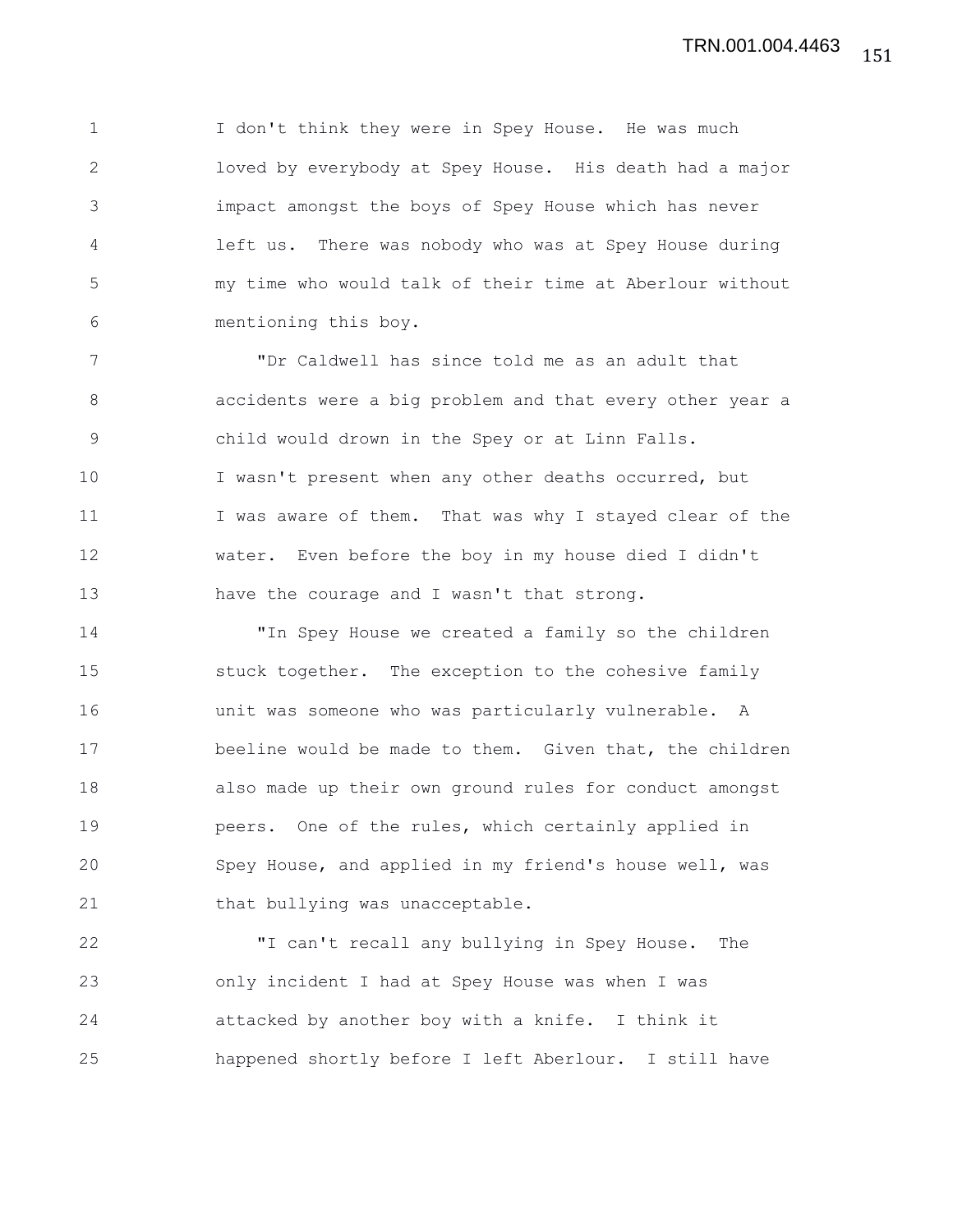1 the mark to this day. It was deliberately inflicted by 2 a boy who was much bigger than me. He may have been a 3 year older as well. It was very deep so I required 4 5 stitches. I can't remember how Auntie AJF dealt with 5 it.

6 "There was abuse at Aberlour and there was abuse at 7 Spey House. I know there was a house father at 8 Spey House because I can remember one day when he wasn't 9 there. I think his name was Mr Lee. I did notice these 10 changes, just like I noticed children disappearing 11 around me because the place was closing. I noticed 12 things when they were different. When the house father 13 wasn't there, that set up discussions. The children had 14 created their own family. We lived together, ate 15 together, bathed together, played together, went to 16 school together and went to church together. We were 17 constantly in each other's company. Therefore we were 18 going to talk to each other and there was talk amongst 19 the children about the house father leaving.

20 "It came to light at bath time. We were chatting to 21 each other. The boys in the bath were talking from 22 personal experience of certain things that had happened 23 between the house father and one or two of the children. 24 1 was present during those conversations. Auntie AJF 25 overheard boys talking in the bath about the house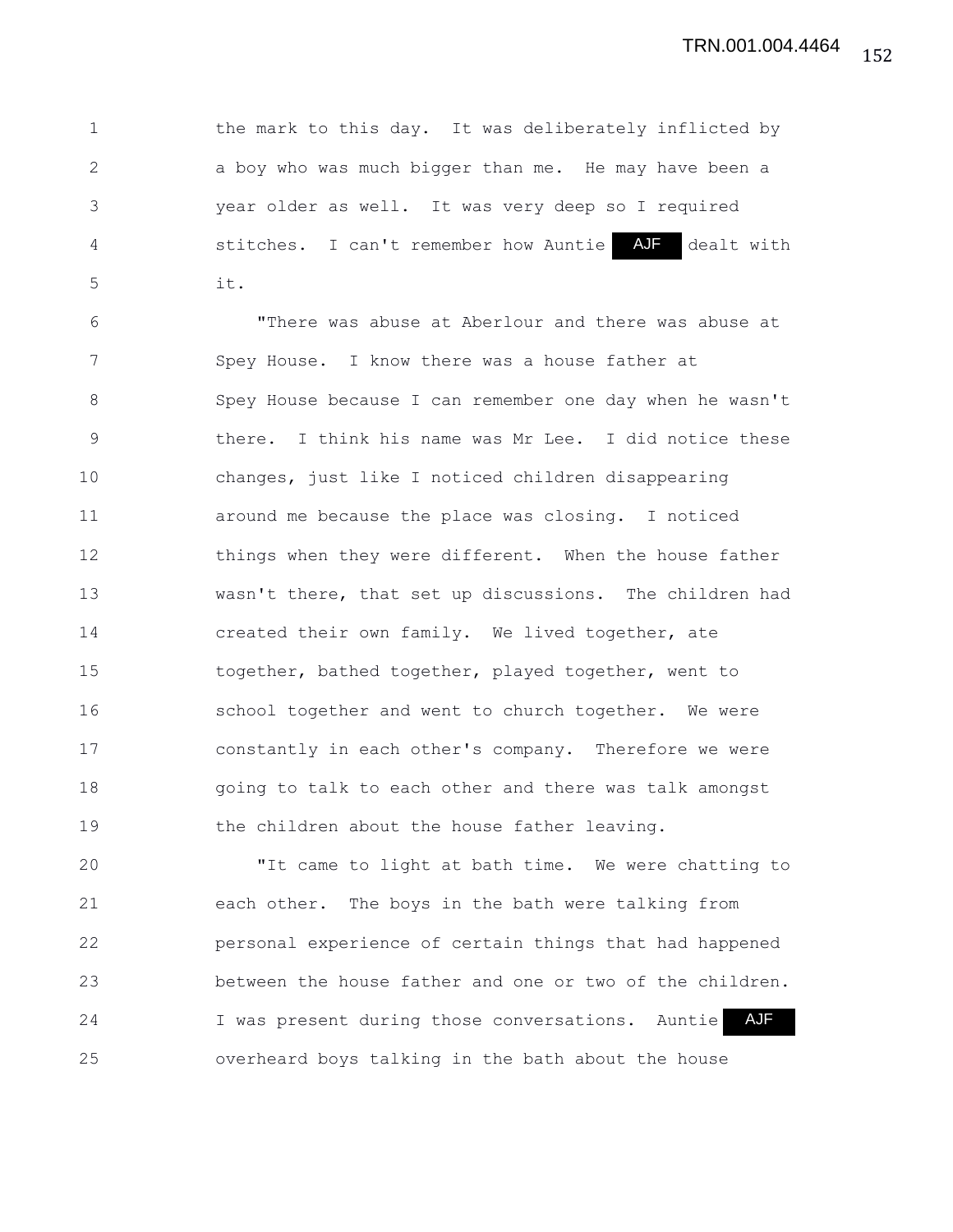1 father. She asked them what it was about. She went 2 straight to the Reverend Leslie. Ultimately, the matter 3 was reported to the police.

4 " BBR wasn't at Spey House. He may have 5 been in the company of Spey House boys on occasions. 6 When you had certain outings, various houses would come 7 together, for example to go to the pictures or special 8 celebrations elsewhere. His name was certainly known 9 amongst the boys because we'd created family together 10 and we talked to each other. BBR

11 **BBR** was very well-known. He was quite 12 tall and very distinguished looking. 13 **.** You couldn't miss 14 him. Leaving aside anything to do with sex, he was very 15 well-known. He was a very likeable man 16 . Kids like a bit of fun and 17 excitement. They wanted to know about his 18 and maybe touch them or whatever. 19 That was what attracted my friend to 20 He was into cars and always had be. In fact, he spends 21 his professional life selling them. BBR was 22 already held in high esteem by the boys and he was also 23 high up in the credibility stakes by the boys in his 24 because he changed the tenor of the place. He made it 25 more exciting. There seemed to be an element of BBR BBR BBR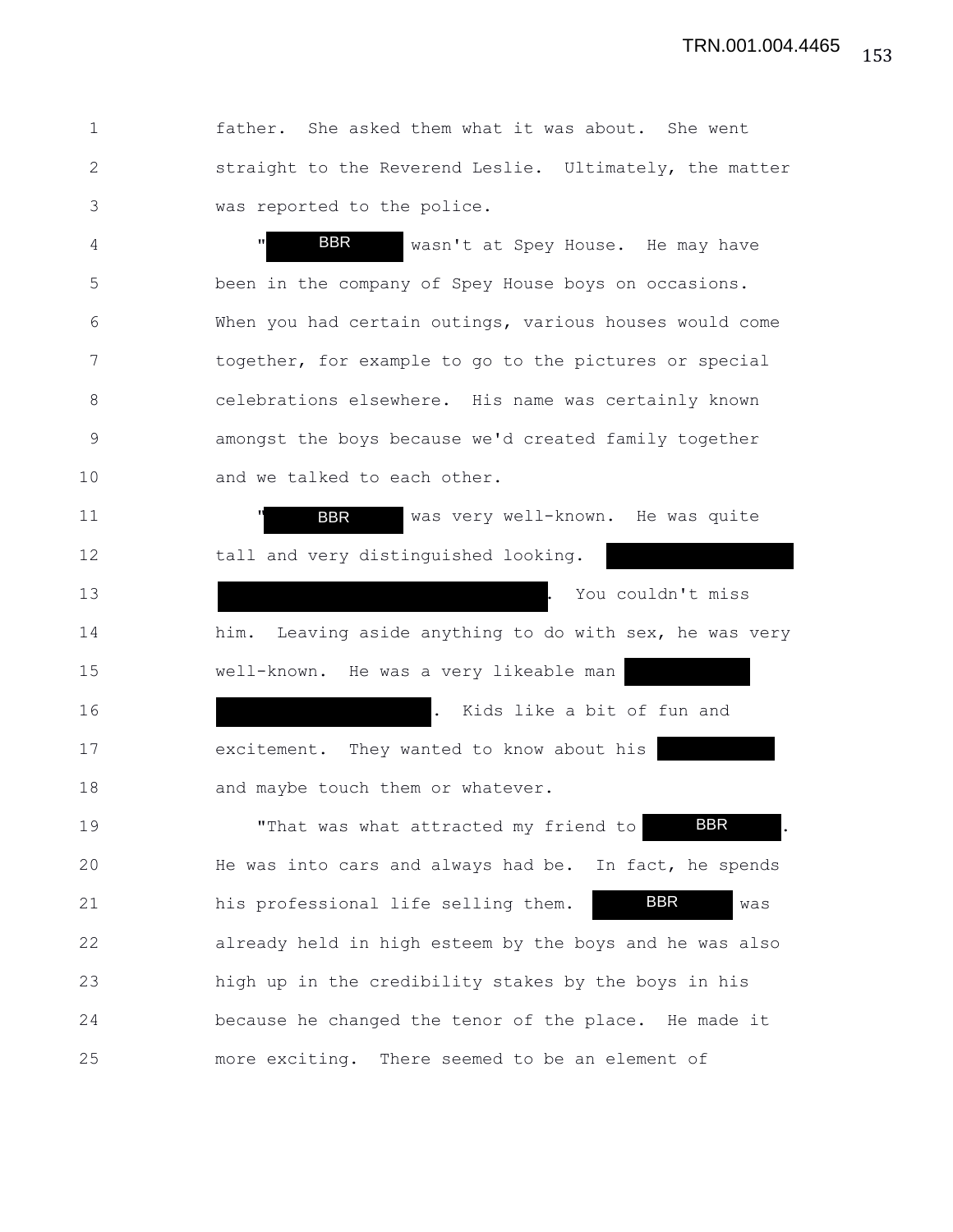1 protection of some of the weaker boys in the house from 2 some of the stronger boys who were picking on them. 3 "It was generally known at the time about 4 **BBR**, not that I knew the details. Boys talk 5 to one another, but if one of the boys from another 6 house mentioned **BBR** to me, I wouldn't have 7 known who he was. **BBR** took a photograph of me 8 by the Linn Falls. When I obtained the photograph, 9 I asked who had taken it and I was gobsmacked to learn 10 it was **BBR** . BBR was an avid 11 photographer and filmographer at that time. He didn't 12 really go anywhere without his camera or video machine 13 he used. Now I think there must have been a reason for 14 that. 15 "A boy who had been sick in the nursery with me was 16 still very weak and a bit fragile in the house that 17 **BBR** came into as house father. He was being 18 **picked on and somehow BBR** managed to change 19 the regime in such a way that he wasn't bullied. 20 I don't know the mechanics of it because I wasn't 21 in that house. He felt a great deal of gratitude to 22 **BBR** as a result. 23 There is a photo of **BBR** with his arm 24 around this boy. He entered into a sexual relationship 25 with **BBR** not long after he left Aberlour. It BBR BBR BBR BBR BBR BBR BBR BBR

154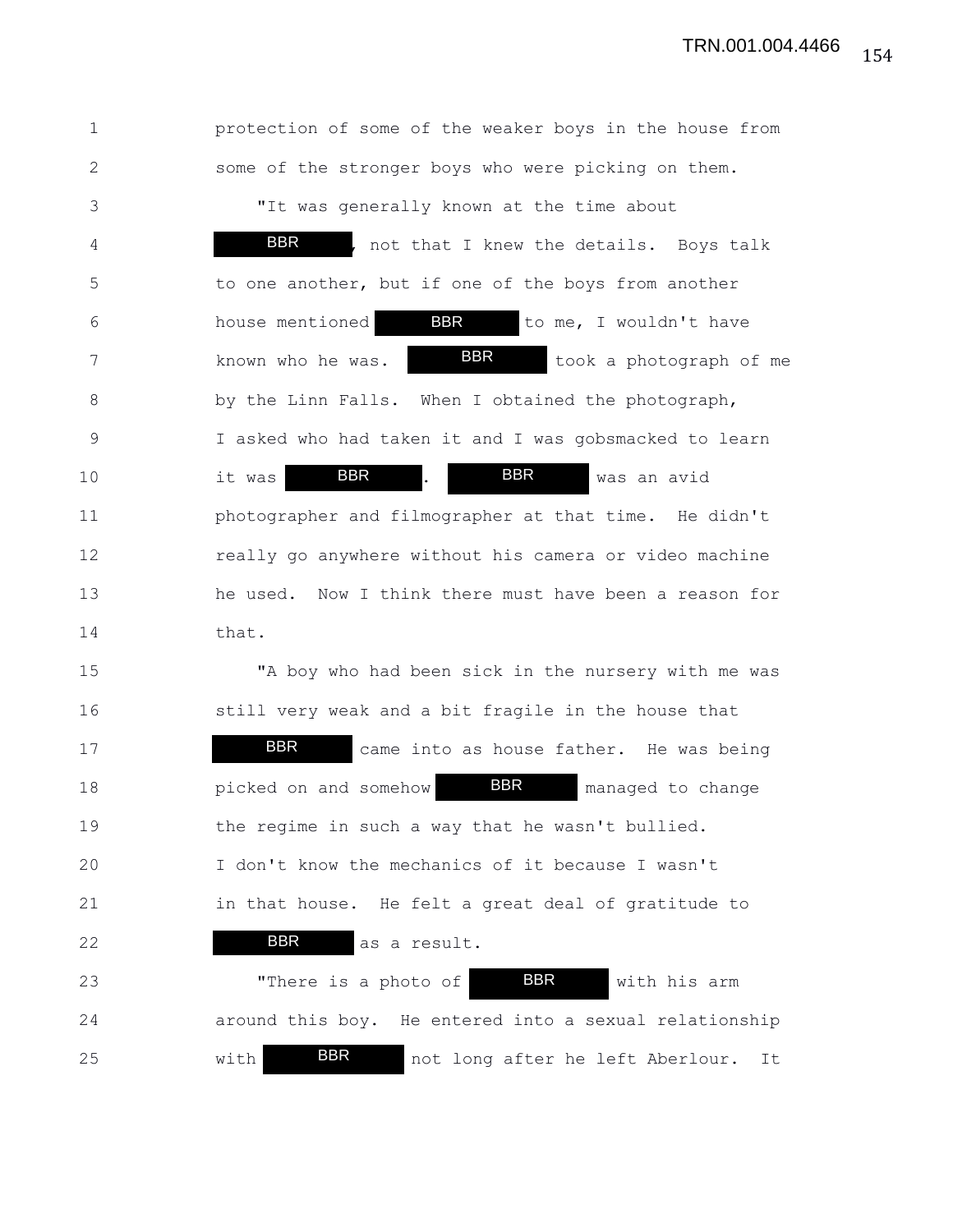1 came to my knowledge that they had been having a sexual 2 relationship at Aberlour. I didn't learn that from the 3 boy. However, later he made it clear that he was in 4 **a** sexual relationship with **BBR** , although he 5 didn't use those words. He was living with him and he 6 looked after him when he was dying of cancer. BBR

7 **BBR** was than twice his age. This boy was 15 8 When he left Aberlour and **BBR** would have been 9 in his forties. BBR BBR

10 "I spoke to this boy several times as an adult. 11 I had already heard about the possibility of there being 12 a relationship between him and **BBR** . He told 13 me that he had lots of memories and then he disappeared 14 for a while. He came back and he had reels of film. He 15 said, 'Here are some of the memories'. The reels had 16 been taken by **BBR** . All these memories came 17 back to me from those reels. This boy has a virtual 18 Shrine to **BBR** in his room. He never used the 19 words sexual relationship, he just said he looked after 20 him." BBR BBR BBR

21 LADY SMITH: Ms Rattray, that's just about 3 o'clock.

22 I think it might be a good idea to have a break at this 23 point for about five minutes or so and then we'll 24 resume.

25 (3.03 pm)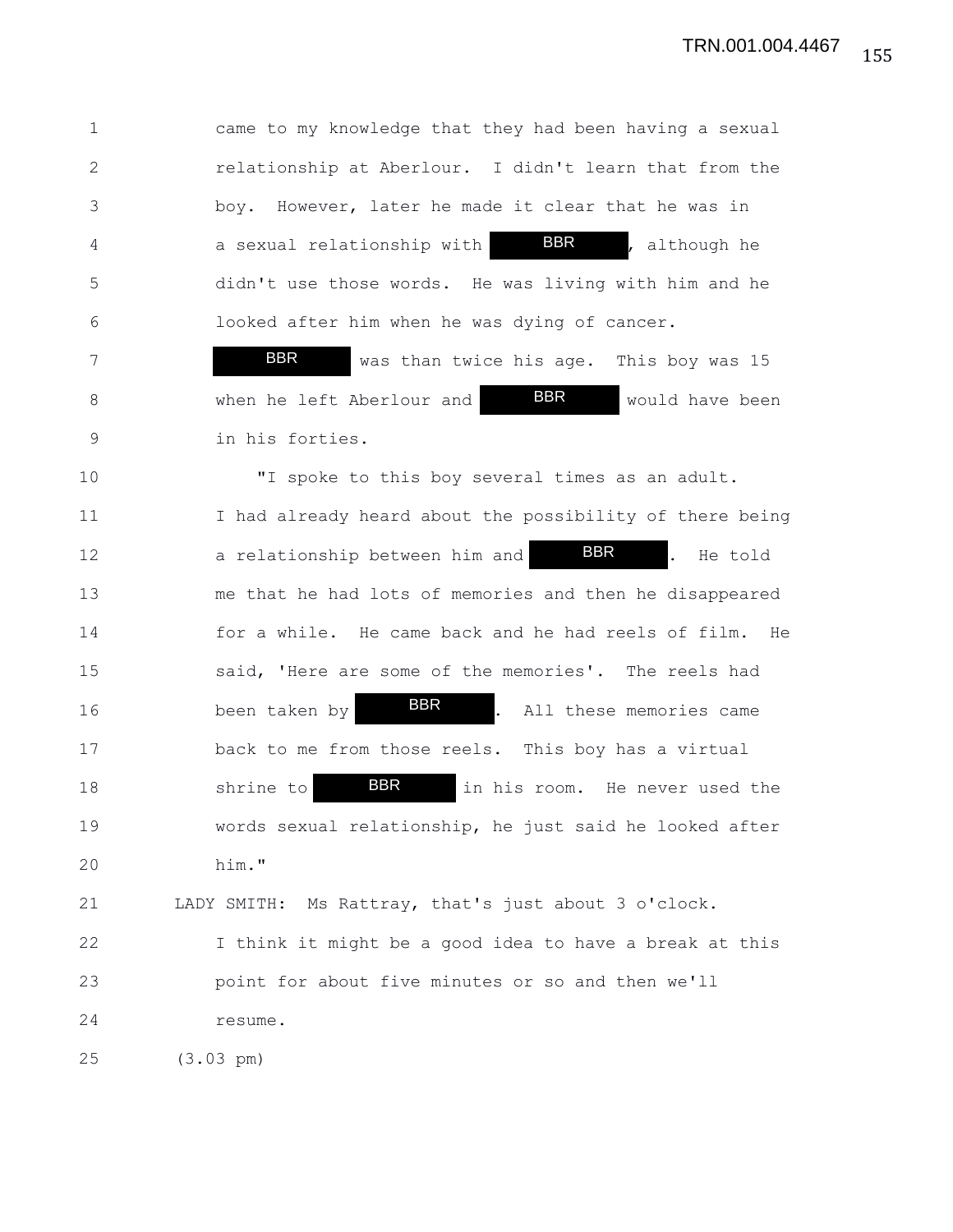| $\mathbf 1$ | (A short break)                                             |
|-------------|-------------------------------------------------------------|
| 2           | $(3.10 \text{ pm})$                                         |
| 3           | LADY SMITH:<br>Ms Rattray.                                  |
| 4           | MS RATTRAY: My Lady, starting again at page                 |
| 5           | WIT.001.002.2416, paragraph 97:                             |
| 6           | "This boy went to Aberlour as a baby. He knew no            |
| 7           | other way. Aberlour was normal life to him. He had          |
| 8           | nothing to measure the attentions he got from               |
| 9           | <b>BBR</b><br>against. He didn't see it as a basis to       |
| 10          | raise a complaint. He told me as an adult that what         |
| 11          | kept him going after he left the orphanage at the age of    |
| 12          | 15, in addition to a sense of humour, perseverance,         |
| 13          | vision, dreams, was keeping in touch with people who        |
| 14          | meant a great deal to him. One such person was his          |
| 15          | BBR<br>house father,<br>, who looked after him from         |
| 16          | the age of 10 to 15.                                        |
| 17          | "He said, 'if he couldn't trust a person, then who          |
| 18          | <b>BBR</b><br>could he trust?'<br>was an anchorman. For     |
| 19          | that time in his life when things could have gone wrong     |
| 20          | <b>BBR</b><br>quite easily,<br>was a stabilising influence. |
| 21          | <b>BBR</b><br>He thought that<br>brought law and order to   |
| 22          | the house. He felt safer as a result. He said there         |
| 23          | was also more fun with parties at Christmas and one         |
| 24          | during the summer. He felt the boys were well looked        |
| 25          | after.                                                      |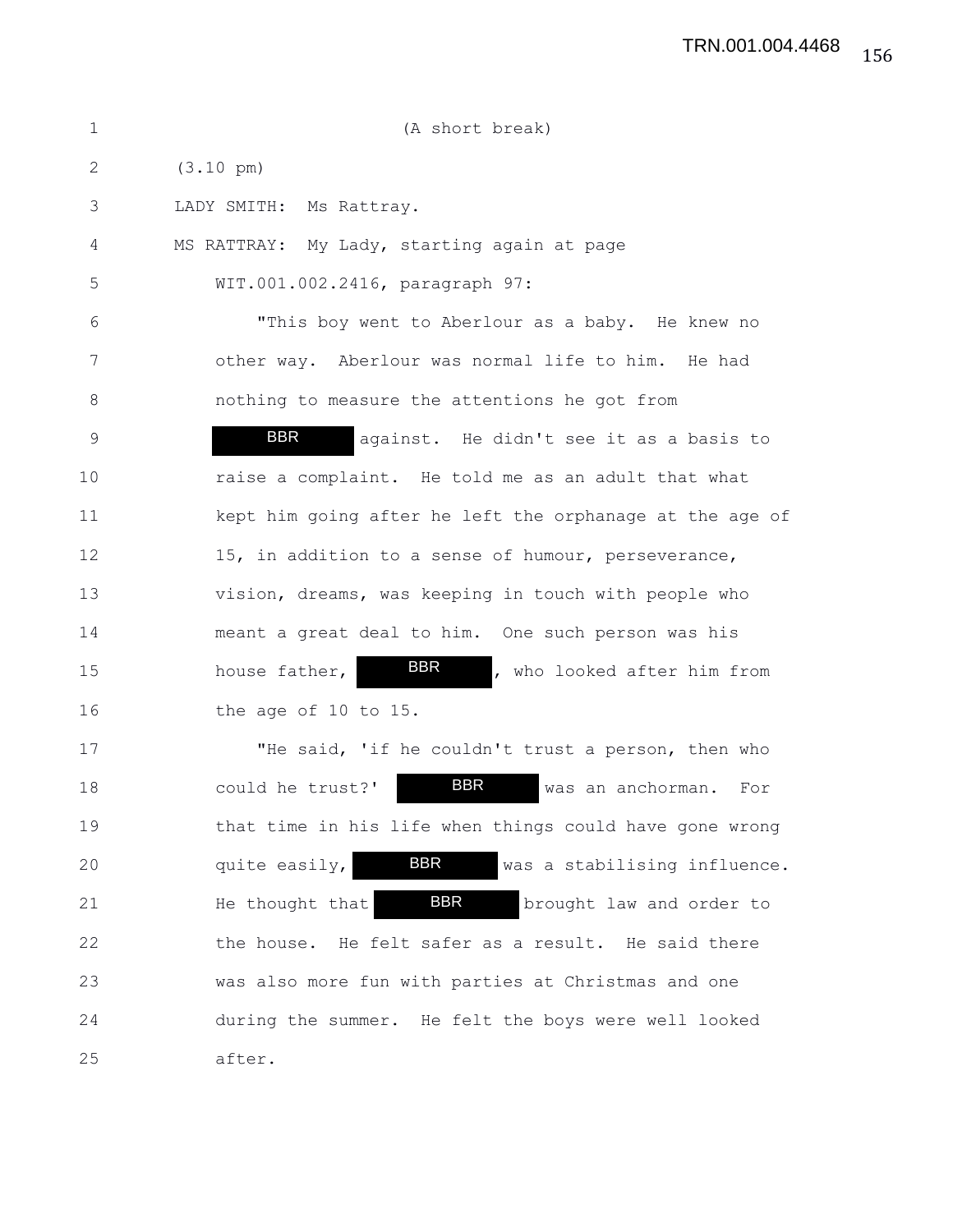1 "After this boy left the orphanage, they kept in 2 contact. He went to live with **BBR** probably in 3 his late teens or early 20s. That's where he stayed 4 until <sup>BBR</sup> died. 5 After all the people I have spoken to, I do feel 6 that some of the staff had a suspicion that something 7 was not quite right in SBR Is house. I don't 8 know why they kept their mouths shut because I didn't 9 know them. The only staff member I knew was 10 Auntie AJF who did exactly what I would expect when 11 she became aware of the house father. I have never 12 spoken to her about **BBR** but I'd be very 13 surprised if she hadn't heard that something wasn't 14 quite right in the house he ran. Maybe she didn't do 15 anything about it because it wasn't her house and she 16 didn't know its details, but why nothing was done, 17 I don't know. 18 TI do believe that Auntie 19 element of protection over the boys in my house. During 20 my time in Aberlour, I never heard of any boy being 21 placed in a sexually compromised position, apart from 22 the incident with the house father. I think that was 23 **Example 23** largely because the individuals knew that Auntie AJF 24 wouldn't put up with anything like that. I think she 25 was a major protector. If something was happening to BBR BBR BBR AJF had a strong BBR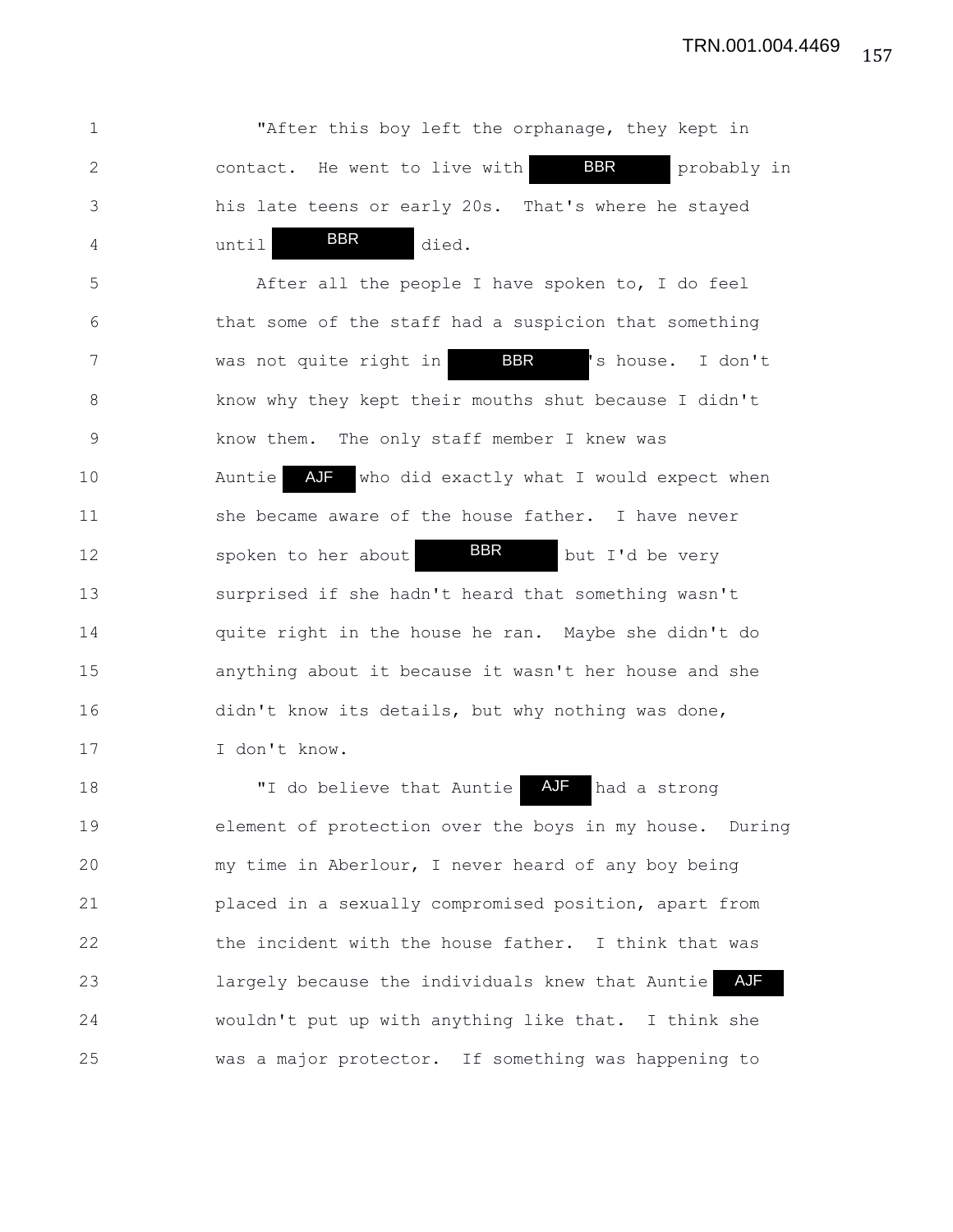1 one of her boys, she wouldn't hesitate to do something 2 about it.

3 "I am profoundly appreciative of those members of 4 staff who put themselves out. This boy was a weakly 5 **child and he had been bullied. BBR** was seen 6 as a bit of a saviour. I used the phrase 'grooming' 7 when a spoke to a university professor about this. She 8 agreed. BBR

9 "Although a lot of our activities centred around 10 Spey House, we went to school and church with other 11 houses and we met other boys. Periodically we would be 12 at various socials with other boys from other houses and 13 so we talked to each other about things. The only 14 contact with girls would be in class when you might be 15 sitting together and in church.

16 "We weren't allowed to speak in church. There would 17 be staff making sure there was minimal contact between 18 boys and girls. It was rigidly segregated. I don't 19 think any of the boys would know what on earth was 20 happening in one of the girls' wings and likewise the 21 girls wouldn't know what was happening to the boys.

22 "There was nothing out of bounds in the course of 23 boys' conversations. We talked to each other as peers. 24 Certain boys seemed to have a close relationship with 25 certain members of staff. During my time at Aberlour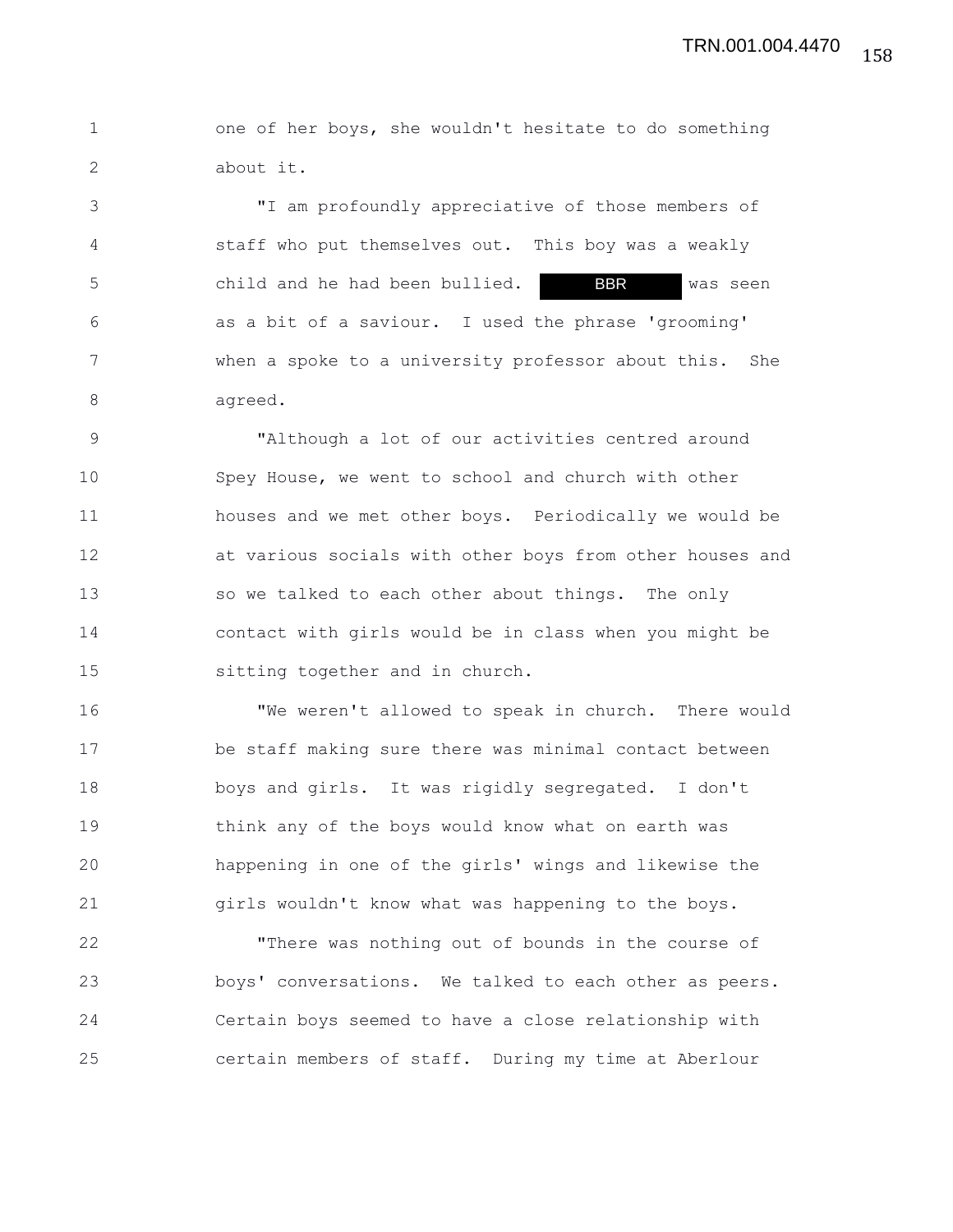1 there was no doubt that amongst the boys living in 2 Aberlour, it would have been general knowledge who was 3 having a sexual relationship with whom.

4 "In my interviews with some individuals who were 5 resident at Aberlour, I keep on asking myself why 6 nothing was done about it when it was so self-evident. 7 It wasn't hidden, it was quite obvious.

8 The Manus of boys going to always had a parade of boys going to 9 his room in the evening. Staff lived in the same house 10 as the boys. Boys would wake up and see what was going 11 on. They were young and they wouldn't say anything in 12 case they got into trouble. They would try and keep 13 their eyes shut and pretend they didn't see anything. 14 It wasn't hidden and it was well known amongst the boys 15 that there was a relationship between this boy and

16 **BBR** . BBR

17 They knew they couldn't say anything.

18 **BBR** was the head of the house. He was usually 19 the only adult there. He was a big man. The boys 20 wouldn't want to risk getting themselves into trouble 21 and having a harder time in the house than they were 22 already. If this boy wasn't complaining, why would they 23 stir things up? That was how we thought in the 24 orphanage at that time. BBR

25 The Muntie AJF hadn't overheard the boys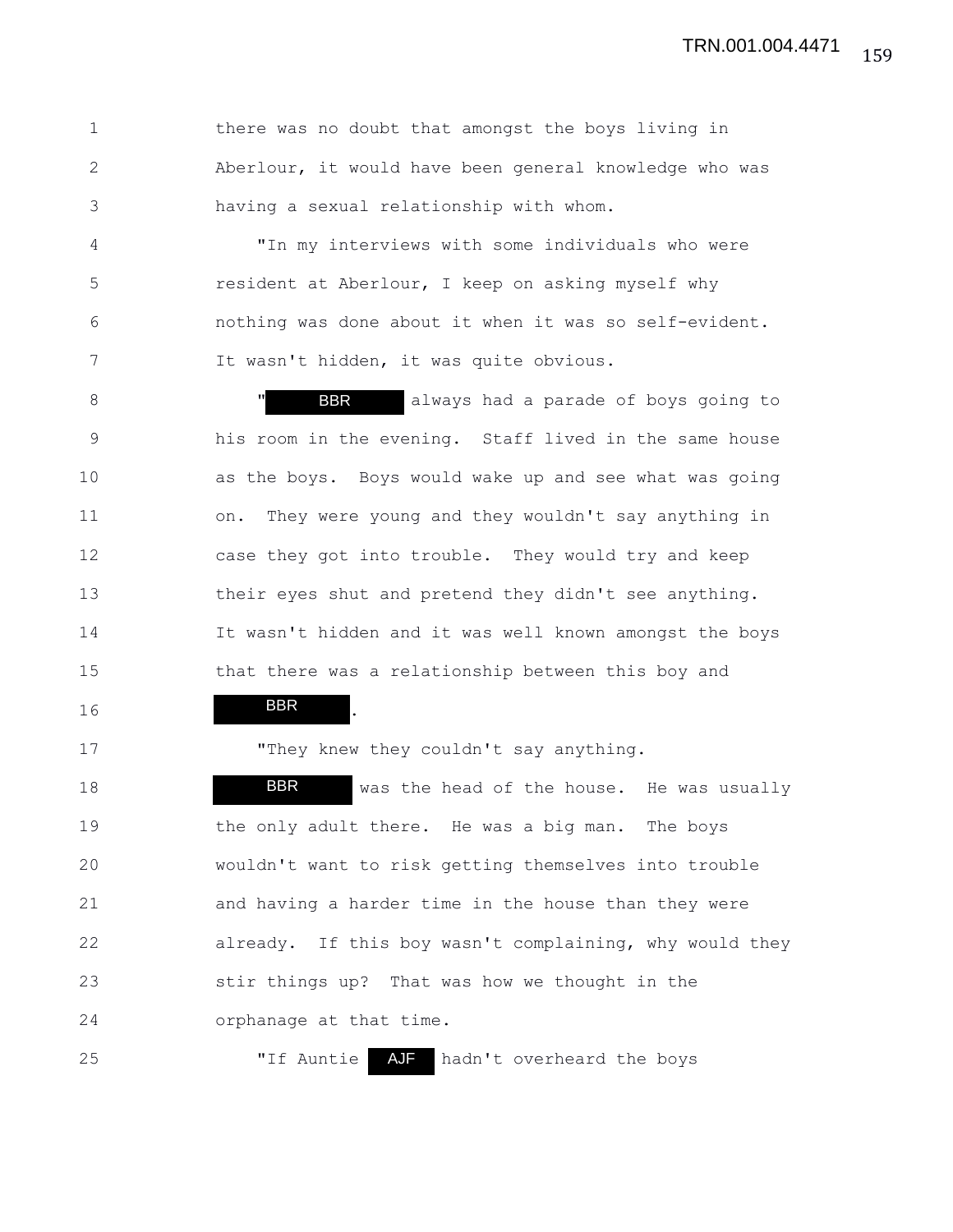1 discussing the house father in the bath, my view is that 2 the boys would not have told anybody about what was 3 happening. I don't think we knew what was normal and 4 what was not. I think the fact that the boys were 5 chatting about it may suggest that was it even out of 6 the ordinary for where we were living. It was unusual 7 and it didn't sound right. We were talking amongst 8 ourselves to get a sense of whether it felt right, 9 checking it out with each other.

10 "If the boys decided that something didn't seem 11 right, I think it's an even bigger leap to go to 12 somebody who really cares and loves you about what has 13 happened. You've then realised that it's not right. 14 You would then have all these questions about what you 15 had done to cause it. I think there would be an element 16 6 of trying to protect Auntie AJF because something not 17 right has happened.

18 "Things like that weren't talked about. This was 19 a world within a world. It was completely secluded from 20 the world outside Aberlour Orphanage. What was right 21 was created in the atmosphere within Aberlour Orphanage. 22 Therefore if you're not told something is right or 23 something is wrong, you don't know. You don't create 24 the rightness or wrongness yourself. You're relying 25 upon some indicators from those individuals who are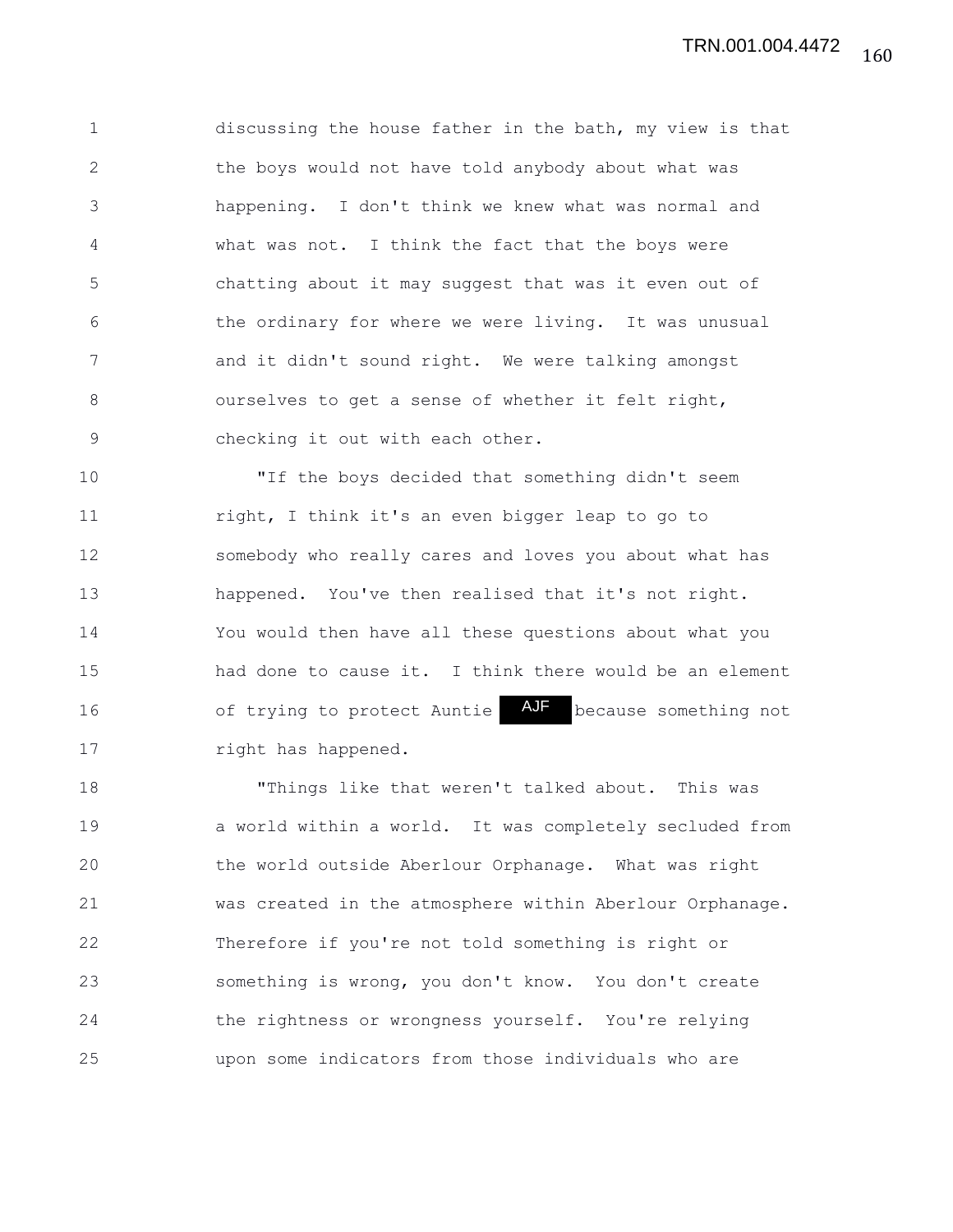1 caring for you.

2 "I cannot recall at any time being told about sex 3 education or if anybody touched you or whatever, whether 4 together or individually.

5 "If boys were to report concerns, they didn't know 6 what the implications might be. If they made an 7 allegation against a member of staff, there was a risk 8 of being moved from a house they liked. That was an 9 element and also a feeling of, 'Why should I rock the 10 boat?'.

11 There was a systemic nature to it. A huge amount of 12 responsibility was placed on individuals finding 13 themselves in that position. Do I say something, do 14 I not? Do I just go with the flow or do I not? Do 15 I just shut my eyes when this string of boys is going 16 into **BBR** 's bedroom? What happens if I say 17 something and nothing's done about it? What happens to 18 me? BBR

19 "We are chronologically of a certain age. 20 Experientially we are ancient: we are much older than 21 our chronological years. Because of that agedness, 22 based on profound levels of life experience within 23 a very contracted age period, we know what to risk and 24 what not to risk. Are we going to risk being reasonably 25 safe? Are we going to risk being reasonably content?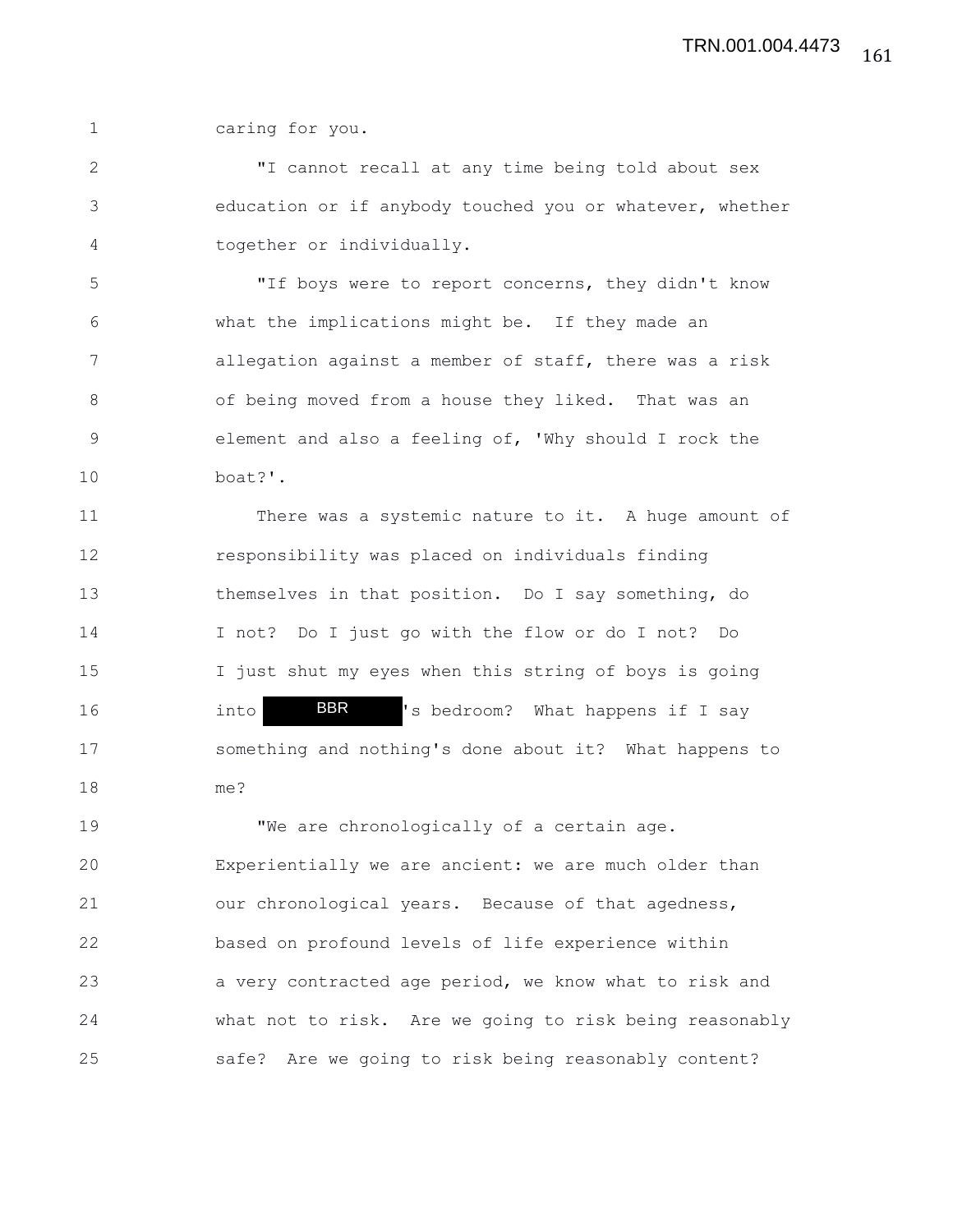1 Are we going to risk friction with our friends? The 2 default position was to put up with whatever came our 3 way. The long game was to survive. I did love the 4 place, but it was survival too. I had to make headway 5 and I couldn't make headway if I was falling apart every 6 five minutes.

7 "Although I wasn't present, I subsequently learned 8 that Auntie AJF had come in to check on one of the 9 kids in the bath. She overheard part of what was being 10 said by one of the boys about the house father at 11 Spey House. She asked what it was about. The boy, 12 because of the relationship we had with Auntie AUF, 13 told her. My understanding is that Auntie AJF went 14 straight to Reverend Leslie and told him what the boy 15 had said about the house father. She didn't get the 16 response from Reverend Leslie that she anticipated, so 17 she said either something had to be done about it or she 18 would leave. The matter was then reported to the 19 police. I learned subsequently that the house father 20 ended up in prison. The court proceedings were around 21 1962.

22 "Although I wasn't present when Auntie AJF heard 23 the boys talking about the house father, I can see how 24 she would have immediately reacted because she was so 25 completely devoted to these children. How she reacted AJF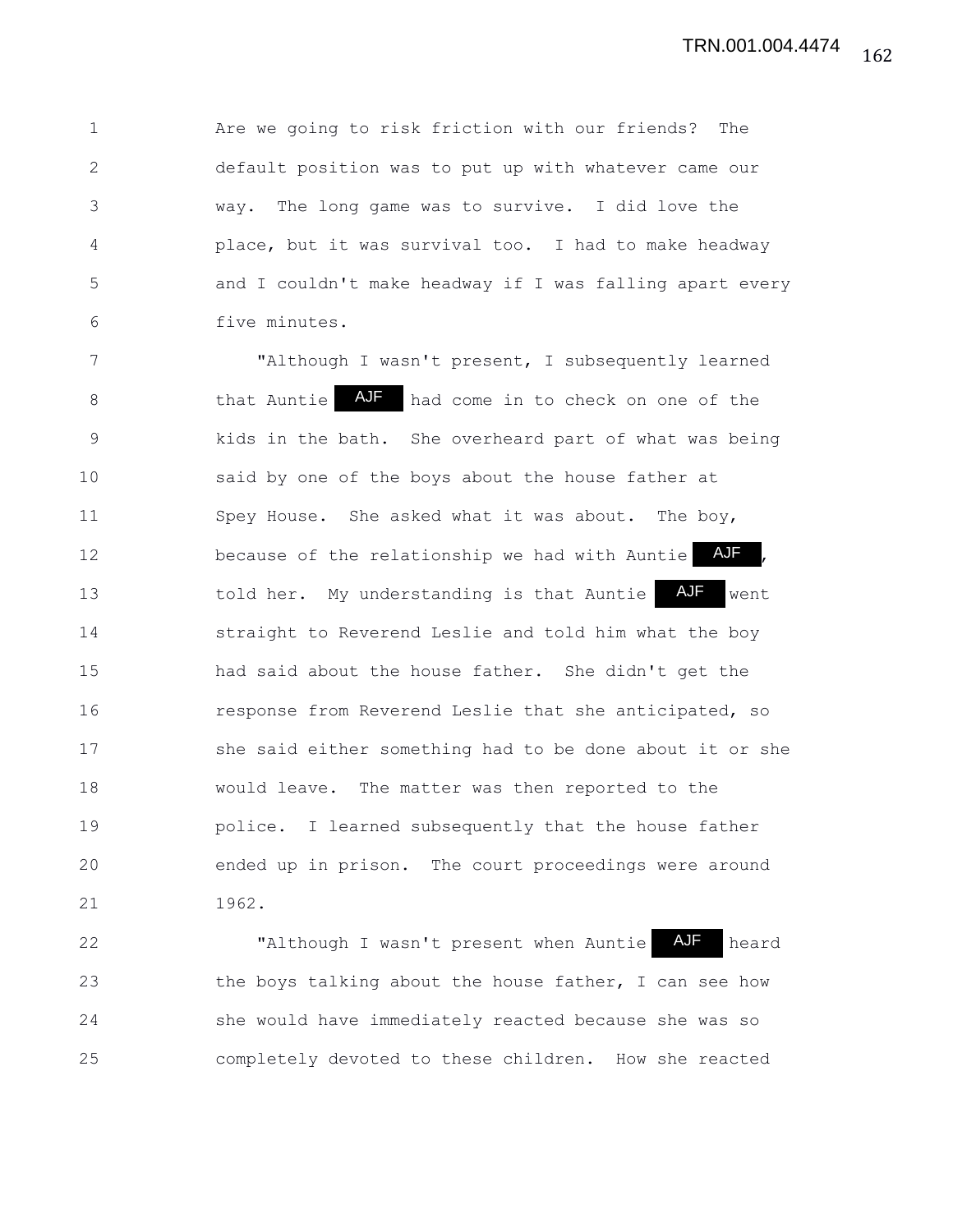| would have been no different from how she reacted when |
|--------------------------------------------------------|
| the boy fell into the water at Linn Falls.             |

3 "If it wasn't for the stance taken by Auntie 4 I don't think it would have come to light. I don't know 5 why there was an apparent reluctance to pursue the 6 6 matter in the way Auntie AJF wanted. My own view was 7 that she wanted particular action, such as immediate 8 removal and somehow this was not being listened to or 9 acted upon until the ultimatum was given. AJF

10 "The core staffing at Aberlour, including the head 11 office, was very small. There was one main carer, an 12 aunt or uncle, maybe with one junior assistant helping 13 out at mealtimes or going on an outing or whatever. 14 Therefore it would be unusual if the core staff did not 15 know each other or about each other quite well. They 16 may not have liked each other or interacted with each 17 other, but they certainly knew of each other. Staff 18 members would most definitely know about other staff 19 members through the rumour mill or what they heard from 20 the boys. It would be very easy for staff to hear what 21 was happening in someone else's house. Whether they 22 paid much attention to it not is another matter.

23 "It's important to differentiate between the time of 24 Dean Wolfe and the time of Reverend Leslie. There was 25 a marked difference in how the orphanage was run. Under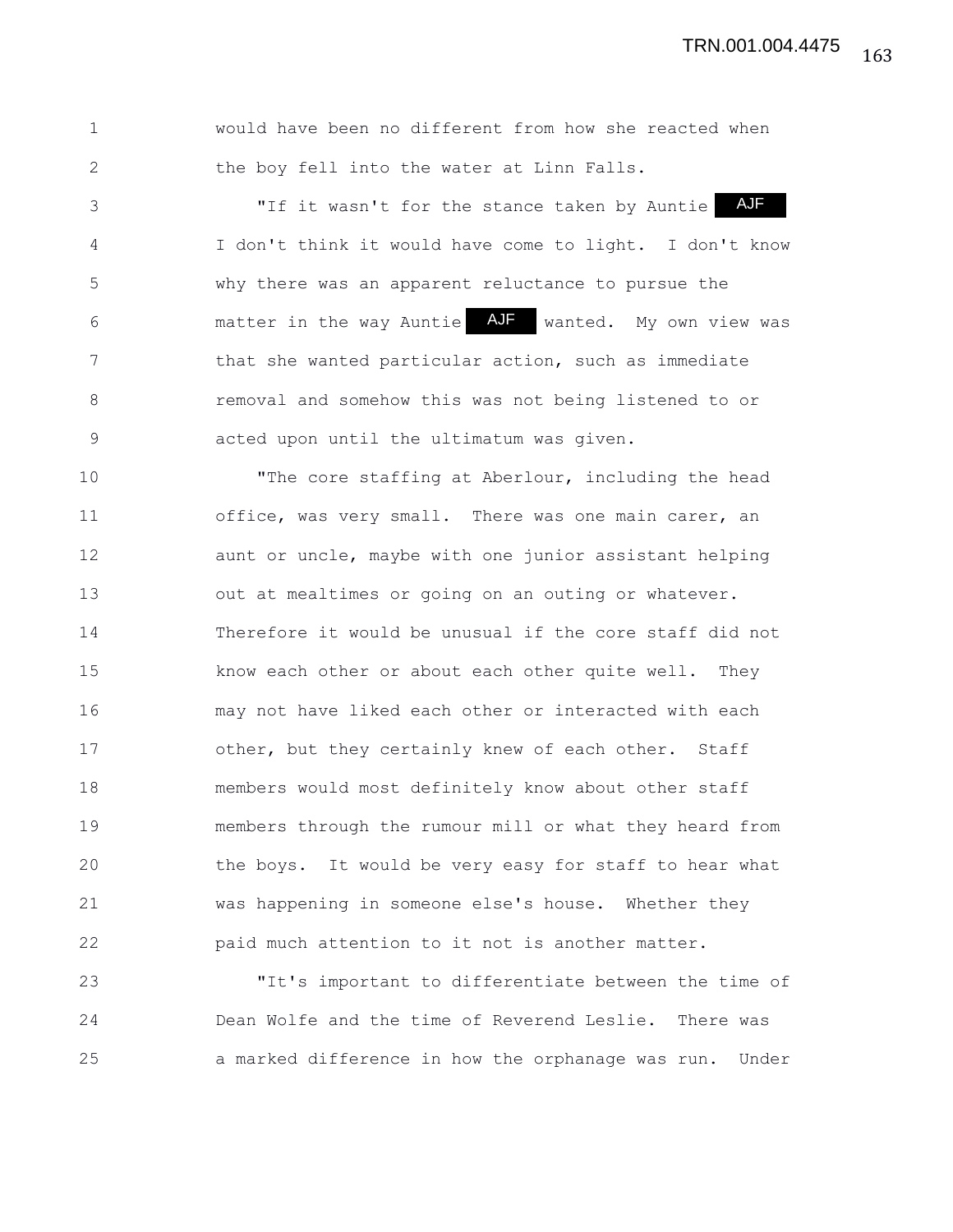1 Reverend Leslie the orphanage was being prepared for 2 abolition, its destruction, selling and moving the kids 3 on to small homes. That was the priority. The idea of 4 public profile was still significant but was not 5 important as far as continued funding. There was less 6 of an imperative to watch the public profile.

7 "Each warden left their individual mark on the 8 orphanage. This is quite important in terms of the 9 history of Aberlour. It wasn't really addressed by 10 Miss Abrams in her wonderful book, The Orphan Country. 11 It is something that really needs to be noted.

12 "If you go through the life and works of each of the 13 wardens, you'll see this come to light. The two wardens 14 in my time were Dean Wolfe and the Reverend Leslie, the 15 last warden of Aberlour Orphanage. I was suggesting 16 that each left a very different mark on the orphanage. 17 That mark may have influenced decisions such as whether 18 individuals were referred to the police on account of 19 alleged misdemeanours with children at the orphanage.

20 "When Reverend Leslie was confronted with the news 21 about possible allegations of sexual abuse in 22 Spey House, his response was not what Auntie 23 expected to hear. I was asked whether there might be 24 a reason for that reluctance, such as the reputation of 25 the orphanage or looking for alternative ways of easing AJF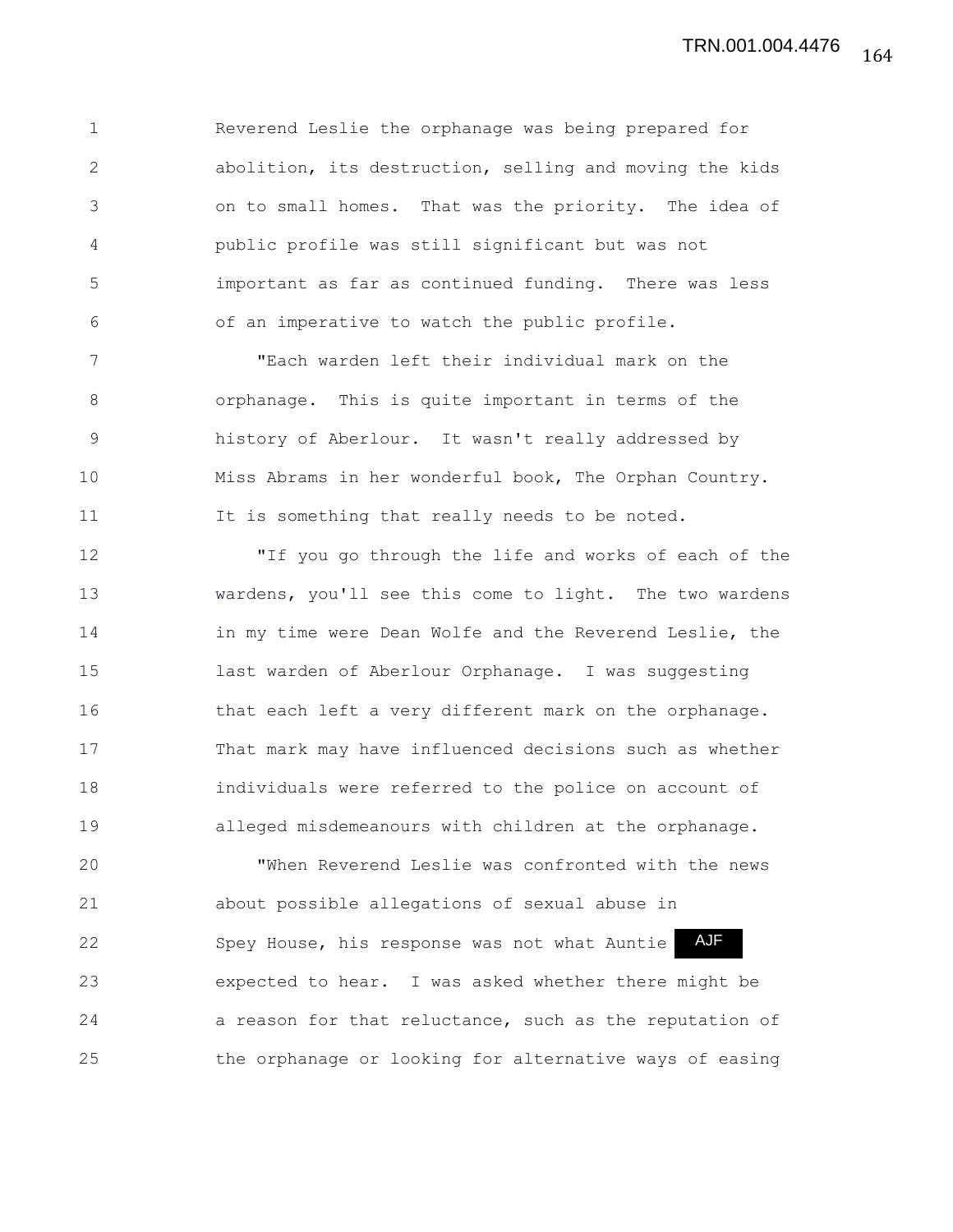1 the situation without public damage.

2 "I would suggest that the two wardens I have spoken 3 about would have handled it in a different way. I think 4 Reverend Leslie's reason for disagreeing with whatever 5 Auntie AJF was saying was not due to the public 6 profile of the orphanage, although that may have been 7 a factor. The orphanage was already scheduled to be 8 closed, therefore the continuing support of donors was 9 not a priority.

10 "In Dean Wolfe's time, apart from the basic nurture 11 and care of children at the orphanage and getting 12 individuals to come to the orphanage from referral 13 agencies, his primary concern was public profile and the 14 donations which depended on that profile. I would 15 suggest that if Dean Wolfe had been confronted with 16 allegations of sexual or physical assault on children, 17 the primary response would have been to have the alleged 18 offender quietly removed from the orphanage.

19 "There was no prospect of Aberlour Orphanage closing 20 during Dean Wolfe's time. It was his life's work. He 21 felt the orphanage was doing a very positive job. Right 22 up until his retirement, a major issue for Dean Wolfe in 23 light of possible negative comment would be the impact 24 that might have on potential donors and reputation. 25 I think that is a view that would be supported by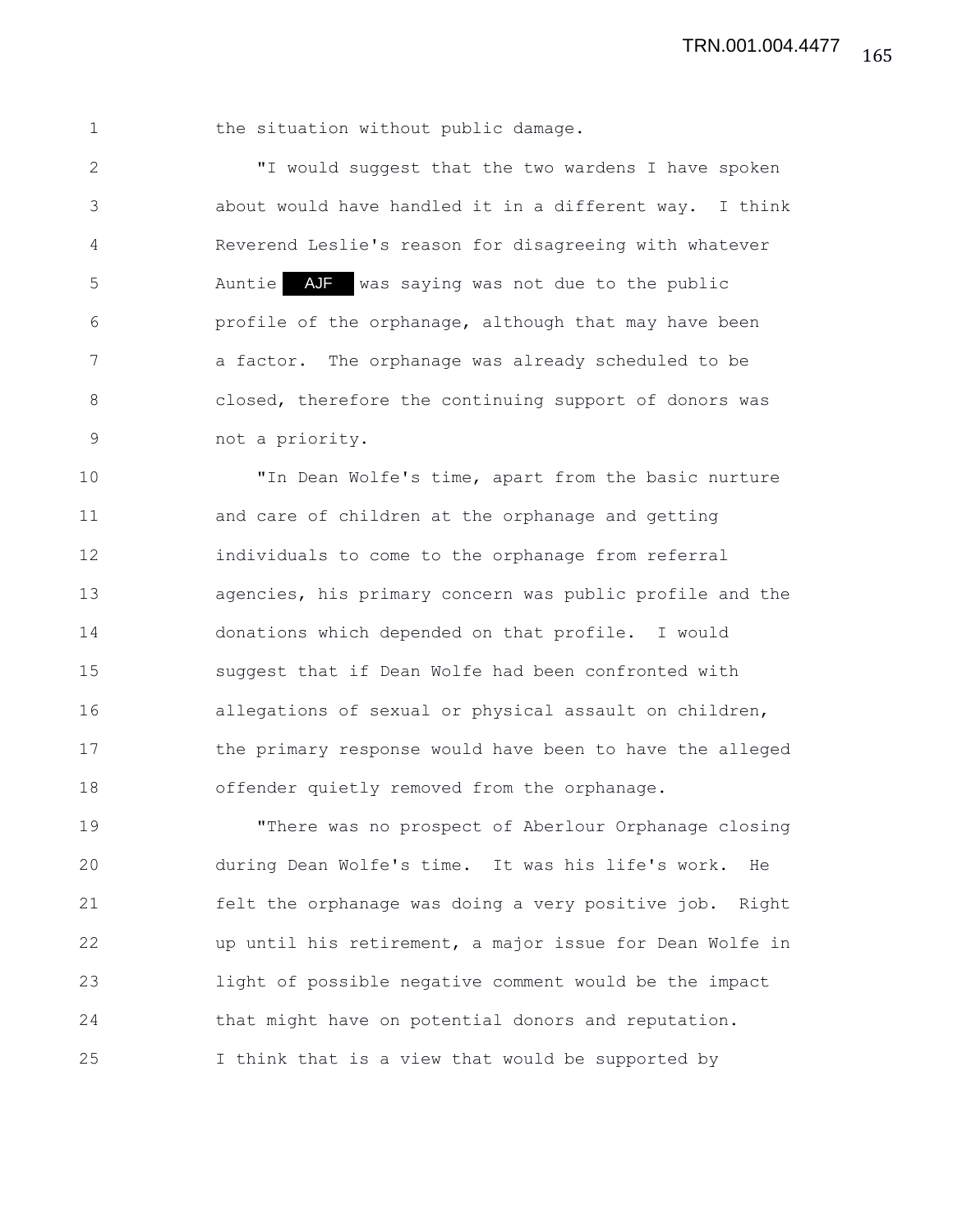1 a significant number of former child residents who have 2 kept in touch with Aberlour Orphanage since leaving.

3 "When it was reasonably clear that something was not 4 quite right with a member of staff, what would have 5 happened -- and did happen -- is that there would have 6 been a quiet exodus of the individual. The primary idea 7 would obviously be to stop the damage immediately and to 8 quietly remove the instigator of the damage. The public 9 profile and donor contributions were central to the 10 successful operation of the orphanage. It was a factor 11 continuously in Dean Wolfe's mind.

12 "Dean Wolfe got involved in a lot of fights with 13 individuals who would decry the orphanage. But in terms 14 of children coming first, in my view he would most 15 definitely have bowed to Auntie AJF . He would have 16 got rid of the problem quietly. Auntie 17 the house father out of the house. She didn't 18 necessarily want the police to be brought in. AJF wanted

19 TI don't think Auntie AJF would disagree with my 20 view of how Dean Wolfe would have handled it. I would 21 be surprised if there were a significant number of cases 22 of child abuse at Aberlour in which the police were 23 involved during Dean Wolfe's time. Custom and practice 24 would have been the quiet exodus of staff.

25 "My records indicate that moving me at the age of 11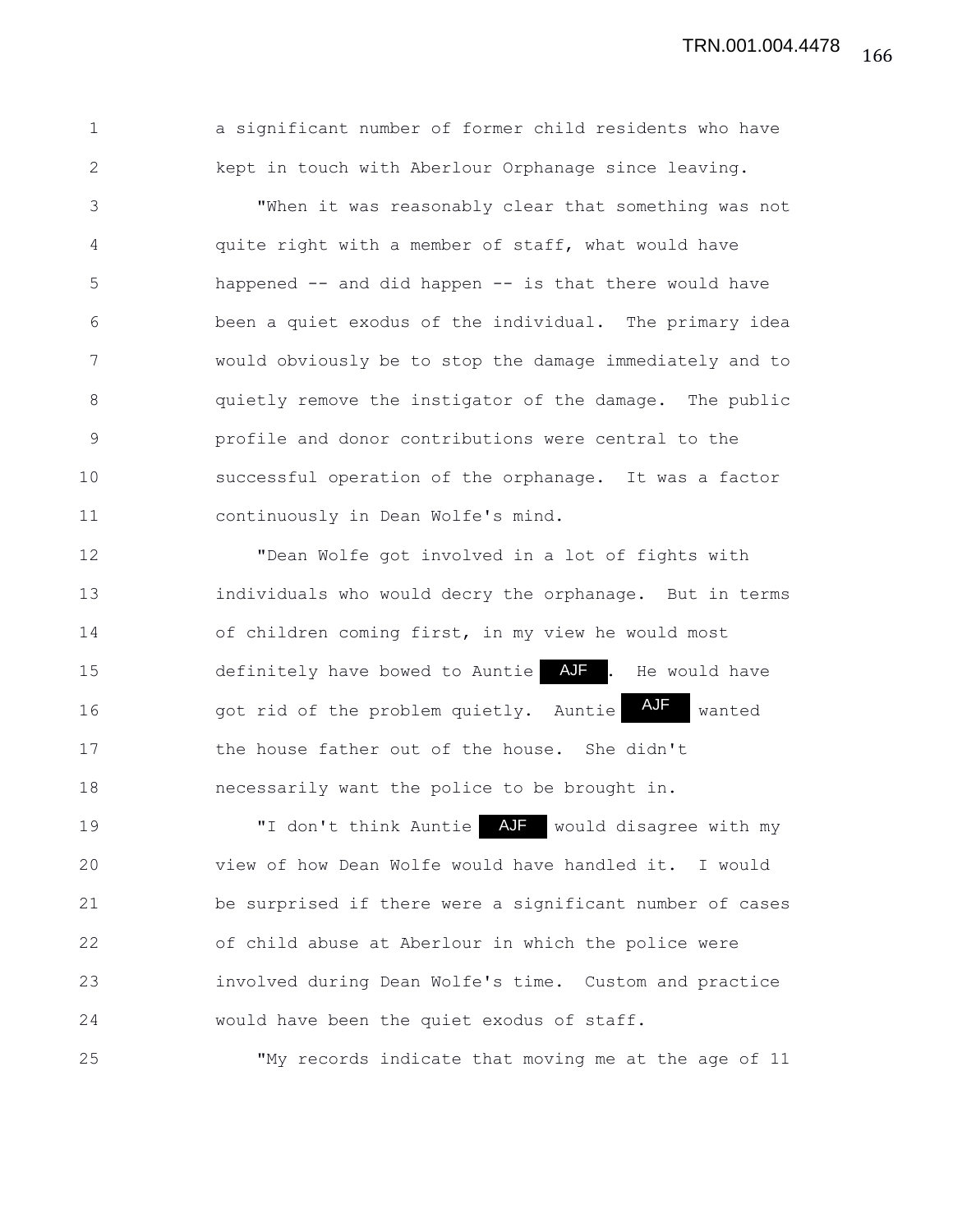1 was against the wishes of Aberlour Orphanage. There was 2 no information given in advance as to when a child was 3 going to leave and it was very abrupt. For example, 4 Auntie AUF would be given a phone call or note saying 5 that the child needed to have take things ready as they 6 were leaving the next day. She was given literally an 7 hour's notice. She was very upset about that. AJF

8 "My records noted exchanges between Aberlour and the 9 local authority. One of the exchanges in my records 10 relates to the abrupt and unacceptably short notice 11 given to Aberlour by the referral agency about my 12 departure to my foster family. It's quite strongly 13 worded. My records don't shed any light on why the 14 decision was taken by the placing authority to remove me 15 from Aberlour. Auntie AJF was just told that I was 16 leaving.

17 Thuntie AJF was not involved in my exit apart 18 from preparing my clothes the day before I left. She 19 would have gone to room 19 to get me a suitcase. It had 20 some clothes in it. I didn't spend any of my pocket 21 money in Aberlour. I used to change my pocket money 22 into pennies and put them in my piggy bank. The only 23 thing I had in addition to my clothes was my piggy bank 24 and maybe a face flannel.

25 "The warden dealt with the exiting, along with the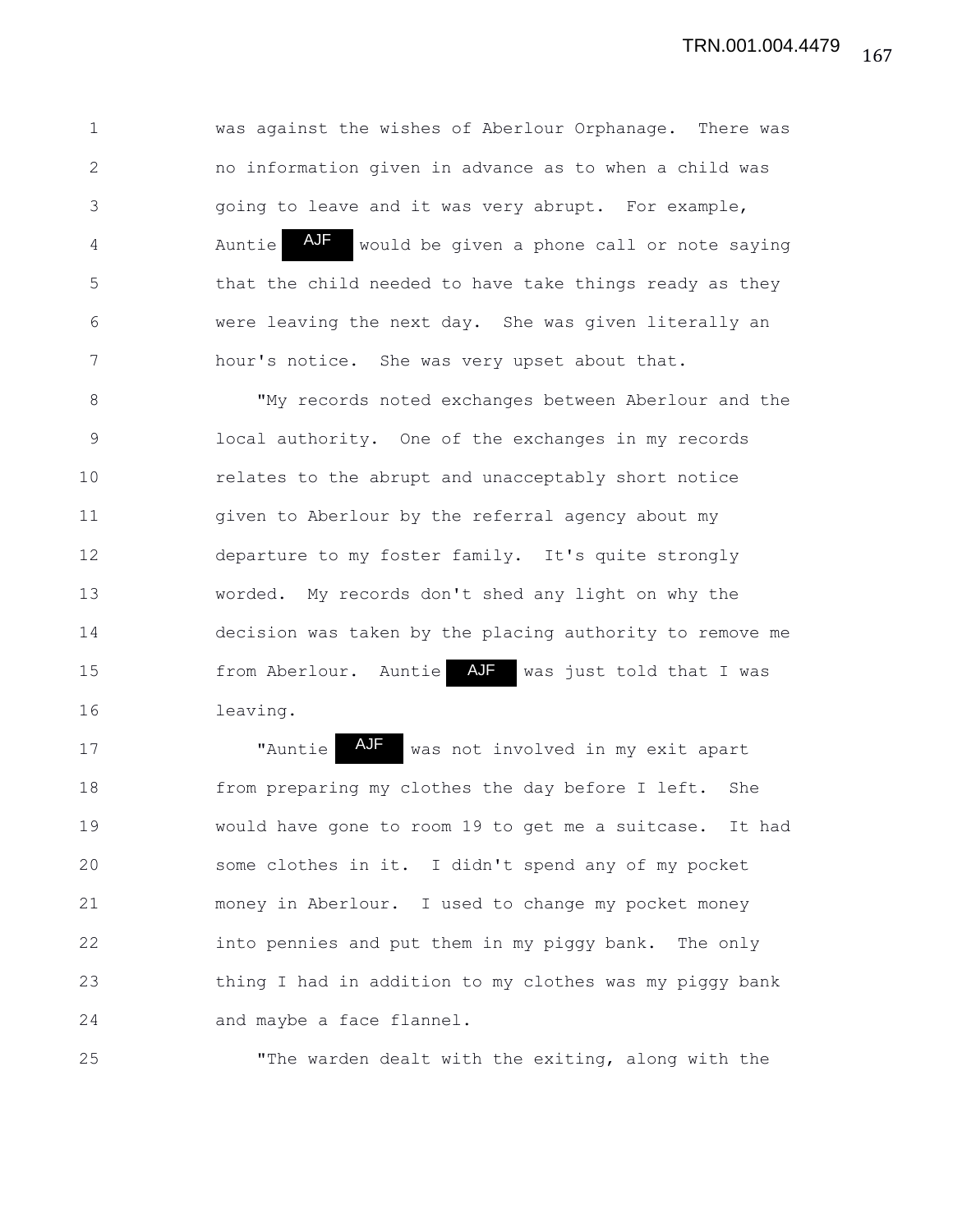1 treasurer and his assistant. It took place in his 2 office. I was then taken by the warden to the front of 3 the house. When a child left there was an expectation 4 that there would be some continuing contact in terms of 5 making contact with friends and staff. It was 6 facilitated by Dean Wolfe in his child-centred way. 7 He was saying and it was custom and practice during this 8 time that Aberlour was the child's home. He or she had 9 made a family there and that would continue as far as 10 Aberlour could support it. I was too young and too 11 shocked to understand that when I left.

12 Thuntie AJF was very critical of the lack of 13 preparation and advance notice for leaving Aberlour. 14 She saw it as a flaw. She said there was no further 15 formal contact with a child after he or she left and it 16 was like they disappeared off the face of the earth. 17 10 I had no contact with Auntie AJF immediately after 18 I left. I still have the address of Aberlour Orphanage 19 when I was in the foster home. I wrote to her outwith 20 the knowledge of the social worker or the foster parents 21 saying that I missed the orphanage. She kept my 22 letters.

23 "Somehow, some of the children who left did manage 24 to make contact with one or two of their friends who 25 were left in the orphanage or one or two of the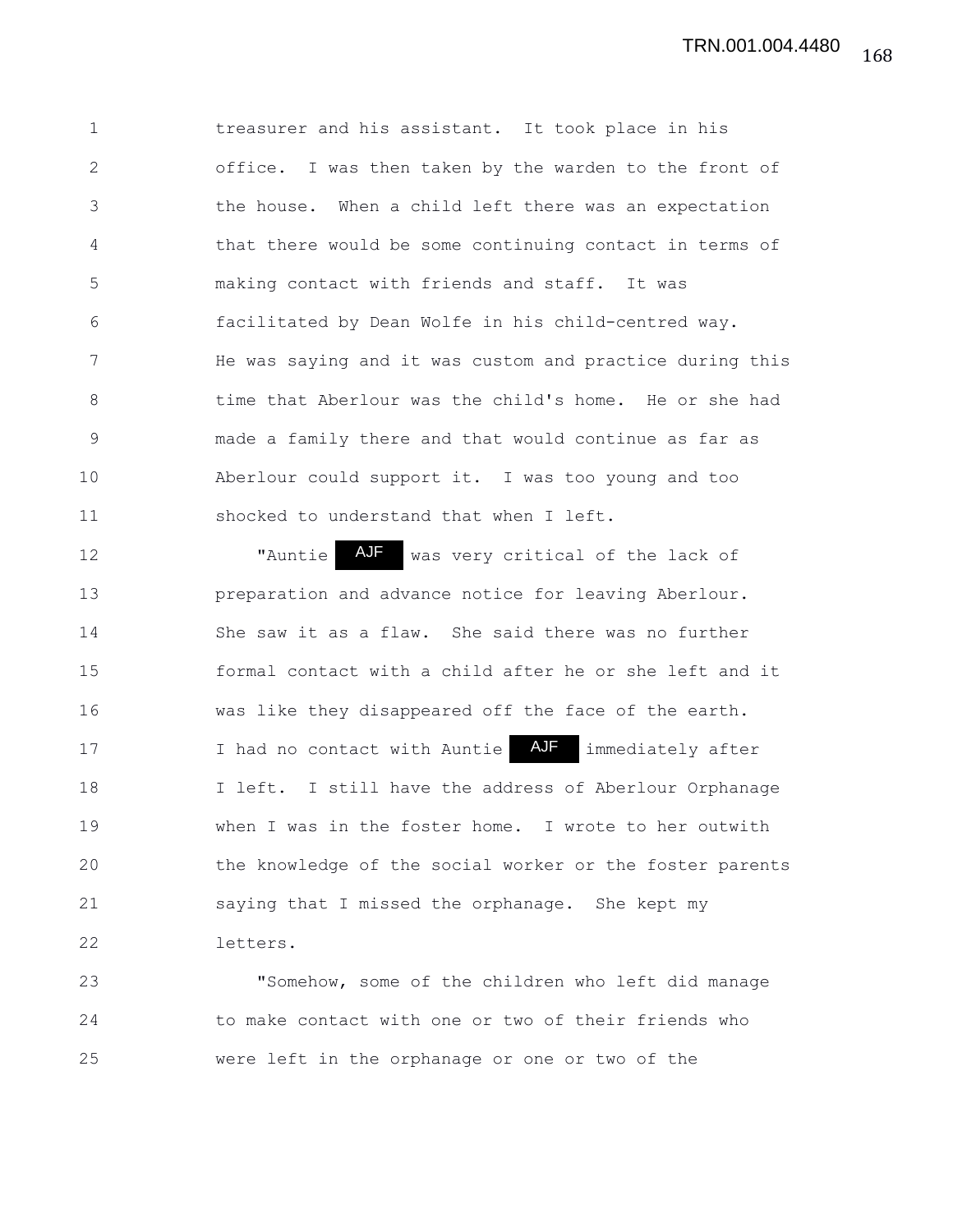1 house parents against the system that prevailed at the 2 time. Sometimes when they wrote those letters they were 3 **1992** responded to. I recall that Auntie AJF did reply to 4 my letters.

5 "Dean Wolfe made sure that this happened. He 6 wouldn't have had a problem with receiving letters and 7 allowing the house parent to reply. As well as 8 facilitating additional contact between former residents 9 and friends or house parents, he also encouraged visits. 10 In fact, there was a special cottage which he had 11 identified on the grounds of Aberlour where the former 12 residents could stay.

13 "Reverend Leslie said all contact ended, and it did, 14 immediately. You could write to Reverend Leslie and he 15 would keep the mail. It wouldn't go to your friend or 16 house parents. He would formally respond and that was 17 it. The letter was not passed on to the person the 18 letter was addressed to. One boy told me that after he 19 left, he tried to contact a friend at the orphanage. 20 The letter was answered by the warden and the letter was 21 not given to his friend. It stuck in his craw. That 22 was his family. I don't think he ever got back in touch 23 with the person he tried to write to. I think it was 24 the same individual who had saved his life by rescuing 25 him from the falls when he fell in. Differing tenures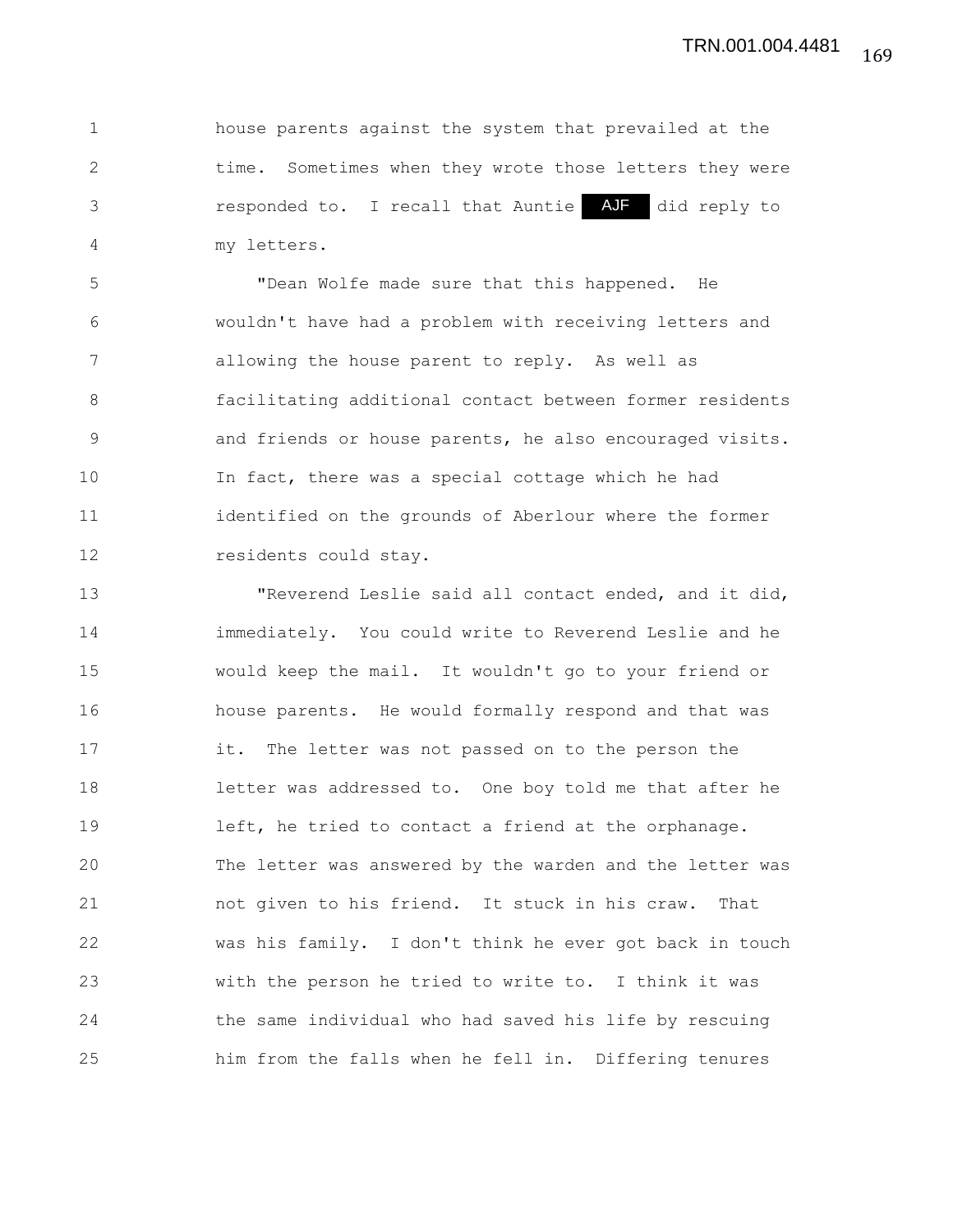1 tended to result in different ways of relating not only 2 to donors but also to the child who had been in your 3 care."

4 From paragraphs 129 to 256, Phoenix describes his 5 experiences in foster care, which were negative, and his 6 life and career after care, and also the steps he took 7 to trace his birth family.

8 Turning now to page 2455, here Phoenix speaks about 9 impact and I'll read out some parts of the remainder of 10 his statement, starting at paragraph 257:

11 "Aberlour was linked to the episcopalian church. 12 I'm not episcopalian, but I still have a strong 13 Christian faith. I'm a regular church goer and I was 14 a church elder right up until I left the UK. My faith 15 started in Aberlour.

16 "When I left Aberlour, there was a gradual 17 realisation that it's basically down to you. You have 18 people who come in and out and who are very important. 19 There are circumstances and structures that are also 20 important. You can see how my life had to be driven by 21 myself. There's no such thing as a sole author of your 22 life story. People, circumstances, luck, time, come in 23 and out of your life. At the end of it, you have to 24 make sense of it. You have to drive it on and that's 25 what I did.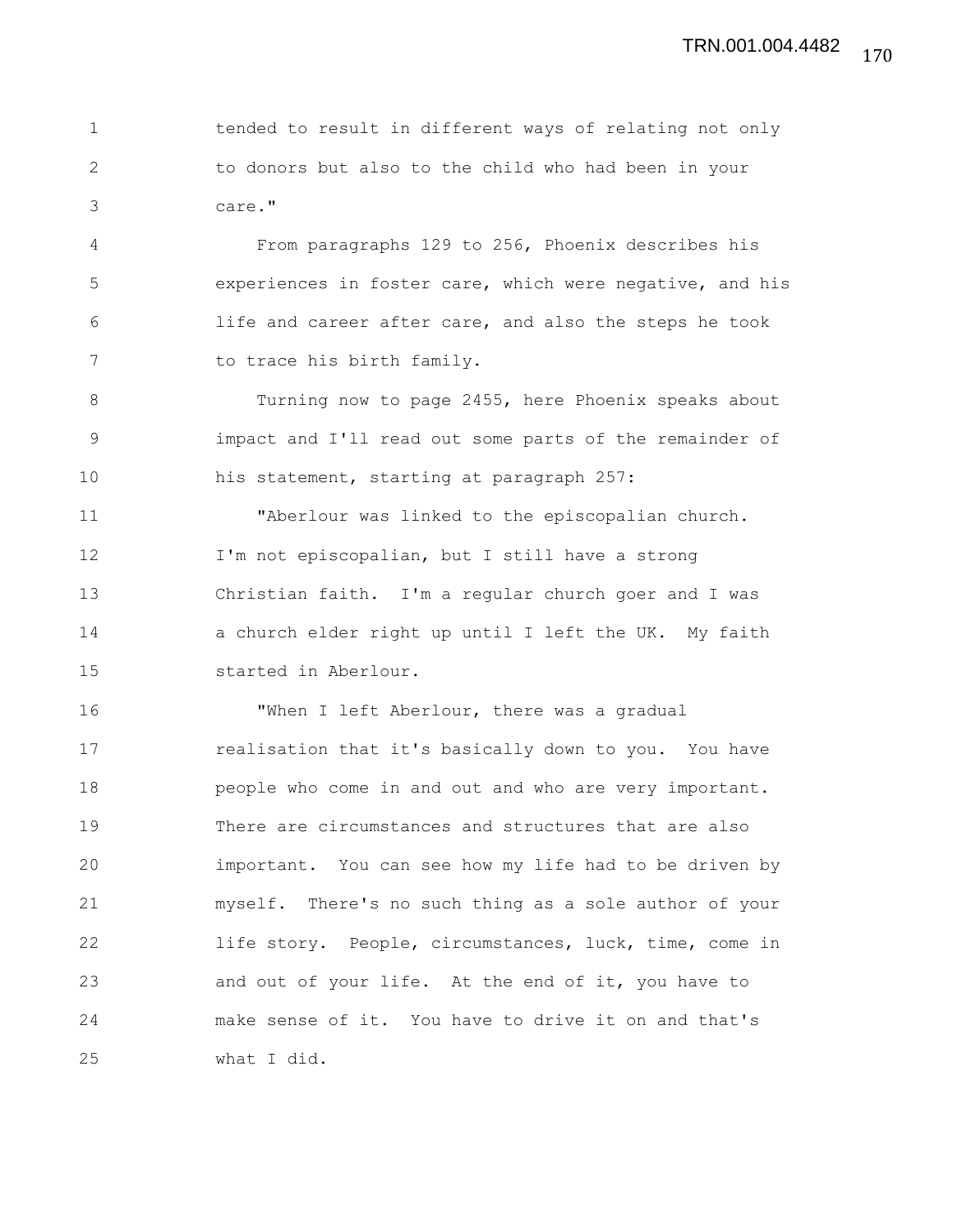1 "The surroundings of Aberlour Orphanage were 2 beautiful and always gave me that wonderful feeling of 3 nature, which I've carried throughout my life. I love 4 beautiful buildings, particularly old buildings. Until 5 the age of 11 I had people in my life who I saw as 6 authoritative rather than authoritarian. That moulded 7 the way I look at people now.

8 "When I was at Aberlour, I behaved in a way that 9 didn't aggravate the staff. They liked being around me, 10 which you can see in some of the photographs. I liked 11 being around the staff because I was being loved and 12 cared for, and if somebody was reaching out to me, 13 I would automatically reach out to them. If somebody 14 smiles at me, it is automatic I'll smile back. If you 15 greet me, I'm going to return your greeting. I'm never 16 **rude.** No matter how dreadful you are towards me, I 17 would never be offensive towards you. These are traits 18 from Aberlour.

19 "All of my life, I have been involved with the 20 Aberlour Orphanage and the Aberlour Family Childcare 21 Trust, post the orphanage being bulldozed in the 1970s. 22 I thought Aberlour Family Childcare Trust would have 23 established some sort of vehicle where former residents 24 could make contact and find out something about 25 themselves. That was never done. I don't know why.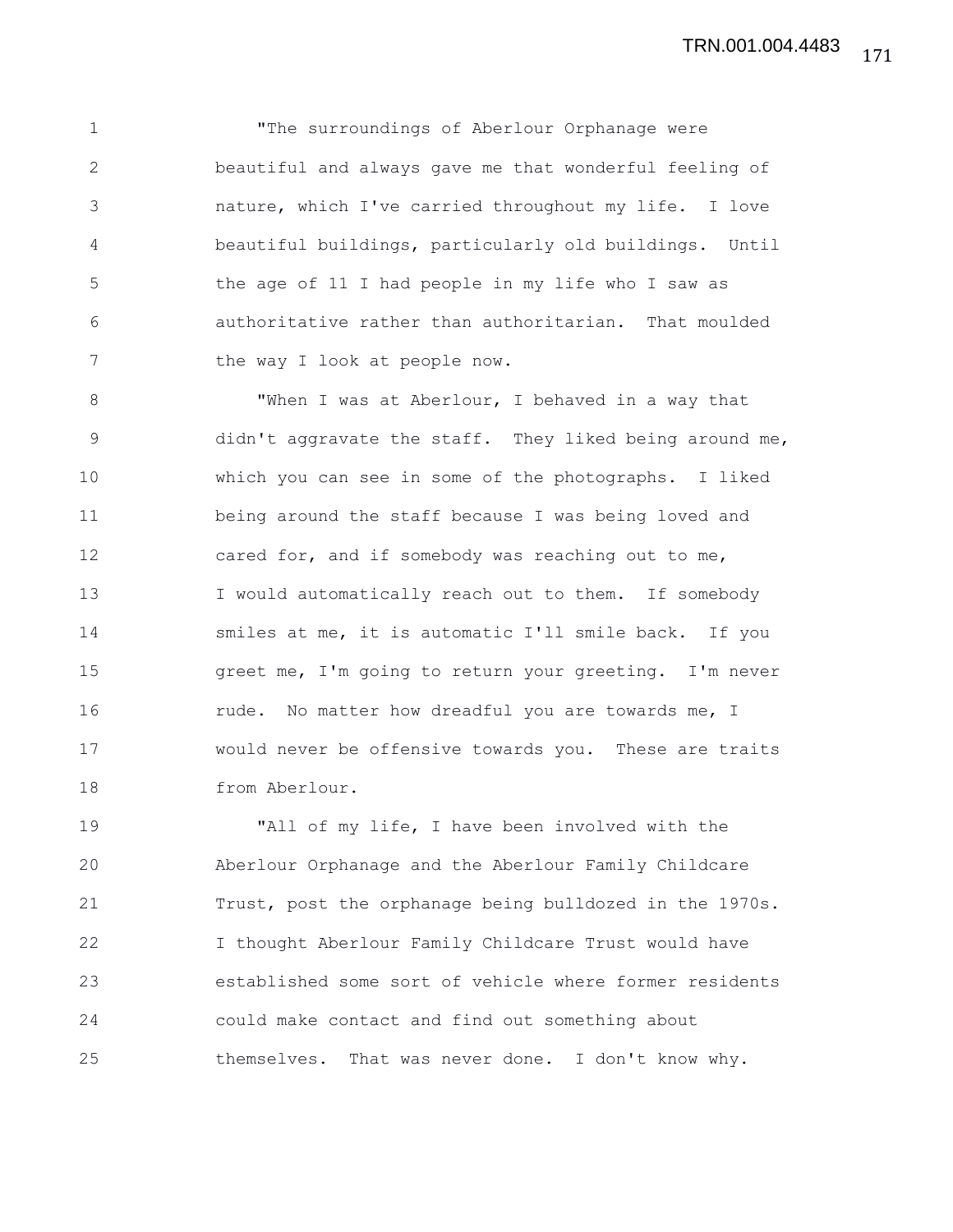1 Former residents of Aberlour have always been at the 2 forefront of this and done it themselves. That follows 3 on from our experiences at Aberlour where we created 4 a family out of nothing. Most of us were abandoned, 5 dumped, somehow discarded. The creation of that family 6 were essentially those children we were living with. 7 Some of that connection has remained for decades and 8 will continue until we die.

9 "The attempt to silence the past was a major flaw in 10 terms of the function of Aberlour Orphanage. It is 11 still my home. I still love it. I owe my life to what 12 they taught me in terms of hard work and in terms of 13 having a mission for myself. I am not taking any of 14 that away, but the major flaw is that it destroyed my 15 past. As a result, it took 45 years plus to try and 16 make these connections. Some of the connections 17 I couldn't make. So much water has passed under the 18 bridge. My birth family didn't want to know, in 19 contrast to the birth family on my father's side.

20 "The damage to me as a child revolved around the 21 sudden removal from my family and my home at Aberlour. 22 It was also the cessation of childhood. My childhood 23 stopped at the age of 11 when I went into foster care. 24 The assumption of adult responsibilities didn't take 25 place in Aberlour. Things naturally flowed there and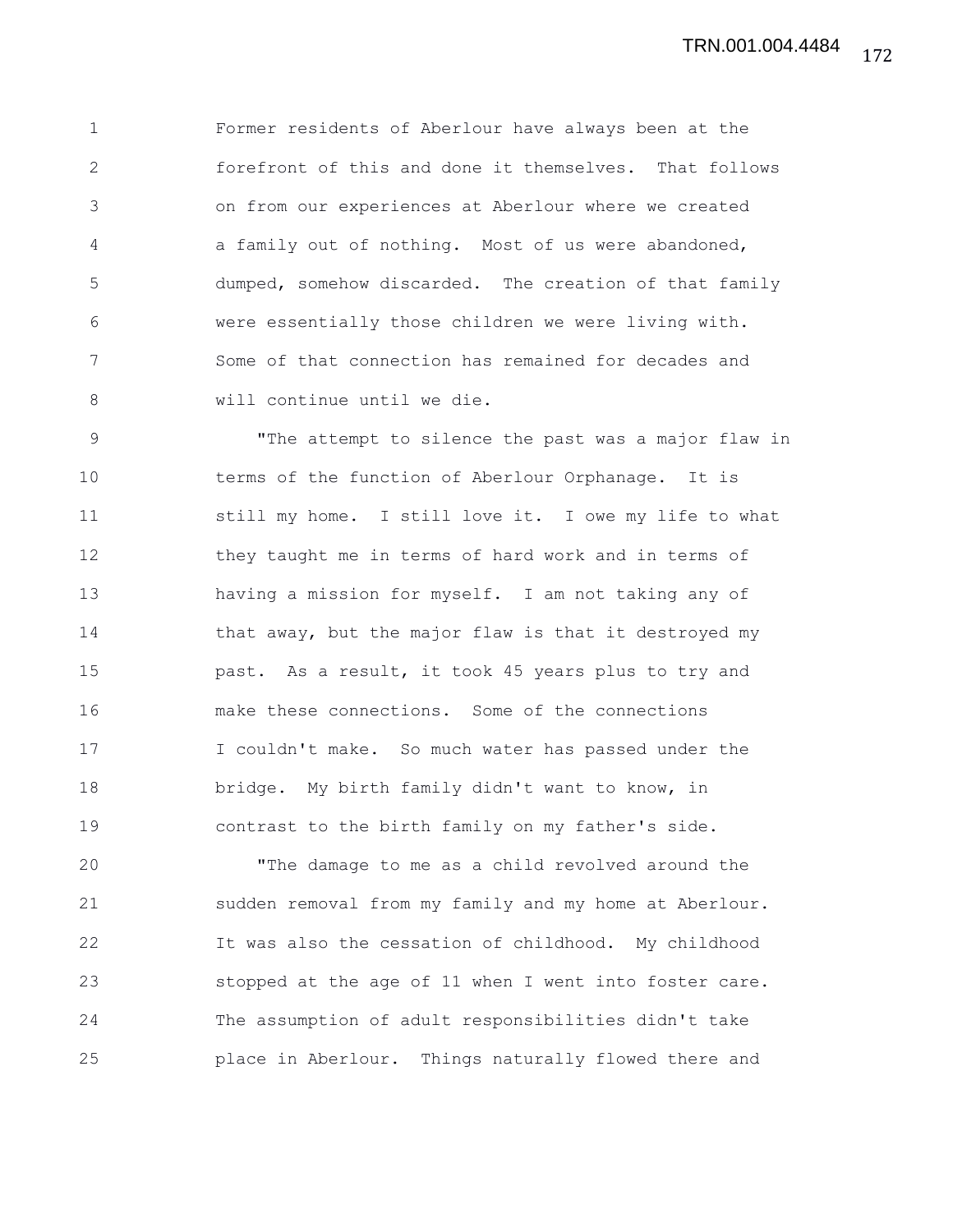1 I did things 'as a child'. There was nothing I needed 2 to think about and manage the consequences. At the 3 foster home, I had to be adult very early on in terms of 4 being managerial and thinking about the consequences. 5 I was into the business of calculating what was in my 6 best interests. I began to see that at the end of the 7 day, young as I was chronologically, it was down to me 8 to make the best of the mess.

9 "It's down to you to make the most of the various 10 steps that are outlined along the way. You might attain 11 the eventual outcome or you might not. It's down to you 12 to do what you can. That's very much my strong belief. 13 I also believe you have to be as decent as you can be to 14 other people and live as decent a life as you can. 15 There's a strong element of societal contribution, 16 trying to do your best and be as decent a person as you 17 can be. I credit Aberlour with instilling those beliefs 18 in me."

19 Turning now to page 2459, paragraph 273, where 20 Phoenix speaks about records:

21 "I didn't have any difficulty getting records from 22 Aberlour Orphanage. There was an individual there 23 called Miss Black, who I used to call the archivist. 24 She was the go-to person for former residents of 25 Aberlour. She still has an association with Aberlour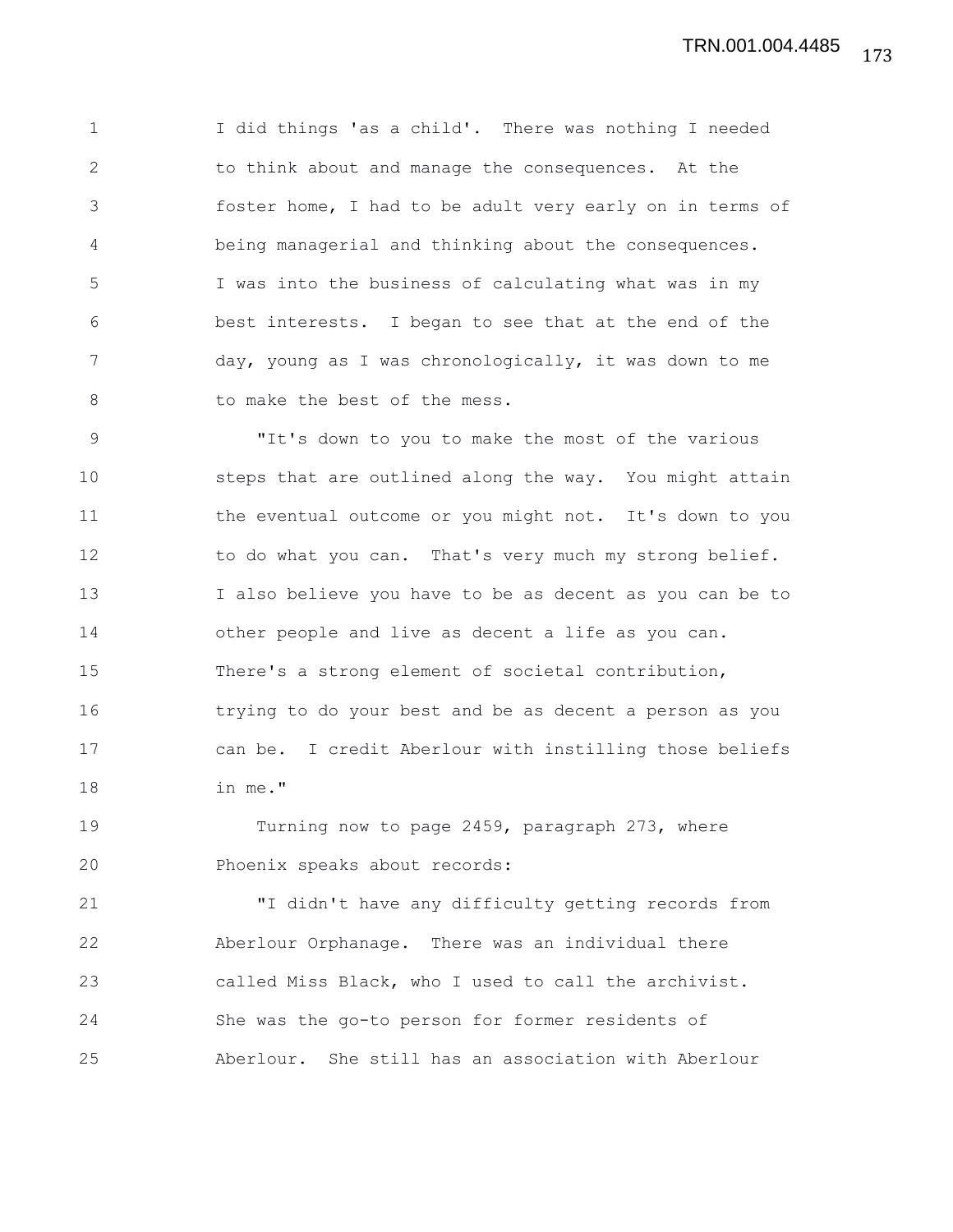1 Children's Trust, but she's not seen as the archivist. 2 I have not had any dealings with that archivist 3 whatsoever. Anne Black was hugely helpful and provided 4 my records in a timely fashion." 5 Now to paragraph 276 on page 2460: 6 "My records from Aberlour were handwritten records. 7 Typewriters weren't a common thing, even in the 60s. 8 They were legible and beautifully written. There were 9 individuals at Aberlour Orphanage who had specific 10 responsibilities for the record-keeping. Auntie 11 would have been consulted about my records because you 12 can see all the information is coming from her. She 13 would be talking to somebody and that person would write 14 it down. She may well have written something and passed 15 it to the person and that person wrote it up in the 16 records. I have not seen Auntie 17 There may well be bits in the records where it is in her 18 handwriting, but I don't recognise it. AJF AJF 's handwriting.

19 "You can see a trail of similar handwriting 20 throughout my records. In my case the warden Dean Wolfe 21 was there throughout my time and would have been doing 22 all the writing. He was hugely influential and he did 23 quite a lot of the record-keeping at the time.

24 "Dean Wolfe was popular and mixed with the children 25 and was very social and played with the children. He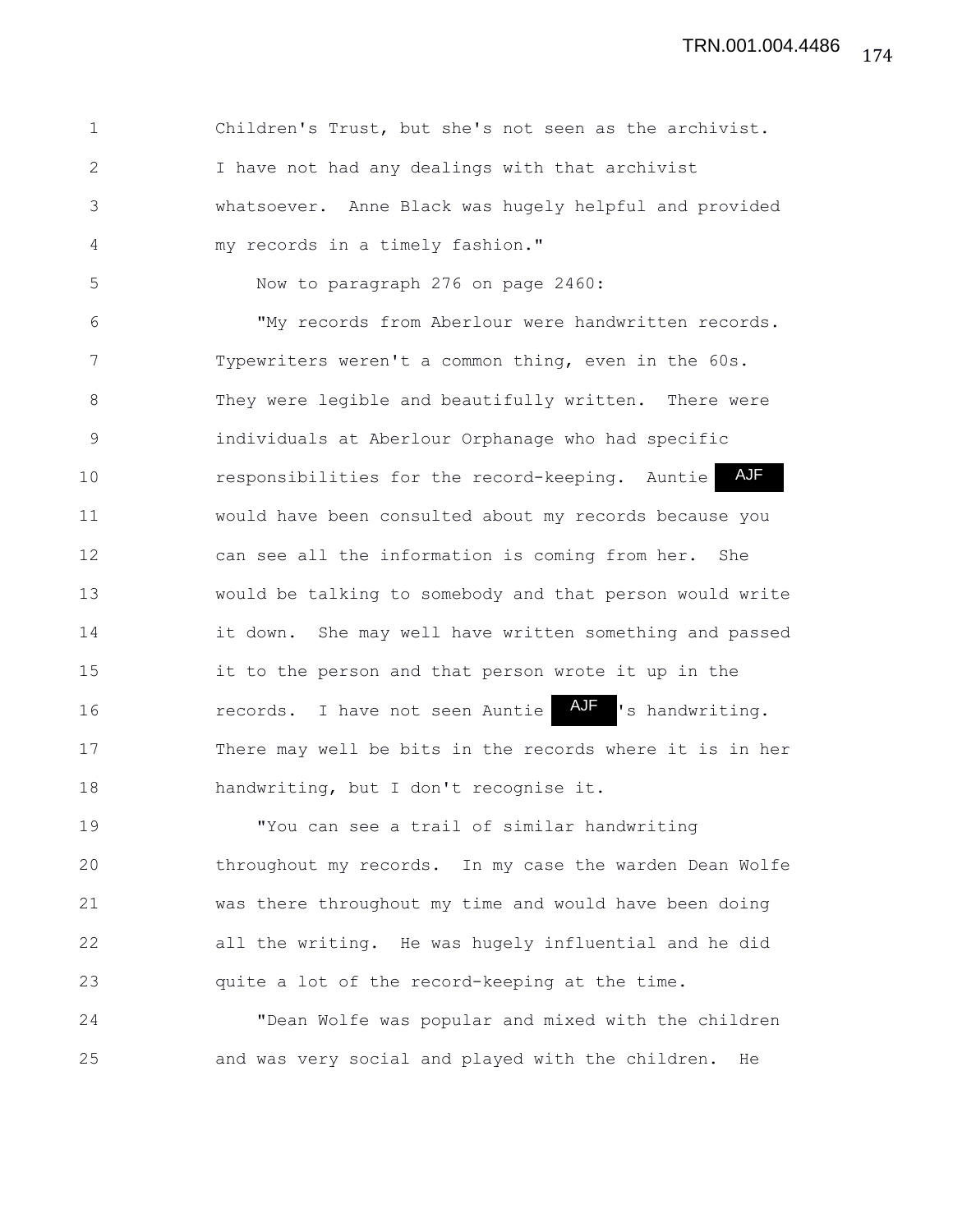1 wrote about the children from his own experience, not 2 just from what he'd heard from a staff member. He was 3 succeeded by Reverend Leslie. The quality of my contact 4 with Reverend Leslie was different to my contact with 5 Dean Wolfe. This had major implications for writing.

6 "Reverend Leslie wasn't there to interact with the 7 children and be nice to them. That was not his job. 8 Reverend Leslie was not noted for writing about 9 individual children. He didn't know them. Dean Wolfe 10 knew them and the children went to see him directly. 11 He wasn't relying upon anybody else. Post Dean Wolfe, 12 the writing for any child would be minimal in terms of 13 content about progress and development.

14 "A variety of individuals took photographs of the 15 children at Aberlour. The first time I saw a photograph 16 of myself in Aberlour was when I was in my 50s. None of 17 the photographs were known to us as children. We didn't 18 **really know that photographs were being taken.** Some of 19 the pictures were taken by the staff trying to get 20 a picture of Dean Wolfe with the children. Some were 21 staged. 22 The reason I say it is 23 more staged is that it is a staff photograph for 24 a purpose. This was contributing to a message that 25 everybody was accepted at Aberlour,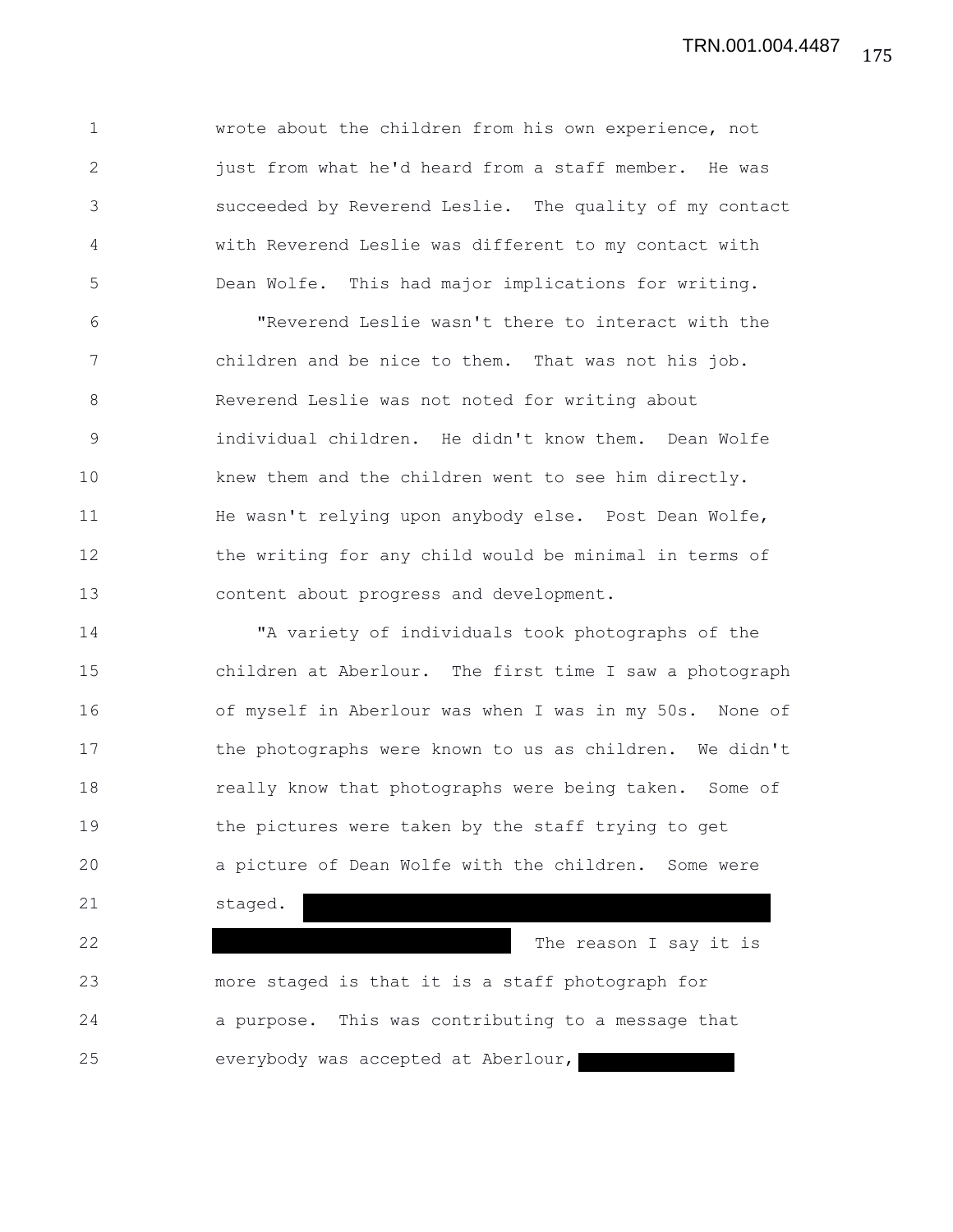1 Aberlour produced a brochure periodically for 2 promotional purposes. It was mainly text, but there 3 were some photographs.

4 "Some photographs were individually kept by staff 5 and passed on to the children. I probably have the 6 largest archive of photographs outside Aberlour 7 Childcare Family Trust. There was no place we could go 8 in order to obtain photographs. There is no archive of 9 photographs. Others did the same as me as adults. 10 We would contact each other if we still had contact 11 details and ask each other if we had anything that would 12 give a clearer picture of our stay in the orphanage 13 between certain dates."

14 Now moving to paragraph 285:

15 "I have seen the records of other former residents. 16 Their records are similar to my own in terms of the sort 17 of areas that are covered. Some are more voluminous 18 than mine. My records are really quite scant because 19 I didn't cause any trouble.

20 "I don't think punishments were recorded. What 21 a child was doing wrong was recorded rather than how he 22 or she was dealt with. The nearest you'd get to 23 a record of discipline would be a reference to a child 24 being sent to the warden. Some children had quite 25 severe medical conditions, so there would be more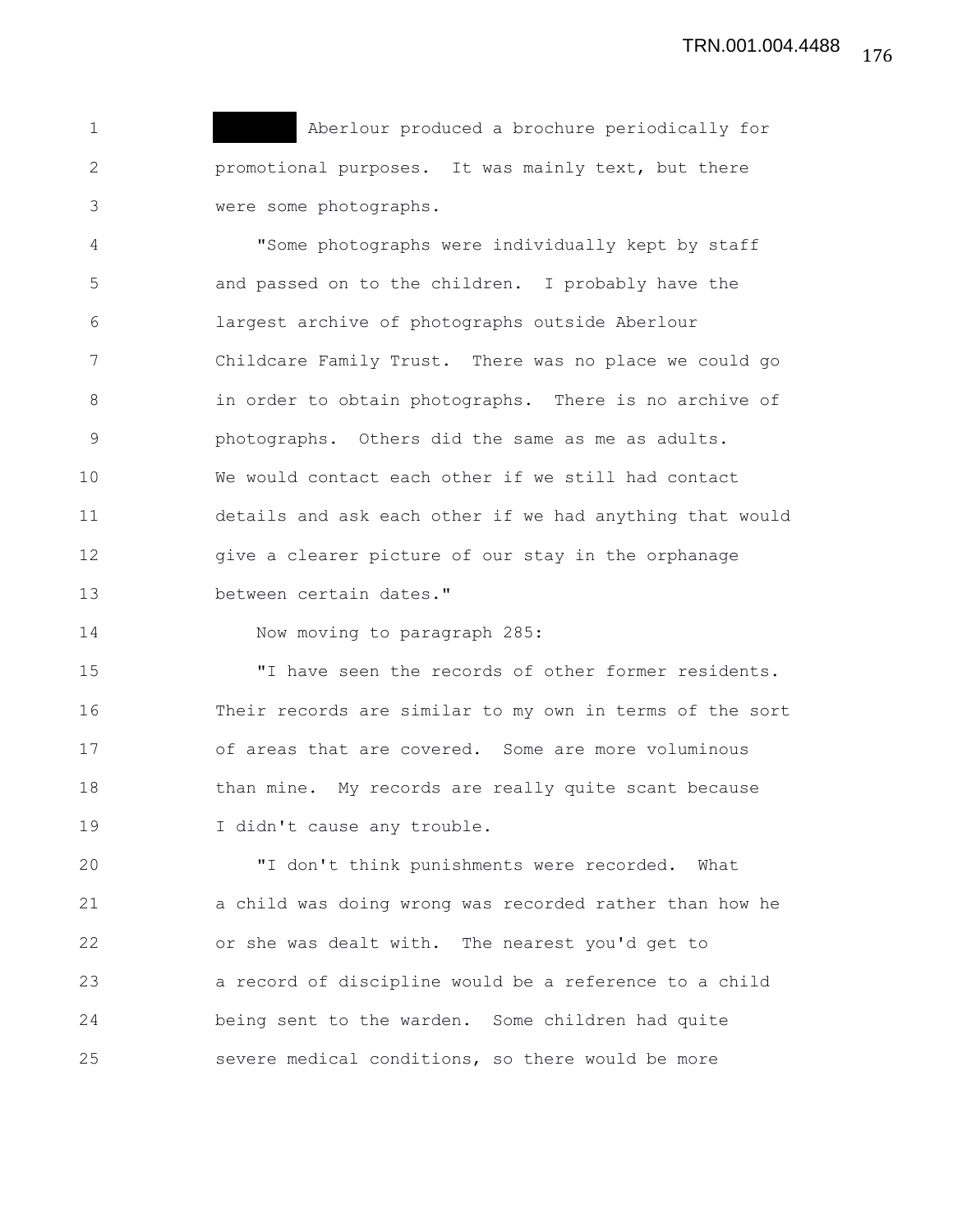1 entries in their records.

2 "At certain points in my records from Aberlour, 3 there are some glimpses of who I am as a child and how 4 I was as a child. For example, they talk about me being 5 affectionate and that I was a bit of a pet. You can see 6 a limited picture of me emerging in the Aberlour 7 records, but you would want more. There was nothing 8 recorded from the child's perspective about the child's 9 view of Aberlour, other than the odd comment about me 10 appearing to be happy and content." 11 Moving now to paragraph 311 on page 2469, where 12 Phoenix reflects on lessons to be learned:

13 "I do hold certain people responsible for my 14 personal experience and what went wrong. In terms of my 15 experience of Aberlour Orphanage, I believe that period 16 was the only period where I felt loved, accepted and 17 acknowledged for who I was.

18 "The mission statement of Aberlour was to take 19 children from their background and essentially recreate 20 them. Their backgrounds were seen as stigmatic and not 21 healthy. That related in you basically losing the past 22 and you had to think and focus on the future. I think 23 that was a major flaw because the children who arrived 24 did have a past, even me at 3 months. We did have 25 connections. There was no attempt made to try and keep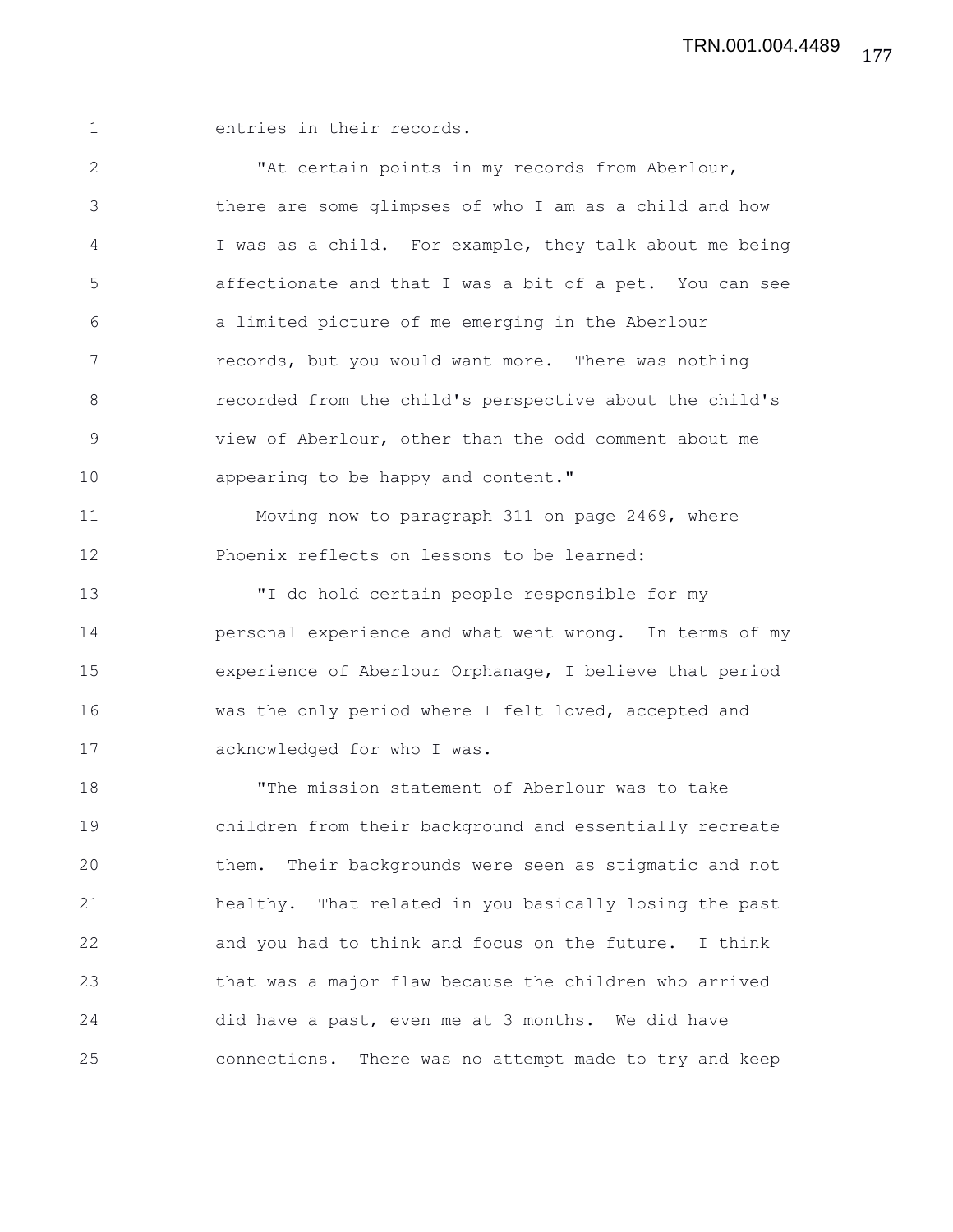1 some of those connections alive or at least to let us 2 know what the connections were so that we could perhaps 3 draw on them later on when we left Aberlour. I think 4 that over time this flaw was realised after the closure 5 and destruction of Aberlour Orphanage." 6 Now to paragraph 323 on page 2472: 7 "Aberlour Orphanage had a huge advantage. The staff 8 actually were a constant in your life. They were there 9 today, tomorrow and next year. This constancy is 10 critical because then you get the opportunity of 11 actually establishing relationships with each individual 12 and for the individual to get to know you." 13 Finally to paragraph 328 on page 2474: 14 "I have no objection to my witness statement being 15 published as part of the evidence to the inquiry. 16 I believe the facts stated in this witness statement are 17 true." 18 The statement was signed by Phoenix on 19 18 November 2018. 20 My Lady, there is a third read-in, but I suspect 21 we will not have time to complete that between now and 22 4 o'clock. 23 LADY SMITH: Let's leave that over for another day then. 24 I picked up mention of **BBR** whose identity is 25 covered by my GRO, general restriction order, insofar as BBR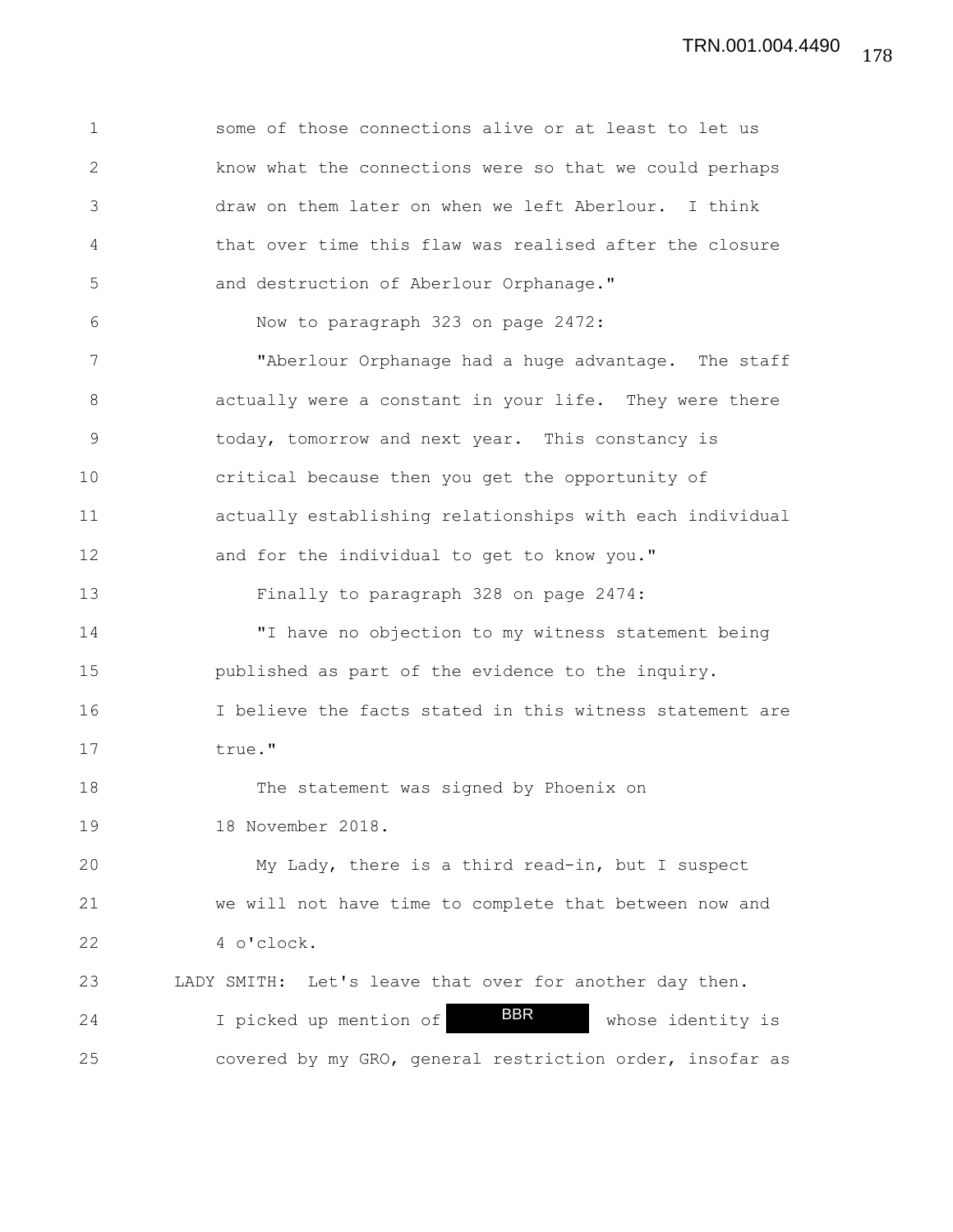| $\mathbf 1$    | it may be associated with any allegation of abuse.<br>But |
|----------------|-----------------------------------------------------------|
| $\mathbf{2}$   | I don't think any other name.                             |
| 3              | MS RATTRAY: The only other name was Mr Lee, who was       |
| $\overline{4}$ | convicted and therefore he is not covered by the GRO.     |
| 5              | LADY SMITH: That's right, yes.                            |
| 6              | Thank you very much. I'll rise now for today and          |
| 7              | sit again at 10 o'clock tomorrow morning.                 |
| $\,8\,$        | $(3.43 \text{ pm})$                                       |
| 9              | (The inquiry adjourned until 10.00 am                     |
| 10             | on Friday 14 December 2018)                               |
| 11             |                                                           |
| 12             |                                                           |
| 13             |                                                           |
| 14             |                                                           |
| 15             |                                                           |
| 16             |                                                           |
| 17             |                                                           |
| 18             |                                                           |
| 19             |                                                           |
| 20             |                                                           |
| 21             |                                                           |
| 22             |                                                           |
| 23             |                                                           |
| 24             |                                                           |
| 25             |                                                           |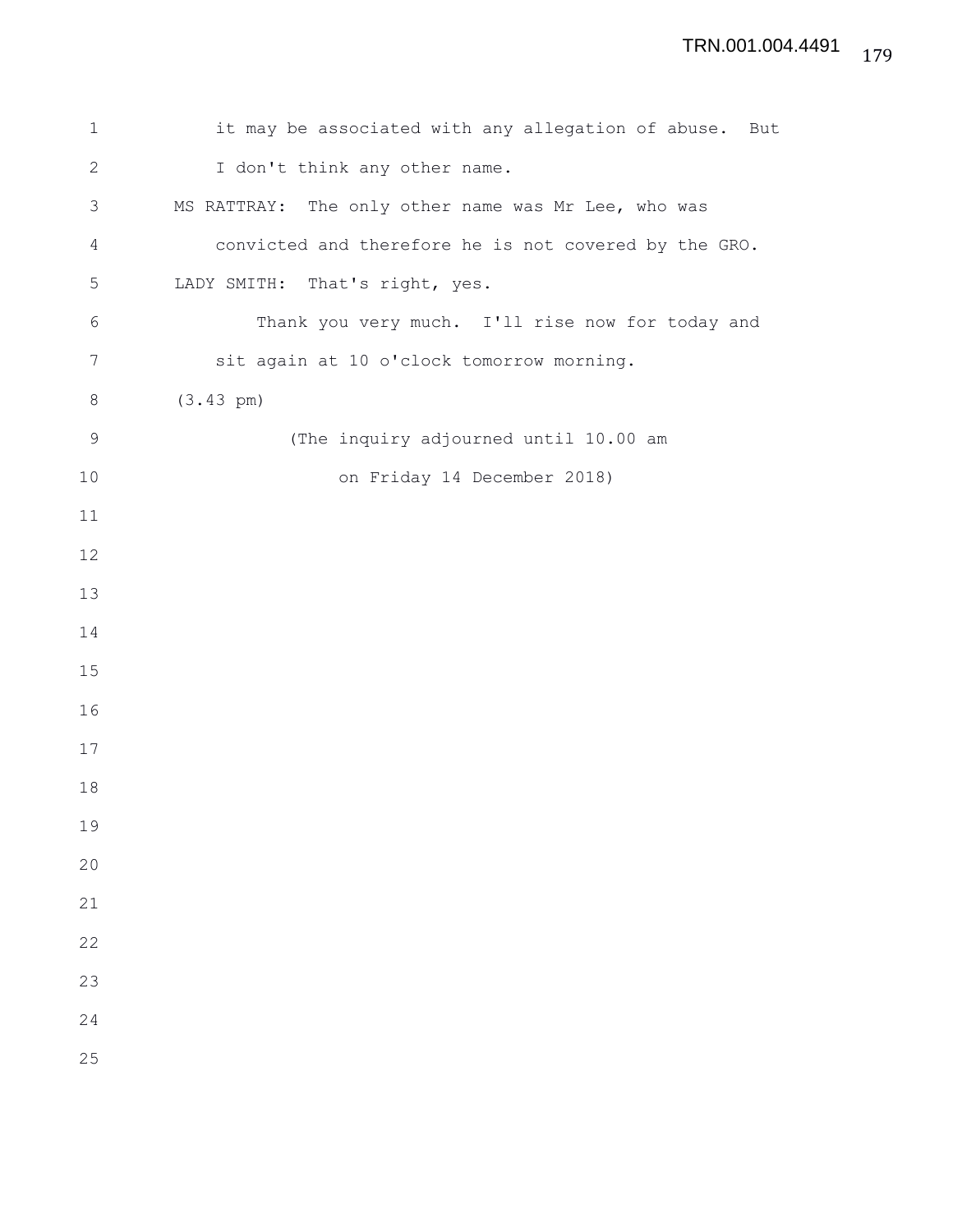| $\mathbf{1}$   | INDEX                                   |
|----------------|-----------------------------------------|
| $\mathbf{2}$   | ADAM McCALLUM (sworn) 1                 |
| $\mathfrak{Z}$ | Questions from MR PEOPLES 1             |
| 4              |                                         |
| 5              | Questions from MS RATTRAY 68            |
| 6              | Witness statement of "MARIA" (read) 105 |
| 7              | Witness statement of "PHOENIX" 124      |
| $8\,$          | (read)                                  |
| $\mathcal{G}$  |                                         |
| 10             |                                         |
| 11             |                                         |
| 12             |                                         |
| 13             |                                         |
| 14             |                                         |
| 15             |                                         |
| 16             |                                         |
| 17             |                                         |
| 18             |                                         |
| 19             |                                         |
| 20             |                                         |
| 21             |                                         |
| 22             |                                         |
| 23             |                                         |
| 24             |                                         |